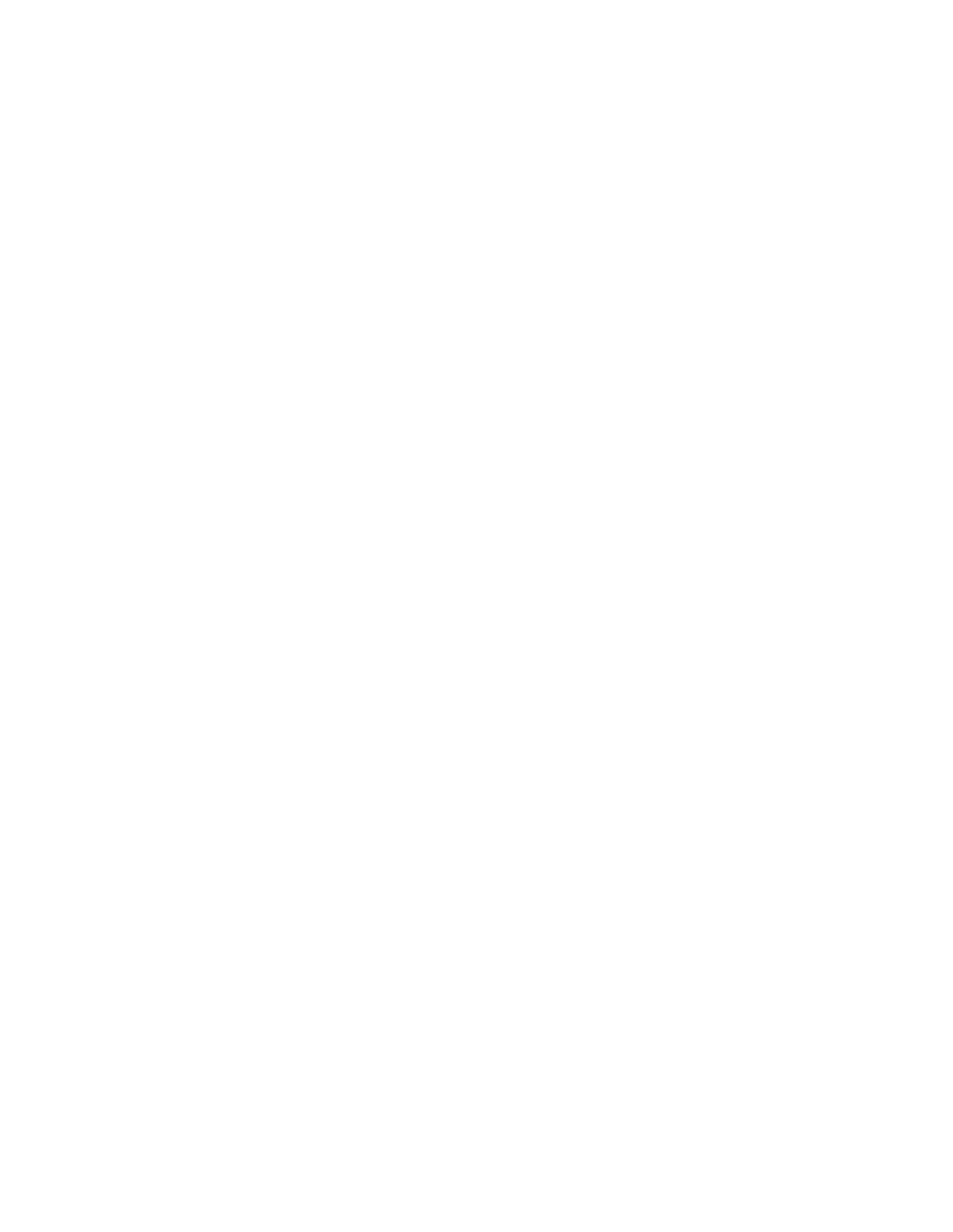# **CONTENTS**

| CHAPTER 1.                                         | $\overline{7}$ |  |  |
|----------------------------------------------------|----------------|--|--|
|                                                    |                |  |  |
|                                                    |                |  |  |
|                                                    |                |  |  |
| CHAPTER 2.<br>THE NIP PROPERTY AND INVARIANT TYPES | 13<br>13       |  |  |
| 2.1.                                               |                |  |  |
|                                                    |                |  |  |
|                                                    | 18             |  |  |
| 20                                                 |                |  |  |
| 22                                                 |                |  |  |
| 25                                                 |                |  |  |
| 2.3.                                               | 28             |  |  |
| 28                                                 |                |  |  |
| 30                                                 |                |  |  |
|                                                    | 33             |  |  |
|                                                    | 34             |  |  |
|                                                    | 36             |  |  |
| CHAPTER 3.<br>HONEST DEFINITIONS AND APPLICATIONS  | 39             |  |  |
| Stable embeddedness and induced structure<br>3.1.  | 39             |  |  |
| 39                                                 |                |  |  |
|                                                    |                |  |  |
|                                                    | 40<br>42       |  |  |
| 3.2.                                               | 42             |  |  |
| 3.3.                                               | 44             |  |  |
|                                                    |                |  |  |
| 3.4.                                               | 46             |  |  |
| CHAPTER 4.<br>STRONG DEPENDENCE AND DP-RANKS       | 51             |  |  |
| 4.1.                                               | 51             |  |  |
| 4.2.                                               | 54             |  |  |
| 4.3.                                               |                |  |  |
| 4.4.                                               |                |  |  |
| 4.5.                                               | 63             |  |  |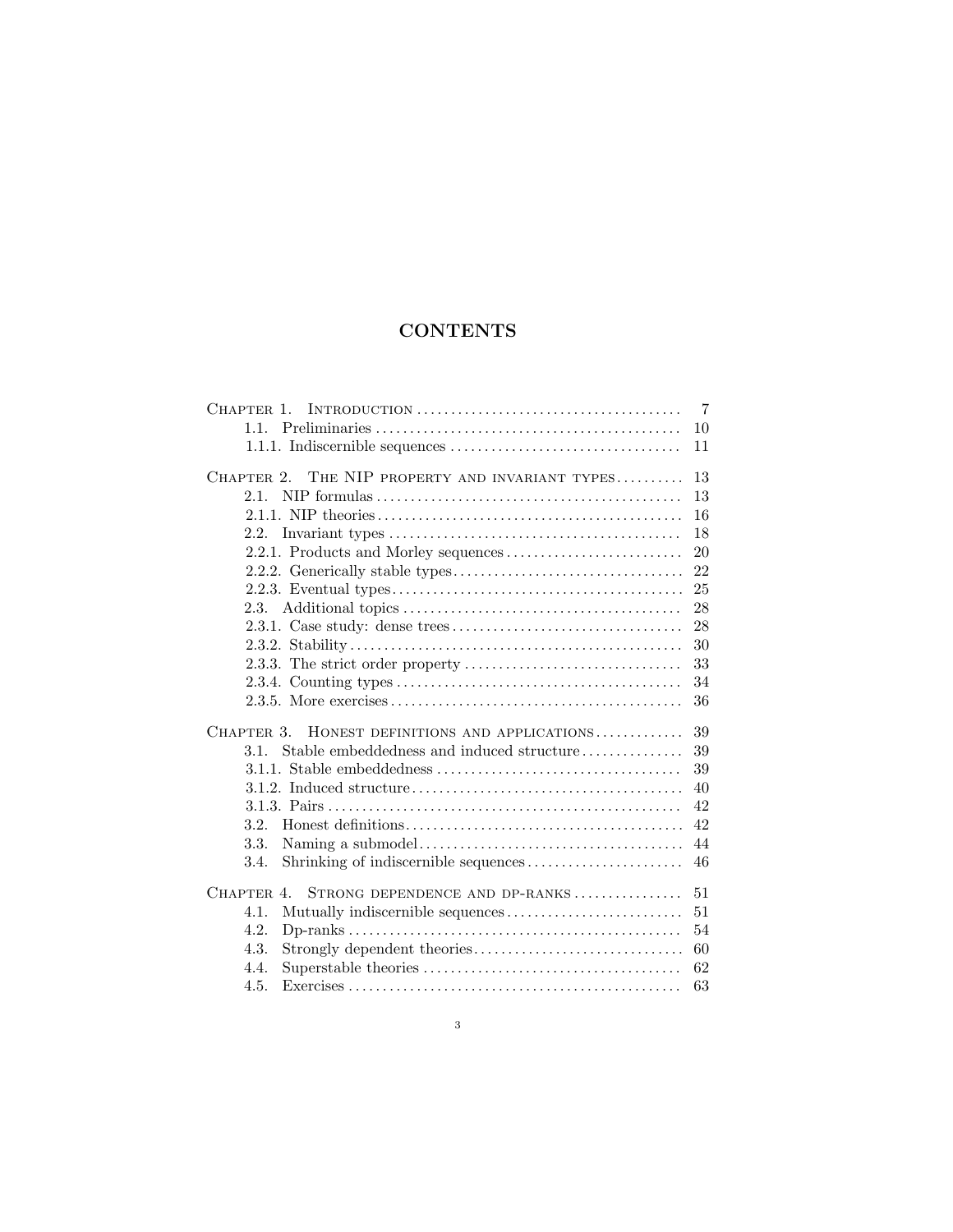## 4 0. CONTENTS

| CHAPTER <sub>5</sub> .<br>67                  |
|-----------------------------------------------|
| 5.1.<br>67                                    |
| 5.2.<br>71                                    |
| 5.3.<br>75                                    |
| 5.4.<br>76                                    |
| 5.5.<br>80                                    |
| FINITE COMBINATORICS<br>CHAPTER 6.<br>85      |
| 6.1.<br>85                                    |
| 6.2.<br>90                                    |
| 6.3.<br>92                                    |
| CHAPTER 7.<br>97                              |
| 7.1.<br>97                                    |
| 7.2.                                          |
| 7.3.                                          |
| 7.4.                                          |
| 7.5.                                          |
|                                               |
| DEFINABLY AMENABLE GROUPS115<br>CHAPTER 8.    |
| 8.1.                                          |
|                                               |
|                                               |
|                                               |
|                                               |
| 8.2.                                          |
| 8.3.                                          |
| 8.4.                                          |
|                                               |
| CHAPTER 9.                                    |
| 9.1.                                          |
| 9.2.                                          |
| 9.3.                                          |
|                                               |
|                                               |
|                                               |
|                                               |
| EXAMPLES OF NIP STRUCTURES 147<br>APPENDIX A. |
|                                               |
|                                               |
|                                               |
|                                               |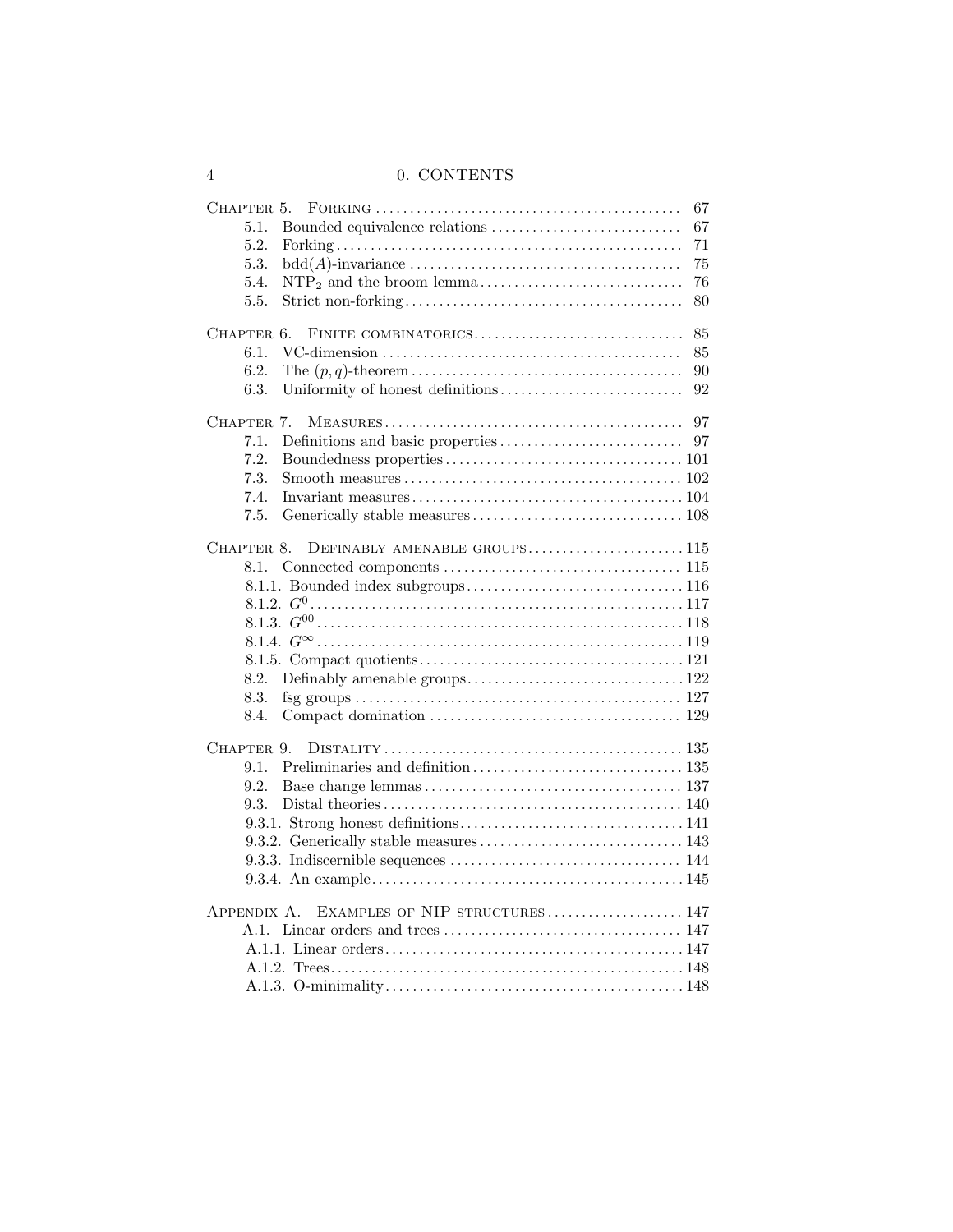# CONTENTS 5

| APPENDIX B. PROBABILITY THEORY 159 |  |
|------------------------------------|--|
|                                    |  |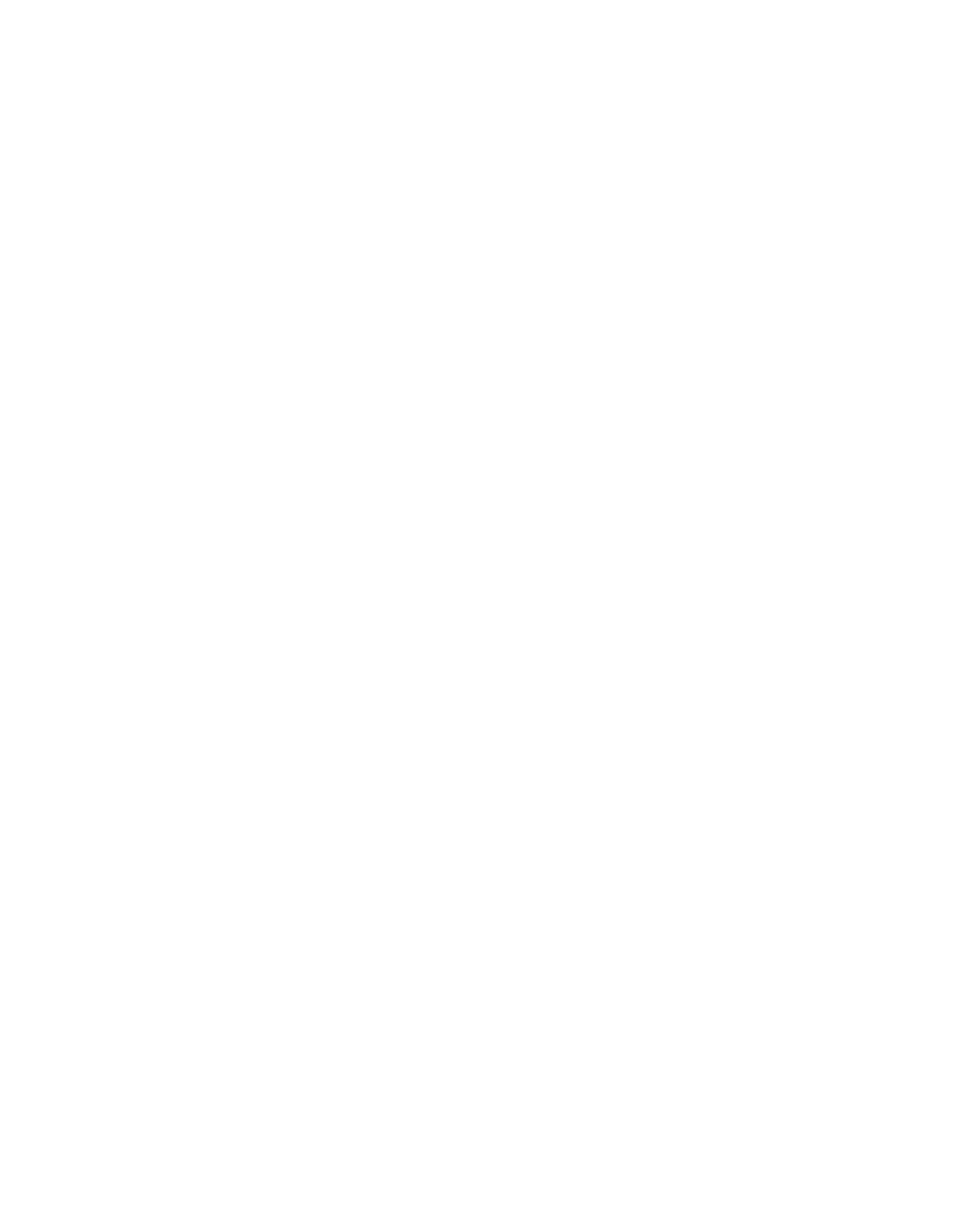## CHAPTER 1

## INTRODUCTION

This text is an introduction to the study of NIP (or dependent) theories. It is meant to serve two purposes. The first is to present various aspects of NIP theories and give the reader sufficient background material to understand the current research in the area. The second is to advertise the use of honest definitions, in particular in establishing basic results, such as the so-called *shrinking of indiscernibles*. Thus although we claim no originality for the theorems presented here, a few proofs are new, mainly in chapters 3, 4 and 9.

We have tried to give a *horizontal* exposition, covering different, sometimes unrelated topics at the expense of exhaustivity. Thus no particular subject is dealt with in depth and mainly *low-level* results are included. The choices made reflect our own interests and are certainly very subjective. In particular, we say very little about algebraic structures and concentrate on combinatorial aspects. Overall, the style is concise, but hopefully all details of the proofs are given. A small number of facts are left to the reader as exercises, but only once or twice are they used later in the text.

The material included is based on the work of a number of model theorists. Credits are usually not given alongside each theorem, but are recorded at the end of the chapter along with pointers to additional topics.

We have included almost no preliminaries about model theory, thus we assume some familiarity with basic notions, in particular concerning compactness, indiscernible sequences and ordinary imaginaries. Those prerequisites are exposed in various books such as that of Poizat [96], Marker [82], Hodges [57] or the recent book [116] by Tent and Ziegler. The material covered in a one-semester course on model theory should suffice. No familiarity with stability theory is required.

History of the subject. In his early works on classification theory, Shelah structured the landscape of first order theories by drawing dividing lines defined by the presence or absence of different combinatorial configurations. The most important one is that of stability. In fact, for some twenty years, pure model theory did not venture much outside of stable theories.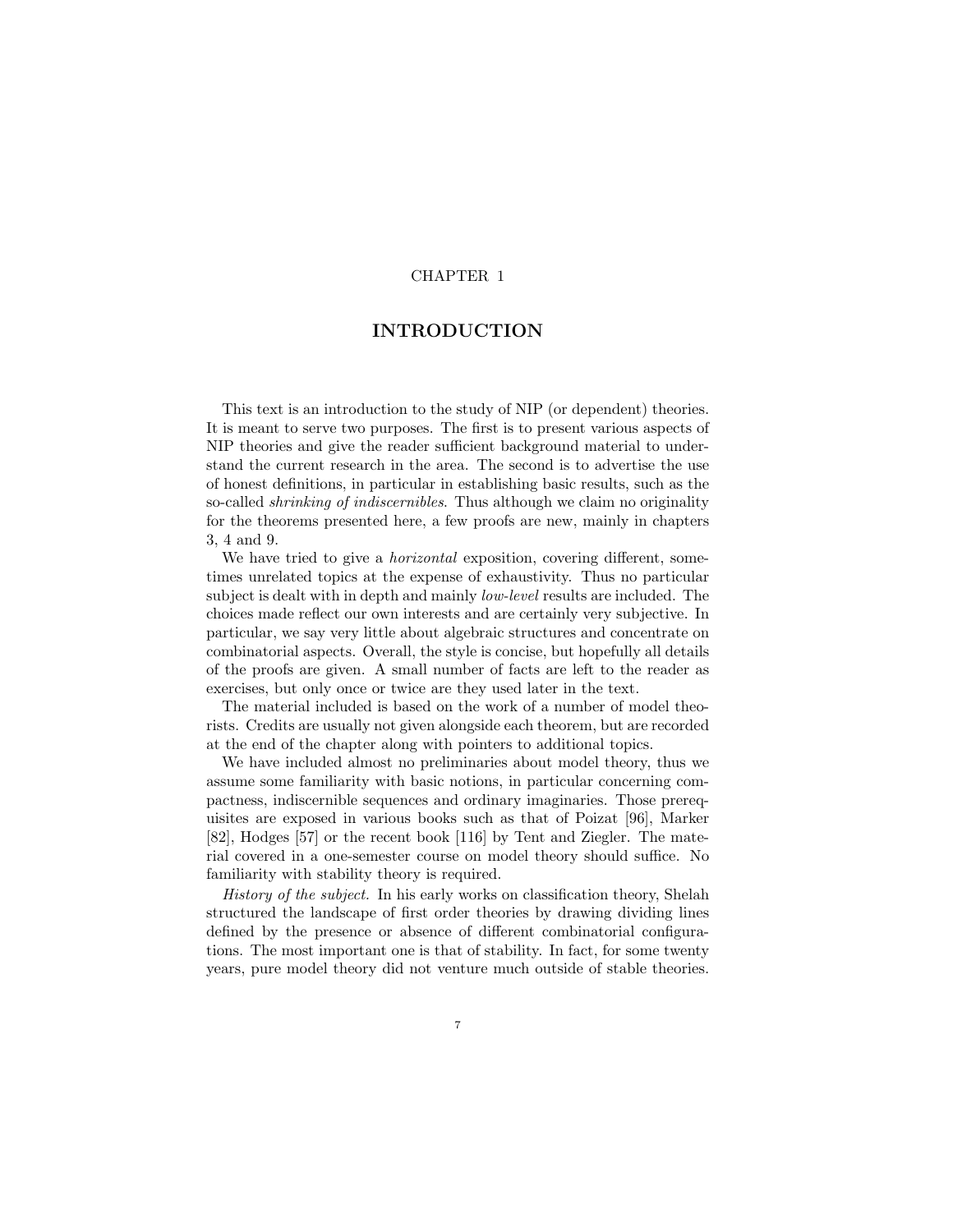## 8 1. INTRODUCTION

Shelah discovered the independence property when studying the possible behaviors for the function relating the size of a subset to the number of types over it. The class of theories lacking the independence property, or NIP theories, was studied very little in the early days. However some basic results were established, mainly by Shelah and Poizat (see [96, Chapter 12] for an account of those works).

As the years passed, various structures were identified as being NIP: most notably, Henselian valued fields of characteristic 0 with NIP residue field and ordered group (Delon [33]), the field  $\mathbb{Q}_p$  of p-adics (see Bélair [15]) and ordered abelian groups (Gurevich and Schmitt [51]). However, NIP theories were not studied per se. In [92], Pillay and Steinhorn, building on work of van den Dries, defined o-minimal theories as a framework for tame geometry. This has been a very active area of research ever since. Although it was noticed from the start that o-minimal theories lacked the independence property, very little use of this fact was made until recently. Nevertheless, o-minimal theories provide a wealth of interesting examples of NIP structures.

In the years since 2000, the interest in NIP theories has been rekindled and the subject has been expanding ever since. First Shelah initiated a systematic study which lead to a series of papers: [108], [110], [103], [112], [111]. Amongst other things, he established the basic properties of forking, generalized a theorem of Baisalov and Poizat on externally definable sets, defined some subclasses, so called "strongly dependent" and "strongly<sup>+</sup> dependent". This work culminates in [111] with the proof that NIP theories have few types up to automorphism (over saturated models). Parallel to this work, Hrushovski, Peterzil and Pillay developed the theory of measures (a notion introduced by Keisler in [72]) in order to solve Pillay's conjecture on definably compact groups in o-minimal theories.

A third line of research starts with the work of Hrushovski, Haskell and Macpherson on algebraically closed valued fields (ACVF) and in particular on metastability ([53]). This lead to Hrushovski and Loeser giving a model theoretic construction of Berkovich spaces in rigid geometry as spaces of stably-dominated types, which made an explicit use of the NIP property along with the work on metastability.

Motivated by those results, a number of model theorists became interested in the subject and investigated NIP theories in various directions. We will present some in the course of this text and mention others at the end of each chapter. It is not completely clear at this point how the subject will develop and what topics will turn out to be the most fruitful.

Let us end this general introduction by mentioning where NIP sits with respect to other classes of theories. First, all stable theories are NIP, as are o-minimal and C-minimal theories. Another well-studied extension of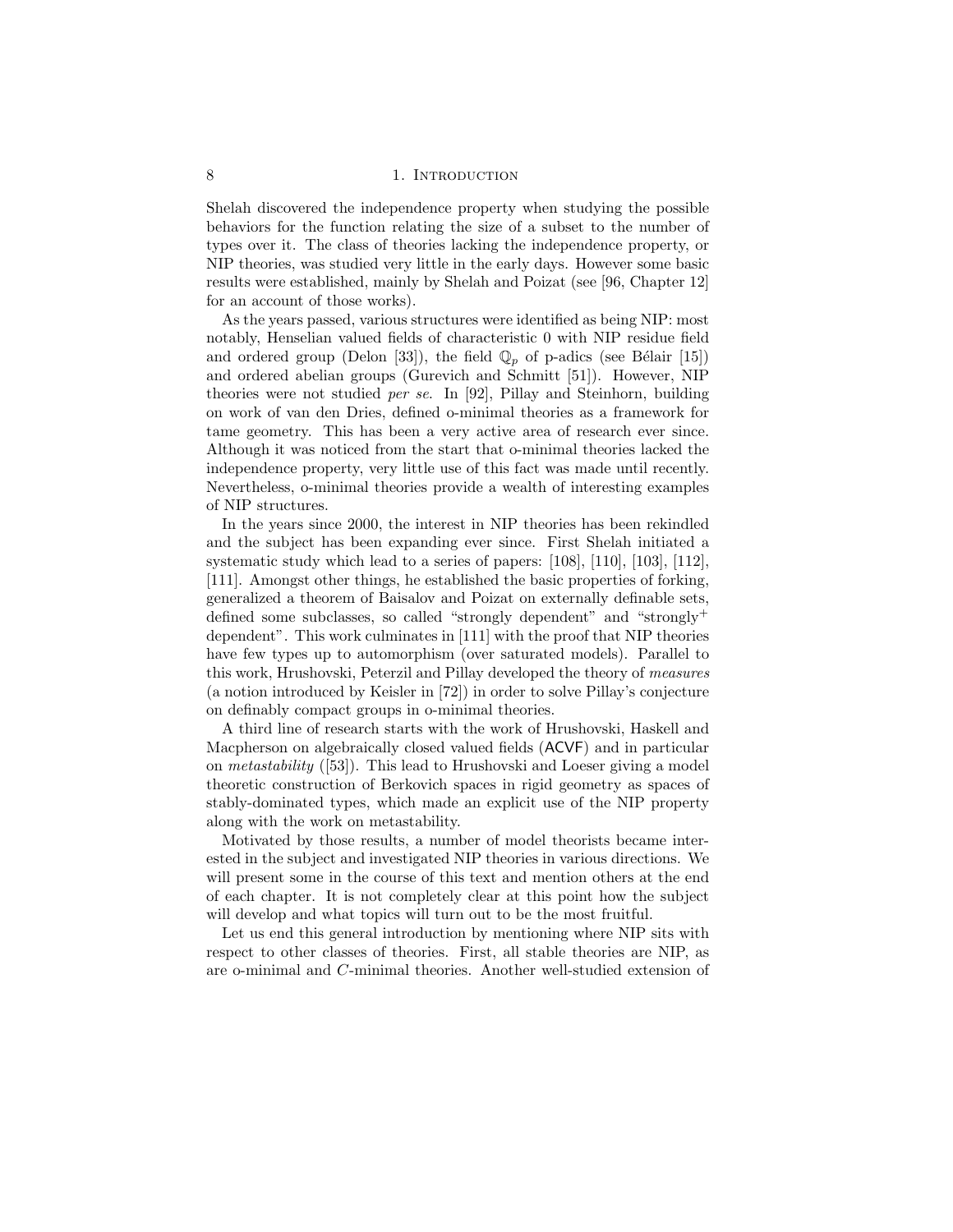## INTRODUCTION 9

stability is that of simple theories (see Wagner [123]), however it is in a sense orthogonal to NIP: a theory is both simple and NIP if and only if it is stable. Simple and NIP theories both belong to the wider class of  $NTP_2$ theories (defined in Chapter 5).

Organization of this text. Aside from the introduction and appendices, the text is divided into 8 chapters, each one focussing on a specific topic. In Chapter 2, we present the classical theory as it was established by Shelah and Poizat. We first work formula-by-formula giving some equivalent definitions of NIP. We then move to invariant types and Morley sequences. Starting then, and throughout most of the text, we assume that our ambient theory  $T$  is NIP. That assumption will be dropped only for the first three sections of Chapter 5. Many results could be established for an NIP formula (or type) inside a (possibly) independent theory, but for the sake of clarity we will not work at this level of generality.

The end of Chapter 2 is a collection of appendices on different subjects. We study dense trees in some detail as one can obtain from them a lot of intuition on NIP theories, we recall basic facts on stable theories, discuss the strict order property and give the original characterization of NIP theories by counting types.

In Chapter 3 we define honest definitions. They serve as a substitute to definability of types in NIP theories. We use them to prove Shelah's theorem on expanding a model by externally definable sets and the very important results about shrinking of indiscernibles.

Chapter 4 deals with dp-rank and strong dependence. In the literature, one can find up to three different definitions of dp-rank, based on how one handles the problem of *almost finite*, non-finite rank. None of them is perfect, but we have decided to use the same convention as in Adler's paper [2] on burden, although we refrain from duplicating limit cardinals into  $\kappa_-\,$  and  $\kappa$ . Instead, we define when dp-rk $(p) < \kappa$ , and it may happen that the dp-rank of a type is not defined (for example it can be  $\langle \aleph_0 \rangle$  but greater than all integers).

In Chapter 5, we study forking and dividing. The main results are  $bdd(A)$ -invariance of non-forking extensions (Hrushovski and Pillay [62]) and equality of forking and dividing over models (Chernikov and Kaplan [26]). The right context for this latter result is  $NTP_2$  theories, but here again we assume NIP which slightly simplifies some proofs.

The next three chapters have a different flavor. In Chapter 6, we change the framework to that of finite combinatorics. We are concerned with families of finite VC-dimension over finite sets. The finite and infinite approaches come together to prove uniformity of honest definitions. In Chapter 7, the two frameworks are combined with the introduction of Keisler measures. The most important class of examples of such measures is that of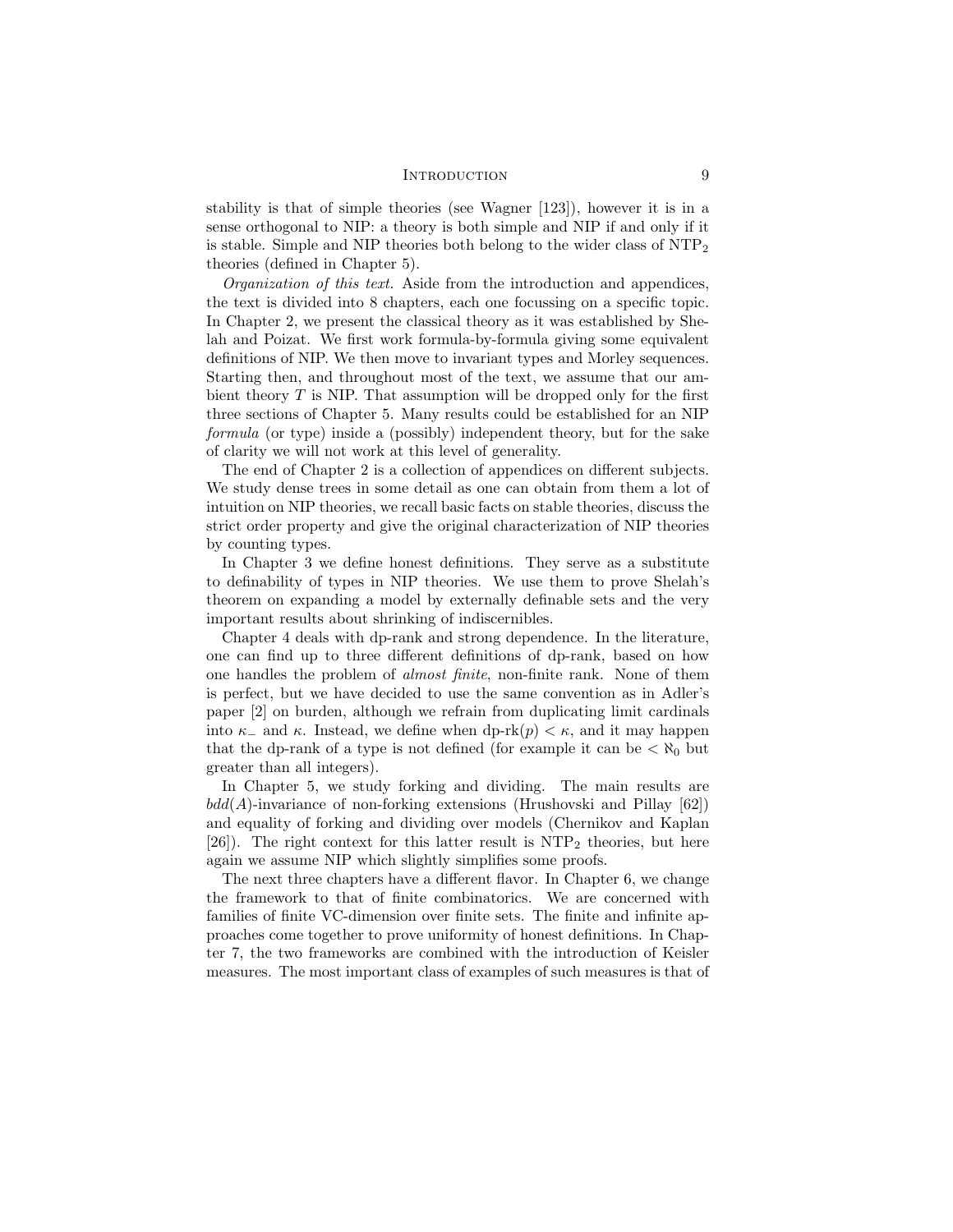#### 10 1. INTRODUCTION

translation-invariant measures on definable groups. Those are investigated in Chapter 8. We also discuss there connected components of groups.

The last chapter addresses the problem of characterizing NIP structures which are in some sense completely unstable. They are called *distal* structures.

Finally, two appendices are included. The first one gives some algebraic examples and in particular records some facts about valued fields. Most of the proofs are omitted, but we explain how to show that those structures are NIP. The other appendix is very short and collects results about probability theory for reference in the text.

I have made some correction since the published version. They are indicated in color. Thanks to Itay Kaplan, Nadja Hempel, Domenico Zambella, Alessandro Beraducci, Christian d'Elbée and Levon Haykazyan.

Acknowledgments. Part of the material presented here was exposed in 2011 during a series of lectures in Paris. I would like to thank all the participants of this seminar: Elisabeth Bouscaren, Zoé Chatzidakis, Pablo Cubides Kovacsics, Françoise Delon, Martin Hils, Samaria Montenegro, Françoise Point, Silvain Rideau and Patrick Simonetta. I have received very helpful advice from a number of people: David Bradley-Williams, Rafel Farré, Martin Hils, Udi Hrushovski, Itay Kaplan, Dugald Macpherson, Dave Marker and the two anonymous referees. Special thanks to Alex Kruckman for his extensive list of comments and corrections.

## 1.1. Preliminaries

We work with a complete, usually one-sorted, theory  $T$  in a language L. We have a monster model  $\mathcal U$  which is  $\bar \kappa$ -saturated and homogeneous. A subset  $A \subset U$  is small if it is of size less than  $\bar{\kappa}$ . For  $A \subset U$ ,  $L(A)$  denotes the set of formulas with parameters in A. In particular,  $\phi(x) \in L$  means that  $\phi$  is without parameters.

We do not usually distinguish between points and tuples. If  $a$  is a tuple of size |a|, we will write  $a \in A$  to mean  $a \in A^{|a|}$ . Similarly, letters such as  $x, y, z, \ldots$  are used to denote tuples of variables.

We often work with **partitioned formulas**, namely formulas  $\phi(x; y)$ with a separation of variables into object and parameters variables. The intended partition is indicated with a semicolon.

If  $A \subset \mathcal{U}$  is any set, and  $\phi(x)$  is a formula, then  $\phi(A) = \{a \in A^{|x|} : \mathcal{U} \models$  $\phi(a)$ . The set of types over A in the variable x is denoted by  $S_x(A)$ . We will often drop the x. If  $p \in S_x(A)$ , we might write  $p_x$  or  $p(x)$  to emphasize that  $p$  is a type in the variable  $x$ . We say that a type  $p$  concentrates on a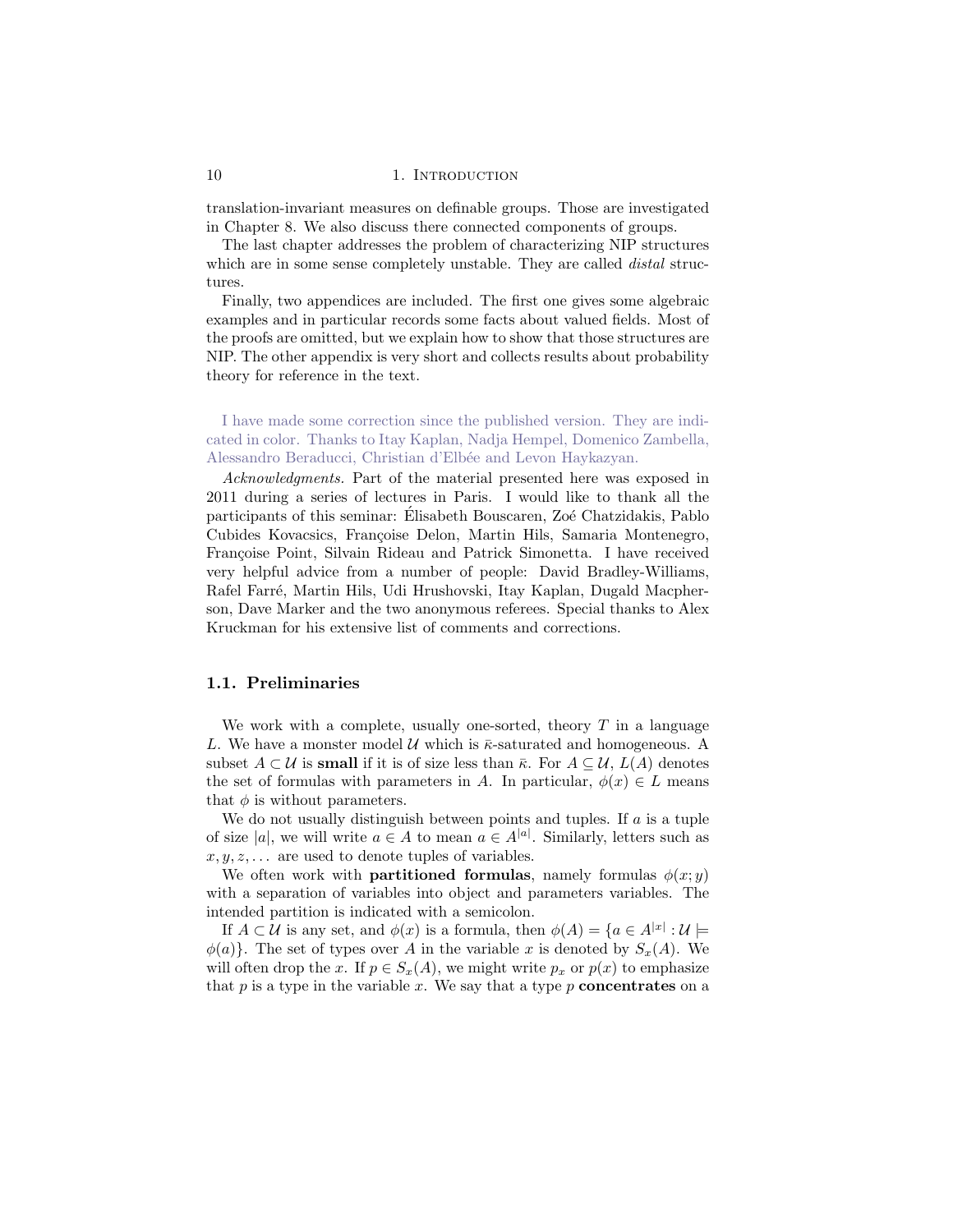definable set  $\phi(x)$  if  $p \vdash \phi(x)$ . If  $A \subseteq B$  and p is a type over B, we denote by  $p \restriction A$ , or by  $p|_A$  the **restriction** of p to A.

We will often write either  $\models \phi(a)$  or  $a \models \phi(x)$  to mean  $\mathcal{U} \models \phi(a)$ , and similarly for types.

We use the notation  $\phi^0$  to mean  $\neg \phi$  and  $\phi^1$  to mean  $\phi$ . If  $\phi(x; y)$  is a partitioned formula, a  $\phi$ -type over A is a maximal consistent set of formulas of the form  $\phi(x;a)^{\epsilon}$ , for  $a \in A$  and  $\epsilon \in \{0,1\}$ . The set of  $\phi$ -types over A is denoted by  $S_{\phi}(A)$ .

A global type, is a type over  $\mathcal{U}$ .

The group of **automorphisms** of  $U$  is denoted by  $Aut(U)$ , whereas  $Aut(U/A)$  refers to the subgroup of  $Aut(U)$  of automorphisms fixing A pointwise.

1.1.1. Indiscernible sequences. We will typically denote sequences of tuples by  $I = (a_i : i \in \mathcal{I})$  where  $\mathcal{I}$  is some linearly ordered set. The order on J will be denoted by  $\leq$  or simply  $\leq$  if no confusion arises. If  $I = (a_i : i \in \mathcal{I})$  and  $J = (b_j : j \in \mathcal{J})$ , then we write the concatenation of I and J as  $I + J$ . It has I as initial segment and J as the complementary final segment. We use the notation  $(a)$  to denote the sequence which has a as unique element.

We say that the sequence  $I$  is **endless** if the indexing order  $\mathcal{I}$  has no last element.

Let  $\Delta$  be a finite set of formulas and A a set of parameters. A (possibly finite) sequence  $I = (a_i : i \in \mathcal{I})$  is  $\Delta$ -indiscernible over A, if for every integer k and two increasing tuples  $i_1 \leq j \cdots \leq j$  i<sub>k</sub> and  $j_1 \leq j \cdots \leq j$  j<sub>k</sub>,  $b \in A$  and formula  $\phi(x_1, \ldots, x_k; y) \in \Delta$ , we have  $\phi(a_{i_1}, \ldots, a_{i_k}; b) \leftrightarrow$  $\phi(a_{j_1},\ldots,a_{j_k};b)$ . An indiscernible sequence is an *infinite* sequence which is  $\Delta$ -indiscernible for all  $\Delta$ .

Let  $I = (a_i : i \in \mathcal{I})$  be any sequence. We define the Ehrenfeucht-Mostowski type (or **EM-type**) of I over A to be the set of  $L(A)$ -formulas  $\phi(x_1,\ldots,x_n)$  such that  $\mathcal{U} \models \phi(a_{i_1},\ldots,a_{i_n})$  for all  $i_1 < \cdots < i_n \in \mathcal{I}$ ,  $n < \omega$ . If I is an indiscernible sequence, then for every n, the restriction of the EM-type of  $I$  to formulas in  $n$  variables is a complete type over  $A$ . If  $A = \emptyset$ , then we can omit it. We will write  $I \equiv_A^{EM} J$  to mean that I and J are two A-indiscernible sequences having the same  $EM$ -type over A. If I is any sequence and  $\mathcal J$  is any infinite linear order, then using Ramsey's theorem and compactness, we can find an indiscernible sequence J indexed by  $\beta$  and realizing the EM-type of I (see e.g., [116, Lemma 5.1.3]).

A sequence  $I$  is **totally indiscernible** (or set indiscernible) if every permutation of it is indiscernible. If a sequence  $(a_i : i \in \mathcal{I})$  is not totally indiscernible, then there is some formula  $\phi(x, y)$ , possibly with parameters, which orders it, that is such that  $\phi(a_i, a_j)$  holds if and only if  $i \leq j$ .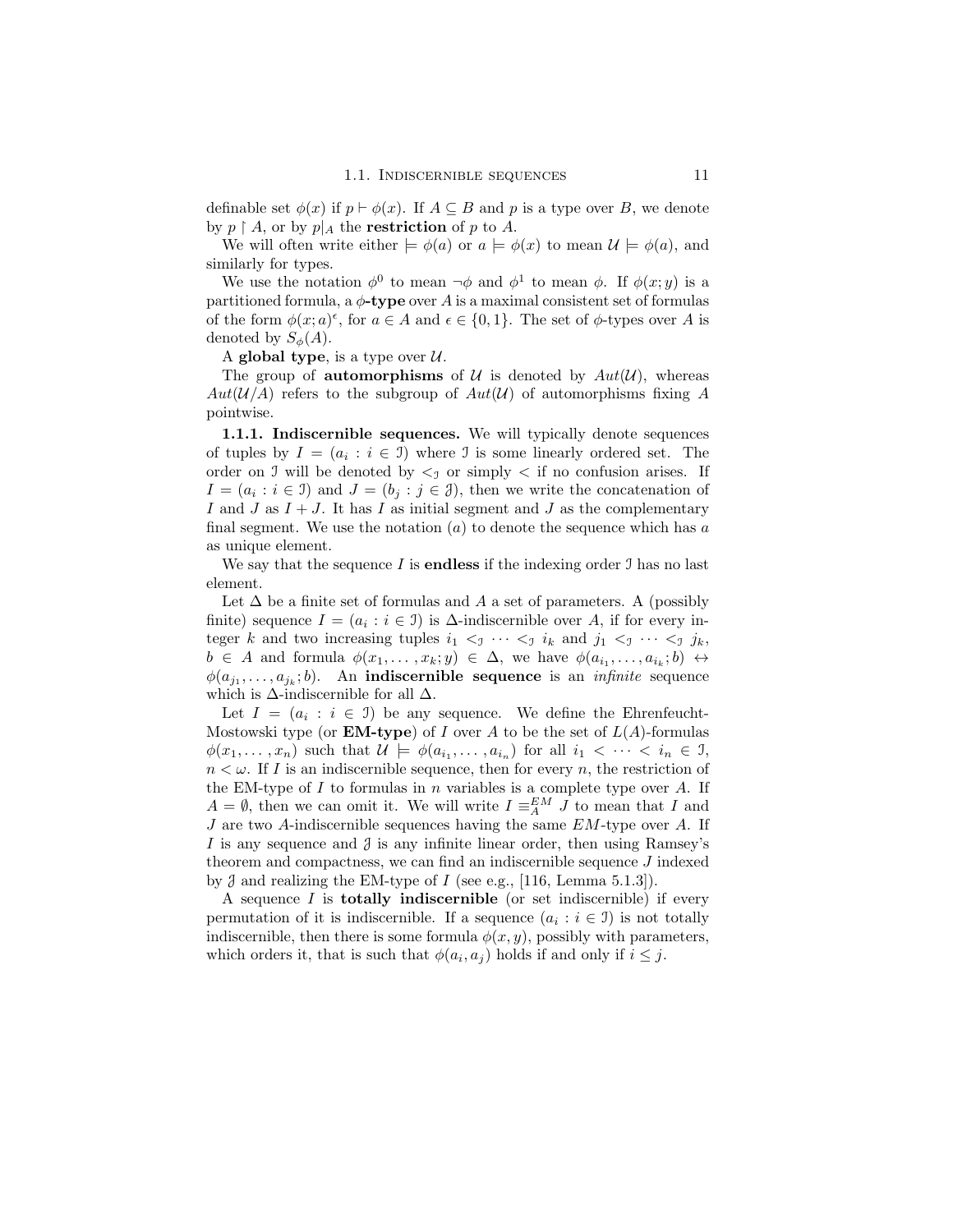## 12 1. INTRODUCTION

Most of the time, Ramsey and compactness will be sufficient for us to construct indiscernible sequences. However, we will need once or twice a more powerful result which is an easy application of the Erdős-Rado theorem.

PROPOSITION 1.1. Let A be a set of parameters,  $\kappa > |T| + |A|$  and  $\lambda =$  $\beth_{(2^{\kappa})^+}$ . Let  $(a_i : i < \lambda)$  be a sequence of tuples all of the same size  $\leq \kappa$ . Then there is an indiscernible sequence  $(b_i : i < \omega)$  such that for any  $i_1 < \cdots < i_n < \omega$ , there are some  $j_1 < \cdots < j_n < \lambda$  with

$$
a_{i_1}\ldots a_{i_n} \equiv_A b_{j_1}\ldots b_{j_n}.
$$

See e.g. [21, Proposition 1.6] for a proof.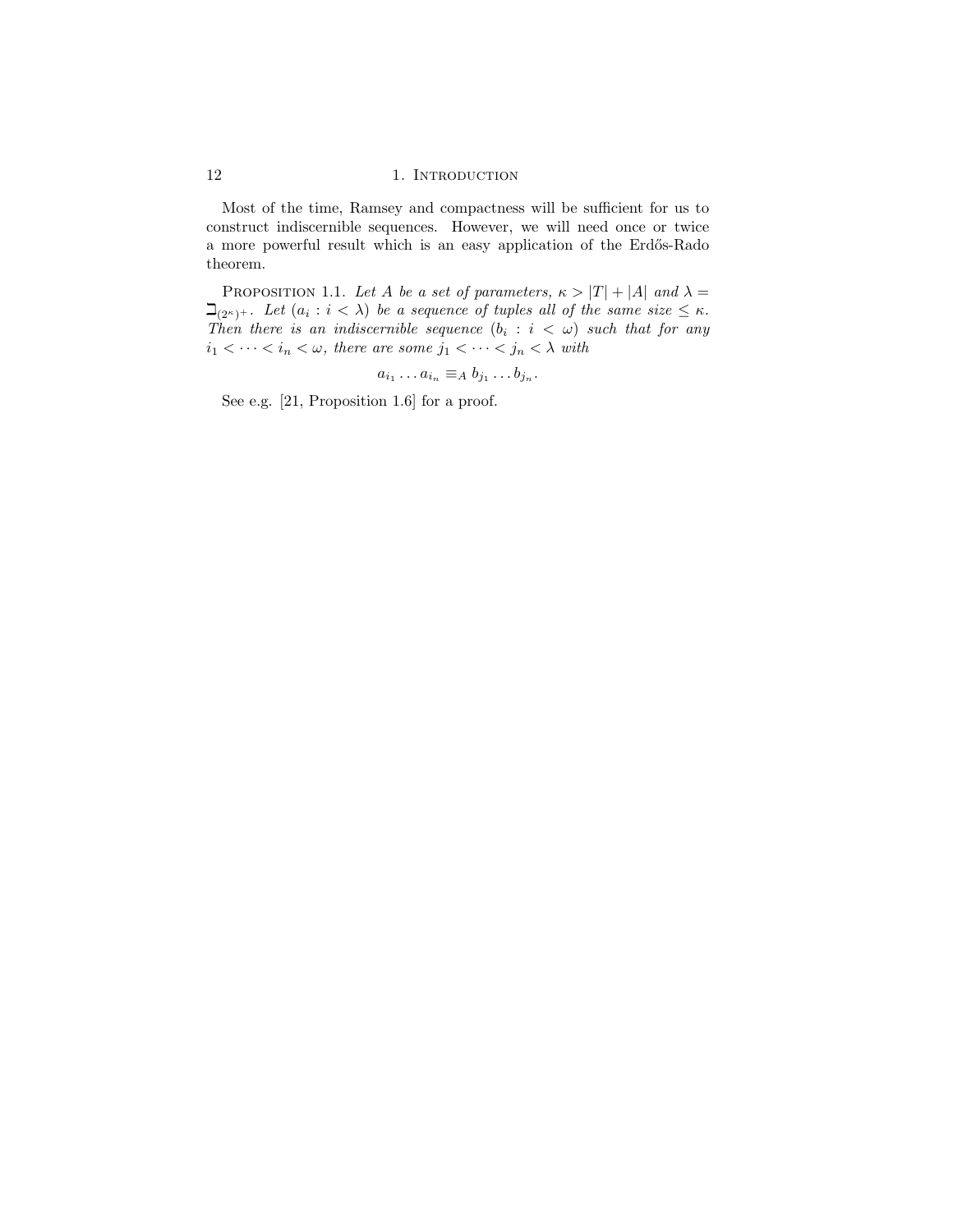## CHAPTER 2

## THE NIP PROPERTY AND INVARIANT TYPES

In this chapter, we introduce the basic objects of our study. We first define the notion of an NIP formula. The combinatorial definition is not very handy, and we give an equivalent characterization involving indiscernible sequences which is the one we will most often use. We then define NIP theories as theories in which all formulas are NIP and give some examples. We discuss invariant types and their relation to indiscernible sequences. In particular, we define generically stable types, which share some characteristics with types in stable theories.

To illustrate the notions considered, we prove some results on definable groups in NIP theories: the Baldwin-Saxl theorem, and Shelah's theorem on existence of definable envelopes for abelian subgroups.

In the "additional topics" section we introduce trees, which serve as a paradigm for NIP theories. Many examples of NIP theories are either explicitly constructed as a tree with additional structure, or have an underlining tree-structure (valued fields for example). We discuss in more details the theory of dense meet-trees, and in particular describe indiscernible sequences in it. The next subsection collects some facts about stable formulas and theories. We then present the strict order property and finally give yet another characterization of NIP in terms of counting types.

## 2.1. NIP formulas

Let  $\phi(x; y)$  be a partitioned formula. We say that a set A of |x|-tuples is shattered by  $\phi(x; y)$  if we can find a family  $(b_I : I \subseteq A)$  of |y|-tuples such that

$$
\mathcal{U} \models \phi(a; b_I) \iff a \in I, \quad \text{for all } a \in A
$$

By compactness, this is equivalent to saying that every finite subset of A is shattered by  $\phi(x; y)$ .

DEFINITION 2.1. A partitioned formula  $\phi(x; y)$  is NIP (or dependent) if no infinite set of |x|-tuples is shattered by  $\phi(x; y)$ .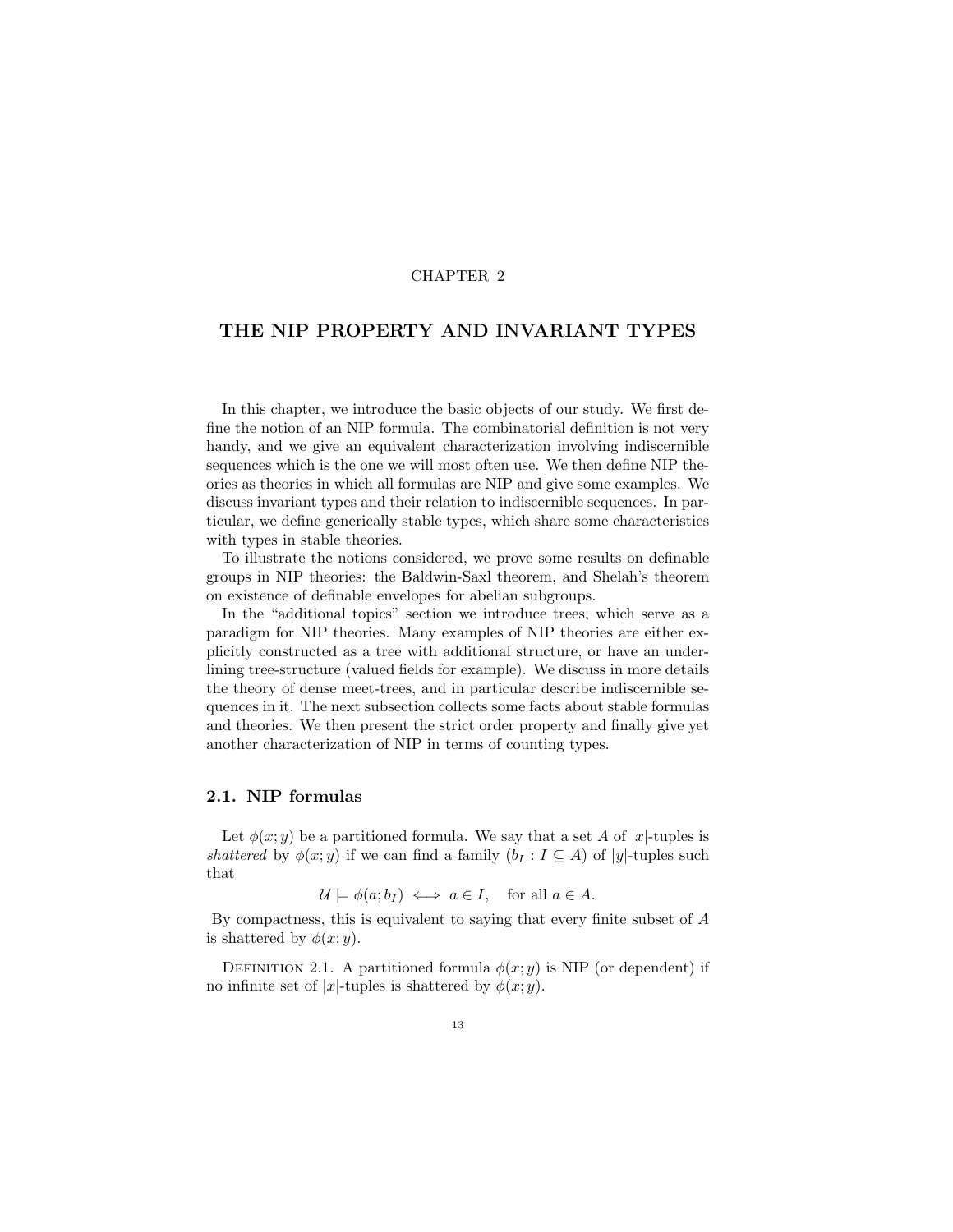If a formula is not NIP, we say that it has IP.

Remark 2.2. The acronym IP stands for the Independence Property and NIP is its negation. Some authors (notably Shelah) use the terminology dependent/independent instead of NIP/IP.

Remark 2.3. If  $\phi(x; y)$  is NIP, then by compactness, there is some integer n such that no set of size n is shattered by  $\phi(x; y)$ .

The maximal integer n for which there is some A of size n shattered by  $\phi(x; y)$  is called the *VC-dimension* of  $\phi$ . If there is no such integer, that is if the formula  $\phi$  has IP, then we say that its VC-dimension is infinite. Example 2.4.

• Let T be DLO: the theory of dense linear orders with no endpoints. Then the formula  $\phi(x; y) = (x \le y)$  is NIP of VC-dimension 1. Indeed, if we have  $a_1 < a_2$ , then we cannot find some  $b_{\{2\}}$  such that

$$
\mathcal{U} \models \neg \phi(a_1; b_{\{2\}}) \land \phi(a_2; b_{\{2\}}).
$$

• If  $\phi(x; y)$  is a stable formula, then it is NIP (see Section 2.3.2 if needed).

• If T is the theory of arithmetic, then the formula  $\phi(x; y) = x$  divides y" has IP. To see this, take any  $N \in \mathbb{N}$  and  $A = \{p_0, \ldots, p_{N-1}\}\$ a set of distinct prime numbers. For any  $I \subseteq N$ , set  $b_I$  to be  $\prod_{i \in I} p_i$ . We have  $\models \phi(p_i, b_I) \iff i \in I$ . Thus the set A is shattered and  $\phi(x; y)$  has infinite VC-dimension.

• If T is the random graph in the language  $L = \{R\}$ , then the formula  $\phi(x; y) = xRy$  has IP. In fact any set of elements is shattered by  $\phi$ .

• If  $T$  is a theory of an infinite Boolean algebra, in the natural language  $\{0, 1, \neg, \vee, \wedge\}$ , then the formula  $x \leq y$  (defined as  $x \wedge y = x$ ) has IP. Indeed, it shatters any set A with  $a \wedge b = 0$  for  $a \neq b \in A$ .

If  $\phi(x; y)$  is a partitioned formula, we let  $\phi^{opp}(y; x) = \phi(x; y)$ . Hence  $\phi^{opp}$  is the same formula as  $\phi$ , but we have exchanged the role of variables and parameters. The following fact will be used throughout this text, often with no explicit mention.

LEMMA 2.5. The formula  $\phi(x; y)$  is NIP if and only if  $\phi^{opp}(y; x)$  is NIP.

PROOF. Assume that  $\phi(x; y)$  has IP. Then by compactness, we can find some  $A = \{a_i : i \in \mathfrak{P}(\omega)\}\$  which is shattered by  $\phi(x; y)$  as witnessed by tuples  $b_I$ ,  $I \subseteq \mathfrak{P}(\omega)$ . Let  $B = \{b_j : j \in \omega\}$  where  $b_j := b_{I_j}$  and  $I_j := \{ X \subseteq \omega : j \in X \}.$  Then for any  $J_0 \subseteq \omega$ , we have

$$
\models \phi(a_{J_0}, b_j) \iff j \in J_0.
$$

This shows that B is shattered by  $\phi^{opp}$ . Therefore  $\phi^{opp}$  has IP.

*Remark* 2.6. The VC-dimension of a formula  $\phi$  need not be equal to the VC-dimension of the opposite formula  $\phi^{opp}$ . For example, let T be the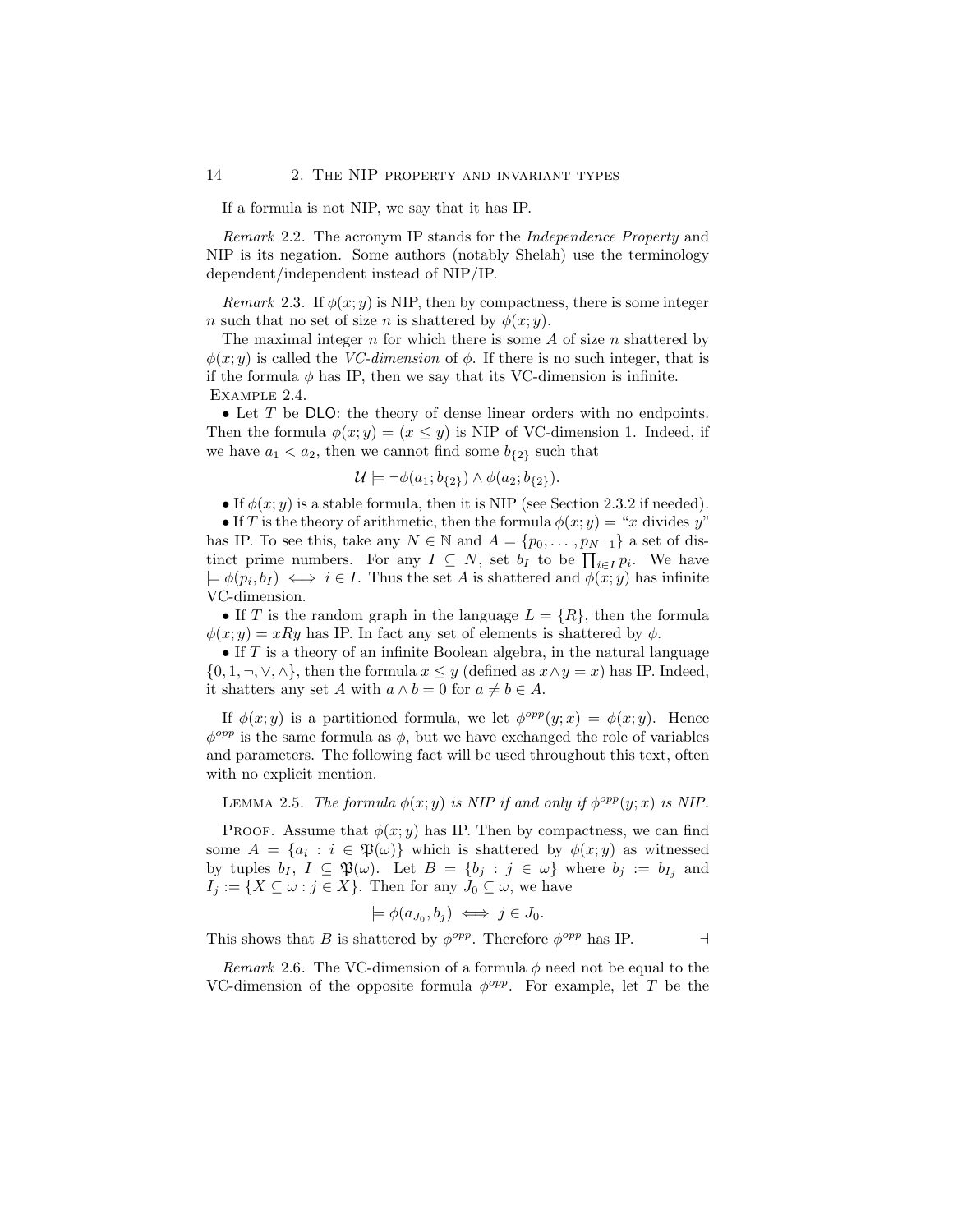theory of equality, then the formula  $\phi(x; y_1y_2y_3) = (x = y_1 \vee x = y_2 \vee x = y_3)$  $y_3$ ) has VC-dimension 3, but the opposite formula only has VC-dimension 2.

See Lemma 6.3 for inequalities linking the VC-dimensions of  $\phi$  and  $\phi^{opp}$ . For now, our only concern is whether they are finite or not.

We now give an equivalent characterization of NIP which is often the most convenient one to use.

LEMMA 2.7. The formula  $\phi(x; y)$  has IP if and only if there is an indiscernible sequence  $(a_i : i < \omega)$  and a tuple b such that

$$
\models \phi(a_i; b) \iff i \text{ is even.}
$$

PROOF. ( $\Leftarrow$ ): Assume that there is a sequence  $(a_i : i < \omega)$  and a tuple b as above. Let  $I \subseteq \omega$ . We show that there is some  $b_I$  such that  $\phi(a_i; b_I)$ holds if and only if  $i \in I$ . We can find an increasing one-to-one map  $\tau : \omega \to \omega$  such that for all  $i \in \omega$ ,  $\tau(i)$  is even if and only if i is in I. Then by indiscernibility the map sending  $a_i$  to  $a_{\tau(i)}$  for all  $i < \omega$  is a partial isomorphism. It extends to a global automorphism  $\sigma$ . Then take  $b_I = \sigma^{-1}(b).$ 

 $(\Rightarrow)$ : Assume that  $\phi(x; y)$  has IP. Let  $A = (a_i : i < \omega)$  be a sequence of |x|-tuples which is shattered by  $\phi(x; y)$ . By Ramsey and compactness, we can find some indiscernible sequence  $I = (c_i : i < \omega)$  of |x|-tuples realizing the EM-type of A. It follows that for any two disjoint finite sets  $I_0$  and I<sub>1</sub> of I, the partial type  $\{\phi(c; y) : c \in I_0\} \cup \{\neg \phi(c; y) : c \in I_1\}$  is consistent. Then by compactness, I is shattered by  $\phi(x; y)$ . In particular, there is b such that  $\phi(c_i; b)$  holds if and only if i is even.

Let  $\phi(x; y)$  be an NIP formula, then there is a finite set  $\Delta$  of formulas and an integer  $n_{\phi,\Delta}$  such that the following do not exist:

 $\cdot$   $(a_i : i < n_{\phi,\Delta})$  a  $\Delta$ -indiscernible sequence of  $|x|$ -tuples;

 $\cdot$  b a |y|-tuple, such that  $\neg(\phi(a_i; b) \leftrightarrow \phi(a_{i+1}; b))$  holds for  $i < n_{\phi,\Delta} - 1$ . Indeed, if we could not find such  $\Delta$  and  $n_{\phi,\Delta}$ , then the partial type in variables  $(x_i : i < \omega)^{\hat{}}y$  stating that  $(x_i : i < \omega)$  is an indiscernible sequence and  $\neg(\phi(x_i; y) \leftrightarrow \phi(x_{i+1}; y))$  holds for all  $i < \omega$  would be consistent, contradicting the previous lemma.

Let  $I = (a_i : i \in \mathcal{I})$  be an indiscernible sequence and take an NIP formula  $\phi(x; y) \in L$  and a tuple of parameters  $b \in \mathcal{U}$ . Then there is a maximal integer *n* such that we can find  $i_0 < \ldots < i_n$  with  $\neg(\phi(a_{i_k}; b) \leftrightarrow$  $\phi(a_{i_{k+1}}; b)$  for all  $k < n$ . We call such an n the number of alternations of  $\phi(x; b)$  on the sequence I and write it as  $\text{alt}(\phi(x; b), I)$ . We let  $\text{alt}(\phi(x; y))$ denote the maximum value of alt $(\phi(x; b), I)$  for b ranging in U and I ranging over all indiscernible sequences. Note that this maximum exists and is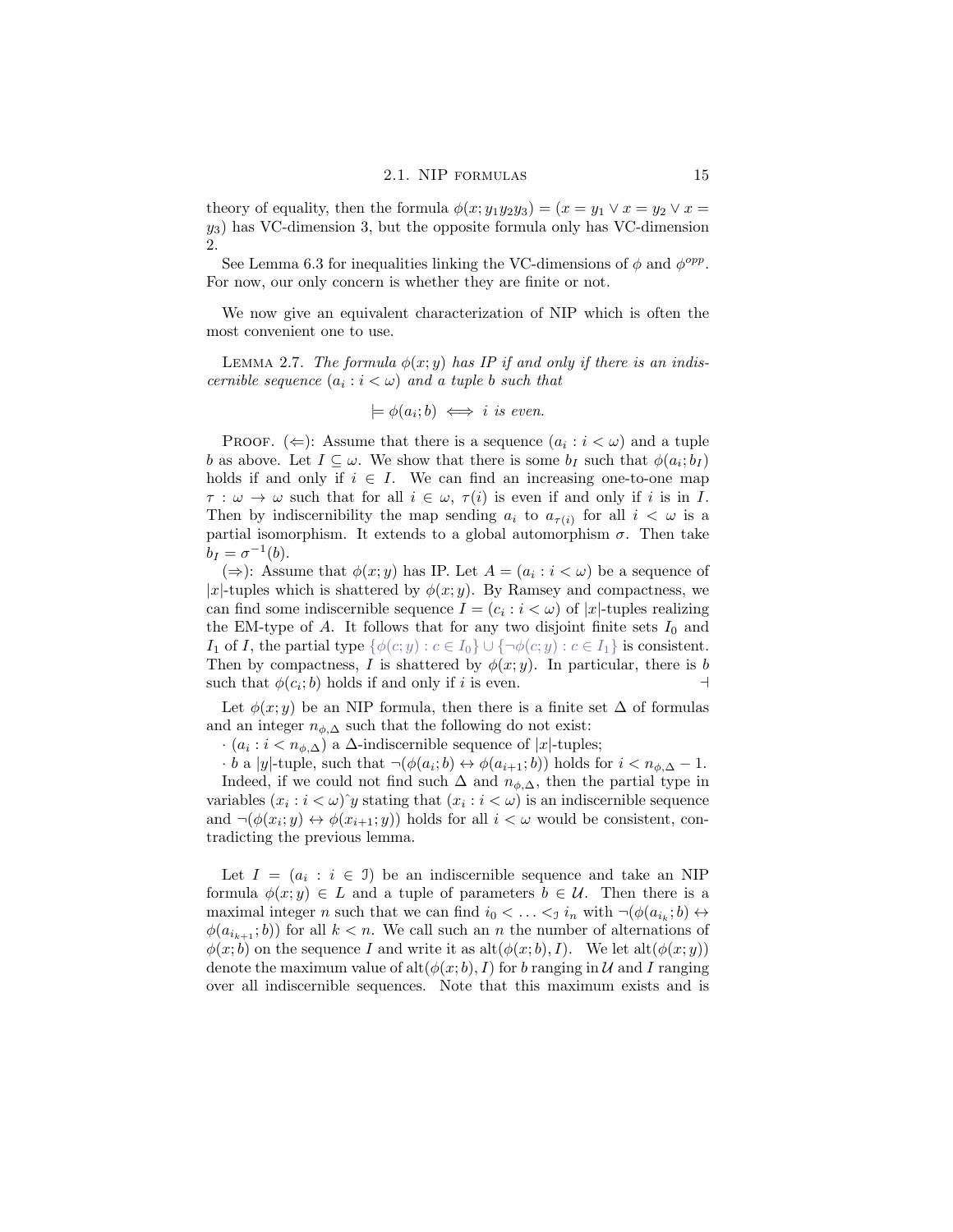bounded by the number  $n_{\phi,\Delta}$  of the previous paragraph. We sometimes call alt $(\phi(x; y))$  the *alternation rank* (or *number*) of  $\phi(x; y)$ .

PROPOSITION 2.8. The formula  $\phi(x; y)$  is NIP if and only if for any indiscernible sequence  $(a_i : i \in \mathcal{I})$  and tuple b, there is some end segment  $\mathfrak{I}_0 \subseteq \mathfrak{I}$  and  $\epsilon \in \{0,1\}$  such that  $\phi(a_i;b)^\epsilon$  holds for any  $i \in \mathfrak{I}_0$ .

PROOF. If J has a last element  $i_0$ , let  $\mathcal{I}_0 = \{i_0\}$ . Otherwise, this follows immediately from the discussion above.  $\Box$ 

Of course the equivalence also holds if we restrict to sequences indexed by  $\omega$ , or in fact by any given linear order with no last element.

Lemma 2.9. A Boolean combination of NIP formulas is NIP.

PROOF. It is clear from the definition that the negation of an NIP formula is NIP.

Let  $\phi(x; y)$  and  $\psi(x; y)$  be two NIP formulas and we want to show that  $\theta(x; y) = \phi(x; y) \wedge \psi(x; y)$  is NIP. We use the criterion from Proposition 2.8. Let  $(a_i : i \in \mathcal{I})$  be an indiscernible sequence of  $|x|$ -tuples and let b be a |y|-tuple. Let  $\mathcal{I}_{\phi} \subseteq \mathcal{I}$  be an end segment such that  $\phi(a_i; b) \leftrightarrow \phi(a_j; b)$  holds for  $i, j \in \mathcal{I}_{\phi}$ . Define  $\mathcal{I}_{\psi}$  similarly and let  $\mathcal{I}_0 = \mathcal{I}_{\phi} \cap \mathcal{I}_{\psi}$ . Then  $\mathcal{I}_0$  is an end segment of J and we have  $\theta(a_i; b) \leftrightarrow \theta(a_j; b)$  for  $i, j \in \mathcal{I}_0$ . This shows that  $\theta(x; y)$  is NIP.

## 2.1.1. NIP theories.

DEFINITION 2.10. The theory T is NIP if all formulas  $\phi(x; y) \in L$  are NIP.

Note that if T is NIP, then also all formulas  $\phi(x; y)$  with parameters are NIP, since if  $\phi(x; y, d)$  has IP, then so does  $\phi(x; y^2)$ .

PROPOSITION 2.11. Assume that all formulas  $\phi(x; y) \in L$  with  $|y| = 1$ are NIP, then T is NIP.

PROOF. Assume that all formulas  $\phi(x; y)$  with  $|y| = 1$  are NIP.

Claim: Let  $(a_i : i < |T|^+)$  be an indiscernible sequence of tuples, and let  $b \in \mathcal{U}, |b| = 1$ . Then there is some  $\alpha < |T|^+$  such that the sequence  $(a_i : \alpha < i < |T|^+)$  is indiscernible over b.

Proof: If this does not hold, then for every  $\alpha < |T|^+$ , for some formula  $\delta_{\alpha}(x_1,\ldots,x_{k(\alpha)};y)$ , we can find

 $\alpha < i_1 < \ldots < i_{k(\alpha)} < |T|^+$ + and  $\alpha < j_1 < ... < j_{k(\alpha)} < |T|^+$ 

such that  $\models \delta_{\alpha}(a_{i_1}, \ldots, a_{i_{k(\alpha)}}; b) \wedge \neg \delta_{\alpha}(a_{j_1}, \ldots, a_{j_{k(\alpha)}}; b)$ . There is some formula  $\delta(x_1, \ldots, x_k; y)$  such that  $\delta_{\alpha} = \delta$  for cofinally many values of  $\alpha$ . Then we can construct inductively a sequence  $I = (i_1^l \dots i_k^l : l < \omega)$  such that  $i_1^l < \ldots < i_k^l < i_1^{l+1}$  for all  $l < \omega$  and  $\delta(a_{i_1^l}, \ldots, a_{i_k^l}, b)$  holds if and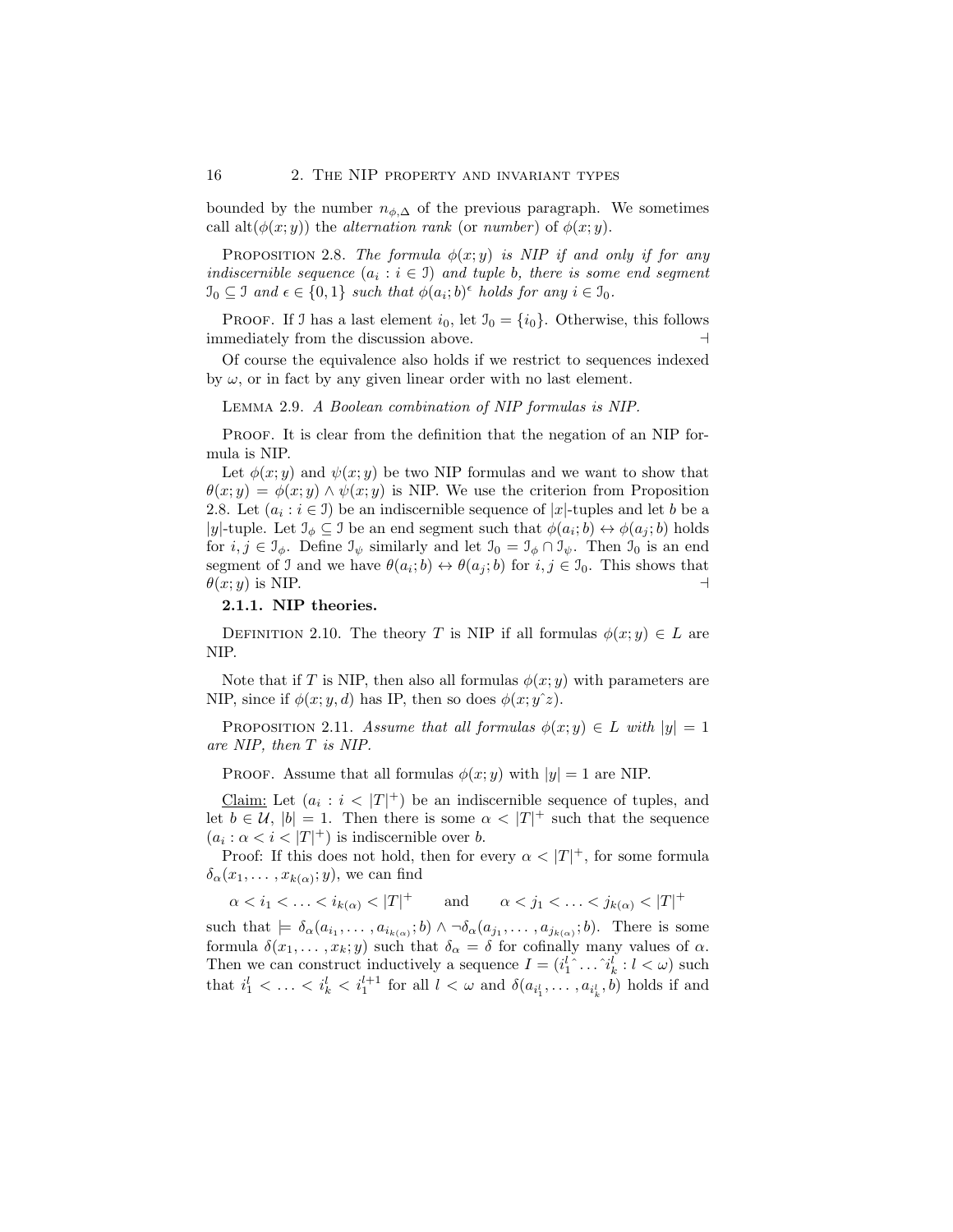only if l is even. As the sequence  $(a_{i_1}^1 \ldots a_{i_k}^1 : l < \omega)$  is indiscernible, this contradicts the assumption that  $\delta(x_1, \ldots, x_k; y)$  is NIP.

Now let  $\phi(x; y)$  be any formula, where  $y = y_1^{\hat{ }} \dots \hat{y}_n$  is an *n*-tuple. Let  $(a_i : i < |T|^+)$  be any indiscernible sequence of |x|-tuples and let  $b = b_1^{\hat{}} \dots^{\hat{}} b_n$  be an *n*-tuple. By the claim, there is some  $\alpha_1 < |T|^+$ such that the sequence  $(a_i : \alpha_1 < i < |T|^+)$  is indiscernible over  $b_1$ . This implies that the sequence  $(a_i^b_1 : \alpha_1 < i < |T|^+)$  is indiscernible. Therefore another application of the claim gives some  $\alpha_1 < \alpha_2 < |T|^+$  such that the sequence  $(a_i \hat{b}_1 : \alpha_2 < i < |T|^+$  is indiscernible over  $b_2$ . Iterating, we find  $\alpha_n < |T|^+$  such that  $(a_1 \delta_1 \delta_1 \delta_2 \delta_2 \delta_3 \delta_4 \delta_5 \delta_6 \delta_7 \delta_8 \delta_8 \delta_9 \delta_9 \delta_9$  is indiscernible. This implies that the truth value of  $\phi(a_i; b)$  is constant for  $i > \alpha_n$ . By Proposition 2.8, the formula  $\phi(x; y)$  is NIP.

EXAMPLE 2.12. We now give some examples of NIP theories and refer to other sections, in particular the Appendix, for details.

- Any stable theory is NIP. [See Section 2.3.2.]
- Any o-minimal theory is NIP.

[Recall that a one-sorted theory  $T$  is o-minimal if there is a definable total order  $\leq$  on the universe such that any definable set in dimension 1 is a finite Boolean combinations of intervals and points. To prove that  $T$  is NIP, we use Proposition 2.11 and symmetry to reduce to the case of formulas  $\phi(x; y)$ ,  $|x| = 1$ . By o-minimality and compactness, there is some *n* such that any definable set  $\phi(x; b)$  is a Boolean combination of up to  $n$  intervals and points. Then by Lemma 2.9, it is enough to treat the case of a formula of the form  $x \leq y$ . But we have already seen that such a formula has VC-dimension 1. See also Section A.1.3. ]

- Any theory of a pure linear order or of a pure tree—in particular  $T_{dt}$ which is described in Section 2.3.1—is NIP. [ Section A.1.2 ]
- Any C-minimal theory is NIP. The most important example of such is the theory ACVF of algebraically closed valued fields. [ Section A.1.4 ]
- The theory  $Th(\mathbb{Q}_p)$  of the p-adics is NIP (either in the pure field language or in the valued field language). [ Section A.2 ]

As one can see from this list, most known NIP theories are either stable or somehow built around a linear order or a tree. We do not know if this is a general fact. A famous open question in this direction is whether any unstable NIP theory interprets an infinite linear order.

To finish this section, we give an example where the NIP property is used to deduce results about definable groups.

THEOREM 2.13 (Baldwin-Saxl). Let G be a group definable in an NIP theory  $T$ . Let  $H_a$  be a uniformly definable family of subgroups of  $G$ . Then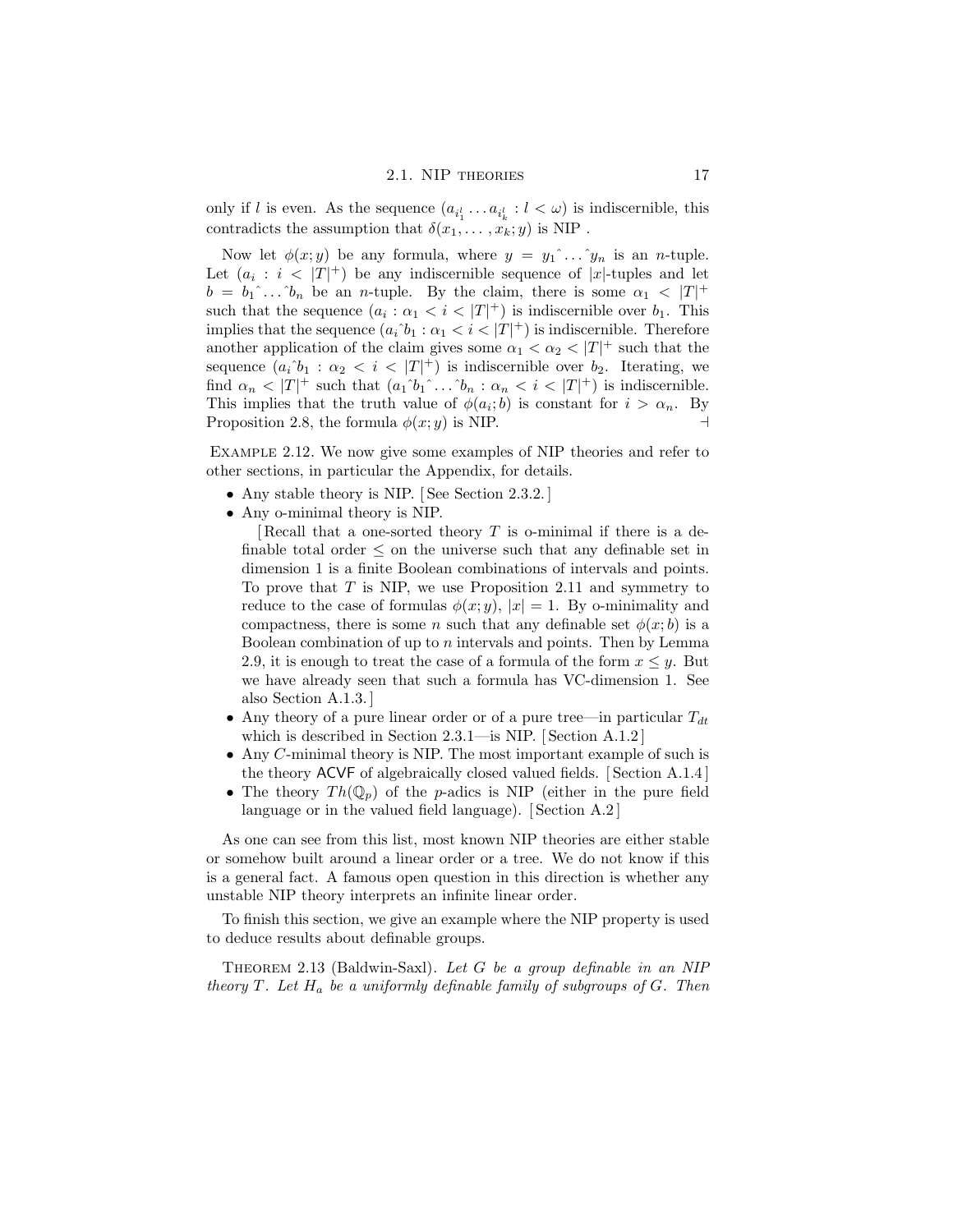there is an integer N such that for any finite intersection  $\bigcap_{a \in A} H_a$ , there is a subset  $A_0 \subseteq A$  of size N with  $\bigcap_{a \in A} H_a = \bigcap_{a \in A_0} H_a$ .

PROOF. The fact that  $H_a$  is a uniformly definable family of subgroups means that there is a formula  $\phi(x; y)$  such that each  $H_a$  is defined by  $\phi(x; a)$ . Without loss, any instance  $\phi(x; a')$  of  $\phi$  defines a subgroup of G.

Take any integer N and assume that the conclusion of the theorem does not hold for N. Then we can find some set  $A = \{a_0, \ldots, a_N\}$  of parameters such that for every  $k \leq N$ , we have  $\bigcap_{a \in A \setminus \{a_k\}} H_a \neq \bigcap_{a \in A} H_a$ . Let  $K_k =$  $\bigcap_{a\in A\setminus\{a_k\}} H_a$  and  $K = \bigcap_{a\in A} H_a$ . For every  $k \leq N$ , pick a point  $c_k \in$  $K_k \setminus K$ . For  $B \subseteq N+1$ , define  $c_B = \prod_{k \in B} c_k$ , where the product is in the sense of the group  $G$ . Then we have

$$
c_B \in H_{a_k} \iff k \notin B.
$$

This shows that the formula  $\phi^{opp}(y; x) := \phi(x; y)$  has VC-dimension at least  $N$ . Therefore there is a maximal such  $N$ .

This theorem will be used in Chapter 8 to prove the existence of the connected component  $G^0$  in NIP groups.

EXERCISE 2.14. Show that if T is NIP, then so is  $T^{eq}$ .

## 2.2. Invariant types

DEFINITION 2.15 (Invariant type). Let  $A \subset \mathcal{U}$  be a small subset and  $p \in S_x(\mathcal{U})$ . We say that p is A-invariant if  $\sigma p = p$  for any  $\sigma \in Aut(\mathcal{U}/A)$ . We say that p is invariant, if it is A-invariant for some small  $A \subset \mathcal{U}$ .

Another way to phrase the definition is to say that  $p$  is A-invariant if for every formula  $\phi(x; y)$  and tuples  $b, b' \in \mathcal{U}$ , if  $b \equiv_A b'$ , then

$$
p \vdash \phi(x;b) \iff p \vdash \phi(x;b').
$$

EXAMPLE 2.16. A type  $p(x)$  over a set B is said to be *definable* if for every formula  $\phi(x; y)$  without parameters, there is some formula  $d\phi(y) \in L(B)$ such that  $p \vdash \phi(x;b) \iff b \models d\phi(y)$  for all  $b \in B$ . We say that p is definable over  $A \subseteq B$  if the formula  $d\phi(y)$  can be taken to have parameters in  $A$ . If the type  $p$  is definable, then it is definable over some  $A$  of size  $\leq$  |T|.

Let  $p \in S_n(\mathcal{U})$  be definable. Then by the previous remark, it is definable over some  $A \subset U$  of size  $\leq |T|$ . In particular p is A-invariant.

EXAMPLE 2.17. A type  $p(x)$  is said to be *finitely satisfiable* in a set A if for every formula  $\phi(x;b) \in p$ , there is  $a \in A$  such that  $\phi(a;b)$  holds. If  $p \in S_x(\mathcal{U})$  is finitely satisfiable in A, then it is A-invariant. Indeed if  $\phi(x; y)$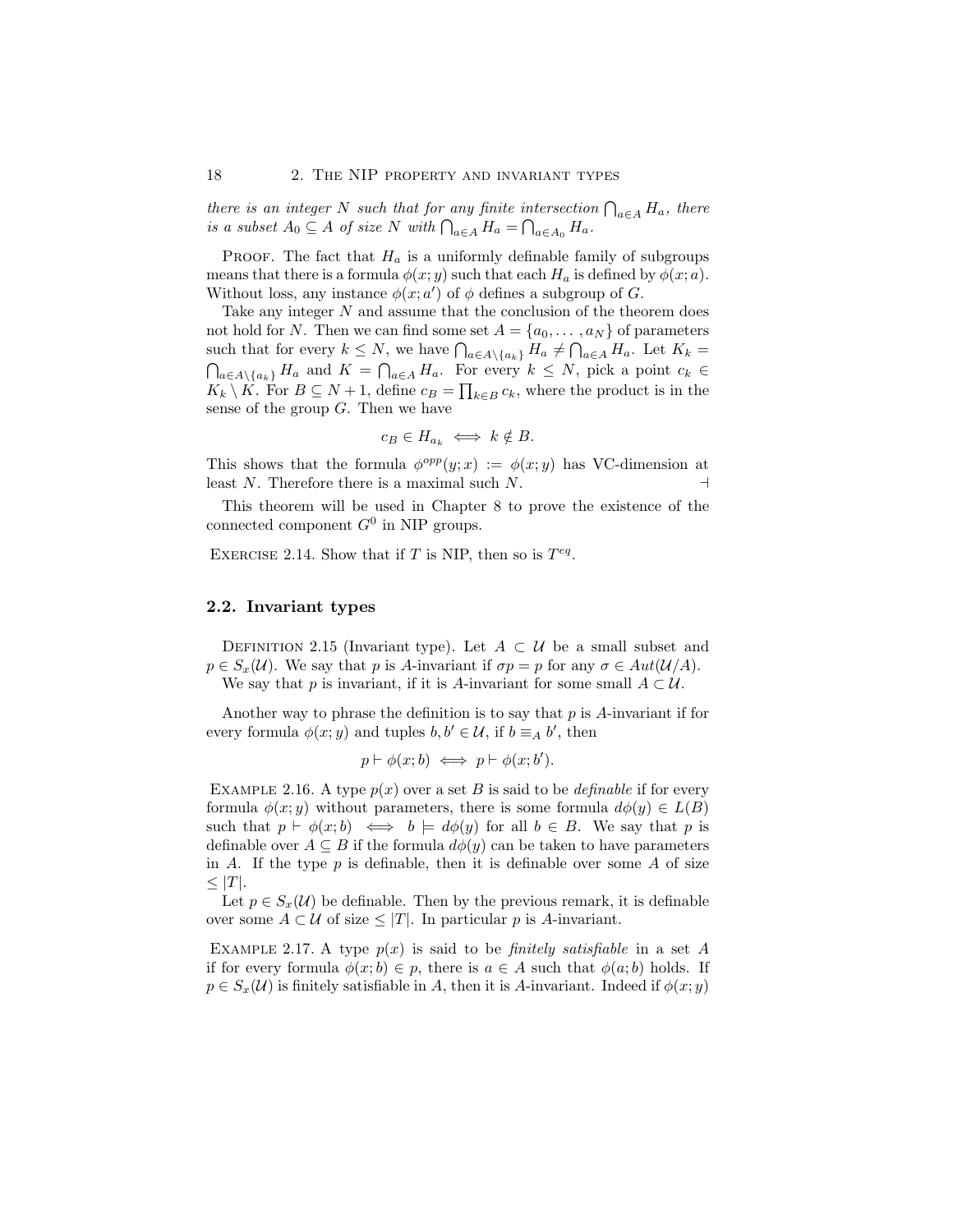is a formula and  $b \equiv_A b'$  are two |y|-tuples, then for every element a of A,  $a \models \phi(x;b) \leftrightarrow \phi(x;b')$ . Hence also  $p \vdash \phi(x;b) \leftrightarrow \phi(x;b')$ .

We present two constructions to obtain such types.

(1) Let  $A \subset U$  be any small set and let  $D$  be an ultrafilter on  $A^{|x|}$ . We define  $p_{\mathcal{D}} \in S_{x}(\mathcal{U})$  by:

$$
p_{\mathcal{D}} \vdash \phi(x;b) \iff \phi(A;b) \in \mathcal{D},
$$

for every formula  $\phi(x; b) \in L(\mathcal{U})$ . Then  $p_{\mathcal{D}}$  is finitely satisfiable in A. Conversely, every global type finitely satisfiable in A is equal to  $p<sub>D</sub>$  for some (not necessarily unique) ultrafilter  $D$ . In particular note that if we take  $\mathcal D$  to be a principal ultrafilter, then we obtain a realized type.

(2) Assume that T is NIP and let  $I = (a_i : i \in \mathcal{I})$  be an indiscernible sequence. Then by Proposition 2.8, the sequence  $(tp(a_i/\mathcal{U}) : i \in I)$  converges in  $S(\mathcal{U})$  to some type, called the *limit type* of the sequence I and denoted by  $\lim(I)$ . This type is finitely satisfiable in I, and indeed in any cofinal subsequence of I.

If  $p_0 \in S_x(M)$  is a type, then a *coheir* of  $p_0$  is a global extension of  $p_0$  which is finitely satisfiable in M. Such a coheir always exists: extend  $\{\phi(M;b) : \phi(x;b) \in p_0\}$  into an ultrafilter  $\mathcal D$  on  $M^{|x|}$  and consider  $p_{\mathcal D}$ . In fact, the same proof shows that any type  $p$  finitely satisfiable in some set A extends to a global type finitely satisfiable in A.

Let p be a global A-invariant type. Then to every formula  $\phi(x; y) \in L$ , y any finite tuples of variables, we can associate the set  $D_p \phi \subseteq S_y(A)$  of types q such that  $p \vdash \phi(x;b)$  for some (any)  $b \models q$ . The family  $(D_p \phi : \phi \in L)$ is called the (infinitary) defining schema of p. It completely determines the A-invariant type  $p$ . Notice that the defining schema is an object of small cardinality; in particular, the monster model  $U$  does not appear in it in any way. Indeed given any bigger set  $V \supseteq U$  of parameters, we can define the extension  $p|V$  of p over V by setting  $p \vdash \phi(x;b)$  if and only if  $\text{tp}(b/A) \in D_p\phi$ . The reader should check that this construction depends only on  $p$  and not on the choice of  $A$ .

This procedure can also work if we start with a type over a small model, as long as enough saturation is present: Let  $A \subset M$ , and assume that for all n, any type in  $S_n(A)$  is realized in M. Let  $p \in S_n(M)$  be Ainvariant in the following sense: if  $b \equiv_A b'$  are in M and  $\phi(x; y) \in L$ , then  $p \vdash \phi(x;b) \iff p \vdash \phi(x;b')$ . Then we can associate to p a defining schema  $(D_p \phi : \phi(x; y) \in L)$  of p as above. In turn this schema defines a global type  $\tilde{p} = \{\phi(x;b) : \phi \in L, \text{tp}(b/A) \in D_p\phi\}.$  The fact that we have taken M to realize all finitary types over A ensures consistency of  $\tilde{p}$ . We see that  $\tilde{p}$  is the unique  $A$ -invariant global extension of  $p$ .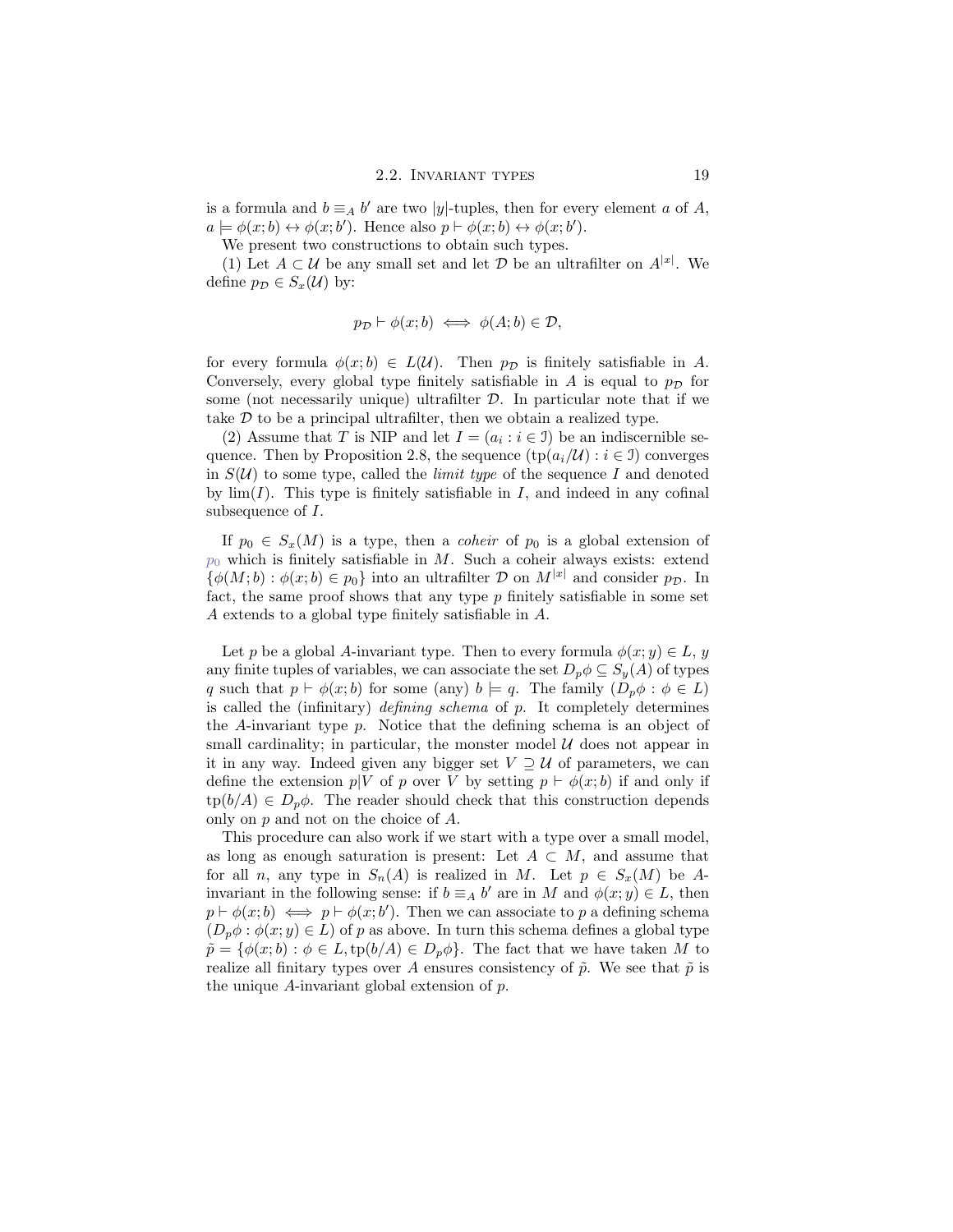In general if  $p \in S(M)$  is A-invariant in the sense of the previous paragraph, but M does not realize all types over A (for example if  $M = A$ ), then  $p$  may have more than one global  $A$ -invariant extension.

LEMMA 2.18. Let  $p \in S(\mathcal{U})$  be an A-invariant type:

1. if p is definable, then it is A-definable;

2. if p is finitely satisfiable in some small set, then it is finitely satisfiable in any model  $M \supseteq A$ .

PROOF. Assume that p is definable. Let  $\phi(x; y)$  be any formula and let  $d\phi(y) \in L(\mathcal{U})$  be such that for any  $b \in \mathcal{U}$ ,  $p \vdash \phi(x;b) \iff b \models d\phi(y)$ . As p is A-invariant, the definable set  $d\phi(y)$  is invariant under all automorphisms that fix  $A$  pointwise. It follows that it is definable over  $A$  and therefore so is p.

Assume now that  $p$  is finitely satisfiable in some small model  $N$ . Let M be any small model containing A. Let  $\phi(x; b)$  be any formula in p and let  $N_1$  realize a coheir of  $tp(N/M)$  over Mb. Then by invariance, p is finitely satisfiable in  $N_1$  and in particular  $\phi(N_1; b)$  is non-empty. By the coheir hypothesis,  $\phi(M; b)$  is non-empty. Therefore p is finitely satisfiable in  $M$ .

2.2.1. Products and Morley sequences. Let  $p(x), q(y) \in S(\mathcal{U})$  be two A-invariant types. We define the type  $p(x) \otimes q(y) \in S_{xy}(\mathcal{U})$  as  $tp(a, b/\mathcal{U})$ where  $b \models q$  and  $a \models p | \mathcal{U}b$ .

We use here the canonical extension  $p|\mathcal{U}b$  of p to  $\mathcal{U}b$  as defined before Lemma 2.18.

If one wants to avoid realizing types over the monster, one can also give the following equivalent definition: Given a formula  $\phi(x; y) \in L(B)$ ,  $A \subseteq B \subset U$ , we set  $p(x) \otimes q(y) \vdash \phi(x; y)$  if  $p \vdash \phi(x; b)$  for some (any)  $b \in U$ with  $b \models q|_B$ .

The following facts are easy to check from the definitions:

FACT 2.19. If p and q are both A-invariant, then so is the product  $p(x)$  $q(y)$ .

FACT 2.20. The relation  $\otimes$  is associative:  $p(x) \otimes (q(y) \otimes r(z)) = (p(x) \otimes$  $q(y)$ )  $\otimes$  r(z). Indeed, both products are equal to tp(a, b, c/U) where  $c \models r$ ,  $b \models q \mid \mathcal{U}c$  and  $a \models p \mid \mathcal{U}bc$ .

However, ⊗ need not be commutative:

EXAMPLE 2.21. Let T be DLO, and take  $p = q$  to be the type at  $+\infty$ . Then  $p(x) \otimes q(y) \vdash x > y$  whereas  $q(y) \otimes p(x) \vdash x < y$ .

EXERCISE 2.22. Check that in  $DLO$ , any two distinct invariant 1-types  $p$ and q commute:  $p(x) \otimes q(y) = q(y) \otimes p(x)$ .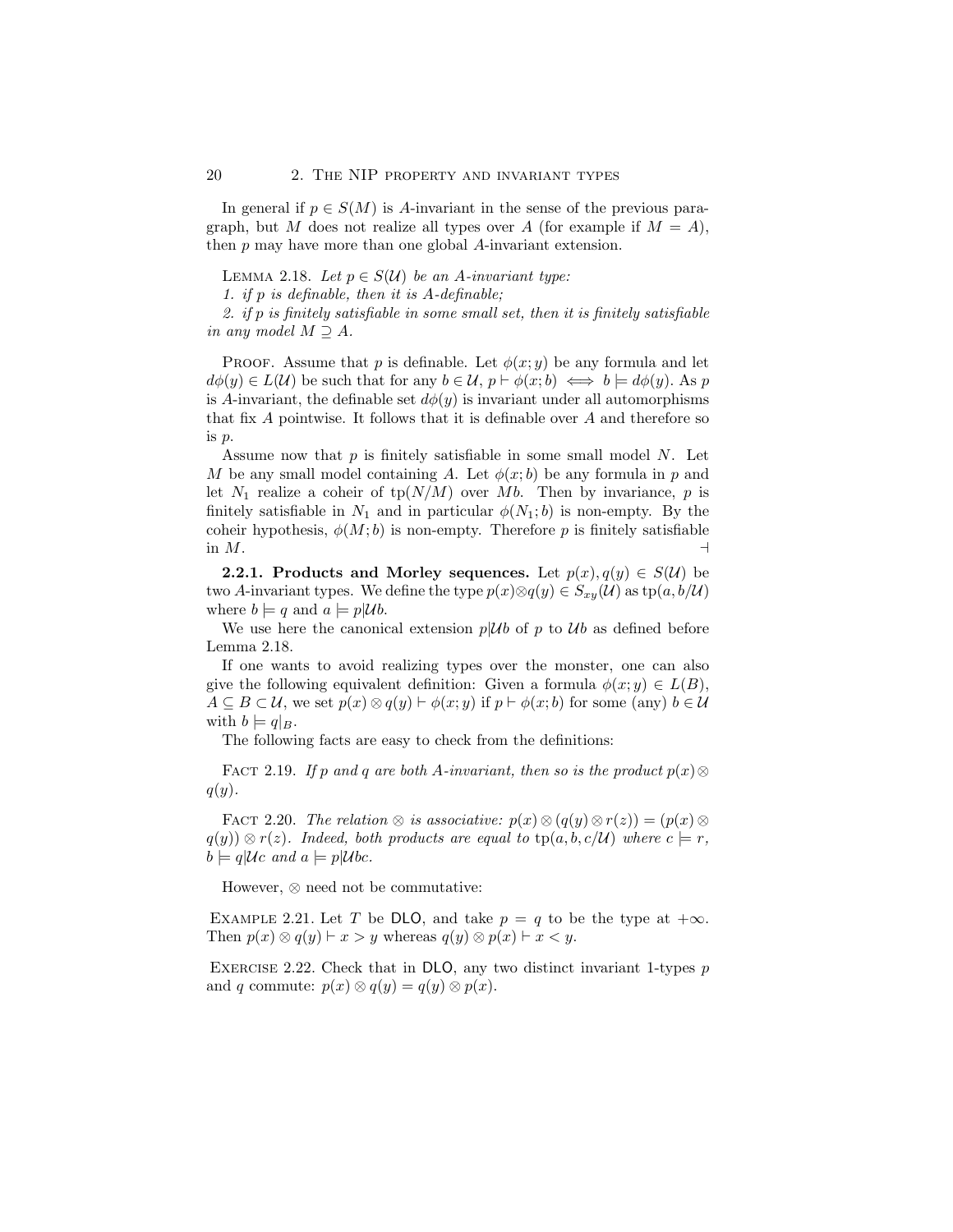This is no longer true in RCF: If  $p$  and  $q$  are two invariant 1-types which concentrate on definable cuts (either  $\pm \infty$  or  $a^{\pm}$ ), then they do not commute.

Note that in the definition of  $p(x) \otimes q(y)$ , we did not actually use the fact that q is invariant. Hence more generally, if  $p(x)$  is A-invariant and  $q(y) \in S(\mathcal{U})$  is any type, then we can define  $p(x) \otimes q(y) \in S_{xy}(\mathcal{U})$  as  $tp(a, b/\mathcal{U})$  where  $b \models q$  and  $a \models p|\mathcal{U}b$ . The type  $p(x) \otimes q(y)$  defined this way is invariant if and only if  $q$  is.

LEMMA 2.23. If  $p(x)$  is a global definable type and  $q(y)$  is a global type finitely satisfiable in some small model, then  $p(x) \otimes q(y) = q(y) \otimes p(x)$ .

PROOF. Let  $M \prec U$  be a model such that p is definable over M and q is finitely satisfiable in M. Let  $\phi(x, y; d) \in L(\mathcal{U})$ . By definability of p, there is a formula  $d\phi(v; z) \in L(M)$  such that for every  $b, d' \in \mathcal{U}$ , we have  $p \vdash \phi(x, b; d') \iff \models d\phi(b; d')$ . Let  $\epsilon \in \{0, 1\}$  such that  $q \vdash d\phi(y; d)^{\epsilon}$ .

Assume for example that  $q(y) \otimes p(x) \vdash \phi(x, y; d)$ . Let  $a \models p$ . Then  $q(y)|\mathcal{U}a \vdash \phi(a, y; d)$  and as q is finitely satisfiable in M, there is  $b \in M$ such that  $b \models \phi(a, y; d) \land d\phi(y; d)^{\epsilon}$ . Then  $p \vdash \phi(x, b; d) \land d\phi(b; d)^{\epsilon}$  and by definition of  $d\phi$ , this implies that  $\epsilon = 1$ .

Therefore  $q \vdash d\phi(y; d)$  and it follows that  $p(x) \otimes q(y) \vdash \phi(x, y; d)$ .

If  $p(x)$  is an A-invariant type, we define by induction on  $n \in \mathbb{N}^*$ :

$$
p^{(1)}(x_0) = p(x_0)
$$
 and  $p^{(n+1)}(x_0,...,x_n) = p(x_n) \otimes p^{(n)}(x_0,...,x_{n-1}).$ 

Let also  $p^{(\omega)}(x_0, x_1, ...) = \bigcup p^{(n)}$ . For any  $B \supseteq A$ , a realization  $(a_i : i < \omega)$ of  $p^{(\omega)}|_B$  is called a *Morley sequence* of p over B (indexed by  $\omega$ ). It follows from associativity of  $\otimes$  that such a sequence  $(a_i : i < \omega)$  is indiscernible over B (indeed for any  $i_1 < \cdots < i_n \in \omega$ , we have  $tp(a_{i_1}, \ldots, a_{i_n}/B) = p^{(n)}|_B$ ).

More generally, any sequence indiscernible over  $B$  whose EM-type over B is given by  $\{p^{(n)}|_B : 1 \le n < \omega\}$  is called a Morley sequence of p over B.

EXERCISE 2.24. Let  $p, q$  be global A-definable types (resp. global types finitely satisfiable in A), then  $p(x) \otimes q(y)$  is also A-definable (resp. finitely satisfiable in A). In particular, so are  $p^{(n)}$  and  $p^{(\omega)}$ .

EXERCISE 2.25. (T is NIP) Let  $I = (a_t : t \in \mathcal{I})$  be an endless indiscernible sequence. Recall the definition of the limit type  $p = \lim(I)$  from Example 2.17. Let  $\beta$  be any linear order and  $J = (b_t : t \in \mathcal{J})$  be a sequence such that  $b_t \models p \restriction I \bar{b}_{\geq t}$ . So if we reverse the order of the sequence  $\bar{J}$ , we obtain a Morley sequence of p over I. Show that  $I + J$  is indiscernible.

An application to definable groups.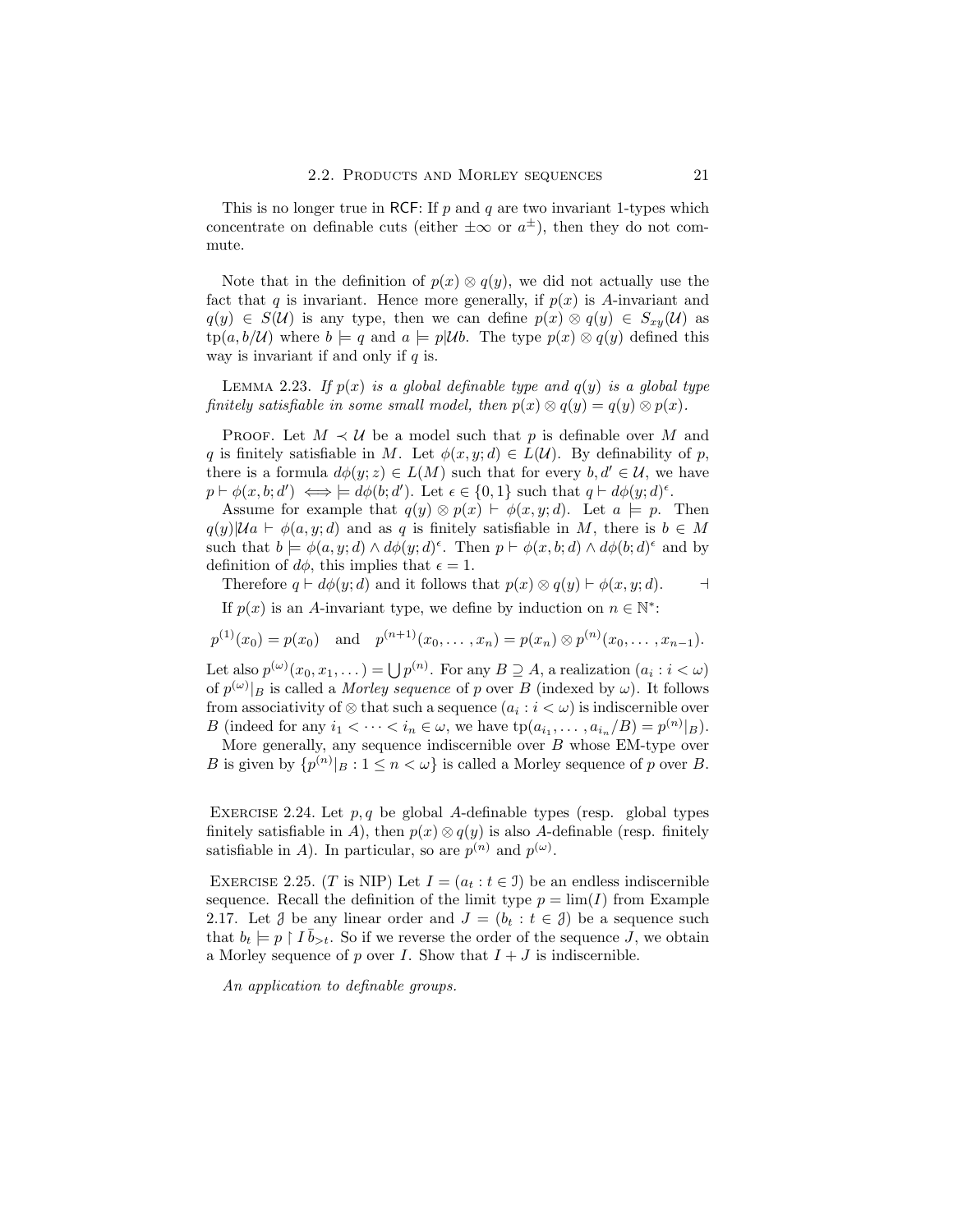LEMMA 2.26. (T is NIP) Let G be a definable group. Let p, q be invariant types concentrating on G such that both  $p(x) \otimes q(y)$  and  $q(y) \otimes p(x)$  imply  $x \cdot y = y \cdot x$ . Then  $a \cdot b = b \cdot a$  for any  $a \models p$  and  $b \models q$ .

PROOF. By compactness, there is a small model  $M$  over which  $p$  and q are invariant and such that  $a \cdot b = b \cdot a$  for any  $(a, b)$  realizing one of  $p \otimes q \restriction M$  or  $q \otimes p \restriction M$ 

We try to build by induction a sequence  $(a_n \cdot b_n : n < \omega)$  such that  $a_n \models p \restriction Ma_{\leq n} b_{\leq n}, b_n \models q \restriction Ma_{\leq n} b_{\leq n}$  and  $a_n \cdot b_n \neq b_n \cdot a_n$ . Assume that we succeed. Then by hypothesis,  $a_n \cdot b_m = b_m \cdot a_n$  for  $n \neq m$ . For any  $I \subset \omega$  finite, define  $b_I = \prod_{n \in I} b_n$ . We have that  $a_n \cdot b_I = b_I \cdot a_n$  if and only if  $n \notin I$ . This contradicts NIP.

Therefore the construction must stop and for some n, we cannot find  $a_n$ ,  $b_n$  as required. Then if we let  $p_0 = p \restriction Ma_{\leq n} b_{\leq n}$  and  $q_0 = q \restriction Ma_{\leq n} b_{\leq n}$ , we have  $p_0(x) \wedge q_0(y) \rightarrow (x \cdot y = y \cdot x)$ .

PROPOSITION 2.27. (T is NIP) Let G be a definable group, and assume that there is a small subset  $A \subset G$  such that any two elements of A commute, then there is a definable abelian subgroup of G containing A.

PROOF. Let  $S_A \subset S(U)$  be the subset of global 1-types finitely satisfiable in A. This is a closed set of the space of types, and as such it is compact. For any  $p, q \in S_A$ , the pair  $(p, q)$  satisfies the hypothesis of the previous lemma. Hence by compactness, there are formulas  $\phi_{p,q}(x)$  and  $\psi_{p,q}(y)$  such that  $p(x) \vdash \phi_{p,q}(x), q \vdash \psi_{p,q}(y)$  and  $\phi_{p,q}(x) \wedge \psi_{p,q}(y) \rightarrow (x \cdot y = y \cdot x)$ .

For a given p, the family  $(\psi_{p,q}(y) : q \in S_A)$  of clopens covers  $S_A$ . Hence there is a finite subfamily  $\psi_{p,q_1}(x), \ldots, \psi_{p,q_n}(x)$  which already covers it. Set  $\phi_p(x) = \bigwedge_{i \leq n} \phi_{p,q_n}(x)$  and  $\psi_p(y) = \bigvee_{i \leq n} \psi_{p,q_n}(y)$ . Then again,  $p(x) \vdash$  $\phi_p(x)$  and we can find a finite family  $\phi_{p_1}(x), \ldots, \phi_{p_k}(x)$  which cover  $S_A$ . Set  $\phi(x) = \bigvee_{i \leq k} \phi_{p_i}(x)$  and  $\psi(y) = \bigwedge_{i \leq k} \psi_{p_i}(y)$ .

Then  $\phi(x) \wedge \psi(y) \rightarrow (x \cdot y = y \cdot x)$  and all types of  $S_A$  concentrate on both  $\phi(x)$  and  $\psi(y)$ . In particular this is true for realized types  $x = a$ ,  $a \in A$ . Let H be the subgroup of G defined by  $C_G(C_G(\phi \wedge \psi))$ , where  $C_G(X) = \{a \in G : a \cdot x = x \cdot a$  for all  $x \in X\}$ . Then H is a definable abelian subgroup of G containing A.  $\Box$ 

Note that if A is finite, then the proposition is easy and does not require NIP: take  $H = C_G(C_G(A)).$ 

## 2.2.2. Generically stable types.

In this section and the following one we assume that  $T$  is NIP (except in Proposition 2.43 where we give yet another characterization of NIP).

LEMMA 2.28. (T is NIP) Let  $(a_i : i \in \mathcal{I})$  be a totally indiscernible sequence of |x|-tuples, and  $\phi(x;b) \in L(\mathcal{U})$  a formula, then the set  $\mathfrak{I}_{\phi} = \{i \in$  $\mathfrak{I} := \phi(a_i; b) \}$  is finite or cofinite in J.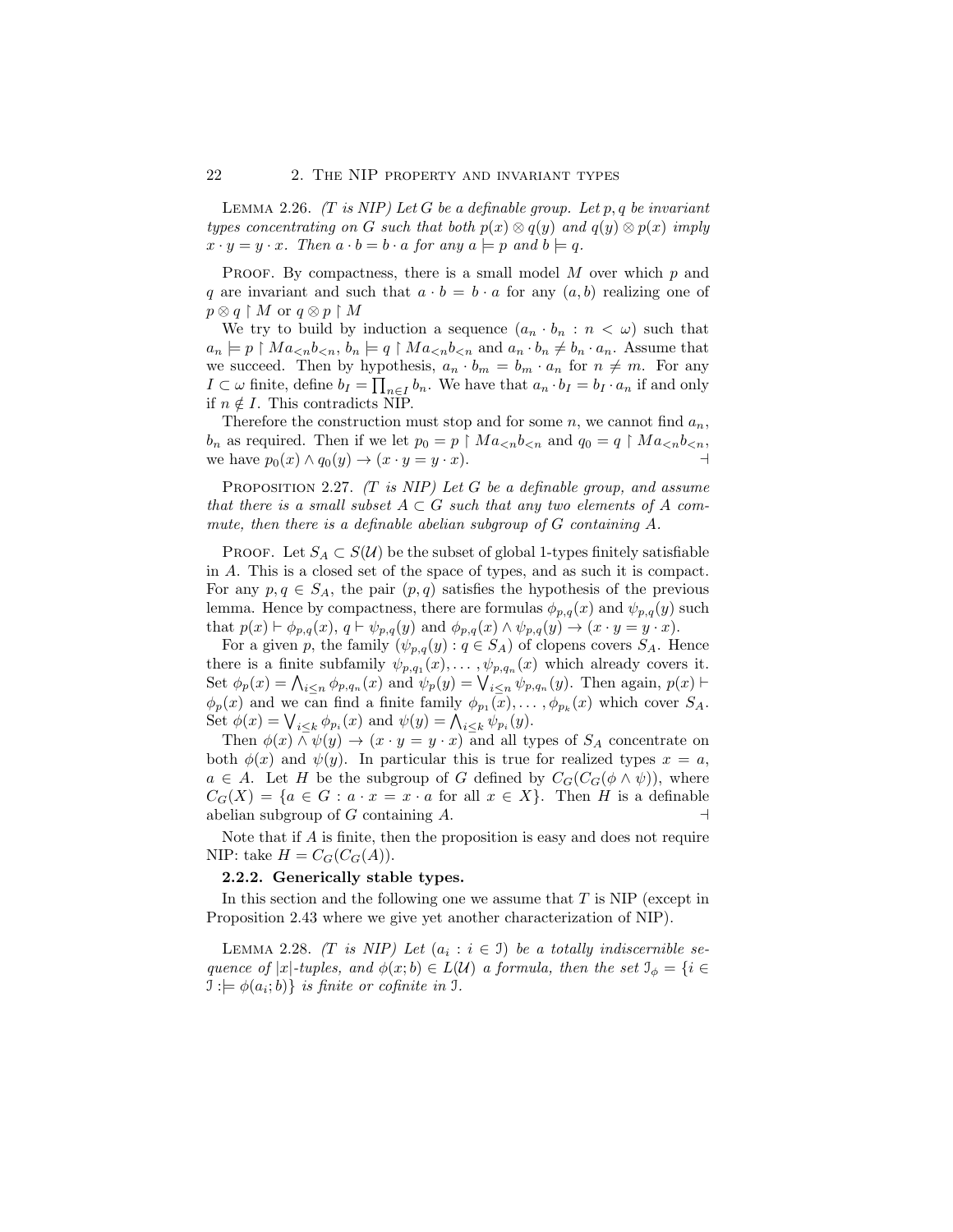PROOF. Otherwise, we can build a sequence  $(i_k : k < \omega)$  of pairwise distinct members of J such that  $i_k \in \mathcal{I}_{\phi}$  if and only if k is even. Then the sequence  $(a_{i_k}: k < \omega)$  is indiscernible and the formula  $\phi(a_{i_k}; b)$  holds if and only if k is even. This contradicts Proposition 2.8.  $\Box$ 

Note that it follows from the proof that the cardinality of either  $\{i \in \mathbb{Z}\}$  $\mathcal{I} := \phi(a_i; b)$  or its complement is bounded by alt $(\phi(x; y))/2$ .

THEOREM 2.29. (T is NIP) Let  $p$  be a global A-invariant type. Then the following are equivalent:

(i)  $p = \lim(I)$  for any  $I \models p^{(\omega)}|_A$ ;

(ii)  $p$  is definable and finitely satisfiable in some small  $M$ ;

(iii)  $p_x \otimes p_y = p_y \otimes p_x;$ 

 $(iv)$  any Morley sequence of  $p$  is totally indiscernible.

PROOF. (i)  $\Rightarrow$  (ii): Assume (i). Then p is finitely satisfiable in I. Also, let  $\phi(x; y) \in L$  and let  $b \in \mathcal{U}$ . Then  $p \vdash \phi(x; b)$  if and only if there is some sequence  $(a_k : k < \omega) \models p^{(\omega)}|_A$  such that  $\phi(a_k : b)$  holds for all k. Therefore  ${b \in \mathcal{U} : p \vdash \phi(x; b)}$  is a type-definable set. The same holds for  $\neg \phi$  instead of  $\phi$ , so the complement of that set is also type-definable. It follows that it is definable. Therefore  $p$  is a definable type.

 $(ii) \Rightarrow (iii)$ : Follows from Lemma 2.23.

(iii)  $\Rightarrow$  (iv): By associativity of  $\otimes$ , and writing any permutation as a product of transpositions, we see that for every n and  $\sigma \in Sym(n)$ ,  $p(x_{n-1}) \otimes \ldots \otimes p(x_0) = p(x_{\sigma(n-1)}) \otimes \ldots \otimes p(x_{\sigma(0)})$ . It follows that the Morley sequence of  $p$  is totally indiscernible.

 $(iv) \Rightarrow (i)$ : Let  $\phi(x;b) \in p$  and  $I \models p^{(\omega)}|_A$ . Let  $J \models p^{(\omega)}|_{A I b}$ . Then  $I + J$ is a totally indiscernible sequence. Then all points of J satisfy  $\phi(x;b)$ . Therefore by Lemma 2.28, at most a finite number of points of  $I$  satisfy  $\neg \phi(x;b)$ . Hence  $\lim(I) \vdash \phi(x;b)$  as required.

DEFINITION 2.30. (T is NIP) An invariant type satisfying the equivalent conditions of Theorem 2.29 is called generically stable.

EXAMPLE 2.31. 1. Consider the language  $L = \{R_n(x, y) : n < \omega\}$  and the L-structure M whose universe is  $\mathbb Q$  and such that  $M \models R_n(x, y)$  if and only if  $x < y$  and  $|x - y| < n$ . This is sometimes called a "local order".

Let  $p(x)$  be the global  $\emptyset$ -invariant type satisfying  $\neg R_n(a,x) \wedge \neg R_n(x,a)$ for all  $a \in \mathcal{U}$ . Then this type is generically stable.

2. Consider the two-sorted theory of vector spaces over a real-closed field: We have one sort R for the field equipped with the usual ordered field structure and one sort  $V$  for the vector space equipped with the group structure. Finally, there is an additional binary function symbol from  $R \times V$ to  $V$  for scalar multiplication. The axioms say that  $R$  is real closed and that  $V$  is an infinite dimensional  $R$ -vector space. Let  $p$  be the generic type of V, namely the type which does not lie in any  $U$ -definable proper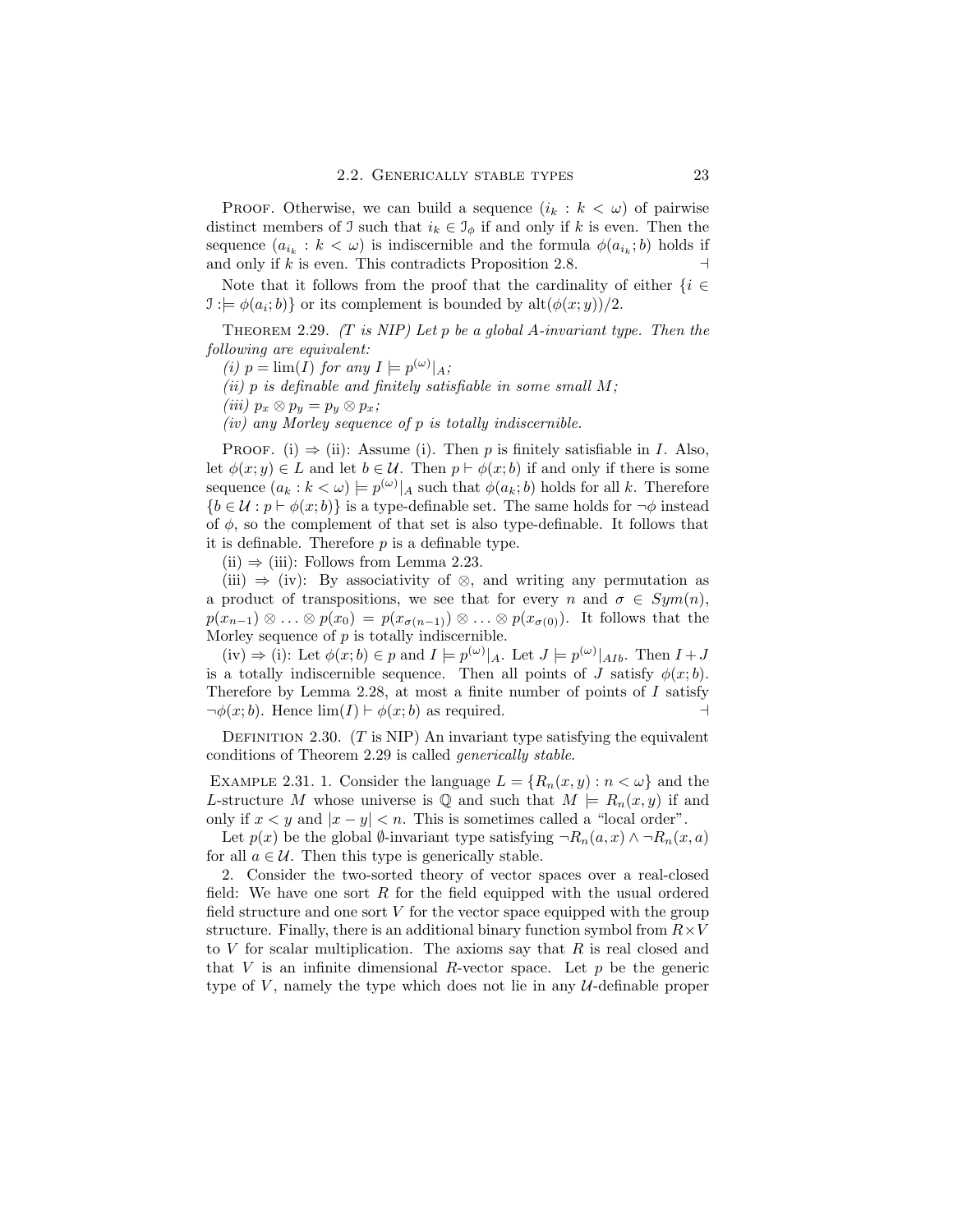sub-vector space. Then  $p$  is  $\emptyset$ -invariant and generically stable. Apart from realized types, it is the only generically stable type in this structure.

3. In the theory  $T_{dt}$  of dense meet-trees, the generic type of a closed cone is generically stable (see Section 2.3.1).

4. In the theory ACVF of algebraically closed valued fields, the generic type of a closed ball is generically stable.

*Remark* 2.32. If  $p$  is generically stable, then it is definable and finitely satisfiable over any one of its Morley sequences. (Because if  $I$  is a Morley sequence of p, then  $p = \lim(I)$  is finitely satisfiable in I, furthermore it is I-invariant, so it is definable over  $I$ ). We can write a definition explicitly. Let  $\phi(x; y)$  be a formula, and let  $N = alt(\phi)$ . If  $(a_k : k < \omega)$  is a Morley sequence of p, and  $b \in \mathcal{U}$ , then

$$
p \vdash \phi(x;b) \iff \bigvee_{\substack{A \subset N+1 \\ |A| > N/2}} \bigwedge_{k \in A} \phi(a_k;b).
$$

Notice in particular that the form of the formula giving the  $\phi$ -definition depends only on  $\phi$  and not on the type p.

PROPOSITION 2.33. (T is NIP) Let p be generically stable and q any invariant type. Then  $p(x) \otimes q(y) = q(y) \otimes p(x)$ .

**PROOF.** Assume for a contradiction that for some formula  $\phi(x; y) \in L(\mathcal{U})$ we have  $p(x) \otimes q(y) \vdash \phi(x; y)$  and  $q(y) \otimes p(x) \vdash \neg \phi(x; y)$ . Let  $(a_k : k <$  $\omega$ )  $\models p^{(\omega)}$ ,  $b \models q|\mathcal{U}a_{<\omega}$  and  $(a_k : \omega \leq k < \omega2) \models p^{(\omega)}|\mathcal{U}a_{<\omega}b$ . Then for  $k < \omega$ ,  $\neg \phi(a_k; b)$  holds and for  $k \geq \omega$ , we have  $\phi(a_k; b)$ . As the sequence  $(a_k : k < \omega 2)$  is totally indiscernible, this contradicts Lemma 2.28.

LEMMA 2.34. (T is NIP) Let  $p$  be generically stable, then for any integer  $n, p^{(n)}$  is also generically stable.

PROOF. This follows for example from Exercise 2.24.  $\Box$ 

PROPOSITION 2.35. (T is NIP) Let p be a generically stable, A-invariant type. Then p is the unique A-invariant extension of  $p|_A$ .

PROOF. Notice that if q is any A-invariant type and  $r, s \in S(\mathcal{U})$  are such that  $r|_A = s|_A$ , then  $(q \otimes r)|_A = (q \otimes s)|_A$ .

Let q be any A-invariant extension of  $p|_A$ . First we show by induction that  $q^{(n)}|_A = p^{(n)}|_A$ . The case  $n = 1$  is the hypothesis on q. Assume that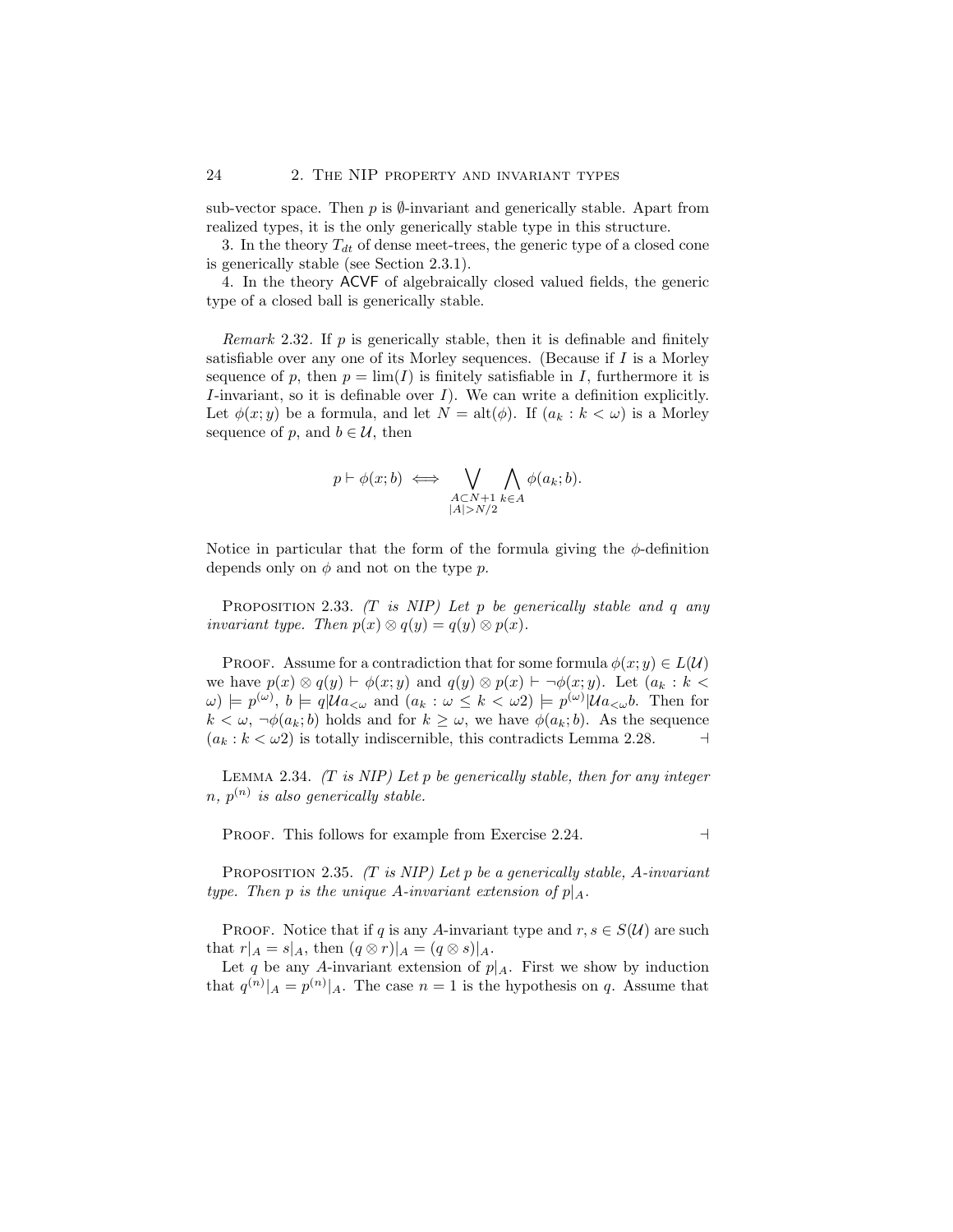$$
q^{(n)}|_A = p^{(n)}|_A.
$$
 We have, using Proposition 2.33 on line 3:  
\n
$$
q^{(n+1)}(x_1, ..., x_{n+1})|_A = (q(x_{n+1}) \otimes q^{(n)}(x_1, ..., x_n))|_A
$$
\n
$$
= (q(x_{n+1}) \otimes p^{(n)}(x_1, ..., x_n))|_A
$$
\n
$$
= (p^{(n)}(x_1, ..., x_n) \otimes q(x_{n+1}))|_A
$$
\n
$$
= (p^{(n)}(x_1, ..., x_n) \otimes p(x_{n+1}))|_A
$$
\n
$$
= p^{(n+1)}(x_1, ..., x_{n+1})|_A.
$$

Hence  $q^{(\omega)}|_A = p^{(\omega)}|_A$  and therefore any Morley sequence of q is totally indiscernible. It follows that q is generically stable and that  $q = \lim(I)$  for any  $I \models q^{(\omega)}|_A$ . But also  $p = \lim(I)$  for any  $I \models p^{(\omega)}|_A = q^{(\omega)}|_A$ . Hence  $p = q$ .

2.2.3. Eventual types. We have seen that any generically stable type is the average of any one of its Morley sequences. This is no longer true for general invariant types. We show now that we can nevertheless recover an A-invariant type from its Morley sequence over A although in a slightly more complicated way.

PROPOSITION 2.36. (T is NIP) Let  $p, q \in S_x(\mathcal{U})$  be A-invariant types. If  $p^{(\omega)}|_A = q^{(\omega)}|_A$ , then  $p = q$ .

**PROOF.** By assumption, if I is a Morley sequence of p over A (indexed by any linear order) then it is also a Morley sequence of  $q$  over  $A$ . Let  $\phi(x; d) \in L(\mathcal{U})$  be any formula and let  $I = (a_i : i \in \mathcal{I})$  be a Morley sequence of p over A such that  $alt(\phi(x; d), I)$  is maximal. Let  $\epsilon \in \{0, 1\}$ be such that  $\lim(I) \vdash \phi(x; d)^{\epsilon}$ . Now let  $a \models p|_{AId}$ . Then the sequence  $I + (a)$  is also a Morley sequence of p over A. By maximality of I, we must have  $\text{alt}(\phi(x; d), I) = \text{alt}(\phi(x; d), I + (a)).$  This implies that  $a \models \phi(x; d)^{\epsilon}$ . Therefore  $p \vdash \phi(x; d)$ <sup> $\epsilon$ </sup> and as the roles of p and q are interchangeable, we also have  $q \vdash \phi(x; d)^{\epsilon}$ . Thus  $p = q$ .

DEFINITION 2.37. Let  $A \subset U$  and let I be an indiscernible sequence. We say that  $I$  is based on  $A$  if  $I$  is indiscernible over  $A$  and if for any two A-indiscernible sequences  $I_1, I_2$  of same EM-type as I over A, there is some tuple a such that  $I_1 + (a)$  and  $I_2 + (a)$  are both indiscernible over A.

PROPOSITION 2.38. (T is NIP) Let I be any indiscernible sequence based on A. There is a unique global type p with the following property: For any sequence  $J \equiv_A^{EM} I$  and any  $B \subset \mathcal{U}$ , there is  $a \in \mathcal{U}$  such that  $J + (a)$  is A-indiscernible and  $a \models p|_B$ . Moreover, p is invariant over A.

PROOF. We first show uniqueness. Assume that there were two such types p and q and pick a formula  $\phi(x; b) \in L(\mathcal{U})$  such that  $p \vdash \phi(x; b)$  and  $q \vdash \neg \phi(x;b)$ . Now choose by induction tuples  $(a_i : i < \omega)$  such that:  $\cdot I + (a_i : i < \omega)$  is A-indiscernible;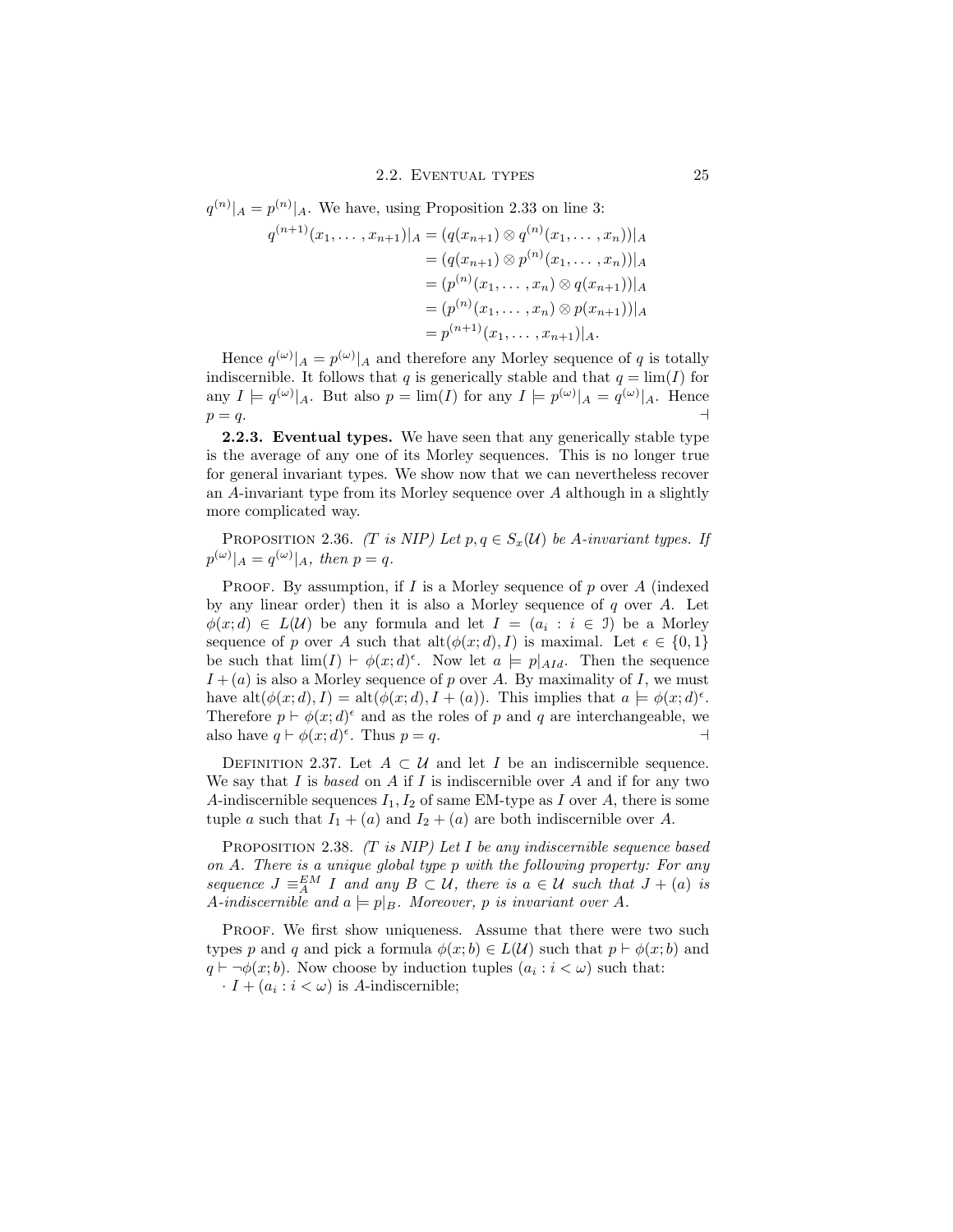$\cdot$  for *i* even,  $a_i \models p|_{Ab}$ ;

 $\cdot$  for *i* odd,  $a_i \models q|_{Ab}$ .

This is possible by hypothesis. In the end, the formula  $\phi(x; b)$  alternates infinitely often on the sequence  $I + (a_i : i < \omega)$  contradicting NIP.

We now show existence. Let  $\phi(x; d) \in L(\mathcal{U})$  be any formula. Let  $I_1 \equiv^{\text{EM}}_A$ *I* and  $I_2 \equiv_A^{EM} I$  such that  $alt(\phi(x; d), I_i)$  is maximal, for  $i \in \{1, 2\}$ . Let  $\epsilon_i$ , for  $i = 1, 2$  be such that  $\lim(I_i) \vdash \phi(x; d)^{\epsilon_i}$ . As I is based on A, there is some tuple a such that both  $I_1 + (a)$  and  $I_2 + (a)$  are indiscernible over A. By maximality of  $I_1$ , we have  $alt(\phi(x; d), I_1 + (a)) = alt(\phi(x; d), I_1)$  and  $a \models \phi(x; d)^{\epsilon_1}$ . Similarly we have  $a \models \phi(x; d)^{\epsilon_2}$  therefore  $\epsilon_1 = \epsilon_2$ .

We now define a global type p as follows: pick some  $J \equiv_A^{EM} I$  such that alt $(\phi(x; d), J)$  is maximal, and set  $Ev(I/A) \vdash \phi(x; d)$  if and only if  $\lim(J) \vdash \phi(x; d)$ . By the previous argument, this does not depend on the choice of J. It is clear that this defines a consistent, complete type over  $U.$  Also,  $p$  only depends on the type of  $I$  over  $A$  (indeed of its EM-type) therefore  $p$  is an A-invariant type.

DEFINITION 2.39. The type  $p$  defined above is called the *eventual type* of I over A. We will denote it by  $Ev(I/A)$ .

EXAMPLE 2.40. Let T be DLO, and consider an increasing sequence  $I =$  $(a_i : i < \omega)$ . Let  $b_2 < b_1$  be two points greater than all the  $a_i$ 's. Set  $A_1 = \{b_1\}$  and  $A_2 = \{b_1, b_2\}$ , then I is indiscernible both over  $A_1$  and  $A_2$ . The type  $Ev(I/A_1)$  is the definable type "b<sub>1</sub>" whereas  $Ev(I/A_2)$  is the type " $b_2^-$ ".

Now take  $A$  to be a set lying above all the  $a_i$ 's with no smallest element. Then  $Ev(I/A)$  is axiomatized by  $\{x < a : a \in A\} \cup \{x > b : b < A\}$ . It is not definable, but it is finitely satisfiable in any model containing A (or indeed a coinitial segment of A).

We see from that example that the properties of the type  $Ev(I/A)$  really depend on both  $I$  and  $A$  and not only on  $I$ . However the EM-type (over  $\emptyset$ ) of a Morley sequence of  $Ev(I/A)$  does not depend on A:

LEMMA 2.41. (T is NIP) If I is an indiscernible sequence based on  $A$ , then I is a Morley sequence of  $Ev(I/A)$  over A.

PROOF. Without loss, we may assume that  $I = (a_i : i < \omega)$ . It is enough to show that for each  $n < \omega$ , we have  $a_n \models Ev(I/A) \restriction Aa_{\leq n}$ . By definition of the eventual type, we can find  $a_*$  such that  $J = I +$  $(a_*)$  is A-indiscernible and  $a_* \models Ev(I/A) \restriction AI$ . By indiscernibility of J,  $tp(a_n/Aa_{\leq n}) = tp(a_*/Aa_{\leq n}) = Ev(I/A) \restriction Aa_{\leq n}.$ 

PROPOSITION 2.42.  $(T \text{ is } NIP)$  There is a bijection between EM-classes over A of indiscernible sequences based on A and A-invariant types.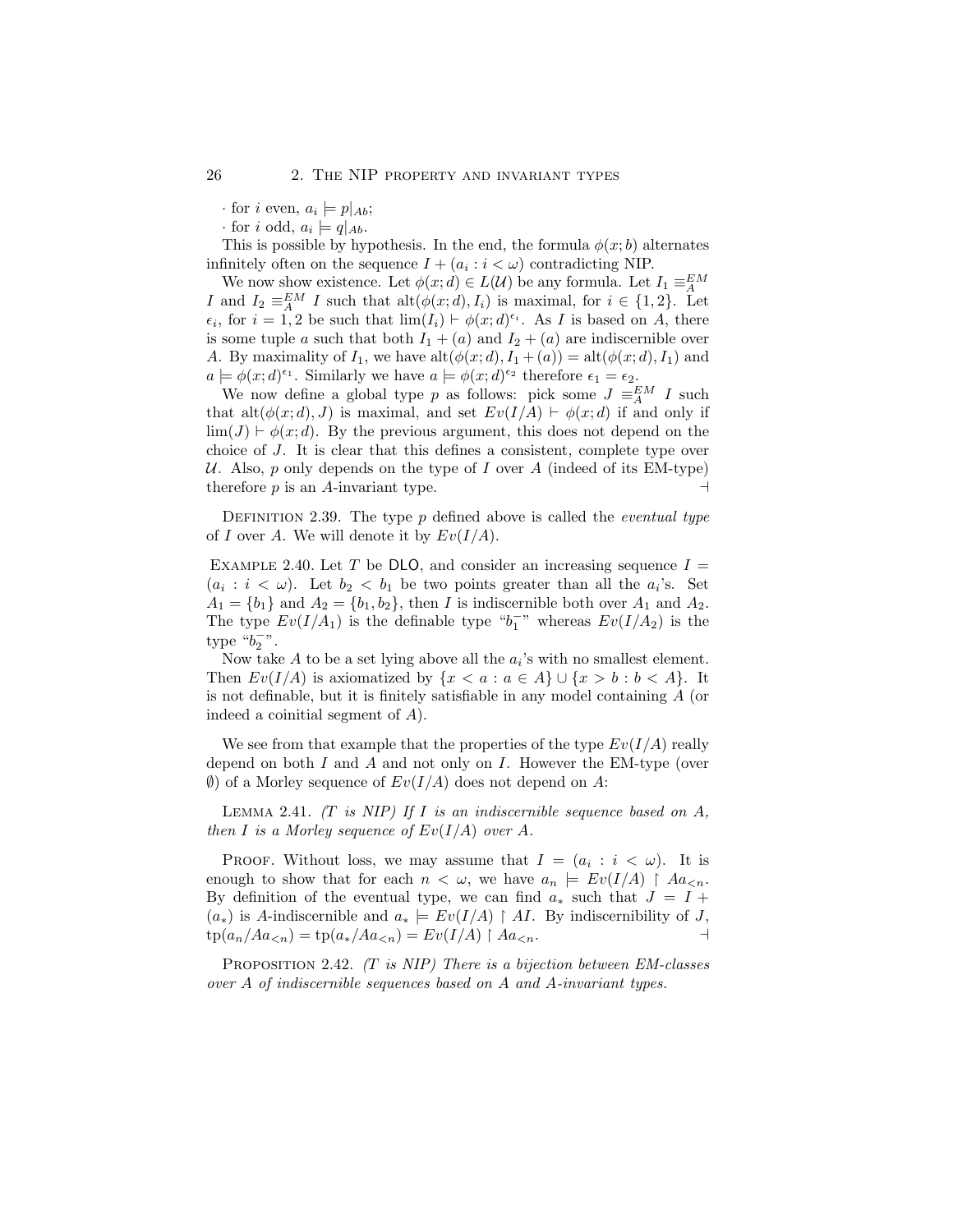**PROOF.** From left to right, we map an indiscernible sequence  $I$  to the type  $Ev(I/A)$  which only depends on the EM-type of I over A. In the other direction, we map an  $A$ -invariant type  $p$  to the EM-class of its Morley sequence.

PROPOSITION 2.43. The theory T is NIP if and only if for all  $M \models T$ , for all  $p \in S(M)$ , p has at most  $2^{|M|+|T|}$  global coheirs.

PROOF. We show left to right. Assume that T is NIP and let  $M \models T$ , then by Proposition 2.36 an M-invariant type is determined by  $p^{(\omega)}|_M$ . There are at most  $2^{|M|+|T|}$  values for that type, so there are at most  $2^{|M|+|T|}$ global M-invariant types. The result follows.

Conversely, assume that T has IP and set  $\lambda = |T|$ . Then there is a set  $\{a_i : i < \lambda\}$  of finite tuples and a formula  $\phi(x; y)$  such that for any  $A \subseteq \lambda$ , we can find some  $b_A$  such that:  $\phi(a_i; b_A) \iff i \in A$ . Let M be a model of size  $\lambda$  containing all the  $a_i$ 's. For  $\mathcal D$  an ultrafilter over  $\lambda$ , we define  $p_{\mathcal{D}}$  as the average of tp( $a_i/\mathcal{U}$ ) along  $\mathcal{D}$ . Then we have  $p_{\mathcal{D}}$   $\vdash$  $\phi(x;b_A) \iff A \in \mathcal{D}$ . This shows that for  $\mathcal{D} \neq \mathcal{D}'$ , the two types  $p_{\mathcal{D}}$  and  $p_{\mathcal{D}'}$  are distinct. Furthermore,  $p_{\mathcal{D}}$  is finitely satisfiable in M. As there are  $2^{2^{\lambda}}$  pairwise distinct ultrafilters on  $\lambda$ , we have obtained  $2^{2^{\lambda}}$  global types finitely satisfiable in M. Since there are only  $2^{\lambda}$  types in variable x over M, there is at least one such type which has  $2^{2^{\lambda}}$  global coheirs.

EXAMPLE 2.44. Let M be a model of DLO and let  $p \in S_1(M)$  be a type corresponding to a cut of  $M$  of infinite cofinalities from both sides (equivalently,  $p$  is a non-definable type over  $M$ ). Then  $p$  has exactly two global coheirs: one sticking to the left of the cut and the other one sticking to the right of the cut. In fact those are the only global  $M$ -invariant extensions of p.

EXERCISE 2.45. Let  $(a_i : i < \omega^2)$  be indiscernible. Show that  $(a_i : i < \omega)$ is based on  $(a_i : \omega \leq i < \omega 2)$ . Conclude that any indiscernible sequence is based on some set.

EXERCISE 2.46. Let  $I = (a_i : i < \omega)$  be a totally indiscernible sequence. Define  $Cb(I)$  to be the intersection  $\bigcap_F \mathrm{acl}^{eq}(\{a_i : i \in F\})$  where F ranges over all infinite subsets of  $\omega$ .

1. Show that  $\lim(I)$  is definable over  $Cb(I)$  and that any automorphism of U fixes the type  $\lim(I)$  if and only if it fixes  $Cb(I)$  pointwise.

2. Show that I is based on a set A if and only if it is indiscernible over A and  $Cb(I) \subseteq \text{dcl}^{eq}(A)$ .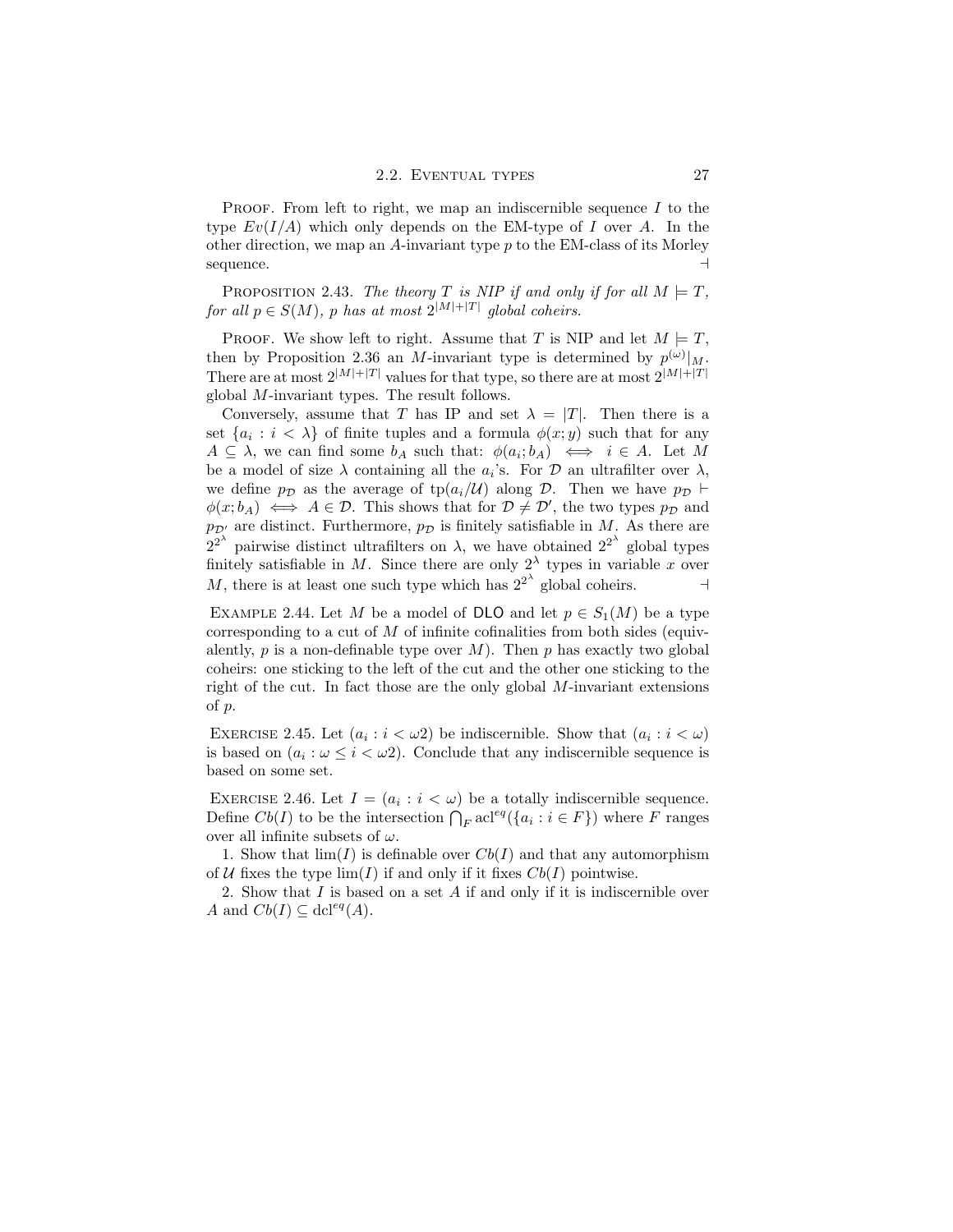## 2.3. Additional topics

2.3.1. Case study: dense trees. Trees—or structures built around trees—are a major source of examples of NIP theories. In this section, we concentrate on the theory of dense meet-trees which is the model companion of finite meet-trees.

DEFINITION 2.47 (Tree). A tree is a partially ordered set  $(M, \leq)$  such that for every  $a \in M$ , the set  $\{x \in M : x \le a\}$  is linearly ordered by  $\le$  and for any  $a, b \in M$ , there is some c smaller or equal to both a and b.

We say that  $(M, \leq)$  is a *meet-tree* if in addition: for every two points  $a, b \in M$ , the set  $\{x \in M : x \le a \wedge x \le b\}$  has a greatest element, which we denote by  $a \wedge b$ . (In other words,  $(M, \leq)$  is a meet-semilattice.)

A *leaf* of the tree  $M$  is a point in  $M$  which is maximal.

Note in particular that with this definition, a linearly ordered set is a tree.

EXERCISE 2.48. Let  $(M, \leq)$  be a tree. Then there is a meet-tree  $(M, \leq)$ which has M as a subtree, such that for every  $a < b \in \hat{M}$ , there is  $c \in M$ ,  $a \leq c \leq b$ . Furthermore, M is interpretable (along with the embedding of M into it) in the structure  $(M, \leq)$ .

EXERCISE 2.49. If  $(M, \leq)$  is a meet-tree, then we have, for any  $a, b, c \in M$ :

$$
(a \wedge b) \wedge c = a \wedge (b \wedge c) = \min(a \wedge c, b \wedge c).
$$

Let  $(M, \leq)$  be a meet-tree and  $c \in M$  a point. The *closed cone* of center c is by definition the set  $C(c) := \{x \in M : x \ge c\}$ . We can define on  $C(c)$ a relation  $E_c$  by:  $xE_c y$  if  $x \wedge y > c$ . It follows from Exercise 2.49 that this is an equivalence relation. We define an *open cone* of center  $c$  to be a equivalence class under the relation  $E_c$ .

The theory of meet-trees in the language  $\{\leq,\wedge\}$  has a model-companion, namely the theory  $T_{dt}$  of dense meet-trees which is defined by the following axioms:

· ≤ defines a meet-tree on the universe, and ∧ is the meet relation;

- · for any point c,  $\{x : x \leq c\}$  is dense with no first element;
- $\cdot$  for any point c, there are infinitely many open cones of center c.

EXERCISE 2.50. The theory  $T_{dt}$  is complete and admits elimination of quantifiers in the language  $\{\leq,\wedge\}.$ 

In fact,  $T_{dt}$  is  $\aleph_0$ -categorical and the unique countable model is the Fraüssé limit of finite meet-trees.

PROPOSITION 2.51. The theory  $T_{dt}$  is NIP.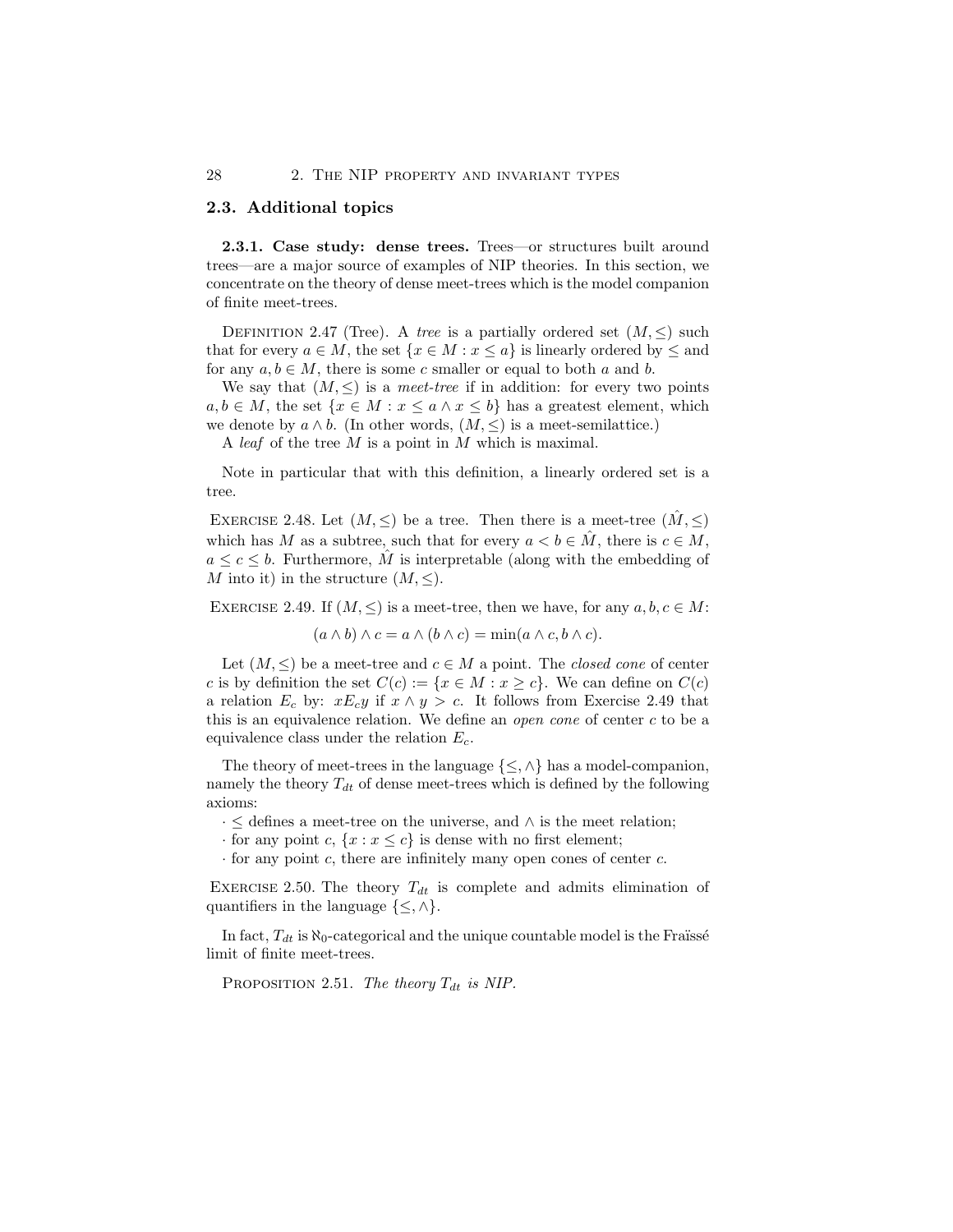PROOF. (Sketch) By quantifier elimination and Lemma 2.9, we only need to check that the formulas  $x \leq y$ ,  $x \wedge y_1 = y_2$ ,  $y_1 \wedge y_2 = x$  are NIP, where the names of the variables indicate the intended separation into variables and parameters. We leave the verifications to the reader.  $\Box$ 

We want to understand invariant 1-types in  $T_{dt}$ . We first study indiscernible sequences of points. So let  $I = (a_i : i < \omega)$  be an indiscernible sequence of points. By inspection, we see that there are exactly 6 possibilities for the EM-type of I over  $\emptyset$  (the reader is strongly advised to make drawings of the different configurations):

- (0) The sequence I is constant:  $a_i = a_j, i, j < \omega$ .
- (Ia) The sequence I is increasing:  $a_i < a_j$ ,  $i < j < \omega$ .
- (Ib) The sequence I is decreasing:  $a_j < a_i$ ,  $i < j < \omega$ .

(II) Fan: Elements of I are pairwise incomparable and there is some  $c \in \mathcal{U}$  such that  $a_i \wedge a_j = c$  for all  $i, j < \omega$ .

(IIIa) Increasing comb: Elements of I are pairwise incomparable,  $a_i \wedge a_j$ ,  $i < j$ , depends only on i and is increasing with i.

(IIIb) Decreasing comb: Elements of I are pairwise incomparable,  $a_i \wedge a_j$ ,  $i < j$ , depends only on j and is decreasing with j.

We now study what types can appear as eventual types of those sequences. We treat two cases and leave the others as exercise.

(Ia) Let  $I = (a_i : i < \omega)$  be an increasing sequence and A any set of parameters over which  $I$  is indiscernible. If  $A$  contains a point  $b$  greater than all the  $a_i$ 's, then I is based on A: Given some  $J \equiv_A^{EM} I$ , both I and  $J$  lie below  $b$ . As the points below  $b$  are linearly ordered, we can find some  $a$  greater than all elements of both  $I$  and  $J$  and smaller than all elements of A lying below b (a set which we will denote by  $A_{\leq b}$ ). Then  $I + (a)$  and  $J + (a)$  are both A-indiscernible. When this is the case, the eventual type  $Ev(I/A)$  is axiomatized by  $\{x < d : d \in A_{\leq b}\} \cup \{x > d : d \leq b, d < A_{\leq b}\}.$ We know that  $Ev(I/A)$  cannot be both definable and finitely satisfiable in some small model since its Morley sequence is not totally indiscernible. More precisely, if  $A_{\leq b}$  has a smallest element c, then  $Ev(I/A)$  is definable over c and is not finitely satisfiable in any small model. If  $A_{\leq b}$  does not have a smallest element, then  $Ev(I/A)$  is not definable, but is finitely satisfiable in any model containing  $A$  (this is the same situation as for an increasing sequence in DLO).

If A does not contain a point greater than all the  $a_i$ 's, then I is not based on A: Take a sequence  $J = (b_i : i < \omega)$  with  $b_0 = a_0$ , but  $b_1$  and  $a_1$  are incomparable. The hypothesis on  $A$  implies that  $J$  is indiscernible over it and has same EM-type as I. However, there is no  $a \in \mathcal{U}$  which is above both  $a_1$  and  $b_1$ .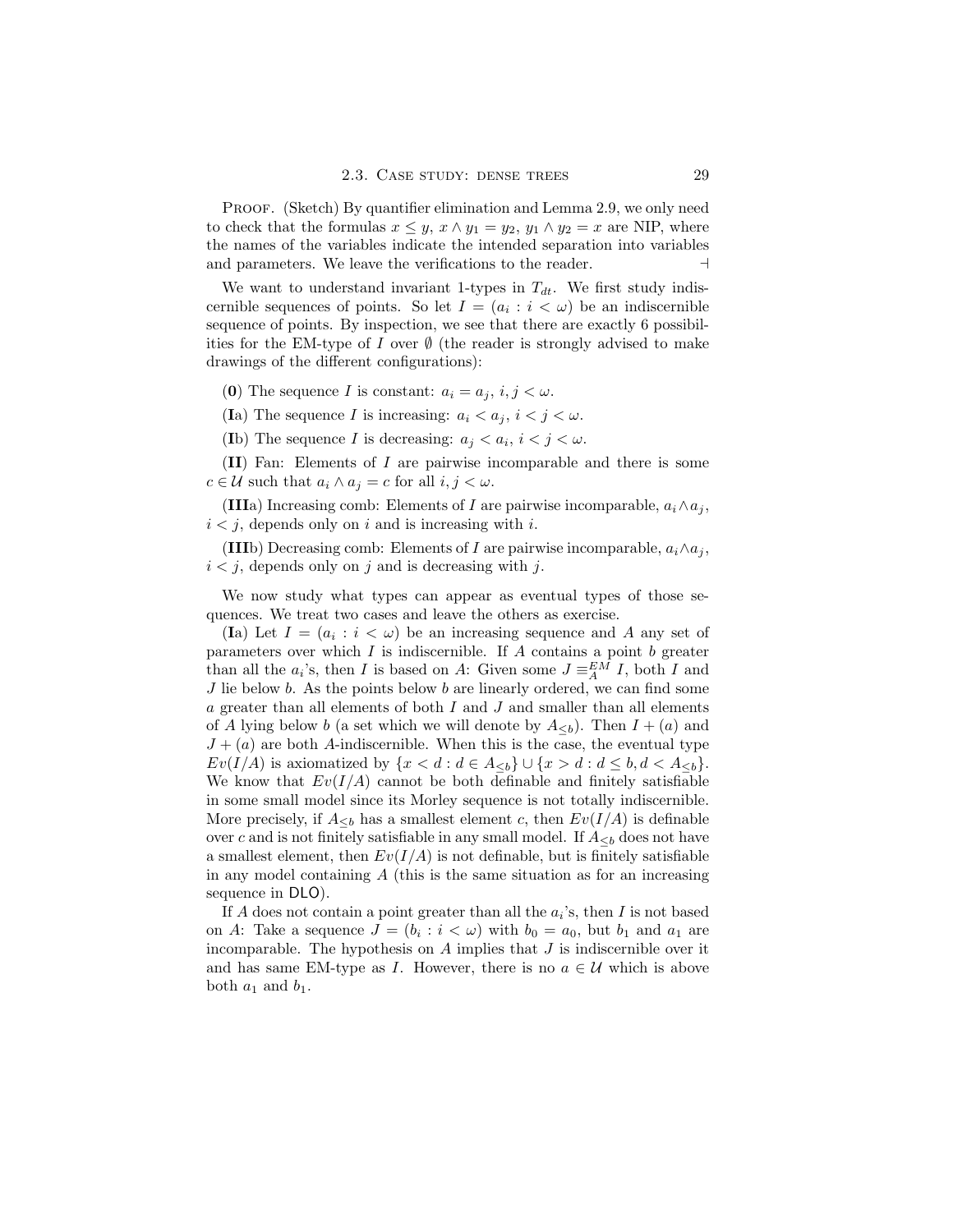(II) If I is a fan centered at c, then it is a totally indiscernible sequence. Its limit type  $\lim(I)$  is generically stable: it is definable over c and finitely satisfiable in any model containing  $c$ . We call it the *generic of the closed* cone centered at c. The sequence  $I$  is based on a set  $A$  if and only if it is indiscernible over A and  $c \in \text{dcl}(A)$  (otherwise one can move I over A to a fan centered on some  $c' \neq c$ .

EXERCISE 2.52. Carry out a similar analysis for each of the remaining cases: determine over which  $A$  the sequence  $I$  is based and describe the eventual type  $Ev(I/A)$  whenever it is defined.

In particular, observe that for any indiscernible sequence I in  $T_{dt}$ , there is some A such that  $Ev(I/A)$  is a definable type.

## 2.3.2. Stability.

DEFINITION 2.53. We say that a formula  $\phi(x; y)$  has the order property if there are sequences  $(a_i : i < \omega)$  and  $(b_i : i < \omega)$  such that:

$$
\mathcal{U} \models \phi(a_i; b_j) \iff i \leq j.
$$

Observe that this property is invariant under changing  $\phi$  to  $\phi^{opp}$ .

Recall that if  $\phi(x; y)$  is a formula, then a  $\phi$ -type over A is a maximal consistent set of formulas of the form  $\phi(x; a)$  or  $\neg \phi(x; a)$  with  $a \in A$ .  $\phi$ -type p over A is definable if there is a formula  $d_p\phi(y; b)$  with  $b \in A$  such that for any  $a \in A$ , we have  $p \vdash \phi(x; a) \iff \mathcal{U} \models d_p \phi(a; b)$ .

DEFINITION 2.54. We say that a formula  $\phi(x; y)$  has the binary tree property if there are |y|-tuples  $(b_f : f \in \langle \omega_2 \rangle)$  such that for every  $f \in \omega_2$ , the partial type

$$
\{\phi(x;b_{f\restriction i})^{f(i)} : i<\omega\}
$$

is consistent.

PROPOSITION 2.55. Let  $\phi(x; y)$  be a formula. The following are equivalent:

(i) for any infinite set  $|A|, |S_{\phi}(A)| \leq |A|$ ;

(ii) for some infinite cardinal  $\lambda$ , for every set A of size  $\lambda$ ,  $|S_{\phi}(A)| \leq |A|$ ;

(ii)  $\phi(x; y)$  does not have the order property;

(iii)  $\phi(x; y)$  does not have the binary tree property;

(iv) Any  $\phi$ -type over a set A is definable.

PROOF. See e.g.  $[116, 8.2.3, 8.3.1]$ .

DEFINITION 2.56. A formula satisfying the equivalent conditions of Proposition 2.55 is called *stable*.

A theory T is stable if all formulas are.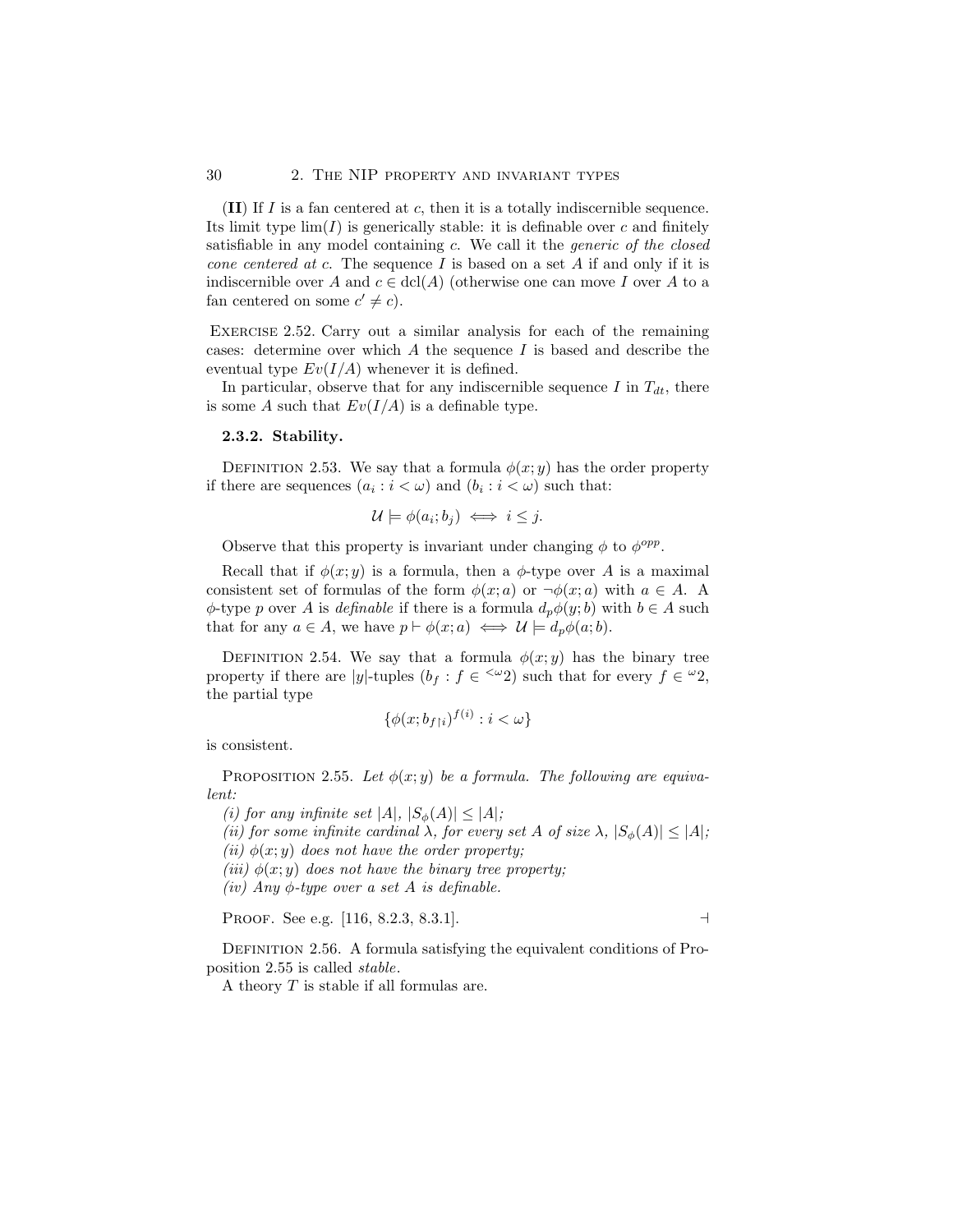#### 2.3. STABILITY 31

Note that in the definition of a stable theory it does not matter if we quantify over formulas with or without parameters since if the formula  $\phi(x; y, d)$  is unstable, then so is the formula  $\phi(x; y \hat{z})$ . Also, it is easy to see, using for example the order property, that a stable formula is NIP.

Remark 2.57. It follows from the proof of Proposition 2.55 (iv) that if  $\phi$ is stable, there is a finite set  $d_1\phi(y; z), \ldots, d_n\phi(y; z)$  such that any  $\phi$ -type over any set A is definable by an instance of one of the  $d_i\phi$ 's.

The following proposition gives more details on the formula defining a  $\phi$ -type in the case where the type is finitely-satisfiable in the parameter set A. This is always the case for example when A is a model.

PROPOSITION 2.58. Let  $\phi(x; y)$  be stable and let  $p \in S_{\phi}(A)$  be a  $\phi$ -type which is finitely satisfiable in A. Then p is definable by a positive Boolean combination of formulas of the form  $\phi(a; y)$  for  $a \in A$ . Furthermore, the size of this Boolean combination is bounded by an integer depending only on φ.

PROOF. See e.g. [21, Lemma 2.10]. Uniformity is not stated explicitly there, but follows from the proof.

LEMMA 2.59. A theory  $T$  is stable if and only if all indiscernible sequences are totally indiscernible.

PROOF. Assume that T is unstable and that  $\phi(x; y)$  has the order property as witnessed by  $I = (a_i, b_i : i < \omega)$ . Let  $I' = (a'_i, b'_i : i < \omega)$  be indiscernible and realize the EM-type of I. Then we have  $\phi(a'_i, b'_j)$  if and only if  $i \leq j$ , hence  $I'$  is not totally indiscernible.

Conversely, assume that there is some  $I = (a_i : i < \omega)$  which is indiscernible, but not totally. Then there is a formula  $\phi(x, y)$  over some parameters A such that  $\phi(a_i, a_j)$  holds if and only if  $i \leq j$ . Hence T is not stable.  $\Box$ 

THEOREM 2.60. For any theory  $T$ , the following are equivalent:  $(i)$  T is stable;

(ii) for some cardinal  $\lambda$ , for any model M of size  $\lambda$ ,  $|S(M)| \leq \lambda$ ;

(iii) for any model M,  $|S(M)| \leq |M|^{|T|}$ ;

(iv) every type over any model is definable.

(v) every type over any set is definable.

PROOF. (i)  $\Rightarrow$  (v): Follows from Proposition 2.55.  $(v) \Rightarrow (iv)$ : Clear.

(iv)  $\Rightarrow$  (iii): Given a formula  $\phi(x; y)$ , there can be at most |M| definitions for a  $\phi$ -type over M. Hence if all types are definable, there are at most  $|M|^{T}$  many types over M.

(iii)  $\Rightarrow$  (ii): Take  $\lambda$  such that  $\lambda^{|T|} = \lambda$ .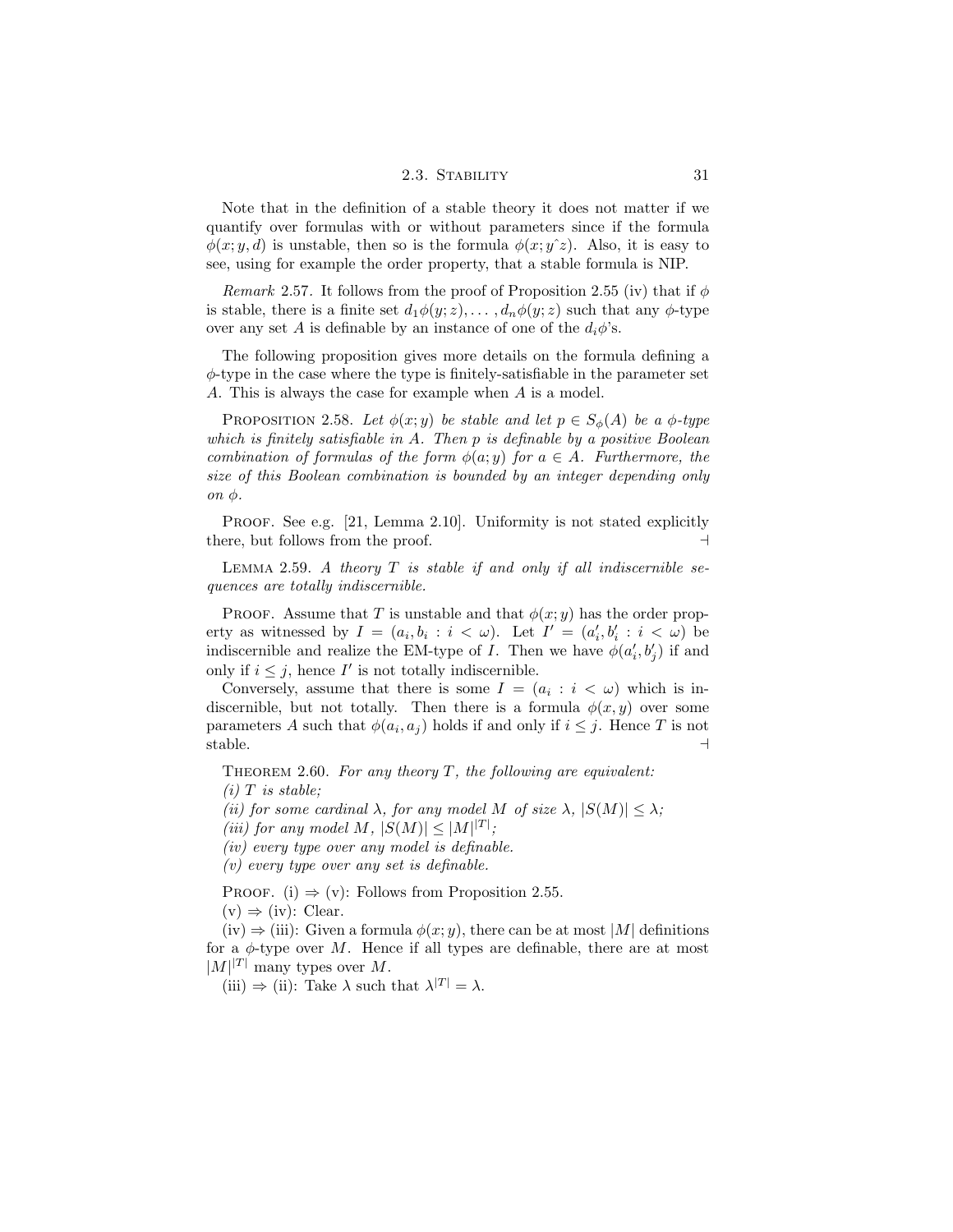(ii)⇒ (i): Assume that the formula  $\phi(x; y)$  has the order property as witnessed by  $(a_i, b_i : i < \omega)$ . Let  $\lambda$  be any cardinal. We can find a linear order J of size  $\lambda$  such that its completion J has size  $>\lambda$  (Exercise 2.72). Let  $I = (a'_i, b'_i : i \in \mathcal{I})$  be an indiscernible sequence realizing the EM-type of  $(a_i, b_i : i < \omega)$  and let M be a model of size  $\lambda$  containing I. For any  $c \in \overline{J}$ , the partial type  $p_c = \{ \phi(x; b'_i) : i < c \} \cup \{ \neg \phi(x; b'_j) : j > c \}$  is consistent. Thus we obtain more than  $\lambda$  types over M.

EXAMPLE 2.61. Here are some classical examples of stable theories:

- Any theory of equivalence relations  $\{E_i : i \in \mathcal{I}\}\$  which eliminates quantifiers in this language is stable.
- If R is a ring, an R-module can be seen as a structure  $(M; 0, +, r)_{r \in R}$ , where  $r$  is a unary function symbol interpreted as scalar multiplication by  $r \in R$ . In this sense, any R-module is stable. In particular the theory of pure abelian groups is stable (up to bi-definability, it coincides with the theory of Z-modules).
- The theory  $ACF$  of algebraically closed fields and the theory  $SCF_p$  of separably closed fields of characteristic p are stable.
- The theory DCF of differentially closed fields is stable (see e.g. [116], Section 3.3.7).

DEFINITION 2.62. A partial type  $\pi(x)$  is said to be *fully stable* if we cannot find a formula  $\phi(x; y)$  and a sequence  $(a_i, b_i : i < \omega)$  such that all the  $a_i$ 's realize  $\pi(x)$  and such that  $\phi(a_i; b_j)$  holds if and only if  $i \leq j$ .

Remark 2.63. A partial type  $\pi(x)$  is fully stable if and only if, for every formula  $\phi(x; y)$ , there is some  $\psi(x) \in \pi(x)$  such that the formula  $\psi(x) \wedge$  $\phi(x; y)$  is stable. This follows from compactness.

We see that the definition of fully stable involves the whole structure, as one can take the  $b_i$ 's anywhere. In general this is stronger than for example asking that all indiscernible sequences of  $\pi(x)$  are totally indiscernible (an internal condition on the type). However, in NIP theories, the two coincide.

PROPOSITION 2.64. (T is NIP) Let  $\pi(x)$  be a partial type. The following are equivalent:

(i)  $\pi(x)$  is fully stable;

(ii) Any global extension of  $\pi(x)$  is generically stable;

(iii) Any indiscernible sequence of realizations of  $\pi(x)$  is totally indiscernible.

PROOF. (iii)  $\Leftrightarrow$  (i): It is clear that if  $\pi(x)$  is fully stable, then any indiscernible sequence of realizations of  $\pi(x)$  is totally indiscernible. Conversely, assume that  $\pi(x)$  is not fully stable. Then we can find a formula  $\phi(x; y)$ and an indiscernible sequence  $(a_i, b_i : i \in \mathbb{Q})$  such that  $\phi(a_i, b_j)$  holds if and only if  $i \leq j$ . Then assuming (iii), the sequence  $(a_i : i \in \mathbb{Q})$  is totally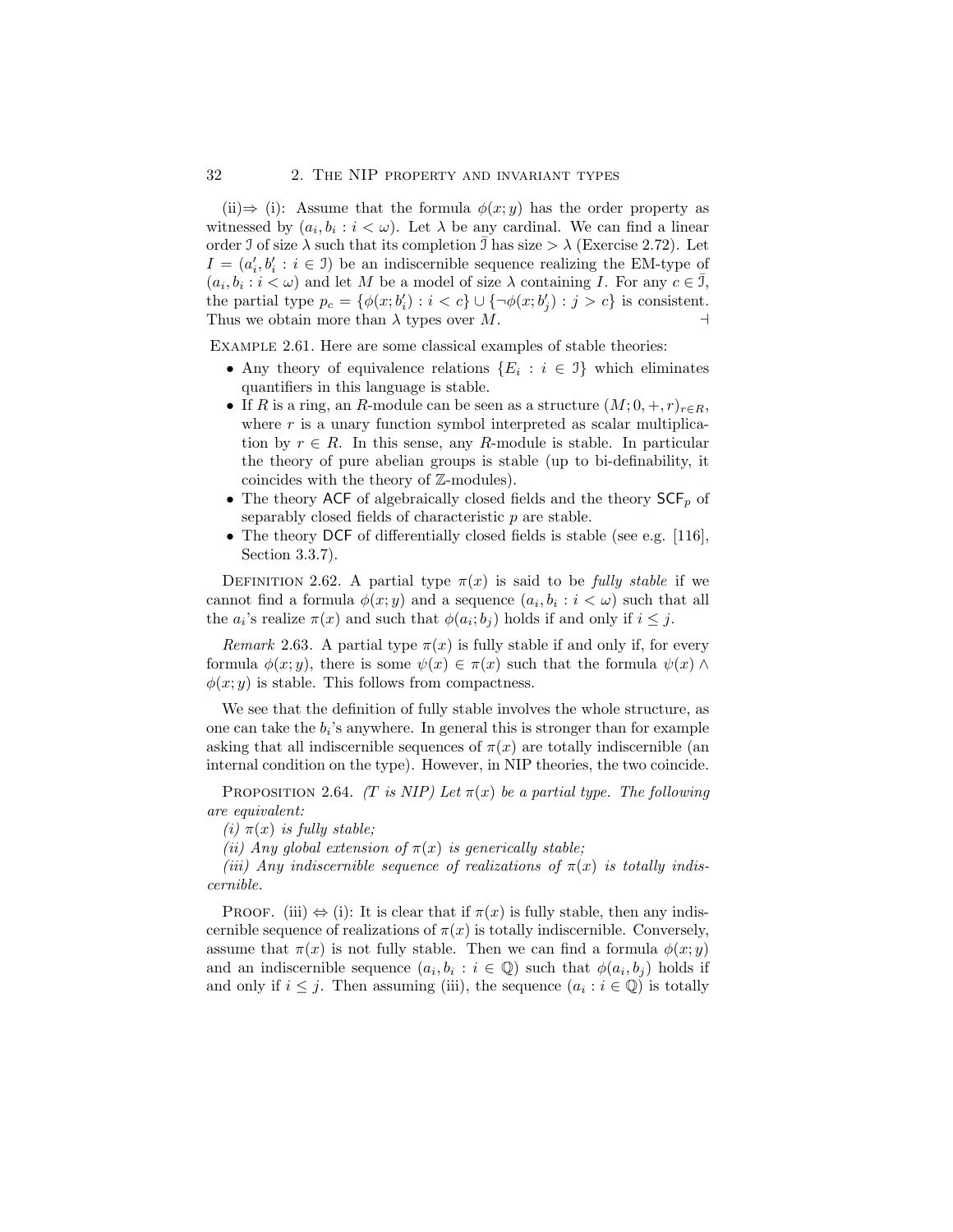indiscernible. However, the set  $\{i \in \mathbb{Q} : \models \phi(a_i, b_0)\}$  is finite and cofinite. This contradicts Lemma 2.28.

(i)  $\Rightarrow$  (ii): If  $\pi(x)$  is fully stable, then by Remark 2.63 and Proposition 2.55, any extension of  $\pi(x)$  to a complete type over any set is definable. In particular any global extension of  $\pi(x)$  is definable (hence invariant). As furthermore any indiscernible sequence of realizations of  $\pi(x)$  is totally indiscernible, we conclude that any invariant type extending  $\pi(x)$  is generically stable.

(ii)  $\Rightarrow$  (iii): Let I be an indiscernible sequence of realizations of  $\pi(x)$ . Then the limit type  $\lim(I)$  is a global invariant type extending  $\pi(x)$ . It is generically stable if and only if  $I$  is totally indiscernible. Hence the  $r$ esult.  $\Box$ 

## 2.3.3. The strict order property.

DEFINITION 2.65. We say that a formula  $\phi(x; y)$  has the strict order property (SOP) if there exists a sequence  $(b_i : i < \omega)$  of |y|-tuples such that for all  $i < \omega$ ,

$$
\phi(\mathcal{U};b_i) \subsetneq \phi(\mathcal{U};b_{i+1}).
$$

Assume that the formula  $\psi(x_1, x_2)$  defines a preorder (that is, is reflexive and transitive). We say that  $\psi$  has infinite chains if we can find a sequence  $(a_i : i < \omega)$  of tuples in U such that  $\psi(a_i, a_{i+1}) \wedge \neg \psi(a_{i+1}, a_i)$  holds for all  $i < \omega$ .

OBSERVATION 2.66. For a given theory  $T$  the following are equivalent: · some formula has SOP;

- $\cdot$  there is a formula in  $T$  defining a preorder with infinite chains;
- $\cdot$  there is a formula in  $T^{eq}$  defining a partial order with infinite chains.

PROOF. Assume that the formula  $\phi(x; y)$  has SOP as witnessed by a sequence  $(b_i : i < \omega)$ . Then the formula  $\psi(y_1, y_2) = \forall x(\phi(x; y_1) \rightarrow \phi(x; y_2))$ defines a preorder for which the sequence  $(b_i : i < \omega)$  forms an infinite chain.

Now assume that the formula  $\psi(x_1, x_2)$  defines a preorder. Let E be the equivalence relation given by  $x_1Ex_2 \iff \models \psi(x_1, x_2) \land \psi(x_2, x_1)$ . Then  $\psi$ induces a definable partial order on the sort of  $E$ -equivalence classes which has infinite chains if  $\psi$  does.

Finally, assume that E is a definable equivalence relation and  $\psi(u_1, u_2)$ defines a partial order with infinite chains on the sort of  $E$ -equivalence classes. Then the formula  $\phi(x_1; x_2) = \psi(\hat{x}_1, \hat{x}_2)$  has the strict order property, where  $\hat{x}$  denotes the E-class of x.

THEOREM 2.67. Assume that  $T$  is unstable. Then at least one of the following holds:

 $\cdot$  there is a formula  $\phi(x; y)$  which has IP;

 $\cdot$  there is a formula  $\phi(x; y)$  which has SOP.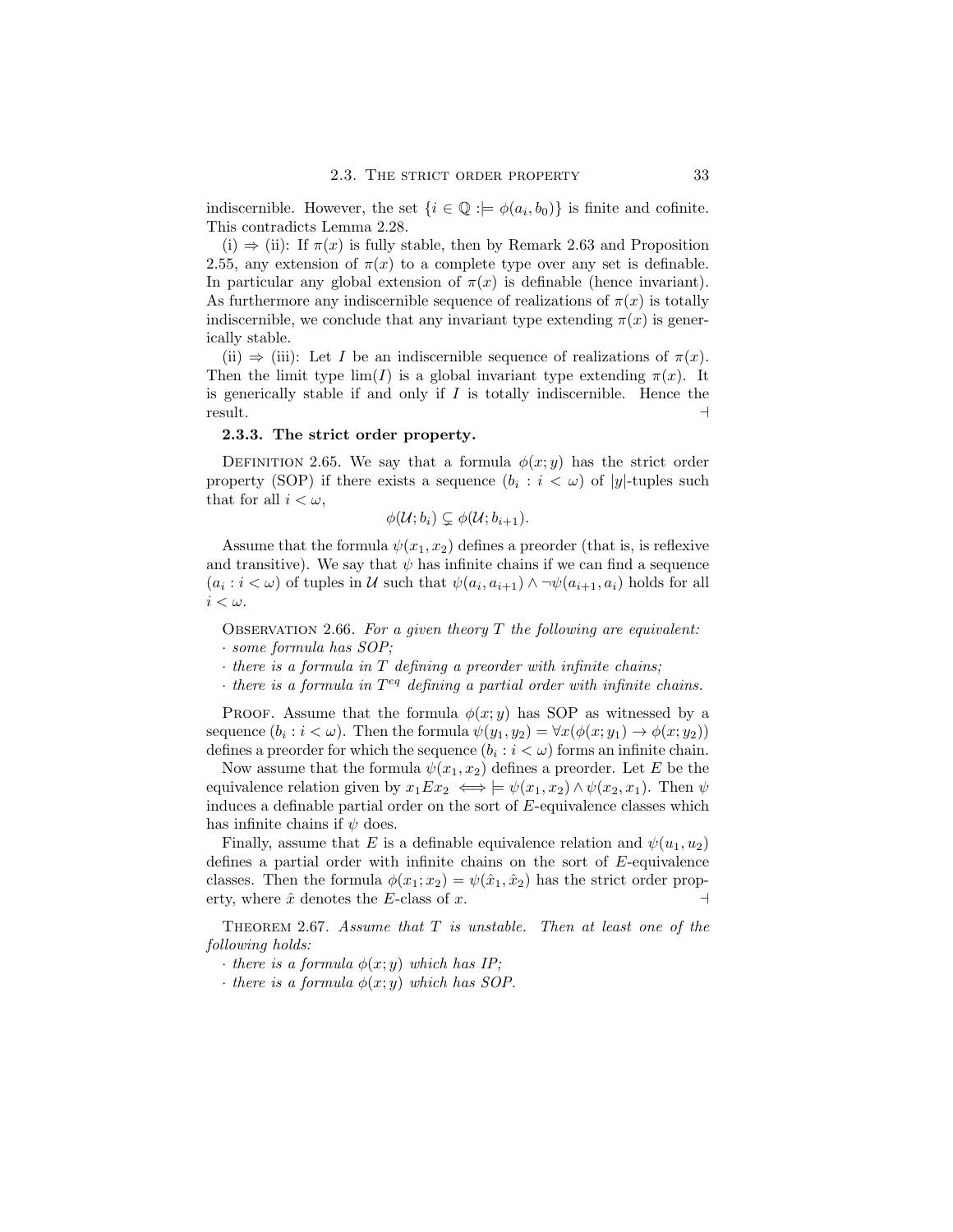**PROOF.** Let  $\phi(x; y)$  be unstable and NIP. There is some indiscernible sequence  $(a_i : i < \omega)$  and a sequence  $(b_N : N < \omega)$  such that  $\phi(a_i : b_N)$  holds if and only if  $i < N$ . By NIP, there is some integer n and  $\eta : n \to \{0, 1\}$ such that

$$
\bigwedge_{i
$$

is inconsistent. Starting with that formula, we change one by one instances of  $\neg \phi(a_i; y) \wedge \phi(a_{i+1}; y)$  to  $\phi(a_i; y) \wedge \phi(a_{i+1}; y)$ . In the end, we arrive at a formula of the form  $\bigwedge_{i\leq N}\phi(a_i; y)\wedge \bigwedge_{N\leq i\leq n}\neg\phi(a_i; y)$ . The tuple  $b_N$ satisfies that formula. There is therefore one step in the process in which we pass from an inconsistent formula to a consistent one. Namely, there is some  $i_0 < n$ ,  $\eta_0 : n \to \{0, 1\}$  such that

$$
\bigwedge_{i
$$

is inconsistent, but

$$
\bigwedge_{i
$$

is consistent. Write those formulas respectively as  $\theta(\bar{a}; y) \wedge \neg \phi(a_{i_0}; y) \wedge \neg \phi(a_{i_0}; y)$  $\phi(a_{i_0+1}; y)$  and  $\theta(\bar{a}; y) \wedge \phi(a_{i_0}; y) \wedge \neg \phi(a_{i_0+1}; y)$ .

Increase the sequence  $(a_i : i < \omega)$  to an indiscernible sequence  $(a_i : i \in \mathbb{Z})$ Q). Then for  $i_0 \leq i, i' \leq i_0 + 1$ , the formula  $\theta(\bar{a}; y) \wedge \phi(a_i; y) \wedge \neg \phi(a_{i'}, y)$ is consistent if and only if  $i < i'$ . It follows that the formula  $\psi(y; x) =$  $\theta(\bar{a}; y) \wedge \phi(x; y)$  has the strict order property.

Note that the formula we obtain in the proof has parameters. However it is clear from the definition of SOP that if the formula  $\phi(x, y; d)$  has SOP, where d are parameters, then so does the formula  $\phi(x; y^2)$ .

2.3.4. Counting types. We give another characterization of NIP by counting types. This characterization however relies on set-theoretic assumptions, and will not be used later in this text.

Fix some formula  $\phi(x; y)$ . The *stability function* for  $\phi$  is the function  $g_{\phi}$ defined on cardinals by  $g_{\phi}(\kappa) = \sup\{|S_{\phi}(A)| : A \text{ of size } \kappa\}.$  Recall that  $S_{\phi}(A)$  denotes the set of  $\phi$ -types over A.

If  $\phi(x; y)$  is stable, then for some polynomial  $f(X)$ ,  $g_{\phi}(\kappa)$  is bounded by  $f(\kappa)$  for all finite or infinite  $\kappa$ . This follows from definability of types: Let n and z be as in Remark 2.57, then one can take  $f(X) = nX^{|z|}$ . Conversely, if  $g_{\phi}(\kappa) = \kappa$  for some infinite cardinal  $\kappa$ , then  $\phi$  is stable (Proposition 2.55).

If  $\phi(x; y)$  has IP, it immediately follows from the definition that we have  $g_{\phi}(\kappa) = 2^{\kappa}$  for every cardinal  $\kappa$ . And conversely if  $g_{\phi}(\kappa) = 2^{\kappa}$  for every *finite*  $\kappa$ , then  $\phi$  has IP.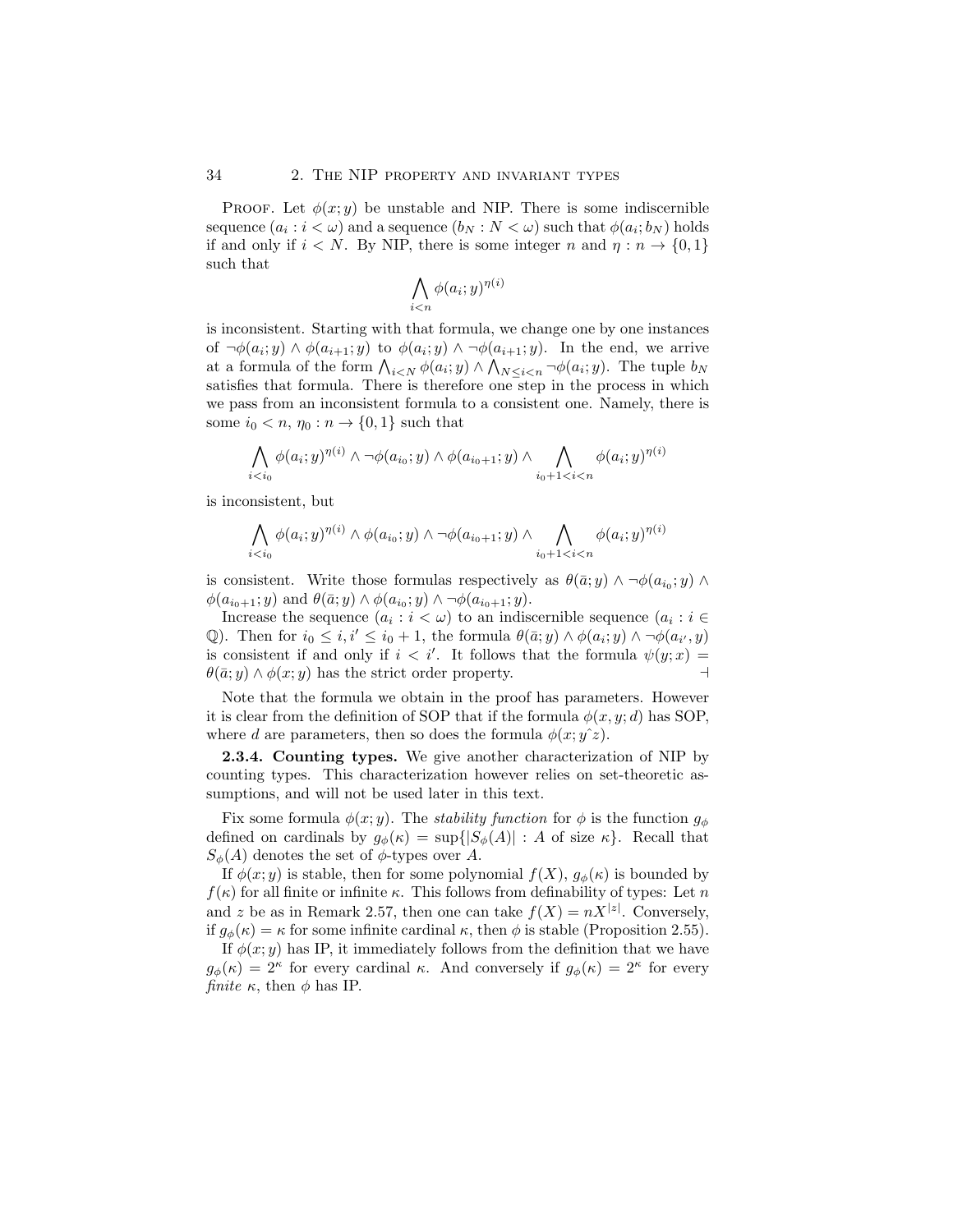The case of an unstable NIP formula  $\phi(x; y)$  is trickier. We will see in Chapter 6, that there is a polynomial  $f(X)$  such that for any *finite* cardinal κ, we have  $g_{\phi}(\kappa) \le f(\kappa)$ . If κ is infinite and  $2^{\kappa} = \kappa^+$ , then as φ is unstable, we must have  $g_{\phi}(\kappa) = 2^{\kappa}$  so there is no hope of separating IP from NIP by counting types over infinite sets without extra set-theoretic assumptions.

DEFINITION 2.68. For a cardinal  $\lambda$ , we define ded( $\lambda$ ) = sup{ $\kappa$ : there is a linear order of size  $\kappa$  which has a dense subset of size  $\lambda$ .

PROPOSITION 2.69. Let  $\phi(x; y)$  be a formula. Assume that there is some infinite set A with  $|S_{\phi}(A)| > \text{ded}(|A|)$ , then  $\phi(x; y)$  has IP.

**PROOF.** Assume that  $|S_{\phi}(A)| > \text{ded}(|A|)$  and that A is chosen such that  $\mu = |A|$  is minimal. Let  $\lambda = \text{ded}(|A|)^{+}$ . Enumerate A as  $\{a_i : i < \mu\}$ and for  $i < \mu$ , set  $A_i = \{a_j : j < i\}$ . For each  $i < \mu$ , we then have  $|S_{\phi}(A_i)| \leq \operatorname{ded}(|A_i|) < \lambda.$ 

Define the following sets:

$$
S_i = \{ p \in S_{\phi}(A_i) : p \text{ has } \ge \lambda \text{ extensions to } S_{\phi}(A) \}, \text{ for } i < \mu; S_{\mu} = \{ p \in S_{\phi}(A) : p \upharpoonright A_i \in S_i \text{ for all } i < \mu \}.
$$

Note that for every  $i < \mu$ , as  $|S_{\phi}(A_i)| < \lambda$ , we have  $|S_{\phi}(A_i) \setminus S_i| < \lambda$  and as each type from that set has less than  $\lambda$  extensions to a type over A, the cardinality of  $\{p \in S_{\phi}(A) : p \upharpoonright A_i \notin S_i\}$  is less that  $\lambda$ . Summing over  $i < \mu$ , we see that

$$
|S_{\phi}(A) \setminus S_{\mu}| < \lambda.
$$

It follows that every type in  $S_i$  has at least  $\lambda$  extensions to a type in  $S_\mu$ .

Let  $S_{\leq \mu} = \bigcup_{i \leq \mu} S_i$  and  $S_{\leq \mu} = S_{\leq \mu} \cup S_{\mu}$ . We define a linear order on  $S_{\leq \mu}$ in the following way. For  $p, q \in S_{\leq \mu}$ , if  $p \subseteq q$  (resp.  $q \subseteq p$ ), we set  $p \leq q$ (resp.  $q \leq p$ ). Otherwise, let  $i < \mu$  be maximal such that  $p \restriction S_i = q \restriction S_i$ . Then set  $p < q$  if  $p \vdash \neg \phi(x; a_i)$  (which implies  $q \vdash \phi(x; a_i)$ ) and  $p > q$ otherwise. We leave it to the reader to check that this indeed defines a linear order on  $S_{\leq \mu}$  with  $S_{\leq \mu}$  as a dense subset.

We now show:

(\*) For all  $n < \omega$  and  $q \in S_{\leq \mu}$ , there are tuples  $b_q^0, \ldots, b_q^{n-1} \in A$  such that for every  $\eta: n \to \{0, 1\}$ , the type  $q(x) \wedge \bigwedge_{k \leq n} \phi(x; b_q^k)^{\eta(k)}$  is consistent.

This will imply that  $\phi(x; y)$  has the independence property. We show  $(*)$ by induction on *n*. For  $n = 0$ , there is nothing to prove.

Assume the result is known for n, and we prove it for  $n + 1$ . Let  $q \in S_i$ for some  $i < \mu$ . Define  $S_q = \{p \in S_{\leq \mu} : p \restriction S_i = q\}$ . Using the order defined above, we see that  $S_q \cap S_{\leq \mu}$  is a dense subset of  $S_q$ . We know that  $|S_q| \geq \lambda$ , therefore by definition of ded,  $|S_q \cap S_{\leq \mu}| > \mu$ . It follows that there is some  $i < \mu$  such that  $|S_q \cap S_i| > \mu$ . The induction hypothesis gives, for every type  $p \in S_q \cap S_i$ , a tuple  $(b_p^0, \ldots, b_p^{n-1})$ . We can find two distinct types  $p_1, p_2 \in S_q \cap S_i$  for which the corresponding tuples are the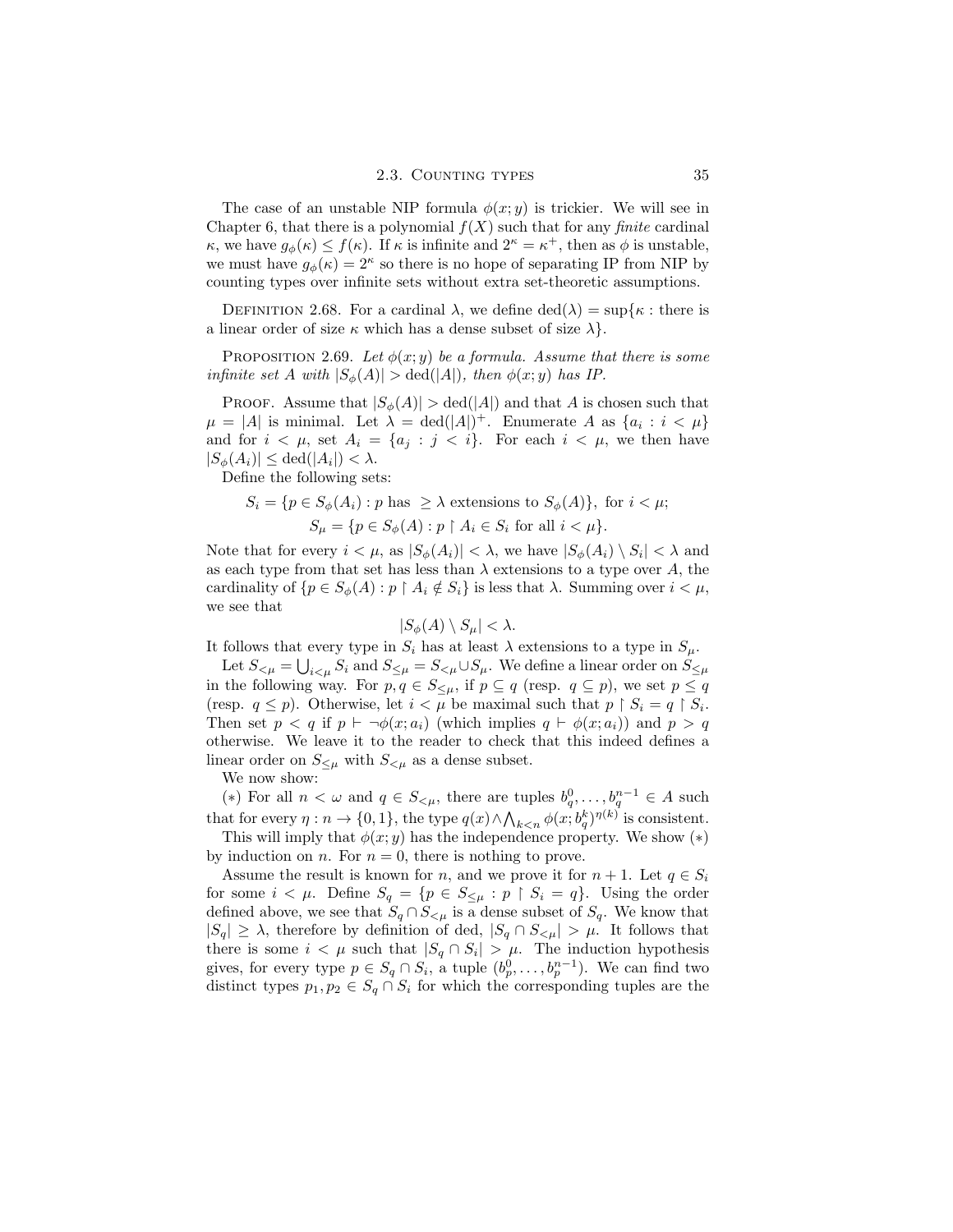same, equal to some  $(b_0, \ldots, b_{n-1})$ . Let  $b_n \in A_i$  be such that  $p_1 \vdash \phi(x; b_n)$ and  $p_2 \vdash \neg \phi(x; b_n)$  (exchanging the roles of  $p_1$  and  $p_2$  if necessary). Then for every  $\eta: n+1 \to \{0,1\}$ , the partial type  $q(x) \wedge \bigwedge_{k \leq n} \phi(x;b_k)^{\eta(k)}$  is consistent. This finishes the induction step, and the proof.  $\Box$ 

For any infinite cardinal  $\kappa$ , we have  $\kappa < \text{ded}(\kappa) \leq 2^{\kappa}$  (Exercise 2.72). Hence if  $2^{\kappa} = \kappa^+$ , then  $\text{ded}(\kappa) = 2^{\kappa}$  and the hypothesis of the previous proposition cannot be satisfied. However, Mitchell has shown in [84] that if  $cf(\kappa) > \aleph_0$ , then there is a cardinal-preserving forcing extension of the set-theoretic universe on which  $\text{ded}(\kappa) < 2^{\kappa}$ . In a such an extension, a formula  $\phi(x; y)$  is IP if and only if  $g_{\phi}(\kappa) = 2^{\kappa}$ .

## 2.3.5. More exercises.

EXERCISE 2.70. (T is NIP) Let  $M \models T$  and let p be a global M-invariant type. Let I be a Morley sequence of p over M. Assume that  $p \restriction MI$  is finitely satisfiable in  $M$ . Show that  $p$  is finitely satisfiable in  $M$ .

EXERCISE 2.71. (T is NIP) Let I be an indiscernible sequence such that for any A over which I is based  $Ev(I/A)$  is definable. Show that I is totally indiscernible.

EXERCISE 2.72. Prove that for any cardinal  $\kappa$ , we have  $\kappa < \text{ded}(\kappa) \leq 2^{\kappa}$ .

EXERCISE 2.73. 1. Let  $\phi(x; y)$  be an NIP formula of VC-dimension d. Show that we have  $\text{alt}(\phi) \leq 2d$ .

2. Give examples showing that one cannot conversely bound the VCdimension in terms of the alternation rank.

EXERCISE 2.74. (T is NIP) Let  $p \in S(M)$  be a definable type. Show that p has a unique global coheir.

EXERCISE 2.75. (T is NIP) Let  $p, q$  be two global M-invariant types. Assume that  $p^{(\omega)}(\bar{x}) \otimes q^{(\omega)}(\bar{y})|_M = q^{(\omega)}(\bar{y}) \otimes p^{(\omega)}(\bar{x})|_M$ . Show that  $p(x) \otimes$  $q(y) = q(y) \otimes p(x)$  (as global types).

#### References and related subjects

The definition of NIP and most results in Section 2.1 are due to Shelah and appeared first in [104] (see also [107, II.4]). Lemma 2.7 comes from Poizat [94]. The characterization 2.43 also appears in that paper, but the proof we give here is from [106]. Eventual types are defined in [95], although the terminology was introduced by Adler in [4]. Proposition 2.11 was first proved by Shelah using the  $\text{ded}(\lambda)$ -characterization and the fact that the statement is absolute, see the discussion in [96, Chapter 12]. The proof we give here is very close to Poizat's approach in [96, 12.18], and was first published by Adler in [4].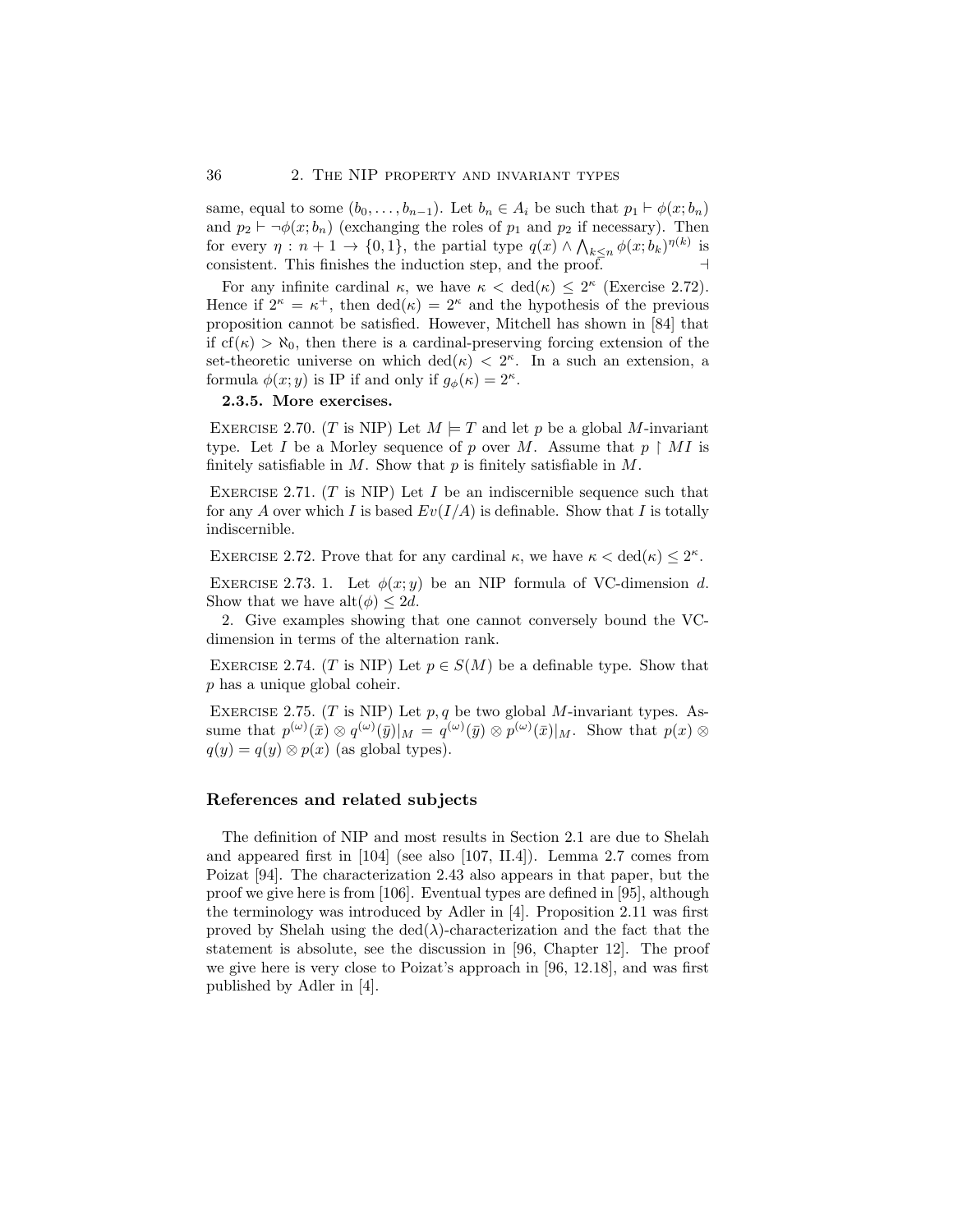The Baldwin-Saxl theorem is from [14]. See also Poizat [97]. Proposition 2.27 was proved by Shelah in [110].

Generically stable types are first defined by Shelah as 'stable types' in [108]. They are renamed and studied systematically by Hrushovski and Pillay in [62] and independently by Usvyatsov in [117]. This notion was extended outside of the NIP setting by Pillay and Tanović in  $[93]$ .

Stability theory is an extremely rich subject on which a large number of papers have been written. We do not attempt to give an account of it here, but refer the reader to classical texts such as Tent and Ziegler [116], Marker [82], Poizat [96] for the basic theory, and Pillay [90], Baldwin [12] and Shelah [107] for more advanced material.

**Directionality** measures how many coheirs a type can have. Let  $f(\lambda)$  be the maximal number of coheirs that a type over a model of size  $\lambda$  can have. In [69], Kaplan and Shelah show a trichotomy theorem for NIP theories: either  $f$  is absolutely bounded (*small directionality*), or it grows essentially like  $\lambda$  (medium directionality), or it grows like ded  $\lambda$  (large directionality). Examples of each type are given. Results about extracting indiscernible sequences in theories of small or medium directionality appear in Shelah [111].

Little is known in general about Algebraic structures with NIP. All known NIP fields are either algebraically closed, separably closed, real closed, or admit a non-trivial definable Henselian valuation. A full classification seems out of reach for now; in fact even the stable case is not known. In [67], Kaplan, Scanlon and Wagner show that NIP fields are Artin-Schreier closed, along with results about valued fields.

Some theorems about definable groups related to the Baldwin-Saxl theorem will be presented in Chapter 8. A systematic study of such 'chain conditions' can be found in Kaplan and Shelah [70]. Most results there require stronger conditions than NIP (in particular *strongly dependent* which we will define in Chapter 4). In a completely different direction, Macpherson and Tent have studied pseudofinite NIP groups in [81].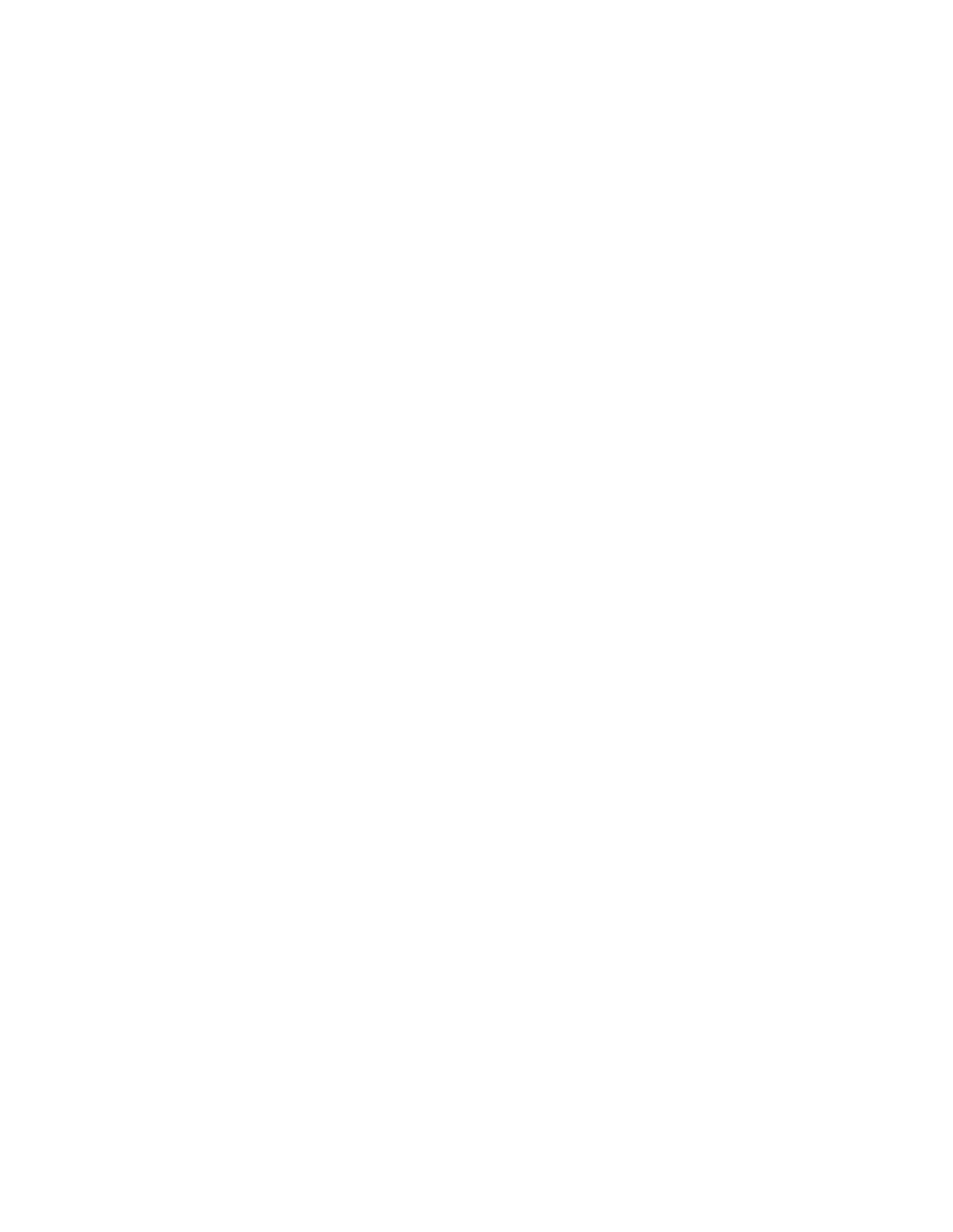## CHAPTER 3

# HONEST DEFINITIONS AND APPLICATIONS

A fundamental characteristic property of stable theories is definability of types, namely the property that if  $A \subset \mathcal{U}$  is any subset (big or small), and  $\phi(x;b) \in L(\mathcal{U})$ , a formula, then the set  $\phi(A;b)$  coincides with the trace on A of some A-definable set: there is  $\psi(x; d) \in L(A)$  such that  $\phi(A;b) = \psi(A;d)$ . In other words, we can internalize the parameters of  $\phi$  inside A (up to changing the formula). In this chapter, we show that a weak form of definability of types holds in NIP theories. We do not manage to find a definition of  $\phi(A; b)$  with parameters inside A, but we do with parameters in some elementary extension  $A'$  of  $A$ . Furthermore, the definition satisfies a property called *honesty* which says that, on  $A'$ , the new formula lies inside the original one.

Associated with definability of types are so-called reflection principles stating that if some (e.g., type-definable) set  $A$  is internally simple in some sense, then it is also externally simple: its interactions with the rest of the structure cannot be too complicated. We obtain some statements of this kind using honest definitions. Note that the characteristic property 2.7 of NIP is an example of such a phenomenon. It says that if a sequence I is indiscernible (internal simplicity), then the intersection of  $I$  with some unary  $U$ -definable set is a finite union of convex subsets of  $I$  (external simplicity). We will in fact extend this result to definable sets of higher arity and conclude that when we add parameters to the base, we can shrink an indiscernible sequence to a subsequence which remains indiscernible over the additional parameters.

# 3.1. Stable embeddedness and induced structure

### 3.1.1. Stable embeddedness.

DEFINITION 3.1. Let  $\pi(x)$  be a partial unary type over  $\emptyset$ . We say that  $\pi(x)$  is stably embedded if for every formula  $\phi(x_1, \ldots, x_n; b)$ ,  $b \in \mathcal{U}$ , there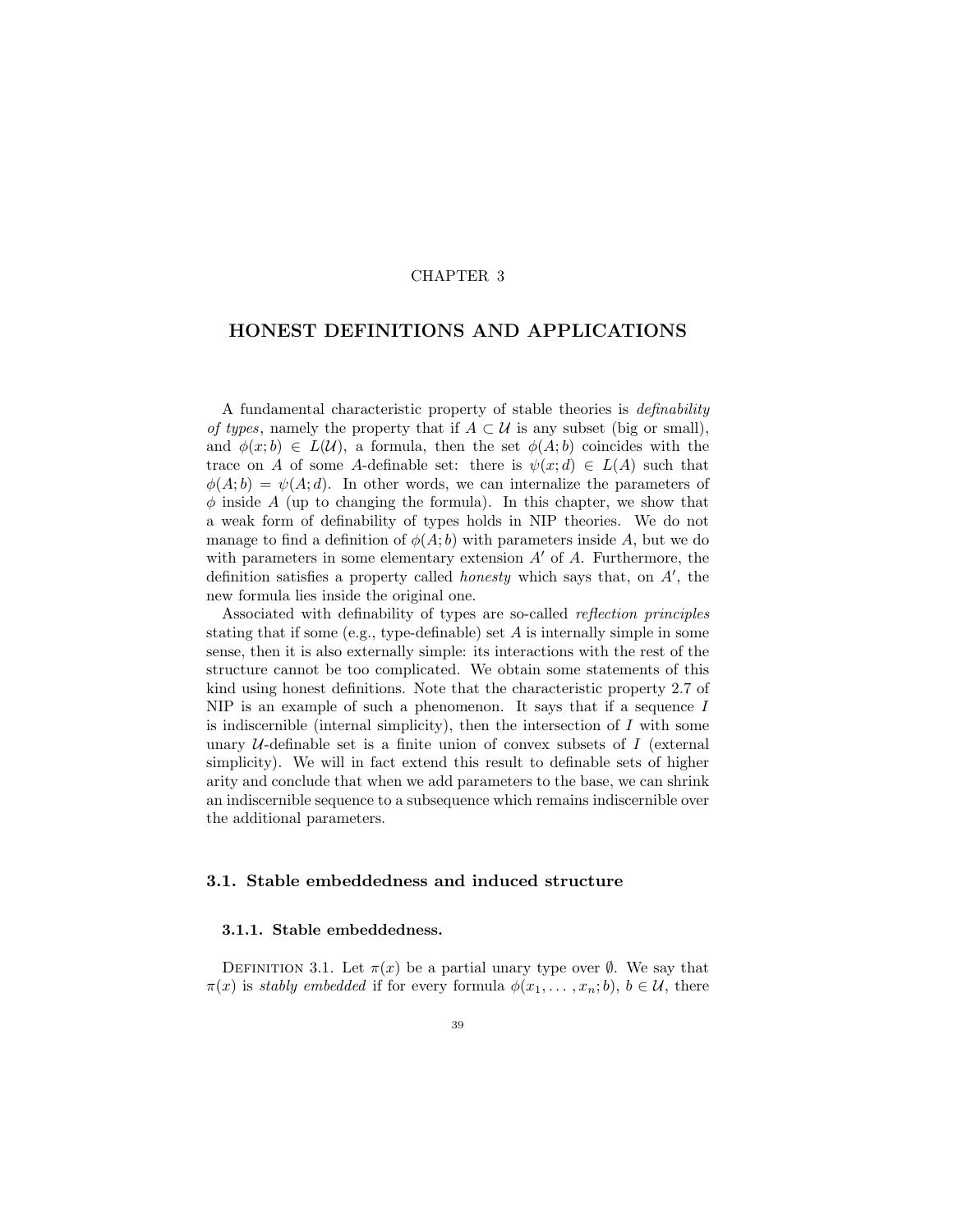is a formula  $\psi(x_1, \ldots, x_n; z)$  and  $d \in \pi(\mathcal{U})$  such that  $\phi(x_1, \ldots, x_n; b)$  and  $\psi(x_1, \ldots, x_n; d)$  agree on tuples of realizations of  $\pi(x)$ .

The following observation is a standard compactness argument.

**OBSERVATION 3.2.** If  $\pi(x)$  is a definable set with at least two elements and is stably embedded, then one can choose the formula  $\psi(x_1, \ldots, x_n; z)$ in a way that it depends only on  $\phi(x_1, \ldots, x_n; y)$  and not on the parameters b.

It will be convenient for us to generalize the definition of stable embeddedness to arbitrary subsets of  $U$ . However, we have to be careful as the previous observation may not hold any more, and thus we will distinguish between weak and uniform stable embeddedness.

DEFINITION 3.3. Let  $A \subseteq U$  be any subset (big or small). We say that A is weakly stably embedded (in U) if given any formula  $\phi(x_1, \ldots, x_n; y)$ and  $b \in \mathcal{U}$ , there is some  $\psi(x_1, \ldots, x_n; z)$  and  $d \in A$  such that for every  $a \in A^n$ :

$$
\models \phi(a;b) \iff \models \psi(a;d).
$$

We say that  $A$  is uniformly stably embedded (or just stably embedded) if the formula  $\psi(x_1, \ldots, x_n; z)$  depends only on  $\phi(x_1, \ldots, x_n; y)$  and not on the parameters b.

By A being "big or small", we mean that there is no cardinality restriction on A: it could be a small subset, a definable set, a type-definable set etc.

EXAMPLE 3.4. Let  $M = (\mathbb{R}; \leq)$ , seen as a model of DLO. Then M is (uniformly) stably embedded in  $U$ .

More generally, a small set A is weakly stably embedded in  $\mathcal U$  if and only if all types over  $A$  are definable. The theory  $T$  is stable if and only if any set A is weakly stably embedded if and only if any set A is stably embedded.

Example 3.5. In the theory ACVF of algebraically closed valued fields, both the residue field and the value group are stably embedded. (See Section A.2.)

**3.1.2.** Induced structure. Let  $A \subseteq U$  be a set big or small (as above, the relevant cases are:  $A$  is a small set,  $A$  is a definable set or  $A$  is a type-definable set). We would like to consider A as a structure in its own right.

DEFINITION 3.6. Let  $A \subseteq U$  be any subset and let  $B \subset U$  be a small set of parameters. We define  $A_{ind(B)}$  to be the structure in the language  $L_B = \{R_{\phi(\bar{x})}(\bar{x}) : \phi(\bar{x}) \in L(B)\}\$  whose universe is A and where each  $R_{\phi}(\bar{x})$ is interpreted the obvious way: for every  $\bar{a} \in A$ ,  $A_{ind(B)} \models R_{\phi}(\bar{a}) \iff$  $\mathcal{U} \models \phi(\bar{a}).$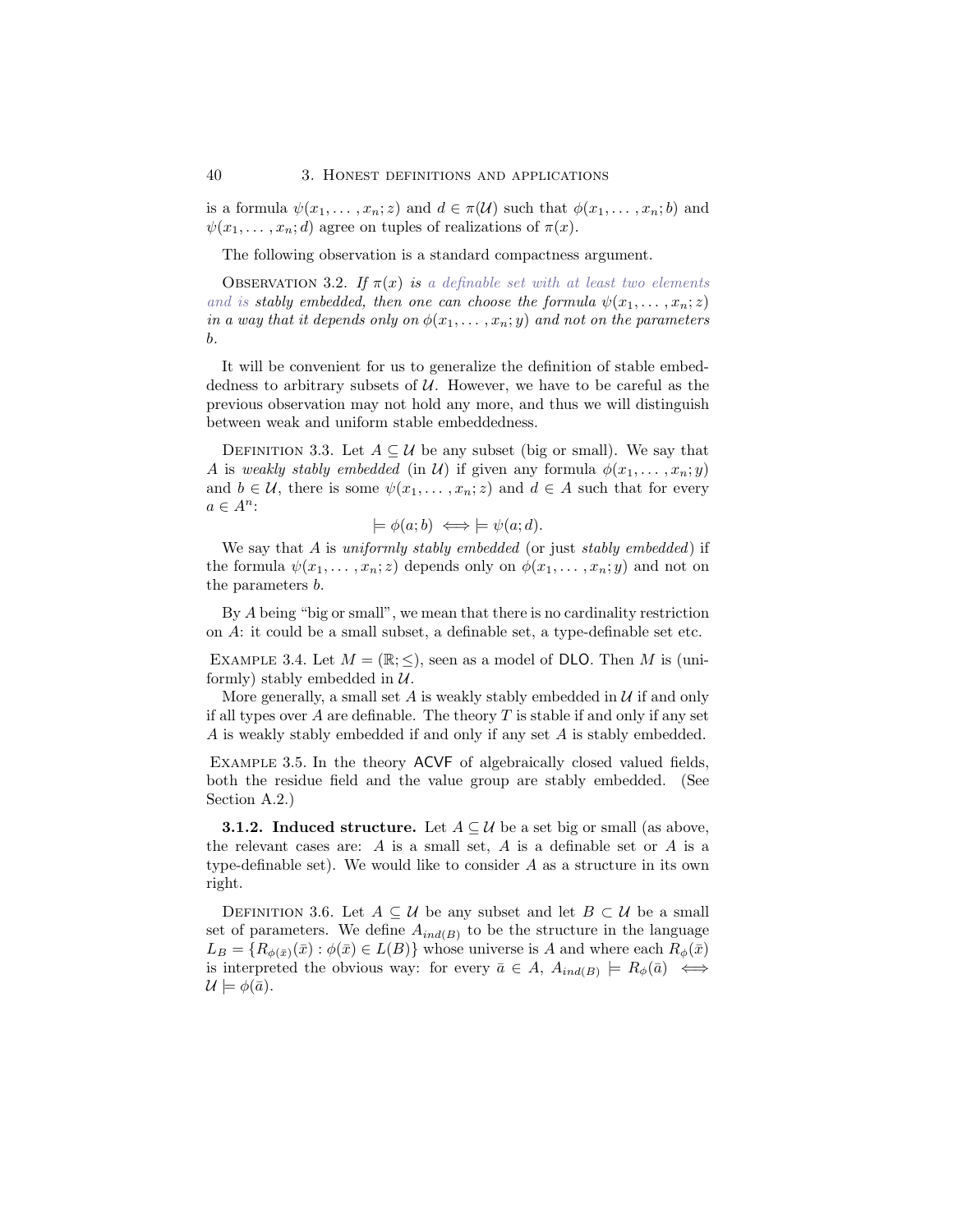For an arbitrary set A, the move from seeing A as a subset of  $U$  to seeing it as an independent structure is often unnatural. In particular, even if A is stably-embedded in  $\mathcal{U}$ , the structure  $A_{ind(\emptyset)}$  may be intractable because of quantifiers now ranging over A. In general, the structure  $A_{ind(B)}$  is meaningful only if A has some extra properties (notably if A is a model or a definable set) or if we only pay attention to quantifier-free formulas.

EXAMPLE 3.7. If  $D = \phi(\mathcal{U})$  is a B-definable set, then the structure  $D_{ind(B)}$ eliminates quantifiers: The formula  $\exists x (R_{\psi}(x, y))$  is equivalent to  $R_{\psi}(y)$ where  $\psi'(y) = \exists x (\phi(x) \land \psi(x; y))$ . In particular  $D_{ind(B)}$  is NIP (resp. stable) if  $T$  is.

If D is a Ø-definable set, then D is stably embedded if and only if  $D_{ind(\emptyset)}$ has the same definable sets as  $D_{ind(B)}$ , for any  $B \subset \mathcal{U}$ .

If  $M \prec U$  is a model, then  $M_{ind(\emptyset)}$  is just an expansion by definitions of the structure M. However, if we replace  $\emptyset$  by some  $B \subset \mathcal{U}$  not included in M, we might get new definable sets.

DEFINITION 3.8. An externally definable subset of M is a subset  $D \subseteq$  $M^k$  of the form  $\phi(M;b)$  for some  $b \in \mathcal{U}$ .

The formula  $\phi(x;b)$  is called an *external definition* of D.

In a stable theory, any externally definable subset of a model  $M$  is actually definable. An important intuition of Shelah is that in NIP theories, externally definable sets are well-behaved and one should consider them alongside definable sets. Contemplate for example the difference between the following two situations:

 $\cdot$  Let  $(M, R)$  be a model of the random graph. Then any subset of M (in dimension 1) is externally definable.

 $\cdot$  Let  $(M, \leq)$  be a model of DLO, then externally definable sets in dimension 1 are exactly the finite unions of convex subsets of M.

DEFINITION 3.9. Let  $M \prec N$ , N is  $|M|^+$ -saturated. Then  $M_{ind(N)}$  is called the *Shelah expansion* of M and is denoted by  $M^{Sh}$ .

Formally,  $M^{Sh}$  depends on the choice of N: taking different N yields structures in different languages. However all those structures have the same definable sets. This justifies talking about the Shelah expansion. Note also that in  $M^{Sh}$  all elements of M are in dcl( $\emptyset$ ) since any singleton is a definable set.

We will say more in Section 3.3 about the Shelah expansion of an NIP structure.

Our goal in this chapter is to understand the quantifier-free structure of  $A_{ind(B)}$  in terms of that of  $A_{ind(\emptyset)}$ . As we have seen, if T is stable, then A is stably embedded and the two structures are essentially equal. If T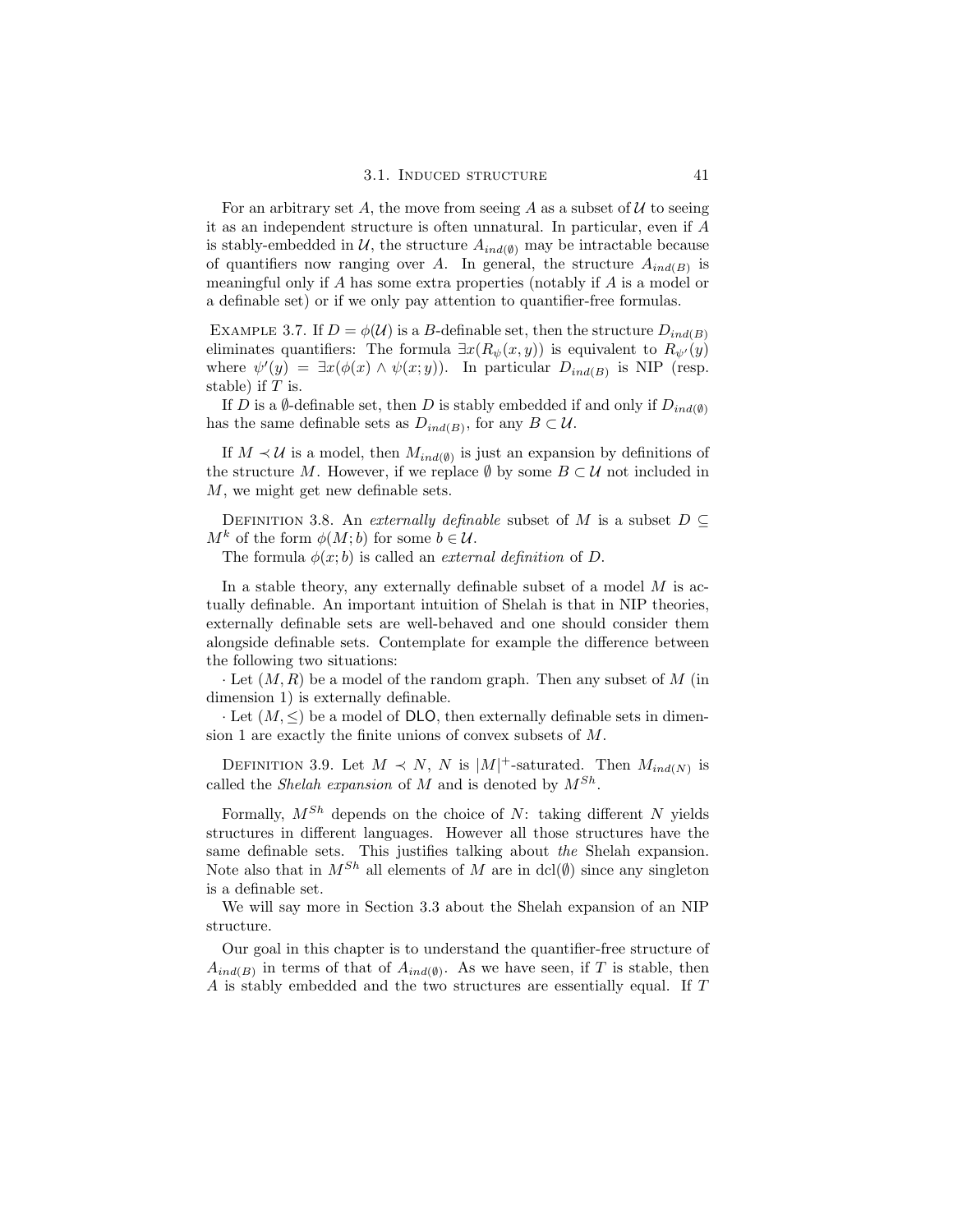is NIP we will show that the quantifier-free definable sets of  $A_{ind(B)}$  are quantifier-free definable in the Shelah expansion of  $A_{ind(\emptyset)}$ .

EXERCISE 3.10. Let  $M \prec \mathcal{U}$  and let  $\hat{N}$  be an elementary extension of  $M^{Sh}$ with L-reduct  $N \prec U$ . Show that up to a renaming of the language,  $\hat{N}$  is equal to  $N_{ind(B)}$  for some set  $B \subset \mathcal{U}$  of parameters.

Observe that in general  $\hat{N}$  is a proper reduct of  $N^{Sh}$ .

**3.1.3. Pairs.** Another way to single out a subset A from  $\mathcal{U}$  is to name the set A by a new unary predicate. This creates what we will call a pair.

More precisely, let M be an L structure,  $A \subseteq M$ . Let  $L_{\mathbf{P}} = L \cup {\mathbf{P}(x)}$ , where  $P(x)$  is a new unary relation symbol. We will sometimes write  $x \in P$ instead of  $P(x)$ . The pair  $(M, A)$  is the L<sub>P</sub>-structure whose L-reduct is M, and where **P** is interpreted by:  $P(a) \iff a \in A$ .

The structure  $(M, A)$  is richer than M and  $A_{ind(M)}$  in the sense that both are interpretable in it. In many cases, one actually seeks to understand the pair  $(M, A)$  in terms of the two simpler structures M and  $A_{ind(M)}$  (or even  $A_{ind(\emptyset)}$ ). However, for us, the pair construction will be just a technical tool and we will not study the properties of the pair per se.

EXERCISE 3.11. Let  $A \subseteq M$ , where M is  $|A|$ <sup>+</sup>-saturated. Then A is uniformly stably embedded if and only if for any elementary extension  $(M', A')$ of the pair  $(M, A)$  and any  $m \in M'$ ,  $\text{tp}_L(m/A')$  is definable.

EXERCISE 3.12. Let  $I \subset M$  be an indiscernible sequence. Let  $(M', I')$  be an elementary extension of the pair  $(M, I)$ . Then there is an ordering on  $I'$  making it into an indiscernible sequence.

#### 3.2. Honest definitions

We now state the main theorem of this chapter.

THEOREM 3.13. Let  $M \models T$ ,  $A \subseteq M$ ,  $\phi(x; y) \in L$  and  $b \in M$  a |y|tuple. Assume that  $\phi(x; y)$  is NIP. Then there is an elementary extension  $(M, A) \prec (M', A')$ , a formula  $\psi(x; z) \in L$  and a tuple d of elements of A' such that

$$
\phi(A;b) \subseteq \psi(A';d) \subseteq \phi(A';b).
$$

Remark 3.14. The conclusion of the theorem is equivalent to saying that there is a formula  $\psi(x; z)$  such that for any finite  $A_0 \subseteq \phi(A; b)$ , there is a tuple d of elements of A such that  $A_0 \subseteq \psi(A; d) \subseteq \phi(A; b)$ .

Indeed, if this is true, then the theorem follows by compactness in the structure  $(M, A)$ . Conversely, if the conclusion of the theorem holds and  $A_0 \subseteq A$  is finite, then the formula  $\psi(x; d)$  given by the theorem satisfies  $A_0 \subseteq \psi(A';d)$  and  $(M', A') \models \forall x \in \mathbf{P}(\psi(x; d) \to \phi(x; b))$ . By elementarity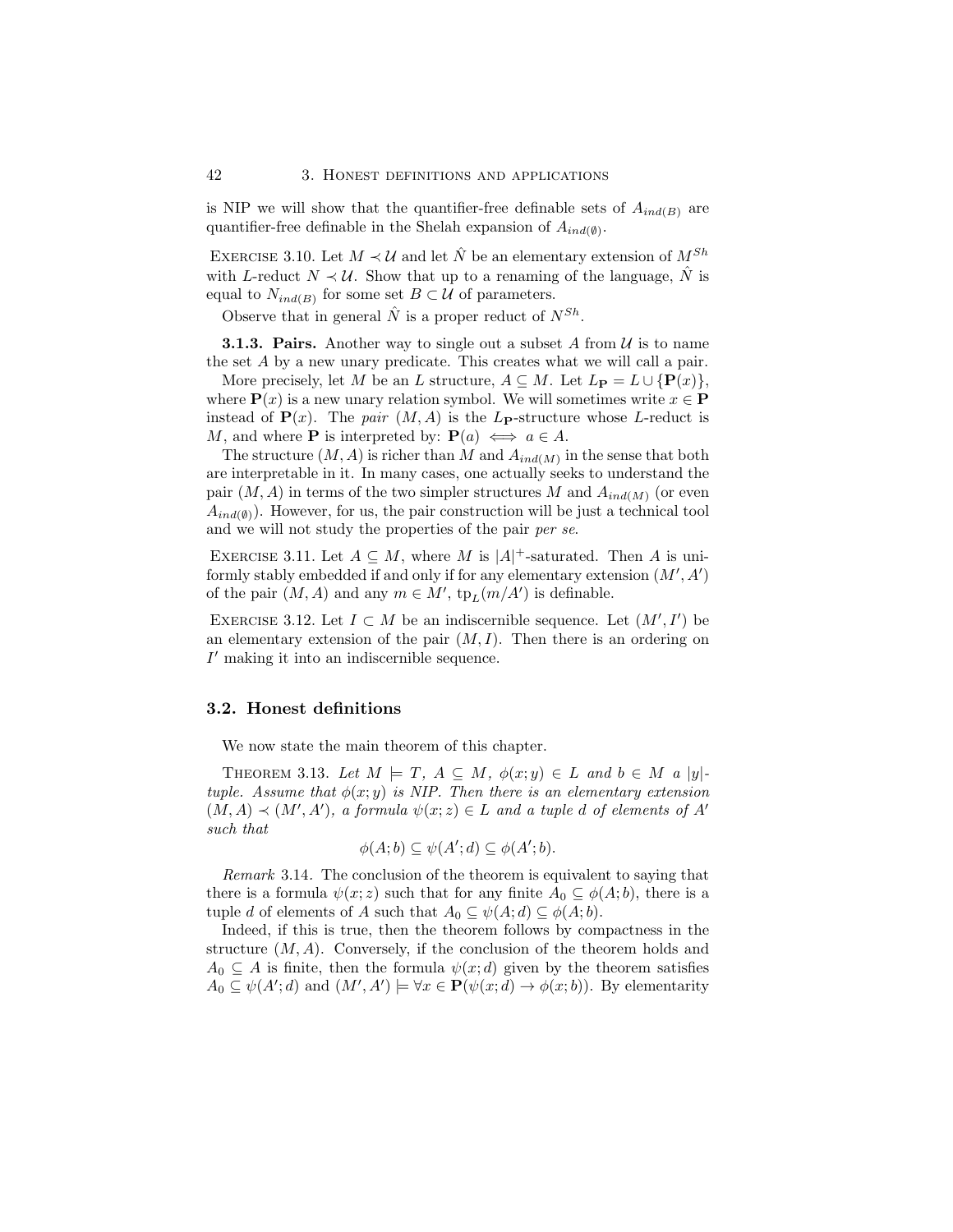of the extension  $(M, A) \prec (M', A')$ , we can find some  $d' \in A$  such that  $\psi(x; d')$  has the same two properties.

EXAMPLE 3.15. Take T to be DLO,  $M = (\mathbb{R}, <)$  and  $A = \mathbb{Q}$ . Let  $\phi(x; b)$  be  $x \leq b$ , where  $b = \sqrt{2}$ , say, and let  $\psi(x; z) = x \leq z$ . We see that for any finite  $A_0 \subset \phi(A; b)$ , there is some point  $d \in A$  such that  $A_0 \subseteq \psi(A; d) \subseteq \phi(A; b)$ :  $A_0 \subseteq \varphi(A; 0)$ , there is some point  $a \in A$  such that  $A_0 \subseteq \varphi(A; a) \subseteq \varphi(A; 0)$ .<br>Take d to be a rational smaller than  $\sqrt{2}$ , but greater than all the elements of  $A_0$ .

PROOF OF THEOREM 3.13. Let  $S_A \subset S_x(\mathcal{U})$  be the set of global types (in the variable x), finitely satisfiable in A. It is a closed subset of  $S_x(\mathcal{U})$ , and therefore compact. Let  $(M', A') \succ (M, A)$  be a  $|M|^+$ -saturated elementary extension. Let  $p \in S_A$ . We try to build a sequence  $(a_i : i < \omega)$ such that for all  $i$  we have:

- $\cdot a_i \in A';$
- $\cdot a_i \models p \upharpoonright A a_{\lt i};$
- $\cdot \models \neg(\phi(a_i;b) \leftrightarrow \phi(a_{i+1};b)).$

If we succeed, then the sequence  $(a_i : i < \omega)$  is a Morley sequence of p over  $A$  and as such it is  $L$ -indiscernible. Then the third condition implies that  $\phi$  has infinite alternation rank, contradicting NIP. We conclude that the construction must stop at some finite stage. So assume we have built  $(a_i : i < n)$ , and we cannot find a point  $a_n$ . Let  $\epsilon_p \in \{0,1\}$  be such that  $p \vdash \phi(x;b)^{\epsilon_p}$ . We first argue that  $\phi(a_{n-1};b)^{\epsilon_p}$  holds. The type p is finitely satisfiable in A, therefore for every subset  $B \subset M'$  of size  $\leq |M|$ , the  $L_{\mathbf{P}}$ type  $p|_B(x) \cup {\bf P}(x)$  is finitely satisfiable in A and thus realized in A'. Taking  $B = Aba_{\leq n}$  we see that if we had  $\models \neg \phi(a_{n-1}; b)^{\epsilon_p}$ , then we could take  $a_n$  realizing  $p|_B(x) \cup {\bf P}(x)$  and obtain an extra alternation.

By compactness, there is a formula  $\theta_p(x) \in L(Aa_{\leq n})$  such that  $p \vdash \theta_p(x)$ and  $(M', A') \models \forall x \in \mathbf{P}(\theta_p(x) \to \phi(x; b)^{\epsilon_p})$ . As  $S_A$  is compact, we can find a finite set  $S_0 \subset S_A$  such that  $\bigcup_{p \in S_0} \theta_p(x)$  covers  $S_A$ . Set

$$
\psi(x) = \bigvee_{\substack{p \in S_0 \\ \epsilon_p = 1}} \theta_p(x).
$$

Write  $\psi(x) = \psi(x; d)$  where  $d \in A'$  are the parameters appearing in  $\psi$ . We show that  $\psi$  has the required properties. First, for all types  $p \in S_A$  such that  $p \vdash \phi(x; b)$ , we have  $p \vdash \psi(x; d)$ . In particular, this is true for realized types. It follows that  $\phi(A; b) \subseteq \psi(A; d) \subseteq \psi(A'; d)$ . Furthermore, we have  $(M', A') \models \forall x \in \mathbf{P}(\psi(x; d) \to \phi(x; b)),$  therefore  $\psi(A', d) \subseteq \phi(A', b).$ 

DEFINITION 3.16. We say that the formula  $\psi(x; d)$  in the previous theorem is an *honest definition* of  $\phi(x; b)$  over A.

The following corollary is simply the weakening of the theorem obtained by removing in the conclusion the "honesty" hypothesis  $\psi(A';d) \subseteq \phi(A';b)$ .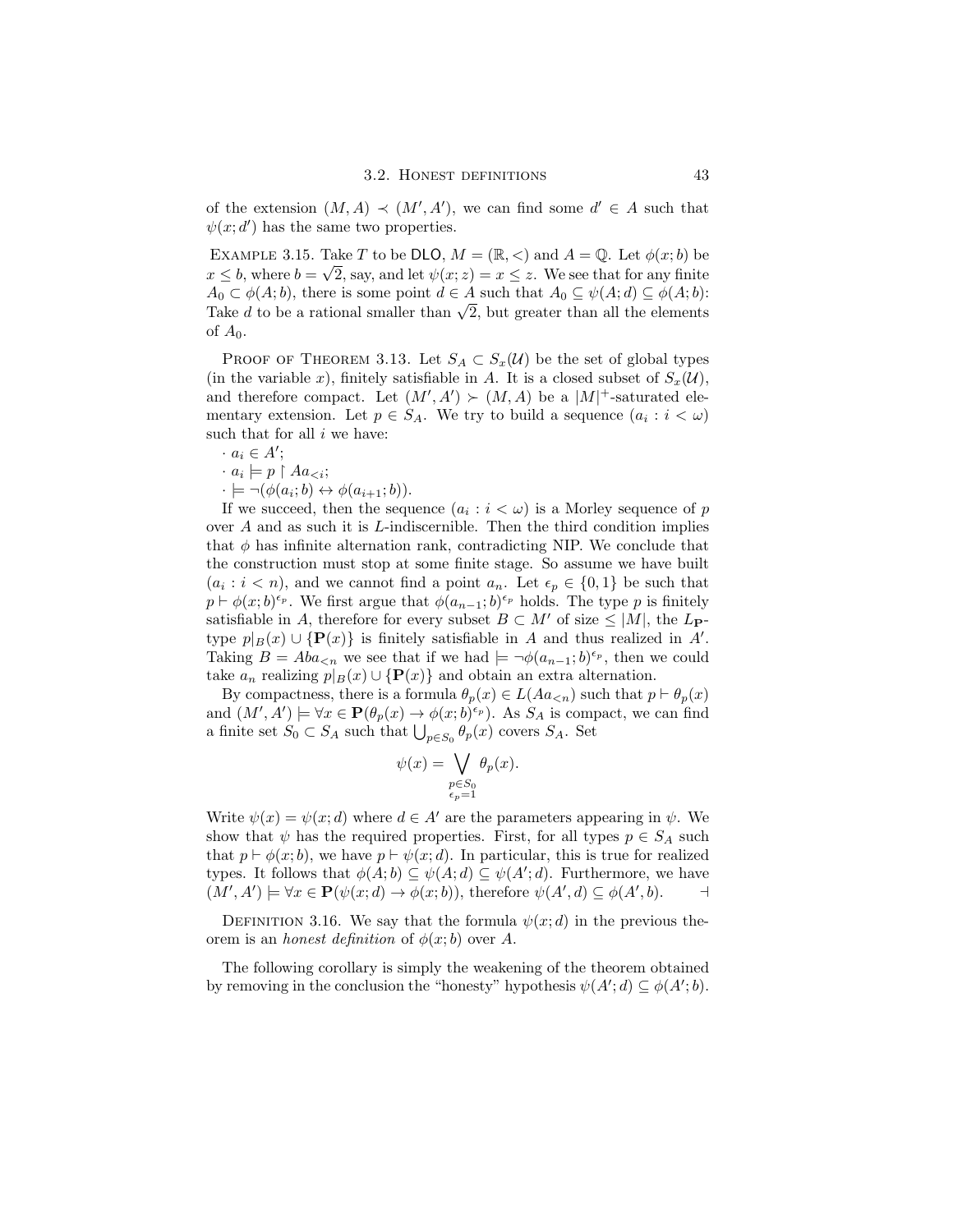We state it separately because it might seem more natural and because it is sufficient for some applications.

COROLLARY 3.17. Let  $M \models T$ ,  $A \subset M$ ,  $\phi(x; y) \in L$  and  $b \in M^{|y|}$ . Assume that  $\phi(x; y)$  is NIP. Then there is an elementary extension  $(M, A) \prec$  $(M', A')$ , a formula  $\psi(x; z) \in L$  and a |z|-tuple  $d \in A'$  such that

$$
\phi(A;b) = \psi(A;d).
$$

COROLLARY 3.18. (T is NIP) Let  $M \models T$  and  $A \subseteq M$ . Let  $b \in M$  be a finite tuple. Let  $(M, A) \prec (M', A')$  be an  $|M|^+$ -saturated extension. Then there is  $A_0 \subseteq A'$  of size at most |T| such that for any two tuples a and a' from A we have:

$$
a \equiv_{A_0} a' \Longrightarrow a \equiv_b a'.
$$

**PROOF.** For any formula  $\phi(x; y)$ ,  $|y| = |b|$ , let  $\psi_{\phi}(x; d_{\phi})$  be an honest definition of  $\phi(x;b)$  over A where  $d_{\phi} \in A'$ . Take  $A_0$  to contain the union of the parameters  $d_{\phi}$  for  $\phi$  ranging over all formulas.

PROPOSITION 3.19. (T is NIP) Let  $A \subseteq M$ . Assume that in  $A_{ind(\emptyset)}$ , the quantifier-free formulas are stable. Then A is (uniformly) stably embedded.

PROOF. Let  $\phi(x; b)$  be a formula with parameters in M. By Corollary 3.17, there is  $(M', A') \succ (M, A)$  and  $\psi(x; d) \in L(A')$  such that  $\phi(A; b) =$  $\psi(A; d)$ . Note that we have  $A_{ind(\emptyset)} \prec A'_{ind(\emptyset)}$  and  $\psi(A; d) = R_{\psi(x;z)}(A; d)$ . We work inside the structure  $A'_{ind(\emptyset)}$ . The formula  $R_{\psi(x;z)}(x;z)$  is stable and by Proposition 2.58 the set  $R_{\psi(x;z)}(A; d)$  is definable by a Boolean combination of formulas of the form  $R_{\psi}(x; c)$ ,  $c \in A$ . This translates into some formula  $\theta(x; \bar{c}) \in L(A)$  such that  $\theta(A; \bar{c}) = \phi(A; d)$  as required. Uniformity follows from uniformity in 2.58.  $\Box$ 

EXERCISE 3.20. (T is NIP) Let  $D \subseteq M$  be any subset. Let  $\phi(x, y)$  be a  $\emptyset$ -definable formula which defines a total order  $\lt$  on D. Assume that  $D_{ind(\emptyset)}$  is o-minimal when equipped with that ordering. Then any subset of D definable in M is a finite union of  $\lt$ -convex sets in D.

#### 3.3. Naming a submodel

Assumption: Throughout this section, we assume that T is NIP.

PROPOSITION 3.21. Let  $D \subseteq M^k$  be an externally definable set. Then there is an external definition  $\phi(x; b) \in L(\mathcal{U})$  of D with the following propertu:

(\*) For every formula  $\theta(x; a) \in L(M)$ ,  $|x| = k$ , such that  $D \subseteq \theta(M; a)$ , we have  $\mathcal{U} \models \phi(x;b) \rightarrow \theta(x;a)$ .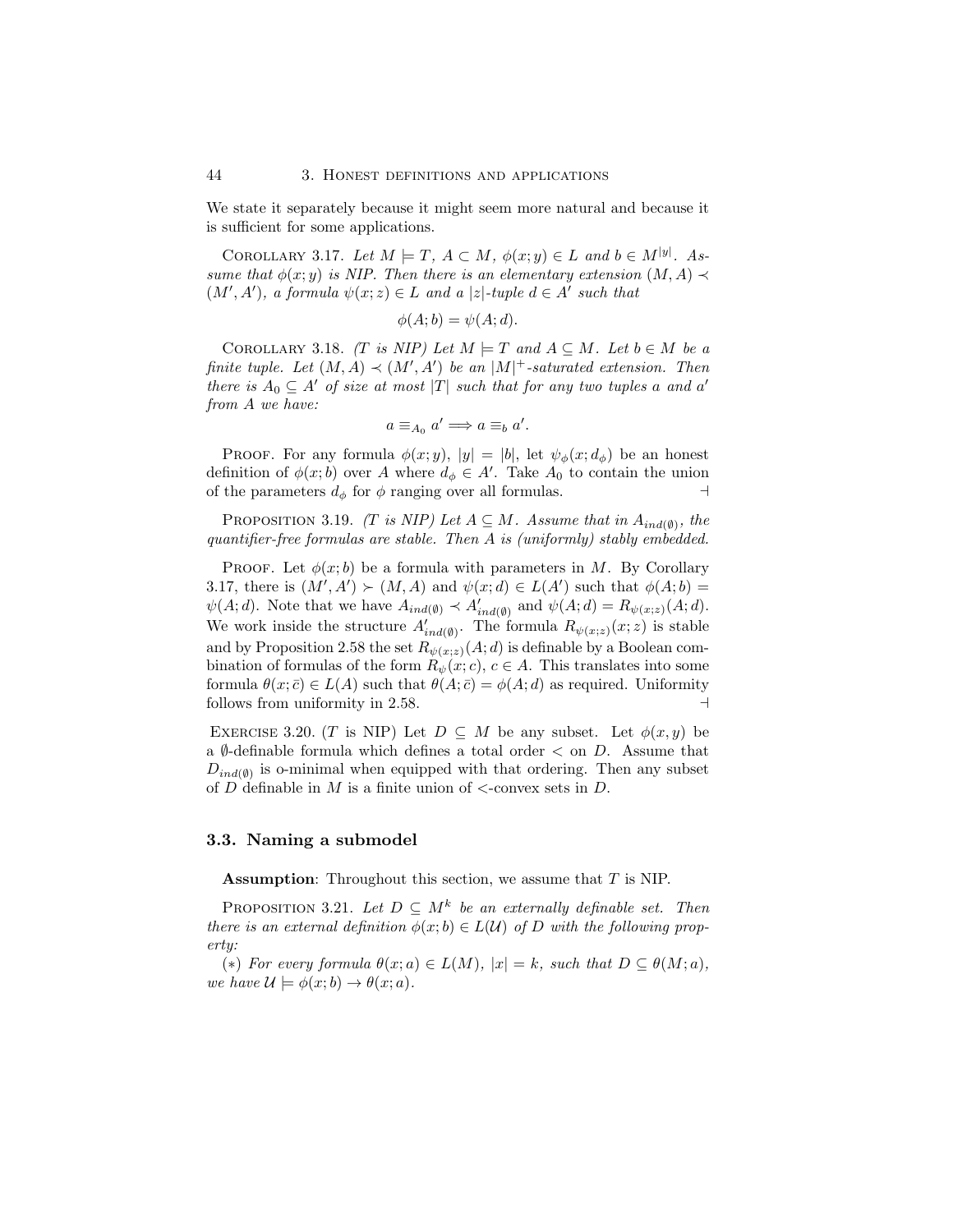PROOF. Let  $M \prec N$  and  $\phi_0(x; b_0) \in L(N)$  an external definition of D. Theorem 3.13 applied to the pair  $(N, M)$  and the formula  $\phi_0(x; b_0)$  yields an elementary extension  $(N, M) \prec (N', M')$  and a formula  $\phi(x; b) \in L(M')$ such that  $D = \phi(M; b)$  and  $\phi(M'; b) \subseteq \phi_0(M'; b_0)$ . Let  $\theta(x; a) \in L(M)$  be a formula such that  $D \subseteq \theta(M; a)$ . Then  $(N, M) \models \forall x \in \mathbf{P}(\phi_0(x; b_0) \rightarrow$  $\theta(x; a)$ ). Therefore the same sentence holds in the pair  $(N', M')$ . We conclude that  $\phi(M';b) \subseteq \phi_0(M';b_0) \subseteq \theta(M';a)$ . As M' is a model and  $b \in M'$ , we have  $M' \models \phi(x;b) \rightarrow \theta(x;a)$  as required.

EXAMPLE 3.22. Let T be DLO, and let  $M \models T$ . Let  $a \in M$  and let  $b \in \mathcal{U}$  such that  $b > a$ , but  $b < m$  for any  $a < m \in M$ . Consider the formula  $\phi(x; b) = x > b$ . Then  $\phi(M; b)$  coincides with the definable set  $x > a$ . The formula  $\phi(x; b)$  has the property  $(*)$  of the previous proposition. However the formula  $\neg \phi(x;b)$  which defines on M the set  $x \leq a$  does not. Indeed letting  $\theta(x; a) = x \leq a$ , we have  $\neg \phi(M; b) \subseteq \theta(M; a)$ , but  $\mathcal{U} \nvDash \neg \phi(x;b) \rightarrow \theta(x;a).$ 

Recall the construction of the Shelah expansion presented at the beginning of this chapter. We will now show one way in which externally definable sets are well behaved in NIP theories.

PROPOSITION 3.23. The structure  $M^{Sh}$  admits elimination of quantifiers.

PROOF. We have to show that the projection of an externally definable set is again externally definable. Let  $D \subseteq M^{k_1+k_2}$  be externally definable. Let  $\phi(x_1, x_2; b) \in L(\mathcal{U})$  be an external definition of D given by Proposition 3.21 (where  $|x_1| = k_1$  and  $|x_2| = k_2$ ). Let  $\pi$  denote the projection  $M^{k_1+k_2} \to M^{k_1}$  and set  $\psi(x_1;b) = \exists x_2 \phi(x_1,x_2;b)$ . We claim that  $\pi(D) = \psi(M;b).$ 

It is clear that  $\pi(D) \subseteq \psi(M;b)$ . To show the other inclusion, take some  $a \in M^{k_1} \setminus \pi(D)$ . Let  $\zeta(x_1, x_2) = (x_1 \neq a)$ . Then  $D \subseteq \zeta(M)$ . By hypothesis on  $\phi(x_1, x_2; b)$ , we have  $\models \phi(x_1, x_2; b) \rightarrow \zeta(x_1, x_2)$ , therefore  $\models \psi(x_1; b) \rightarrow x_1 \neq a$ . It follows that  $a \notin \psi(M; b)$  as required.  $\Box$ 

It follows that we have  $(M^{Sh})^{Sh} \cong M^{Sh}$ , in the sense that the former is an expansion by definition of the latter. In other words,  $M^{Sh}$  is weakly stably embedded in a monster model of its theory. However, it is not in general uniformly stably embedded.

COROLLARY 3.24. The structure  $M^{Sh}$  is NIP.

PROOF. This follows easily from Proposition 3.23: Let  $N \succ M$  be  $|M|^+$ . saturated and construct  $M^{S_h}$  using the model N so that  $M^{Sh}$  has quantifier elimination in the language  $\{R_{\phi}(x; y) : \phi \in L(N)\}\)$ . By Lemma 2.9, we only need to check that each formula  $R_{\phi}(x; y)$  is NIP, but such a formula cannot have alternation rank greater than that of  $\phi(x; y)$ .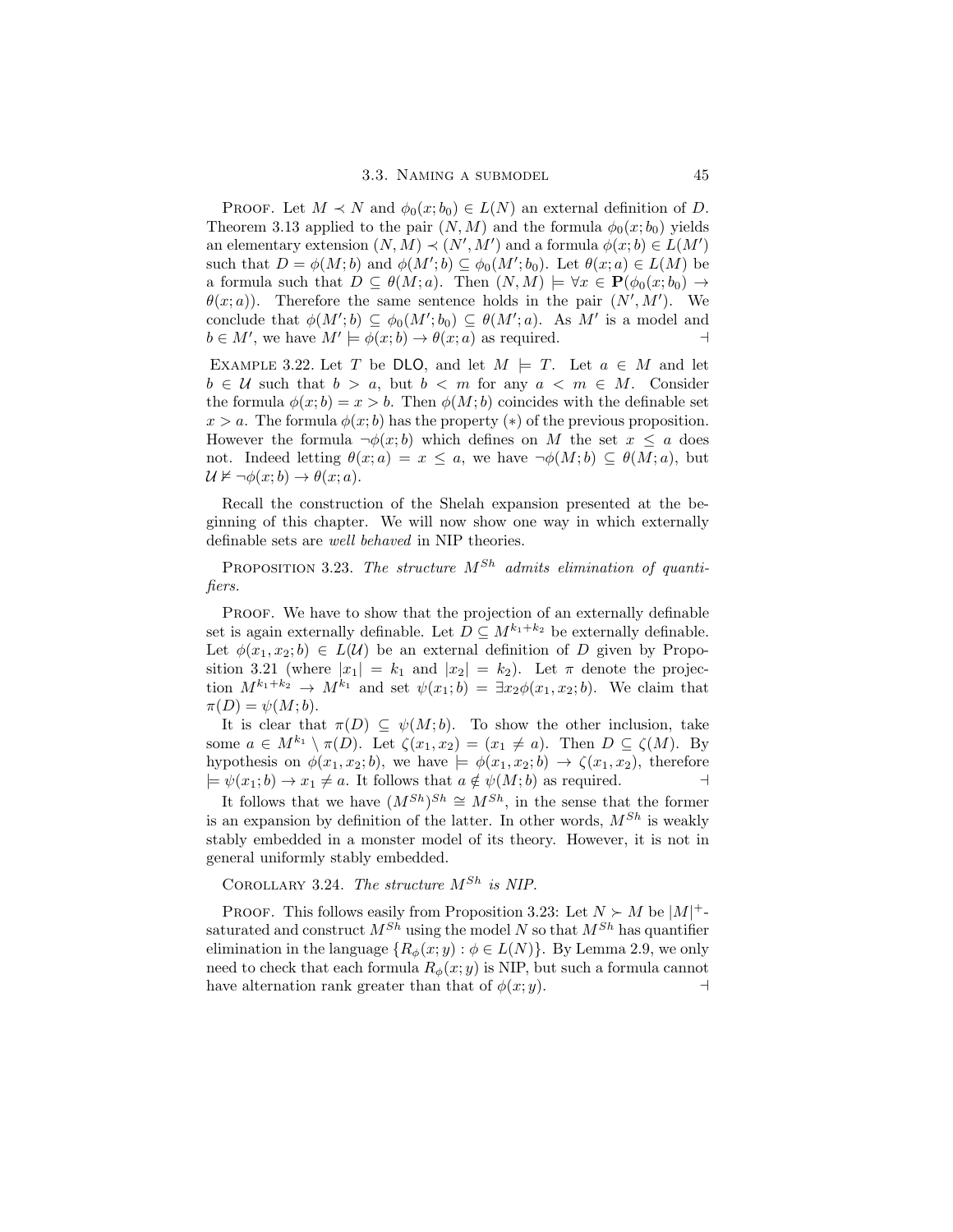Remark 3.25. There are structures with IP which satisfy Proposition 3.23. For example if  $M$  is a model of arithmetic, than any subset of any  $M^k$  is externally definable.

One might wonder what happens if instead of naming all externally definable sets of  $M$ , we name for example only those definable from a given tuple in  $U$ . It turns out that quantifier elimination may fail, as the following example shows.

EXAMPLE 3.26. Let  $(\mathbb{Q}; 0, +, <)$  be the additive group of rational numbers; a model of the complete theory of ordered Q-vector spaces. It is an ominimal structure. In an elementary extension, find some  $\epsilon > 0$  which is infinitesimal and let  $M = \mathbb{Q}(\epsilon)$ ; the vector space generated by  $\mathbb Q$  and  $\epsilon$ . Let  $p \in S_1(M)$  be a type of an element falling into the cut corresponding to an  $p \in S_1(M)$  be a type of an element ranning into the cut corresponding to an irrational number (say  $\sqrt{2}$ ) and take  $a \models p$ . We show that  $M_{ind(Ma)}$  does not admit elimination of quantifiers.

Consider the set  $D = \{b \in M : \neg(\exists c_1, c_2 \in M)(c_1 < a \land c_2 > a \land b = a\})$  $(c_2 - c_1)$ . Then D is definable in  $M_{ind(Ma)}$  and corresponds to the set of infinitesimal elements. However,  $D$  is not definable without quantifiers (because of o-minimality and the fact that there is no new infinitesimal in  $\mathbb{Q}(\epsilon, a)$ .

It is an open problem to find general sufficient conditions which ensure that the structure  $M_{ind(A)}$  eliminates quantifiers. In particular it is not known whether  $M_{ind(I)}$  eliminates quantifiers when I is a Morley sequence of an  $M$ -invariant type  $p$ . A partial result is obtained in [115, Theorem 3.36 where a positive answer is obtained when  $p^{(\omega)}$  is both an heir and a coheir of its restriction to M.

Exercise 3.27. Show that Proposition 3.23 fails for the random graph.

Exercise 3.28. Show that there is a canonical homeomorphism between the space of types over  $\emptyset$  in the structure  $M^{Sh}$  and the set of L-types over U which are finitely satisfiable in M (seen as a subspace of  $S(U)$ ).

EXERCISE 3.29. Let  $M \models T, \phi(x, y; b) \in L(\mathcal{U})$ . Assume that  $\phi(M; b)$  is the graph of a function. Then there is a formula  $\psi(x, y; d) \in L(\mathcal{U})$  such that  $\phi(M;b) = \psi(M;d)$  and  $\mathcal{U} \models (\forall x)(\exists^{\leq 1}y)\psi(x,y;d)$  (so  $\psi(\mathcal{U};d)$  is the graph of a partial function).

#### 3.4. Shrinking of indiscernible sequences

**Assumption:** Throughout this section, we assume that  $T$  is NIP.

We are interested now in the case where  $A = I$  is an indiscernible sequence. We study the trace on  $I<sup>n</sup>$  of definable sets in *n* variables. The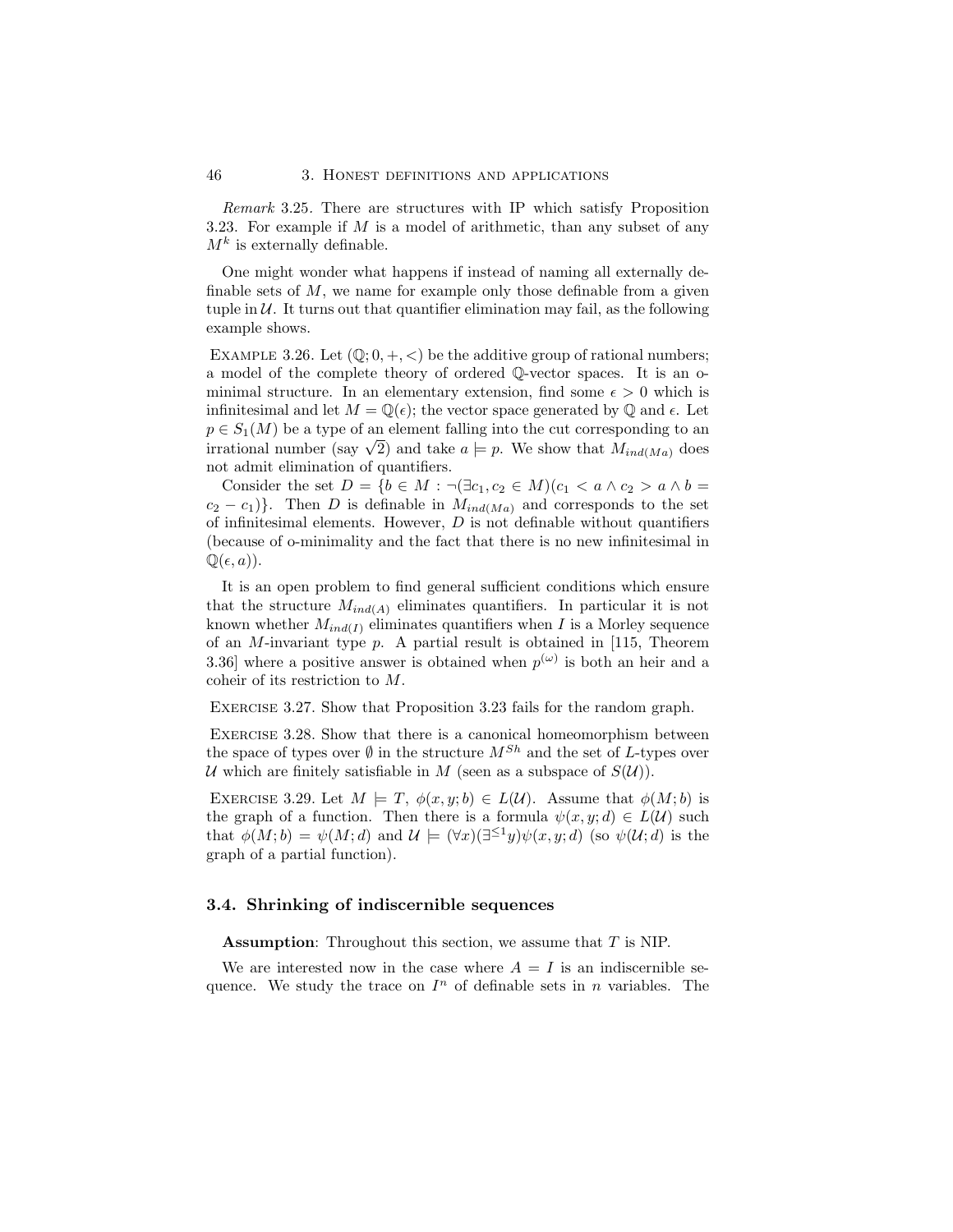case  $n = 1$  has already been dealt with in Chapter 2: the trace on I of a definable set is a finite union of  $\leq_I$ -convex sets.

In particular, given some tuple b of parameters and an indiscernible sequence  $I$ , we are interested in ways to shrink the sequence  $I$  to a subsequence  $I'$  which is indiscernible over  $b$ . We have already seen during the proof of Proposition 2.11 that if the sequence  $I$  has large cofinality, then some end segment of it is indiscernible over b. We will generalize this result by showing that I can be broken into at most  $2^{|T|+|b|}$  segments, each indiscernible over b. Moreover, this remains true working over any base set of parameters or with a sequence of infinite tuples.

We will give several statements. Later results generalize previous ones, so there is some redundancy.

DEFINITION 3.30. Let  $(1, \leq)$  be a linear order. A *convex equivalence relation*  $\sim$  on J is an equivalence relation all of whose classes are convex sets. The equivalence relation  $\sim$  is said to be *finite* if it has finitely many classes.

If  $\sim$  is a convex equivalence relation on  $(1, \leq)$ , we extend  $\sim$  to cartesian powers of J: if  $\bar{i} = (i_1, \ldots, i_n), \bar{j} = (j_1, \ldots, j_n) \in \mathcal{I}^n$ , then we set  $\bar{i} \sim \bar{j}$  if the tuples  $\bar{i}$  and  $\bar{j}$  have the quantifier-free type in the structure  $(1, \leq)$  and  $i_k \sim j_k$  for all k.

For any family  $\bar{c}$  of elements of J, we define the convex equivalence relation  $\sim_{\bar{c}}$  by  $i \sim_{\bar{c}} j$  if i and j have the same quantifier-free type in the structure  $(1, \leq, \bar{c})$  (elements of  $\bar{c}$  are named by constants).

We say that a convex equivalence relation  $\sim$  is *essentially of size*  $\kappa$  if it is the intersection of  $\kappa$  many finite convex equivalence relations. Note that a relation essentially of size  $\kappa$  has at most  $2^{\kappa}$  many classes.

*Remark* 3.31. If J is a linear order, let  $\mathcal{J} = \text{compl}(\mathcal{I})$  be the completion of J. Let  $\sim$  be any convex equivalence relation on J essentially of size  $\kappa$ . Then there is  $\bar{c} \subseteq \bar{\jmath}$  of size  $\leq \kappa$  such that the restriction of  $\sim_{\bar{c}}$  to J refines  $\sim$  and for every  $i, j \in \mathcal{I} \setminus \overline{c}$ , we have  $i \sim j \iff i \sim_{\overline{c}} j$ .

If  $\sim$  is finite, then  $\bar{c}$  can be taken to be finite.

PROPOSITION 3.32. Let  $I = (a_i : i \in \mathcal{I})$  be an indiscernible sequence. Let  $\phi(x_1, \ldots, x_n; b) \in L(\mathcal{U})$  be a formula. Then there is a finite convex equivalence relation  $\sim$  on J such that for all  $\bar{i}, \bar{j} \in \mathbb{J}^n$ , we have

$$
\overline{i} \sim \overline{j} \Rightarrow \phi(a_{\overline{i}}; b) \leftrightarrow \phi(a_{\overline{j}}; b).
$$

PROOF. Without loss of generality, and for simplicity of notations, we assume that  $I$  is a sequence of singletons (since we can work in  $T^{eq}$  for example).

Let M be a model containing I and b. We expand the pair  $(M, I)$  by adding a binary predicate  $\mathbf{E}(x, y)$  interpreted as  $\mathbf{E}(M) = \{(a_i, a_j) : i \leq j\}.$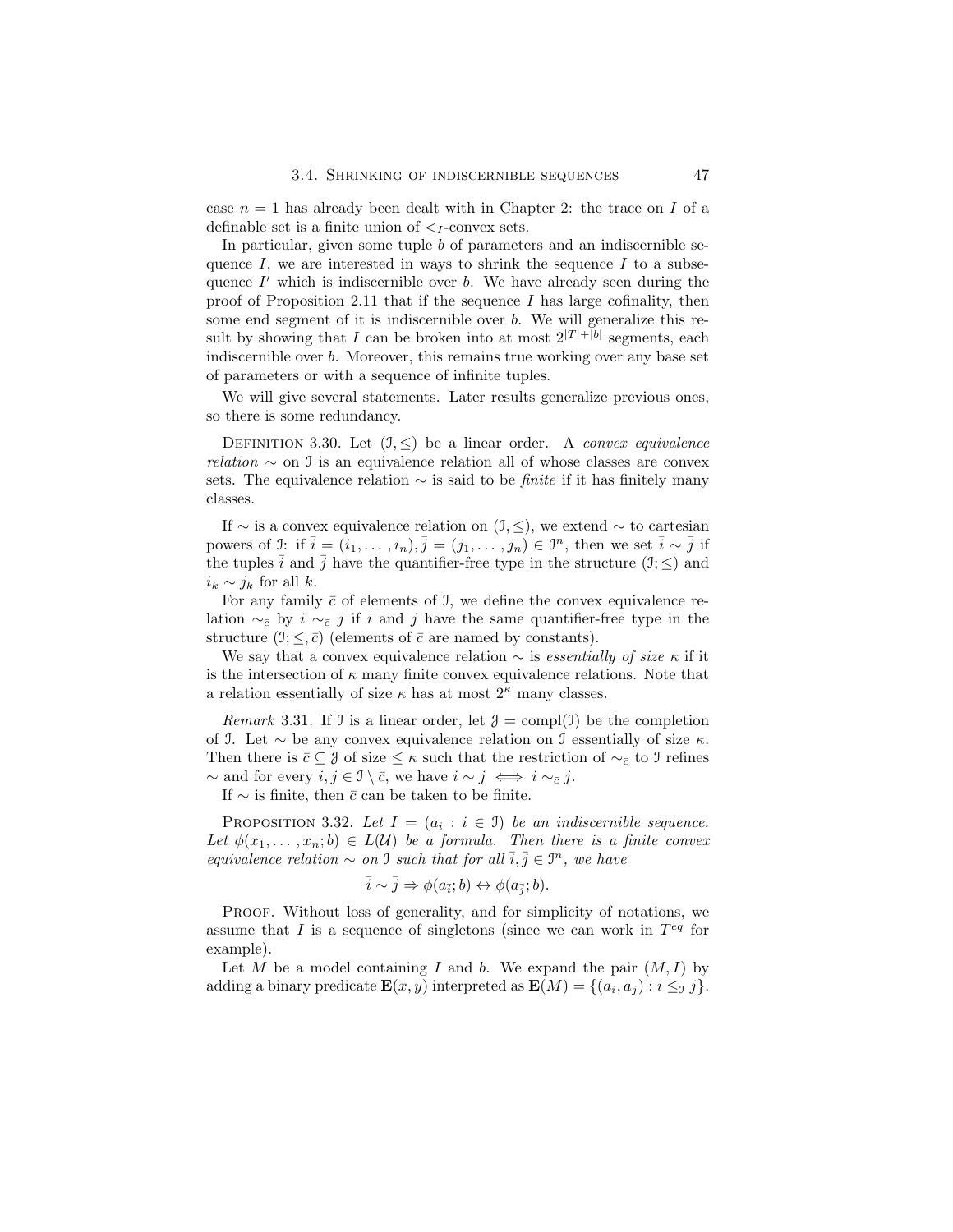Let  $(M', I')$  be an elementary extension of  $(M, I)$  which is  $|M|$ <sup>+</sup>-saturated. Then we can write  $I' = (a_i : i \in \mathcal{I}')$  where  $\mathcal{I}' \supset \mathcal{I}$  is ordered such that  $i <_{\mathcal{I}}$  if and only if  $M' \models \mathbf{E}(a_i, a_j)$ . By elementarity of the extension, I' is an L-indiscernible sequence.

By Corollary 3.17, there is a formula  $\psi(x_1, \ldots, x_n; d) \in L(I')$  such that  $\phi(I;b) = \psi(I;d)$ . Write  $d = (a_{c_1}, \ldots, a_{c_k})$  and  $\bar{c} = (c_1, \ldots, c_k)$ . As I' is indiscernible, the truth value of  $\psi(a_{\bar{i}}; d)$  depends only on the quantifier-free type qftp( $\bar{i}/\bar{c}$ ) in ( $\mathcal{I}, \leq$ ), hence on the class of  $\bar{i}$  modulo  $\sim_{\bar{c}}$ . Now define  $\sim$ to be the restriction of  $\sim_{\bar{c}}$  to J.  $\rightarrow$ 

THEOREM 3.33. Let A be a small set of parameters and  $I = (a_i : i \in \mathcal{I})$ an A-indiscernible sequence. Let  $\phi(\bar{x}, y; b) \in L(\mathcal{U})$  with  $\bar{x} = (x_1, \ldots, x_n)$ . Then there is a finite convex equivalence relation  $\sim$  on J such that for  $\bar{i}, \bar{j} \in \mathcal{I}^n$ , we have

$$
\overline{i} \sim \overline{j} \Rightarrow \forall e \in A, \phi(a_{\overline{i}}, e; b) \leftrightarrow \phi(a_{\overline{j}}, e; b).
$$

PROOF. The proof is similar to that of Proposition 3.32, except that instead of naming the sequence I, we name the product  $A \times I$  (as a subset of  $M^{eq}$ ).

Take M a model containing A, I and b, and consider the pair  $(M, A \times$ I). By Corollary 3.17, there is an elementary extension  $(M, A \times I) \prec$  $(M', A' \times I')$  and a formula  $\psi(x_1, \ldots, x_n, y; a, d)$ ,  $a \in A', d \in I'$  such that  $\phi(I^n \times A; b) = \psi(I^n \times A; a, d)$ . By the same argument as in the previous proposition, we may assume that  $I' = (a_i : i \in \mathcal{I}')$  with  $\mathcal{I}' \supset \mathcal{I}$  is Lindiscernible over A'. Write  $d = (a_{c_1}, \ldots, a_{c_k})$ . One then checks that the relation  $\sim$  on J defined as the restriction of  $\sim_{\bar{c}}$  to J' has the required  $\blacksquare$ 

*Remark* 3.34. It follows from Proposition 3.32 that if  $I$  is ordered by a complete order and if there is a formula  $\theta(x, y) \in L(I)$  which orders I, then I is stably embedded.

(Even if I is not totally indiscernible, such a formula  $\theta(x, y)$  may not exist. Take for example a circular order  $(M; R(x, y, z))$ , where  $R(x, y, z)$  is the betweenness relation and an indiscernible sequence  $I = (a_i : i \in \mathbb{Q})$  of points from it. Then the involution  $a_k \mapsto a_{-k}$  is elementary, so we cannot define the order on  $I$  without extra parameters. This is the only possible obstruction; see [58].)

COROLLARY 3.35. Let A be a small set of parameters and  $I = (a_i : i \in \mathcal{I})$ an A-indiscernible sequence of finite tuples. Let  $b \in \mathcal{U}$  be a finite tuple. Then there is a convex equivalence relation  $\sim$  on J essentially of size |T| such that for any  $\phi(\bar{x}, y; z) \in L$  with  $\bar{x} = (x_1, \dots, x_n)$  for any  $\bar{i}, \bar{j} \in \mathbb{J}^n$ , we have

$$
\overline{i} \sim \overline{j} \Longrightarrow \forall e \in A, \phi(a_{\overline{i}}, e; b) \leftrightarrow \phi(a_{\overline{j}}, e; b).
$$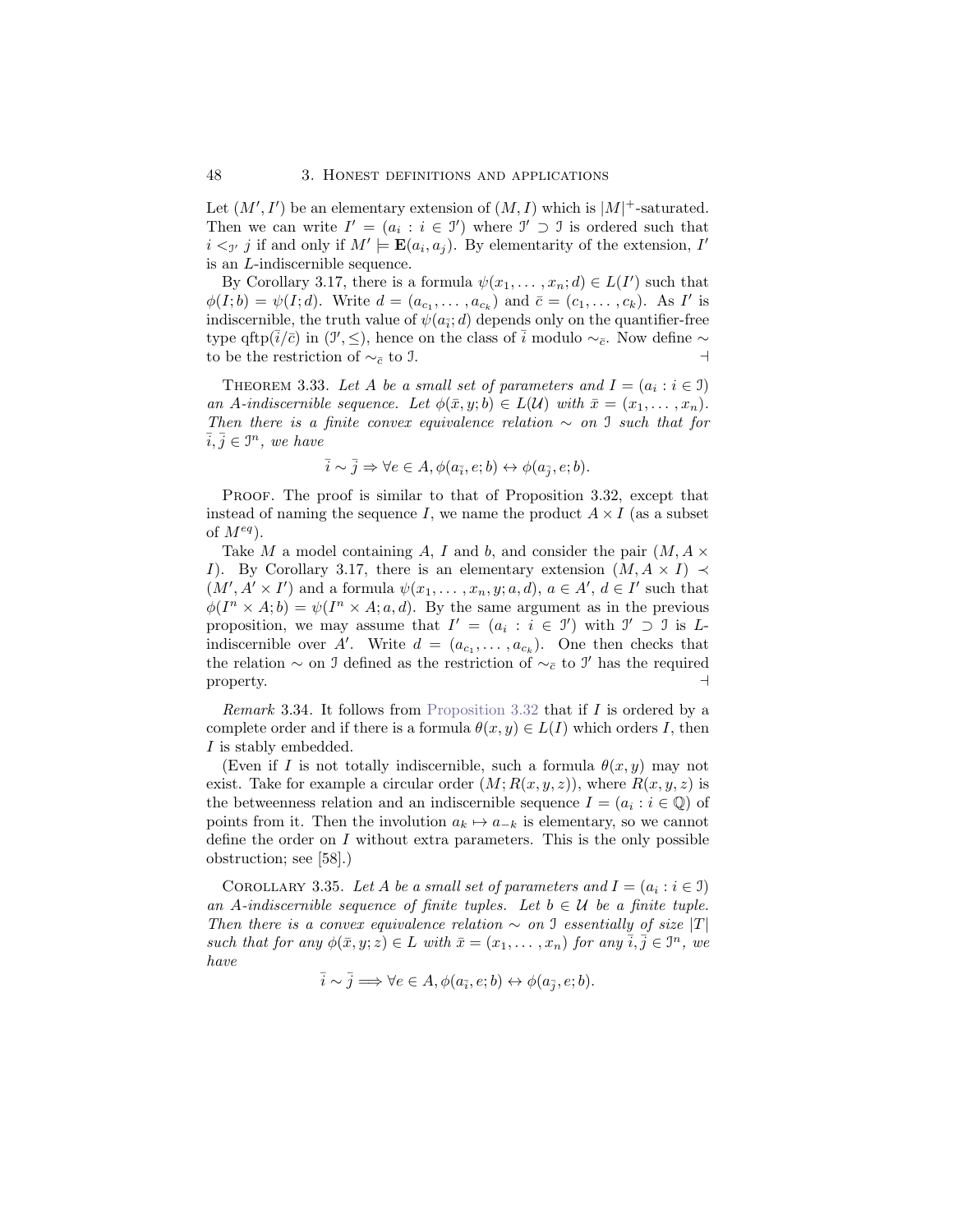We obtain what we announced in the introduction of this section: for any (finite or infinite) tuple  $b$  and  $A$ -indiscernible sequence  $I$ , the sequence I can be broken into at most  $2^{|T|+|b|}$  convex segments, each indiscernible over Ab. To see this, let  $\sim$  be the intersection of all the convex equivalence relations given by Corollary 3.35 for finite subtuples of  $b$  and break  $I$  into ∼-equivalence classes.

It turns out that this result is also true when the sequence  $I$  is composed of tuples of infinite length, although we need to redo the proof in that case.

THEOREM 3.36. Let A be a small set of parameters and  $I = (\bar{a}_i : i \in \mathcal{I})$ an A-indiscernible sequence of tuples of arbitrary length. Let  $b \in \mathcal{U}$  be a finite tuple. Then there is a convex equivalence relation  $\sim$  on J essentially of size |T| such that for any  $\phi(\bar{x}, y; z) \in L$  with  $\bar{x} = (\bar{x}_1, \ldots, \bar{x}_n)$  for any  $\overline{i}, \overline{j} \in \mathcal{I}^n$ , we have

$$
\overline{i} \sim \overline{j} \Longrightarrow \forall e \in A, \phi(\overline{a}_{\overline{i}}, e; b) \leftrightarrow \phi(\overline{a}_{\overline{j}}, e; b).
$$

PROOF. Let M be a model containing A, I and b. Write  $\bar{a}_i = (a_i^j : a_i^j)$  $j < \alpha$ ). Let  $\mathbf{P}(x)$  and  $\mathbf{A}(x)$  be two new unary predicates, and  $\mathbf{E}(x, y)$ ,  $\mathbf{F}(x, y)$ ,  $\mathbf{R}(x, y)$  be new binary predicates. Set  $L' = L \cup \{\mathbf{P}, \mathbf{A}, \mathbf{E}, \mathbf{F}, \mathbf{R}\}\$ and expand M into an L'-structure  $(M; P, A, E, F, R)$  by setting  $P(M)$  =  ${a_i^j : j < \alpha, i \in J} \cup A$ ,  $\mathbf{A}(M) = A$ ,  $\mathbf{E}(M) = {(a_i^j, a_i^{j'}]}$  $j'_{i}$ ) :  $i \in \mathcal{I}, j, j' < \alpha$ ,  $\mathbf{F}(M) = \{ (a_i^j, a_{i'}^j) : i, i' \in \mathcal{I}, j < \alpha \}$  and  $\mathbf{R}(M) = \{ (a_i^j, a_{i'}^{j'}), i' \in \mathcal{I}, j' \in \mathcal{I}\}$  $\binom{j'}{i'}$  :  $i \, < \, i' \, \in$  $\mathfrak{I}, j, j' < \alpha$ .

Let  $(M; P, A, E, F, R) \prec (M'; P', A', E', F', R')$  be some  $|M|^+$ -saturated elementary extension. Using the extra structure given by  $E$ ,  $F$  and  $R$ , we can write  $P' = A' \cup \{a_i^j : i \in \mathcal{I}', j < \beta\}$  for some  $\beta \geq \alpha$  and  $\mathcal{I}' \supset \mathcal{I}$  such that the sequence  $((a_i^j)_{j < \beta} : i \in \mathcal{I}')$  is indiscernible over A'. By Corollary 3.18, there is some set  $P_0 \subset P'$  of size at most |T| such that for any two tuples  $a, a' \in P$ , we have

$$
a \equiv_{P_0} a' \Longrightarrow a \equiv_b a'.
$$

Let  $\bar{c} \subset \mathcal{I}'$  be the family of elements  $c \in \mathcal{I}'$  for which there is  $j < \beta$  such that  $a_c^j \in P_0$ . The equivalence relation  $\sim_{\bar{c}}$  on  $\mathcal{I}'$  is a convex equivalence relation essentially of size |T|. Let  $\sim$  be its restriction to J. We check that  $\sim$  has the required property: let  $\bar{i}, \bar{j} \in \mathcal{I}^n$ , be  $\sim$ -equivalent and let  $e \in A$ . Set  $a = a_i^{\hat{e}} e$  and  $a' = a_j^{\hat{e}} e$ . Then as the sequence  $(\bar{a}_i : i \in \mathcal{I}')$  is indiscernible over e, we have  $a \equiv_{P_0} a'$  and hence  $a \equiv_b a'$  as required.

 $\overline{\phantom{a}}$ 

EXERCISE 3.37 (Critical points). Let  $I = (a_i : i \in \mathcal{I})$  be an A-indiscernible sequence of finite tuples. Assume that the order I is dense complete without end points. Let  $b \in \mathcal{U}$  be a finite tuple. Let  $\phi(x_1, \ldots, x_n, y; z)$  be a formula with  $|x_k| = |a_i|$  and  $|z| = |b|$ . Call an index  $i \in \mathcal{I}$   $\phi$ -critical if there is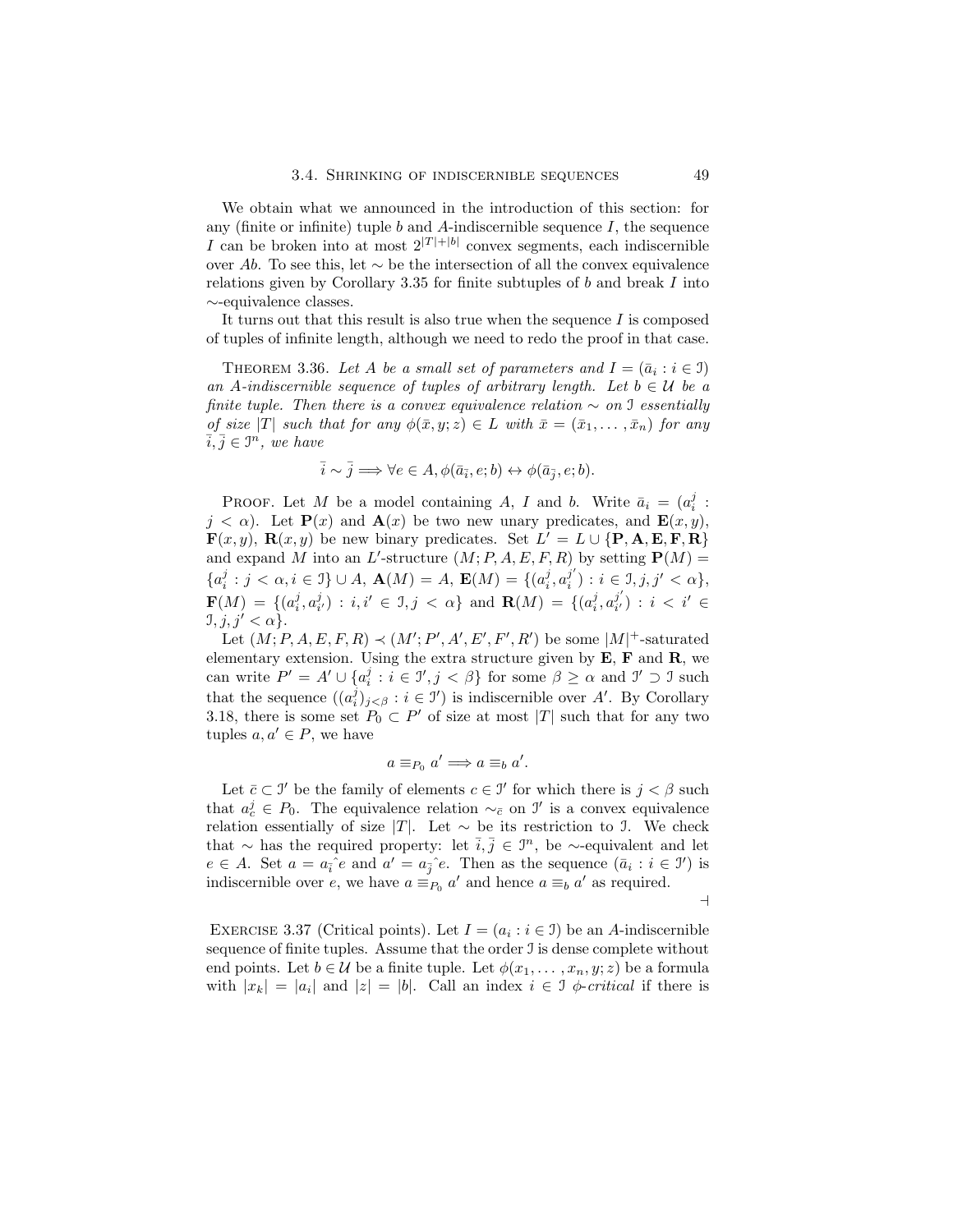$k \in \{1, \ldots, n\}$ , some  $e \in A$  and indices  $i_1 < \cdots < i_n$  in J such that in any open interval around *i* we can find  $i'_{k}$ ,  $i''_{k}$  satisfying:

 $\models \phi(a_{i_1}, \ldots, a_{i_k'}, \ldots, a_{i_n}, e; b) \land \neg \phi(a_{i_1}, \ldots, a_{i_k'}, \ldots, a_{i_n}, e; b).$ 

Let  $\bar{c}$  denote the set of  $\phi$ -critical points and define ∼ $\bar{c}$  as usual.

1. For any two tuples  $\overline{i}, \overline{j} \in \mathcal{I}^n$  and any  $e \in A$ , we have

 $(\triangle) \quad \bar{i} \sim_{\bar{c}} \bar{j} \Longrightarrow \phi(a_{\bar{i}}, e; b) \leftrightarrow \phi(a_{\bar{j}}, e; b).$ 

- 2. For any convex equivalence relation  $\sim$  satisfying  $(\triangle)$ , if  $i, j \in \mathcal{I}$  are not critical points, then  $i \sim j \Longrightarrow i \sim_{\bar{c}} j$ .
- 3. There are finitely many  $\phi$ -critical points.
- 4. Let M be a model containing I, A and b. The relation  $\sim_{\bar{c}}$  is Abdefinable in the pair  $(M, I)$  and each  $\phi$ -critical point is in dcl(Ab) as read in that structure.

EXERCISE 3.38. Let  $I = (a_i : i \in \mathcal{I})$  be indiscernible, where  $(\mathcal{I}; \leq)$  is a saturated model of DLO. The group of elementary automorphisms of I naturally acts on the space of types over  $I$ . Show that the number of orbits under this action is absolutely bounded in terms of  $|T|$ .

### References and related subjects

Honest definitions were introduced by Chernikov and Simon in [29]. Corollary 3.17 was proved first by Guingona in [47] using a different method. Proposition 3.23 (Shelah's expansion) was proved first in the o-minimal case by Baisalov and Poizat in [11] and in full generality by Shelah in [110]. Example 3.26 comes from [11]. The results on shrinking of indiscernibles were first obtained by Baldwin and Benedikt in [13], without the parameter set A, and generalized by Shelah in [110]. The proofs we give here are new.

The first application of honest definitions was to prove that certain pairs of structures have the NIP property. See Chernikov and Simon [29], [28]. Other results were obtained in more specific contexts by Boxall [20], Günaydin and Hieronymi [50], and Berenstein, Dolich and Onshuus [19]. See the last section of [29] for a quick overview.

In [112], Shelah shows how to decompose an arbitrary type over a saturated model into a finitely satisfiable part and a 'tree-like' quotient. A much more elaborate version of this decomposition appears in [111] where it is used to prove some strong theorems on NIP theories, most notably: over a saturated model, there are few types up to automorphisms, every such type is a limit of a long indiscernible sequence, and the so-called *generic* pair conjecture holds.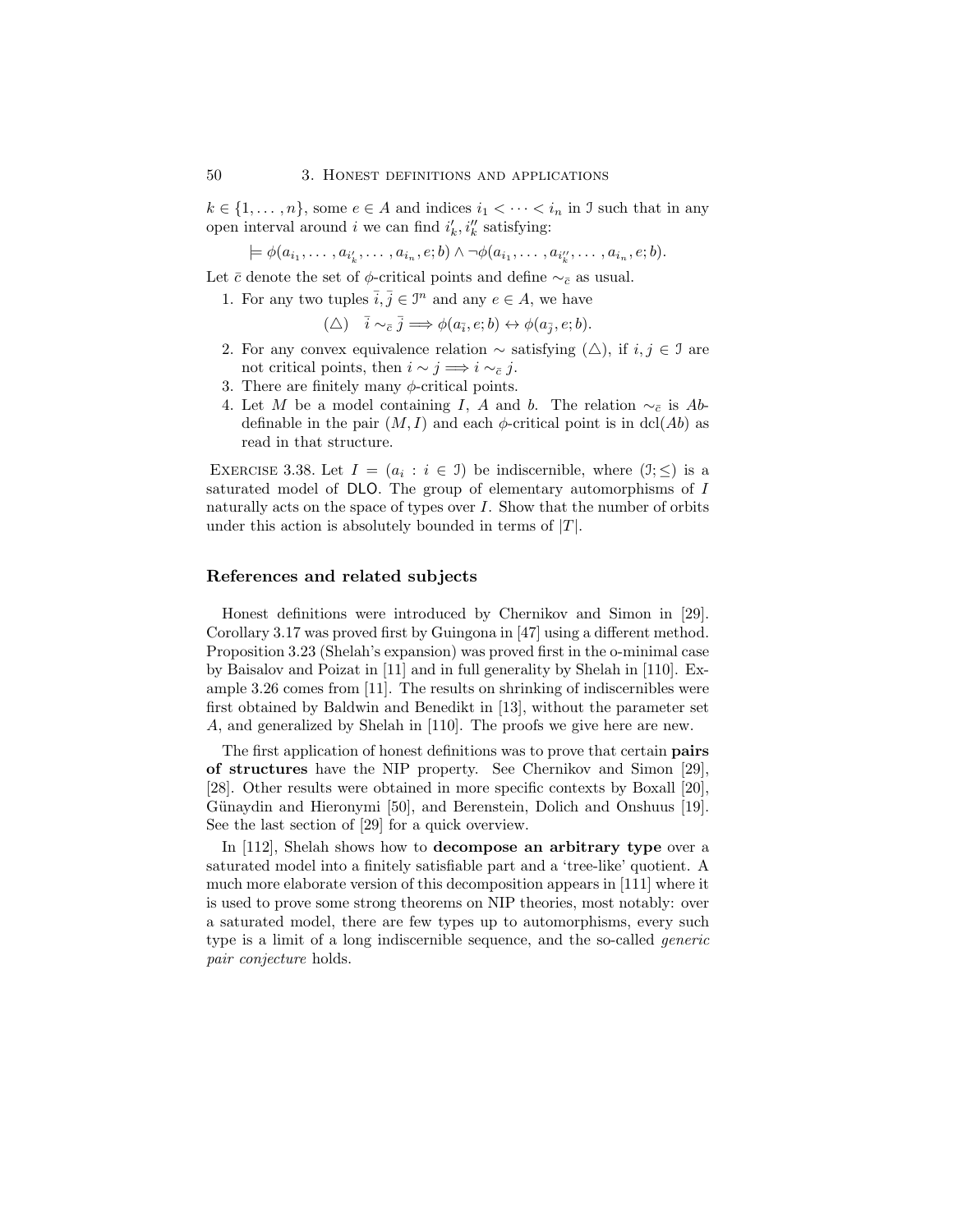## CHAPTER 4

## STRONG DEPENDENCE AND DP-RANKS

We introduce the notion of dp-rank, which is similar to *weight* in stable theories. It is a measure of the complexity of a type in an NIP theory. A theory is *strongly dependent* if all types have dp-rank  $\langle \aleph_0, \text{In such} \rangle$ theories, shrinking of indiscernibles can be done at once for all formulas, using only finitely many cuts.

We assume NIP throughout this chapter.

### 4.1. Mutually indiscernible sequences

DEFINITION 4.1. Let  $(I_t : t \in X)$  be a family of sequences and A a set of parameters. We say that the sequences  $(I_t : t \in X)$  are mutually indiscernible over A if for each  $t \in X$ , the sequence  $I_t$  is indiscernible over  $A \cup I_{\neq t}$ .

LEMMA 4.2. Let  $(I_t : t < \alpha)$  be a family of sequences and A a set of parameters. Inductively construct  $I'_t$  realizing the EM-type of  $I_t$  over  $AI'_{\lt t}I_{\gt t}$ and indiscernible over that set. Then the sequences  $(I'_t : t < \alpha)$  are mutually indiscernible.

PROOF. Fix  $t < \alpha$ . By construction  $I'_t$  is indiscernible over  $A_t :=$  $A I_{\geq t} I'_{\leq t}$ . We have to check that as we replace one by one the sequences  $I_s$ ,  $s > t$  by  $I'_s$  in  $A_t$ , the sequence  $I'_t$  remains indiscernible over the resulting set. If some formula with parameters in  $I'_{s} \cup AI_{>s}I'_{\leq s,\neq t}$  can be used to contradict indiscernibility of  $I'_t$ , then by the EM-type assumption, such parameters can also be found in  $I_s \cup AI_{\geq s}I'_{\leq s,\neq t}$ ; contradiction.

EXAMPLE 4.3. Let  $I = (a_i : i \in \mathcal{I})$  be an A-indiscernible sequence. Let  $(\mathcal{I}_t : t \in X)$  be a family of pairwise disjoint convex subsets of  $\mathcal{I}$ . For  $t \in X$ , let  $I_t = (a_i : i \in \mathcal{I}_t)$ . Then the sequences  $(I_t : t \in X)$  are mutually indiscernible over  $A \cup \{a_i : i \in \mathcal{I} \setminus \bigcup_{t \in X} \mathcal{I}_t\}.$ 

EXAMPLE 4.4. Let  $(p_t : t < \alpha)$  be a family of global A-invariant types. Build a family  $(I_t : t < \alpha)$  of sequences such that for each  $t < \alpha$ ,  $I_t$  is a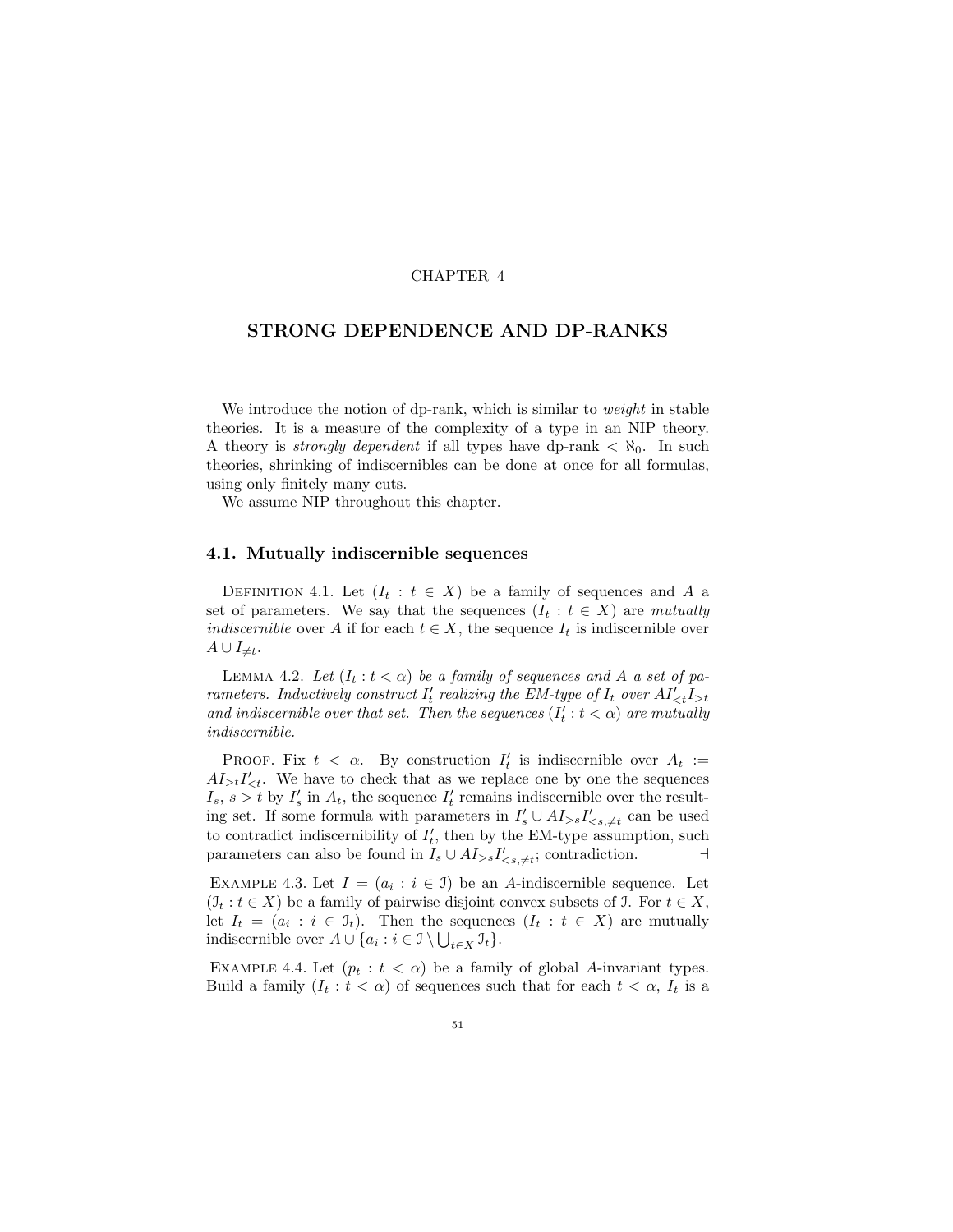Morley sequence of  $p_t$  over  $A \cup \{I_l : l < t\}$ . Then the sequences  $(I_t : t < \alpha)$ are mutually indiscernible over A.

[*Proof*: Observe that if I is indiscernible over A, p is a global A-invariant type and  $a \models p \restriction AI$ , then I is indiscernible over Aa. This is immediate by invariance of  $p$ . In particular it holds if  $a$  realizes a Morley sequence of  $p$  over AI. More generally, if the sequences  $(I_t : t < \beta)$  are mutually indiscernible over A, then they remain so over Aa where  $a \models p \restriction A \cup \{I_t : t < \beta\}$ . Thus the result follows by induction. ]

EXAMPLE 4.5. Let  $(p_t : t < \alpha)$  be a family of global A-invariant types such that  $p_t(x) \otimes p_s(y) = p_s(y) \otimes p_t(x)$  for any  $t, s < \alpha, t \neq s$ . Build an array  $(a_k^t : t < \alpha, k < \omega)$  such that  $a_k^t \models p_t \upharpoonright A \cup \{a_l^s : (l < k)$  or  $(l = k \text{ and } s < t)$ . For  $t < \alpha$ , define  $I_t = (a_k^t : k < \omega)$ . Note that it is a Morley sequence of  $p_t$  over A. Then the sequences  $(I_t : t < \alpha)$  are mutually indiscernible over A.

[*Proof*: We show that for each  $t < \alpha$ ,  $I_t$  is a Morley sequence of  $p_t$  over  $I_{\neq t}$ . Let  $n < \omega$  and pick pairs

$$
(k_0, t_0) > \cdots > (k_{n-1}, t_{n-1}) \in \omega \times \alpha,
$$

where  $\omega \times \alpha$  is ordered lexicographically. Let  $c < n$  be minimal such that  $t_c = t$  (we assume such a c exists). We have

$$
a_{k_0}^{t_0} \cdots \hat{a}_{k_{n-1}}^{t_{n-1}} \models p_{t_0}(x_0) \otimes \cdots \otimes p_{t_{n-1}}(x_{n-1})|_{A}.
$$

As the type  $p_{t_c}$  commutes with  $p_{t_m}$  for  $m < c$ , we have

$$
a_{k_0}^{t_0} \hat{\cdot} \cdots \hat{\cdot} a_{k_{n-1}}^{t_{n-1}} \models p_{t_c}(x_c) \otimes p_{t_0}(x_0) \otimes \cdots \otimes \widehat{p_{t_c}(x_c)} \otimes \cdots \otimes p_{t_{n-1}}(x_{n-1})|_{A}.
$$

Where  $\widehat{p_{t_c}(x_c)}$  means that this term is omitted. Therefore  $a_{k_c}^{t_c} \models p_{t_c} \upharpoonright$  $A \cup \{a_{k_m}^{t_m} : m \neq c\}$ . It follows that the sequence  $I_t$  is a Morley sequence of  $p_t$  over  $A \cup \{I_s : s \neq t\}$  and we conclude as in the previous example.

EXERCISE 4.6. Let  $(I_t : t \in X)$  be a family of mutually indiscernible sequences. For  $t \in X$ , let  $p_t = \lim(I_t)$ . Then for  $t, s \in X$ ,  $t \neq s$ , the types  $p_t$ and  $p_s$  commute  $(i.e., p_t(x) \otimes p_s(y) = p_s(y) \otimes p_t(x)).$ 

*Remark* 4.7. Let  $(I_t : t \in X)$  be a family of sequences, with  $I_t = (a_i^t : t \in X)$  $i \in \mathcal{I}_t$ . Assume that the sequences  $(I_t : t \in X)$  are mutually indiscernible over A. Let  $\mathcal{J}$  be a linearly ordered set, and for  $t \in X$ , let  $\sigma_t : \mathcal{J} \to \mathcal{I}_t$ be an increasing embedding. Then the sequence  $((a_{\sigma_t(i)})_{t\in X}: i \in \mathcal{J})$  is indiscernible over A.

PROPOSITION 4.8. Let  $(I_t : t \in X)$  be a family of sequences mutually indiscernible over A. Let  $b \in \mathcal{U}$  be a finite tuple. Then there is a set  $X_b \subseteq X$  of size at most |T| such that the sequences  $(I_t : t \in X \setminus X_b)$  are mutually indiscernible over Ab.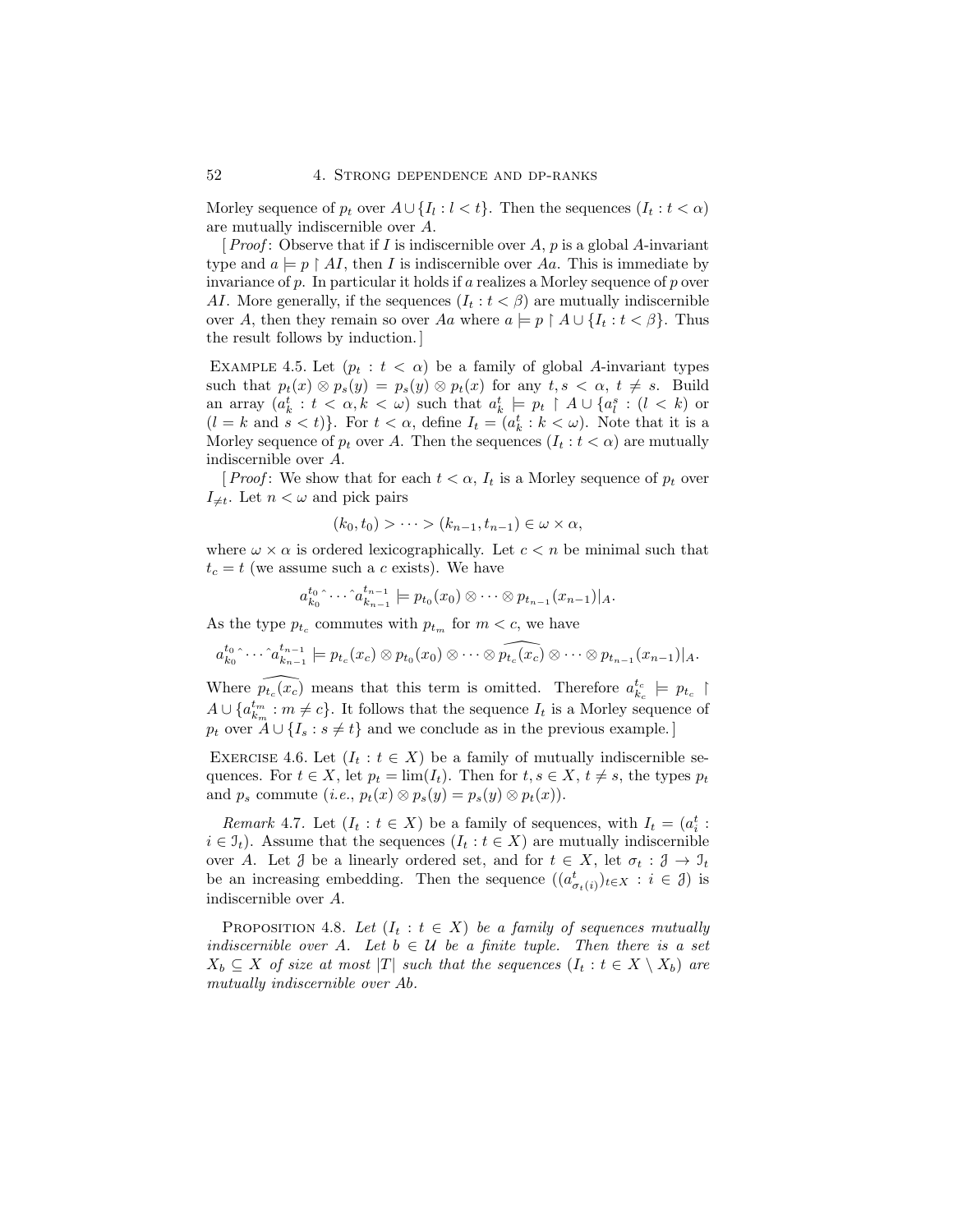**PROOF.** For simplicity assume that the sequences  $I_t$  are sequences of finite tuples. (The case of infinite tuples can be taken care of as in the proof of Theorem 3.36). By working in  $M^{eq}$ , we may assume that they are sequences of singletons. Write  $I_t = (a_i^t : i \in \mathcal{I}_t)$ . Let  $\mathbf{P}(x)$  and  $\mathbf{A}(x)$ be two new unary predicates, and  $\mathbf{R}(x, y)$  a new binary predicate. Let  $L' = L \cup \{P, A, R\}$ . We define an L'-expansion  $(M, P, A, R)$  of M by interpreting  $P(x)$  as the set  $P = \{a_i^t : t \in X, i \in J_t\} \cup A$ ,  $A(x)$  as the set A,  $\mathbf{R}(x, y)$  as the set  $R = \{(a_i^t, a_{i'}^t) : t \in X, i < i' \in \mathcal{I}_t\}.$ 

Let  $(M, P, A, R) \prec (M', P', A', R')$  be some  $|M|^+$ -saturated elementary extension. Using the extra predicates added to the language, we see that there is some  $X' \supseteq X$  and sets  $\mathcal{I}'_t$  for  $t \in X'$ , with  $\mathcal{I}_t \subseteq \mathcal{I}'_t$  when  $t \in X$  such that P' can be written as  $P' = A' \cup \{a_i^t : t \in X', i \in \mathcal{I}'_t\}$  and such that the sequences  $(I'_t = (a_i^t : i \in \mathcal{I}'_t) : t \in X')$  are mutually indiscernible over A'.

By Corollary 3.18, there is some  $P_0 \subset P'$  of size at most |T| such that for any finite tuples  $a, a' \in P$  we have  $a \equiv_{P_0} a' \implies a \equiv_b a'$ . Let  $X_b \subseteq X$ be the set of elements  $t \in X$  such that some  $a_i^t$  belongs to  $P_0$ . Then  $X_b$ has size at most |T| and we see that the sequences  $(I_t : t \in X \setminus X_b)$  are mutually indiscernible over  $Ab$ .

EXERCISE 4.9. Let  $(p_t : t < |T|^+)$  be a family of global A-invariant types such that  $p_i(x) \otimes p_j(y) = p_j(y) \otimes p_i(x)$  for all  $i \neq j$ . Let q be any global invariant type. Then there is  $t < |T|^+$  such that  $q(x) \otimes p_t(y) = p_t(y) \otimes q(x)$ .

[*Hint*: Build sequences  $(I_t : t < |T|^+)$ , each one being a Morley sequence of  $p_t$  over the previous ones. Then take b realizing q over those sequences. Finally realize again a family  $(J_t : t < |T|^+)$  of Morley sequences of the  $p_t$ 's over what has been constructed so far. Notice that the sequences  $(I_t + J_t : t < |T|^+$  are mutually indiscernible and apply Proposition 4.8.]

EXERCISE 4.10. Let  $(I_t : t \in X)$  be a family of mutually indiscernible sequences, indexed by the same linear order J. Write  $I_t = (a_i^t : i \in \mathcal{I})$ . Define  $I = ((a_i^t : t \in X) : i \in \mathcal{I})$ . If A is any set such that I is indiscernible over A, then the sequences  $(I_t : t \in X)$  are mutually indiscernible over A.

EXERCISE 4.11. Let  $(I_t : t < \alpha)$  be a family of mutually indiscernible endless sequences. For  $t < \alpha$ , let  $p_t = \lim(I_t)$ . Let  $\beta$  be any linear order. Construct sequences  $(J_t : t < \alpha)$ ,  $J_t = (a_i^t : i \in \mathcal{J})$  such that for each  $t < \alpha$ and  $i \in \mathcal{J}$ ,  $a_i^t \models p_t \upharpoonright \bigcup \{I_s : s < \alpha\} \cup \{a_j^s : s < t \text{ or } (s = t \& i < j)\}.$  Then the sequences  $(I_t + J_t : t < \alpha)$  are mutually indiscernible.

[ $\text{Hint}: \text{ Let } t < \alpha \text{ and set } A_t = \bigcup \{ I_s : s < \alpha, s \neq t \} \cup \bigcup \{ J_s : s < t \}.$ Show that  $I_t + J_t$  is indiscernible over  $A_t$ . Also, as  $J_t$  realizes some  $I_t$ invariant type over  $A_t$ , any sequence in  $A_t$  indiscernible over  $I_t$  remains indiscernible over  $I_t + J_t$ . The result follows by induction on  $t < \alpha$ .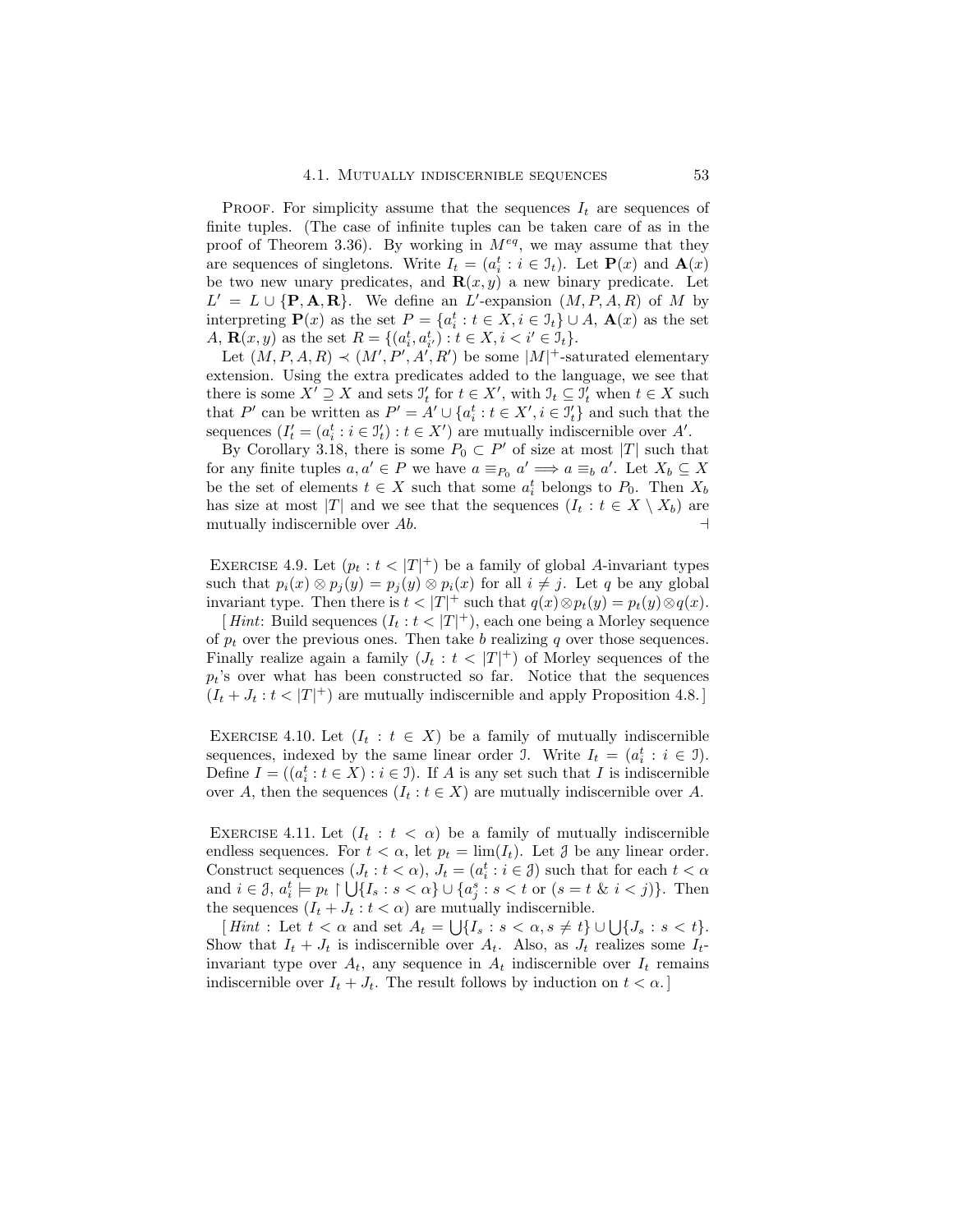#### 4.2. Dp-ranks

DEFINITION 4.12. Let p be a partial type over a set A, and let  $\kappa$  be a (finite or infinite) cardinal. We say dp-rk $(p, A) < \kappa$  if for every family  $(I_t : t < \kappa)$  of mutually indiscernible sequences over A and  $b \models p$ , there is  $t < \kappa$  such that  $I_t$  is indiscernible over Ab.

If  $b \in \mathcal{U}$ , then dp-rk(b/A) stands for dp-rk(tp(b/A), A).

We implicitly allow the sequences  $I_t$  to be sequences of infinite tuples. This does not actually make any difference, because if an indiscernible sequence  $I = (\bar{a}_i : i \in \mathcal{I})$  is not indiscernible over some b, then there are finite  $a'_i \subseteq \overline{a}_i$  such that the sequence  $(a'_i : i \in \mathcal{I})$  is indiscernible, but not indiscernible over b.

Observation 4.13. (Not assuming NIP.) The following are equivalent:  $\cdot$  the theory T is NIP;

- for every finitary type p and set A, we have dp-rk $(p, A) < |T|^+$ ;
- · for every type p and A, there is some  $\kappa$  such that dp-rk $(p, A) < \kappa$ .

PROOF. The implication from the first dot to the second follows from Proposition 4.8. The implication from the second dot to the third is immediate.

For the last implication, assume that the formula  $\phi(x; y)$  has IP. Let  $\kappa$ be any cardinal and  $\mathcal{I} = \omega \times \kappa$  ordered lexicographically. Then we can find a |y|-tuple b and an indiscernible sequence  $(a_i : i \in \mathcal{I})$  such that  $\phi(a_i;b)$  holds if and only if i is of the form  $(0,\alpha)$ ,  $\alpha < \kappa$ . The sequences  $I_t = (a_{(n,t)} : n < \omega)$  are mutually indiscernible, but none stays indiscernible over b. Hence dp-rk $(p, \emptyset) \geq \kappa$ .

We say that dp-rk $(p, A) = \kappa$  if dp-rk $(p, A) < \kappa^+$ , but not dp-rk $(p, A) < \kappa$ . Note that it may happen that we have dp-rk $(p, A) = \kappa$  for no value of  $\kappa$ . For example, assume that for every integer n we can find a family  $(I_t : t < n)$ of mutually indiscernible sequences over  $A$ , none of which is indiscernible over Ab, but we cannot find such a family of size  $\aleph_0$ . Then we would have  $dp-rk(b/A) < \aleph_0$ , but  $dp-rk(b/A) \geq n$  for all n. One could probably write " dp-rk $(b/A) = \aleph_0^{-}$ " in this situation (as done for example in [2]), but we will not use that notation. See [66] for a concrete example of this behavior.

LEMMA 4.14. Let p be a partial type over A and  $\kappa$  any cardinal. Let also  $A \subseteq B$ . Then dp-rk $(p, A) < \kappa \iff$  dp-rk $(p, B) < \kappa$ .

PROOF. Assume that dp-rk $(p, A) < \kappa$ . Let  $(I_t : t < \kappa)$  be mutually indiscernible over B. Let  $\bar{b}$  enumerate B and let  $d \models p$ . For  $t < \kappa$ , write  $I_t = (a_i^t : i \in \mathcal{I}_t)$  and define the sequence  $J_t = (a_i^t \overline{b} : i \in \mathcal{I}_t)$ . Then the sequences  $(J_t : t < \kappa)$  are mutually indiscernible over A. By hypothesis,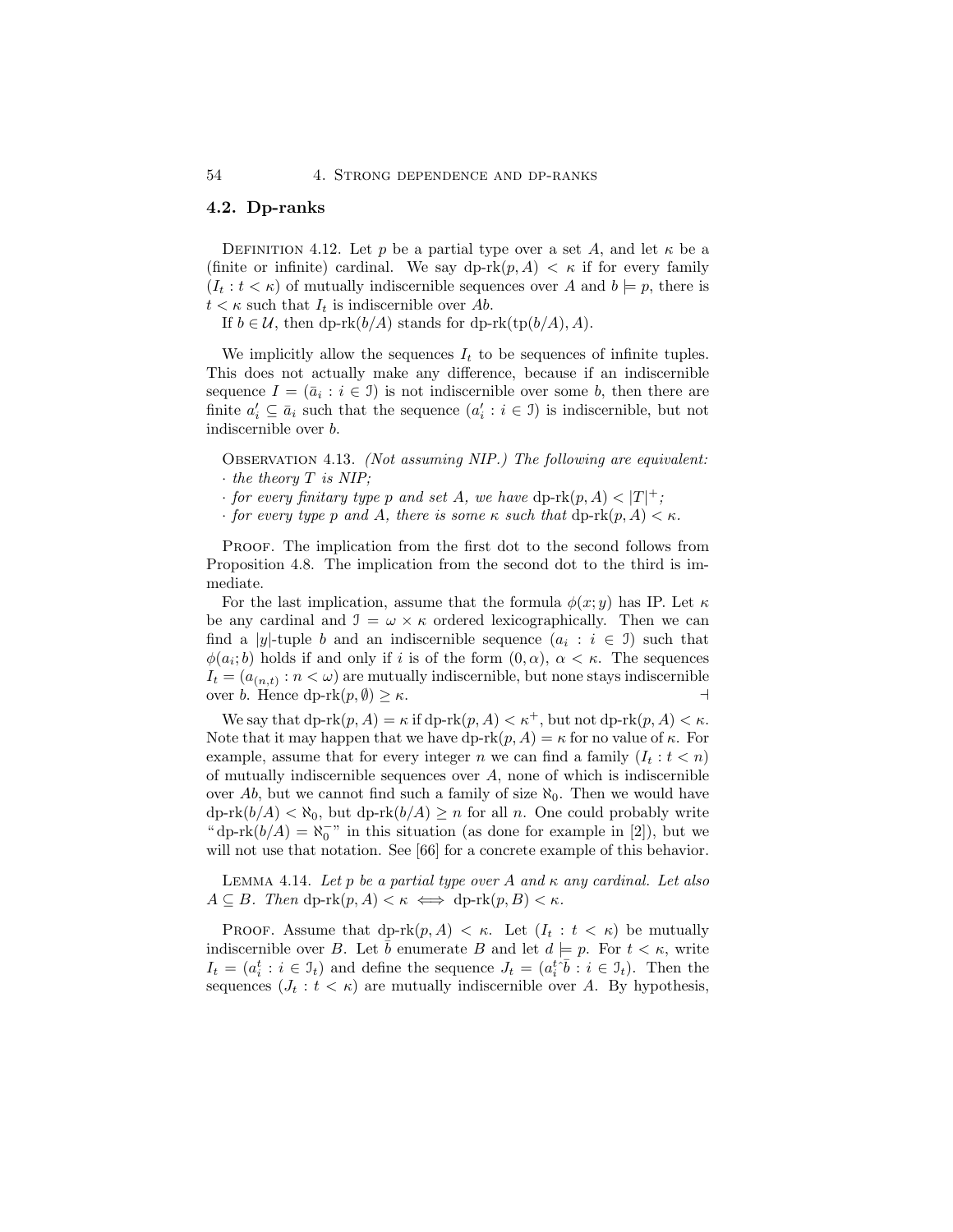there is  $t < \kappa$  such that  $J_t$  is indiscernible over Ad. This implies that  $I_t$  is indiscernible over Bd.

Conversely, assume that we have a witness of dp-rk $(p, A) \geq \kappa$ . Namely, we have some  $d \models p$  and a family  $(I_t : t < \kappa)$  of sequences, mutually indiscernible over A such that no  $I_t$  is indiscernible over Ad. Using Lemma 4.2 over the base B, we can construct sequences  $(I'_t : t < \kappa)$  mutually indiscernible over B such that  $tp((I_t')_{t \le \kappa}/A) = tp((I_t)_{t \le \kappa}/A)$ . Then any d' such that  $\text{tp}(d'(I_t')_{t\leq k}/A) = \text{tp}(d(I_t)_{t\leq k}/A)$  witnesses that  $\text{dp-rk}(p, B) \geq$  $\kappa$ .

Remark 4.15. If  $p \subseteq q$  are partial types over B, then dp-rk $(p, B)$  <  $\kappa$  implies dp-rk $(q, B) < \kappa$ . It follows that if  $A \subseteq B$  and  $b \in U$ , then dp-rk $(b/A) < \kappa$  implies dp-rk $(b/B) < \kappa$ .

EXAMPLE 4.16. In the theory  $T_{dt}$  of dense trees, the formula  $x = x$  has dp-rank 1, as can easily be checked by inspection.

Let  $T$  be the model-companion of the theory of two linear orders in the language  $L = \{\leq_1, \leq_2\}$ . Then  $x = x$  has dp-rank 2 in T and in fact no type in T has dp-rank exactly 1.

PROPOSITION 4.17. Let p be a partial type over A and let  $\kappa$  be any cardinal. Then we have dp-rk $(p, A) < \kappa$  if and only if for any family  $(I_t : t \in X)$ of sequences, mutually indiscernible over A and any  $b \models p$ , there is  $X_0 \subseteq X$ of size  $\lt$   $\kappa$  such that  $(I_t : t \in X \setminus X_0)$  are mutually indiscernible over Ab.

PROOF. It is obvious that the property considered implies dp-rk $(p, A)$  <  $\kappa$ . We show the converse.

Case 1:  $\kappa$  is infinite.

Assume that dp-rk $(p, A) < \kappa$  and assume that  $(I_t : t \in X)$  and b give a counterexample to what we have to prove. Without loss,  $X = \kappa$ . We can build an increasing sequence  $(\delta_t : t < \kappa)$  of ordinals, and a sequence  $(\Delta_t : t < \kappa)$  of finite subsets of  $\kappa$  such that:

· for all  $t < \kappa$ , the sequence  $I_{\delta_t}$  is not indiscernible over  $\{b\} \cup \bigcup \{I_s : s \in$  $\Delta_t$ };

· for all  $t < t' < \kappa$ ,  $(\Delta_t \cup {\delta_t}) \cap (\Delta_{t'} \cup {\delta_{t'}}) = \emptyset$ .

Let  $B = A \cup \bigcup \{I_s : s \in \Delta_t, t < \kappa\}$ . Then the sequences  $(I_{\delta_t} : t < \kappa)$  are mutually indiscernible over B, and for each  $t < \kappa$ ,  $I_{\delta_t}$  is not indiscernible over Bb. This contradicts dp-rk $(p, B) = dp$ -rk $(p, A) < \kappa$ .

Case 2:  $\kappa = n + 1$  is finite.

Assume that dp-rk $(p, A) < n + 1$  and let  $(I_t : t \in X)$  be mutually indiscernible over A. We show the result by induction on  $|X|$ .

First we deal with the finite case. If  $|X| \leq n$ , the result is obvious as we may take  $X_0 = X$ .

Assume that  $|X| = n + k + 1$ , and we have shown the result for sets of cardinality  $\leq n+k$ . Let  $(I_t : t < n+k+1)$  be mutually indiscernible over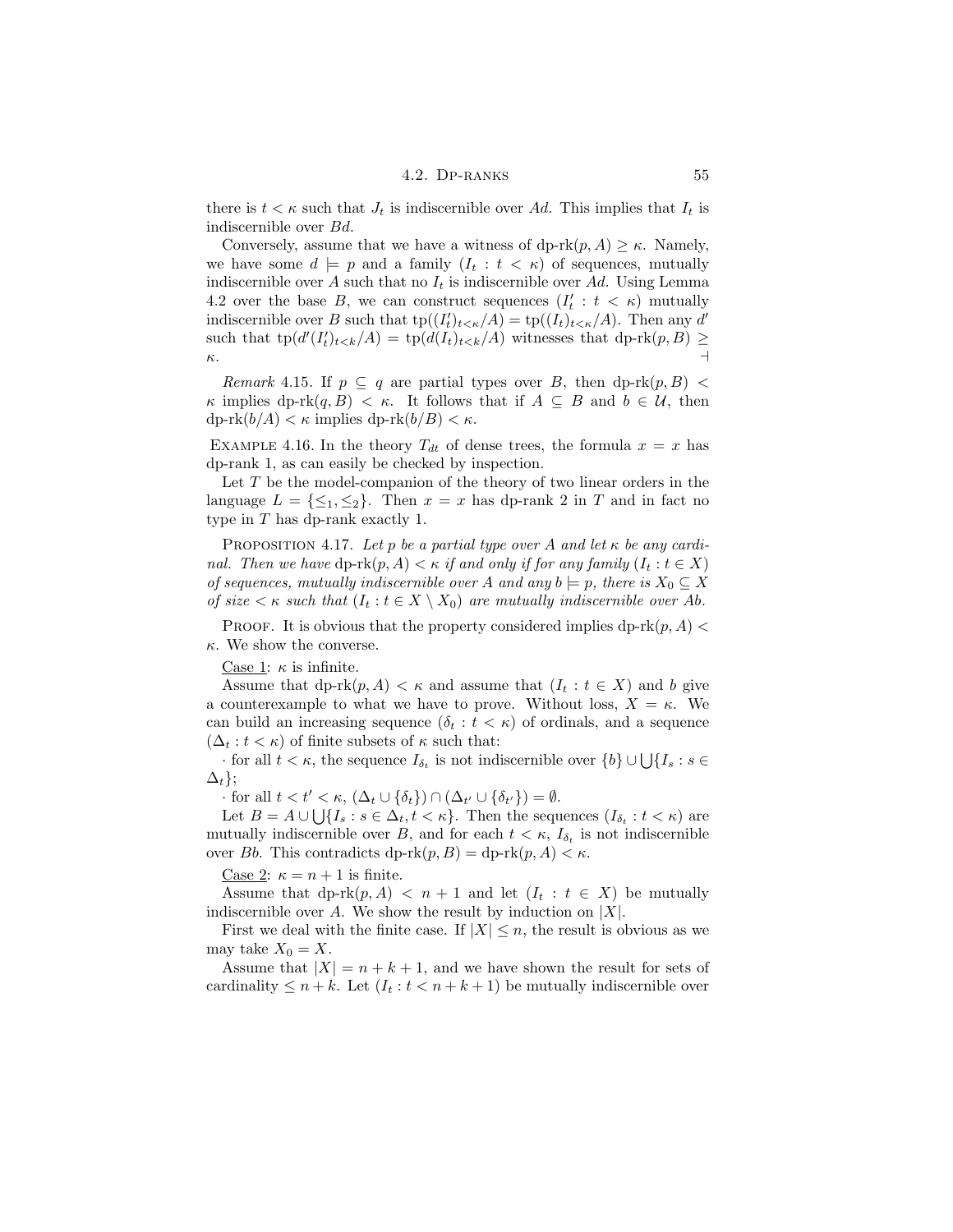A and let  $b \models p$ . We may assume that the sequences  $I_t$  are endless. For  $t < n + k + 1$ , let  $p_t$  denote the limit type  $\lim(I_t)$ . Construct sequences  $I'_t = (c_k^t : k < \omega)$ , such that  $c_k^t \models p_t \upharpoonright Ab \cup \{I_t : t < n + k + 1\} \cup \{I'_s : t < n + k + 1\}$  $s < t$ }  $\cup$  { $c_i^t : l > k$ } (so those are Morley sequences of each  $p_t$ , but read backwards).

Then the sequences  $(I_t + I'_t : t < n + k + 1)$  are mutually indiscernible over A (see Exercise 4.11).

Let  $B = A \cup \bigcup \{I'_t : t < n + k + 1\}.$ 

As dp-rk $(p, B) =$ dp-rk $(p, A) \leq n$ , there is some  $t < n + k + 1$  such that  $I_t$  is indiscernible over Bb. Without loss, assume that  $t = 0$ .

By induction hypothesis, working over the base set  $AI_0$ , there is some  $X_0 \subset \{1, \ldots, n+k\}$  of size at most n such that the sequences  $(I_t + I'_t : t \in$  $\{1, \ldots, n+k\} \setminus X_0$  are mutually indiscernible over  $AI_0b$ . Again, without loss,  $X_0 \subseteq \{k+1, \ldots, k+n\}$  so that the sequences  $(I_t + I'_t : 0 < t < k+1)$ are mutually indiscernible over  $AI_0b$ . If  $I_0$  is indiscernible over  $Ab \cup \bigcup \{I_t :$  $0 < t < k+1$  then the sequences  $(I_t : t < k+1)$  are mutually indiscernible over Ab and we are done.

Otherwise, there is some formula  $\phi(x_1, \ldots, x_n, \bar{d}) \in L(Ab \cup \bigcup \{I_t : 0 \leq \bar{d}\})$  $t < k + 1$ }) which witnesses that  $I_0$  is not indiscernible over  $Ab \cup \bigcup \{I_t :$  $0 < t < k+1$ . As the sequences  $(I_t + I'_t : 0 < t < k+1)$  are mutually indiscernible over  $AI_0b$ , we can move the parameters in  $\phi$  belonging to some  $I_k$  to parameters in  $I'_k$ . Formally, there is some  $\bar{d}' \equiv_{AI_0b} \bar{d}$  such that  $\bar{d}' \in Ab \cup \bigcup \{I'_t : 0 < t < k+1\}.$  Then  $\phi(x_1, \ldots, x_n, \bar{d}')$  witnesses the fact that  $I_0$  is not indiscernible over  $Bb$ . This contradicts the assumption on  $I_0$ .

Now assume that  $|X| = \lambda$  is infinite. Write X as an increasing union  $X = \bigcup_{i < \alpha} X^i$  where each  $X^i$  has size  $\langle \lambda \rangle$ . By induction, for every  $i < \alpha$ , there is a subset  $X_0^i$  of  $X_i$  of size  $\leq n$  such that the sequences in  $(I_t : t \in$  $X^i \setminus X_0^i$  are mutually indiscernible over Ab. If the sequences  $(I_t : t \in$ X) are not mutually indiscernible over Ab, there is some finite  $\Delta_0 \subset X$ such that already  $(I_t : t \in \Delta_0)$  are not mutually indiscernible over Ab. Hence every  $X_0^i$  must intersect  $\Delta_0$  and there is some  $t_0 \in \Delta_0$  contained in cofinally many of the  $X_0^i$ 's. If the sequences  $(I_t : t \in X \setminus \{t_0\})$  are mutually indiscernible over  $Ab$ , we are done. Otherwise, we again find some finite  $\Delta_1 \subset X \setminus \{t_0\}$  witnessing it. There is some  $t_1 \in \Delta_1$  such that  $\{t_0, t_1\}$  is included in cofinally many  $X_0^i$ 's. Iterating, we obtain  $t_0, \ldots, t_{n-1}$ which are in cofinally many  $X_0^i$ 's and one checks at once that the sequences  $(I_t : t \in X \setminus \{t_0, \ldots, t_{n-1}\})$  are mutually indiscernible over Ab.

We recall that the notation compl $(1)$  is used to denote the completion of the linear order I. Recall also the definition of the equivalence relation  $\sim_{\bar{c}}$  as defined before Proposition 3.32. In the statement and proof of the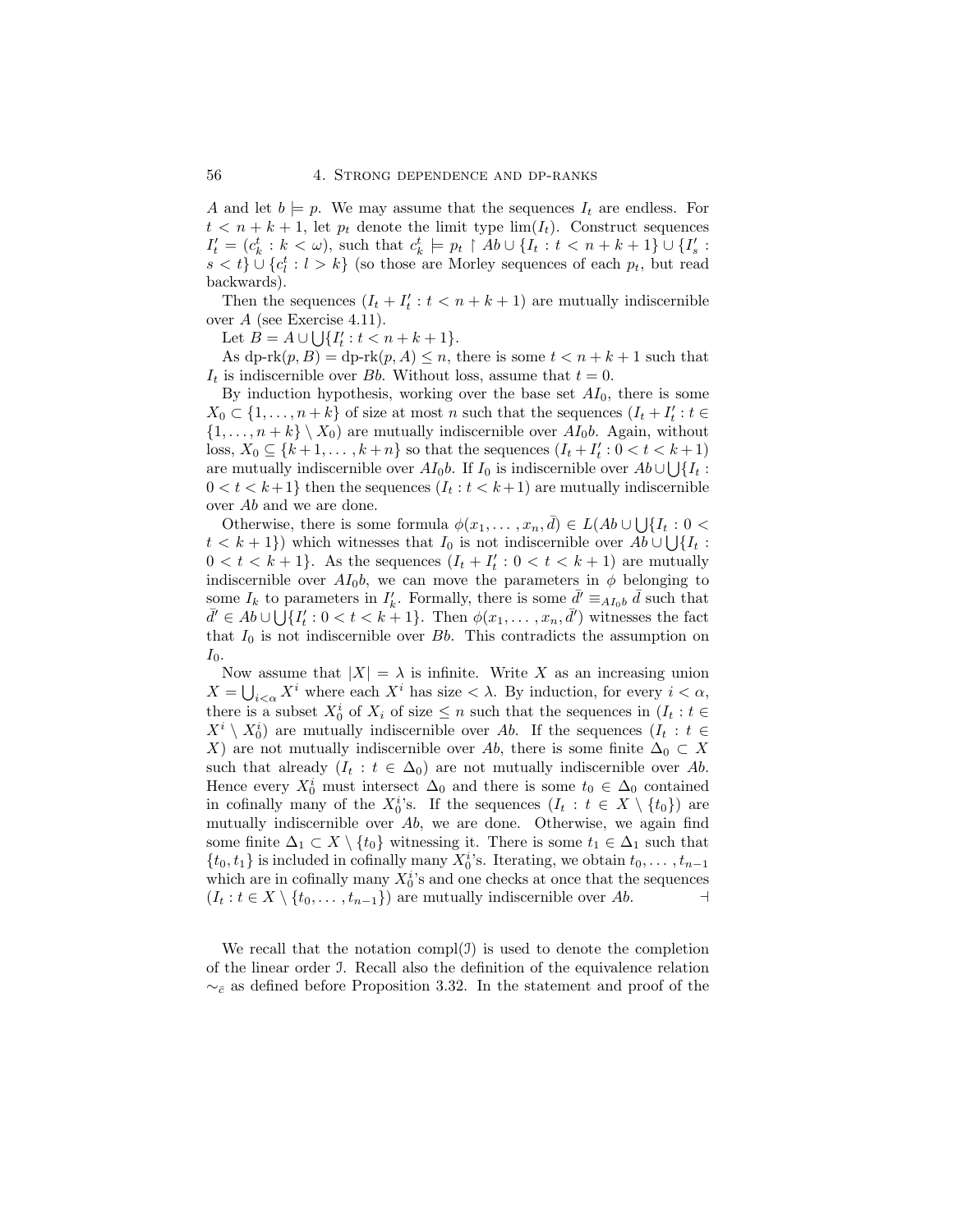next theorem, it will be convenient to also consider  $\sim_{\bar{c}}$  as an equivalence relation on  $I = (a_i : i \in \mathcal{I})$  in the obvious way:  $a_i \sim_{\bar{c}} a_j$  if  $i \sim_{\bar{c}} j$ .

THEOREM 4.18. Let p be a partial type over A and  $\kappa$  a cardinal (possibly finite). The following are equivalent:

(*i*) dp-rk $(p, A) < \kappa$ .

(ii)<sub>0</sub> If  $(I_t : t \in X)$  are mutually indiscernible over A and  $b \models p$ , then there is some  $X_0 \subseteq X$  of size  $\lt \kappa$  such that for  $t \in X \setminus X_0$ , all the members of  $I_t$  have the same type over Ab.

(ii)<sub>1</sub> Same as above, but change the conclusion to: for  $t \in X \setminus X_0$ , the sequence  $I_t$  is indiscernible over Ab.

 $(ii)_2$  Same as above, but change the conclusion to: the sequences  $(I_t : t \in$  $X \setminus X_0$  are mutually indiscernible over Ab.

 $(iii)$ <sup>0</sup> If  $I = (a_i : i \in \mathcal{I})$  is an A-indiscernible sequence (of possibly infinite tuples), there is some  $\bar{c} \in \text{compl}(\mathfrak{I}), |\bar{c}| < \kappa$  such that  $i \sim_{\bar{c}} j \Rightarrow \text{tp}(a_i/Ab) =$  $tp(a_j/Ab).$ 

 $(iii)_1$  Same as above, with the conclusion that each  $\sim_{\bar{c}}$ -class of I is indiscernible over Ab.

(iii)<sub>2</sub> Same as above, with the conclusion that the  $\sim_{\bar{c}}$ -classes of I which are infinite are mutually indiscernible over Ab.

PROOF. (i)  $\Rightarrow$  (ii)<sub>2</sub>: This is exactly Proposition 4.17.

 $(ii)_2 \Rightarrow (ii)_1 \Rightarrow (ii)_0$ : Clear.

 $(ii)<sub>0</sub> \Rightarrow (i)$ : Assume  $(ii)<sub>0</sub>$  and assume for a contradiction that there is some family  $(I_t : t < \kappa)$  of sequences, mutually indiscernible over A and  $b \models p$  such that for each t,  $I_t$  is not indiscernible over Ab. Without loss, each  $I_t$  is indexed by  $\mathbb{Q}$ :  $I_t = (a_i^t : i \in \mathbb{Q})$ . Then for each t, there are  $\alpha_t < \beta_t \in \mathbb{Q}$ such that  $tp(a_{\alpha_t}/AC_t b) \neq tp(a_{\beta_t}/AC_t b)$  where  $C_t = \{a_i^t : i < \alpha_t \text{ or } i > \beta_t\}.$ Set  $I'_t = (a_i^t C_t : \alpha_t \leq i \leq \beta_t)$ . Then the family  $(I'_t : t < \kappa)$  contradicts  $(ii)$ <sub>0</sub>.

 $(iii)_2 \Rightarrow (iii)_1 \Rightarrow (iii)_0$ : Clear.

 $(ii)_2 \Rightarrow (iii)_2$ : Assume  $(ii)_2$  and let  $I = (a_i : i \in \mathcal{I})$  be indiscernible over A, and  $b \models p$ . Without loss, J is a dense complete order, so compl(J) = J.

For every  $i \in \mathcal{I}$ , let  $p_i^-$  be the limit type of the sequence  $(a_j : j \in \mathcal{I}, j < i)$ . Similarly, let  $p_i^+$  be the limit type of the sequence  $(a_j : j \in \mathcal{I}, j > i)$  read in the reverse order.

Step 1: We blow up each point of  $I$  to an indiscernible sequence: For each  $i \in \mathcal{I}$ , set  $d_0^i = a_i$ . Let  $(d_n^i : 0 < n < \omega)$  be a Morley sequence of  $q_i^+$  over everything constructed so far and  $(d_{-n}^i : 0 < n < \omega)$  be a Morley sequence of  $q_i^-$  over everything. Set  $A_i = (d_n^i : n \in \mathbb{Z})$ . It is an indiscernible sequence and so is the concatenation  $\sum_{i\in\mathcal{I}} A_i$ .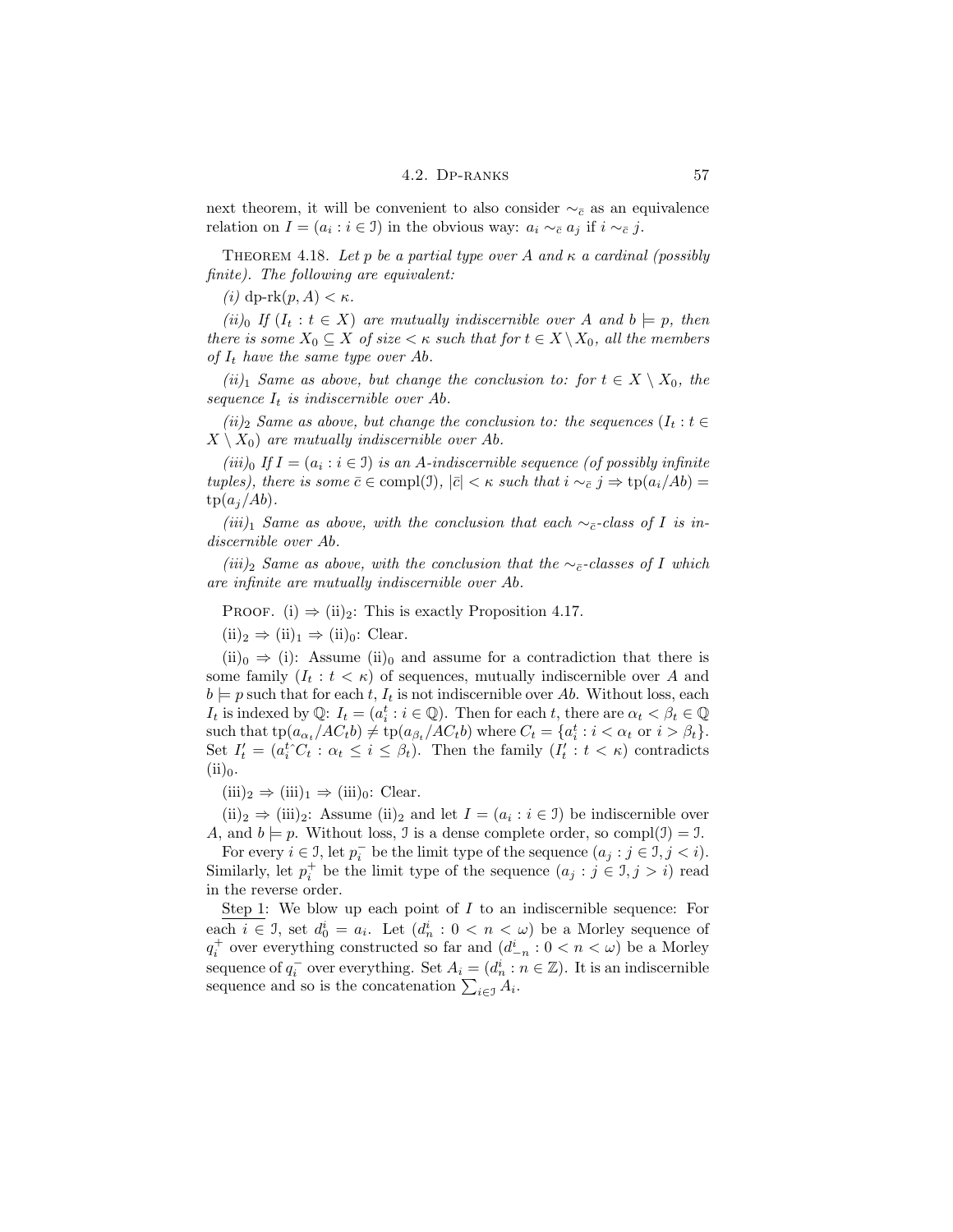Step 2: We apply (ii)<sub>2</sub>: The sequences  $(A_i : i \in \mathcal{I})$  are mutually indiscernible, hence by (ii)<sub>2</sub> there is some  $\bar{c} \subseteq \bar{c}$  of size  $\lt \kappa$  such that the sequences  $(A_i : i \in \mathcal{I} \setminus \overline{c})$  are mutually indiscernible over Ab.

Step 3: We show that the family of  $\sim_{\bar{c}}$  classes of I which are not reduced to a point are mutually indiscernible. Assume this is not the case. Then there is some formula  $\phi(x) \in L(AIb)$ , indices  $k < l \in \mathcal{I}$  such that:

$$
- a_k \sim_{\bar{c}} a_l;
$$

 $- \models \phi(a_k) \land \neg \phi(a_l);$ 

- all the parameters in  $ϕ$  come from  $Ab ∪ {a<sub>i</sub> : i < k} ∪ {a<sub>i</sub> : i > l}$  and are disjoint from  $\bar{c}$ .

Let  $i_* = \sup\{i < l : \models \phi(a_i)\}\$ and  $\epsilon \in \{0, 1\}$  such that  $a_{i_*} \models \phi(x)^{\epsilon}$ . Then  $k \leq i_* \leq l$  and as  $k \sim_{\bar{c}} l$ ,  $i_*$  does not lie in  $\bar{c}$ . We look to the left and to the right of  $a_{i_*}$ . Both limit types  $p_{i_*}^-$  and  $p_{i_*}^+$  must satisfy  $\phi(x)$ <sup> $\epsilon$ </sup> since the sequence  $A_{i_*}$  is indiscernible over the parameters of  $\phi$ . Moreover, by definition of  $i_*$ , if  $k < i_*$ , then  $p_{i_*}^- \vdash \phi(x)$  and if  $i_* < l$ , then  $p_{i_*}^+ \vdash \neg \phi(x)$ . In all cases, we obtain a contradiction.

 $(iii)_0 \Rightarrow (ii)_0$ : Let  $(I_t : t < \alpha)$  be mutually indiscernible over A, and let  $b \models p$ . Write  $I_t = (a_i^t : i \in \mathcal{I}_t)$ , where the indexing orders  $\mathcal{I}_t$  are disjoint. Let  $\mathcal{J}$  denote the linear order  $\sum_{t<\alpha} \mathcal{J}_t$ . We may expand the family  $(I_t : t < \alpha)$  into a family  $(J_t : t < \alpha)$  of sequences, mutually indiscernible over A such that  $J_t = (a_i^t : i \in \mathcal{J})$  (in particular,  $I_t$  is a subsequence of  $J_t$ ). Let  $J = (a_i^0 \hat{a}_i^1 \hat{\cdot} \cdots \hat{\cdot} i \in \mathcal{J})$ . Then J is an indiscernible sequence. By assumption (iii)<sub>0</sub>, there is some  $\bar{c} \subseteq \text{compl}(\mathcal{J})$  of size  $\lt \kappa$  such that

$$
i \sim_{\bar{c}} j \Longrightarrow \text{tp}(a_i^0 \hat{a}_i^1 \hat{b}_i \cdots / Ab) = \text{tp}(a_j^0 \hat{a}_j^1 \hat{b}_i \cdots / Ab).
$$

Let  $X_0 \subset \alpha$  be the set of  $t < \alpha$  such that  $\bar{c} \cap \mathcal{I}_t \neq \emptyset$ . Then  $|X_0| < \kappa$  and  $\bar{c}$  satisfies the requirement of (ii)<sub>0</sub>.

Remark 4.19. In  $(iii)_2$ , we insist that the *infinite* classes are mutually indiscernible. If the indiscernible sequence  $I$  is densely ordered, then all classes are either infinite or reduced to a point. So the conclusion says nothing about the latter ones. It may happen that  $\bar{c}$  can be chosen so that the infinite classes are mutually indiscernible over  $(A \text{ and})$  the finite ones. This is a stronger property, which we could call dp-rk<sup>+</sup> $(p, A) < \kappa$ (because it is linked with what Shelah calls strongly<sup>+</sup>-dependent). Here is an example where this stronger property does not hold.

Let T be ACVF, the theory of algebraically closed valued fields (see Section A.2). Let  $(a_i : i \in \mathbb{Q})$  be an indiscernible sequence of elements such that  $v(a_i) < v(a_i)$  for all  $i < j$ . Then we can find a point b such that  $v(b - (a_0 + \cdots + a_n)) > v(a_n)$  for all  $n < \omega$ . (We then necessarily have  $v(b - (a_0 + \cdots + a_n)) = v(a_{n+1})$ . In other words, b is a pseudo-limit of the sequence  $(a_0 + \cdots + a_n : n < \omega)$ ).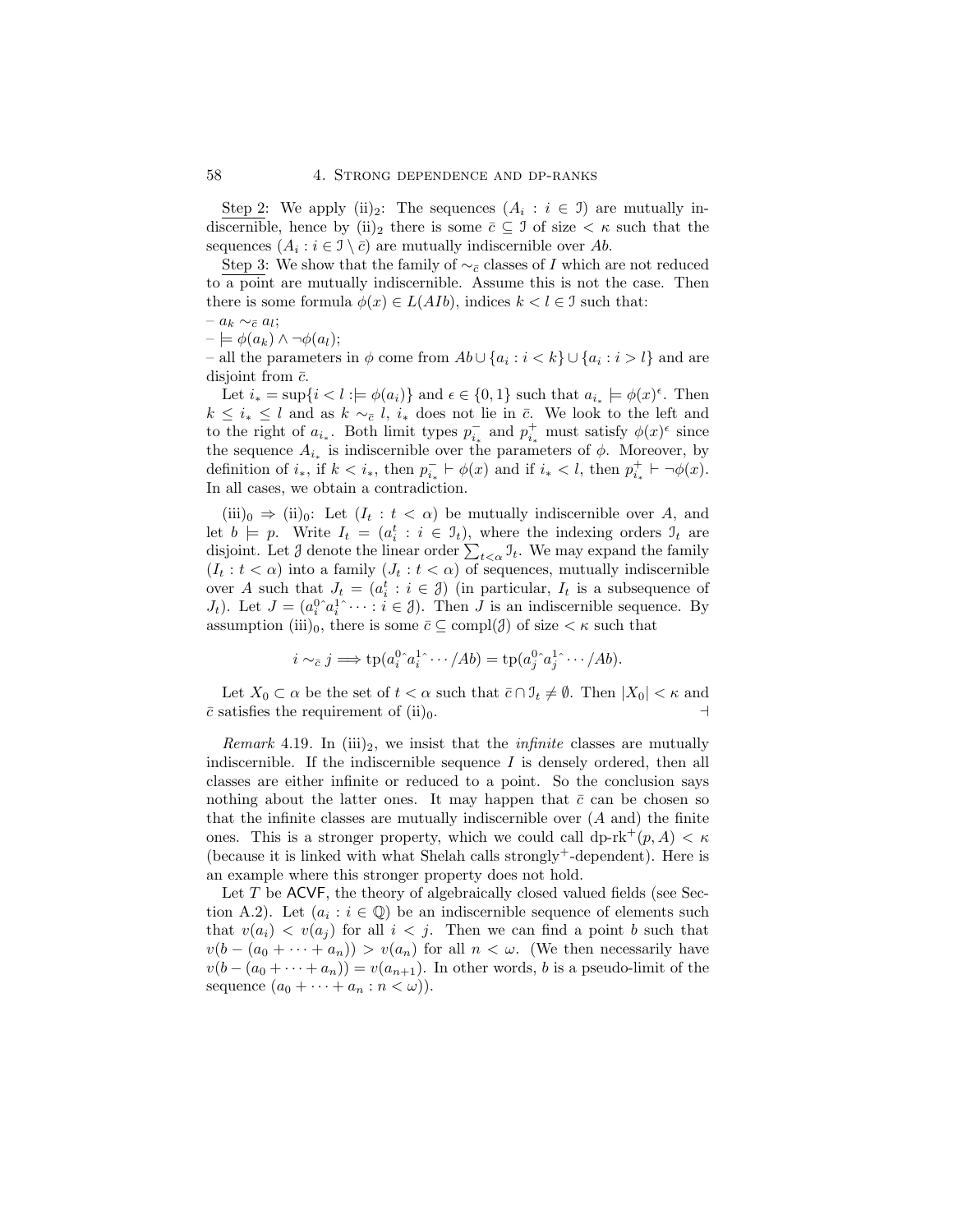The point b splits the sequence I into three pieces:  $(a_i : i < 0)$ ,  $(a_0)$ and  $(a_i : i > 0)$ . The two infinite ones are mutually indiscernible over b. However, the sequence  $(a_i : i > 0)$  is not indiscernible over  $a_0b$ . In fact that tuple breaks it again into three pieces:  $(a_i : 0 \lt i \lt 1)$ ,  $(a_1)$  and  $(a_i : i > 1)$ . And we can go on.

This shows that ACVF is not strongly<sup>+</sup>-dependent in Shelah's terminology. However it is strongly dependent, even dp-minimal (see definitions below).

PROPOSITION 4.20. Let  $a, b \in \mathcal{U}$ , let A be a small set of parameters and  $\kappa_1, \kappa_2$  be two cardinals such that dp-rk(b/A)  $< \kappa_1$  and dp-rk(a/Ab)  $< \kappa_2$ , then dp-rk $(a, b/A) < \kappa_1 + \kappa_2 - 1$ .

PROOF. Here  $\kappa - 1$  is equal to  $\kappa$  when  $\kappa$  is infinite.

We use condition (ii)<sub>2</sub>. Let  $(I_t : t \in X)$  be mutually indiscernible over A. There is some  $X_0 \subseteq X$  of size  $\lt \kappa_1$  such that the sequences  $I_t, t \in X \setminus X_0$ are indiscernible over Ab. Then there is some  $X_1 \subseteq X \setminus X_0$  of size  $\lt \kappa_2$ such that the sequences  $I_t, t \in X \setminus (X_0 \cup X_1)$  are indiscernible over Aab.  $\exists$ 

Note in particular that the hypothesis of the proposition are satisfied if dp-rk $(a/A) < \kappa_1$  and dp-rk $(b/A) < \kappa_2$ .

Another characterization of dp-ranks is by Shelah-style arrays.

DEFINITION 4.21. Let  $p(y)$  be a partial type over a set A. We define  $\kappa_{ict}(p, A)$  as the minimal  $\kappa$  such that the following does not exist:

· formulas  $\phi_{\alpha}(x_{\alpha};y)$ ;

· an array  $(a_i^{\alpha}: i < \omega, \alpha < \kappa)$  of tuples, with  $|a_i^{\alpha}| = |x_{\alpha}|$ ;

· for every  $\eta : \kappa \to \omega$ , a tuple  $b_{\eta} \models p$  such that we have

$$
\models \phi_{\alpha}(a_i^{\alpha}; b_{\eta}) \iff \eta(\alpha) = i.
$$

(Such a family of tuples and formulas will be called an ict-pattern for p. The cardinal  $\kappa$  is the *length* of the pattern).

PROPOSITION 4.22. For any partial type p over A and cardinal  $\kappa$ , we have dp-rk $(p, A) < \kappa$  if and only if  $\kappa_{ict}(p, A) \leq \kappa$ .

PROOF. Assume there is an ict-pattern for p of length  $\kappa$ . By expanding and extracting, we may assume that the rows  $(a_i^{\alpha}: i < \omega)$ ,  $\alpha < \kappa$ , are mutually indiscernible over A. Then for any  $\eta$ ,  $b_{\eta}$  witnesses that dp-rk $(p, A) \geq \kappa$ .

Conversely, assume that dp-rk $(p, A) \geq \kappa$ . By condition  $(ii)<sub>0</sub>$  of Theorem 4.18 we can find:

· sequences  $(I_t : t < \kappa)$ , mutually indiscernible over A, without loss  $I_t = (a_i^t : i < \omega)$  are sequences of finite tuples;

$$
\cdot \text{ formulas } \phi_t(x_t; y);
$$

· a tuple  $b \models p$  such that  $\models \phi_t(a_0^t; b) \land \neg \phi_t(a_1^t; b)$ .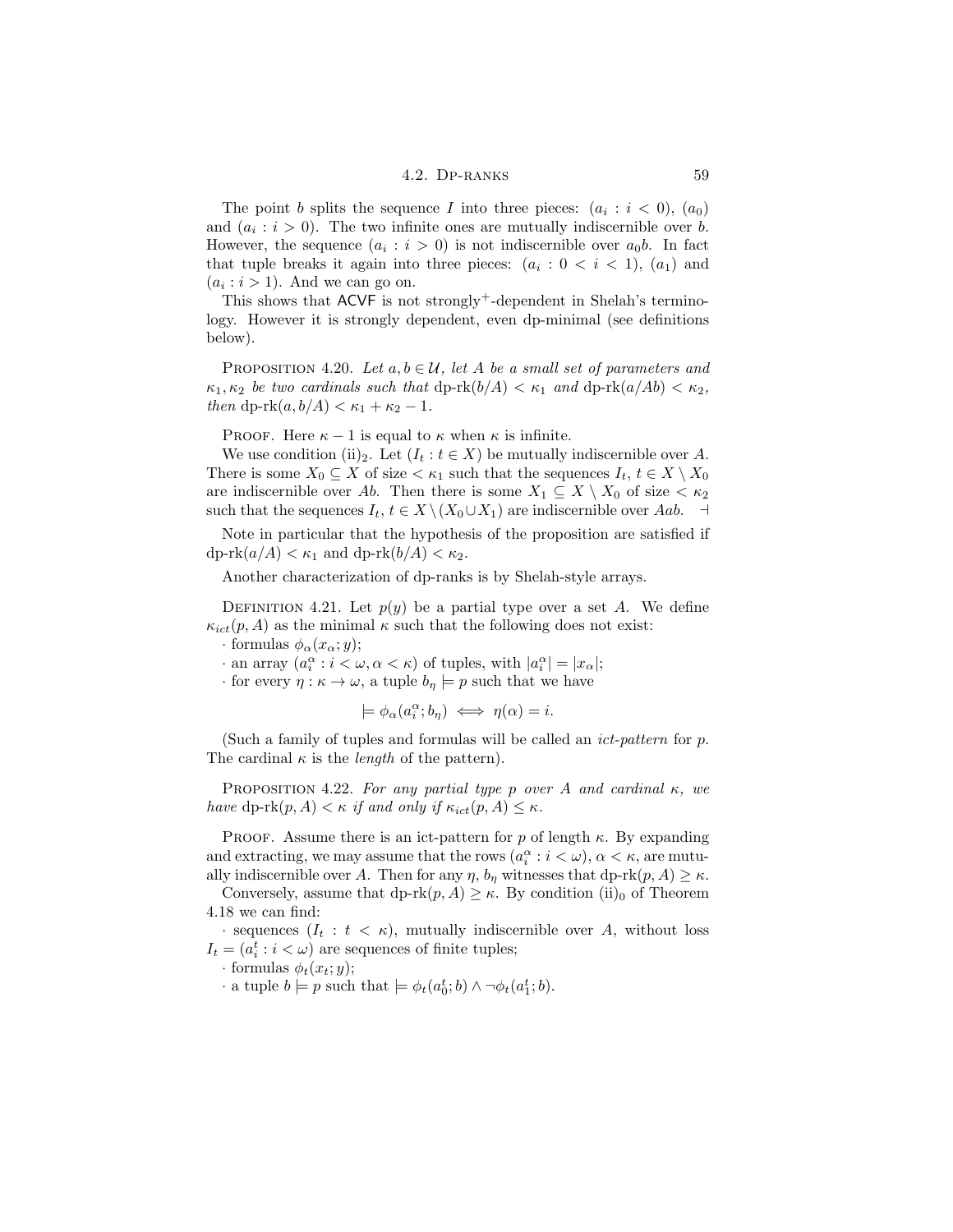Let  $\psi_t(x_t, x'_t; y) = \phi_t(x_t; y) \wedge \neg \phi_t(x'_t; y)$ . For  $t < \kappa$ , let  $J_t = (a_{2i}^t \hat{a}_{2i+1}^t :$  $i < \omega$ ). By NIP, at most finitely many tuples  $a^{\hat{a}} a'$  in  $J_t$  satisfy  $\psi_t(x_t, x'_t; b)$ . Removing some if necessary, we may assume that  $a_0^t$ <sup> $\hat{a}_1^t$ </sup> is the only element of  $J_t$  for which that formula holds. By mutual indiscernibility of the sequences  $(J_t : t < \kappa)$ , for every  $\eta : \kappa \to \omega$ , we can find some  $b_\eta \models p$  such that, for all  $t < \kappa$ ,

$$
\models \psi_t(a_{2i}^t, a_{2i+1}^t; b_{\eta}) \iff \eta(t) = i.
$$

This shows that  $\kappa_{ict}(p, A) > \kappa$ .

The difference between dp-rk and  $\kappa_{ict}$  is only due to the convention chosen for the definition of dp-rank. One argument in favor of this definition, as opposed to that of  $\kappa_{ict}$ , is that we want  $x = x$  in the theory of equality to have rank 1 and not 2.

### 4.3. Strongly dependent theories

DEFINITION 4.23. The NIP theory T is *strongly dependent* if for any finite tuple of variables x, we have dp-rk $(x = x, \emptyset) < \aleph_0$ .

EXAMPLE 4.24. Let  $L = \{E_i : i < \omega\}$  where the  $E_i$ 's are binary predicates. Let T be the L-theory stating that each  $E_i$  defines an equivalence relation with infinitely many classes, each of which is infinite. Consider  $T_1 \supset T$ stating that  $(\forall xy) x E_{i+1}y \rightarrow x E_i y$ , and each  $E_i$ -class is split into infinitely many  $E_{i+1}$  classes.

Consider also  $T_2 \supset T$  stating that the  $E_i$ 's are cross-cutting, that is: given  $a_0, \ldots, a_{n-1}$ , there is a such that  $aE_k a_k$  for every  $k < n$ .

Then  $T_1$  is strongly dependent, but not  $T_2$  (and note that both are stable).

*Remark* 4.25. If  $T$  is a superstable theory, then it is strongly dependent, but the converse does not hold, even assuming stability, as witnessed by  $T_1$ in the previous example. See Section 4.4.

PROPOSITION 4.26. If dp-rk $(x = x, \emptyset) < \aleph_0$  for every variable x with  $|x|=1$ , then T is strongly dependent.

PROOF. This follows immediately from Proposition 4.20.  $\Box$ 

An extreme case of strongly dependent theories are dp-minimal theories.

DEFINITION 4.27. The theory T is dp-minimal if dp-rk $(x = x, \emptyset) = 1$ , for  $x$  a singleton.

Example 4.28. The following theories are dp-minimal (some proofs are given in Appendix A. See also [36]):

· any o-minimal theory;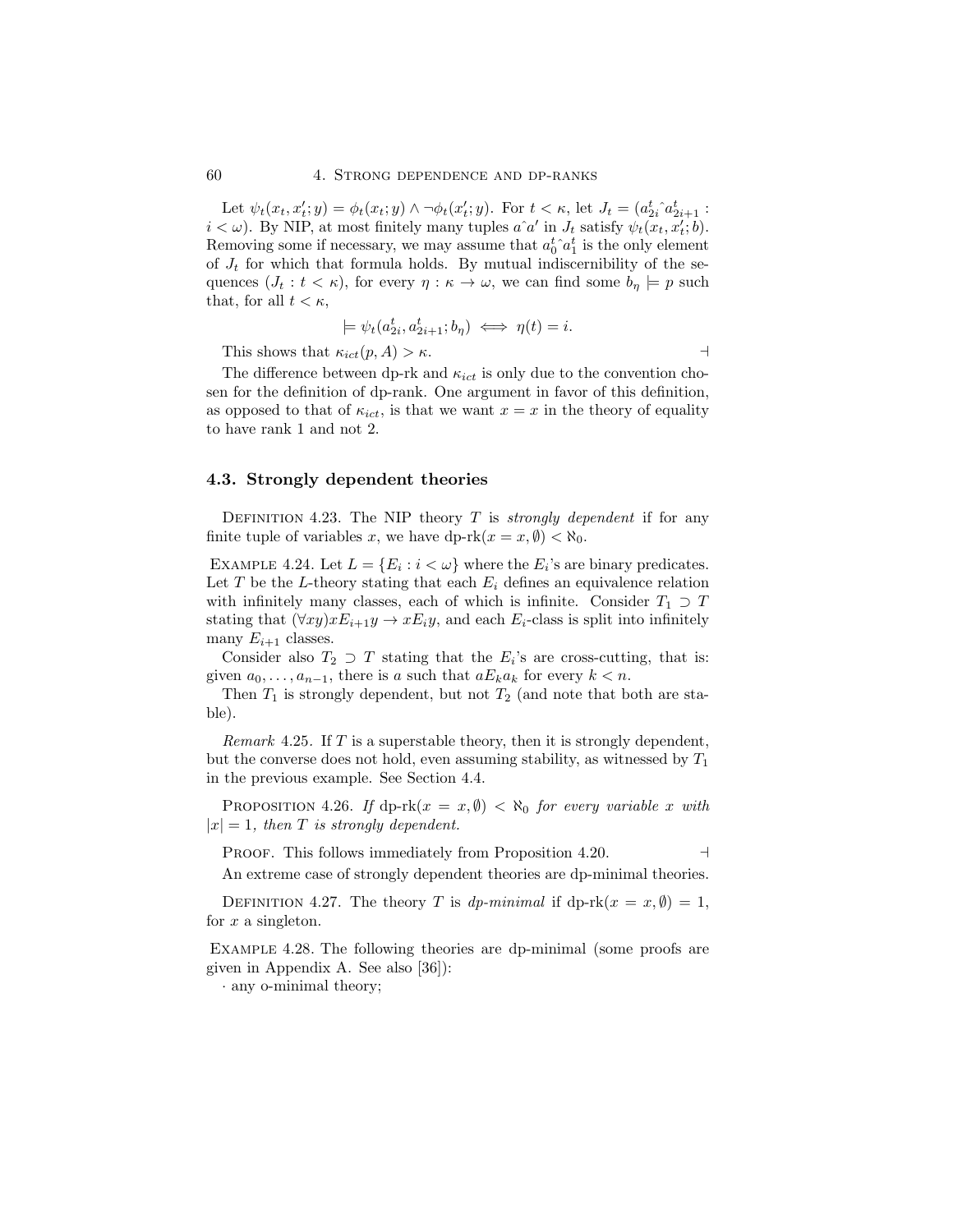$\cdot$  the theory  $T_{dt}$  of dense trees;

· any C-minimal theory, in particular ACVF, the theory of algebraically closed valued fields;

 $\cdot$  the theory  $Th(\mathbb{Q}_p)$  of the p-adics;

 $\cdot$  the theory of  $(\mathbb{Z}, 0, 1, +, \leq)$ .

We point out some link with honest definitions. First an easy lemma.

LEMMA 4.29. Let  $A \subset \mathcal{U}$ . Let  $(p_i : i < \omega)$  be a family of A-invariant types and let  $(c_i, d_i : i < \omega)$  and  $b \in \mathcal{U}$  be finite tuples such that:

 $\cdot$   $c_i \models p_i \upharpoonright Ac_{< i}d_{< i};$  $\cdot d_i \models p_i \upharpoonright Ac_{\leq i}d_{\leq i};$  $\cdot$  tp $(c_i/Ab) \neq$  tp $(d_i/Ab)$ .

Then T is not strongly dependent.

**PROOF.** Build sequences  $I_i = (e_j^i : j < \omega)$  for  $i < \omega$  such that  $I_i$  is a Morley sequence of  $p_i$  over  $AI_{\leq i}$ . Then we see that  $tp((c_i, d_i : i \leq \omega)/A)$  =  $tp((e_0^i, e_1^i : i < \omega)/A)$ . Therefore, composing by an automorphism, we may assume that  $e_0^i = c_i$  and  $e_1^i = d_i$  for all  $i < \omega$ . Then the sequences  $(I_i : i < \omega)$  are mutually indiscernible over A, but none of them remains indiscernible over Ab. This implies that T is not strongly dependent.  $\Box$ 

PROPOSITION 4.30. Let T be strongly dependent. Let  $M \models T$ ,  $A \subseteq$  $M, b \in M$  a finite tuple, and  $(M, A) \prec (M', A')$  some  $|M|^+$ -saturated extension. Then there is  $A_0 \subseteq A'$  finite such that every formula  $\phi(x; b) \in$  $L(b)$  has an honest definition over A with parameters in  $AA_0$ .

The conclusion means that we can find  $\psi(x; c) \in L(AA_0)$  such that  $\phi(A;b) \subseteq \psi(A';c) \subseteq \phi(A';b).$ 

PROOF. For x a finite tuple of variables, let  $S_x^A \subset S_x(\mathcal{U})$  be the set of global types, finitely satisfiable in A. By Lemma 4.29, we can build a maximal sequence  $(c_i, d_i : i < N)$  such that there are types  $p_i \in S_{x_i}^A$  with:

 $\cdot$   $c_i \models p_i \upharpoonright Ac_{< i} d_{< i};$ 

 $\cdot d_i \models p_i \upharpoonright Ac_{\leq i}d_{$ 

 $\cdot$  tp $(c_i/Ab) \neq$  tp $(d_i/Ab)$ .

Set  $A_0 = \{c_i, d_i : i < N\}.$ 

Let now  $\phi(x;b)$  be given. Then for any type  $q \in S_x^A$ , there is a truth value  $\epsilon_q \in \{0,1\}$  such that for any realization a of  $q|_{AA_0}$  in A', we have  $\models \phi(a;b)^{\epsilon_q}$ . By saturation of the pair  $(M',A')$ , there is a formula  $\psi_q(x) \in$  $q|_{AA_0}$  such that  $(M', A') \models (\forall x \in \mathbf{P}) \psi_q(x) \rightarrow \phi(x; b)^{\epsilon_q}$ .

We then conclude exactly as in the proof of Theorem 3.13. (Namely, we extract from  $\{\psi_q(x): \epsilon_q = 1\}$  a finite subcover, and take the union of those  $\pm$  formulas.)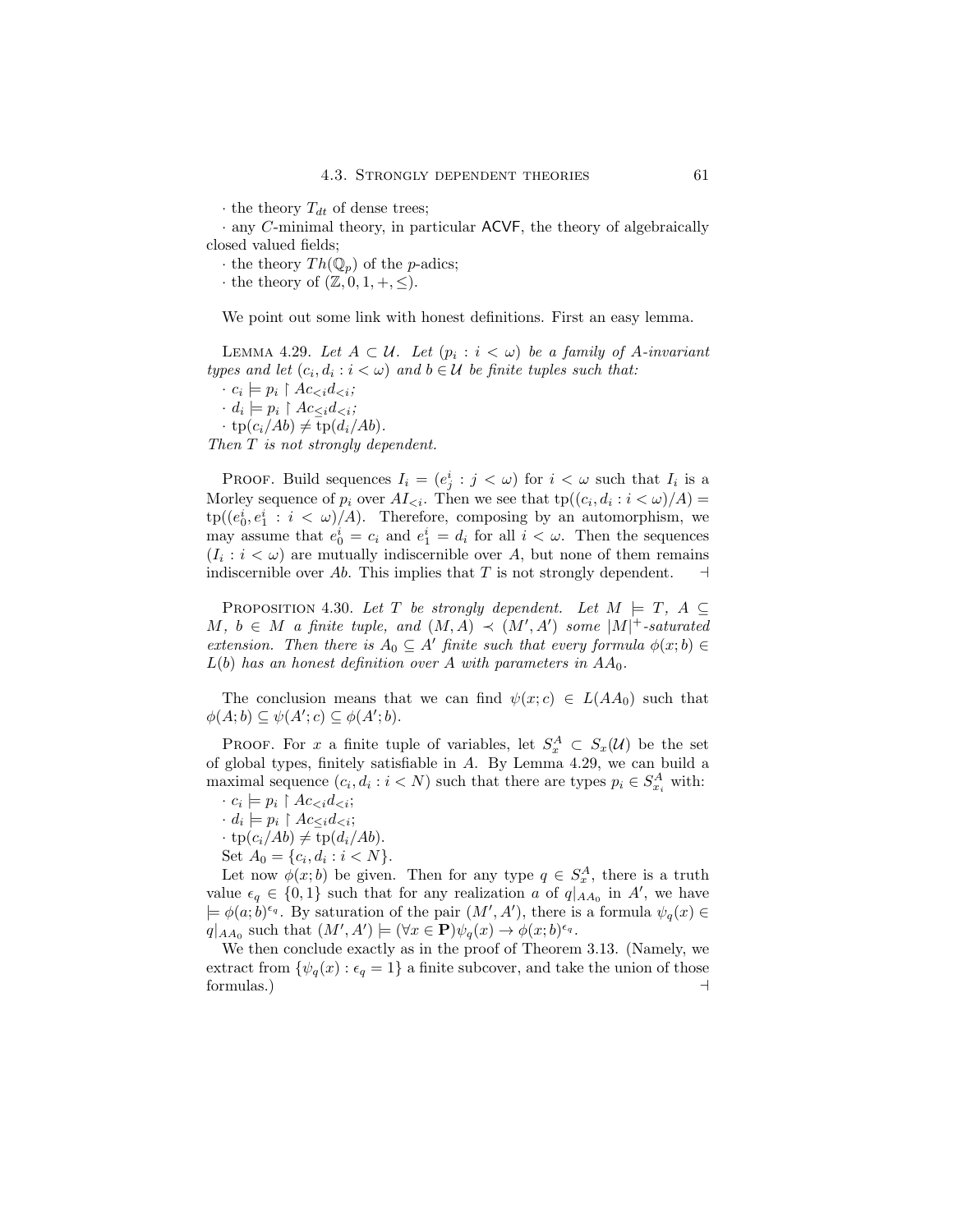Note that the converse does not hold since any stable theory satisfies the conclusion of the proposition, but not all stable theories are strongly dependent.

We end this section with an application to definable groups.

We say that a group G is of finite exponent if there exists  $n < \omega$  such that  $g^n = e$  for all  $g \in G$ .

PROPOSITION 4.31. Let  $G$  be a dp-minimal group. Then there is a definable, abelian, normal subgroup  $H$  such that the quotient  $G/H$  is of finite exponent.

PROOF. Claim: For any two definable subgroups  $H$  and  $K$  of  $G$ , one of  $[H : H \cap K]$  or  $[K : H \cap K]$  is finite.

Proof: Assume not. Then we can find two sequences  $(a_i : i < \omega)$  of points of K and  $(b_i : i < \omega)$  of points of H such that the cosets  $\{a_i H : i < \omega\}$  are distinct, as well as the cosets  $\{Kb_i : i < \omega\}$ . Note that for any  $i, j < \omega$ , there is a point in  $a_iH \cap Kb_j$ , namely  $a_ib_j$ . As two distinct cosets of the same group are disjoint, we have  $a_i b_j \in a_{i'} H \cap K b_{j'} \iff (i, j) = (i', j')$ and we have obtained an ict-pattern of length 2. By Proposition 4.22, this shows that dp-rk $(x = x, \emptyset) \geq 2$ , contradicting dp-minimality.

It follows that if H and K are two definable subgroups,  $a \in H$  and  $b \in K$ , then there is n such that either  $a^n \in K$  or  $b^n \in H$ . If  $a \in G$ , we let  $C(a) = \{g \in G : ga = ag\}$ . Applying the previous observation to the uniform family  $\{C(a): a \in G\}$  and compactness yields: there is some integer *n* such that for any two elements  $a, b \in G$ , there is  $k \leq n$  such that either  $a^k \in C(b)$  or  $b^k \in C(a)$ . In particular, if  $N = n!$ , then  $a^N$  and  $b^N$ commute.

Let  $H = C(C(G^N))$ . Note that  $C(X)$  is normal whenever X is, therefore H is normal. One easily checks that it is abelian, and the quotient  $G/H$ has finite exponent bounded by  $N$ .

### 4.4. Superstable theories

In this section, we say a few words about superstability and show the difference with strong dependence. The only proof here assumes some familiarity with stability theory and forking. No part of this is used elsewhere in the book. For more information, see any text on stability theory, e.g. [96].

DEFINITION 4.32. A theory T is *superstable* if it is stable and if for every type  $p \in S(A)$  in finitely many variables there is some finite  $A_0 \subseteq A$  such that  $p$  does not fork over  $A_0$ .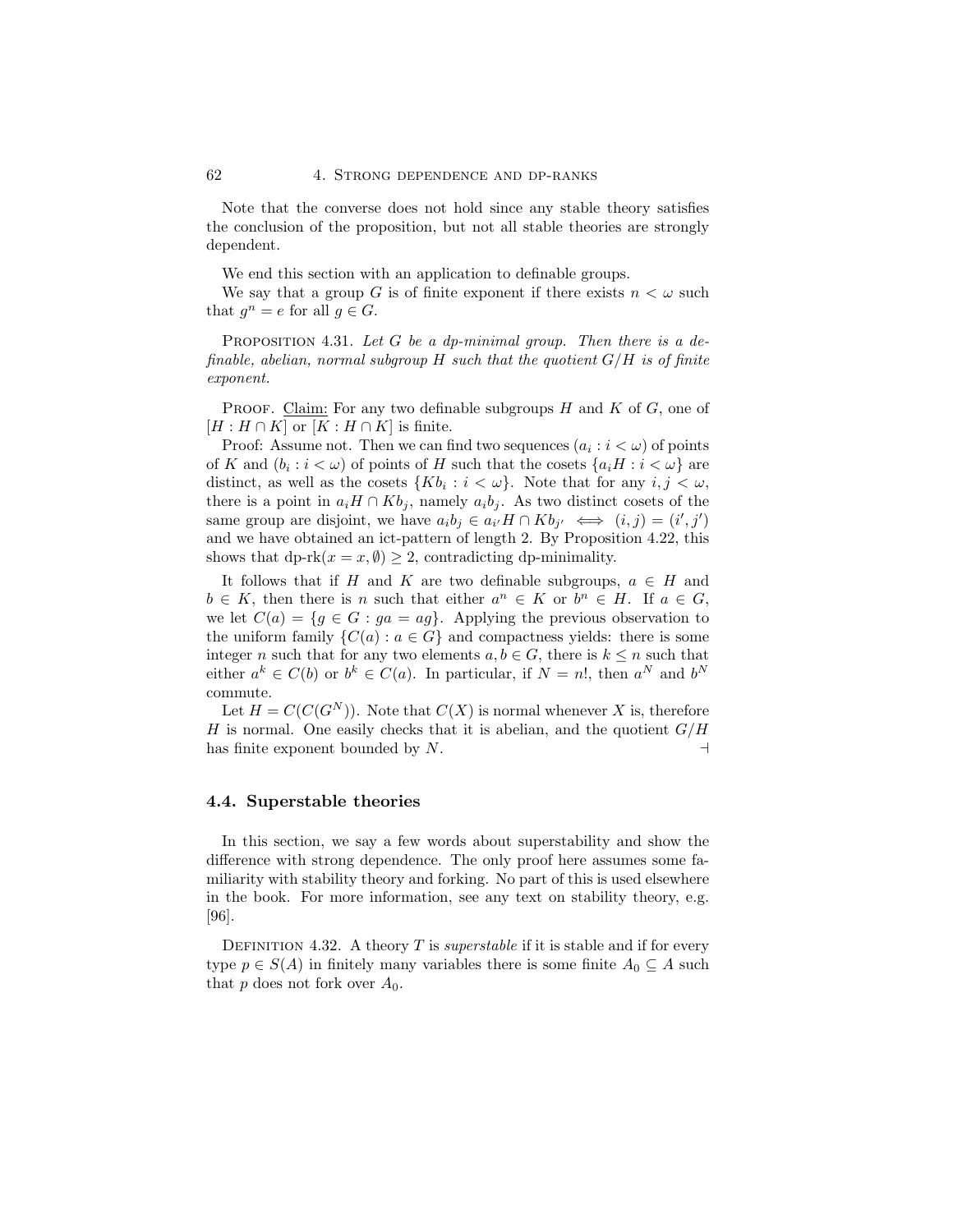FACT 4.33. A stable theory  $T$  is superstable if and only if there is no sequence of finitary types  $(p_t : t < \omega)$  such that  $p_{t+1}$  extends  $p_t$  and forks over the domain of  $p_t$ .

LEMMA 4.34. (Not assuming NIP.) A theory  $T$  is superstable if and only if one cannot find a finite tuple b and a family  $(I_t : t < \omega)$  such that:

· for each  $t < \omega$ , the sequence  $I_t$  is indiscernible over  $\{I_s : s < t\}$ ;

· for each  $t < \omega$ , the sequence  $I_t$  is not indiscernible over b.

PROOF. Assume that T is stable and one can find such b and  $(I_t : t < \omega)$ . For  $t < \omega$ , let  $p_t = \text{tp}(b/I_{\leq t})$ . As the sequence  $I_t$  is indiscernible over  $I_{\leq t}$ , the type  $p_t$  forks over  $I_{\leq t}$ . Then by Fact 4.33, T is not superstable.

Conversely assume that one cannot find such b and  $(I_t : t < \omega)$ . First we deduce that  $T$  is stable. Assume not, then we can find a finite tuple  $b$ , an indiscernible sequence  $(a_i : i \in \mathbb{R})$  and a formula  $\phi(x; y)$  such that  $\phi(b; a_i)$ holds if and only if  $i < 0$ . But then we contradict the hypothesis by setting

$$
I_t = \left(a_i : i \in \left(-\frac{1}{t}, -\frac{1}{t+1}\right) \cup \left(\frac{1}{t+1}, \frac{1}{t}\right)\right).
$$

If T is not superstable, we can find an increasing sequence  $(A_t : t < \omega)$  of sets and a sequence  $(p_t : t < \omega)$  of types such that  $p_t$  is over  $A_t$ ,  $p_{t+1}$  extends  $p_t$  and forks over  $A_t$ . Let  $b \models \bigcup_{t \prec \omega} p_t$ . We build a sequence  $(I_t : t < \omega)$  of indiscernible sequences as follows. Assume we have built  $(I_t : t < s)$ . Set  $A'_{s-1} = A_{s-1} \cup \bigcup \{I_t : t < s\}.$  The construction will ensure that for  $t \geq s$ ,  $p_t$  forks over  $A'_{s-1}$ . As forking is equal to dividing in stable theories, there is a formula  $\phi(x; a) \in p_s$  which divides over  $A'_{s-1}$ . Let  $I_s = (a_i : i < \omega)$  be an  $A'_{s-1}$ -indiscernible sequence witnessing dividing with  $a_0 = a$ . Choose  $I_s$ such that  $I_s \bigcup_{A'_s} A_{\leq \omega}$ . Then by properties of forking, for  $t > s$ , the type  $p_t$  forks over  $A'_s \cup I_s$ , and we can iterate. At the end, we contradict the  $hypothesis.$ 

COROLLARY 4.35. If  $T$  is superstable, then it is strongly dependent.

EXAMPLE 4.36. The theory  $T_1$  presented in Example 4.24 (refining equivalence relations) is strongly dependent, stable, but not superstable.

The relation between dp-rank and weight in the stable context is explained in [87].

#### 4.5. Exercises

EXERCISE 4.37. Let  $T$  be a one-sorted complete NIP theory which admits elimination of quantifiers in some language L and such that  $\operatorname{acl}(A) = A$  for any  $A \subset U$ . Assume that the binary relation symbol  $\leq$  does not appear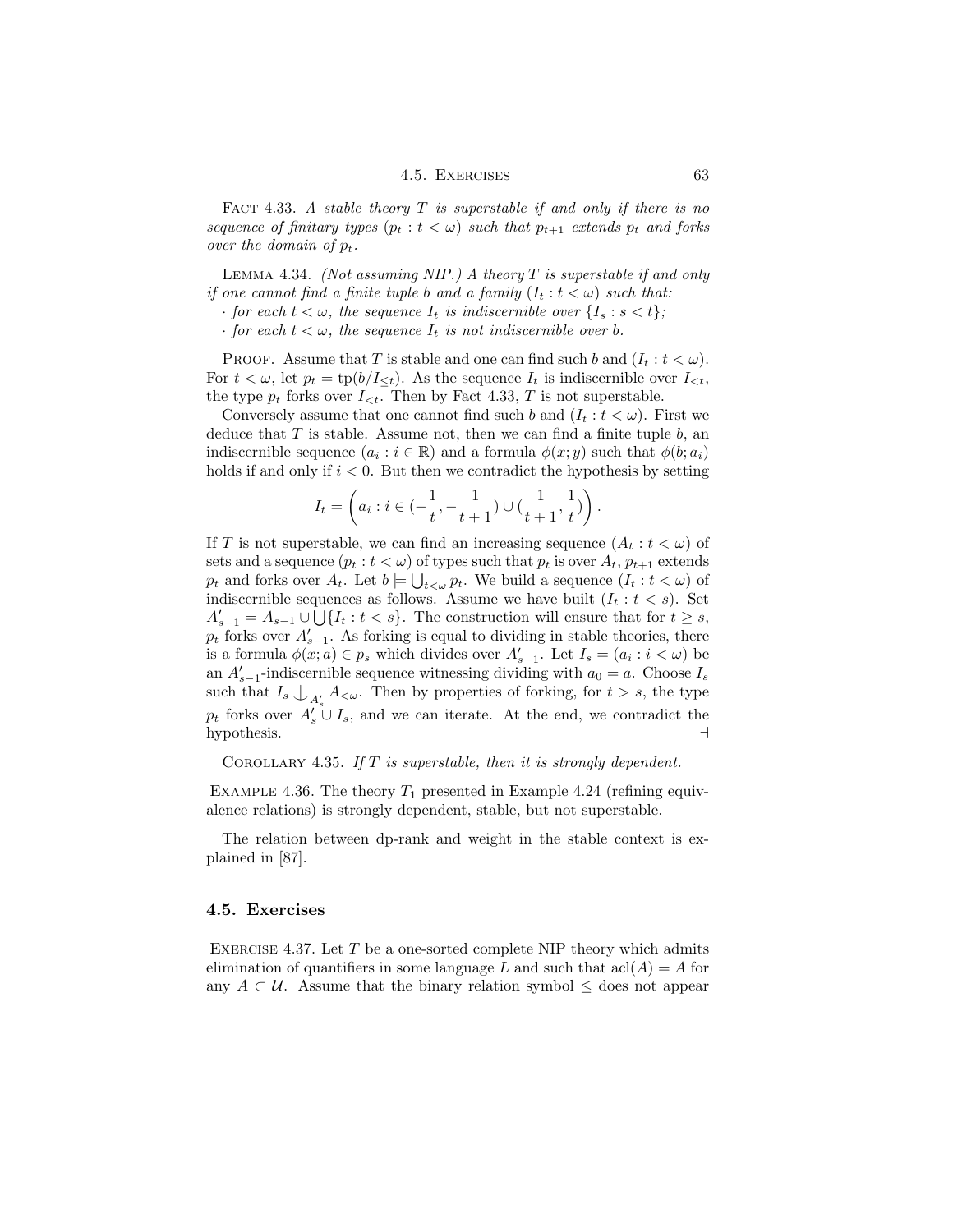in L and set  $L' = L \cup \{\leq\}$ . Let T' be the L'-theory consisting of T along with axioms saying that  $\leq$  defines a dense linear order without endpoints.

0. Show that  $T'$  is complete, NIP, and admits quantifier elimination in  $L'.$ 

1. Show that  $dp\text{-rk}_{T'}(x = x) \ge dp\text{-rk}_T(x = x)$ .

2. Show that if equality holds, then T is stable and dp-minimal.

Exercise 4.38 (dp-rank and acl-dimension). We say that acl satisfies exchange if for any two singletons a, b in U and any  $A \subset U$ ,  $b \in \text{acl}(A) \setminus \text{acl}(A)$ implies  $b \in \text{acl}(Ab) \setminus \text{acl}(A)$ . When this holds, we define the acl-dimension of a set A as the smallest cardinality of an  $A_0 \subseteq A$  such that  $A \subseteq \text{acl}(A_0)$ .

We say that dp-rank is additive if the equality

$$
dp\text{-rk}(\bar{a}, \bar{b}/A) = dp\text{-rk}(\bar{a}/A) + dp\text{-rk}(\bar{b}/A\bar{a})
$$

holds for all  $\bar{a}, \bar{b}, A$ .

Let  $T$  be a dp-minimal theory. Show that dp-rank is additive if and only if acl satisfies exchange and that in this case dp-rank and acl-dimension coincide.

EXERCISE 4.39 (Non-continuity of dp-rank). Give an example of a theory T and a type  $p(x)$  in it such that dp-rk $(p) = 1$ , but dp-rk $(\phi(x)) = 2$  for any formula in p.

(One can find  $T$  of dp-rank 2. It can be shown that this is the best possible: no such type p or formula  $\phi(x; y)$  can be found in a dp-minimal theory.)

#### References and related subjects

Strong dependence was defined by Shelah in [110] as a tentative analog of superstable, and further studied in [103]. In that paper, he defines a whole family of "dp-ranks" which depend not only on a type  $p$  and a set  $I$ , but also on a set  $B$  of indiscernible sequences, or pairs of points, "split" by  $p$ . This allows to him make constructions where the rank drops. He uses them to prove that in a strongly dependent theory, any long enough sequence contains an infinite indiscernible subsequence. The notion of dprank we present here is a simplification of those ranks, it is also similar to Shelah's  $\kappa_{ict}$ , but restricted to a type. It was first explicitly defined by Usvyatsov in [117] and it coincides in NIP theories with what Adler had previously called burden in [2].

Proposition 4.17 and the additivity of dp-rank that follows from it is from Kaplan, Onshuus and Usvyatsov [66]. (In which the convention for dp-rk $(p)$ ) is slightly different. To be precise,  $dp-rk(p) < \kappa$  for us is equivalent to  $dp-rk(p) \leq \kappa-1$  in the sense of [66]. In particular, for infinite cardinals, that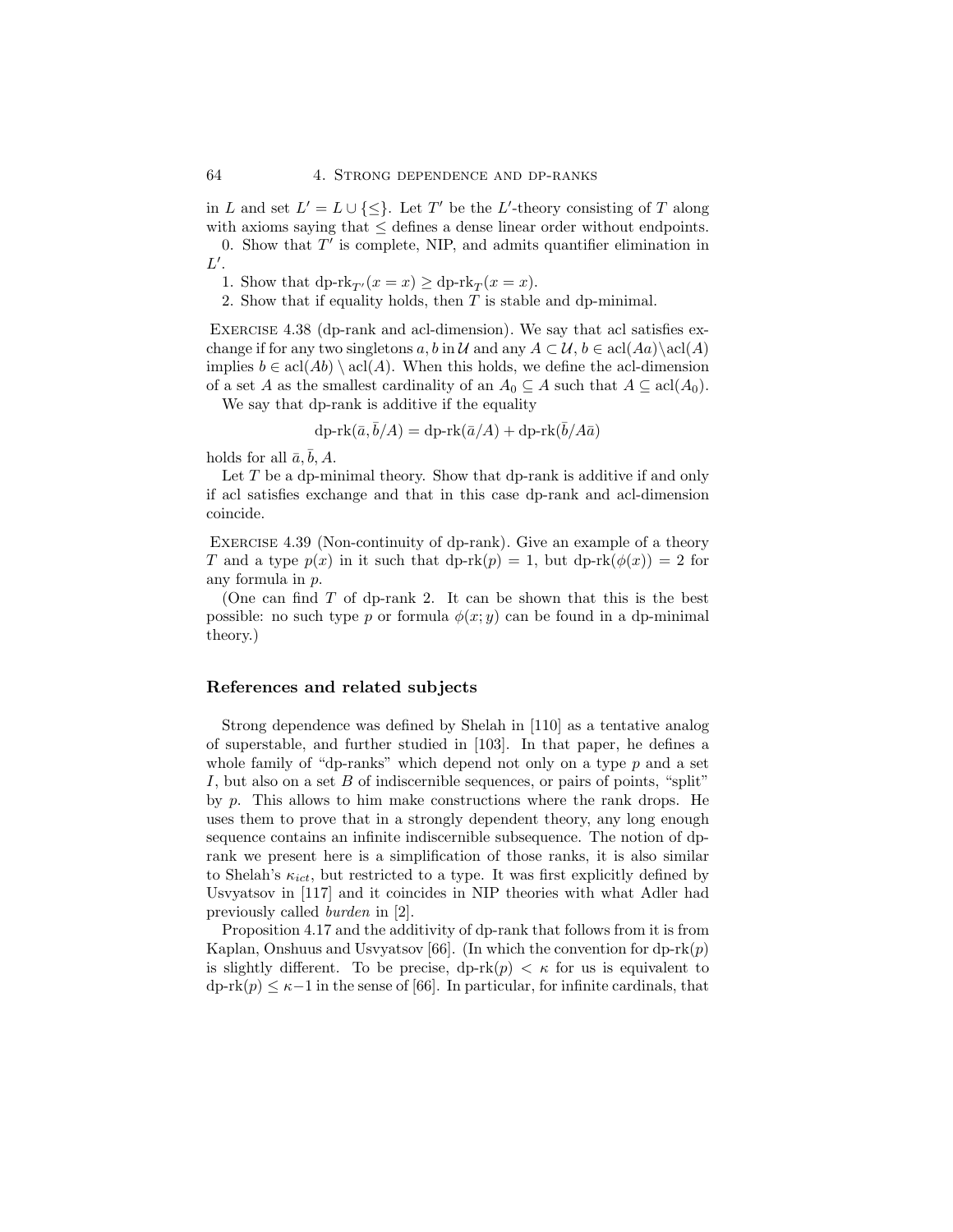latter definition agrees with  $\kappa_{ict}$ , but not for finite ones.) The equivalent characterizations given in Theorem 4.18 are from Shelah [110], except for  $(ii)<sub>2</sub>$  and  $(iii)<sub>2</sub>$  which make use of Proposition 4.17.

The notion of a dp-minimal theory originates in Shelah's work, but was precisely defined and studied by Onshuus and Usvyatsov in [87].

Proposition 4.30 is new. Proposition 4.31 is from Simon [113].

Shelah investigates in [103] a variety of other notions of strong dependence, in particular one which is called strongly+-dependent (and was alluded to in Remark 4.19). He conjectures that strongly<sup>+</sup>-dependent fields are algebraically closed and gives a conjectural classification of strongly dependent fields (algebraically closed, real closed or admitting a Henselian valuation).

Shelah proves in [103] that if a theory is strongly dependent, then from any long enough sequence, one can extract an indiscernible subsequence. Counterexamples in the general NIP case are given by Kaplan and Shelah in [69] and [68].

Basic facts and examples about dp-minimal theories can be found in Dolich, Lippel and Goodrick's paper [36]. Concerning dp-minimal ordered theories, Goodrick proves in [46] a monotonicity theorem on definable functions. Further results about dp-minimal groups appear in Simon [113].

A stronger notion than dp-minimality is VC-minimality which was introduced by Adler in [3]. It is studied by Guingona and Laskowski in [49], where in particular reducts of VC-minimal theories are characterized as being *convexely orderable*. Further work by Flenner and Guingona focussing on groups and fields is done in [40].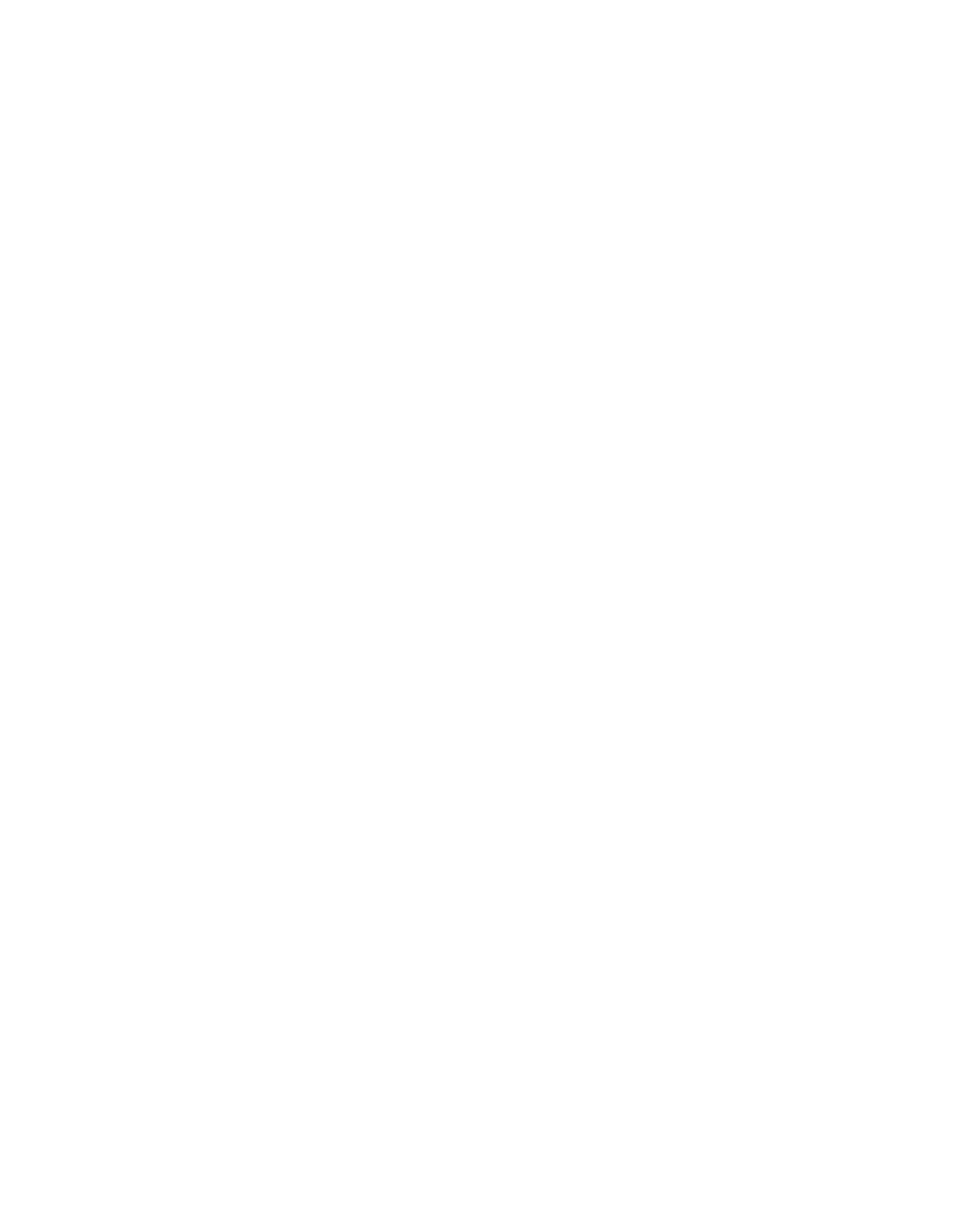### CHAPTER 5

## FORKING

Given two sets  $A \subseteq B$  and a type  $p \in S(A)$ , we want to define a notion of a free extension of p to a type over B. When  $A = M$  is a model, the work done in Chapter 2 provides us with a natural option: an extension of  $p$  is free if it extends to a global M-invariant type. However, it is not immediately clear how to generalize this to arbitrary base sets.

The idea of forking is to give such a definition (or rather a definition of the opposite: the free extensions are the non-forking ones). This definition makes sense in any theory, and satisfies different kinds of properties depending on the characteristics of the theory. For example, in *simple* theories, non-forking is an independence relation, which means in particular that it satisfies symmetry and transitivity (see for example [22]). In NIP theories, this is not true, but other properties hold. For instance, a type has only boundedly many non-forking extensions and over models non-forking coincides with invariance. Over an arbitrary set  $A$ , it coincides with  $\text{bdd}(A)$ -invariance, which we will define below.

Even though the general definition of forking is equivalent, for NIP theories, with an apparently simpler one, experience shows that it is useful to come back to it from time to time.

## 5.1. Bounded equivalence relations

In this section, we do not assume NIP. We consider relations on  $\alpha$ -tuples, where  $\alpha$  is a fixed finite or infinite ordinal.

An equivalence relation E between  $\alpha$ -tuples of U is A-invariant if whenever  $ab \equiv_A a'b'$ , then  $aEb \iff a'Eb'$ . The relation  $xEy$  is type-definable over A if it is defined by a partial type  $\pi(x; y)$  over A.

PROPOSITION 5.1.  $(T \ any \ theory.)$ 

Let  $A \subset U$  and let E be an A-invariant equivalence relation on  $\alpha$ -tuples of  $U$ . Then the following are equivalent:

(i) the set  $\mathcal{U}^{\alpha}/E$  of E-equivalence classes is bounded (i.e., of size  $\lt \bar{\kappa}$ );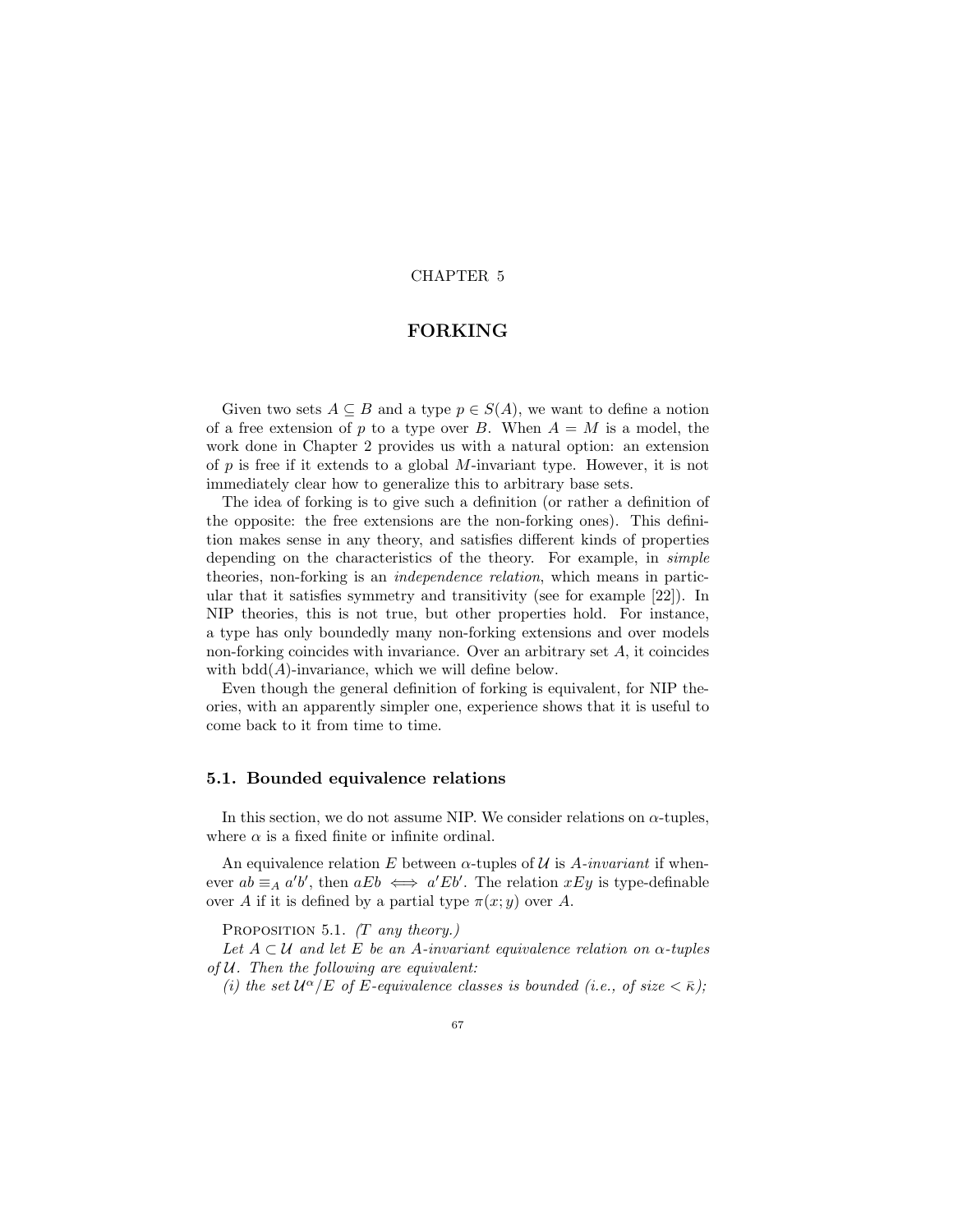68 5. Forking

(*ii*)  $|U^{\alpha}/E| \le 2^{|A|+|T|}$ ;

(iii) for any A-indiscernible sequence of  $\alpha$ -tuples  $(a_i : i < \omega)$  and  $i, j < \omega$ , we have  $a_i E a_j$ ;

(iv) for any model  $M \supseteq A$  and  $a \equiv_M b$ , we have aEb.

PROOF. (ii)  $\Rightarrow$  (i): Clear.

(iv)  $\Rightarrow$  (ii): Clear by taking M of size  $|A| + |T|$ .

(iii)  $\Rightarrow$  (iv): Let  $a \equiv_M b$  and take p to be a coheir of tp( $a/M$ ). In particular, p is M-invariant. Let  $(a_i : i < \omega)$  be a Morley sequence of p over Mab. Then both  $(a) + (a_i : i < \omega)$  and  $(b) + (a_i : i < \omega)$  are indiscernible sequences. Therefore by (iii), we have  $aEa_0Eb$ .

(i)  $\Rightarrow$  (iii): Assume there is some A-indiscernible sequence  $(a_i : i < \omega)$ such that  $\neg(a_iEa_j)$  for  $i \neq j$ . Then we may increase the sequence to one of size  $\bar{\kappa}$ . This contradicts (i).

An  $A$ -invariant equivalence relation  $E$  is *bounded* if it satisfies one of the equivalent conditions above.

DEFINITION 5.2. We say that two  $\alpha$ -tuples a and b have the same Lascar strong type (or are Lascar-equivalent) over A if we have  $aEb$  for any Ainvariant bounded equivalence relation  $E$  (on tuples of the right length). We write  $\text{Lstp}(a/A) = \text{Lstp}(b/A)$ .

Lemma 5.3. Lascar-equivalence over A is the finest bounded A-invariant equivalence relation (on tuples of a fixed length  $\alpha$ ).

It is the transitive closure of the relation  $\Pi_A(a;b)$  defined to hold if there is a model  $M \supseteq A$  such that  $a \equiv_M b$ .

It is also the transitive closure of the relation  $\Theta_A(a;b)$  defined to hold if  $(a, b)$  is the beginning of some infinite A-indiscernible sequence.

**PROOF.** It is clear from the definition that Lascar-equivalence over  $A$  is A-invariant and finer than any A-invariant bounded equivalence relation. It is bounded since for example it satisfies property (iii) of Proposition 5.1 (being the intersection of equivalence relations which satisfy it).

Let  $\Pi_A^*(a;b)$  be the transitive closure of the relation  $\Pi_A(x;y)$ . It is an A-invariant equivalence relation and by Proposition 5.1 (iv), it is bounded. Furthermore, if  $\Pi_A(a;b)$  holds, then again by Proposition 5.1 (iv) we have Lstp $(a/A)$  = Lstp $(b/A)$ . Hence  $\Pi_A^*(a;b)$  implies Lstp $(a/A)$  = Lstp $(b/A)$ and the two relations coincide.

The same argument goes through with  $\Theta_A$  instead of  $\Pi_A$  using Proposition  $5.1$  (iii).

Note that if a and b are  $\alpha$ -tuples and  $\text{Lstp}(a/A) = \text{Lstp}(b/A)$  then we also have  $\text{Lstp}(a_0/A) = \text{Lstp}(b_0/A)$  where  $a_0$  is any subtuple of a and  $b_0$  is the corresponding subtuple of b. However, one must beware that contrary to types, Lascar strong type are truly infinitary: Knowing that any two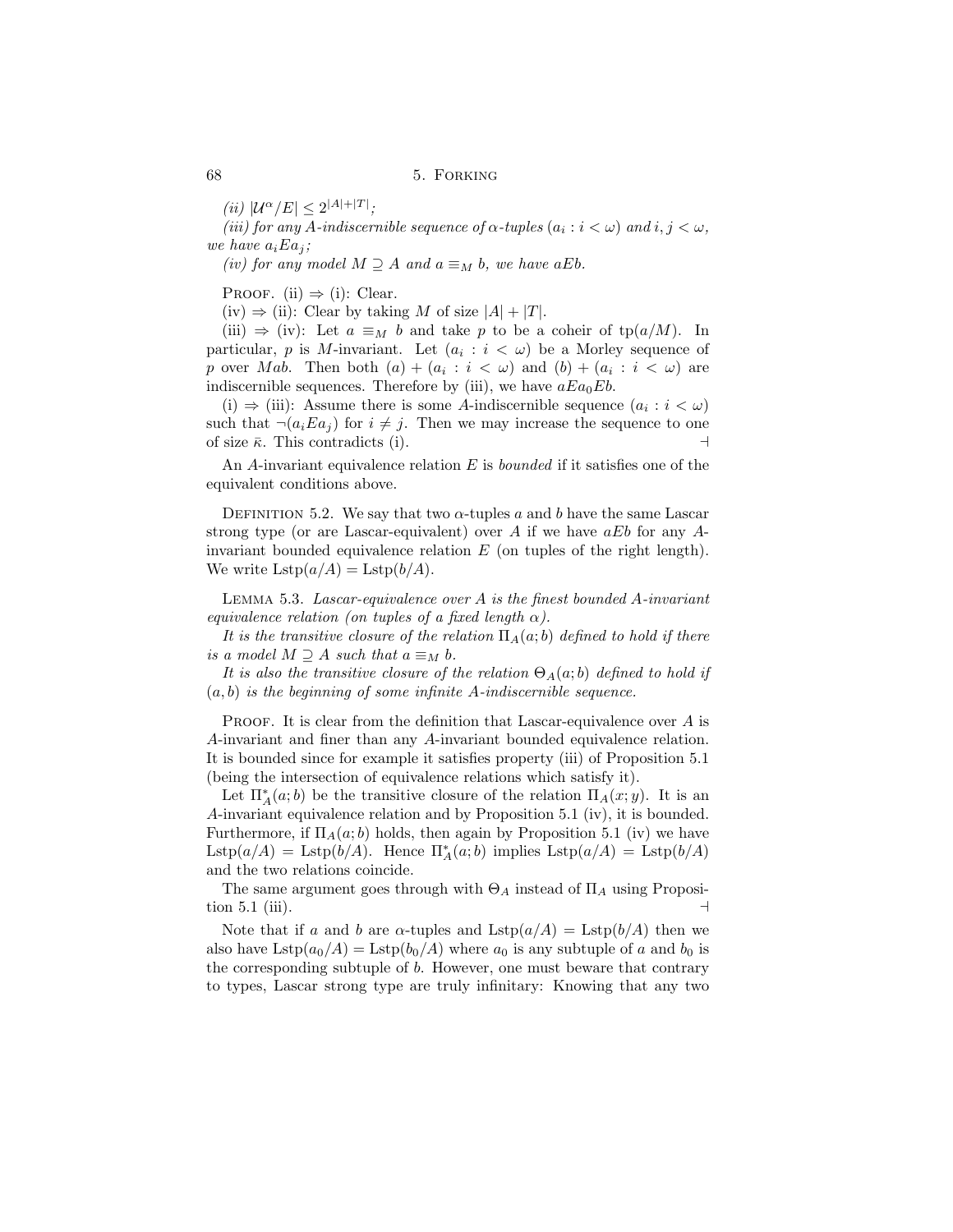finite subtuples of a and b are Lascar-equivalent does not in general imply that  $a$  and  $b$  are Lascar-equivalent themselves. This will be apparent in the discussion below.

DEFINITION 5.4. We say that two  $\alpha$ -tuples  $a$  and  $b$  are at Lascar-distance  $\leq n$  over A if there exists a sequence  $(a_i : i \leq n)$  of  $\alpha$ -tuples such that  $a_0 = a, a_n = b$  and we have  $\Theta_A(a_i; a_{i+1})$  for every  $i < n$ . Two tuples are at Lascar-distance n if they are at Lascar-distance  $\leq n$  but not  $\leq n-1$ .

It follows from Lemma 5.3 that two tuples  $a$  and  $b$  are at finite Lascardistance over A if and only if they are Lascar-equivalent over A.

Fix the parameter set A for this discussion and let  $d_{\leq n}(x; y)$  be the relation saying that x and y are at Lascar-distance  $\leq n$  over A. As  $d_{\leq 1}(x; y)$ coincides with  $\Theta(x, y)$ , it is type-definable. It follows that each  $d_{\leq n}(x, y)$ is type-definable and thus for a fixed n, we have  $d_{\leq n}(a;b)$  if and only if we have  $d_{\leq n}(a_0; b_0)$  for any  $a_0 \subseteq a$  finite and  $b_0 \subseteq b$  the corresponding subtuple in b. Hence we have shown the following lemma.

LEMMA 5.5. Let a and b be two  $\alpha$ -tuples. Then a and b are Lascarequivalent over A if and only if there is some bound n such that we have  $d_{\leq n}(a_0; b_0)$  for any  $a_0 \subseteq a$  finite and  $b_0 \subseteq b$  the corresponding subtuple in b.

EXAMPLE 5.6. For  $n > 0$ , let  $M_n$  be the structure with universe the standard unit circle equipped with a relation  $R_n(x; y)$  which holds if and only if the arc between x and y has length at most  $2\pi/n$ . Then any two points in  $M_n$  are Lascar-equivalent and two diametrically opposite points have Lascar-distance  $\lfloor n/2 \rfloor + 1$ . Let M be the many-sorted structure  $(M_n : n < \omega)$  and for each n, take two diametrically opposite points  $a_n, b_n$ in  $M_n$ . Then for each n,  $(a_1, \ldots, a_n)$  is Lascar-equivalent to  $(b_1, \ldots, b_n)$ , but  $(a_i : i < \omega)$  is not Lascar-equivalent to  $(b_i : i < \omega)$ .

We let  $Autf(\mathcal{U}/A)$  be the set of automorphisms of U generated by the groups  $Aut(U/M)$  for M a model containing A.

Lemma 5.7. Two tuples a and b have the same Lascar strong type over A if and only if there is  $\sigma \in Autf(\mathcal{U}/A)$  such that  $\sigma(a) = b$ .

PROOF. This follows at once from Lemma 5.3.  $\Box$ 

EXERCISE 5.8. The group  $Aut f(U/A)$  is exactly the subgroup of  $Aut(U)$ fixing all Lascar-strong types over A, that is the subgroup of automorphisms  $\sigma$  such that  $\text{Lstp}(a/A) = \text{Lstp}(\sigma(a)/A)$  for any (finite or infinite) tuple a.

DEFINITION 5.9. We say that a global type  $p$  is  $\text{Lstp}_{A}$ -invariant if it is invariant under  $Autf(\mathcal{U}/A)$ .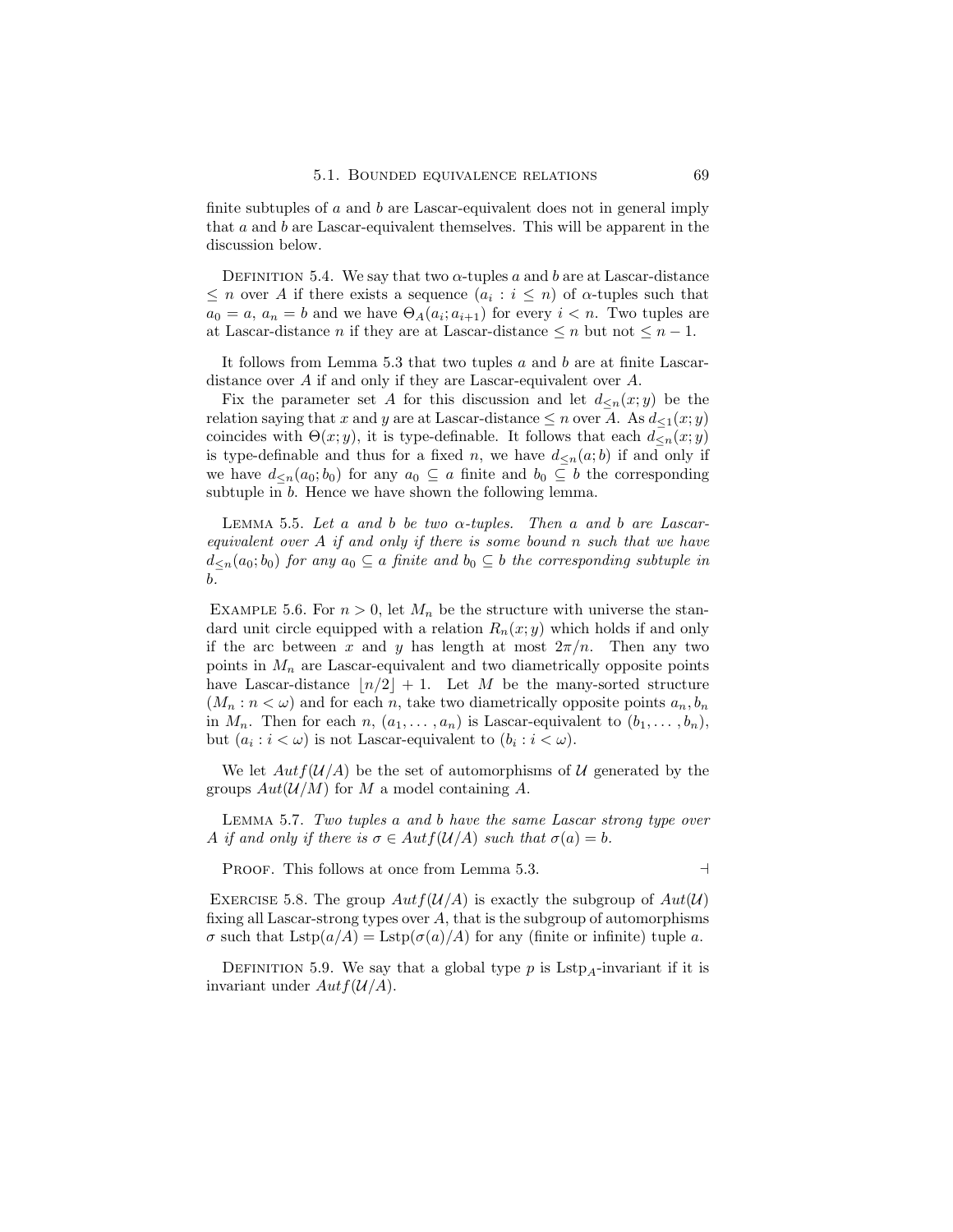70 5. Forking

Hence a global type  $p$  is  $\mathrm{Lstp}_{A}$ -invariant if and only if whenever  $a$  and b have same Lascar strong type over A and  $\phi(x; y) \in L$ , we have  $p \vdash$  $\phi(x; a) \leftrightarrow \phi(x; b)$ . Equivalently and using Lemma 5.3, if and only if for any A-indiscernible sequence  $(a_i : i < \omega)$  and  $d \models p$ , the sequence  $(a_i : i < \omega)$ is indiscernible over Ad.

DEFINITION 5.10. We say that two tuples  $a$  and  $b$  have the same compact strong type over A (or Kim-Pillay strong type), written KP-stp $(a/A)$  = KP-stp $(b/A)$ , if aEb holds for every bounded type-definable over A equivalence relation  $E$  (on tuples of the right length).

As in the case of Lascar strong types, we see that "equality of compact strong types over  $A$ " is the finest type-definable over  $A$  bounded equivalence relation.

We let  $Aut(U/\text{bdd}(A))$  be the set of automorphisms  $\sigma$  of U such that  $KP\text{-stp}(a/A) = KP\text{-stp}(\sigma(a)/A)$  for all a. We say that a global type p is  $\text{bdd}(A)$ -invariant if it is invariant under  $Aut(\mathcal{U}/\text{bdd}(A)).$ 

Note that Lascar strong types refine compact strong types which refine types. If  $A = M$  is a model, then by Lemma 5.3 two tuples having the same type over A have the same Lascar strong type over A, hence all those notions coincide.

PROPOSITION 5.11. Let p be a type over A and let  $R(x; y)$  be an Ainvariant relation whose restriction to  $p(\mathcal{U})^2$  is an equivalence relation with boundedly many classes, then:

 $(i)$  there is an A-invariant bounded equivalence relation E whose restriction to  $p(\mathcal{U})^2$  coincides with R;

(ii) if furthermore  $R$  is type-definable, then there is a type-definable (over A) bounded equivalence relation E whose restriction to  $p(\mathcal{U})^2$  refines R.

PROOF. Point (i) is easy: simply take  $E(x; y)$  to be  $(R(x; y) \wedge p(x) \wedge p(y))$  $p(y)$ )  $\vee$   $(\neg p(x) \wedge \neg p(y)).$ 

Assume now that R is type-definable. Let  $(a_i : i < \gamma)$  be a family of representatives of each class of  $p(\mathcal{U})/R$ . Let  $E(x, y)$  be the relation stating that there are  $(a'_i, a''_i : i < \gamma)$ , all satisfying p such that  $R(a'_i, a_i) \wedge R(a''_i, a_i)$ holds for each  $i < \gamma$  and  $\text{tp}(x(a_i')_{i < \gamma}/A) = \text{tp}(y(a_i'')_{i < \gamma}/A)$ . Then E is typedefinable over  $A(a_i)_{i \leq \gamma}$ . Choosing another set of representatives yields the same relation  $E$ , therefore  $E$  is  $A$ -invariant and thus type-definable over A. It is clear that  $E$  is reflexive and symmetric. To see that it is transitive, assume that we have  $E(x; y)$  witnessed by  $(b_i, b'_i : i < \gamma)$  and  $E(y; z)$  witnessed by  $(c_i, c'_i : i < \gamma)$ . Then there are  $(d_i : i < \gamma)$  such that  $tp(x(b_i)_{i < \gamma}(d_i)_{i < \gamma}/A) = tp(y(b'_i)_{i < \gamma}(c_i)_{i < \gamma}/A)$ , thus  $(d_i, c'_i : i < \omega)$ witnesses  $E(x; z)$ . Therefore E is an equivalence relation. If x and y have the same type over  $A(a_i)_{i \leq \gamma}$ , then they are E-equivalent (take  $a'_i =$  $a_i'' = a_i$ , therefore E is bounded. Finally, if x and y satisfy p and are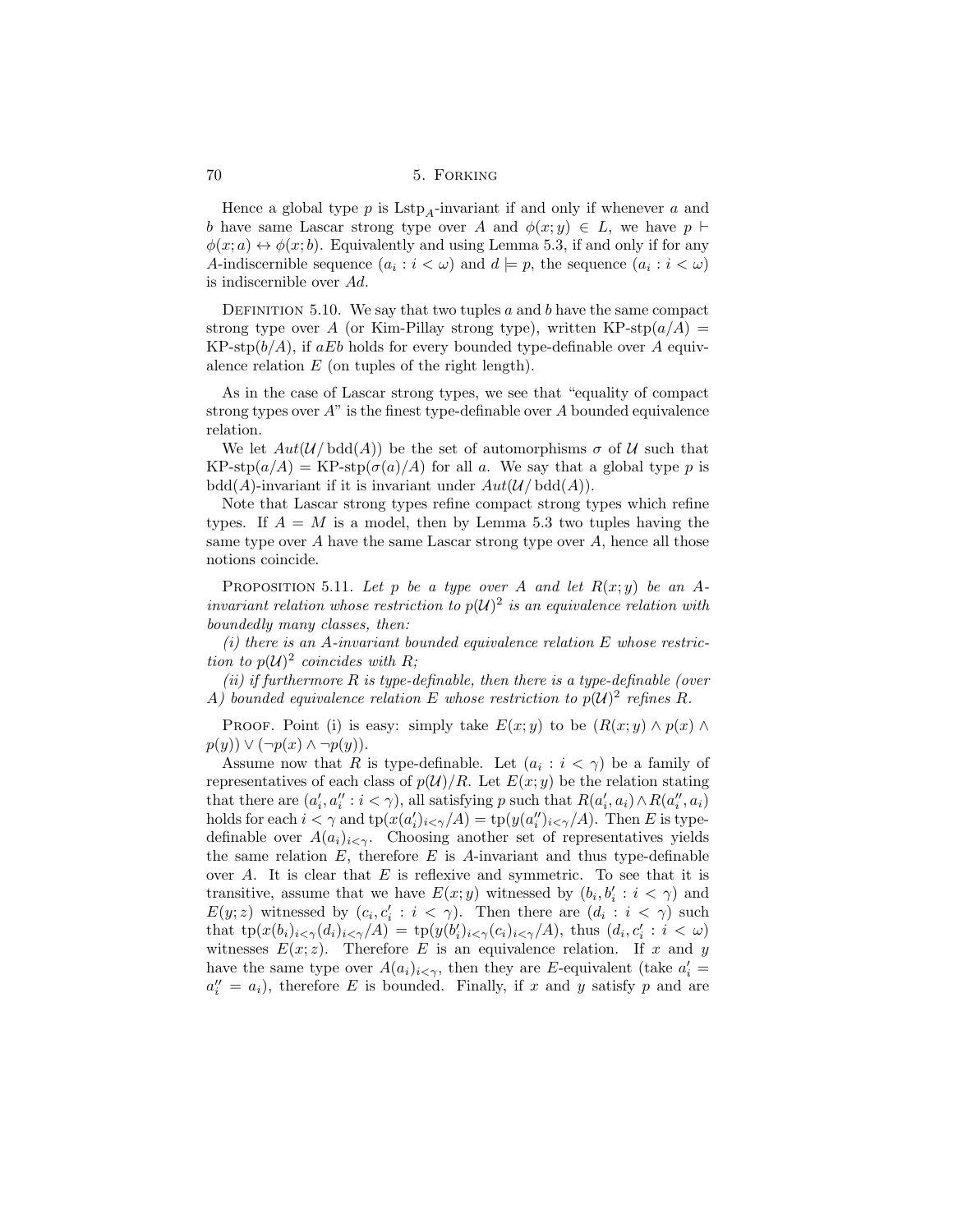E-equivalent, then this is witnessed by some  $(a'_i, a''_i : i < \gamma)$ . For some  $i < \gamma$ , we have  $R(x; a'_i)$ , therefore also  $R(y; a''_i)$  holds and then  $R(x; y)$ holds. Thus  $E$  has the required properties.

## 5.2. Forking

In this section, we again make no assumption on the theory  $T$ .

DEFINITION 5.12. Let  $A \subset \mathcal{U}$ .

(i) A formula  $\phi(x; b) \in L(\mathcal{U})$  divides over A if there is an A-indiscernible sequence  $(b_i : i < \omega)$  where  $b_0 = b$  such that the partial type  $\{\phi(x;b_i) : i <$  $\omega$  is inconsistent.

(ii) A partial type  $\pi(x)$  divides over A if it implies a formula which divides over A;

(iii) A partial type  $\pi(x)$  forks over A if it implies a finite disjonction  $\bigvee_{i\leq n}\phi_i(x;b^i)$  of formulas, such that  $\phi_i(x;b^i)$  divides over A for each  $i < n$ .

As the next lemma shows, dividing is a property of a definable set and does not depend on the formula used to define it.

LEMMA 5.13. If  $\phi(x;b)$  implies a formula  $\psi(x;c)$  which divides over A, then  $\phi(x; b)$  divides over A.

PROOF. Let  $(c_i : i < \omega)$  be A-indiscernible with  $c_0 = c$ . Then one can extend it to a sequence  $(b_i\hat{c}_i : i < \omega)$  which is A-indiscernible and where  $b_0 = b$ . In particular, we have  $\models \phi(x; b_i) \rightarrow \psi(x; c_i)$  for all i. If the partial type  $\{\psi(x; c_i) : i < \omega\}$  is inconsistent, then so is  $\{\phi(x; b_i) : i < \omega\}$ .

The advantage of forking over dividing lies in point 4 of the following proposition.

- PROPOSITION 5.14. 1. If  $\pi(x)$  is a consistent partial type over A, then it does not divide over A.
- 2. If the partial type  $\pi(x)$  divides (resp. forks) over A, then some finite  $\pi_0(x) \subseteq \pi(x)$  divides (resp. forks) over A.
- 3. Let  $A \subset M$ , M is  $|A|$ <sup>+</sup>-saturated and let  $p(x)$  be a complete type over M. Then p does not fork over A if and only if it does not divide over A.
- 4. Let  $A \subseteq B$  and  $\pi(x)$  be a partial type over B, then  $\pi(x)$  does not fork over A if and only if it has an extension to a global complete type which does not divide (equiv. fork) over A.
- 5. If  $A \subseteq B \subseteq C$  and  $a \in U$ , then if  $tp(a/C)$  does not divide (resp. fork) over A, it does not divide (resp. fork) over B and  $tp(a/B)$  does not divide (resp. fork) over A.
- 6. If  $p(x)$  is a global  $\text{Lstp}_{A}$ -invariant type, then it does not divide (equiv. fork) over A.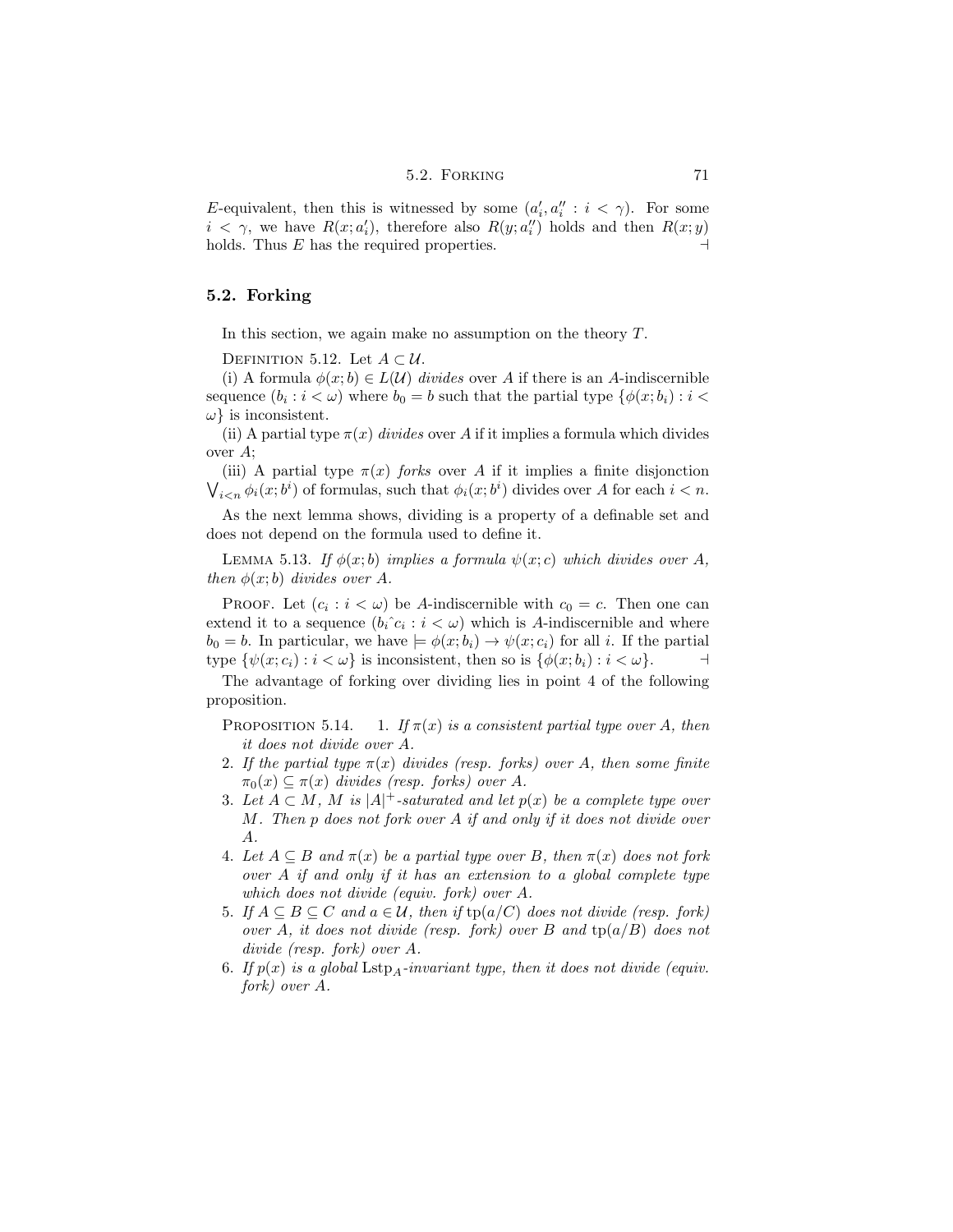72 5. Forking

PROOF. 1. If  $\pi(x)$  implies a formula  $\phi(x;b_0)$  and  $(b_i : i < \omega)$  is an Aindiscernible sequence, then  $\pi(x)$  implies all formulas  $\phi(x;b_i), i < \omega$ . As  $\pi(x)$  is consistent, so is  $\{\phi(x;b_i): i<\omega\}$  and it follows that  $\phi(x;b_0)$  does not divide over A.

2. Clear by compactness.

3. Assume that  $p(x)$  implies a finite disjunction of formulas  $\bigvee_{i \leq n} \phi_i(x; b)$ , each of which divides over A. There is some finite  $C_0 \subseteq M$  such that  $p'(x) = p(x)|_{C_0}$  already implies this disjunction. Let  $C = C_0 \cup A$ . We may find a tuple  $b' \in M$ ,  $b' \equiv_C b$ . Then  $p'(x)$  implies  $\bigvee_{i \leq n} \phi_i(x; b')$ , hence one of the formulas  $\phi_i(x; b')$  is in  $p(x)$ , and  $p(x)$  divides over A.

4. Let  $\pi(x)$  be a partial type over A. Let  $\Sigma(x)$  be the set of formulas  $\neg \phi(x; b)$  where  $\phi(x; b) \in L(\mathcal{U})$  divides over A. If  $\pi(x) \cup \Sigma(x)$  is consistent, then it extends to a complete type over  $\mathcal U$  which does not divide over  $\mathcal A$ . Otherwise, by compactness, there is some finite part  $\Sigma_0(x)$  of  $\Sigma(x)$  such that  $\pi(x) \cup \Sigma_0(x)$  is inconsistent. Hence  $\pi(x)$  forks over A.

5. Clear from the definition.

6. Assume that  $p(x) \vdash \phi(x;b)$  for some  $\phi(x;b) \in L(\mathcal{U})$ , and let  $(b_i : i <$ ω) be an A-indiscernible sequence with  $b_0 = b$ . Then as  $p(x)$  is Lstp<sub>A</sub>invariant,  $p(x) \vdash \phi(x; b_i)$  for each  $i < \omega$ . As p is consistent, so is the conjunction  $\bigwedge_{i<\omega}\phi(x;b_i).$ 

EXAMPLE 5.15. We give an example of a type  $p \in S(A)$  which forks over A.

Let  $\mathbb U$  be the usual unit circle in the plane and define a ternary relation  $R(x, y, z)$  on U which holds if and only if either x and z are diametrically opposite, or  $y$  lies in the (closed) small arc between  $x$  and  $z$ . Consider the structure  $M = (\mathbb{U}; R)$ . Let  $p \in S_1(\emptyset)$  be the unique 1-type over  $\emptyset$ . We claim that p forks over  $\emptyset$ .

To see this, let  $b, c, d \in \mathbb{U}$  divide the circle into three small arcs. Then  $p \vdash R(b, x, c) \lor R(c, x, d) \lor R(d, x, b)$ . It is enough to show that say  $R(b, x, c)$ divides over  $\emptyset$ . We can find an indiscernible sequence  $(b_i, c_i : i < \omega)$  such that  $(b_0, c_0) = (b, c)$  and the points  $b_0, c_0, b_1, c_1, \ldots$  lie in that order on the circle. Then the formula  $R(b_0, x, c_0) \wedge R(b_1, x, c_1)$  is inconsistent as required.

Note that this theory is NIP, since it is interpretable in RCF.

DEFINITION 5.16. An extension base is a set  $A \subset U$  such that no  $p \in$  $S(A)$  forks over A.

LEMMA 5.17. Let  $A, b \subset U$  and  $\pi$  a partial type over Ab. Then the following are equivalent:

(i)  $\pi$  does not divide over A;

(ii) for every A-indiscernible sequence  $I = (b_i : i < \omega)$  with  $b_0 = b$ , there is  $a \models \pi$  such that I is indiscernible over Aa;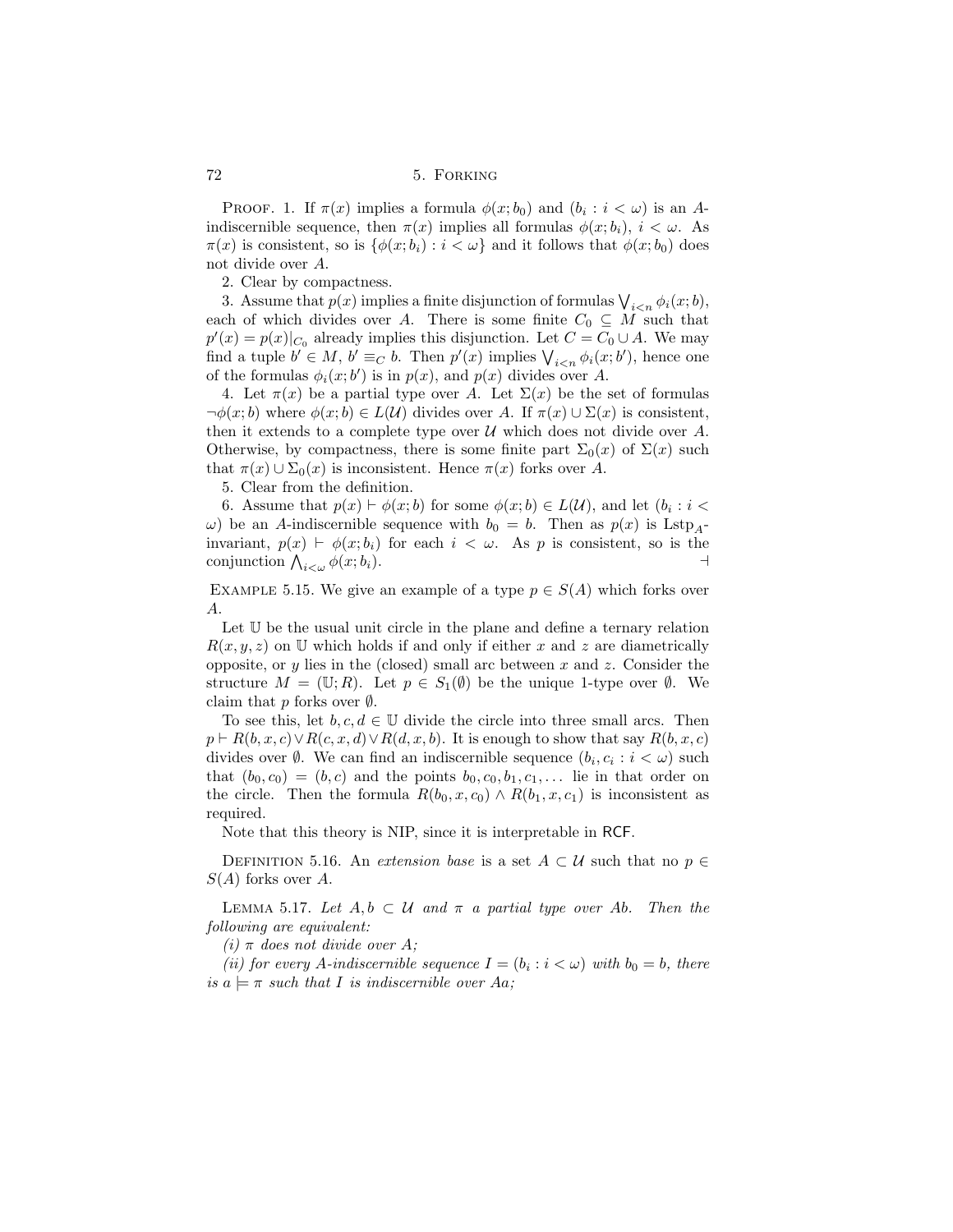PROOF. It is clear that (ii) implies (i).

Conversely, assume (i) and let  $I = (b_i : i < \omega)$  with  $b_0 = b$  be an Aindiscernible sequence. Write  $\pi(x) = \pi(x; b_0)$  where  $\pi$  has hidden parameters from A. By the non-dividing assumption, the partial type  $\bigcup \{\pi(x; b_i) :$  $i < \omega$  is consistent. Let a' realize it. By Ramsey, we may find an Aa'indiscernible sequence  $(b'_i : i < \omega)$  realizing the EM-type of  $(b_i : i < \omega)$ over Aa'. Then  $a' \models \pi(x; b'_i)$  for every  $i < \omega$ . Let  $f \in Aut(U/A)$  send  $(b'_i : i < \omega)$  to  $(b_i : i < \omega)$  and set  $a = f(a')$ . Then  $a \models \pi$  and the sequence I is indiscernible over  $Aa$ .

LEMMA 5.18. Let  $A \subseteq B \subset \mathcal{U}$  and  $a, b \in \mathcal{U}$ . Assume that  $tp(a/B)$  does not fork over A and  $tp(b/Ba)$  does not fork over Aa, then  $tp(a, b/B)$  does not fork over A.

PROOF. Note that during the proof, we may freely replace  $(a, b)$  by any other pair which has the same type over B.

Let M be some  $|B|$ <sup>+</sup>-saturated model containing B. As the type  $tp(a/B)$ does not fork over A, it has an extension  $p'$  over M which does not fork over A. Let  $a'$  realize  $p'$ . There is an automorphism  $\sigma$  fixing B and sending a to a'. Replacing  $(a, b)$  by  $(\sigma(a), \sigma(b))$  we may assume that  $tp(a/M)$  does not fork over A. Similarly, as the type  $tp(b/Ba)$  does not fork over Aa, it has an extension  $q'$  to a type over Ma which does not fork over Aa. Replacing b by a realization of  $q'$ , we may assume that  $tp(b/Ma)$  does not fork over Aa.

By Proposition 5.14 (3), it is enough to prove that  $tp(a, b/M)$  does not divide over A. So assume that it does divide and take  $\phi(x, y; c) \in \text{tp}(a, b/M)$ and an A-indiscernible sequence  $(c_i : i < \omega)$ ,  $c_0 = c$  such that  $\{\phi(x, y; c_i) :$  $i < \omega$  is inconsistent. By Lemma 5.17, there is an automorphism f fixing Ac pointwise such that  $(c_i : i < \omega)$  is indiscernible over  $f(a)$ . Then  $\text{tp}(f(b)/Af(a)c)$  does not divide (indeed does not fork) over  $Af(a)$ . Therefore there is an automorphism g fixing  $Af(a)c$  such that  $(f(a)c_i : i < \omega)$ is indiscernible over  $g(f(b))$ . We then have  $\models \phi(f(a), g(f(b)); c_i)$  for all  $i < \omega$ . Contradiction.

COROLLARY 5.19. Assume that for every  $A \subset \mathcal{U}$  and  $p \in S_1(A)$ , p does not fork over A, then every A is an extension base.

PROOF. This follows immediately from the previous lemma by induction on the arity of  $p$ .

COROLLARY 5.20. Let  $p(x)$  and  $q(y)$  be two global invariant types, both non-forking over A. Then  $p(x) \otimes q(y)$  is non-forking over A.

PROOF. It is enough to show that  $p(x) \otimes q(y)|_B$  is non-forking over A for any small B containing A. Take such a B; let  $b \models q|_B$  and  $a \models p|_{Bb}$ . Then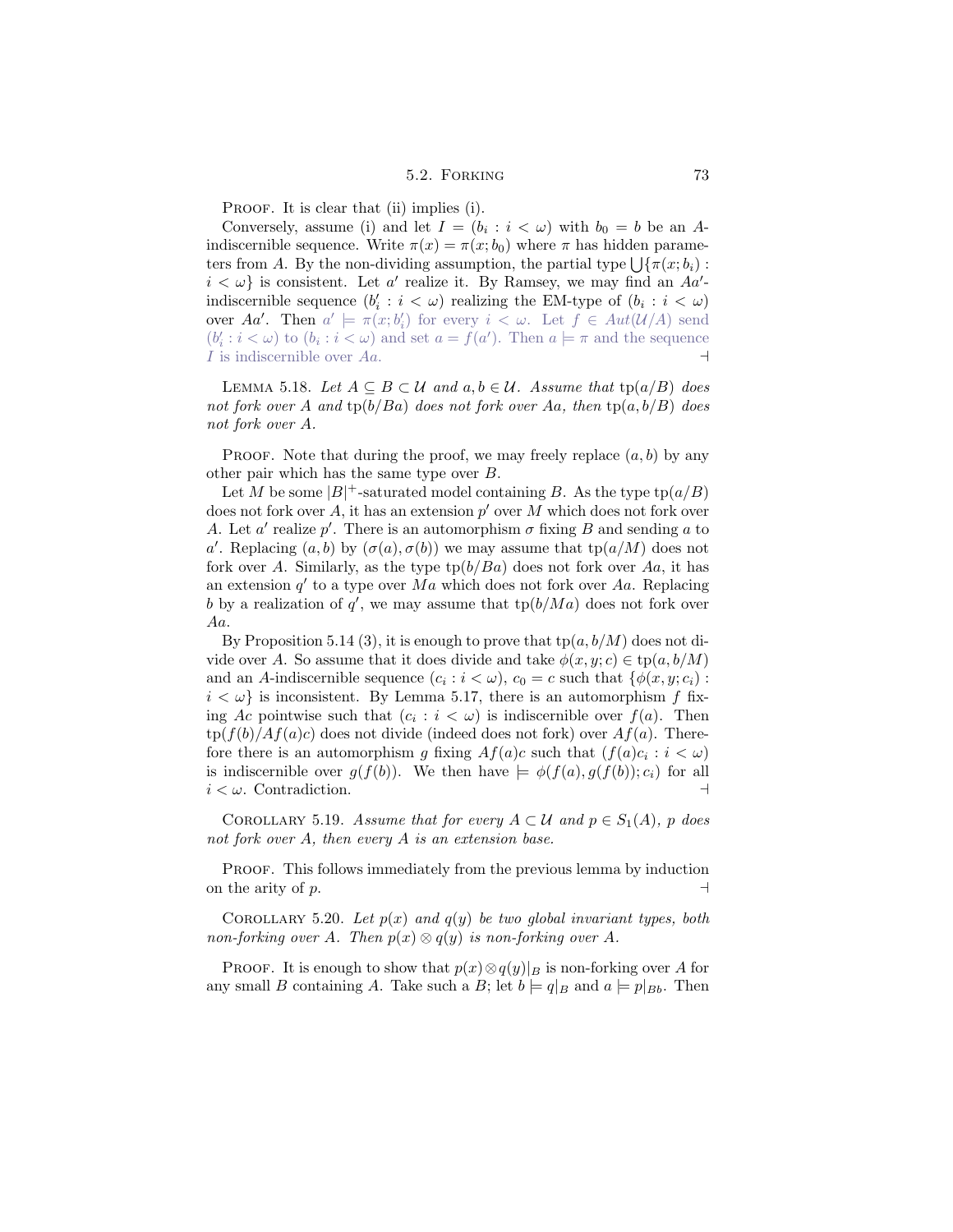74 5. Forking

 $\text{tp}(b/B)$  does not fork over A, nor does  $\text{tp}(a/Bb)$ . Hence by the previous lemma,  $tp(a, b/B) = p(x) \otimes q(y)|_B$  does not fork over A.

PROPOSITION 5.21. (T is NIP) Let  $A \subset U$ , and let  $p \in S(U)$  be a global type. Then p does not fork over A if and only if it is  $Lstp_A$ -invariant.

PROOF. Right to left has already been observed and holds in any theory.

We show left to right. Let  $p \in S(\mathcal{U})$  and assume that p is not Lstp<sub>A</sub>invariant. This implies that there is some A-indiscernible sequence  $(c_i$ :  $i < \omega$ ) and some formula  $\phi(x; y)$  such that  $p \vdash \phi(x; c_0) \land \neg \phi(x; c_1)$ . Consider the A-indiscernible sequence of pairs  $(c_{2i}c_{2i+1} : i < \omega)$ . The partial type  $\{\phi(x; c_{2i} \wedge \neg \phi(x; c_{2i+1})\}$  is inconsistent by NIP. This implies that the formula  $\phi(x; c_0) \wedge \neg \phi(x; c_1)$  divides over A.

COROLLARY 5.22. (T is NIP) Let  $M \prec U$ , and p be a global type. Then p does not fork over M if and only if p is M-invariant.

Let  $p \in S(\mathcal{U})$  be a global type. If p is M-invariant for some small M, then it does not fork over  $M$ . Conversely, if  $p$  does not fork over some small  $A \subset \mathcal{U}$ , then it is M-invariant for any model M containing A. So for a global type p the properties "p is invariant over some small  $M \prec U$ " and "p does not fork over some small  $A \subset \mathcal{U}$ " are equivalent.

COROLLARY 5.23. (T is NIP) Let  $p \in S(A)$  be a type in a finite number of variables. Then p has at most  $2^{|A|+|T|}$  non-forking global extensions.

PROOF. Take M a model containing A such that  $|M| = |A| + |T|$ . If q is a non-forking extension of  $p$ , then  $q$  does not fork over  $M$ , therefore it is M-invariant. We have seen in the proof of Proposition 2.43 that there are at most  $2^{|M|}$  global M-invariant types.

Readers familiar with simple theories know that forking satisfies additional properties in that context, in particular symmetry (if  $tp(a/Ab)$  forks over A, then so does tp(b/Aa)) and transitivity (if  $A \subseteq B \subseteq C$ , tp(a/B) does not fork over A and  $\text{tp}(a/C)$  does not fork over B, then  $\text{tp}(a/C)$  does not fork over  $A$ ). It is known that each one of these properties is actually equivalent to simplicity of the theory, hence will hold in no unstable NIP theory. We give a concrete example.

EXAMPLE  $5.24$  (Failure of symmetry and transitivity). Let M be a model of DLO and let p be any non-algebraic 1-type over M. Let  $a < b < c$  all realize p. Then  $tp(b/Mac)$  forks over M, indeed an indiscernible sequence  $(a_i, c_i : i < \omega)$  of realizations of p with  $a_i < c_i < a_{i+1}$  witnesses dividing. However  $tp(ac/Mb)$  does not fork over M since this type extends to a global M-invariant type.

We obtain a failure of transitivity by observing that  $tp(b/Mac)$  does not fork over  $Ma$ , tp $(b/Ma)$  does not fork over M, but tp $(b/Mac)$  does fork over M.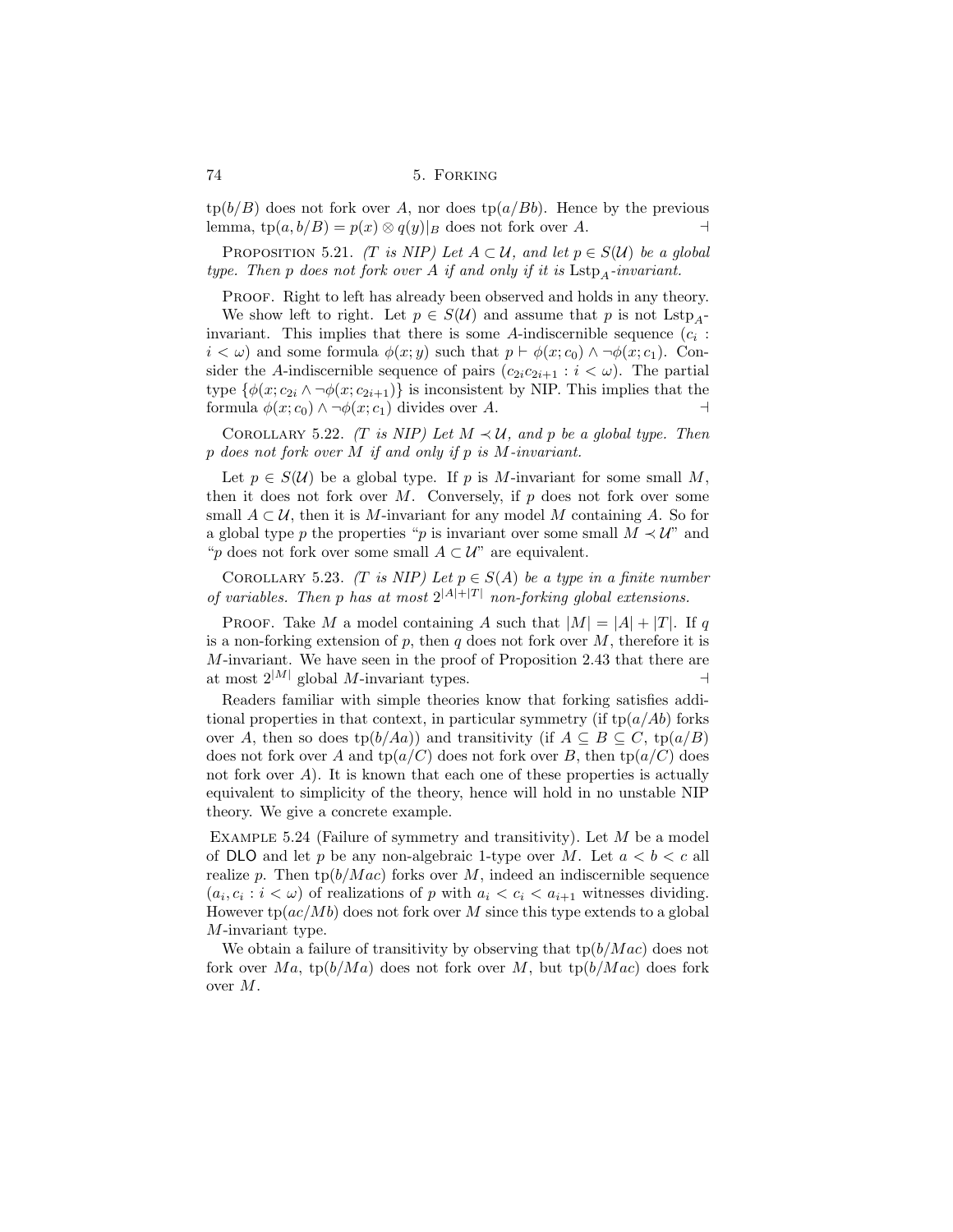### **5.3.** bdd $(A)$ -invariance

Assumption: In this section, we assume that T is NIP.

PROPOSITION 5.25. Let  $p \in S(\mathcal{U})$  be non-forking over A. Then the equivalence relation  $\text{Lstp}(x/A) = \text{Lstp}(y/A)$  restricted to realizations of  $p|_A$  is type-definable.

Indeed, if  $c, d \models p|_A$ , then:  $Lstp(c/A) = Lstp(d/A)$  if and only if there is some sequence I such that both  $(c) + I$  and  $(d) + I$  realize  $p^{(\omega)}|_A$ .

PROOF. It is enough to prove the second statement.

 $(\Leftarrow)$  Clear; the condition implies that c and d are at Lascar-distance at most 2.

 $(\Rightarrow)$  Let c, d realize  $p|_A$ , and assume that  $Lstp(c/A) = Lstp(d/A)$ . Let M be a model containing A. The hypothesis and conclusion depend only on tp(c,  $d/A$ ), hence we may conjugate  $(c, d)$  by an automorphism over A and assume that  $tp(c/M) = p|_M$ . We let  $I \models p^{(\omega)}|_{Med}$ . Then  $c + I$  is a realization of  $p^{(\omega)}|_A$  (indeed of  $p^{(\omega)}|_M$ ). By Corollary 5.20,  $p^{(\omega)}$  does not fork over  $A$ . By Proposition 5.21, it is Lascar-invariant over  $A$ , therefore  $\text{tp}(cI/A) = \text{tp}(dI/A)$  and both  $(c) + I$  and  $(d) + I$  realize  $p^{(\omega)}|_A$ .

COROLLARY 5.26. If  $p \in S(A)$  does not fork over A and  $a, b \models p$  satisfy  $KP\text{-}stp(a/A) = KP\text{-}stp(b/A), \text{ then } \text{Lstp}(a/A) = \text{Lstp}(b/A).$ 

In particular, if no type forks over its base, then compact strong types coincide with strong types. (We say that  $T$  is  $G$ -compact.)

PROOF. Let  $p \in S(A)$  be non-forking over A. By the previous proposition, the relation  $R(c,d)$  defined as  $Lstp(c/A) = Lstp(d/A)$  is typedefinable on realizations of  $p$ . By Proposition 5.11, there is a type-definable bounded equivalence relation E which refines R on  $p$  (and must therefore be equal to R by definition of Lascar strong types). If  $c, d \models p$  have the same KP-strong type, then they are E-equivalent and thus R-equivalent.  $\Box$ 

We now prove an analog of Proposition 2.36 for types non-forking over A. First a lemma.

LEMMA 5.27. Let p be a global type, non-forking over A. Let  $b_1, b_2 \in \mathcal{U}$ have the same Lascar strong type over A and let  $a \models p \restriction Ab_1b_2$ . Then  $\text{Lstp}(ab_1/A) = \text{Lstp}(ab_2/A).$ 

PROOF. We might as well take a to realize  $p$  over  $U$ . First assume that there is a model  $M \supseteq A$  such that  $\text{tp}(b_1/M) = \text{tp}(b_2/M)$ . Then p is M-invariant and we have  $tp(ab_1/M) = tp(ab_2/M)$ , which implies  $\text{Lstp}(ab_1/A) = \text{Lstp}(ab_2/M)$ . In general there is a finite sequence of tuples  $(c_i : i \leq n)$  and a sequence  $(M_i : i < n)$  of models containing A such that  $c_0 = b_1$ ,  $c_n = b_2$  and  $tp(c_i/M_i) = tp(c_{i+1}/M_i)$  for each  $i < n$ . Then Lstp $(ac_i/A) =$ Lstp $(ac_{i+1}/A)$  for each i and the result follows.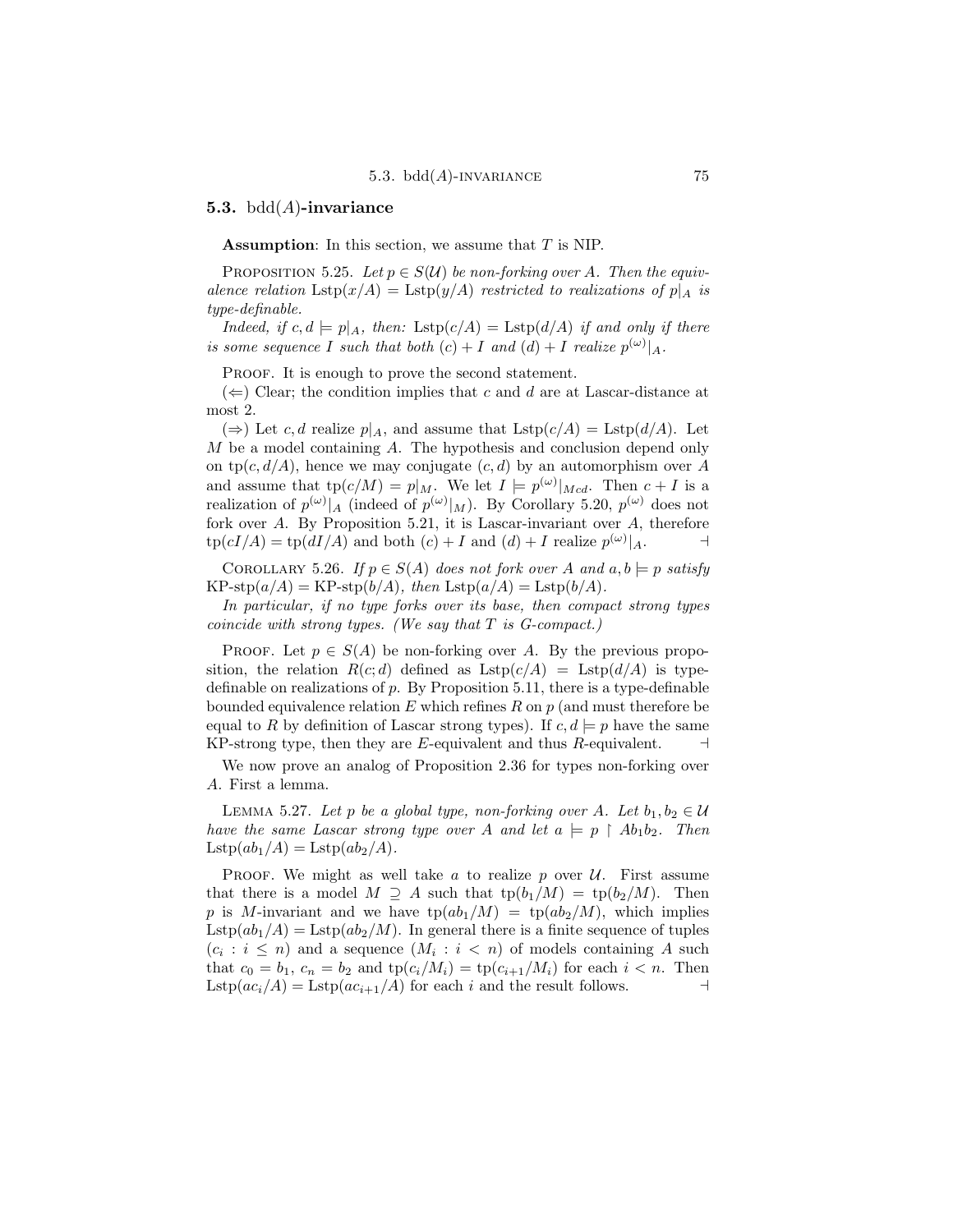76 5. FORKING

PROPOSITION 5.28. Let  $p, q \in S(U)$  be two global types, both non-forking over A and let  $\bar{a} \models p^{(\omega)}$  and  $\bar{b} \models q^{(\omega)}$ . Assume that  $\text{Lstp}(\bar{a}/A) = \text{Lstp}(\bar{b}/A)$ , then  $p = q$ .

PROOF. The proof is essentially the same as that of Proposition 2.36, replacing types over A by Lascar strong types over A.

Assume that there is some  $\phi(x; d) \in L(\mathcal{U})$  such that  $p \vdash \phi(x; d)$  and  $q \vdash \neg \phi(x; d)$ . Pick any model  $M \supseteq A \cup \{d\}$ . We build inductively two sequences  $(a_n : n < \omega)$  and  $(b_n : n < \omega)$  such that for all n:

$$
- a_n \models p \restriction Ma_{\leq n}b_{\leq n};
$$

$$
-b_n \models q \restriction Ma_{\leq n}b_{\leq n}.
$$

It is enough now to show that the sequence  $(a_0, b_0, a_1, b_1, \dots)$  is indiscernible, because the formula  $\phi(x; d)$  alternates infinitely often on that sequence, contradicting NIP.

We show by induction on n that  $I_n := (a_0, b_0, \ldots, a_n)$  has the same Lascar strong type over A as a realization of  $q^{(2n+1)}$ . For  $n = 0$ , it follows from the hypothesis of the proposition. Assume we know it for  $n$ . Then by Lemma 5.27 and induction hypothesis,  $I_n + (b_n)$  has the same Lascar strong type over A as  $q^{(2n+2)}$ . By hypothesis, this is the same as the Lascar strong type of  $p^{(2n+2)}$ . We then apply the same argument to add  $a_{n+1}$  and this finishes the induction.

 $\overline{\phantom{a}}$ 

COROLLARY 5.29. Let  $p \in S(\mathcal{U})$  be non-forking over A, then p is bdd(A)invariant.

PROOF. Let  $\sigma \in Aut(U/\mathrm{bdd}(A)), \bar{a} \models p^{(\omega)}|_{M}$ . Then  $KP\text{-stp}(\bar{a}/A) = KP\text{-stp}(\sigma(\bar{a})/A).$ 

As  $\bar{a}$  and  $\sigma(\bar{a})$  are both realizations of  $p^{(\omega)}|_A$ , which is non-forking over A, Corollary 5.26 implies that  $\text{Lstp}(\bar{a}/A) = \text{Lstp}(\sigma(\bar{a})/A)$ . Therefore by Proposition 5.28,  $p = \sigma(p)$ .

## 5.4.  $NTP_2$  and the broom lemma

DEFINITION 5.30. (T any theory.) We say that a formula  $\phi(x; y)$  has TP<sub>2</sub> if there is an array  $(b_i^t : i < \omega, t < \omega)$  of tuples of size |y| and  $k < \omega$ such that:

· for any  $\eta : \omega \to \omega$ , the conjunction  $\bigwedge_{t<\omega} \phi(x;b^t_{\eta(t)})$  is consistent;

for any  $t < \omega$ ,  $\{\phi(x; b_i^t) : i < \omega\}$  is *k*-inconsistent.

We say that  $\phi(x; y)$  is NTP<sub>2</sub> if it does not have TP<sub>2</sub>. We say that the theory  $T$  is  $\text{NTP}_2$  if all formulas are  $\text{NTP}_2$ .

PROPOSITION 5.31. If T is NIP, then it is  $NTP_2$ .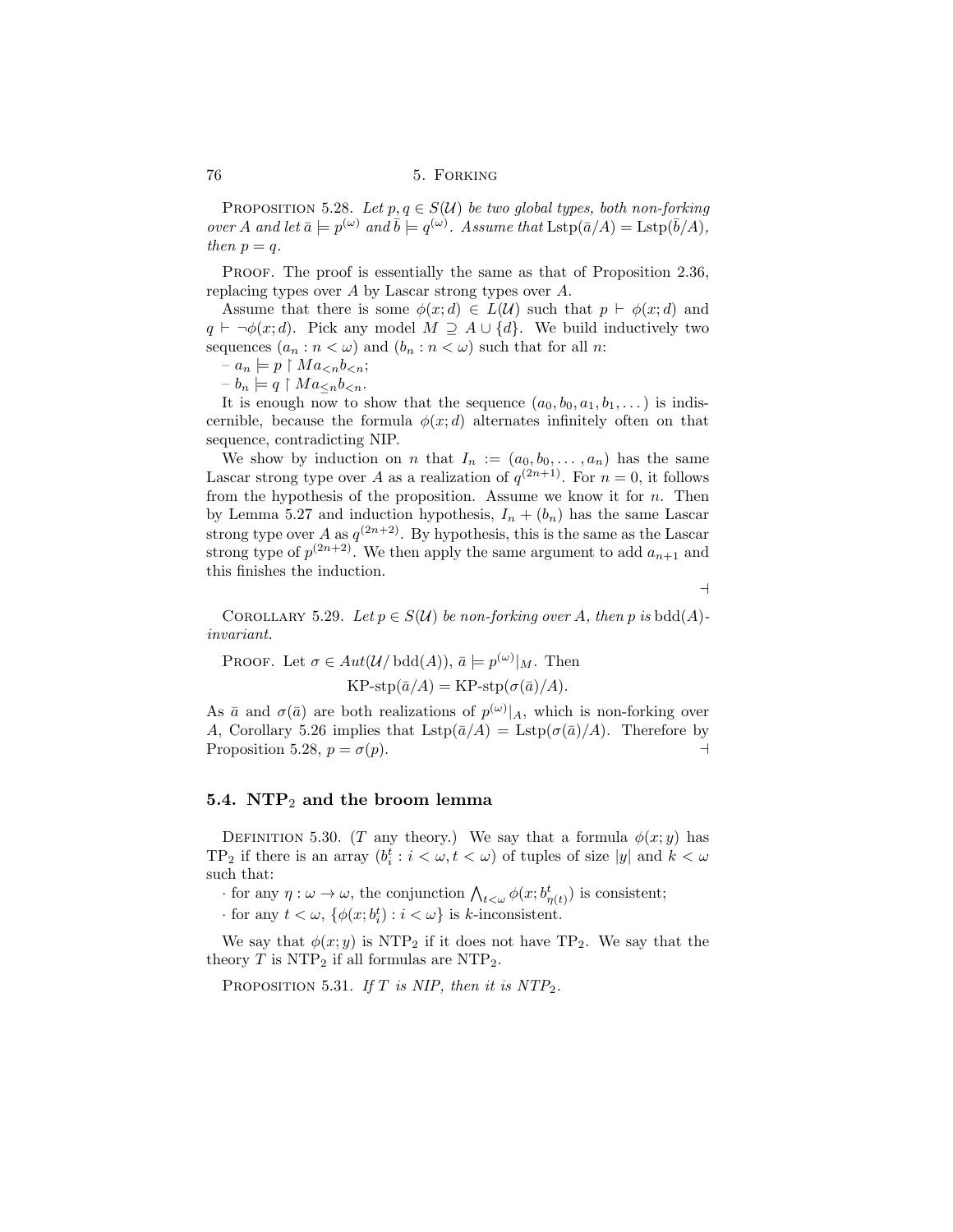**PROOF.** Assume that some formula  $\phi(x; y)$  has TP<sub>2</sub>, as witnessed by some  $k < \omega$  and array  $(a_i^t : i < \omega, t < \omega)$ . By compactness, we may increase the array to  $(a_i^t : i < \omega, t < |T|^+)$ . Next, using Lemma 4.2, we may assume that the rows  $(a_i^t)_{i \leq \omega}$  are mutually indiscernible. Take b realizing the partial type  $\{\phi(x; a_0^t) : t < |T|^+\}$ . Then by k-inconsistency of the rows, no sequence  $(a_i^t)_{i < \omega}$  remains indiscernible over b. This contradicts Lemma  $4.8$ .

The class of  $NTP_2$  theories contains both NIP theories and simple theories. Most of the content of this section and the next one goes through (with some modifications) for  $NTP_2$  theories. However, we do not try to be optimal here, hence:

Assumption: Until the end of the chapter, we assume that T is NIP.

*Notation* 5.32.  $a \bigcup_{A} b$  means that  $tp(a/Ab)$  does not fork over A.

Beware that this is not in general a symmetric relation.

DEFINITION 5.33. Let  $I = (a_i : i < \omega)$  be a sequence of tuples. We say that it is a *Morley sequence* over A if there is some global type  $p$ , non-forking over A such that  $I \models p^{(\omega)}|_A$ .

LEMMA 5.34. Let  $\bar{b} = (b_i : i < \omega)$  be an A-indiscernible sequence such that  $p = \text{tp}(\bar{b}/A)$  does not fork over A. Then there is some global nonforking extension  $q(x_0, x_1, \dots)$  of p which is the type of some U-indiscernible sequence.

PROOF. Let  $p'$  be any non-forking extension of  $tp(\bar{b}/A)$ . Let  $(d_i : i <$  $\omega$   $\models$   $p'$ . We can find some *U*-indiscernible sequence  $(e_i : i < \omega)$  realizing the EM-type of  $(d_i : i < \omega)$  over U. Let  $q = \text{tp}(e_i : i < \omega/U)$ . Then q does not fork over A and its restriction to A is  $p$ .

LEMMA 5.35. Let A be an extension base, and  $\phi(x;b) \in L(\mathcal{U})$  divide over A. Then there is a Morley sequence  $(b_i : i < \omega)$  over A witnessing dividing (i.e.,  $b_0 = b$  and the conjunction  $\bigwedge_{i < \omega} \phi(x; b_i)$  is inconsistent).

PROOF. Let  $(b'_i : i < \omega)$  be some A-indiscernible sequence with  $b'_0 = b$ and such that  $\{\phi(x;b'_i): i < \omega\}$  is k-inconsistent. Let  $p = \text{tp}((b'_i)_{i < \omega}/A)$ . By assumption on  $A$ ,  $p$  does not fork over  $A$ , so by the previous lemma, there is some  $q(x_0,...) \in S(\mathcal{U})$  a non-forking extension of p and some  $r(x) \in S(\mathcal{U})$  such that the type q restricted to any one of its variable is equal to r. Let  $(\bar{b}^t : t < \omega)$  be a Morley sequence of q over A, where  $\overline{b}^t = (b_i^t : i < \omega).$ 

For each  $t < \omega$ , the type  $\{\phi(x; b_i^t) : i < \omega\}$  is k-inconsistent. By NTP<sub>2</sub>, there is some  $\eta : \omega \to \omega$  such that  $\bigwedge_{t<\omega} b_{\eta(t)}^t$  is inconsistent. As the sequence  $(b_{\eta(t)}^t : t < \omega)$  is a Morley sequence of r over A, we have what we want.  $\Box$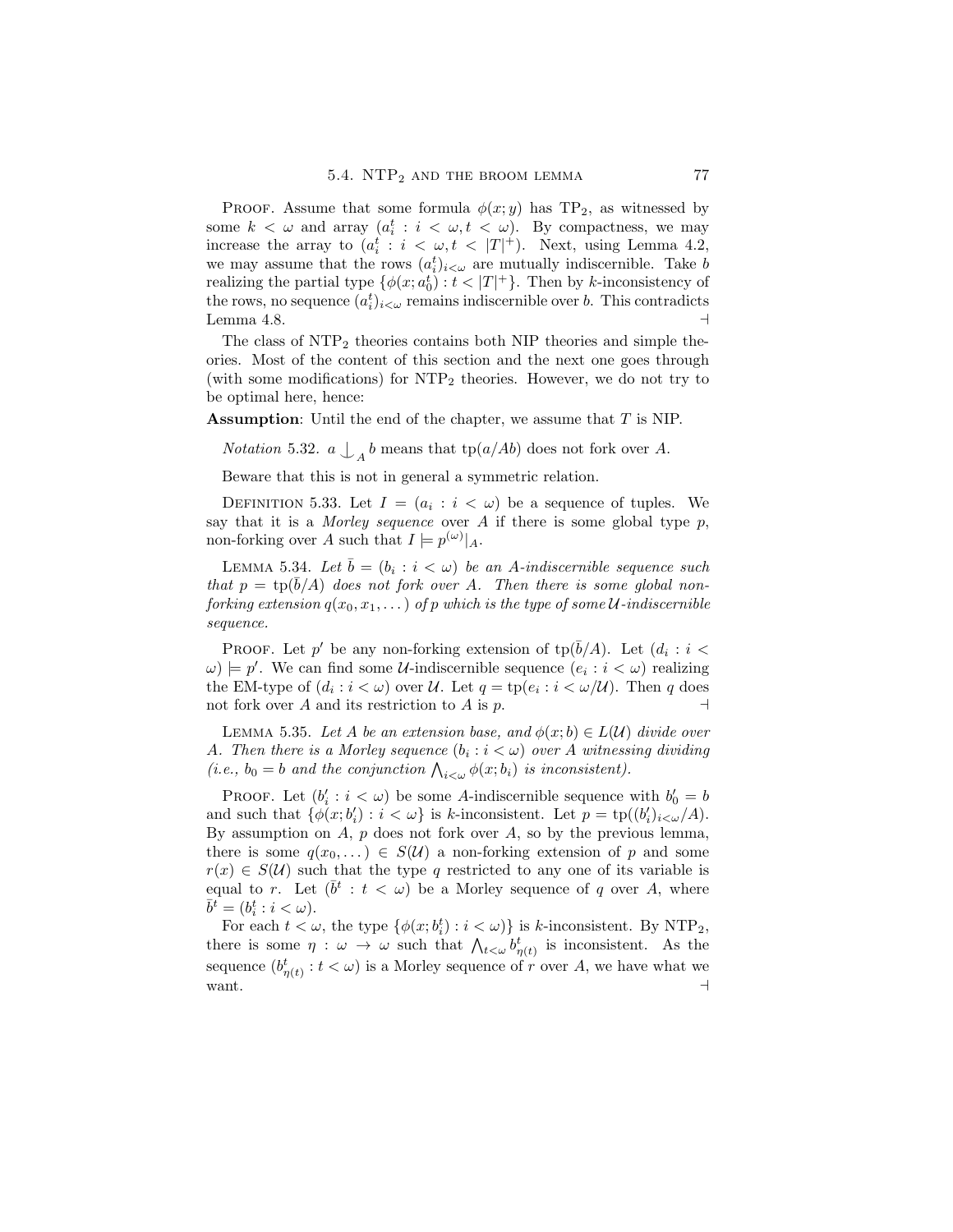78 5. Forking

LEMMA 5.36 (Broom lemma). Let  $A \subset \mathcal{U}$  be an extension base and  $\pi(x)$ be a partial type over U which is  $\mathrm{Lstp}_{A}$ -invariant. Assume that for some formulas  $\psi(x; b)$  and  $\phi_i(x; c)$ ,  $i < n$  in  $L(\mathcal{U})$  we have

$$
\pi(x) \vdash \psi(x;b) \lor \bigvee_{i
$$

where  $b \bigcup_{A} c$  and for each  $i < n$ ,  $\phi_i(x; c)$  divides over A. Then

$$
\pi(x) \vdash \psi(x;b).
$$

PROOF. We prove the result by induction on n. The case  $n = 0$  is trivial. Assume we know it for *n* and let  $\pi(x) \vdash \psi(x;b) \lor \bigvee_{i \leq n+1} \phi_i(x;c)$ . By the previous lemma, there is a Morley sequence  $(c_j : j < \omega)$  over A with  $c_0 = c$  and such that  $\{\phi_n(x; c_j) : j < \omega\}$  is k-inconsistent. Conjugating by an automorphism, we may assume that  $b \bigcup_{A} (c_j)_{j < \omega}$ , thus the sequence  $(c_j)_{j<\omega}$  is indiscernible over Ab (since tp(b/A(c<sub>j</sub>)) is Lstp<sub>A</sub>-invariant).

By Lstp<sub>A</sub>-invariance of  $\pi(x)$ , we have  $\pi(x) \vdash \psi(x;b) \lor \bigvee_{i \leq n+1} \phi_i(x;c_j)$ for all  $j < \omega$ . In particular, we have

$$
\pi(x) \vdash \psi(x;b) \lor \bigwedge_{j < k} \bigvee_{i < n+1} \phi_i(x;c_j).
$$

By assumption on  $k$ , this implies

$$
\pi(x) \vdash \psi(x;b) \lor \bigvee_{\substack{j < k \\ i < n}} \phi_i(x;c_j).
$$

For any  $j < k$ , we have  $b \bigcup_A c_{\geq j}$ , thus  $b \bigcup_{Ac_{>j}} c_j$ . Also we have  $c_{>j} \bigcup_A c_j$ . Therefore by left transitivity (Lemma 5.18)  $bc_{>j} \nightharpoonup_A c_j$ .

By the induction hypothesis, and as

$$
\pi(x) \vdash \left[\psi(x;b) \vee \bigvee_{\substack{0 < j < k \\ i < n}} \phi_i(x;c_j)\right] \vee \bigvee_{i < n} \phi_i(x;c_0)
$$

we have

$$
\pi(x) \vdash \psi(x;b) \lor \bigvee_{\substack{0 < j < k \\ i < n}} \phi_i(x;c_j).
$$

Iterating this last step  $k - 1$  times, we obtain  $\pi(x) \vdash \psi(x; b)$ .

The following corollary has the same hypothesis as the lemma, except that we drop the condition  $b \bigcup_{A} c$ .

COROLLARY 5.37. Let  $A \subset U$  be an extension base and  $\pi(x)$  be a partial type over U which is  $Lstp_A-invariant$ . Assume that for some formulas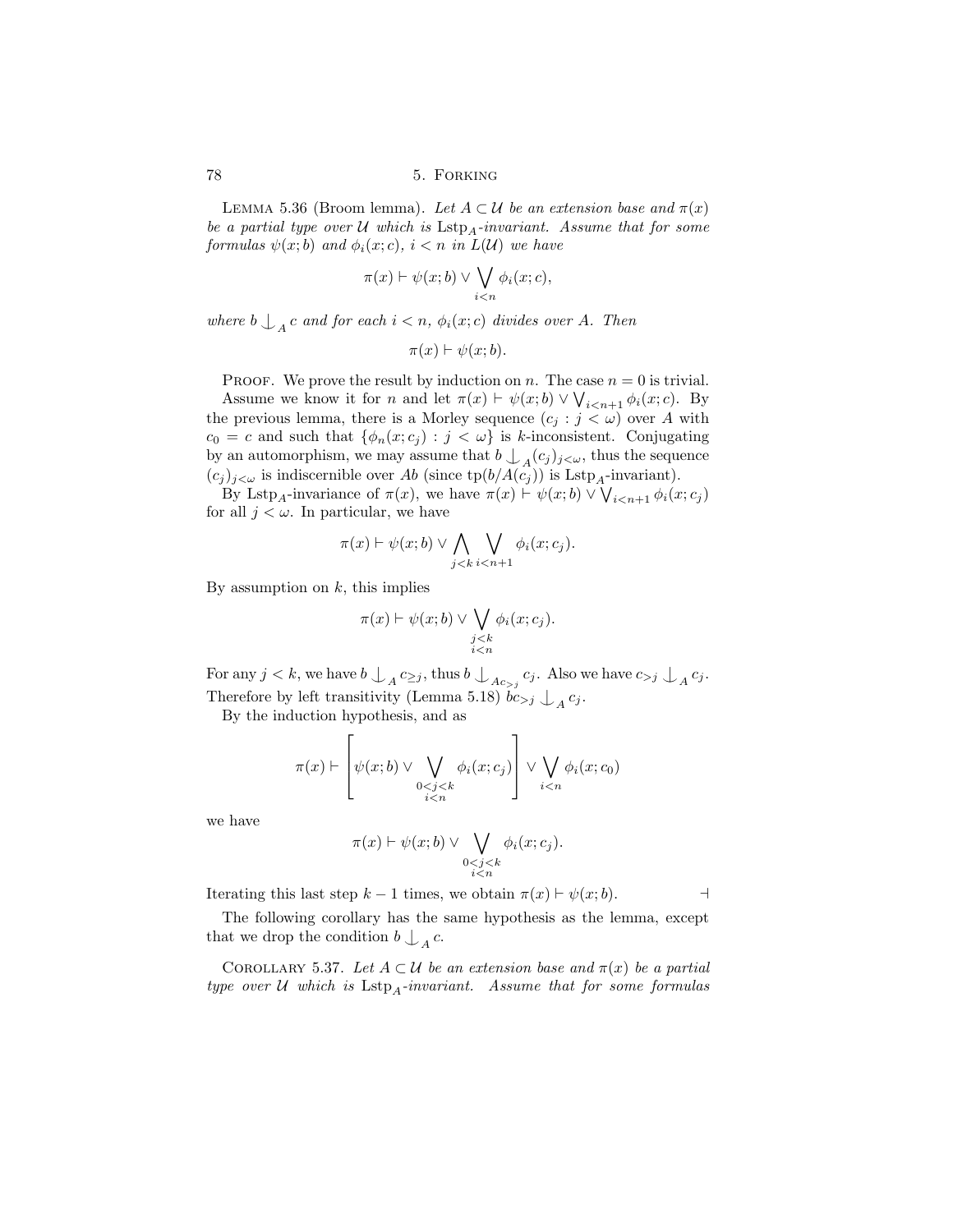$\psi(x;b)$  and  $\phi_i(x;c)$ ,  $i < n$  in  $L(\mathcal{U})$  we have

$$
\pi(x) \vdash \psi(x;b) \lor \bigvee_{i
$$

and for each  $i < n$ ,  $\phi_i(x; c)$  divides over A.

Then we have  $\pi(x) \vdash \bigvee_{j \leq m} \psi(x;b_j)$ , where the tuples  $b_j$  are such that  $\text{Lstp}(b_i/A) = \text{Lstp}(b/A).$ 

PROOF. Consider the partial type

$$
\pi'(x) = \pi(x) \cup {\neg \psi(x; b')} : \text{Lstp}(b'/A) = \text{Lstp}(b/A).
$$

Then  $\pi'(x)$  is Lstp<sub>A</sub>-invariant and by hypothesis on  $\pi(x)$ , we have  $\pi'(x)$   $\vdash$  $x \neq x \vee \bigvee \phi_i(x; c)$ . The previous lemma applies to give  $\pi'(x) \vdash x \neq x$ . Therefore  $\pi'(x)$  is inconsistent and the conclusion follows by compactness.  $\overline{\phantom{a}}$ 

DEFINITION 5.38. Let p be a type over a model M and  $N \succ M$ . An heir of p over N is a type  $q \in S(N)$  which extends p and such that whenever  $q \vdash \phi(x;b)$ , with  $\phi(x;y) \in L(M)$  and  $b \in N$ , then there is  $b' \in M$  such that  $p \vdash \phi(x;b').$ 

Note that if  $q \in S(N)$  is an heir of its restriction p to M and  $a \models q$ , then  $\text{tp}(N/Ma)$  is finitely satisfiable in M and in particular we have  $N \bigcup_{M} a$ . It is a well known fact (that we will not use) that a type  $p \in S(M)$  is definable if and only if it admits a unique global heir.

PROPOSITION 5.39. Let  $M \models T$  and  $p \in S(M)$ . Then p has a global heir which is non-forking over M.

PROOF. Assume not. Then the partial type  $\pi(x) = p(x) \cup \pi_1(x) \cup \pi_2(x)$ is inconsistent where

 $\cdot \pi_1(x) = \{ \psi(x;b) \in L(\mathcal{U}) : p \vdash \psi(x;b') \text{ for all } b' \in M \}$  and

 $\cdot \pi_2(x) = \{ \phi(x; c) \in L(\mathcal{U}) : \neg \phi(x; c) \text{ divides over } M \}.$ 

By compactness, we find a formula  $\psi(x; b)$  from  $\pi_1(x)$  and finitely many formulas  $\phi_i(x; c), i < n$  in  $\pi_2(x)$  such that  $p(x) \vdash \neg \psi(x; b) \vee \bigvee_{i \leq n} \neg \phi_i(x; c)$ . By Corollary 5.37, we have  $p(x) \vdash \bigvee_{j \leq m} \neg \psi(x; b_j)$ , where  $b_j \equiv_M b$ . As p is a type over M, by compactness, there is some formula  $\theta(y_0, \ldots, y_{m-1}) \in$  $tp(b_0, \ldots, b_{m-1}/M)$  such that

$$
p(x) \vdash \forall y_0, \ldots, y_{m-1} \left( \theta(\bar{y}) \to \bigvee_{j < m} \neg \psi(x; y_j) \right).
$$

Taking such  $y_0, \ldots, y_{m-1}$  in M, we obtain a contradiction to the fact that  $\psi(x;b)$  is in  $\pi_1(x)$ .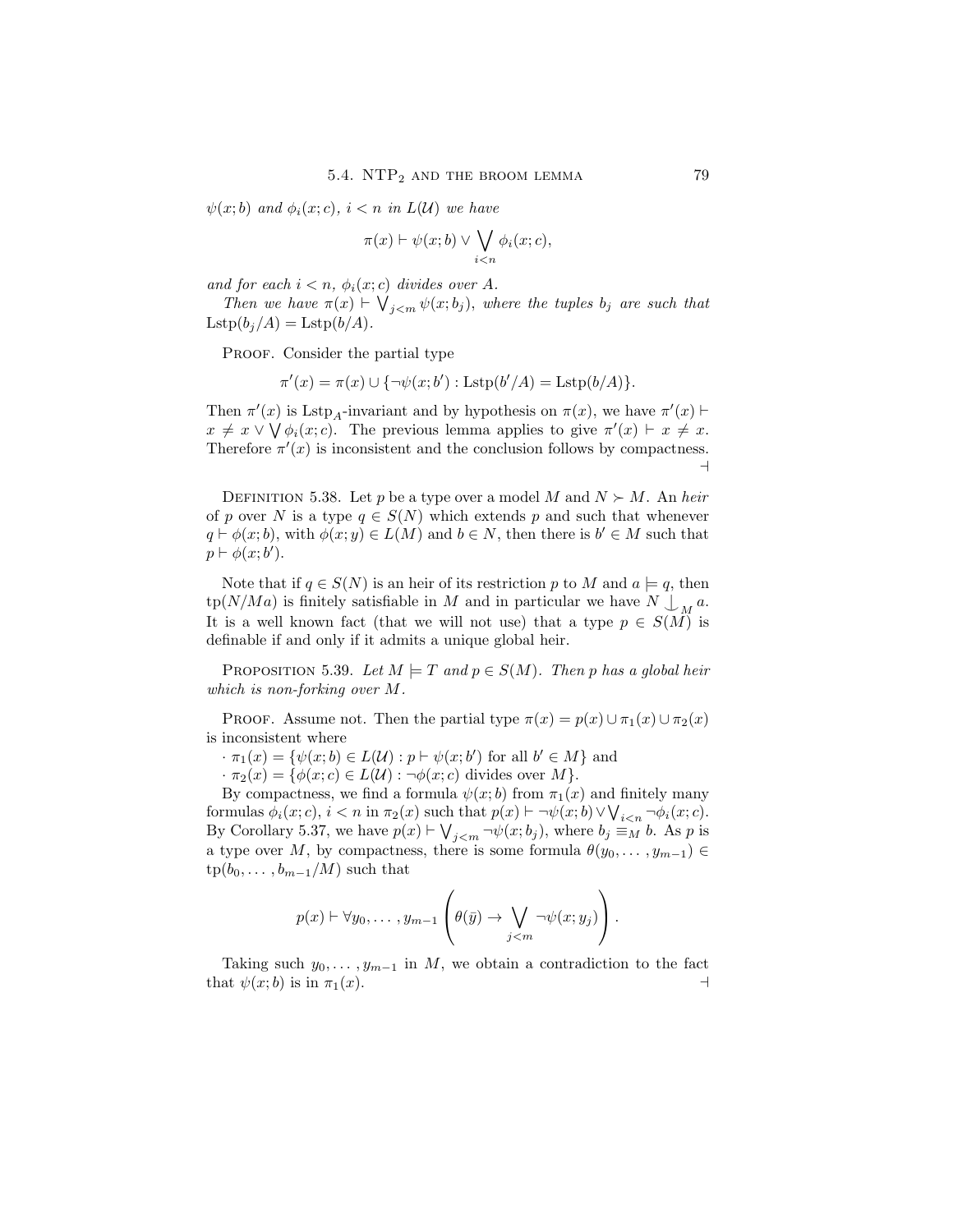80 5. Forking

#### 5.5. Strict non-forking

We continue to assume that  $T$  is NIP.

DEFINITION 5.40. Let  $A \subseteq B$  and  $a \in \mathcal{U}$ . We say that  $p = \text{tp}(a/B)$  is strictly non-forking over A if there is a global extension  $p'$  of p such that p' is non-forking over A and such that for all  $C \supseteq B$ , if  $a_0 \models p' \mid_C$ , then  $C \bigcup_A a_0.$ 

We will write  $a \nightharpoonup_A^{st}$  $\frac{st}{A}b$  to mean that  $tp(a/Ab)$  is strictly non-forking over A.

Remark 5.41. In particular, if  $tp(a/B)$  is strictly non-forking over A, then we have  $a \nightharpoonup_A B$  and  $B \nightharpoonup_A a$ . It is an open question whether the converse holds (assuming that A is an extension base).

Example 5.42. Let M be a model of DLO. As in Example 5.24, take any non-algebraic type  $p \in S_1(M)$  and  $a < b < c$  realizing p. Then  $tp(a, c/Mb)$  does not fork over M. However it is not strictly non-forking because  $tp(b/Mac)$  forks over M. There are two strictly non-forking extensions of  $tp(a, c/M)$  to a type over Mb obtained by placing a and c on the same side of b.

EXAMPLE 5.43. Let  $p \in S(M)$ , then p is strictly non-forking over M: By Proposition 5.39 and the remark before it we can take  $p'$  to be any global non-forking heir of p.

We now generalize this to types over arbitrary extension bases.

PROPOSITION 5.44. Let A be an extension base and  $p \in S(A)$ . Then p is strictly non-forking over A.

PROOF. Let  $a \models p$ . The proof is essentially the same as that of Proposition 5.39. Namely, we consider the partial type  $p(x) \cup \{\psi(x;b) : b \in$  $\mathcal{U}, \neg \psi(a; y)$  forks over  $A \} \cup \{ \phi(x; c) : c \in \mathcal{U}, \neg \phi(x; c)$  divides over  $A \}$ . If this type is inconsistent, then we can find some  $\psi(x; b)$  from the first set and finitely many  $\phi_i(x; c)$ ,  $i < n$  from the second set such that

$$
p(x) \vdash \neg \psi(x;b) \lor \bigvee_{i
$$

By Corollary 5.37, we have  $p(x) \vdash \bigvee_{j \leq m} \neg \psi(x; b_j)$  where  $\text{Lstp}(b_j/A) =$ Lstp( $b/A$ ). Let  $\bar{b} = b_0$ <sup>^</sup>... ^ $b_{m-1}$  and take  $q \in S(\mathcal{U})$  a non-forking extension of tp $(\vec{b}/A)$  (as A is an extension base). If  $\vec{b}' \models q|_{Aa}$ , then by hypothesis on  $\psi(x; y)$ ,  $\psi(a; b_i)$  holds for all i. A contradiction.

DEFINITION 5.45. The sequence  $(a_i : i < \alpha)$  is a *strict non-forking se*quence over A if for any  $i < \alpha$  we have  $a_i \nightharpoonup_A^{st}$  $\frac{st}{A}a_{\lt i}.$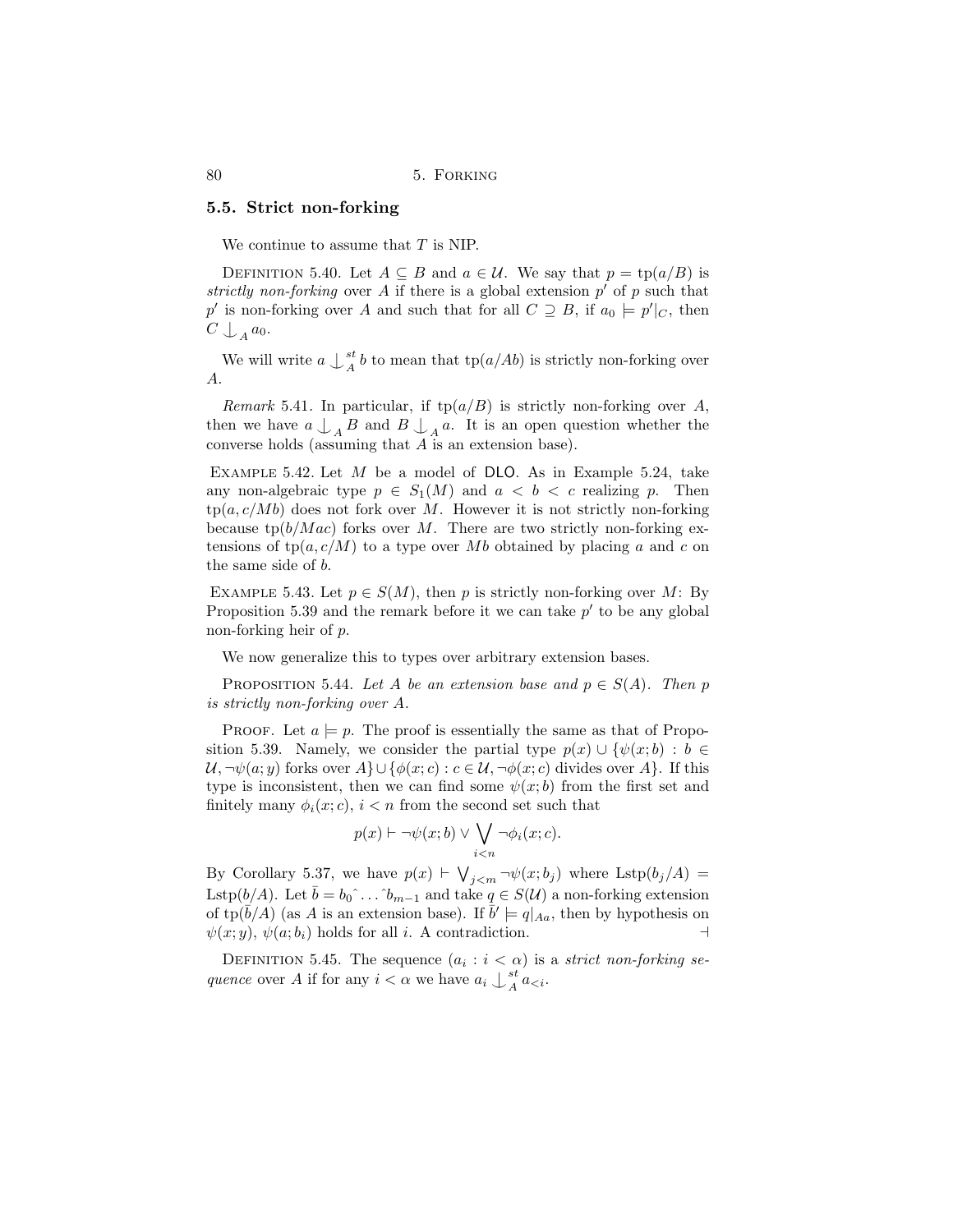LEMMA 5.46. Let A be an extension base. Let  $(a_i : i < \alpha)$  be a strict non-forking sequence over A and  $(I_i : i < \alpha)$  a sequence of A-indiscernible sequences such that  $I_i$  begins with  $a_i$ . Then we can find sequences  $(J_i : i <$  $\alpha)$  mutually indiscernible over A such that  $J_i \equiv_{Aa_i} I_i$  for each  $i < \alpha$ .

PROOF. Without loss, the sequences  $I_i$  are indexed by  $\omega$ . We may assume that  $\alpha = n < \omega$  and we show the result by induction on n. Assume it is true for *n* and let  $(a_i : i < n+1)$  and  $(I_i : i < n+1)$  be given. By the induction hypothesis, we may assume that the sequences  $(I_i : i < n)$ are mutually indiscernible over A. We have  $a_n \nightharpoonup_A^{st}$  $\frac{st}{A}a_{\leq n}$ . Conjugating by an automorphism fixing A and the family  $(a_i : i < n+1)$ , we may assume that  $a_n \nightharpoonup_A^{st}$  $\frac{1}{A}a_{\leq n}I_{\leq n}$ . This implies:

(1) the sequences  $(I_i : i < n)$  are mutually indiscernible over  $Aa_n$ ;

(2)  $a_{\leq n} I_{\leq n} \downarrow_{A} a_{n}$ .

By Lemma 5.17,  $tp(a_{\leq n}I_{\leq n}/Aa_n)$  has an extension q over  $AI_n$  such that  $I_n$  is indiscernible over a realization of q. Therefore moving  $I_n$  by an automorphism over  $Aa_n$ , we may assume that  $I_n$  is indiscernible over  $Aa_{\leq n}I_{\leq n}$ .

For  $k < n+1$ , write  $I_k = (a_i^k : i < \omega)$ . Let  $\eta : n+1 \to \omega$  be any function. As  $I_n$  is indiscernible over  $AI_{\leq n}$ , we have

$$
a_{\eta(0)}^0 \cdots a_{\eta(n)}^n \equiv_A a_{\eta(0)}^0 \cdots a_{\eta(n-1)}^{n-1} a_n.
$$

Then by (1) above,

$$
a_{\eta(0)}^0 \cdots a_{\eta(n)}^n \equiv_A a_0 \cdots a_n.
$$

For k from 0 to  $n-1$ , construct a sequence  $I'_k$  which is indiscernible over  $AI_n I_{> k} I'_{< k}$  and realizes the EM-type of  $I_k$  over that set. Then the sequences  $(I'_k : k < n)$  are mutually indiscernible over  $AI_n$ . Write  $I'_k =$  $(a_i^k : i < \omega)$ . By the previous observation we have  $a_0^0 \cdots a_0^{n-1} \equiv_{Aa_n}$  $a_0 \cdots a_{n-1}$ . Therefore we may assume that  $a_0'^k = a_k$  for all  $k < n$ .

Then the sequences  $I'_0, \ldots, I'_{n-1}, I_n$  have the required properties.  $\Box$ 

PROPOSITION 5.47. Let A be an extension base, and let  $(a_i : i < \kappa)$  be a strict non-forking sequence over A. Let b such that  $dp-rk(b/A) < \kappa$ . Then there is  $i < \kappa$  such that  $tp(b/Aa_i)$  does not divide over A.

PROOF. Assume that  $tp(b/Aa_i)$  divides over A for all  $i < \kappa$ . Then, for each  $i < \kappa$  we can find some  $\phi_i(x; a_i) \in \text{tp}(b/Aa_i)$  and an A-indiscernible sequence  $I_i = (a_j^i : j < \omega)$  such that  $a_0^i = a_i$  and  $\bigwedge_{j<\omega} \phi_i(x; a_j^i)$  is inconsistent. By the previous proposition, we may assume that the sequences  $I_i$ are mutually indiscernible over A. Then for  $i < \kappa$ ,  $I_i$  is not indiscernible over  $Ab$ , which contradicts the definition of dp-rank.

We will show in Theorem 5.49 that forking equals dividing over extension bases, therefore one can replace "does not divide" by "does not fork" in the previous proposition.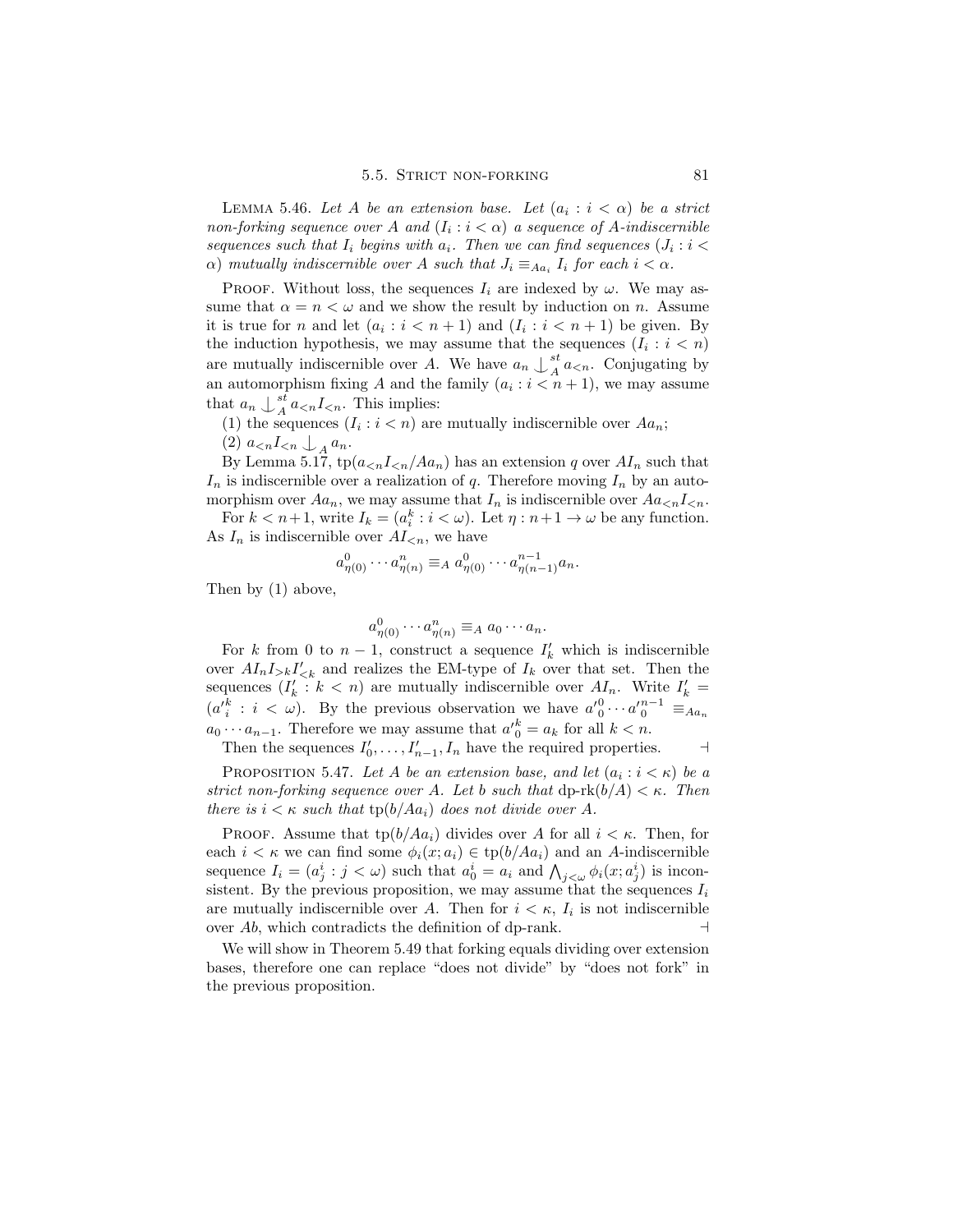82 5. FORKING

PROPOSITION 5.48. Let A be an extension base and  $(a_i : i < \omega)$  indiscernible and strict non-forking over A. Assume that the formula  $\phi(x; a_0)$ divides over A, then the partial type  $\{\phi(x; a_i) : i < \omega\}$  is inconsistent.

We say the strict non-forking sequences witness dividing.

PROOF. Assume that  $\{\phi(x; a_i) : i < \omega\}$  is consistent. Then we may increase the sequence to some A-indiscernible sequence  $(a_i : i < |T|^+),$ strict non-forking over A such that there is  $b \models \bigwedge_{i \leq |T|^{+}} \phi(x; a_{i})$ . Then  $\text{tp}(b/Aa_i)$  divides over  $a_i$  for each i, and this contradicts Proposition 5.47.  $\overline{\phantom{0}}$ 

THEOREM 5.49. Let A be an extension base and  $\phi(x; a)$  a formula, then  $\phi(x; a)$  forks over A if and only if it divides over A.

**PROOF.** If  $\phi(x; a)$  divides over A, then it forks over A. Conversely, assume that  $\phi(x; a)$  forks over A. Then there are formulas  $\psi_i(x; c) \in L(\mathcal{U}),$  $i < n$ , such that  $\phi(x; a) \vdash \bigvee_{i < n} \psi_i(x; c)$  and each  $\psi_i(x; c)$  divides over A. Let  $q \in S(\mathcal{U})$  be a strict non-forking extension of  $tp(ac/A)$  (using Proposition 5.44) and let  $(a_i c_i : i < \omega)$  be a Morley sequence of q over A. If  $\phi(x; a)$  does not divide over A, then there is  $b \models \bigwedge_{i \leq \omega} \phi(x; a_i)$ . Trimming the sequence if necessary, we may assume that  $b \models \bigwedge_{i<\omega} \psi_0(x; c_i)$ . This contradicts Proposition 5.48.  $\Box$ 

**Lowness.** Let A be any set of parameters and let  $\phi(x; y)$  be a formula over A. Let k be the alternation number of  $\phi^{opp}$  where  $\phi^{opp}(y; x) = \phi(x; y)$ . So  $k$  is the maximal integer for which we can find an  $A$ -indiscernible sequence  $(b_i : i < \omega)$  such that  $\bigwedge_{i < k} \neg(\phi(x; b_i) \leftrightarrow \phi(x; b_{i+1}))$  is consistent. Set also  $l = \lfloor k/2 \rfloor + 1$ . Let  $(b_i : i < \omega)$  be any A-indiscernible sequence and assume that  $\bigwedge_{i \leq [k/2]} \phi(x; b_i)$  is consistent. We claim that  $\bigwedge_{i \leq \omega} \phi(x; b_i)$  is consistent.

To see this, increase the sequence to an A-indiscernible  $(b_i : i < \omega(l+1)).$ By indiscernibility,  $\bigwedge_{1 \leq i \leq l} \phi(x; b_{\omega \cdot i})$  is consistent and let a realize it. Then there is some  $i < l + 1$  such that a realizes  $\bigwedge_{j < \omega} \phi(x; b_{\omega \cdot i+j})$ , otherwise the truth value of  $\phi(a;b_i)$  would alternate too often on the sequence. Thus again by indiscernibility,  $\bigwedge_{i<\omega}\phi(x;b_i)$  is consistent.

PROPOSITION 5.50. Let A be an extension base and  $\phi(x; y)$  a formula over A. Then the set of b's such that  $\phi(x;b)$  forks over A is type-definable over A.

PROOF. By the paragraph before the proof (and Theorem 5.49), we know that  $\phi(x; b)$  forks over A, if and only if it divides over A, if and only if there is some A-indiscernible sequence  $(b_i : i < \omega)$  such that:

 $\cdot \bigwedge_{i < |\text{alt}(\phi^{opp})/2|+1} \phi(x; b_i)$  is inconsistent.

This is easily seen to be a type-definable condition on  $b$ .

 $\cdot b_0 = b$ ;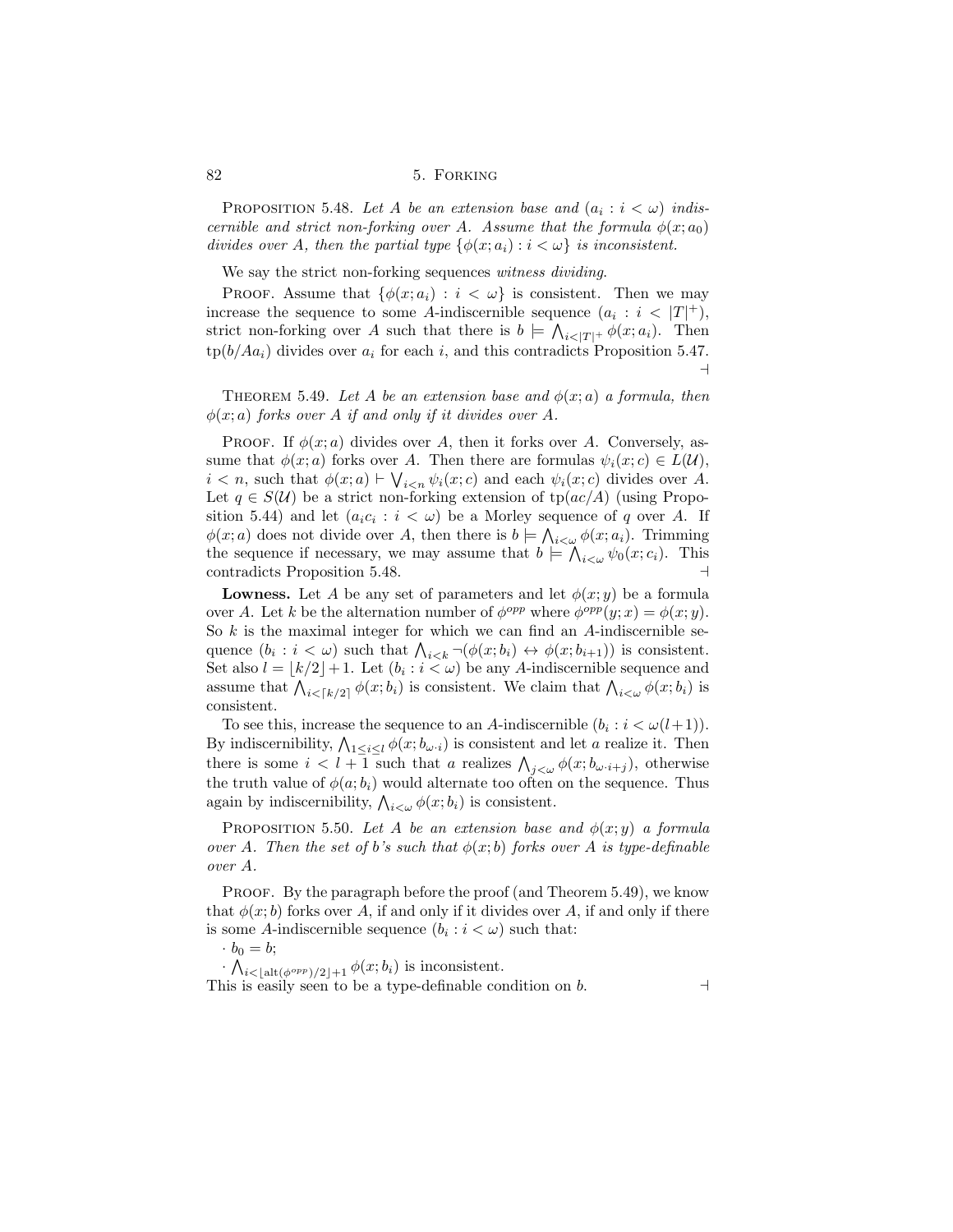Theories satisfying the conclusion of the previous proposition are called *low* theories. Thus NIP theories are low.

#### References and related subjects

The definition and general properties of forking and dividing are due to Shelah. See for example his book [107]. Properties of forking specific to NIP theories presented in Section 5.2 are proved in Shelah [110] and Hrushovski and Pillay [62]. The proof that forking equals dividing is from Chernikov and Kaplan [26]. We follow closely the simplified account given by Adler in [1]. The definition and properties of strict non-forking appeared in Shelah [110] and is investigated in Kaplan and Usvyatsov [71].

More information on  $\bf{NTP}_2$ -theories can be found in Chernikov [25], and Chernikov and Ben Yaacov [18].

As we have seen, non-forking independence does not satisfy nice properties such as symmetry and transitivity. Hence it is tempting to look for a substitute independence relation. In o-minimal theories, such a notion is given by dimensional independence: a and b are independent over A if the dimension of the locus of  $a$  is the same over  $A$  and over  $Ab$ . An abstract relation generalizing this—called thorn-independence—can be defined in the class of rosy theories. Those notions were introduced by Scanlon and first investigated in works of Onshuus and Ealy: [86], [38]. Hasson and Onshuus study stable types in [55] and used rosiness in [56] to investigate structures definable in o-minimal theories. Krupiński studied rosy NIP groups in [73] and  $[74]$ , whereas the work  $[37]$  by Ealy, Krupiński and Pillay focusses on fsg rosy groups.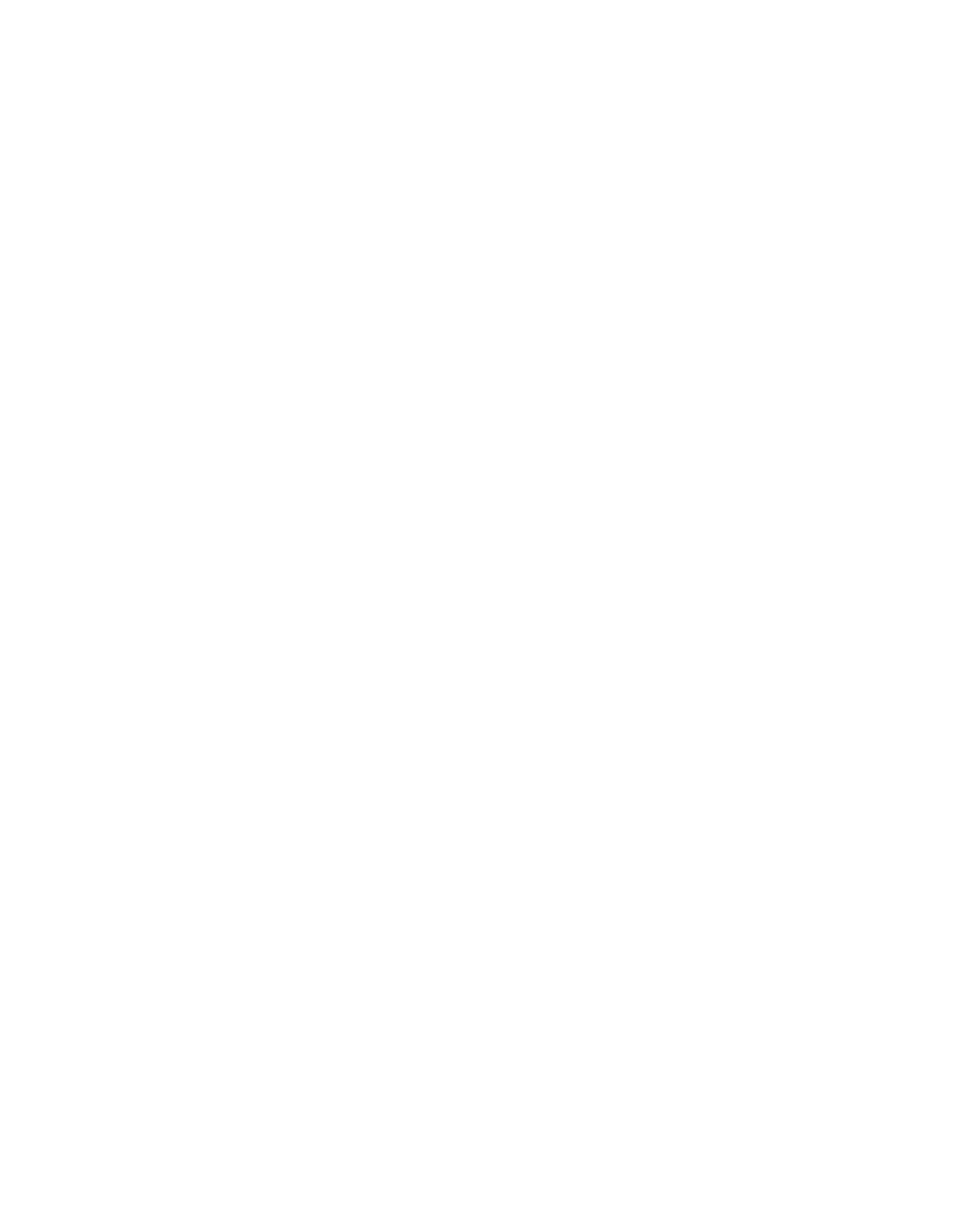### CHAPTER 6

## FINITE COMBINATORICS

In this chapter we introduce tools from finite combinatorics and probability theory.

It was first observed by Laskowski in [75] that NIP formulas had an analogue in combinatorics under the name finite VC-dimension. More precisely, a formula  $\phi(x; y)$  is NIP if and only if the class  $\{\phi(M; b) : b \in M\}$ of subsets of  $M^{|x|}$  has finite VC-dimension. This is a central notion in machine learning theory, as classes of finite VC-dimension coincide with learnable classes. See [41]. This theory builds on the theorem of Vapnik and Chervonenkis (from which the name VC originates) which states a uniform law of large numbers for such classes.

We give a proof of that theorem and of the so-called  $(p,q)$ -theorem of Alon-Kleitman and Matoušek. We will therefore change the framework in this chapter and work first in a purely combinatorial setting. We come back to first order structures at the end to present the proof of uniformity of honest definitions, where the  $(p, q)$ -theorem plays an essential role.

#### 6.1. VC-dimension

Let X be a set (finite or infinite) and  $\mathcal S$  a family of subsets of X. Such a pair  $(X, \mathcal{S})$  is called a set system. For most purposes, we can forget about the base set X, or in other words, take X to be  $\bigcup \mathcal{S}$ .

Let  $A \subseteq X$ . We say that the family S shatters A if for every  $A' \subseteq A$ , there is a set S in S such that  $S \cap A = A'$ .

The family S has VC-dimension at most n (written  $VC(S) \leq n$ ), if there is no  $A \subseteq X$  of cardinality  $n+1$  such that S shatters A. We say that S is of VC-dimension  $n$  if it is of VC-dimension at most  $n$  and shatters some subset of size *n*.

If for each n we can find a subset of X of cardinality n shattered by  $S$ , then we say that S has infinite VC-dimension (and write  $VC(S) = \infty$ ).

For a more careful analysis, we define the *shatter function*  $\pi_{\mathcal{S}}$  from N to N as follows:  $\pi_{\mathcal{S}}(n)$  is the maximum over all  $A \subseteq X$  of cardinality  $\leq n$  of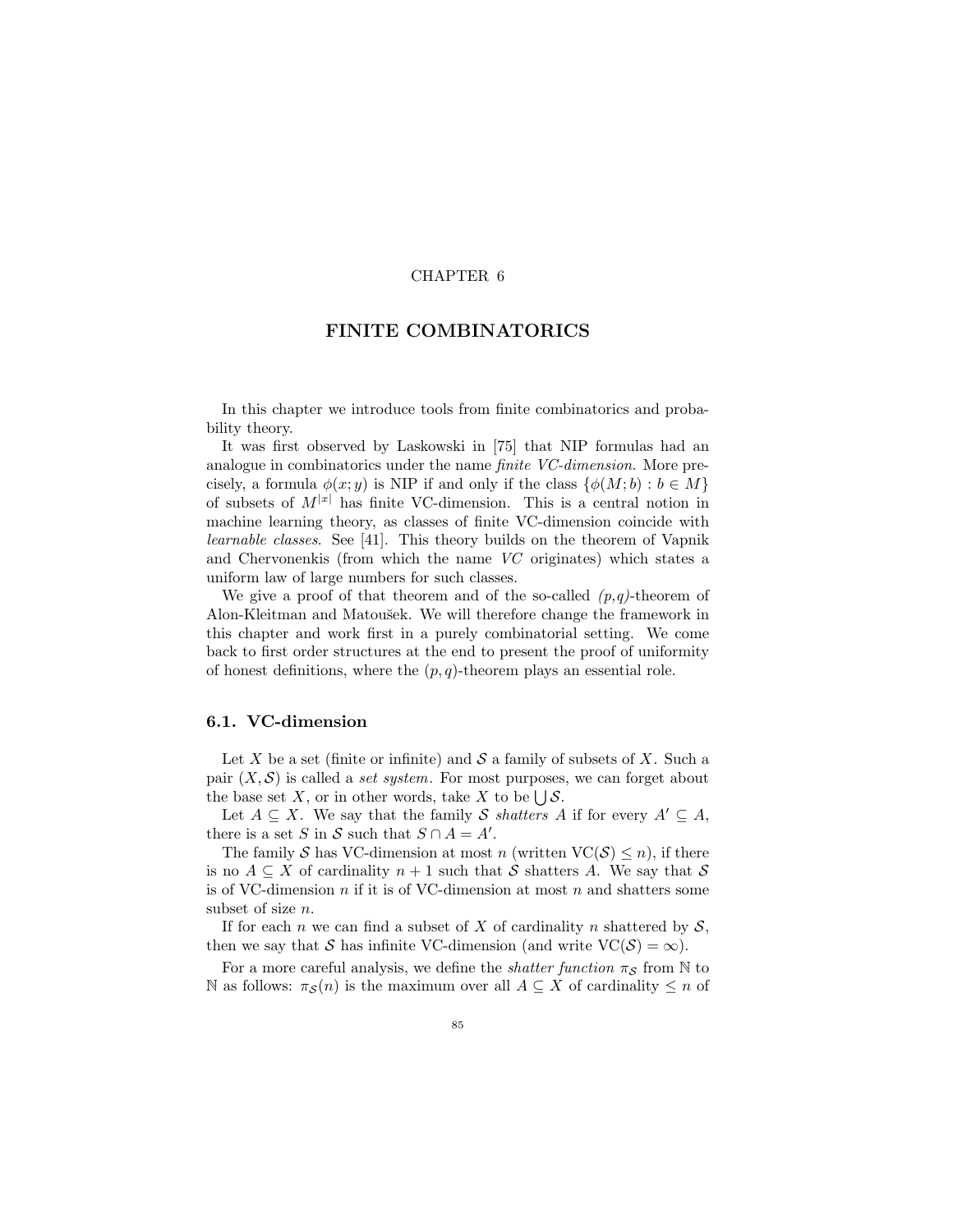$|\{C \cap A : C \in \mathcal{S}\}|$ . Note that  $\pi_{\mathcal{S}}(n)$  is bounded by  $2^n$ , and we have:

 $\text{VC}(\mathcal{S}) < n \iff \pi_{\mathcal{S}}(n) < 2^n.$ 

Given a set system  $(X, \mathcal{S})$ , we define the *dual* set system as the set system  $(X^*, \mathcal{S}^*)$ , where  $X^* = \mathcal{S}$  and  $\mathcal{S}^* = \{S_a : a \in X\}$  with  $\mathcal{S}_a = \{S \in \mathcal{S} : a \in \mathcal{S} \}$ S}. We then define the dual VC-dimension of  $\mathcal{S}$  (written  $\mathrm{VC}^*(\mathcal{S})$ ) as the VC-dimension of  $S^*$ . We also define the dual shatter function  $\pi_S^*$  as the shatter function of  $S^*$ .

EXAMPLE 6.1. Let  $X = \mathbb{R}^2$  and S be the set of open half planes. Then  $\pi_{\mathcal{S}}^*(n)$  is the maximal number of regions into which n lines can partition the plane. One checks by induction that it is equal to  $\frac{n(n+1)}{2} + 1$ .

EXAMPLE 6.2. Let  $\phi(x; y)$  be a formula and fix a model M. Then  $\phi(x; y)$ is NIP if and only if the class  $\mathcal{S}_{\phi}(M) = \{\phi(M;b) : b \in M\}$  is of finite VCdimension. The VC-dimension of  $\phi(x; y)$  as defined in Section 2.1 coincides with the VC-dimension of that class. In particular, it is independent of the choice of M. We similarly define  $\pi_{\phi}$  and the dual objects. Note that the dual VC-dimension of  $\phi(x; y)$  is the VC-dimension of  $\phi^{opp}(y; x)$  where  $\phi^{opp}(y;x) = \phi(x;y).$ 

LEMMA 6.3. We have  $\text{VC}^*(\mathcal{S}) < 2^{\text{VC}(\mathcal{S})+1}$  and  $\text{VC}(\mathcal{S}) < 2^{\text{VC}^*(\mathcal{S})+1}$ .

In particular, S has finite VC-dimension if and only if it has finite dual VC-dimension.

PROOF. Assume  $\text{VC}(\mathcal{S}) \geq 2^n$ . Then there is some subset  $A \subseteq X$  of size  $2^n$  shattered by S. Write  $A = \{a_C : C \subseteq n\}$ . For each  $k < n$ , let  $S_k \in \mathcal{S}$  be such that  $S_k \cap A = \{a_C : \{k\} \subseteq C \subseteq n\}$ . Then easily, the family  $\{S_k : k \leq n\}$  is shattered by  $S^*$ . It follows that  $VC^*(\mathcal{S}) \geq n$ . This proves the second inequality. The first one is proved similarly.

The following fundamental lemma states that the shatter function  $\pi_{\mathcal{S}}(n)$ is either always equal to  $2<sup>n</sup>$ , or has polynomial growth.

LEMMA 6.4 (Sauer-Shelah lemma). Let  $S$  be a class of VC-dimension at most k. Then, for  $n \geq k$ , we have  $\pi_{\mathcal{S}}(n) \leq \sum_{i=0}^{k} {n \choose i}$ . In particular  $\pi_{\mathcal{S}}(n) = O(n^k)$ .

PROOF. First notice that the bound is tight: take  $S$  to be the family of subsets of X of cardinality  $\leq k$ . Then S has VC-dimension exactly k and we see that its shatter function is equal to the bound in the statement of the lemma. The idea of the proof is to reduce the situation to this case by modifying the elements of  $S$ , making them as small as possible without changing neither the cardinality of the family nor its VC-dimension.

Fix an integer  $n \geq k$ . If S contradicts the bound, then this is also true of some finite subfamily of S, so without loss we may assume that S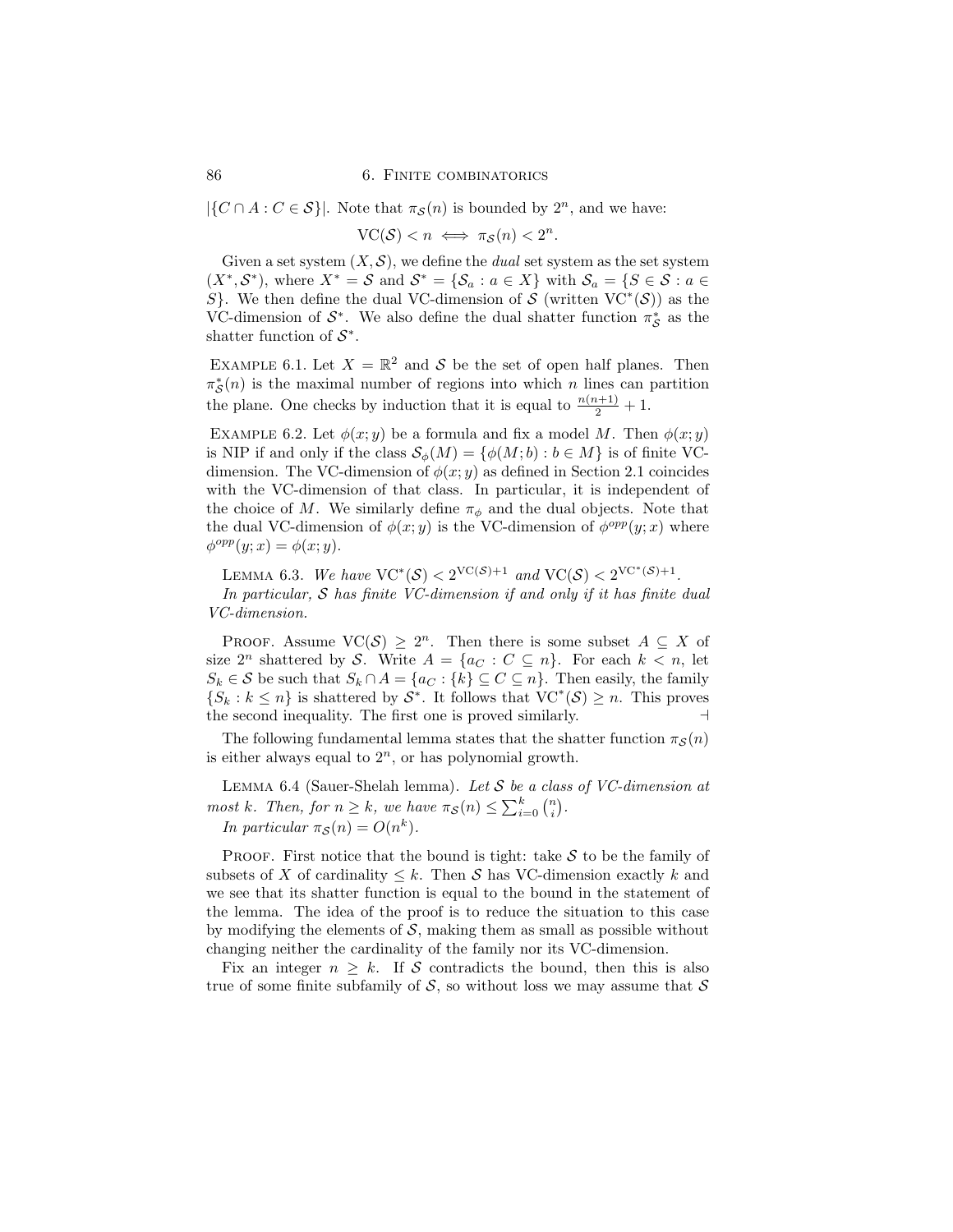is finite. Similarly, we may assume that  $X$  is finite of cardinality  $n$ , say  $X = \{x_1, \ldots, x_n\}$ , so that  $\pi_{\mathcal{S}}(n) = |\mathcal{S}|$ .

We define iteratively families  $S_0, \ldots, S_n$ . Set  $S_0 = S$ .

Let  $l < n$  and assume that  $S_l$  has been defined. Go through the sets in  $S_l$  one by one. For each  $S \in S_l$ , if  $x_{l+1} \in S$ , and if  $S \setminus \{x_{l+1}\}\$ is not a set in  $S_l$ , replace S by  $S \setminus \{x_{l+1}\}.$  If not, leave S as it is. Let  $S_{l+1}$  be the resulting family.

The following three facts can be easily checked by induction on l:

(i) for each l, the cardinality of  $S_l$  is the same as that of  $S$ ;

(ii) let  $S \in \mathcal{S}_l$  and  $A = S \cap \{x_1, ..., x_l\}$ ; then for every  $A_0 \subseteq A$ , the set  $A_0 \cup (S \setminus A)$  is in  $S_l$ ;

(iii) any  $A \subseteq X$  shattered by  $S_{l+1}$  is also shattered by  $S_l$ .

Fact (ii) implies in particular that if  $S \in \mathcal{S}_n$ , then S is shattered by  $\mathcal{S}_n$ . It follows from (iii) that the VC-dimension of  $S_n$  is not greater than that of S. Therefore no set in  $S_n$  can have cardinality greater than k. Hence  $\sum_{i=0}^{k} {n \choose i} \ge |\mathcal{S}_n| = |\mathcal{S}| = \pi_{\mathcal{S}}(n).$ 

We define the *VC-density* of S to be  $vc(S) = \limsup_{n \to \infty} \frac{\log(\pi_S(n))}{\log n}$ . In other words,  $vc(S)$  is the smallest  $r \geq 0$  for which we have  $\pi_{\mathcal{S}}(n) = O(n^r)$ . Similarly, we define the *VC-codensity* as  $vc^*(\mathcal{S}) = vc(\mathcal{S}^*)$ .

We have  $\text{vc}(\mathcal{S}) < +\infty \iff \text{VC}(\mathcal{S}) < +\infty$  and by the previous result, we always have  $\text{vc}(\mathcal{S}) \leq \text{VC}(\mathcal{S})$ . However, one cannot bound in general the VC-dimension in terms of the VC-density. For many purposes, the VC-density is a more appropriate notion than the VC-dimension.

EXAMPLE 6.5. Let  $(X, \mathcal{S})$  be a set system with  $vc(\mathcal{S}) < k$ . Set  $X' = X \cup Y$ where Y is a set of size k disjoint from X and let  $S' = S \cup \mathfrak{P}(Y)$ . Then  $\text{VC}(\mathcal{S}') = k$ , but  $\text{vc}(\mathcal{S}') = \text{vc}(\mathcal{S}) < k$ .

We now state and prove the fundamental theorem of Vapnik and Chervonenkis. It is a uniform version of the law of large numbers for set systems of finite VC-dimension.

First, we fix a notation. For  $S \in \mathcal{S}$  and  $(x_1, \ldots, x_n) \in X^n$ , we define  $Av(x_1, \ldots, x_n; S)$  as being equal to  $\frac{1}{n} |S \cap \{x_1, \ldots, x_n\}|$ . It is the measure of S estimated on the finite set  $\{x_1, \ldots, x_n\}$ . The weak law of large numbers (Proposition B.4) states that for fixed  $S \in \mathcal{S}$  and  $\epsilon > 0$ , we have  $\mu^{n}(|Av(x_1,...,x_n;S)-\mu(S)| \geq \epsilon) \leq \frac{1}{4n\epsilon^2}$ . Hence with high probability, sampling on a tuple  $(x_1, \ldots, x_n)$  selected at random gives a good estimate of the measure of S. The VC-theorem states that if  $S$  is of finite VC-dimension, then sampling on a random tuple  $(x_1, \ldots, x_n)$  gives a good estimate of the measures of all the sets in  $S$ .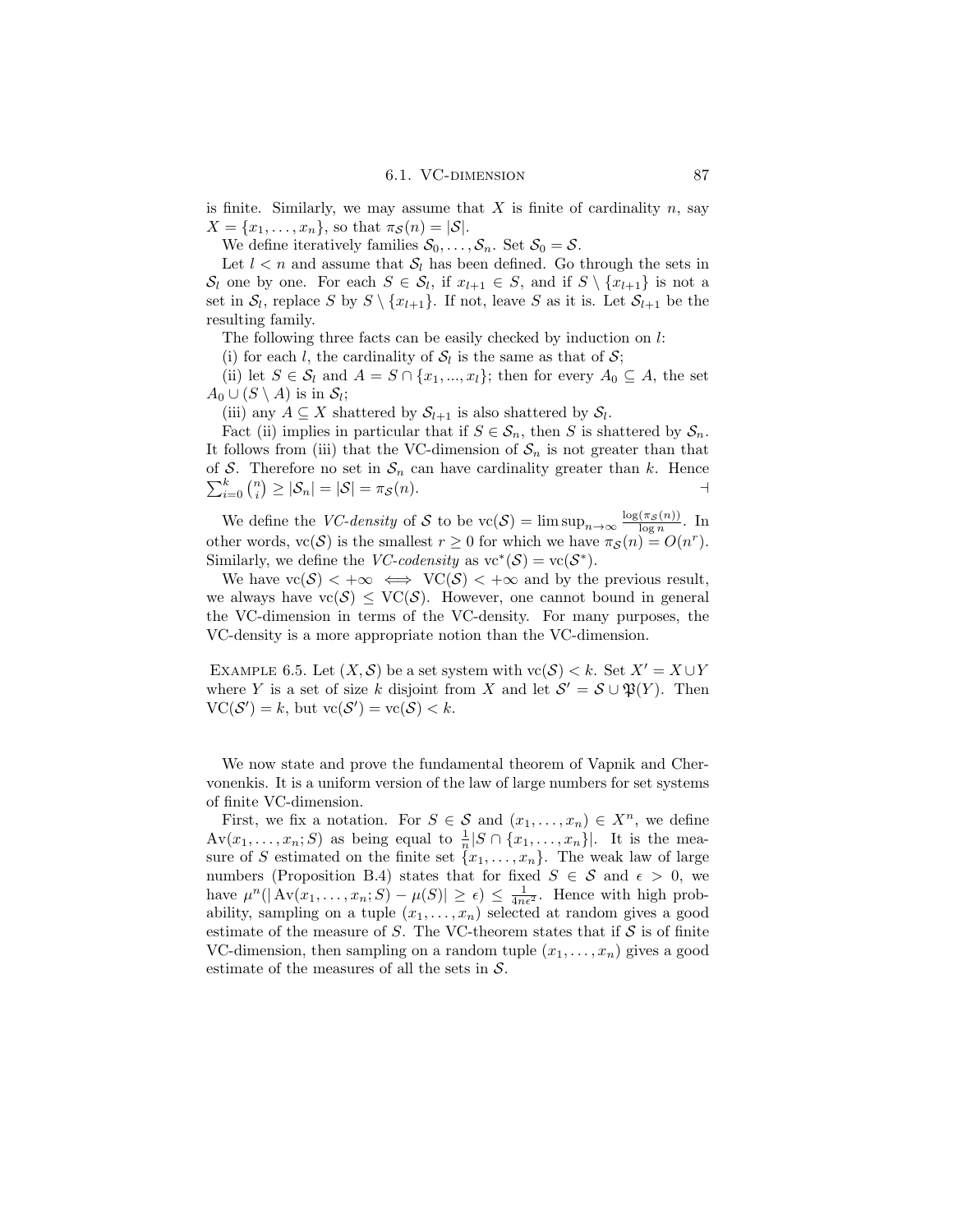THEOREM 6.6 (VC-theorem). Let  $(X, \mu)$  be a finite probability space, and  $S \subseteq \mathfrak{P}(X)$  a family of subsets, then for  $\epsilon > 0$  we have:

$$
\mu^{n}\left(\sup_{S\in\mathcal{S}}|Av(x_1,\ldots,x_n;S)-\mu(S)|>\epsilon\right)\leq 8\pi_{\mathcal{S}}(n)\exp\left(-\frac{n\epsilon^2}{32}\right).
$$

PROOF. Fix some integer *n*. For  $\bar{x} = (x_1, \ldots, x_n)$ ,  $\bar{x}' = (x'_1, \ldots, x'_n)$  and  $S \in \mathcal{S}$ , let  $f(\bar{x}, \bar{x}'; S)$  be equal to  $|\operatorname{Av}(x_1, \ldots, x_n; S) - \operatorname{Av}(x'_1, \ldots, x'_n; S)|$ .

Let  $x_1, \ldots, x_n, x'_1, \ldots, x'_n$  be mutually independent random elements from X each with distribution  $\mu$ . Let also  $\sigma_1, \ldots, \sigma_n$  be random variables independent from each other and from the previous ones such that  $Prob(\sigma_i = 1) = Prob(\sigma_i = -1) = 1/2.$ 

Claim 1: We have:

$$
\text{Prob}\left(\sup_{S\in\mathcal{S}} f(\bar{x}, \bar{x}'; S) > \epsilon/2\right) \le 2 \text{Prob}\left(\sup_{S\in\mathcal{S}} \frac{1}{n} \left|\sum_{i} \sigma_i \mathbf{1}_S(x_i)\right| > \epsilon/4\right).
$$

Notice that for fixed i and S, the random variable  $\mathbf{1}_S(x_i) - \mathbf{1}_S(x_i')$  has zero mean and a symmetric distribution (it takes the values 1 and -1 with the same probability). Therefore its distribution does not change if we multiply it by  $\sigma_i$ . We then compute:

$$
\begin{aligned}\n\text{Prob} & \left( \sup_{S \in \mathcal{S}} f(\bar{x}, \bar{x}'; S) > \epsilon/2 \right) \\
&= \text{Prob} \left( \sup_{S \in \mathcal{S}} \frac{1}{n} \left| \sum_{S} (\mathbf{1}_S(x_i) - \mathbf{1}_S(x_i')) \right| > \epsilon/2 \right) \\
&= \text{Prob} \left( \sup_{S \in \mathcal{S}} \frac{1}{n} \left| \sum_{S} \sigma_i (\mathbf{1}_S(x_i) - \mathbf{1}_S(x_i')) \right| > \epsilon/2 \right) \\
& \leq \text{Prob} \left( \sup_{S \in \mathcal{S}} \frac{1}{n} \left| \sum_{S} \sigma_i \mathbf{1}_S(x_i) \right| > \epsilon/4 \text{ or } \sup_{S \in \mathcal{S}} \frac{1}{n} \left| \sum_{S} \sigma_i \mathbf{1}_S(x_i') \right| > \epsilon/4 \right) \\
& \leq 2 \text{Prob} \left( \sup_{S \in \mathcal{S}} \frac{1}{n} \left| \sum_{S} \sigma_i \mathbf{1}_S(x_i) \right| > \epsilon/4 \right).\n\end{aligned}
$$

The last inequality being just the union bound.

Claim 2: We have:

$$
\operatorname{Prob}\left(\sup_{S\in\mathcal{S}}f(\bar{x},\bar{x}';S) > \epsilon/2\right) \leq 4\pi_{\mathcal{S}}(n)\exp\left(-\frac{n\epsilon^2}{32}\right).
$$

Proof: We start by fixing a tuple  $\bar{a} \in X^n$  and some  $S \in \mathcal{S}$ . Let  $A_S(\bar{a})$  be the event  $\frac{1}{n} \left| \sum_i \sigma_i \mathbf{1}_S(a_i) \right| > \epsilon/4$  (the only randomness left is in the  $\sigma_i$ 's). By Chernoff's bound (Theorem B.5 and the remark following it) we have:

$$
\mathrm{Prob}(A_S(\bar{a})) \leq 2 \exp\left(-\frac{n\epsilon^2}{32}\right).
$$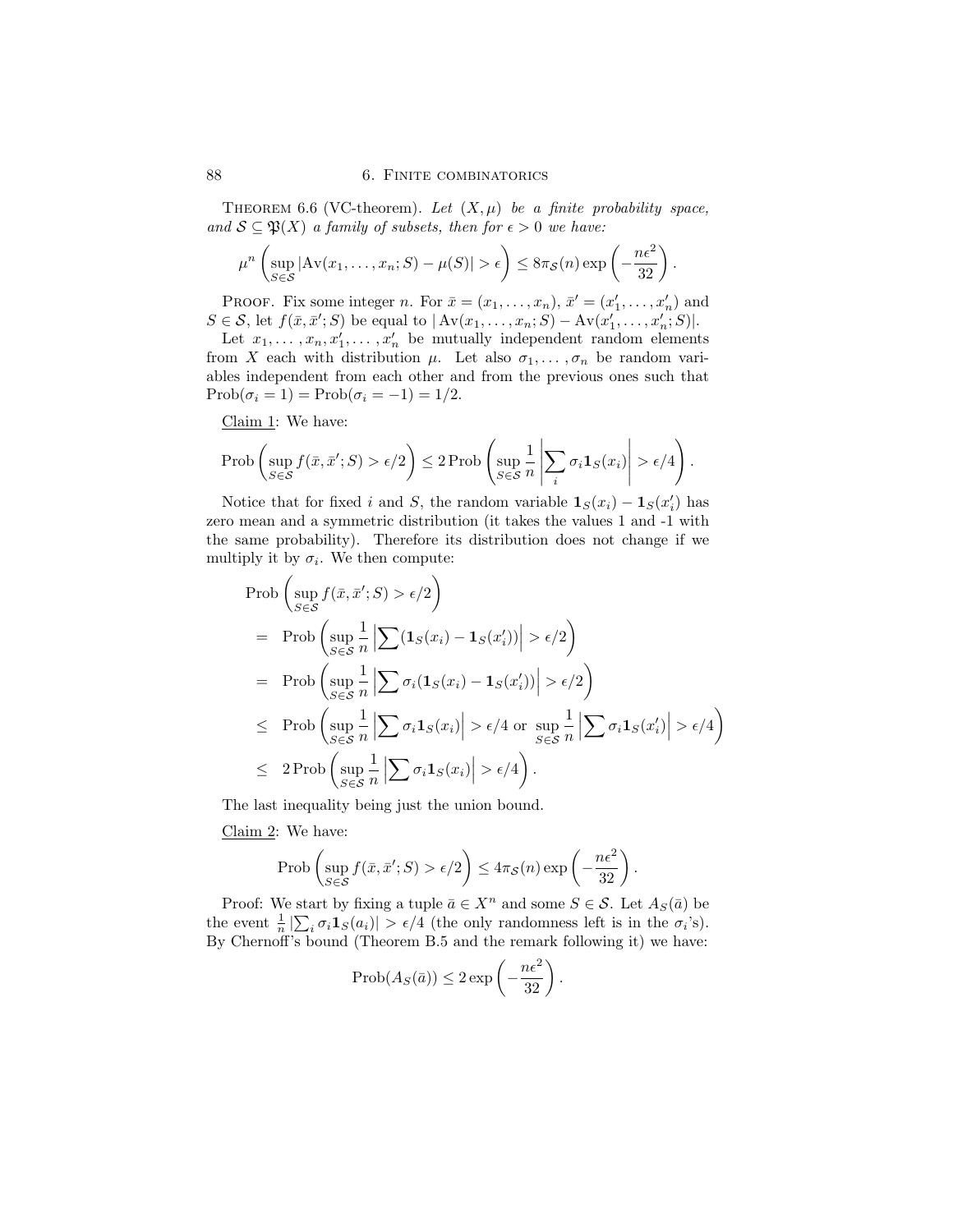Now note that the event  $A_S(\bar{a})$  depends only on  $S \cap \{a_1, \ldots, a_n\}$ . As S varies in S, there are at most  $\pi_{\mathcal{S}}(n)$  values for that set. Hence also at most  $\pi_{\mathcal{S}}(n)$  events  $A_S$  to consider. Thus the union bound shows that the disjunction  $\bigcup_{S \in \mathcal{S}} A_S(\bar{a})$  has probability at most  $2\pi_{\mathcal{S}}(n) \exp(-n\epsilon^2/32)$ . By Claim 1, we have

$$
\begin{aligned} \text{Prob}\left(\sup_{S \in \mathcal{S}} f(\bar{x}, \bar{x}'; S) > \epsilon/2\right) &\leq 2 \, \text{Prob}\left(\bigcup_{S \in \mathcal{S}} A_S(\bar{x})\right) \\ &\leq 4\pi_{\mathcal{S}}(n) \exp\left(-\frac{n\epsilon^2}{32}\right). \end{aligned}
$$

To conclude with the proof of the theorem, we may assume that  $n > 2/\epsilon^2$ , since otherwise the right hand side is larger than 1. Let  $X_0 \subseteq X^n$  be the set of  $\bar{b} \in X^n$  such that Prob  $(\sup_{S \in \mathcal{S}} f(\bar{x}, \bar{b}; S) > \epsilon/2) \geq 1/2$ . By Claim 2, we have  $\mu^{n}(X_0) \leq 8\pi_{\mathcal{S}}(n) \exp(-n\epsilon^2/32)$ . Fix  $\bar{a} \in X^n \setminus X_0$  and some  $S \in \mathcal{S}$ . By the weak law of large numbers (Proposition B.4), we have

$$
\text{Prob}\left(|\operatorname{Av}(x_1,\ldots,x_n;S)-\mu(S)|>\frac{\epsilon}{2}\right)\leq \frac{1}{n\epsilon^2}<\frac{1}{2}.
$$

It follows that there is  $\bar{x} \in X^n$  satisfying both:

 $\cdot f(\bar{x}, \bar{a}; S) \leq \epsilon/2;$ 

 $\cdot$  | Av( $\bar{x}$ ; S) –  $\mu(S)$ |  $\leq \epsilon/2$ .

Remembering the definition of f, this implies that  $|Av(\bar{a};S) - \mu(S)| \le$  $\epsilon$ . As S was arbitrary, we conclude that for any  $\bar{a} \in X^n \setminus X_0$ , we have  $\sup_{S \in \mathcal{S}} |\text{Av}(\bar{a}; S) - \mu(S)| \leq \epsilon$  and the theorem follows.

 $\overline{\phantom{a}}$ 

In fact the theorem is still true if  $X$  is infinite, but we have to add the following measurability assumptions:

(*i*) each set  $S \in \mathcal{S}$  is measurable;

 $(ii)$  for each n, the function

$$
(x_1, \ldots, x_n) \mapsto \sup_{S \in \mathcal{S}} |Av(x_1, \ldots, x_n; S) - \mu(S)|
$$

from  $X^n$  to  $\mathbb R$  is measurable;

 $(iii)$  for each n, the function

$$
(x_1, \ldots, x_n, x'_1, \ldots, x'_n) \mapsto \sup_{S \in \mathcal{S}} |Av(x_1, \ldots, x_n; S) - Av(x'_1, \ldots, x'_n; S)|
$$

from  $X^{2n}$  to R is measurable.

The first condition implies the other two when the family  $\mathcal S$  is countable, and of course they always hold when  $X$  is finite. The proof then goes through unchanged.

Example 6.7. To see how the second and third hypothesis might fail, consider the case of  $X = \omega_1$ . Let B be the  $\sigma$ -algebra generated by the intervals.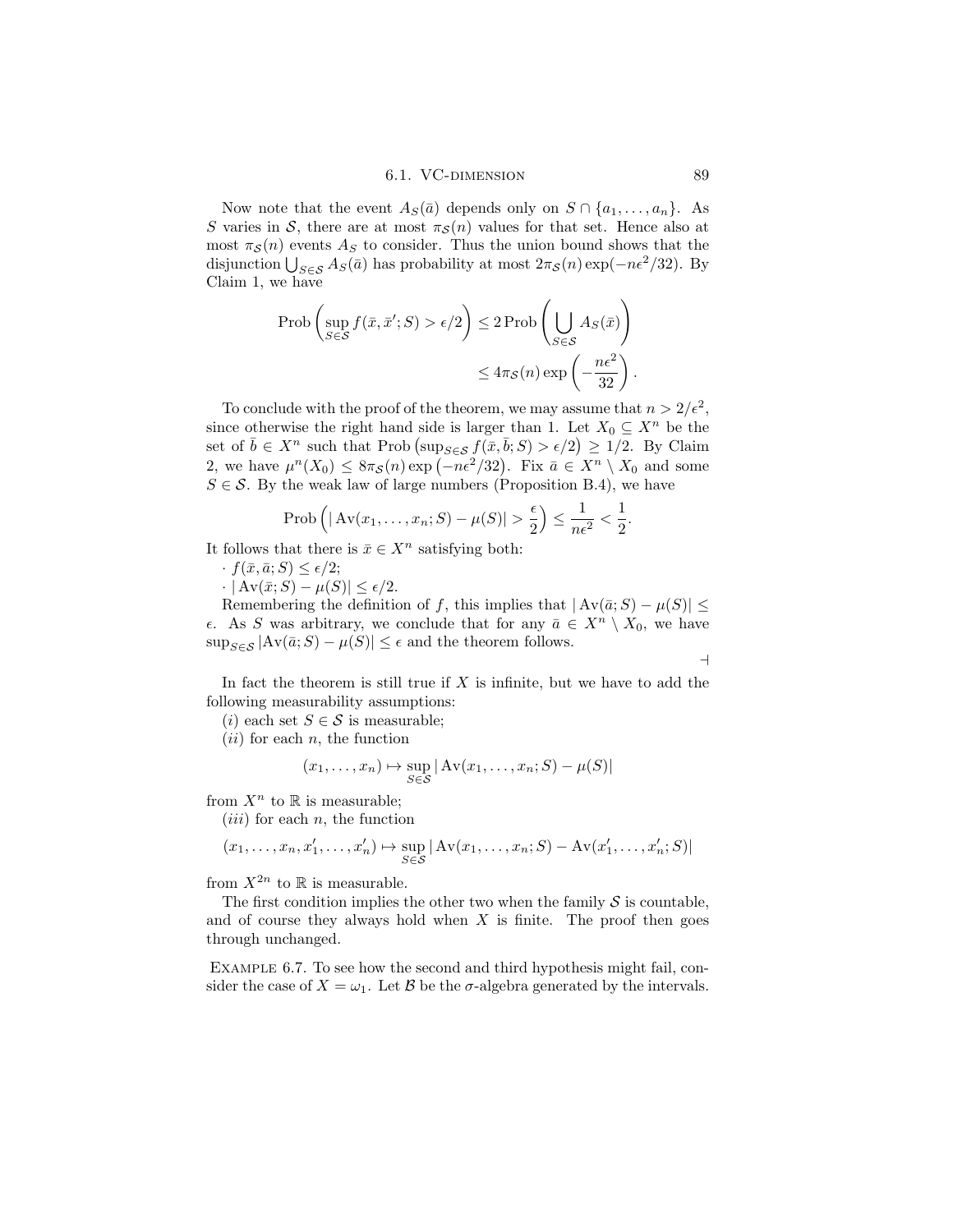Let  $\mu$  be defined on B by  $\mu(A) = 1$  if A contains an end segment of X and  $\mu(A) = 0$  otherwise. This defines a  $\sigma$ -additive measure on  $(X, \mathcal{B})$ . Take S to be the family of intervals of  $X$ . It has VC-dimension 2. We leave it to the reader to check that the VC-theorem does not hold for S. (In view of Corollary 6.9 below it is enough to check that there are no  $\epsilon$ -approximations, for  $\epsilon < 1.$ 

DEFINITION 6.8. If  $(X, \mathcal{S})$  is a set system, an  $\epsilon$ -approximation for S is a finite multiset  $X_0 = \{x_1, \ldots, x_n\}$  of elements of X such that for all  $S \in \mathcal{S}$ , we have

$$
\left|\frac{1}{n}|S\cap\{x_1,\ldots,x_n\}|-\mu(S)\right|\leq\epsilon.
$$

COROLLARY 6.9. Let  $k > 0$  and  $\epsilon > 0$ , then there is N such that any set system S on a finite probability space  $(X, \mu)$  with  $VC(S) \leq k$  admits an  $\epsilon$ -approximation of size at most N.

PROOF. By Sauer's lemma 6.4, we know that there is some polynomial  $P_k$  depending only on k such that  $\pi_{\mathcal{S}}(n) \leq P_k(n)$ . Take N such that  $8P_k(N) \exp\left(-\frac{N\epsilon^2}{32}\right) < 1$  and apply the VC-theorem 6.6.

## **6.2.** The  $(p, q)$ -theorem

Let  $p \ge q$  be two integers. A set system  $(X, \mathcal{S})$  has the  $(p, q)$ -property if out of every  $p$  sets of  $S$ , some  $q$  have non-empty intersection. Dually, we will say that  $(X, \mathcal{S})$  has the  $(p, q)^*$ -property if for every  $X_1 \subseteq X$  of cardinality  $\geq p$ , there is  $S \in \mathcal{S}$  such that  $|X_1 \cap S| \geq q$ .

The following theorem will be an important ingredient in the proof of uniformity for honest definitions.

THEOREM 6.10  $((p,q)\text{-theorem})$ . Let  $p \geq q$  be two integers. Then there is an integer N such that the following holds:

Let  $(X, \mathcal{S})$  be a finite set system where every  $S \in \mathcal{S}$  is non-empty. Assume:

 $\cdot$   $VC^*(\mathcal{S}) < q;$ 

 $\cdot$  (X, S) has the  $(p, q)$ -property.

Then there is a subset of  $X$  of size  $N$  which intersects every element of S.

This theorem has the following model-theoretic consequence.

COROLLARY 6.11. (T is NIP) Fix a model M of T and let  $\phi(x; y)$ ,  $\psi(y)$ be two formulas such that  $\phi(x;b)$  is non-forking over M for all  $b \in \psi(\mathcal{U})$ . Then there are finitely many global types  $p_1, \ldots, p_N \in S_x(\mathcal{U})$  such that any  $\phi(x;b), b \in \psi(\mathcal{U})$  is in one of them.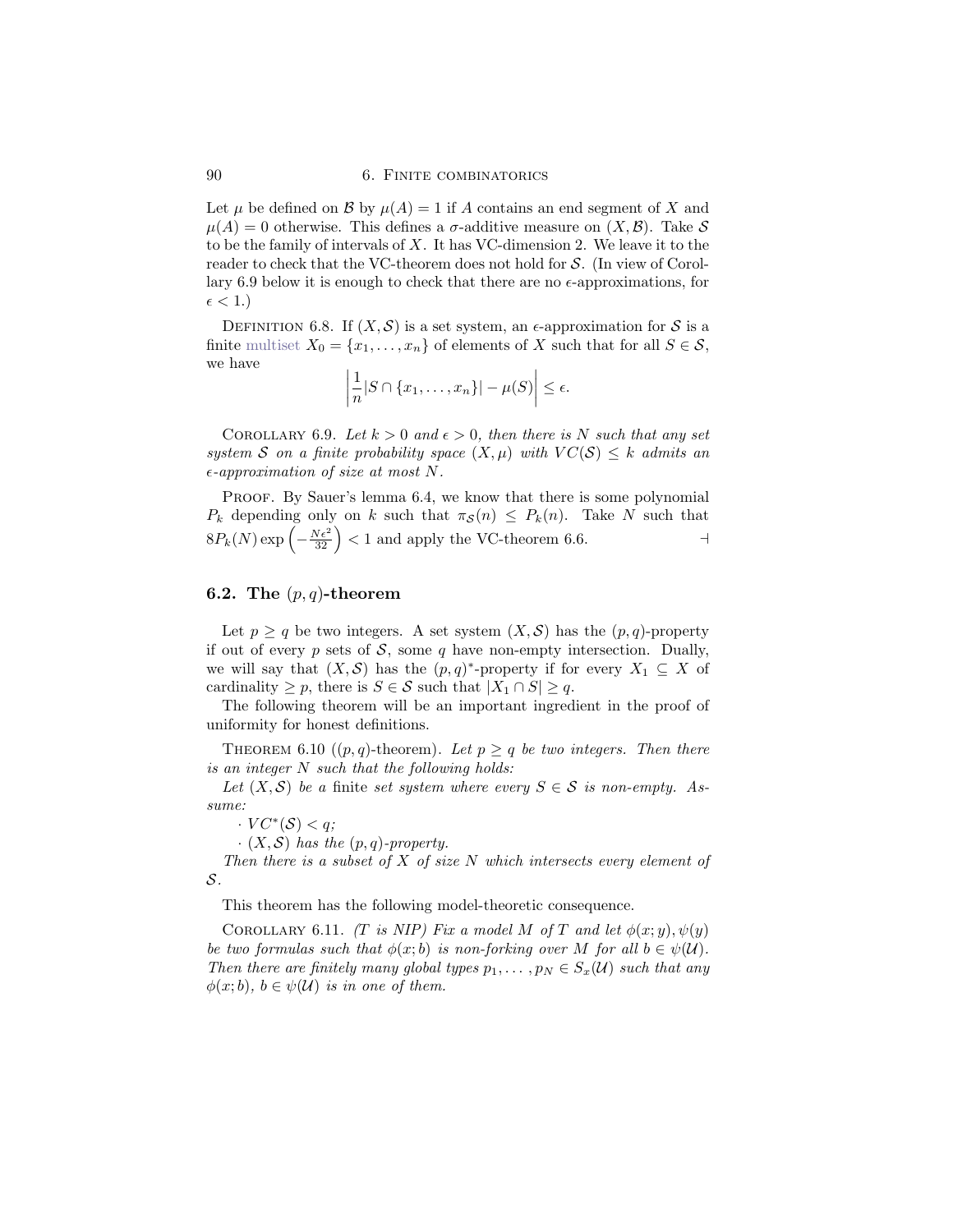PROOF. By assumption, one cannot find an indiscernible sequence  $(b_i :$  $i < \omega$ ) of realizations of  $\psi(y)$  such that  $\{\phi(x;b_i): i < \omega\}$  is inconsistent. Hence by compactness, for any  $q$ , there is some  $p$  such that for no subset  $B_0 \subset \psi(\mathcal{U})$  of size p is  $\{\phi(x;b) : b \in B_0\}$  q-inconsistent. This exactly means that the family  $\{\phi(M;b):b\in\psi(\mathcal{U})\}$  has the  $(p,q)$ -property. Take q large enough so that Theorem 6.10 applies and let  $N$  be given by it. Consider the partial type

$$
q(x_0,\ldots,x_{N-1})=\left\{\bigvee_{i
$$

By the  $(p, q)$ -theorem, every finite subset of  $q(x_0, \ldots, x_{N-1})$  is consistent. Hence the whole type is consistent and we obtain what we want.

Exercise 6.12. Show that in the previous corollary, one can ask for the types  $p_1, \ldots, p_N$  to be *M*-invariant.

We will only need a special case of the  $(p, q)$ -theorem where  $p = q$  big enough with respect to  $VC^*(\mathcal{S})$ . We state this as a separate corollary, which we phrase in the dual form for later reference. We will only prove this corollary (without using the theorem) and refer the reader to [83] for the proof of the full theorem.

COROLLARY 6.13. Let  $k \in \mathbb{N}$ , then there are two integers q and N such that for every finite X and  $S \subseteq \mathfrak{P}(X)$  a familiy of VC-dimension at most k, if  $(X, \mathcal{S})$  has the  $(q, q)^*$ -property (that is, for every  $X_0 \subseteq X$  of size  $\leq q$ , we can find  $S \in \mathcal{S}$  containing  $X_0$ ), then there are  $S_1, \ldots, S_N \in \mathcal{S}$  whose union is the whole of X.

PROOF. (Of the corollary)

Let  $\epsilon = 1/3$ .

By Corollary 6.9, there is some q such that for every set system  $S$  of VC-dimension  $\leq k$  on a finite set X and any probability measure  $\mu$  on X, there are  $x_1, \ldots, x_q \in X$  such that for any  $S \in \mathcal{S}$ ,

$$
\left|\mu(S) - \frac{|\{i : x_i \in S\}|}{q}\right| \le \epsilon.
$$

Let  $(X, \mathcal{S})$  be a set system of VC-dimension  $\leq k$  with X finite and having the  $(q, q)^*$ -property. Then it follows that for any probability measure  $\mu$  on X, we can find some  $S \in \mathcal{S}$  with  $\mu(S) \geq 1 - \epsilon$ .

We now need the following result, known as Farkas's lemma. We refer the reader to any introductory text on convex analysis or linear programing for a proof. See for example [101, page 90].

FACT 6.14 (Farkas's lemma). Let A be a matrix in  $\mathcal{M}_{m,n}(\mathbb{R})$  and  $b \in$  $\mathbb{R}^m$ , then the following are equivalent: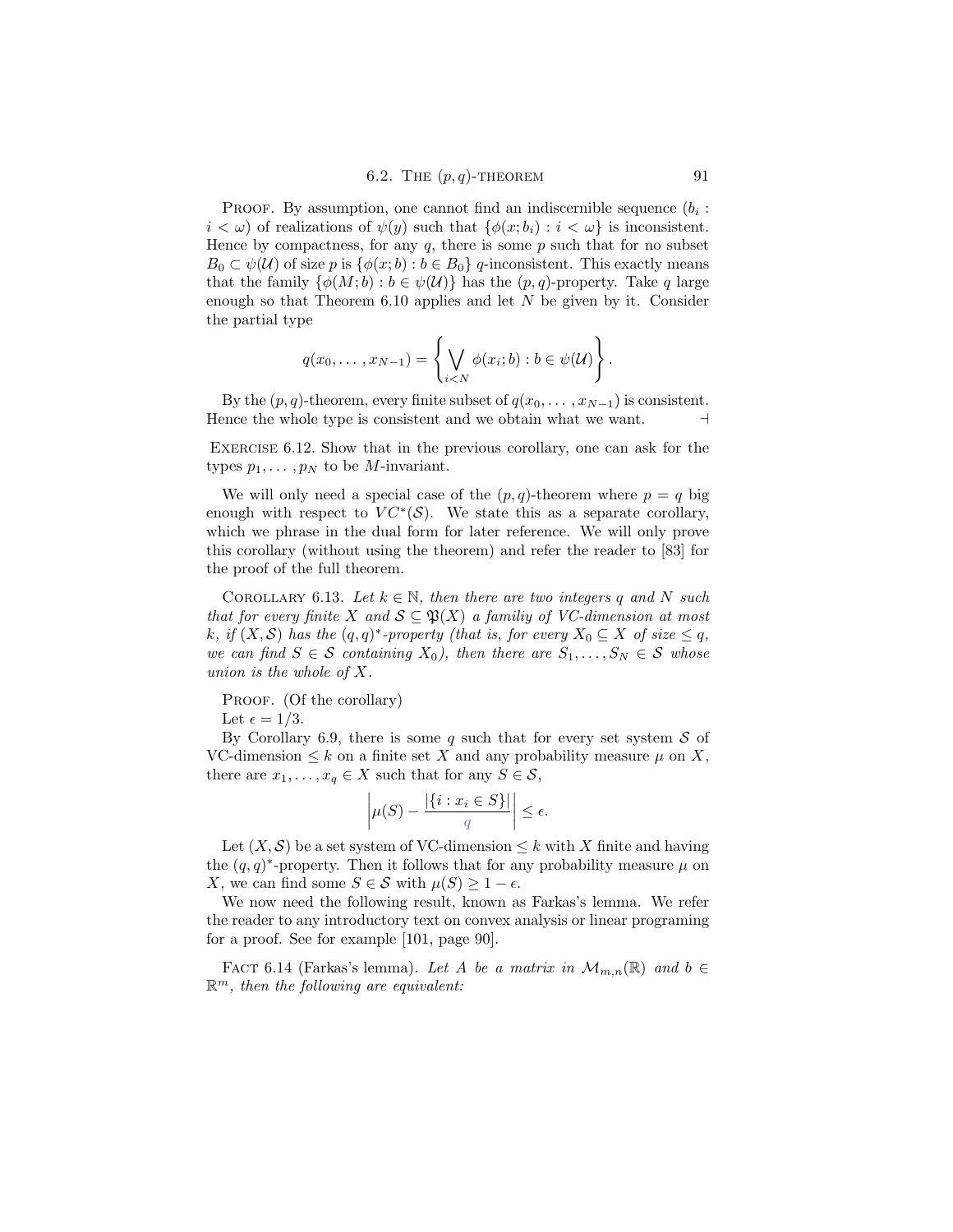(i)  $∃x ∈ ℝ<sup>n</sup><sub>+</sub> such that Ax ≤ b;$ 

(ii) for all  $y \in \mathcal{M}_{1,m}(\mathbb{R}_+), yA \geq 0$  implies  $yb \geq 0$ .

Write  $X = \{x_1, \ldots, x_{m-1}\}\$ and  $S = \{S_1, \ldots, S_n\}$ . We define a matrix  $A \in \mathcal{M}_{m,n}$  by:

 $\cdot$  for all  $j \leq n$ ,  $A_{m,j} = 1$ ;

· for  $i \leq m-1$ ,  $j \leq n$ ,  $A_{i,j} = -1$  if  $x_i \in S_j$  and 0 otherwise.

We also define  $b \in \mathbb{R}^m$  by  $b_i = -(1 - \epsilon)$  for  $i \leq m - 1$  and  $b_m = 1$ .

We check that condition (ii) of Farkas's lemma is satisfied. So let  $y =$  $(a_1, \ldots, a_{m-1}, a_m) \in \mathcal{M}_{1,m}(\mathbb{R}_+)$  be such that  $yA \geq 0$ . This means that for any  $j \leq n$ , we have  $\sum_{i=1}^{m} a_i A_{ij} \geq 0$ . Hence, for any  $j \leq n$ ,  $\sum_{\{i: x_i \in S_j\}} a_i \leq$  $a_m$ 

Let  $a_* = \sum_{i \leq m-1} a_i$ . Let  $\tilde{\mu}$  be the measure on X defined by giving weight  $a_i/a_*$  to the point  $x_i$ , for all  $i \leq m-1$ . Then the previous inequality implies that no set  $S_i$  has measure greater than  $a_m/a_*$ . On the other hand, by what we have shown above, there is some  $S \in \mathcal{S}$  such that  $\tilde{\mu}(S) \geq (1 - \epsilon)$ . It follows that  $a_m/a_* \geq 1 - \epsilon$ . And this gives exactly  $yb \geq 0$ .

By Farkas's lemma, we conclude that (i) above holds, namely that there is some  $d = (d_1, \ldots, d_n)^T$ , with each  $d_i \geq 0$  such that  $Ad \leq b$ . Decoding, this gives that for  $i \leq m-1, \sum_{\{j: x_i \in S_j\}} d_j \geq 1-\epsilon$  and  $\sum_{j=1}^m d_j \leq 1$ . Increasing  $d_1$  if necessary, we may assume that actually  $\sum_{j=1}^{m} d_j = 1$ .

We now consider the dual set system: to  $x \in X$ , we associate  $E_x = \{S \in$  $S: x \in S$ . Let  $\mathcal{E} = \{E_x : x \in X\}$ . Then  $\text{VC}(\mathcal{E}) \leq 2^{k+1}$ . Equip the set  $S$ with the measure  $\mu^*$  defined by the weights  $d_i$ . By Corollary 6.9 again, we can find N depending only on k and  $\epsilon$ , and  $S'_1, \ldots, S'_N \in \mathcal{S}$  such that for all  $x \in X$ ,

$$
\left|\mu^*(E_x) - \frac{|\{l : x \in S'_l\}|}{N}\right| \le \epsilon.
$$

For any  $x \in X$ , we have  $\mu^*(E_x) = \sum_{\{j: x \in S_j\}} d_j \ge 1 - \epsilon > \epsilon$ , thus  $|\{l : x \in S'_l\}| > 0$ . It follows that  $\bigcup_{l=1}^N S'_l = X$ .

## 6.3. Uniformity of honest definitions

We come back to the model theoretic context. We assume that our ambient theory T is NIP.

Recall from Theorem 3.13 (honest definitions) and the remark following it that given  $M \models T$ ,  $A \subseteq M$  and  $\phi(x; b) \in L(M)$ , there is some  $\psi(x; z) \in L$ such that for any finite  $A_0 \subseteq \phi(A; b)$  we can find  $d \in A$  with  $A_0 \subseteq \psi(A; d) \subseteq$  $\phi(A;b).$ 

We now address the question of uniformity of  $\psi$  with respect to  $\phi$ . First, compactness gives a weak uniformity statement.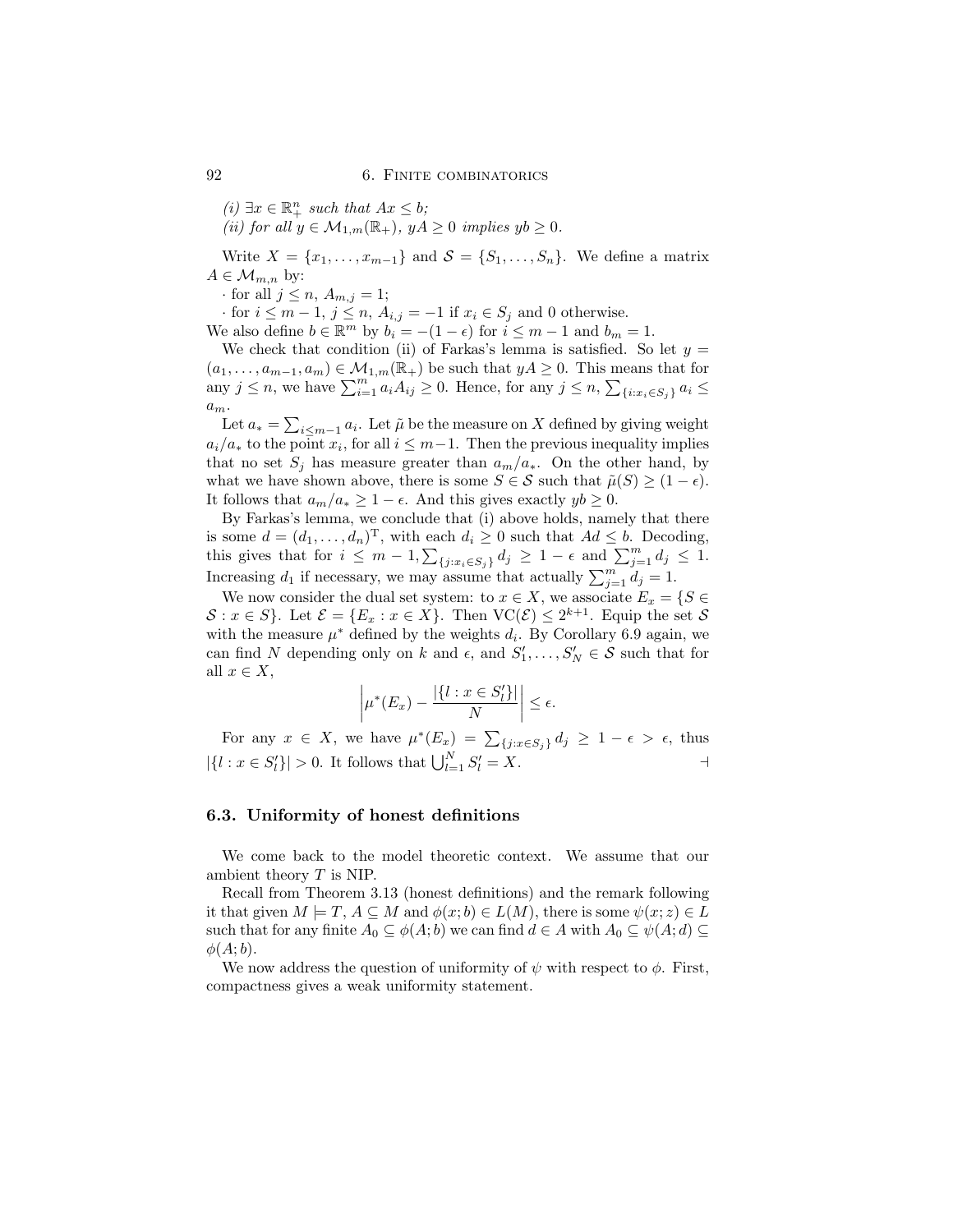LEMMA 6.15. Let  $\phi(x; y) \in L$ . For any formula  $\psi(x; z)$  (where x is the same variable as in  $\phi$  and z may vary), let an integer  $q_{\psi}$  be given. Then there are finitely many formulas  $\psi_0, \ldots, \psi_{n-1}$  such that:

For  $M \models T$ ,  $A \subseteq M$ ,  $b \in M$ , there exists  $j < n$ , such that for any  $A_0 \subseteq$  $\phi(A;b)$  of size  $\leq q_{\psi_j}$  there is some  $d \in A$  with  $A_0 \subseteq \psi_j(A;d) \subseteq \phi(A;b)$ .

PROOF. Consider the language  $L' = L \cup \{P(x), c_b\}$ , where  $c_b$  is a new constant. Consider the  $L'$ -theory  $T'$  axiomatized by  $T$  along with the sentences  $\Theta_{\psi}$ , for  $\psi(x; z) \in L$ , where

$$
\Theta_{\psi} = \exists x_0, \dots, x_{q_{\psi}-1} \in \mathbf{P}
$$
\n
$$
\left( \bigwedge_{i < q_{\psi}} \phi(x_i; c_b) \land \neg \exists d \in \mathbf{P} \left( \bigwedge_{i < q_{\psi}} \psi(x_i; d) \land \forall x \in \mathbf{P} \left( \psi(x; d) \to \phi(x; c_b) \right) \right) \right).
$$

By Theorem 3.13 as recalled above, the theory  $T'$  is inconsistent. Therefore by compactness there are finitely many formulas  $\psi_0, \ldots, \psi_{n-1}$  such that  $T \cup {\Theta_{\psi_0}, \ldots, \Theta_{\psi_{n-1}}}$  is inconsistent. This gives what we want.

THEOREM 6.16. Let  $\phi(x; y) \in L$ . There exists  $\psi(x; z) \in L$  such that for any  $M \models T$ ,  $A \subseteq M$  of size  $\geq 2$ ,  $b \in M$  and  $A_0 \subseteq \phi(A;b)$  finite, there is  $d \in A$  with

$$
A_0 \subseteq \psi(A; d) \subseteq \phi(A; b).
$$

PROOF. For any formula  $\psi(x; z)$ , let  $k_{\psi}$  be the VC-dimension of  $\psi$  and let  $(q_{\psi}, N(\psi))$  be given by Corollary 6.13 for  $k = k_{\psi}$ . Apply the previous lemma with those  $q_{\psi}$ 's. It gives us formulas  $\psi_0, \ldots, \psi_{n-1}$ . For  $i < n$ , let

$$
\Psi_i(x; z_1, \dots, z_{N(\psi_i)}) = \bigvee_{j=1}^{N(\psi_i)} \psi_i(x; z_j).
$$

Let now  $M \models T$ ,  $A \subseteq M$  and  $b \in M$ . By the previous lemma, there is some  $i < n$  such that for any  $A_1 \subseteq \phi(A;b)$  of size  $\leq q_{\psi_i}$ , we can find  $d \in A$ with  $A_1 \subseteq \psi_i(A; d) \subseteq \phi(A; b)$ .

Let  $A_0 \subseteq \phi(A;b)$  be finite. Let

$$
\mathcal{S} = \{ \psi_i(A_0; d) : d \in A \text{ and } \psi_i(A; d) \subseteq \phi(A; b) \} \subseteq \mathfrak{P}(A_0).
$$

Then the VC-dimension of S is bounded above by  $VC(\psi_i)$ . Furthermore, the assumptions on  $\psi_i$  imply that S has the  $(q_{\psi_i}, q_{\psi_i})^*$ -property. Therefore by Corollary 6.13, there are  $S_1, \ldots, S_{N(\psi_i)}$  which cover the whole of  $A_0$ . Write  $S_j$  as  $\psi_i(A_0; d_j)$ . Then

$$
A_0 \subseteq \Psi_i(A; d_1, \ldots, d_{N(\psi_i)}) \subseteq \phi(A; b).
$$

If  $|A| \geq 2$ , then by usual coding tricks, we can replace the finite set  $\{\Psi_0, \ldots, \Psi_{n-1}\}\$  by a single formula and the theorem follows.  $\Box$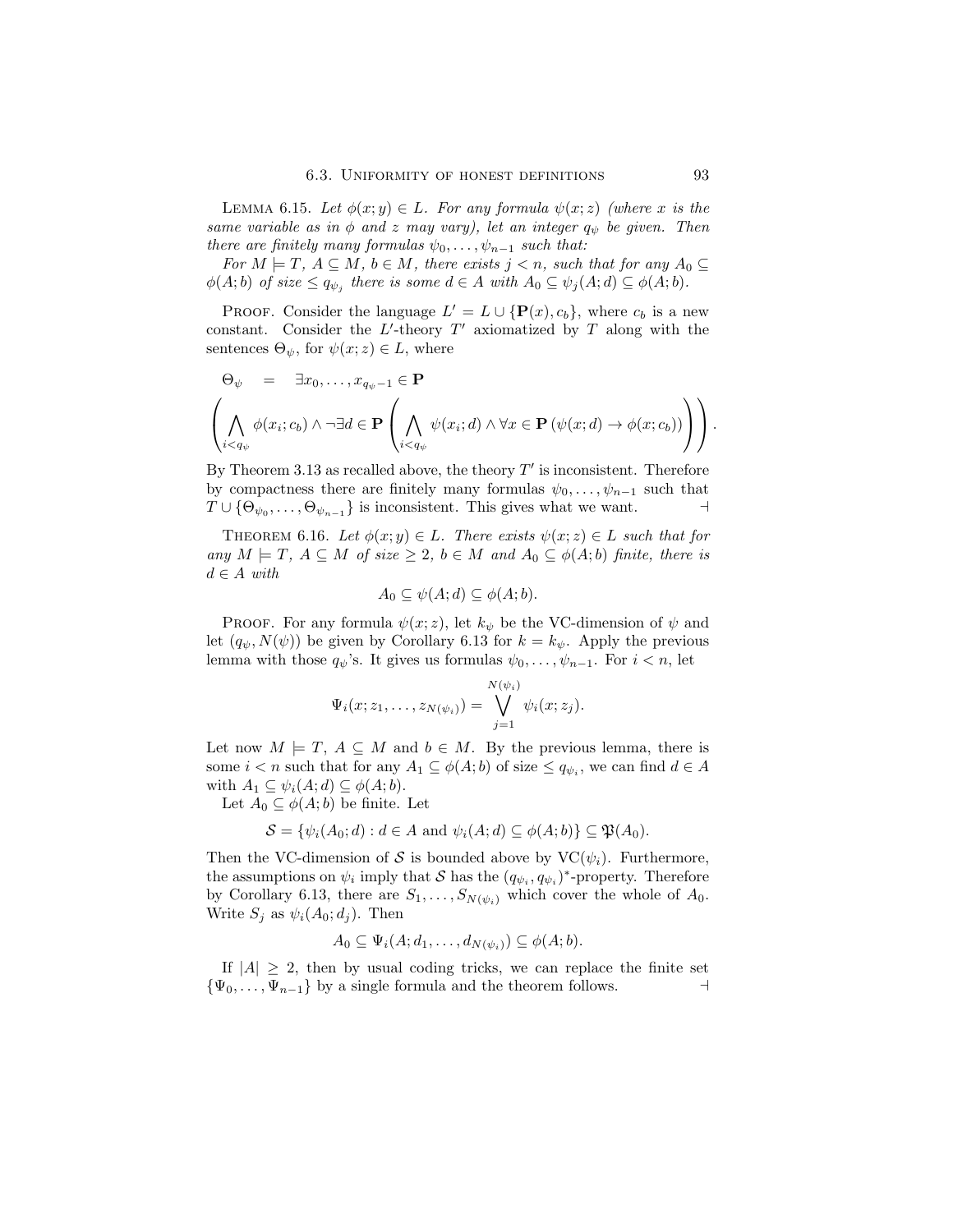The following corollary is usually referred to as "uniform definability of types over finite sets", or UDTFS.

COROLLARY 6.17 (UDTFS). Let  $\phi(x; y) \in L$ , then there is  $\psi(x; z) \in L$ such that for any  $b \in \mathcal{U}$  and  $A \subset \mathcal{U}$  a finite set of size  $\geq 2$ , there is  $d \in A$ with

$$
\phi(A;b) = \psi(A;d).
$$

PROOF. Simply apply Theorem 6.16 with  $A_0 = \phi(A; b)$ .

Note that this implies that the number of  $\phi$ -types over A is bounded by  $|A|^{|z|}$ . One can thus see UDTFS as a model theoretic version of Sauer's lemma 6.4 which says that the number of  $\phi$ -types is polynomial in the size of A. However we do not have any explicit bound on  $|z|$ .

Remark 6.18. We have used the fact that the theory  $T$  is NIP to obtain an honest definition for  $\phi(x; b)$  and again to apply Corollary 6.13 to the formulas  $\psi(x; z)$ . In particular, the proof does not go through for an NIP formula  $\phi(x; y)$  in a possibly independent theory. It is an open question whether or not UDTFS holds in that case.

EXERCISE 6.19 (Pseudofinite). Recall that is a theory  $T$  is pseudofinite if it is elementarily equivalent to an ultraproduct of finite structures.

We have seen that over finite sets, the number of types in a fixed number of variables  $n$  is polynomial in the size of the finite set. Furthermore, types over finite set are uniformly definable. Hence it appears that over finite sets, NIP theories behave like stable theories. It is then reasonable to expect that pseudofinite NIP theories will share other properties with stable theories.

1. Characterize pseudofinite linear orders.

Assume that T is NIP and pseudofinite.

2. Show that any definable set in  $T$  is stably embedded.

3. (Chernikov) Show that if T is moreover  $\omega$ -categorical, then it is stable. (It is an open question whether we can replace  $\omega$ -categorical by elimination of  $\exists^{\infty}$ .)

4. Show that if some formula  $\phi(x; a)$  does not fork over a model M, then it has a point in M.

## References and related subjects

VC-dimension was introduced in the context of statistical learning theory by Vapnik and Chervonenkis in [121] where Theorem 6.6 is proved. It has played a major role in that area. Sauer's lemma 6.4 is implicit in [121], and was rediscovered independently by at least two authors: Shelah [105] and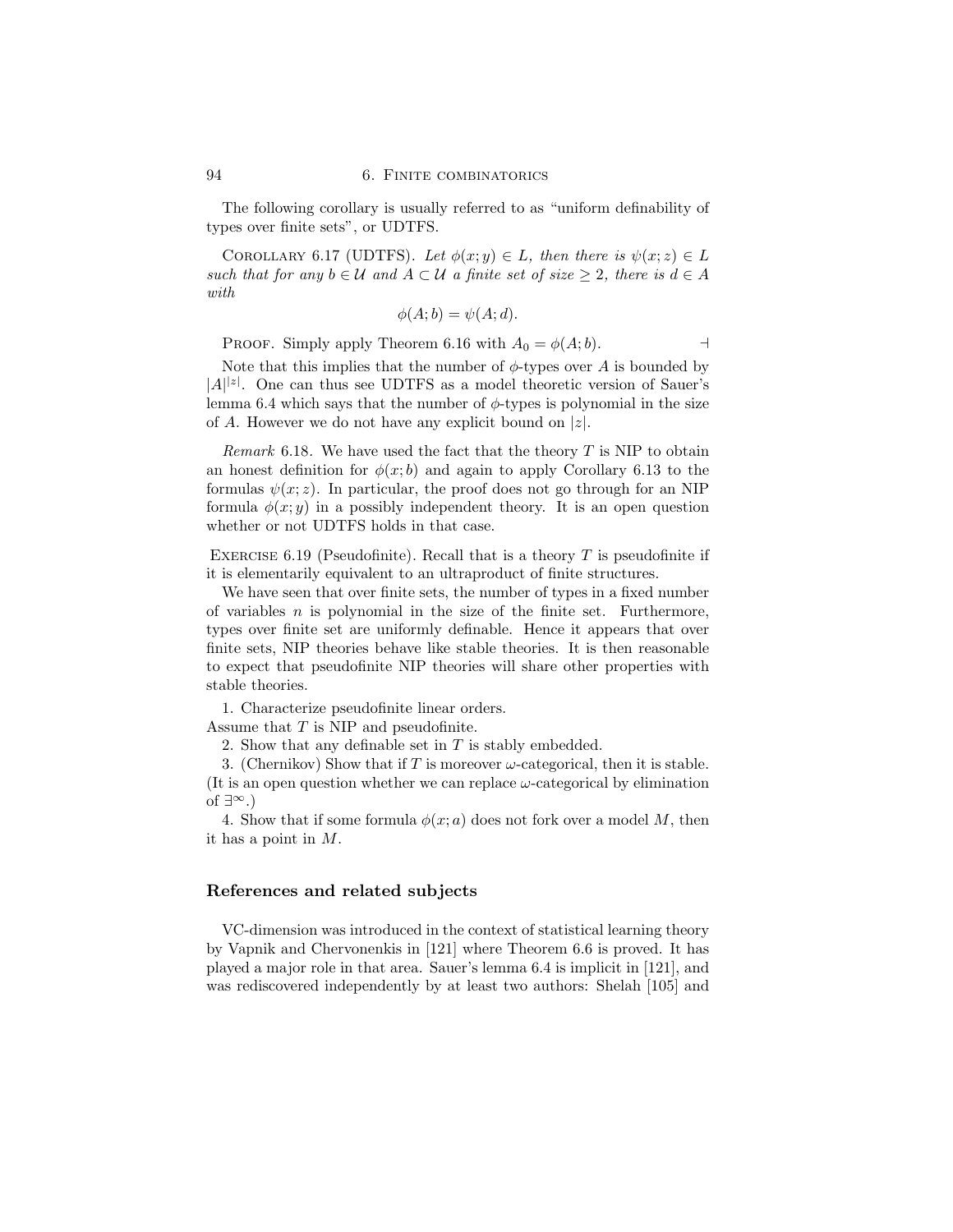Sauer [99]. Shelah and Sauer's proofs are by induction on  $n$ . The proof we give was found independently by Alon [5] and Frankl [42].

The  $(p, q)$  theorem was proved for families of convex subsets of the euclidian space by Alon and Kleitman [6] and then for families of finite VCdimension by Matoušek [83]. The UDTFS property was conjectured by Laskowski and proved for o-minimal theories by him and Johnson in [65]. Then Guingona proved it for dp-minimal theories [48]. It was proved for all NIP theories in Chernikov and Simon [28]. This problem is linked to a similar question in machine learning theory (existence of compression schemes for learnable families). See the discussion and references in Johnson and Laskowski [65] or in Livni and Simon [76]. The latter paper also gives an effective version of the proof of UDTFS.

Two papers [8] and [9] by Aschenbrenner, Dolich, Haskell, Macpherson and Starchenko undertake a quantitative study of **VC-density** of formulas in various NIP theories. In the first paper, they obtain bounds on VCdensities of formulas (as a function of the number of parameters) notably in o-minimal theories, in ACVF and the p-adics. They also give examples of formulas with non-integer VC-density or whose shatter function is not asymptotically equivalent to a power function. The second paper focusses on stable theories. The authors give explicit bounds for theories of finite U-rank without the finite cover property and characterize abelian groups for which there is a uniform bound on the VC-density of formulas.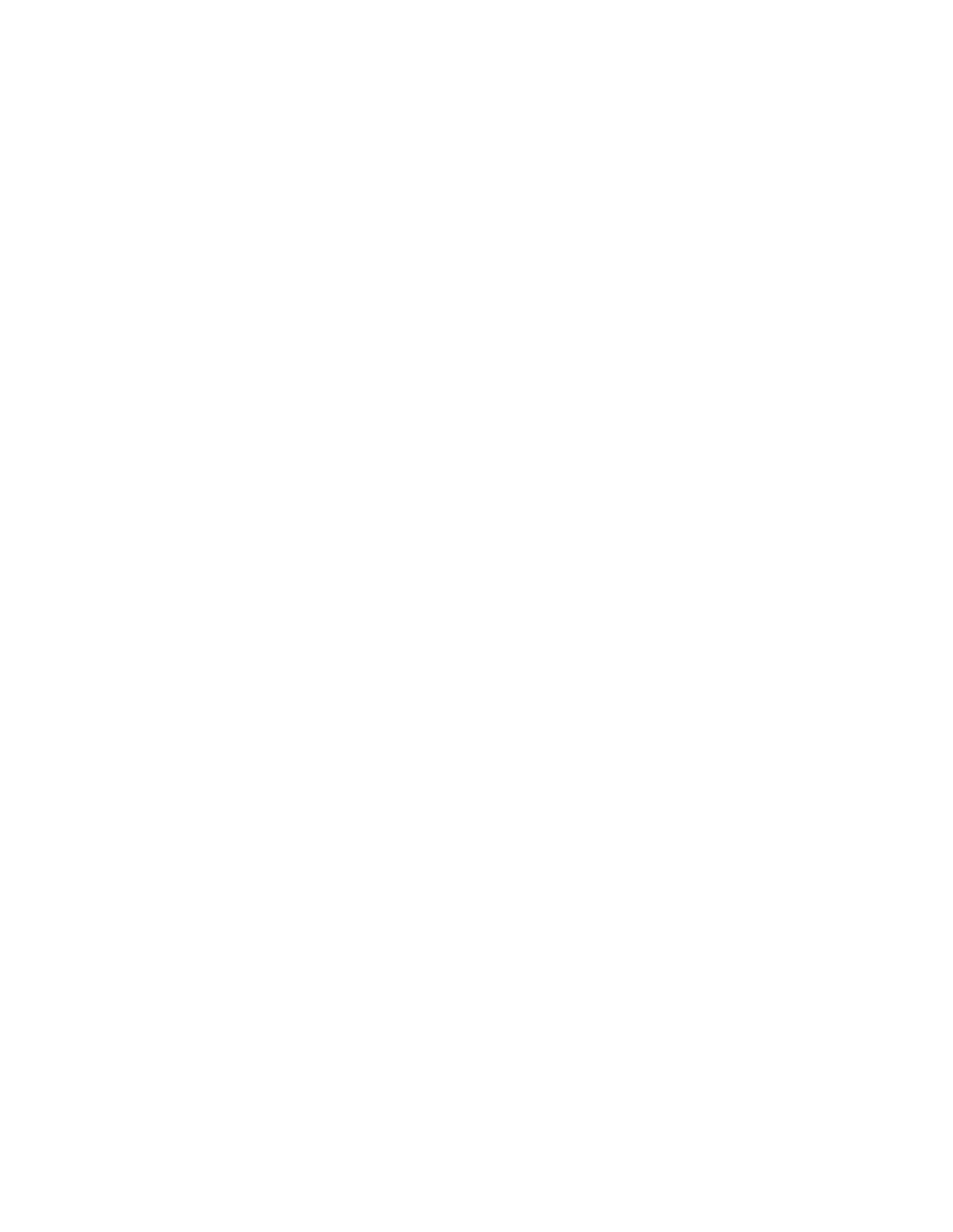### CHAPTER 7

## MEASURES

In this chapter we study Keisler measures, which can be seen either as a generalization of types that allow for truth values in the segment [0, 1] or as ordinary probability measures on the compact space of types. The two points of view are useful and we will often switch from one to the other.

Many properties of types generalize naturally to measures. In particular one can define generically stable measures. As we will see, those are ubiquitous in NIP theories, as opposed to generically stable types. One way to obtain such a measure is to take a  $\sigma$ -additive probability measure on a standard model (for example the Lebesgue measure on [0, 1] seen as subset of the structure  $\mathbb{R}$ ).

The most important examples of measures are invariant measures on groups. Those will be studied in the next chapter.

In this chapter, we again assume that  $T$  is NIP, although the basic definitions are of course valid in any theory.

## 7.1. Definitions and basic properties

If A is a set of parameters and x a variable, we let  $\mathcal{L}_x(A)$  denote the algebra of  $A$ -definable sets in the variable  $x$ . Equivalently, it is the Boolean algebra of formulas with parameters in  $A$  and free variable  $x$ , quotiented by the equivalence relation  $\phi(x) \sim \psi(x) \iff \mathcal{U} \models \phi(x) \leftrightarrow \psi(x)$ . By an abuse of notations,  $\phi(x)$  will be used to denote a formula as well as its image in  $\mathcal{L}_x(A)$ .

DEFINITION 7.1. Let  $A \subset \mathcal{U}$  be a set of parameters. A Keisler measure (or simply a *measure*)  $\mu$  over A in the variable x is a finitely additive probability measure on  $\mathcal{L}_x(A)$ . In other words it is a function  $\mu : \mathcal{L}_x(A) \to$  $[0, 1]$  such that:

$$
\begin{aligned}\n\cdot \mu(x = x) &= 1; \\
\cdot \mu(\neg \phi(x)) &= 1 - \mu(\phi(x)); \\
\cdot \mu(\phi(x) \land \psi(x)) + \mu(\phi(x) \lor \psi(x)) &= \mu(\phi(x)) + \mu(\psi(x)).\n\end{aligned}
$$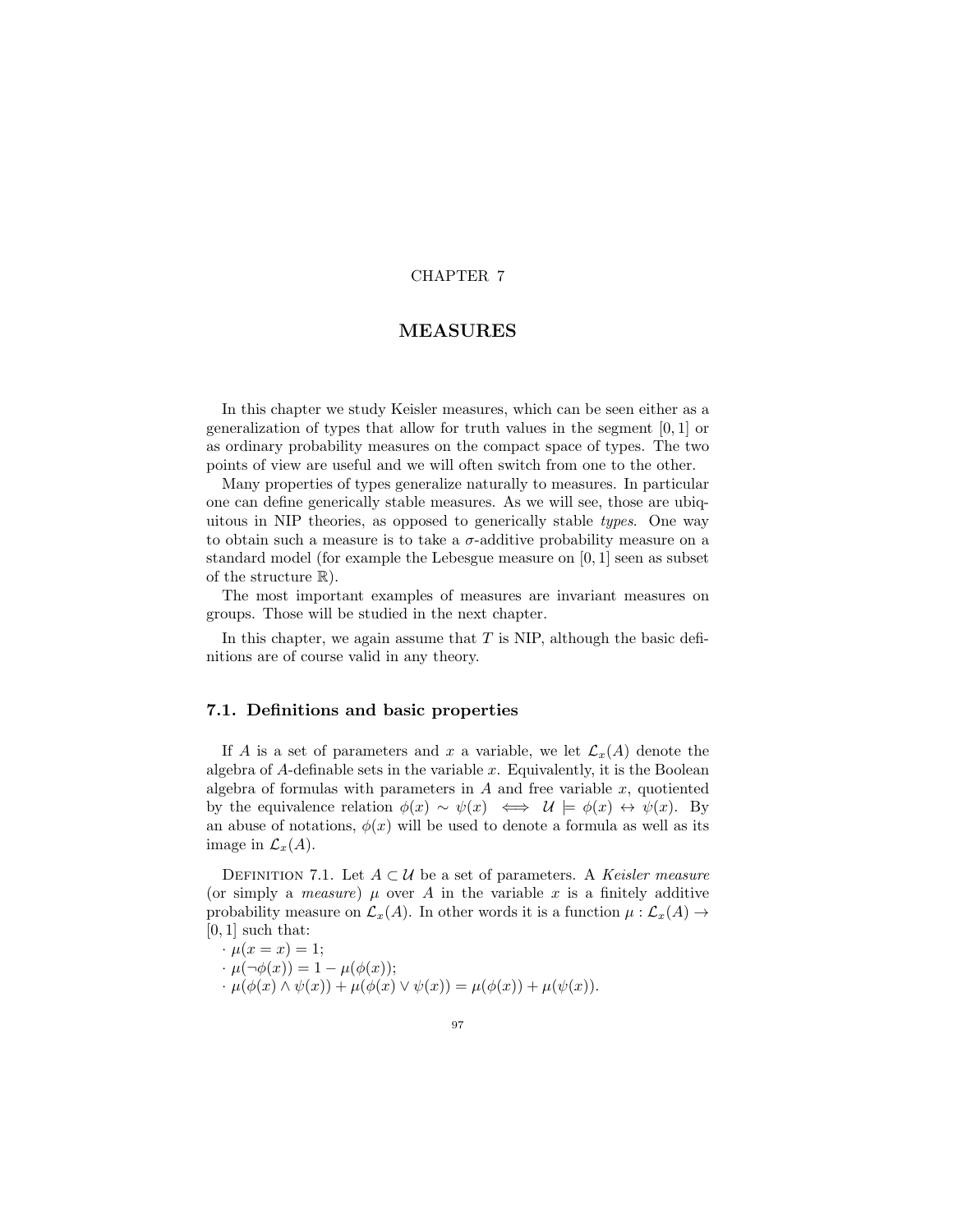#### 98 7. Measures

We will sometimes write  $\mu$  as  $\mu_x$  or  $\mu(x)$  to emphasize that  $\mu$  is a measure on the variable x. If  $A \subseteq B$  and  $\mu$  is a measure over B, we define the restriction of  $\mu$  to A denoted  $\mu|_A$  or  $\mu \upharpoonright A$  as the restriction of  $\mu$  to  $\mathcal{L}_x(A)$ . As in the case of types, we say that  $\mu$  is an extension to B of  $\mu|_A$ .

- EXAMPLE 7.2. A type  $p \in S_x(A)$  can (and will) be identified with the Keisler measure  $\mu_p(x)$  over A defined by  $\mu_p(\phi(x)) = 1$  if  $p \vdash \phi(x)$  and  $\mu_p(\phi(x)) = 0$  otherwise. Thus a (complete) type is a special case of a Keisler measure. We will usually not distinguish between  $p$  and  $\mu_p$ and write for example  $p(\phi(x;b))$  instead of  $\mu_p(\phi(x;b))$ .
	- Given  $a_0, a_1, \ldots$  in [0,1] such that  $\sum a_i = 1$ , and types  $p_0, p_1, \ldots$ over  $A$  in the same variable  $x$ , we can define the average measure  $\mu = \sum a_i p_i.$
	- Take  $T$  to be the theory of real closed fields and let  $\mathbb R$  be the standard model. Let  $\mu_0$  be any Borel probability measure on R. Then  $\mu_0$  induces a Keisler measure over U in one variable x defined by  $\mu(\phi(x)) = \mu_0(\phi(\mathbb{R})).$
	- Let  $I = (a_i : i \in [0,1])$  be an indiscernible sequence. Let  $\lambda_0$  denote the usual Lebesgue measure on the interval  $[0, 1]$ . We can define the *aver*age measure Av(I) as the measure  $\mu$  defined by  $\mu(\phi(x;b)) = \lambda_0(\{i \in$  $[0,1] := \phi(a_i;b)$ . Note that NIP ensures that the set in question is Lebesgue measurable (it is in fact a finite union of intervals).
	- Let  $(M_n : n < \omega)$  be a sequence of finite structures. For each  $n < \omega$ , let  $\mu_n$  denote the normalized counting measure on  $M_n$ . Let  $\mathcal D$  be an ultrafilter on  $\omega$  and consider the ultraproduct  $M = \prod_{\mathcal{D}} M_n$ . We define a measure  $\mu$  on M in the following way. Let  $\phi(x;b) \in L(M)$ be a formula. Let  $(b_n : n < \omega)$  be a representative of b in  $\prod_{n<\omega} M_n$ . Then set  $\mu(\phi(x;b)) = \lim_{\mathcal{D}} \mu_n(\phi(M_n;b_n))^1$ .
	- Here is an example with IP which does not have all the nice properties that we will establish for measure in NIP theories. Let  $T$  be the theory of the random graph in the language  $\{R\}$ . Let  $M \models T$ . Define a Keisler measure  $\mu$  on M by  $\mu\left(\bigcap_{i\leq n}(xRa_i)^{\eta(i)}\right)=2^{-n}$  for any choice of pairwise distinct  $a_i$ 's in M and  $\eta : n \to \{0, 1\}.$

Let  $\mathfrak{M}_{x}(A)$  denote the set of Keisler measures over A. It is a closed subset of  $[0,1]^{\mathcal{L}_x(A)}$ , equipped with the product topology. We equip  $\mathfrak{M}_x(A)$ with the induced topology, making it a compact Hausdorff space. The identification of a type with the measure it defines gives an identification of  $S_x(A)$  as a closed subspace of  $\mathfrak{M}_x(A)$ .

<sup>&</sup>lt;sup>1</sup>We recall that the limit lim<sub>D</sub>  $a_i$  of a sequence  $(a_i)_{i<\omega}$  of elements of a compact set C is the unique  $l \in C$  such that for any neighborhood U of l, the set  $\{i < \omega : a_i \in U\}$  is in D.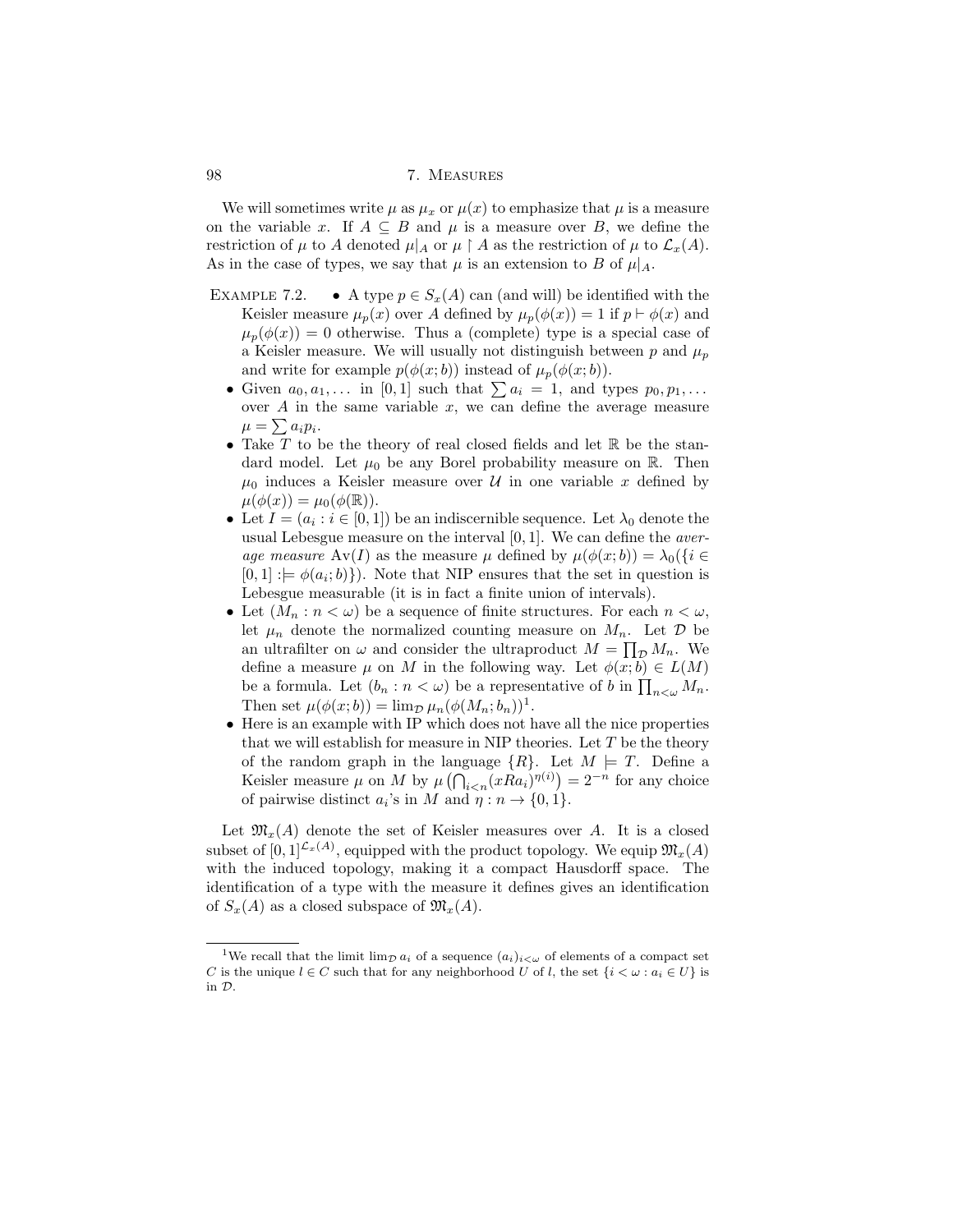Borel measures. Let  $\mu \in \mathfrak{M}_x(A)$  be a Keisler measure. It assigns a measure to every clopen set of the space  $S_x(A)$ . We show how to extend that measure to a  $\sigma$ -additive Borel probability measure. First, if  $O \subseteq S_x(A)$ is open, we define  $\mu(O) = \sup \{ \mu(D) : D \subseteq O, D \text{ clopen} \}.$  Similarly, the measure of a closed set  $F$  is the infimum of the measures of clopen sets which contain it. If  $F \subseteq O$  are respectively closed and open, then there is a definable set between them. This implies that if  $X$  is either closed or open, we have

# $(Reg) \quad \sup\{\mu(F) : F \subseteq X, F \text{ closed}\} = \inf\{\mu(O) : X \subseteq O, O \text{ open}\}.$

It is not hard to see that that  $\mu$  is subadditive on open sets and that  $\mu(O \setminus F) = \mu(O) - \mu(F)$  for F closed inside the open set O.

The next step is to show that the set of subsets  $X \subseteq S_x(A)$  satisfing (Reg) is closed under complement and countable union. Complement is clear. For countable union: let  $X = \bigcup_{i < \omega} X_i$  and fix  $\epsilon > 0$ . For each  $i < \omega$ , take  $F_i \subseteq X_i \subseteq O_i$  with  $\mu(O_i) - \mu(F_i) \leq \epsilon 2^{-i}$ . Let  $O = \bigcup_{i < \omega} O_i$ . Note that  $\mu(O) = \lim_{n} \mu(\bigcup_{i < n} O_i)$ , because by compactness any clopen set inside O is already inside some  $\bigcup_{i \leq n} O_i$ . Then we can find some finite N such that  $\mu(O) - \mu(\bigcup_{i < N} O_i) \leq \epsilon$ . Let  $F = \bigcup_{i < N} F_i$ . Then we have  $F \subseteq X \subseteq O$  and  $\mu(O) - \mu(F) = \mu(\bigcup_{i < \omega} O_i \setminus F) \leq \mu(\bigcup_{i < N} O_i \setminus F) + \epsilon \leq$  $\epsilon + \sum_{i < N} \mu(O_i) - \mu(F_i) \leq 3\epsilon.$ 

It follows that every Borel subset of  $S_x(A)$  satisfies (Reg). We can therefore define  $\mu$  on all such sets by  $\mu(X) = \sup{\mu(F) : F \subseteq X, F \text{ closed}}$  $\inf\{\mu(O): X \subseteq O, O \text{ open}\}.$  It is easy to check that this defines a  $\sigma$ additive measure on  $S_x(A)$ . Property (Reg) is referred to as regularity of the measure  $\mu$ .

To a Keisler measure on A, we have associated a regular probability measure on  $S_x(A)$ . Conversely, if  $\mu$  is a regular probability measure on  $S_x(A)$ , then it defines a Keisler measure by restriction to the clopens. Regularity ensures that  $\mu$  is entirely determined by that restriction. We therefore obtain a bijection:

{Keisler measures on  $A$ }  $\longleftrightarrow$  {Regular Borel prob. measures on  $S_x(A)$ }.

We will always use the same notation for the Keisler measure and for the associated Borel measure on the type space. This gives meaning to the notation  $\mu(X)$ , where  $\mu$  is a Keisler measure on A and X is a Borel subset of  $S_x(A)$ .

We define the *support* of  $\mu$  as the set  $S(\mu) \subseteq S_{x}(A)$  of types  $p \in S_{x}(A)$ such that for any  $\phi(x;b) \in L(A)$ , if  $p(\phi(x;b)) = 1$  then  $\mu(\phi(x;b)) > 0$ . The support of  $\mu$  is thus a closed set of  $S_x(A)$ . A type in the support of  $\mu$  is called *weakly random* for  $\mu$ .

If X is a Borel set of positive  $\mu$ -measure, the *localization* of  $\mu$  at X is the measure  $\mu_X(x)$  defined by  $\mu_X(\phi(x)) = \mu(\phi(x) \cap X)/\mu(X)$ .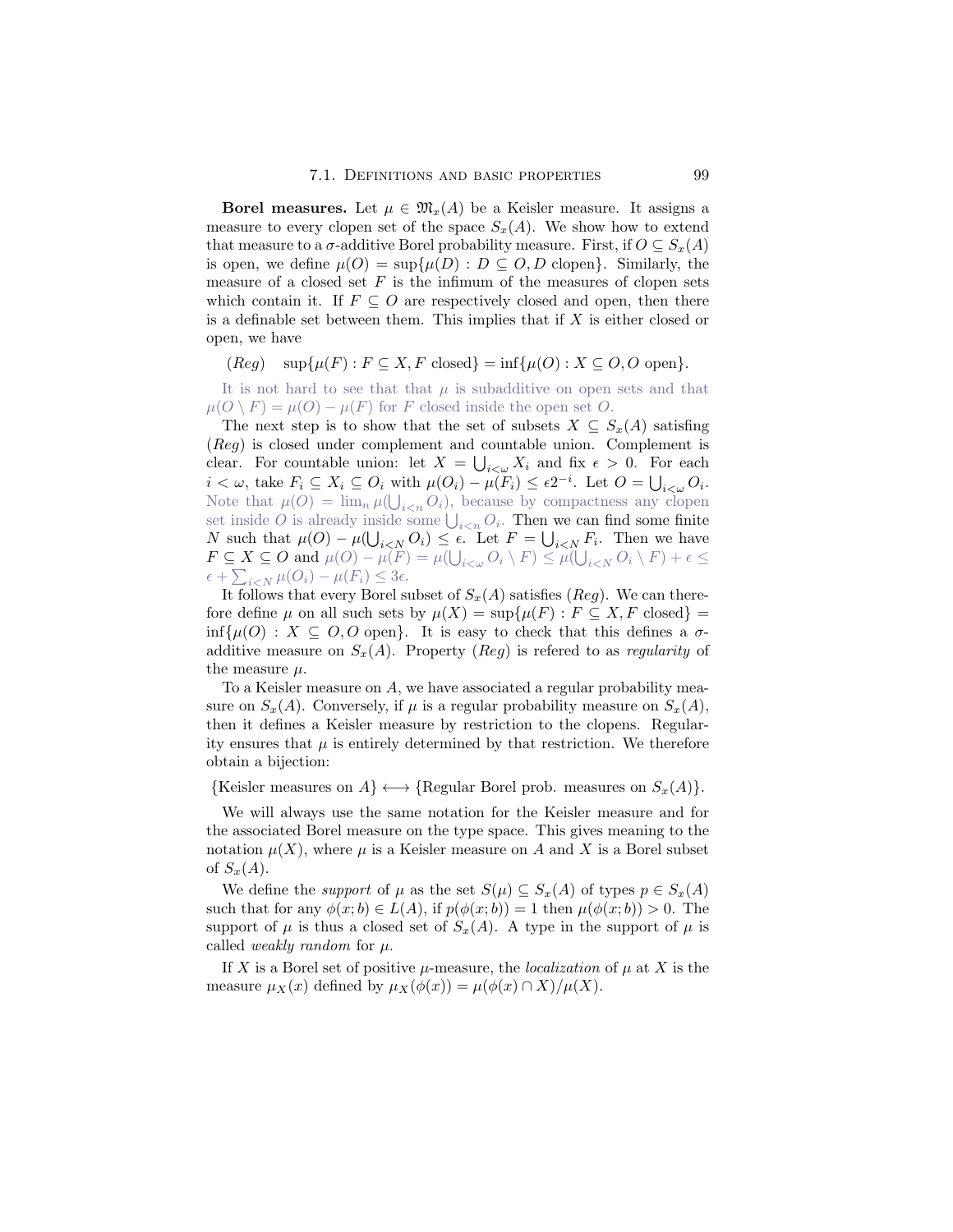100 7. Measures

Extending measures. The next lemma says that any partial measure in a suitable sense extends to a full Keisler measure. In the statement,  $\top$ denotes the true formula  $x = x$ .

LEMMA 7.3. Let  $\Omega \subseteq \mathcal{L}_x(A)$  be a set of (equivalence classes of) formulas closed under intersection, union and complement, and containing  $\top$ . Let  $\mu_0$ be a finitely additive measure on  $\Omega$  with values in [0, 1] such that  $\mu_0(\top) = 1$ . Then  $\mu$  extends to a Keisler measure over A.

**PROOF.** By compactness in the space  $[0,1]^{\mathcal{L}_x(A)}$ , it is enough to show that given  $\psi_1(x), \ldots, \psi_n(x)$  definable sets in  $\mathcal{L}_x(A)$ , there is a function  $f = \langle \psi_1, \dots, \psi_n \rangle \rightarrow [0, 1]$  finitely additive and compatible with  $\mu_0$ . (Here  $\langle X \rangle$  denotes the Boolean algebra generated by X.) We may assume that  $\psi_1, \ldots, \psi_n$  are the atoms of the Boolean algebra B that they generate.

The elements of  $\Omega$  in B form a sub-Boolean algebra. Let  $\phi_1, \ldots, \phi_m$  be its atoms. We have say:

$$
\phi_1 = \psi_{i_1(1)} \vee \cdots \vee \psi_{i_1(l_1)} \quad \phi_2 = \psi_{i_2(1)} \vee \cdots \vee \psi_{i_2(l_2)} \quad \text{etc.}
$$

No  $\psi_i$  appears in more than one such expression since the  $\phi_i$ 's are disjoint. Then any finitely additive f satisfying  $f(\psi_{i_1(1)}) + \cdots + f(\psi_{i_1(l_1)}) = \mu_0(\phi_1)$ etc. will do.

LEMMA 7.4. Let  $\mu \in \mathfrak{M}_x(M)$  be a measure and let  $\phi(x;b) \in L(\mathcal{U})$ . Let  $r_1 = \sup{\mu(\psi(x)) : \psi(x) \in L(M), \models \psi(x) \rightarrow \phi(x;b) \}$  and  $r_2 =$  $\inf \{ \mu(\psi(x)) : \psi(x) \in L(M), \models \phi(x;b) \rightarrow \psi(x) \}.$ 

Then for any  $r_1 \le r \le r_2$ , there is an extension  $\nu \in \mathfrak{M}_x(\mathcal{U})$  of  $\mu$  such that  $\nu(\phi(x;b))=r$ .

PROOF. It is enough to find some  $\nu_1, \nu_2$  such that  $\nu_i(\phi(x;b)) = r_i$  for  $i \in \{1,2\}$ , since we can then consider averages of  $\nu_1$  and  $\nu_2$ . We build  $\nu_2$ . Let  $\Omega \subseteq \mathcal{L}_x(\mathcal{U})$  be the Boolean algebra generated by  $\mathcal{L}_x(M)$  and the definable set  $\phi(x;b)$ . By Lemma 7.3 it is enough to define  $\nu_2$  on  $\Omega$ .

First assume that  $r_2 = 0$ . Then for any  $\theta(x) \in L(M)$ , set  $\nu_2(\theta(x)) =$  $\mu(\theta(x))$  and  $\nu_2(\phi(x;b)) = 0$ . This extends uniquely to a finitely additive measure on  $\Omega$ . A similar argument works for  $r_2 = 1$ .

If  $r_2 > 0$ , then let  $\mu'$  be the localization of  $\mu$  on the closed set  $C = \bigwedge \theta(x)$ where  $\theta(x)$  ranges over elements of  $\mathcal{L}_x(M)$  such that  $\models \phi(x;b) \rightarrow \theta(x)$ . Let  $\mu''$  be the localization of  $\mu$  on the complementary open set. Then we have  $\mu = r_2 \mu' + (1 - r_2) \mu''$ . By the previous paragraph, we can extend  $\mu'$  and  $\mu''$  respectively to  $\nu'$  and  $\nu''$  such that  $\nu'(\phi(x;b)) = 1$  and  $\nu''(\phi(x;b)) = 0$ . Then set  $\nu_2 = r_2 \nu' + (1 - r_2) \nu''$ .

The construction of  $\nu_1$  follows by taking  $\neg \phi(x;b)$  instead of  $\phi(x;b)$ .

When manipulating types, it is often convenient to be able to realize them as points in a structure. The same thing cannot be done so easily with measures, but there are a couple of techniques that can be used instead.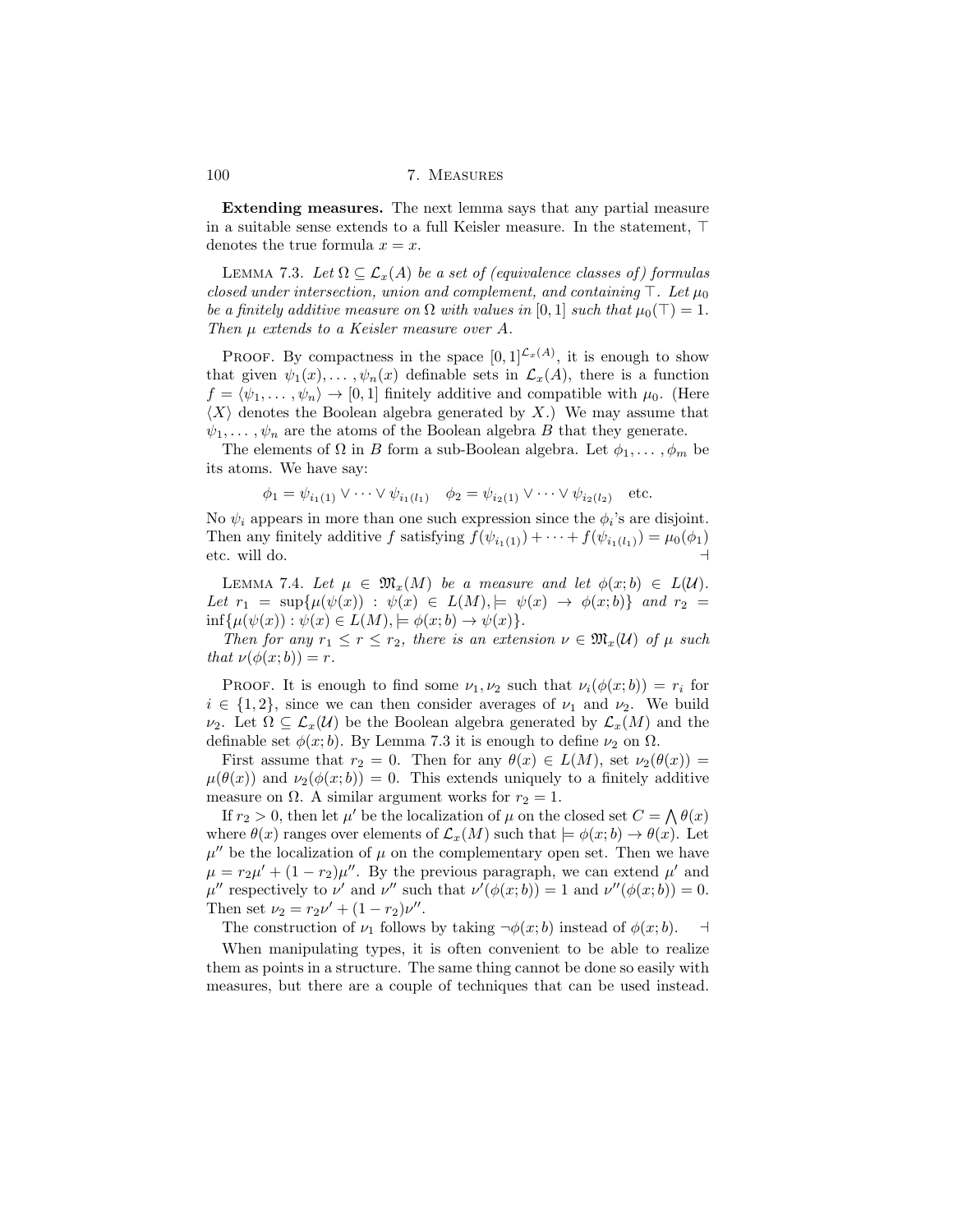One of them is smooth measures which we will describe later. Another one consists in adding the interval  $[0, 1]$  as a new sort and coding the measure inside the new structure via definable maps.

More precisely, let M be a structure and let  $\mu(x)$  be a Keisler measure over M. We encode this data as a structure

$$
\tilde{M}_{\mu} = (M, [0, 1], <, +, f_{\phi} : \phi(x; y) \in L),
$$

where M is equipped with its full structure,  $[0, 1]$  is the standard unit interval endowed with the ordering and addition modulo 1. For each formula  $\phi(x; y) \in L$  the function  $f_{\phi}(y)$  sends b to  $\mu(\phi(x; b)) \in [0, 1]$ . Let now  $\tilde{N} = (N, [0, 1]^*, \dots)$  be an elementary extension of  $\tilde{M}_{\mu}$ , where  $[0, 1]^*$ a (possibly) non-standard interval. Let st :  $[0,1]^* \rightarrow [0,1]$  be the standard part map, that is the map sending any element of  $[0,1]^*$  to the unique real number infinitesimally close to it. From  $\tilde{N}$  we recover a Keisler measure  $\mu'(x)$  over N by setting  $\mu'(\phi(x;b)) = \mathrm{st}(f_{\phi}(b)).$ 

## 7.2. Boundedness properties

LEMMA 7.5. Let  $\mu \in \mathfrak{M}_x(M)$  be a measure and  $(b_i : i < \omega)$  an indiscernible sequence in M. Let  $\phi(x; y)$  be a formula and  $r > 0$  such that  $\mu(\phi(x;b_i)) \geq r$  for all  $i < \omega$ . Then the partial type  $\{\phi(x;b_i): i < \omega\}$  is consistent.

PROOF. First we show that we can assume that the sequence  $(b_i)_{i \leq \omega}$  is  $\mu$ -indiscernible, by which we mean that if  $i_1 < \cdots < i_n < \omega$  and  $j_1 < \cdots <$  $j_n < \omega$ , then  $\mu(\phi(x;b_{i_1}) \wedge \cdots \wedge \phi(x;b_{i_n})) = \mu(\phi(x;b_{j_1}) \wedge \cdots \wedge \phi(x;b_{j_n}))$ . To see this, expand M to  $\tilde{M}_{\mu} = (M, [0, 1], \dots)$  as described after Lemma 7.4. Then in an elementary extension of  $\tilde{M}_{\mu}$ , we can find a sequence  $(b_i')_{i\leq\omega}$ , indiscernible over  $\tilde{M}_{\mu}$  in the extended language and realizing the EM-type of  $(b_i)_{i<\omega}$ . As  $(b_i)_{i<\omega}$  is *L*-indiscernible, the two sequences have the same L-type. Therefore we may replace  $(b_i)_{i \lt \omega}$  by  $(b'_i)_{i \lt \omega}$ , which has the desired property.

Now assume for a contradiction that  $\{\phi(x;b_i): i < \omega\}$  is inconsistent. Then there is some N such that  $\mu(\phi(x;b_0) \wedge \cdots \wedge \phi(x;b_{N-1})) = 0$ . Take a minimal such N and let  $N' = N - 1$ . For any integer m, let  $\psi_m(x) =$  $\phi(x; b_{mN'}) \wedge \cdots \wedge \phi(x; b_{mN'+N'-1})$ . By minimality of N and indiscernibility of the sequence, there is some  $t > 0$  such that we have  $\mu(\psi_m(x)) = t$  for all m. Also by the property of N, we have  $\mu(\psi_m(x) \wedge \psi_{m'}(x)) = 0$  for  $m \neq m'.$ 

But then we have  $\mu(\psi_0(x) \vee \cdots \vee \psi_{m-1}(x)) = mt$ , for all m. This contradicts the fact that the measure of the whole space is 1.  $\Box$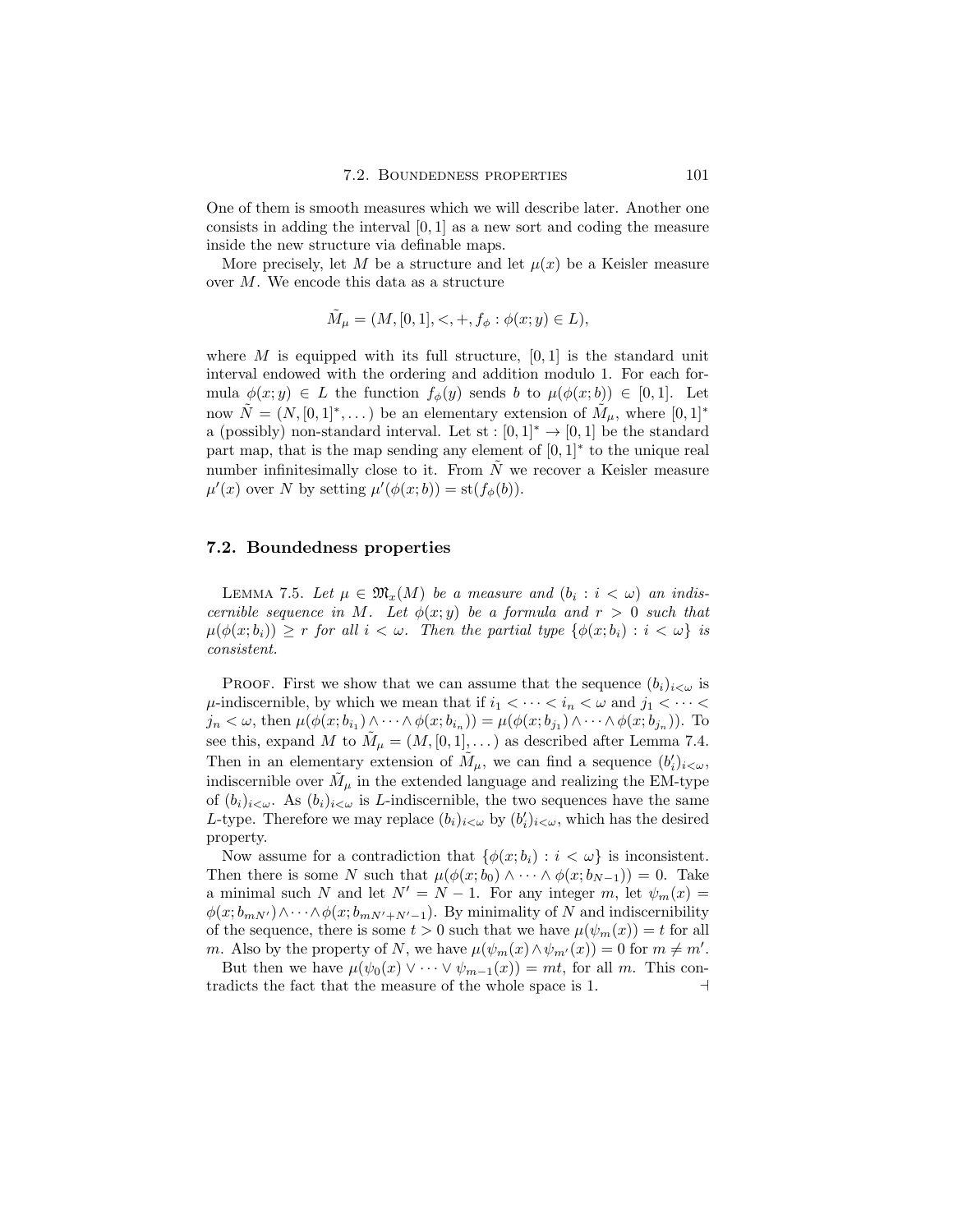102 7. Measures

Until now we have not used the assumption that  $T$  is NIP. It comes into play in the following lemma which implies that measures are bounded objects.

LEMMA 7.6. Let  $\mu \in \mathfrak{M}_x(M)$ . We cannot find a sequence  $(b_i : i < \omega)$  of tuples of M, a formula  $\phi(x; y)$  and  $\epsilon > 0$  such that  $\mu(\phi(x; b_i) \Delta \phi(x; b_i)) > \epsilon$ for all  $i, j < \omega, i \neq j$ .

PROOF. Assume otherwise. Then by Ramsey and compactness, we may assume that the sequence  $(b_i : i < \omega)$  is indiscernible. By NIP, the partial type  $\{\phi(x;b_{2k})\Delta\phi(x;b_{2k+1}): k<\omega\}$  is inconsistent. This contradicts the previous lemma.  $\Box$ 

Let  $\mu \in \mathfrak{M}_x(\mathcal{U})$  be a global measure. If  $\phi(x)$  and  $\psi(x)$  are two Mdefinable sets, set  $\phi(x) \sim_\mu \psi(x)$  if  $\mu(\phi(x) \triangle \psi(x)) = 0$ . Then the previous lemma implies that the set of  $\sim_\mu$ -equivalence classes has small cardinality (bounded by some  $\kappa$  depending only on  $|T|$ ). In particular, the support  $S(\mu)$  of  $\mu$  has small cardinality.

## 7.3. Smooth measures

We now define and investigate the notion of a smooth measure, which can be considered as an analog of a realized type.

DEFINITION 7.7. Let  $\mu \in \mathfrak{M}_x(M)$ . We say that  $\mu$  is smooth if for every  $N \supseteq M$ ,  $\mu$  has a unique extension to an element of  $\mathfrak{M}_x(N)$ .

More generally, if  $\mu \in \mathfrak{M}_x(N)$  and  $M \subseteq N$ , we say that  $\mu$  is smooth over M if  $\mu|_M$  is smooth.

LEMMA 7.8. Let  $\mu \in \mathfrak{M}_x(M)$  be a smooth measure. Let  $\phi(x, y) \in L$  and  $\epsilon > 0$ . Then there are formulas  $\theta_i^1(x), \theta_i^2(x)$  for  $i = 1, ..., n$  and  $\psi_i(y)$  for  $i = 1, \ldots, n$ , all over M such that:

(i) the formulas  $\psi_i(y)$  partition y-space;

(ii) for all i, if  $\models \psi_i(b)$ , then  $\models \theta_i^1(x) \rightarrow \phi(x,b) \rightarrow \theta_i^2(x)$ ;

(iii) for each i,  $\mu(\theta_i^2(x)) - \mu(\theta_i^1(x)) < \epsilon$ .

PROOF. Let  $b \in \mathcal{U}$ . Then by smoothness of  $\mu$  and Lemma 7.4, there are formulas  $\theta_i^1(x)$ ,  $\theta_i^2(x)$  over M, such that

 $(*) \models \theta_i^1(x) \rightarrow \phi(x, b) \rightarrow \theta_i^2(x)$ , and  $\mu(\theta_i^2(x)) - \mu(\theta_i^1(x)) < \epsilon$ .

By compactness, there are finitely many such pairs, say,  $(\theta_i^1(x), \theta_i^2(x))$  such that for every  $b$ , one of these pairs satisfies  $(*)$ . It is then easy to find the  $\psi_i(y)$ 's.  $\qquad \qquad \rightarrow$ 

Note that conversely, the existence of formulas  $\theta_i^t(x)$  and  $\psi_i(y)$  with the above properties implies that the measure  $\mu$  is smooth.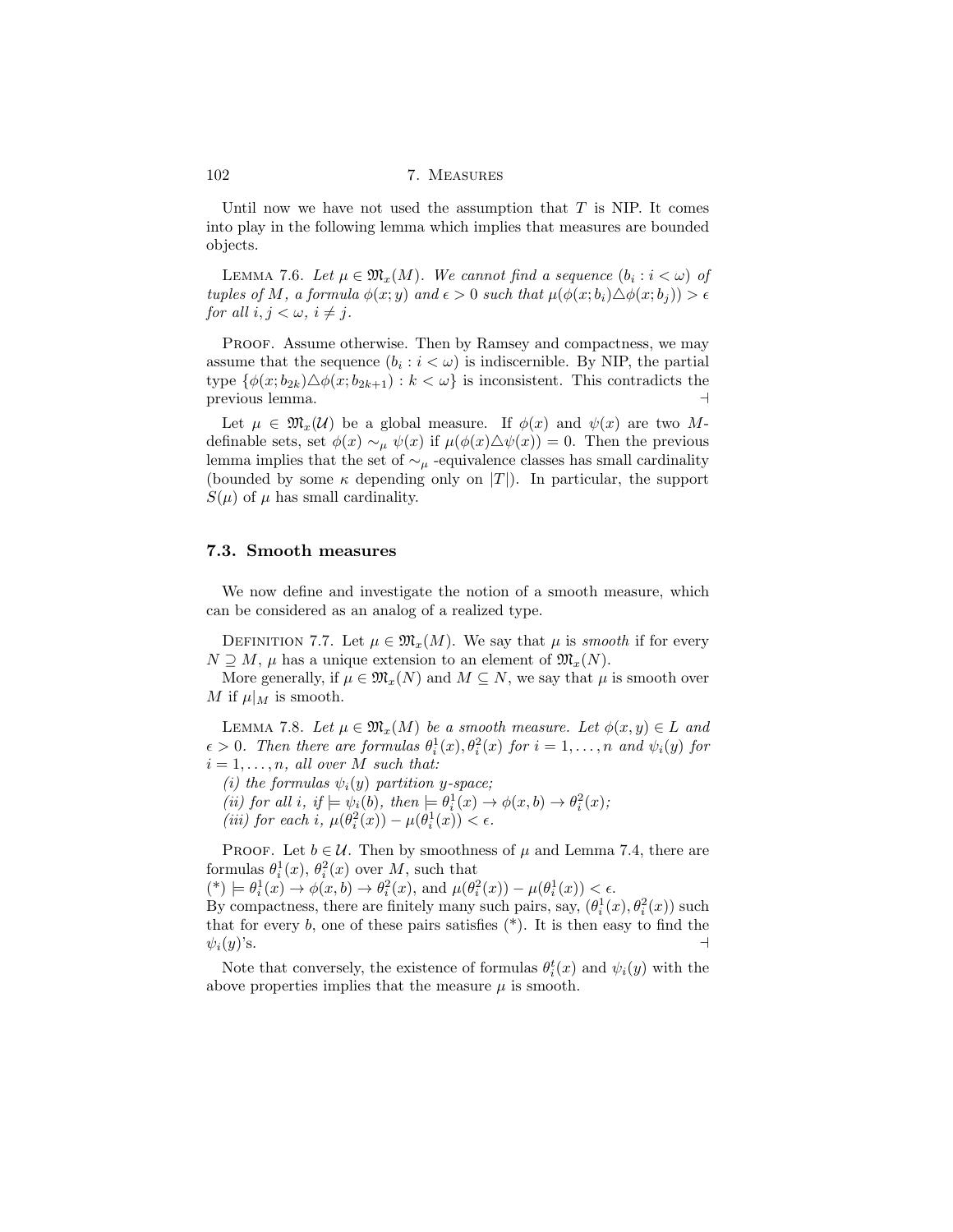PROPOSITION 7.9. Let  $\mu \in \mathfrak{M}_x(M)$  be any measure. Then there is  $M \prec$ N and an extension  $\mu' \in \mathfrak{M}_x(N)$  of  $\mu$  which is smooth.

PROOF. Assume not. We build an increasing sequence  $(M_\alpha : \alpha < |T|^+)$ of models and an associated increasing sequence of measures  $\mu_{\alpha} \in \mathfrak{M}_x(M_{\alpha}).$ Set  $M_0 = M$ . At limit stages, take the union. Assume  $M_\alpha, \mu_\alpha$  are defined. By hypothesis,  $\mu_{\alpha}$  is not smooth, so we can find some  $\phi_{\alpha}(x;b_{\alpha}) \in L(\mathcal{U})$ and  $\mu^1, \mu^2$  two extensions of  $\mu_\alpha$  such that  $\mu^2(\phi_\alpha(x;b_\alpha)) - \mu^1(\phi_\alpha(x;b_\alpha)) =$  $4\epsilon_{\alpha} > 0$ . Then take  $M_{\alpha+1}$  an extension of  $M_{\alpha}$  containing  $b_{\alpha}$  and set  $\mu_{\alpha+1} = 1/2(\mu^1 + \mu^2)$ . Observe that for any  $\theta(x) \in M_\alpha$ , either the  $\mu^1$  or the  $\mu^2$  measure of  $\theta(x) \triangle \phi_\alpha(x; b_\alpha)$  is  $\geq 2\epsilon_\alpha$ , hence  $\mu_{\alpha+1}(\theta(x) \triangle \phi_\alpha(x; b_\alpha)) \geq \epsilon_\alpha$ .

Having done the construction, we may assume that  $\phi_{\alpha} = \phi$ , and  $\epsilon_{\alpha} =$  $\epsilon > 0$  are both constant. Let  $\mu'$  be the measure  $\bigcup_{\alpha < |T| +} \mu_\alpha$ . Then we have

$$
\mu'(\phi(x;b_{\alpha})\triangle\phi(x;b_{\beta}))\geq\epsilon
$$

for any  $\alpha < \beta$ . This contradicts Lemma 7.6.

We now show that smooth measures in NIP theories can be approximated by averages of points.

If  $\mu_0, \ldots, \mu_{n-1}$  are measures and  $\phi(x; b)$  is a formula, then the notation  $Av(\mu_0, \ldots, \mu_{n-1}; \phi(x; b))$  stands for  $\frac{1}{n} \sum_{k \leq n} \mu_k(\phi(x; b)).$ 

Similarly, if  $a_0, \ldots, a_{n-1}$  are tuples, then  $Av(a_0, \ldots, a_{n-1}; \phi(x; b))$  stands for  $\frac{1}{n}|\{i := \phi(a_i; b)\}|$ . We extend this notation naturally to the case where  $\phi(x; b)$  is replaced by an arbitrary Borel subset of some type space.

PROPOSITION 7.10. Let  $\mu(x)$  be a global measure, smooth over M. Let X be a Borel subset of  $S_x(M)$ , and  $\phi(x; y)$  a formula. Fix  $\epsilon > 0$ . Then there are  $a_0, \ldots, a_{n-1} \in \mathcal{U}$  such that for any  $b \in \mathcal{U}$ ,

$$
|\mu(X \cap \phi(x;b)) - \text{Av}(a_0, \dots, a_{n-1}; X \cap \phi(x;b))| \le \epsilon.
$$

PROOF. Fix formulas  $\psi_i(y)$ ,  $\theta_i^0(x)$  and  $\theta_i^1(x)$ ,  $i < m$  as given by Lemma 7.8. Consider  $\mu$  as a probability measure on the space  $S_x(M)$ . We can find types  $(p_i : i < n)$  in  $S_x(M)$  such that if  $\lambda = \frac{1}{n} \sum_{i \leq n} p_i$  then for all  $i < m$ ,  $\lambda(\theta_i^0(x) \cap X)$  and  $\lambda(\theta_i^1(x) \cap X)$  are within  $\epsilon$  of  $\mu(\theta_i^0(x) \cap X)$  and  $\mu(\theta_i^1(x) \cap X)$  respectively. (For example, pick types  $p_i$  at random according to  $\mu$  and apply the weak law of large numbers.)

Now take points  $(a_i : i < n)$  in U such that  $a_i \models p_i$ . Set  $\lambda' =$  $\frac{1}{n} \sum_{i \leq n} \text{tp}(a_i/\mathcal{U})$ . Let  $b \in \mathcal{U}$  and let  $i < n$  be such that  $\models \psi_i(b)$ . Then we have  $\models \theta_i^0(x) \rightarrow \phi(x;b) \rightarrow \theta_i^1(x)$  and  $\mu(\theta_i^1(x)) - \mu(\theta_i^0(x)) \leq \epsilon$ . Thus  $|\mu(\phi(x;b)\cap X) - \mu(\theta_i^0(x)\cap X)| \leq \epsilon$  and similarly  $|\lambda'(\phi(x;b)\cap X) - \lambda'(\theta_i^0(x)\cap X)|$  $|X| \leq 3\epsilon$ . Finally, since  $\lambda'(\theta_i^0(x) \cap X)$  is within  $\epsilon$  of  $\mu(\theta_i^0(x) \cap X)$ , we have that  $\lambda'(\phi(x;b) \cap X)$  is within 5 $\epsilon$  of  $\mu(\phi(x;b) \cap X)$ .

We conclude that we can approximate any measure by averages of types.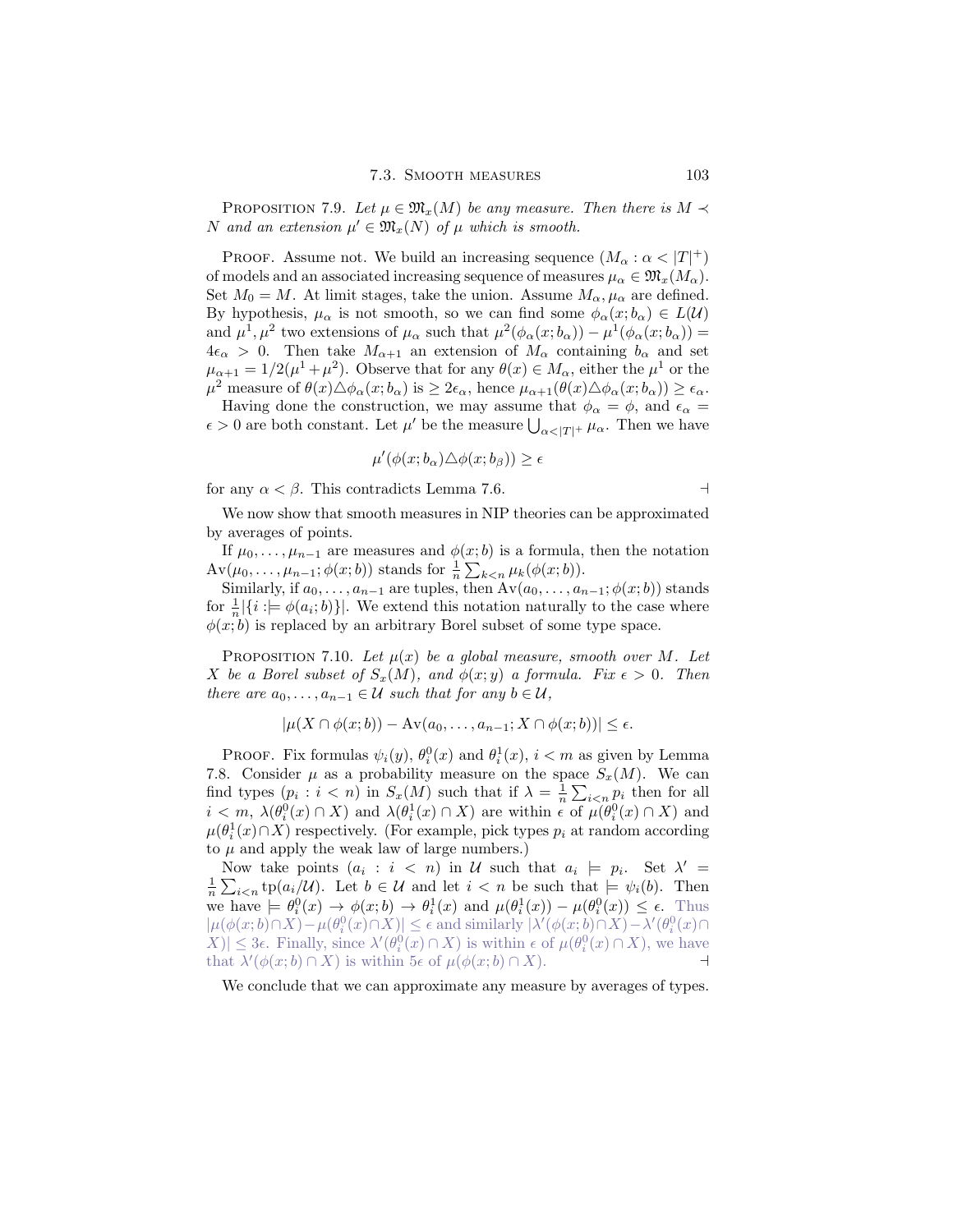104 7. MEASURES

PROPOSITION 7.11. Let  $\mu \in \mathfrak{M}_x(A)$  be any Keisler measure; let  $\phi(x; y) \in$ L be a formula and fix  $X_1, \ldots, X_m \subseteq S_x(A)$  Borel subsets. Let  $\epsilon > 0$ . Then there are types  $p_0, \ldots, p_{n-1} \in S_x(A)$  such that, for every  $b \in A$  and every  $k \leq m$ :

$$
|\mu(\phi(x;b)\cap X_k)-\mathrm{Av}(p_0,\ldots,p_{n-1};\phi(x;b)\cap X_k)|\leq\epsilon.
$$

Furthermore, one can impose that  $p_k \in S(\mu)$  for all k.

PROOF. Let  $\nu_x$  be a smooth extension of  $\mu$  over a model  $N \supset A$ . The previous proposition works equally well with finitely many Borel subsets instead of one and gives points  $a_0, \ldots, a_{n-1} \in N$  such that

$$
|\nu(\phi(x;b)\cap X_k) - \text{Av}(a_0,\ldots,a_{n-1};\phi(x;b)\cap X_k)| \leq \epsilon
$$

for all  $b \in N$  and  $k \leq m$ . Then set  $p_i = \text{tp}(a_i/A)$ .

To prove the "furthermore" part, apply the theorem with  $S(\mu)$  as one of the Borel sets and assume without loss that one instance of  $\phi(x; b)$  is equivalent to  $x = x$ . Then at most an  $\epsilon$  fraction of the  $p_i$ 's are not in  $S(\mu)$ . We can safely remove them: this adds at most an extra error of  $\epsilon$  to the approximation.  $\Box$ 

Exercise 7.12. Give another proof of Proposition 7.11 using the VCtheorem instead of smooth measures. Deduce that the number  $n$  of types can be chosen so as to depend only on VC-dim( $\phi(x; y)$ ) and  $\epsilon$  (see [62, Lemma 4.8]).

#### 7.4. Invariant measures

We now extend a number of definitions from types to measures.

DEFINITION 7.13. Let  $\mu \in \mathfrak{M}_x(\mathcal{U})$  be a measure, and let  $A \subset \mathcal{U}$ . We say that  $\mu$  is A-invariant if for every  $b \equiv_A b'$ , and  $\phi(x; y) \in L$ , we have  $\mu(\phi(x;b)) = \mu(\phi(x;b')).$ 

We define  $\text{Lstp}(A)$ -invariant measures similarly.

DEFINITION 7.14. Let  $A \subseteq B$  and  $\mu \in \mathfrak{M}_x(B)$ . Then  $\mu$  does not fork (resp. divide) over A if  $\mu(\phi(x;b)) = 0$  for every formula  $\phi(x;b) \in L(B)$ which forks (resp. divides) over A.

PROPOSITION 7.15. Let  $\mu \in \mathfrak{M}_x(\mathcal{U})$  and  $A \subset \mathcal{U}$ . Then  $\mu$  does not fork over A if and only if it is  $\text{Lstp}(A)$ -invariant.

PROOF. Let  $\mu \in \mathfrak{M}_{x}(\mathcal{U})$  be Lstp(A)-invariant. As it is a global measure, it is enough to show that it does not divide over A. Let  $\phi(x;b) \in L(M)$  be such that  $\mu(\phi(x;b)) > 0$ . Let  $(b_i : i < \omega)$  be an A-indiscernible sequence with  $b_0 = b$ . Then by assumption  $\mu(\phi(x; b_i)) = \mu(\phi(x; b))$  for all  $i < \omega$ . By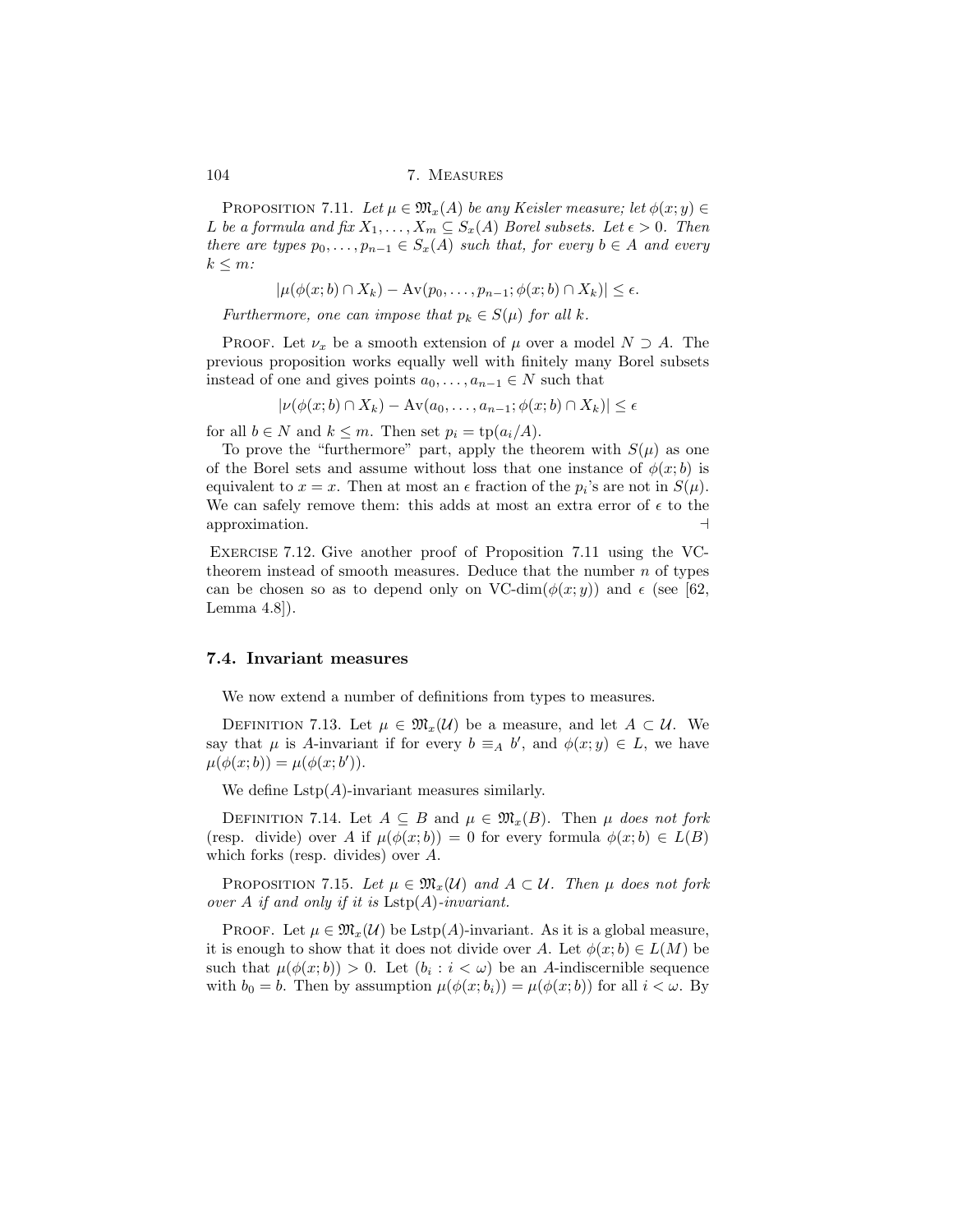Lemma 7.5, the partial type  $\{\phi(x;b_i): i<\omega\}$  is consistent. It follows that  $\phi(x;b)$  does not divide over A.

Conversely, assume that  $\mu$  does not fork over A. Then if  $\text{Lstp}(b/A)$ Lstp(b'/A), the formula  $\phi(x;b)\Delta\phi(x;b')$  forks over A. We conclude that  $\mu(\phi(x;b)\Delta\phi(x;b'))=0.$ 

DEFINITION 7.16. Let  $M \models T$  and let  $\mu \in \mathfrak{M}_x(\mathcal{U})$ :

- $\mu$  is finitely satisfiable in M if for every  $\phi(x;b) \in L(\mathcal{U})$  such that  $\mu(\phi(x;b)) > 0$ , there is  $a \in M$  such that  $\mathcal{U} \models \phi(a;b)$ .
- $\mu$  is definable over M if it is M-invariant and for every  $\phi(x; y) \in L$ , and  $r \in [0,1],$  the set  $\{q \in S_y(M) : \mu(\phi(x;b)) < r \text{ for any } b \in \mathcal{U}, b \models q\}$  is an open subset of  $S_u(M)$ .
- $\mu$  is *Borel-definable* over M if it is M-invariant and the above set is a Borel set of  $S_u(M)$ .

If  $\mu$  is finitely satisfiable in M then it is M-invariant. Also  $\mu$  is definable over  $M$  if and only if it is  $M$ -invariant and for any open (resp. closed) subset X of [0, 1], the set  $\{q \in S_u(M) : \mu(\phi(x;b)) \in X \text{ for any } b \in \mathcal{U}, b \models q\}$  is an open (resp. closed) subset of  $S_u(M)$ .

A measure  $\mu$  is M-invariant (resp. finitely satisfiable in  $M$ ), if and only if all types in  $S(\mu)$  are M-invariant (resp. finitely satisfiable in M). This uses the fact that if  $\mu$  is M-invariant, then  $\mu(\phi(x;b)\Delta\phi(x;b'))=0$  whenever  $b \equiv_M b'$ , which follows from Proposition 7.15. On the other hand, definability of measures is a new phenomenon that does not translate to types.

LEMMA 7.17. Let  $\mu \in \mathfrak{M}_{r}(\mathcal{U})$  and  $M \prec \mathcal{U}$ .

(i) If  $\mu$  is smooth over M, then  $\mu$  is finitely satisfiable and definable in M.

(ii) If  $\mu$  is M-invariant and smooth, then it is smooth over M.

PROOF. (i): Let  $\phi(x;b)$  be such that  $\mu(\phi(x;b)) > 0$ . Then by Lemma 7.8, taking  $\epsilon$  small enough, there is a formula  $\theta^0(x) \in L(M)$  such that  $\models \theta^{0}(x) \rightarrow \phi(x;b)$  and  $\mu(\theta^{0}(x)) > 0$ . In particular,  $\theta^{0}(x)$  is consistent, and therefore has a point in M. It follows that also  $\phi(x; b)$  has a point in M.

Let  $r \in [0, 1]$  be such that  $\mu(\phi(x; b)) < r$ . Take  $\epsilon > 0$  so that  $\mu(\phi(x; b)) <$  $r-2\epsilon$ . Lemma 7.8 applied to  $\phi(x; y)$  and  $\epsilon$  gives us formulas  $\psi_i^{\epsilon}(y) \in L(M)$ ,  $i < n$  which partition of y-space. One of them, say  $\psi_i^{\epsilon}(y)$ , is satisfied by b. Then for any  $b'$ ,  $\psi_i^{\epsilon}(b')$  implies that  $\mu(\phi(x;b')) \leq r - \epsilon < r$ . This proves definability of  $\mu$ .

(ii): Assume that  $\mu$  is M-invariant and smooth. Let  $N \succ M$  be  $|M|^+$ saturated such that  $\mu$  is smooth over N. Fix a formula  $\phi(x; y)$  and  $r > 0$ . Then the set  $\{q \in S_u(N) : \mu(\phi(x;b)) \leq r \text{ for any } b \models q\}$  is an closed set of  $S_y(N)$ . Its projection to  $S_y(M)$  is also closed, hence  $\mu$  is definable over M.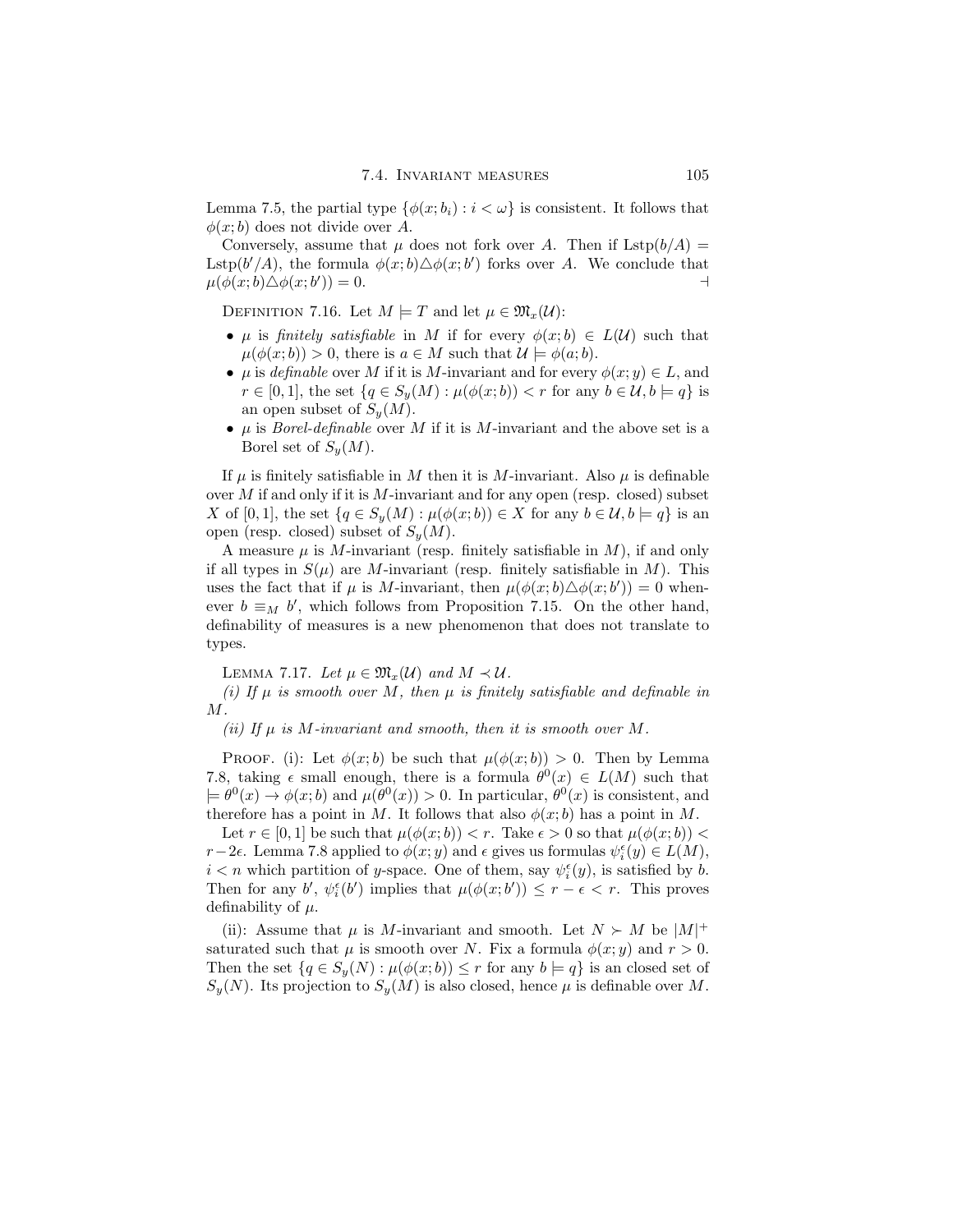106 7. Measures

Take now some  $\epsilon > 0$ . Lemma 7.8 applied to  $\phi(x; y)$  and  $\epsilon$  gives us formulas  $\psi_i(y; d)$ ,  $\theta_i^0(x; d)$  and  $\theta_i^1(x; d)$ ,  $i < n$ , where we have made the parameters explicit. By definability of  $\mu$ , there is an M-formula  $\zeta(z)$  satisfied by d and such that for any  $d' \in \zeta(\mathcal{U})$ , the formulas  $\psi_i(y; d')$ ,  $\theta_i^0(x; d')$  and  $\theta_i^1(x; d'), i < n$  also satisfy the conclusion of the lemma. Then we can find such a d' in M. It follows that  $\mu$  is smooth over M.

LEMMA 7.18. Let  $p \in S(\mathcal{U})$  be some M-invariant type, then p is Boreldefinable over M.

PROOF. Let  $\phi(x; y)$  be a formula. We need to see that the set  $\{b \in \mathcal{U} :$  $p \vdash \phi(x; b)$  is Borel over M. Let  $b \in \mathcal{U}$ . Take a maximal N such that there is a sequence  $(a_i : i < N) \models p^{(N)}|_M$  with

$$
(*) \quad \neg(\phi(a_i; b) \leftrightarrow \phi(a_{i+1}; b)) \text{ for } i < N - 1.
$$

By the discussion on eventual types in Section 2.2.3, the formula  $\phi(a_{N-1}; b)$ holds if and only if  $p \vdash \phi(x;b)$ .

Let  $A_N(b)$  say that there are  $(a_i : i < N)$  such that  $(*)$  holds and  $\models \phi(a_{N-1};b)$ . Similarly define  $B_N(b)$  to hold if there is  $(a_i : i < N)$  such that (\*) holds and  $\models \neg \phi(a_{N-1}; b)$ . Then both  $A_N(x)$  and  $B_N(x)$  are typedefinable sets. We have  $p \vdash \phi(x; b)$  if and only if there is some integer  $N \leq alt(\phi) + 1$  such that  $A_N(x) \wedge \neg B_{N+1}(x)$  holds.

This shows that  $\{b \in \mathcal{U} : p \vdash \phi(x;b)\}\$ is a finite Boolean combination of type-definable (over  $M$ ) sets.  $\Box$ 

PROPOSITION 7.19. Let  $\mu \in \mathfrak{M}(\mathcal{U})$  be M-invariant, then  $\mu$  is Boreldefinable over M.

PROOF. This follows easily from the previous lemma and Proposition 7.11 which says that a measure can be approximated by types in its support.  $\overline{\phantom{a}}$ 

We now have all we need to define the product of an invariant measure over another, similarly as we did for types. So let  $\mu(x) \in \mathfrak{M}(\mathcal{U})$  be Minvariant and let  $\lambda(y) \in \mathfrak{M}(\mathcal{U})$  be any measure. We define  $\omega(x, y) =$  $\mu(x) \otimes \lambda(y)$  as a global measure in two variables by the formula:

$$
\omega_{xy}(\phi(x,y;b)) = \int_{q \in S_y(N)} f(q)d\lambda_y|_N,
$$

where N is a small model containing Mb and  $f : q \mapsto \mu(\phi(x, d; b))$  for some (any)  $d \models q$ . Note that f is a measurable function by Borel-definability of  $\mu$ . We need to see that this definition does not depend on the choice of  $N$ . So let  $N_1 \subseteq N_2$  be two models containing Mb and let  $f_1, f_2$  be the associated functions. Let  $\pi : S(N_2) \to S(N_1)$  be the canonical restriction map. Then  $f_2 = \pi^*(f_1)$ . For any clopen set  $B \subseteq N_1$ ,  $\lambda|_{N_1}(B) = \lambda|_{N_2}(\pi^{-1}(B))$ , hence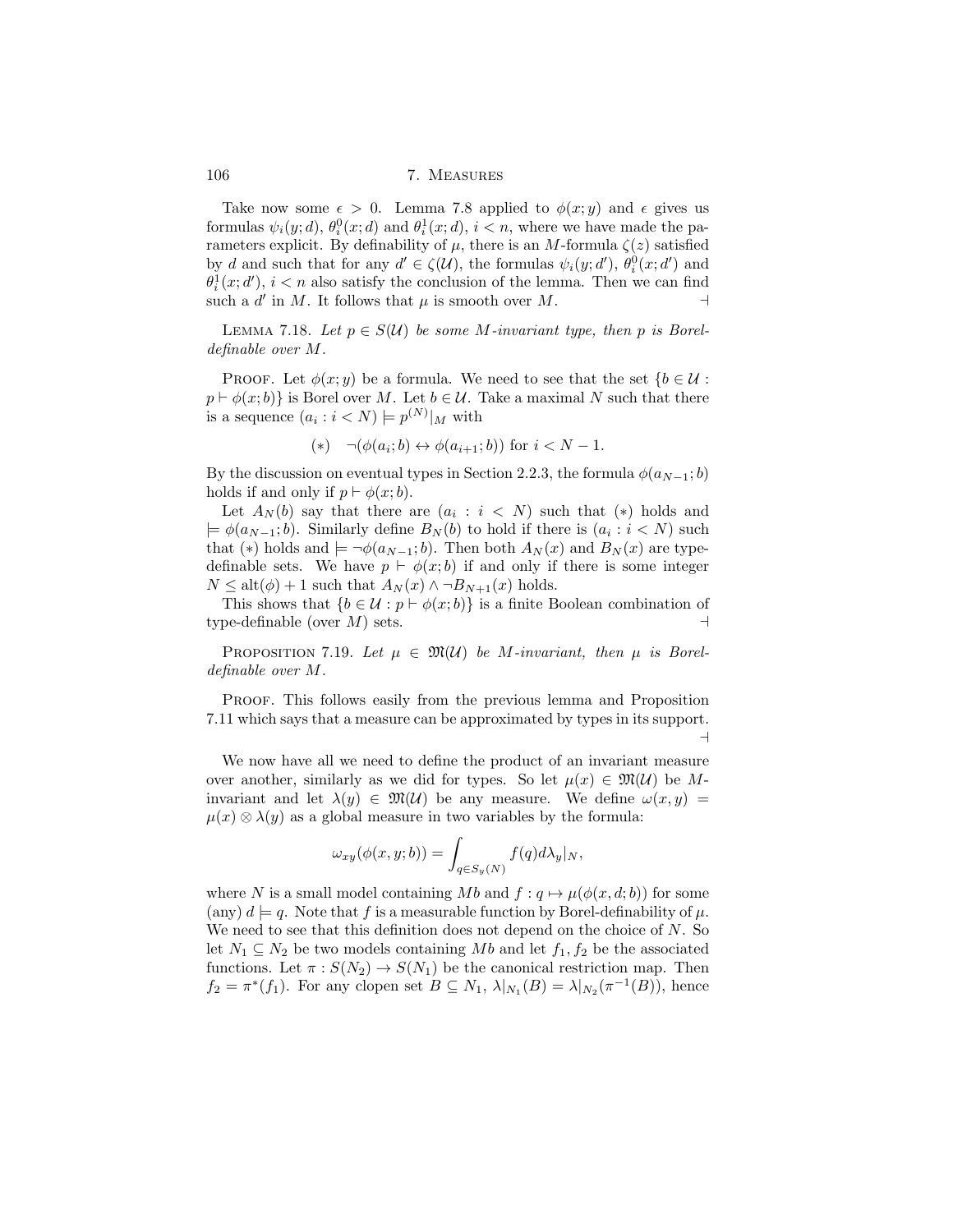this holds also when  $B$  is Borel and then by approximating  $f_1$  by step functions, we deduce that the integrals of  $f_1$  and  $f_2$  are the same.

Note that if  $\mu = p$  and  $\lambda = q$  are types, then we recover the usual product  $p(x) \otimes q(y)$ .

If  $\lambda$  is itself M-invariant, then  $\mu(x)\otimes\lambda(y)$  is M-invariant (since the whole construction is invariant under automorphisms fixing  $M$ ).

EXERCISE 7.20. If both  $\mu$  and  $\lambda$  are finitely satisfiable in M (resp. Mdefinable), then  $\mu(x) \otimes \lambda(y)$  is finitely satisfiable in M (resp. M-definable).

We now argue that the product of measures is associative. Let  $\mu(x)$ ,  $\eta(y)$ and  $\lambda(z)$  be three global measures, and assume that  $\mu$  and  $\eta$  are both Minvariant. Let  $\phi(x, y, z) \in L(M)$ , let  $v = ((\mu_x \otimes \eta_y) \otimes \lambda_z) (\phi(x, y, z))$  and  $w = (\mu_x \otimes (\eta_y \otimes \lambda_z)) (\phi(x, y, z))$ . We want to show that  $v = w$ .

First assume that  $\mu = p$  is a type. Let  $d\phi(y, z)$  denote the Borel subset of  $S_{yz}(M)$  defined by  $r \in d\phi \iff p \vdash \phi(x, b, c)$  where  $(b, c) \models r$ . Then  $w = \eta_y \otimes \lambda_z (d\phi(y, z)) = \int_{q \in S_z(M)} f(q) d\lambda_z$ , where  $f : q \to \eta (d\phi(y, c))$ , for some  $c \models q$ . But this is exactly v.

Now if  $\mu$  is an arbitrary invariant measure, then given a formula  $\phi(x, y, z)$ and  $\epsilon$ , we can find a measure  $\tilde{\mu}$ , which is an average of types such that  $|\mu(\phi(x, b, c)) - \tilde{\mu}(\phi(x, b, c))| \leq \epsilon$  for all b, c. Let  $\tilde{v}, \tilde{w}$  be the corresponding v and w with  $\mu$  replaced by  $\tilde{\mu}$ . Then  $\tilde{v}$  and  $\tilde{w}$  are respectively at distance  $\epsilon$  from v and w. By the previous paragraph,  $\tilde{v} = \tilde{w}$ , and we conclude that  $v = w$ .

If  $\mu$  is an M-invariant global measure, then we can define by induction  $\mu^{(1)}(x) = \mu(x)$  and  $\mu^{(n+1)}(x_0, \ldots, x_n) = \mu(x_0) \otimes \mu^{(n)}(x_1, \ldots, x_n)$ . And of course  $\mu^{(\omega)}(x_0, x_1, \dots)$  is the union of  $\mu^{(n)}(x_0, \dots, x_{n-1})$  for  $n < \omega$ .

This construction is different from the product measure in probability theory in that the space of *n*-types is not the *n*-fold product of the space of 1-types. Hence  $\mu^{(n)}$  is not defined on the same space and carries more information than a usual product measure would. However,  $\mu^{(n)}$  and the measure-theoretic *n*-fold product of  $\mu$  agree on sets which are measurable for the product algebra. In other words, they agree on formulas which are Boolean combinations of formulas in one variable. This will allow us to use probability theoretic methods (mainly the law of large numbers) with  $\mu^{(n)}$ playing the role of the product measure.

We now prove that a finitely satisfiable measure and a definable one commute (the case of types was done in Lemma 2.23).

LEMMA 7.21. Let  $\mu(x), \lambda(y)$  be two global M-invariant measures. Assume that  $\mu(x) \otimes p(y) = p(y) \otimes \mu(x)$  for any  $p \in S_y(\mathcal{U})$  in the support of  $\lambda$ . Then  $\mu$  and  $\lambda$  commute.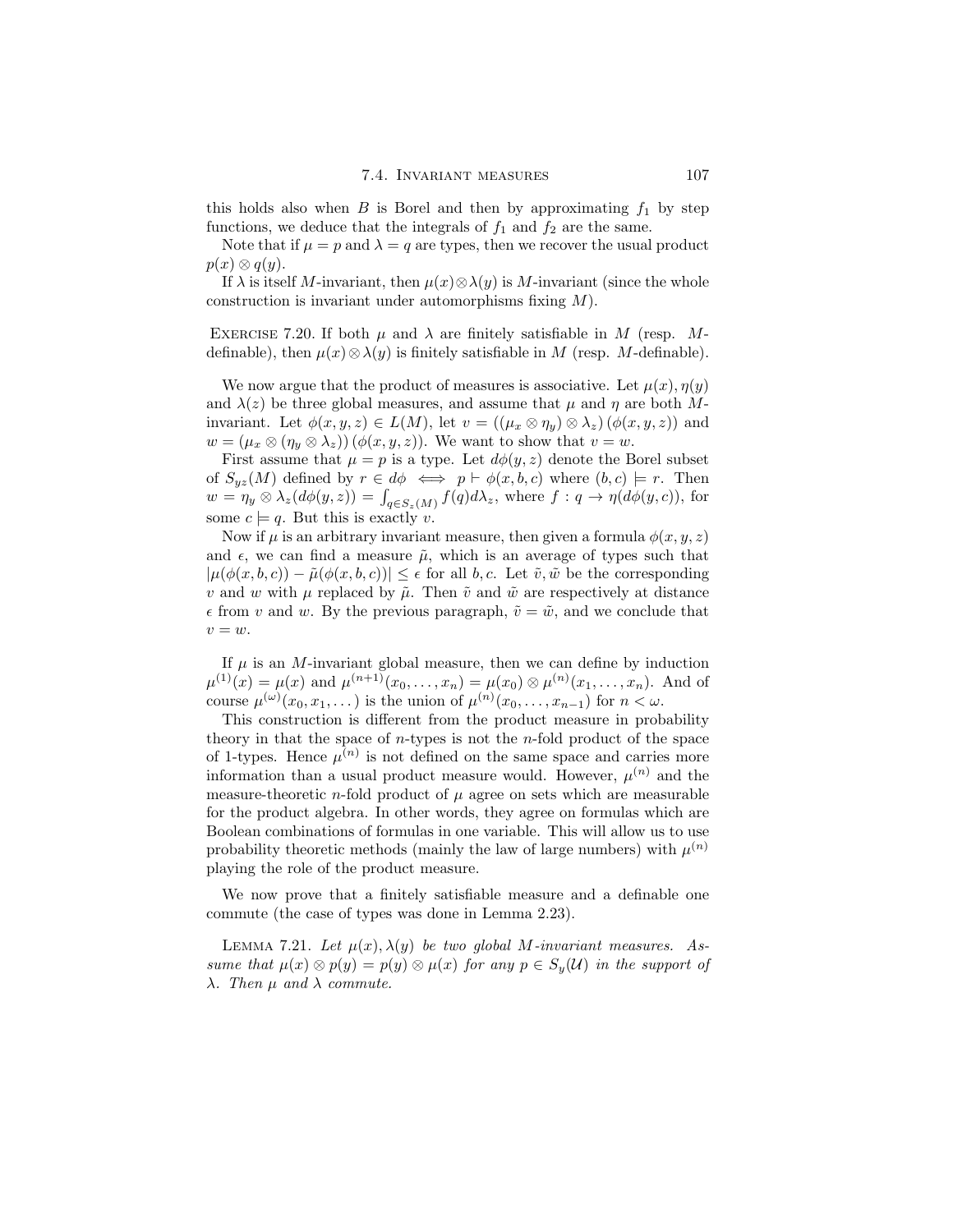108 7. Measures

PROOF. Let  $\phi(x, y)$  be a formula, and write as in the definition  $(\mu_x \otimes$  $(\lambda_y)(\phi(x,y)) = \int_{q \in S_y(M)} f(q) d\lambda_x$ . Fix  $\epsilon > 0$ . Approximate that integral up to  $\epsilon$  by a finite sum  $\sum_{i=1,\dots,n} \lambda(X_i)c_i$ , where  $X_i = \{q \in S_y(M)$ :  $\mu(\phi(x,b)) \in [r_i,t_i],$  for some  $b \models q$  with  $r_i,t_i \in [0,1].$  By Proposition 7.11, we can find types  $q_1, \ldots, q_m$  weakly random for  $\lambda$ , such that if  $\lambda$ denotes the average  $\frac{1}{m}\sum q_j$ , then:

 $\cdot \tilde{\lambda}(X_i)$  is within  $\epsilon$  of  $\lambda(X_i)$ , for all  $i \leq n$ ;

 $\cdot \lambda(\phi(a, y))$  is within  $\epsilon$  of  $\lambda(\phi(a, y))$  for all  $a \in \mathcal{U}$ .

The first condition ensures that  $\mu_x \otimes \tilde{\lambda}_y(\phi(x, y))$  is within  $\epsilon$  of  $\mu_x \otimes$  $\lambda_y(\phi(x,y))$  and the second one ensures that  $\tilde{\lambda}_y \otimes \mu_x(\phi(x,y))$  is within  $\epsilon$  of  $\lambda_y \otimes \mu_x(\phi(x, y))$ . As  $\mu$  commutes with  $\lambda$ , the result follows.

PROPOSITION 7.22. Let  $\mu(x) \in \mathfrak{M}(\mathcal{U})$  be definable and  $\lambda(y) \in \mathfrak{M}(\mathcal{U})$  be finitely satisfiable, then  $\mu(x) \otimes \lambda(y) = \lambda(y) \otimes \mu(x)$ .

PROOF. By the previous lemma, we may assume that  $\lambda(y) = q(y)$  is a type. Let M such that both  $\mu$  and q are M-invariant. Assume for a contradiction that there is  $r \in [0, 1]$  and  $\epsilon > 0$  such that  $\mu_x \otimes q_y(\phi(x; y))$  $r - 2\epsilon$  whereas  $q_y \otimes \mu_x(\phi(x; y)) > r + 2\epsilon$ . By definability of  $\mu$ , there is a formula  $\psi(y) \in L(M)$  such that  $q \vdash \psi(y)$  and for all  $b \in \psi(\mathcal{U})$ , we have  $\mu(\phi(x;b)) < r - \epsilon$ . Also, by Borel-definability of q, there is a Borel set  $X \subseteq S_x(M)$  such that  $q \vdash \phi(a; y)$  if and only if  $tp(a/M) \in X$ .

Pick  $p_1, \ldots, p_n \in S_x(M)$  such that for all  $b \in M$ ,  $Av(p_1, \ldots, p_n; \phi(x; b))$ is within  $\epsilon$  of  $\mu(\phi(x;b))$  and also  $Av(p_1,\ldots,p_n;X)$  is within  $\epsilon$  of  $\mu(X)$ . Realize each  $p_i$  by  $a_i \in \mathcal{U}$ . By finite satisfiability of q, find some  $b_0 \in \psi(M)$ such that  $\models \phi(a_i; b_0) \iff q \vdash \phi(a_i; y)$  for all *i*.

By choice of  $p_i$ 's and  $\psi(y)$ , we have  $Av(p_1, \ldots, p_n; \phi(x; b_0)) < r$ . On the other hand, by the choice of  $b_0$ , that quantity is equal to  $\frac{1}{n} \sum_i q(\phi(a_i; y)) =$  $\frac{1}{n} |\{i : a_i \in X\}|$  which is within  $\epsilon$  of  $\mu(X) = q_y \otimes \mu_x(\phi(x; y)) > r + 2\epsilon$ . Contradiction.

## 7.5. Generically stable measures

Similarly as we did for types, we define a *generically stable measure* as being a global measure which is both definable and finitely satisfiable (in some small model  $M$ ). We will prove an analog of Theorem 2.29. First we define a new notion.

**DEFINITION 7.23.** Let  $\mu(x)$  be a global M-invariant measure. We say that  $\mu$  is fim (frequency interpretation measure) if for any formula  $\phi(x; y) \in$ L, there is a family  $(\theta_n(x_1,\ldots,x_n):n<\omega)$  of formulas in  $L(M)$  such that:  $\cdot \lim \mu^{(n)}(\theta_n(x_1,\ldots,x_n)) = 1;$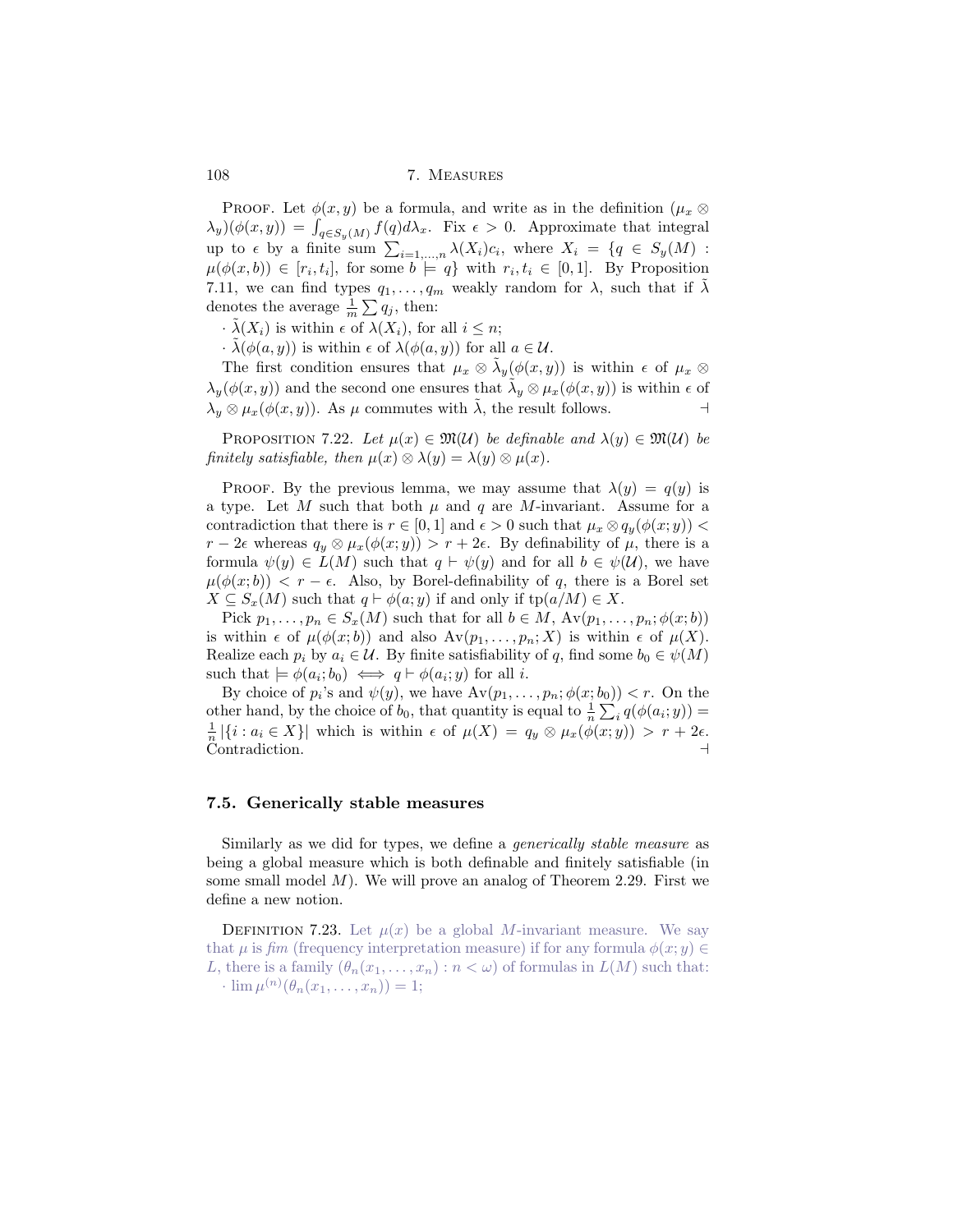· for any  $\epsilon > 0$ , for *n* big enough, for any  $(a_1, \ldots, a_n) \in \theta_n(\mathcal{U})$ , and any  $b \in \mathcal{U}$ ,  $Av(a_1, \ldots, a_n; \phi(x; b))$  is within  $\epsilon$  of  $\mu(\phi(x; b))$ .

We will see later that a measure is fim if and only if it is generically stable. Left to right is easy, but the converse requires more work.

The main result needed is an adaptation of the VC-theorem from measure theory to the context of Keisler measures.

**VC-type results.** We call a measure  $\mu(x_1, \ldots, x_n)$  over A symmetric if for any permutation  $\sigma$  of  $\{1, \ldots, n\}$  and any formula  $\phi(x_1, \ldots, x_n) \in L(A)$ , we have  $\mu(\phi(x_1,\ldots,x_n)) = \mu(\phi(x_{\sigma 1},\ldots,x_{\sigma n}))$ . This definition extends naturally to measures in infinitely many variables.

Let  $\phi(x; y)$  be a formula. We fix some integer n and write  $\bar{x} = (x_1, \ldots, x_n)$ and  $\bar{x}' = (x'_1, \ldots, x'_n)$ . We define

$$
f'_n(\bar{x}, \bar{x}'; b) = |\operatorname{Av}(x_1, \ldots, x_n; \phi(x; b)) - \operatorname{Av}(x'_1, \ldots, x'_n; \phi(x; b))|
$$

and

$$
f_n(\bar{x}, \bar{x}') = \sup_{b \in \mathcal{U}} f'_n(\bar{x}, \bar{x}'; b).
$$

Note that for any  $\epsilon > 0$  the statement  $f'_n(\bar{x}, \bar{x}; b) > \epsilon$  can be expressed as a first order formula  $\theta_{n,\epsilon}(\bar{x}, \bar{x}'; b)$ . Similarly, the statement  $f_n(\bar{x}, \bar{x}') > \epsilon$  can be expressed as  $(\exists b)\theta_{n,\epsilon}(\bar{x}, \bar{x}'; b)$ .

LEMMA 7.24. Fix a formula  $\phi(x; y)$  and  $\epsilon > 0$ . Let  $\mu_n(x_1, ..., x_n, x'_1, ..., x'_n)$ be a symmetric measure over  $\emptyset$ . Then with notations as above we have

$$
\mu_n(f_n(\bar{x}, \bar{x}') > \epsilon) \leq 4\pi_{\phi}(n) \exp\left(-\frac{n\epsilon^2}{8}\right).
$$

PROOF. This is the analogue of Claim 2 inside the proof Theorem 6.6. The proof is exactly the same: we just have to make the necessary translations and check that everything still makes sense.

Let  $G = \{-1,1\}^n$ . If  $\phi(x; y)$  is a formula, we let  $\phi(a; b)$ <sup> $\exists$ </sup> be equal to 1 it the sentence  $\phi(a;b)$  holds and 0 otherwise.

Claim: We have

$$
\mu_n(f_n(\bar{x}, \bar{x}') > \epsilon) \le \frac{1}{2^{n-1}} \sum_{\sigma \in G} \mu_n \left( \left\{ \bar{x} : \sup_b \frac{1}{n} \left| \sum_{i=1}^n \sigma_i \sigma_i(\sigma_i; b) \right| > \epsilon/2 \right\} \right).
$$

Call  $D_{\sigma}$  the set of which we take the  $\mu_n$ -measure on the right-hand side. Note that it is  $\emptyset$ -definable. For  $\sigma \in G$  let  $\theta'_{\sigma}(\bar{x}, \bar{x}'; y)$  be the formula expressing that

$$
\left| \frac{1}{n} \sum_{i=1}^{n} \sigma_i \left( \ulcorner \phi(x_i; y) \urcorner - \ulcorner \phi(x_i'; y) \urcorner \right) \right| > \epsilon
$$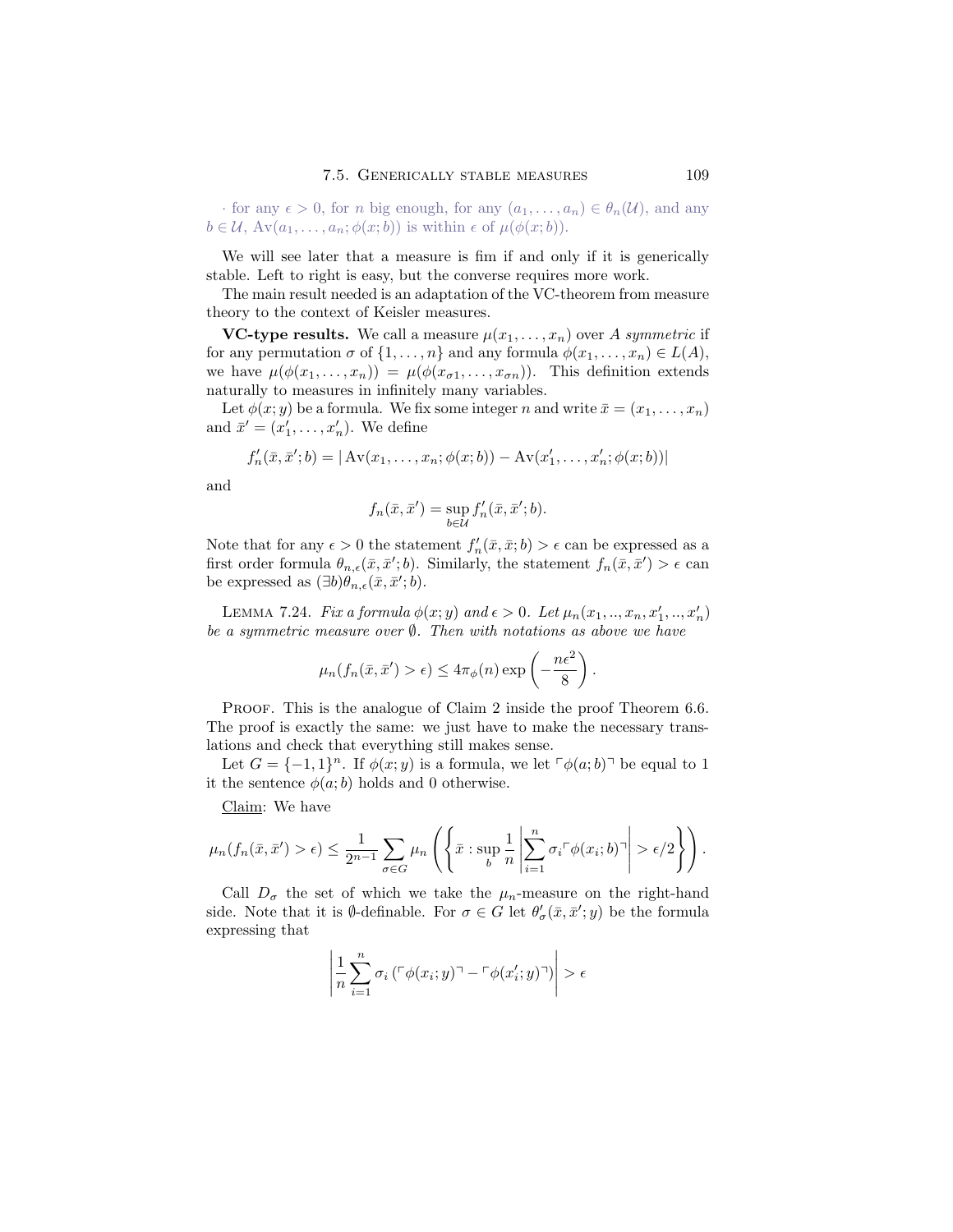110 7. MEASURES

and let  $\theta_{\sigma}(\bar{x}, \bar{x}') = (\exists b)\theta'_{\sigma}(\bar{x}, \bar{x}'; b)$ . By symmetry of  $\mu_n$ , for any  $\sigma \in G$  we have  $\mu_n(\theta_\sigma(\bar{x}, \bar{x}')) = \mu_n(f_n(\bar{x}, \bar{x}') > \epsilon)$ . Hence

$$
\mu_n(f_n(\bar{x}, \bar{x}') > \epsilon) = \frac{1}{2^n} \sum_{\sigma \in G} \mu_n(\theta_\sigma(\bar{x}, \bar{x}')).
$$

The claim then follows exactly as Claim 1 in Theorem 6.6.

The translation of the rest of the proof poses no difficulty either. For a fixed tuple  $\bar{a}$  of length n and  $b \in \mathcal{U}$ , we let  $A_b(\bar{a})$  be the set of  $\sigma \in G$  for which we have  $\frac{1}{n} |\sum_i \sigma_i^{\top} \phi(a_i; b)^{\top}| > \epsilon/2$ . Then Chernoff's bound gives

$$
\frac{1}{2^n} |A_b(\bar{a})| \leq 2 \exp\left(-\frac{n\epsilon^2}{8}\right).
$$

The tuple  $\bar{a}$  being fixed, there are only  $\pi_{\phi}(n)$  possible values for the set  $A_b(\bar{a})$  as b varies. Hence the cardinality of the set  $A_* = \bigcup_b A_b(\bar{a})$  is at most  $e = 2^{n+1}\pi_{\phi}(n) \exp(-n\epsilon^2/8)$ . This means that a tuple  $\bar{a}$  can be in at most e many sets  $D_{\sigma}$ ; thus we can bound the sum  $\sum_{\sigma \in G} \mu_n(D_{\sigma})$  by e and the lemma follows.

 $\overline{\phantom{a}}$ 

COROLLARY 7.25. Let  $\mu(x_1, \ldots)$  be a Keisler measure in  $\omega$  variables over some set A. Assume that  $\mu|_{\emptyset}$  is symmetric. Let  $\phi(x; y) \in L$  and fix  $\epsilon > 0$ . Then there is n such that  $\mu(\exists y(f'_n(x_1,\ldots,x_n,x_{n+1},\ldots,x_{2n};y) > \epsilon)) \leq \epsilon$ .

PROOF. Apply Lemma 7.24 letting  $\mu_n(x_1, \ldots, x_{2n})$  be the restriction of  $\mu$  to the variables  $(x_1, \ldots, x_{2n})$ .

PROPOSITION 7.26. Let  $\mu$  be a global M-invariant measure and assume that  $\mu^{(\omega)}(x_1,\ldots)|_{\emptyset}$  is symmetric. Then  $\mu$  is fim.

PROOF. Fix a formula  $\phi(x; y)$  and  $\epsilon > 0$  small enough. Write  $\bar{a} =$  $(a_1, \ldots, a_n)$  and  $\bar{a}' = (a'_1, \ldots, a'_n)$ . Define  $\theta_n(\bar{a}, \bar{a}')$  to say that for all b,  $Av(a_1, \ldots, a_n; \phi(x; b))$  is within  $\epsilon/4$  of  $Av(a'_1, \ldots, a'_n; \phi(x; b))$ . By the previous corollary, for *n* big enough we have  $\mu^{(2n)}(\theta_n(x_1,\ldots,x_{2n})) > 1-\epsilon$ . In particular, there is  $\bar{a} \in \mathcal{U}$ , such that we have  $\mu^{(n)}(\theta_n(\bar{a}, x_1, \dots, x_n)) > 1 - \epsilon$ .

Now fix  $b \in \mathcal{U}$  and let  $\zeta_n(x_1,\ldots,x_n)$  say that  $Av(x_1,\ldots,x_n;\phi(x;b))$  is within  $\epsilon/4$  of  $\mu(\phi(x; b))$ . The law of large numbers (B.4) gives

$$
\mu^{(n)}(\zeta_n(x_1,\ldots,x_n))\geq 1-4/n\epsilon^2.
$$

Taking *n* large enough, we have  $\mu^{(n)}(\zeta_n(x_1,\ldots,x_n)) \geq 1/2$ . It follows that  $\mu^{(n)}(\theta_n(\bar{a},x_1,\ldots,x_n)\wedge\zeta_n(x_1,\ldots,x_n))>0$ . In particular the value  $Av(a_1, \ldots, a_n; \phi(x; b))$  is within  $\epsilon/2$  of  $\mu(\phi(x; b))$ .

To conclude observe that for any  $\bar{a}'$  satisfying  $\theta_n(\bar{a}, x_1, \ldots, x_n)$  and any b,  $Av(a'_1,\ldots,a'_n;\phi(x;b))$  is within  $\epsilon$  of  $\mu(\phi(x;b))$ . As  $\mu^{(n)}(\theta_n(\bar{a},x_1,\ldots,x_n))$  >  $1 - \epsilon$ , we have what we want.

We can do the same incorporating a Borel set  $X$ .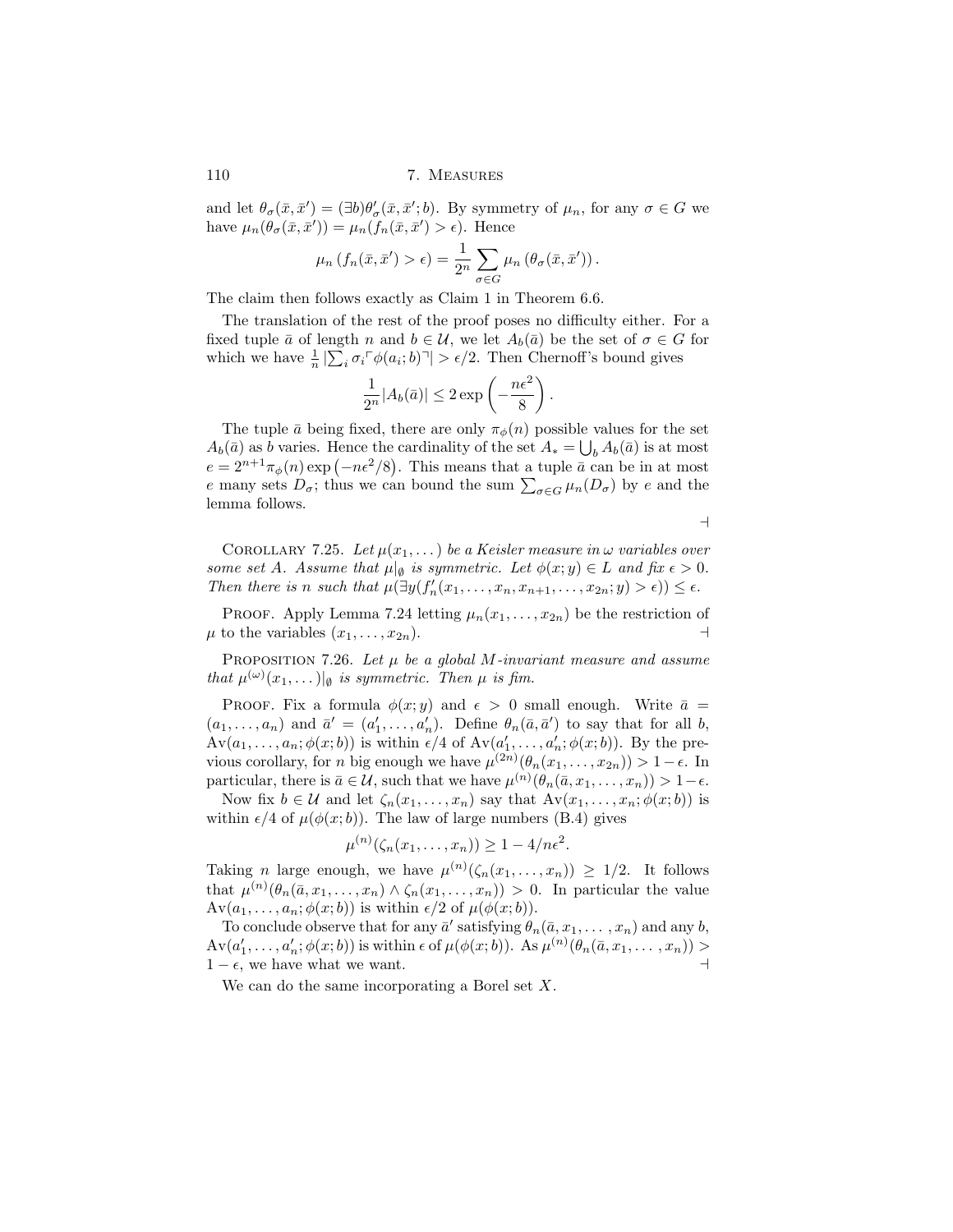PROPOSITION 7.27. Let  $\mu$  be a global M-invariant measure, and assume that  $\mu^{(\omega)}(x_1,\ldots)|_{\emptyset}$  is symmetric. Then for any Borel set X, formula  $\phi(x; y)$  and  $\epsilon > 0$ , there are  $a_1, \ldots, a_n \in \mathcal{U}$  such that for all  $b \in \mathcal{U}$ ,  $Av(a_1, \ldots, a_n; \phi(x; b) \cap X)$  is within  $\epsilon$  of  $\mu(\phi(x; b) \cap X)$ .

PROOF. We need to go through the proof of Lemma 7.24 and of Proposition 7.26 replacing everywhere  $\phi(x; b)$  by  $\phi(x; b) \cap X$ . Sets which were previously definable are now Borel, but this does not create any difficulty.  $\exists$ 

Remark 7.28. The statements above imply that if  $\mu$  is A-invariant and  $\mu^{(\omega)}$  is symmetric, then  $\mu$  is equal to the average of any *realization* of  $\mu^{(\omega)}|_A$ . More precisely, let  $\lambda(x_1,\dots)$  be a global measure which extends  $\mu^{(\omega)}|_A$ . Let  $\phi(x;b) \in L(\mathcal{U})$  be a formula and let  $r = \mu(\phi(x;b))$ . Fix  $\epsilon > 0$ , then for all but finitely many values of n, we have  $\lambda(\phi(x_n; b)) \in (r - \epsilon, r + \epsilon)$ .

This implies in particular that  $\mu$  is determined by  $\mu^{(\omega)}|_A$ . (This is also true for arbitrary invariant measures, but we do not have the tools to prove it.)

PROOF. Assume that we have  $\lambda(\phi(x_n; b)) - r > \epsilon$  for infinitely many values of *n*. Without loss, this is true for all *n*. Now set  $\omega = \mu^{(\omega)}(x'_1, x'_2, \dots) \otimes$  $\lambda(x_1, x_2, \dots)$ . Then  $\omega|_{\emptyset}$  is symmetric. By Corollary 7.25, for *n* large enough, we have  $\omega(f'_n(x_1, ..., x_n, x'_1, ..., x'_n; b) < \epsilon/4) > 1/2$ .

Let  $\theta_n(x_1,\ldots,x_n)$  say  $Av(x_1,\ldots,x_n;\phi(x;b)) - r > \epsilon/2$ . Then by the weak law of large numbers, we have  $\lambda(\theta_n(x_1,\ldots,x_n)) \to 1$ . Letting the formula  $\theta'_n(x'_1,\ldots,x'_n)$  say  $|\operatorname{Av}(x'_1,\ldots,x'_n;\phi(x;b)) - r| < \epsilon/4$ , then we also have  $\mu^{(\omega)}(\theta'_n(x'_1,\ldots,x'_n)) \to 1$ . It follows that  $\omega(\theta_n(x_1,\ldots,x_n) \wedge$  $\theta'_n(x'_1,\ldots,x'_n)$   $\to$  1. But this contradicts what we established in the previous paragraph.  $\Box$ 

# Properties of generically stable measures.

THEOREM 7.29. Let  $\mu$  be a global M-invariant measure. Then the following are equivalent:

 $(i)$   $\mu$  is generically stable;

(ii) for any formula  $\phi(x; y) \in L$  and  $\epsilon > 0$ , there are  $a_1, \ldots, a_n \in M$ such that for any  $b \in \mathcal{U}$ ,  $Av(a_1, \ldots, a_n; \phi(x;b))$  is within  $\epsilon$  of  $\mu(\phi(x;b))$ . (*iii*)  $\mu$  *is fim*;

(iv)  $\mu^{(\omega)}(x_1,\ldots)|_M$  is symmetric;

(v)  $\mu$  commutes with itself:  $\mu(x) \otimes \mu(y) = \mu(y) \otimes \mu(x)$ .

PROOF. (i)  $\Rightarrow$  (v): Follows from Proposition 7.22.

 $(v) \Rightarrow (iv)$ : Clear by associativity of ⊗.

 $(iv) \Rightarrow (iii)$  is Proposition 7.26.

(iii) 
$$
\Rightarrow
$$
 (ii): Clear.

(ii)  $\Rightarrow$  (i): Easy.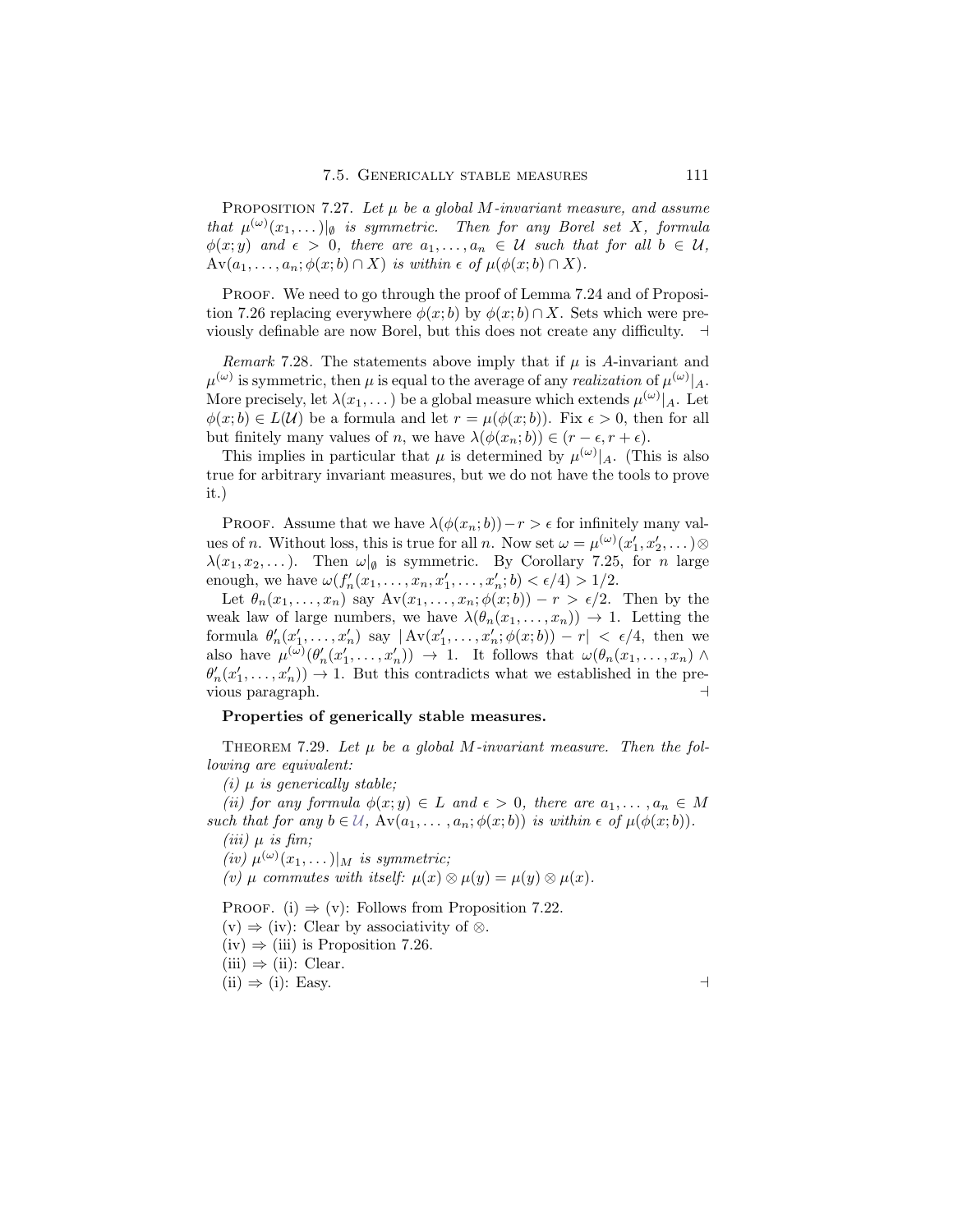112 7. Measures

PROPOSITION 7.30. Let  $\mu(x)$  be a generically stable measure, then for any invariant measure  $\lambda(y)$ , we have  $\mu(x) \otimes \lambda(y) = \lambda(y) \otimes \mu(x)$ .

PROOF. By Lemma 7.21, we may assume that  $\lambda_y = q_y$  is an invariant type. Let M be such that both  $\mu$  and q are invariant over M and let  $N \supset M$ be  $|M|^+$ -saturated. Take some  $b \models q|_N$  in U and let  $\phi(x, y) \in L(M)$  be a formula. Let  $X \subseteq S_x(M)$  be the set of types p such that  $q \vdash \phi(a, y)$  for some (any)  $a \models p$ . Then, by definition, we have  $\mu_x \otimes q_y(\phi(x, y)) = \mu(\phi(x, b))$ and  $q_y \otimes \mu_x(\phi(x, y)) = \mu(X)$ .

Fix  $\epsilon > 0$ . By Proposition 7.27 there are  $a_1, \ldots, a_n \in N$  such that for all  $b' \in \mathcal{U}$ ,  $Av(a_1, \ldots, a_n; \phi(x; b'))$  is within  $\epsilon$  of  $\mu(\phi(x; b'))$  and also  $Av(a_1, \ldots, a_n; X)$  is within  $\epsilon$  of  $\mu(X)$ . Then  $q_y \otimes \mu_x(\phi(x, y))$  is within  $\epsilon$  of  $Av(a_1, \ldots, a_n; X)$  which by definition of X is equal to  $Av(a_1, \ldots, a_n; \phi(x; b)),$ which is within  $\epsilon$  of  $\mu_x \otimes q_y(\phi(x, y))$ .

As this holds for all  $\epsilon > 0$ , the result follows.

PROPOSITION 7.31. Let  $\mu(x)$  be generically stable and A-invariant. Then  $\mu$  is the unique A-invariant extension of  $\mu|_A$ .

PROOF. Assume that  $\lambda(x)$  is a global A-invariant extension of  $\mu$ . As in the proof of Proposition 2.35, we show that  $\mu^{(\omega)}|_{A} = \lambda^{(\omega)}|_{A}$ . It follows that  $\lambda$  is also generically stable, and by the remark after Proposition 7.27,  $\mu = \lambda.$ 

Example 7.32. Recall the examples of measures given in Example 7.2. We go through them again, and see that most of them are generically stable.

- If  $p \in S_x(\mathcal{U})$  is a global type, then p is generically stable as a measure if and only if it is generically stable as a type. More generally, an average  $\sum_{i\leq \omega} a_i p_i$  of types is generically stable if and only if all the  $p_i$ 's are generically stable (assuming of course  $a_i > 0$  for all *i*).
- Any Borel probability measure on R induces a smooth Keisler measure. See [64]. In fact, more generally, under mild assumptions, if M is a model equipped with a  $\sigma$ -algebra making externally definable sets measurable and  $\mu_0$  is a  $\sigma$ -additive measure on M, then  $\mu_0$  induces a generically stable Keisler measure. See [114, Theorem 5.1] for a precise statement and a proof.
- The average measure of an indiscernible sequence  $I = (a_i : i \in [0,1])$ is always generically stable. It is easy for example to check fim. It is smooth if and only if the sequence I satisfies a property called distality. See Proposition 9.30.
- Let  $M = \prod_{\mathcal{D}} M_n$  be an ultraproduct of finite structures. Define  $\mu_n$  as the normalized counting measure on  $M_n$  and let  $\mu$  be an ultralimit of the  $\mu_n$ 's. Then  $\mu$  is generically stable. Indeed the VC-theorem implies that property (ii) in Theorem 7.29 holds for  $\mu_n$  where the number of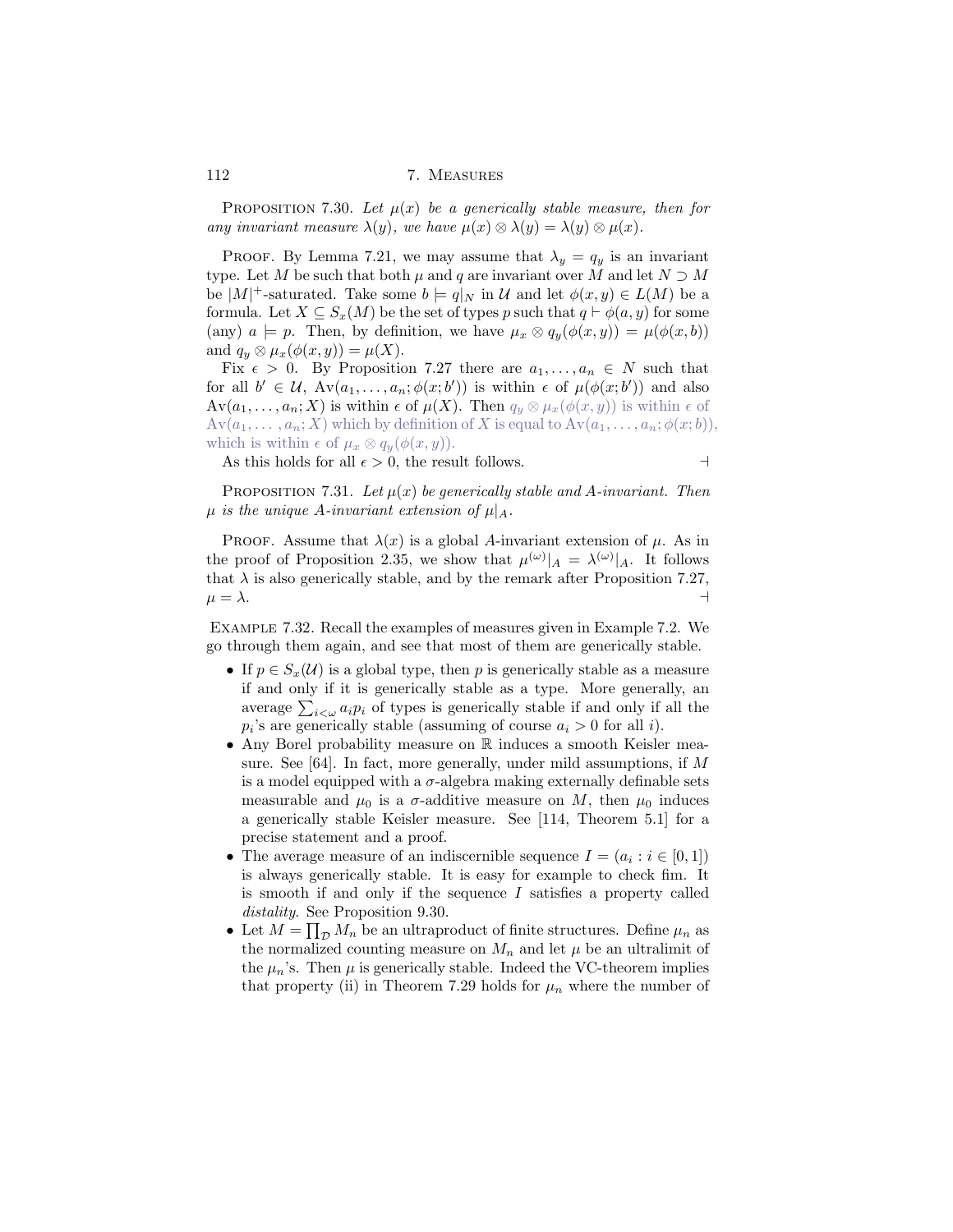points in the approximation depends only on  $\phi(x; y)$  and  $\epsilon$ . Hence this is also true at the limit.

EXERCISE 7.33. Let  $\mu$  be the average of the indiscernible sequence  $I =$  $(a_i : i \leq \in [0,1])$ . Given  $n \leq \omega$  and a formula  $\phi(x_1, \ldots, x_n) \in L(\mathcal{U})$ give an explicit formula for  $\mu^{(n)}(\phi(x_1,\ldots,x_n))$  in terms of the sequence  $(a_i)$ . Check that  $\mu^{(n)}$  is symmetric, which gives another proof that  $\mu$  is generically stable.

EXERCISE 7.34. Let  $\mu(x)$  be M-invariant and generically stable. Let  $\phi(x) \in$  $L(\mathcal{U})$  such that  $\mu(\phi(x)) > 0$ . Then there is some  $\psi(x) \in L(M)$  such that  $\psi(M) \subseteq \phi(M)$  and  $\mu(\psi(x)) > 0$ .

### References and related subjects

Keisler measures were introduced in the context of NIP theories by Keisler in [72]. There, he defines a notion of smooth measure which is weaker than the one we consider here. In [61], Hrushovski, Peterzil and Pillay revive those ideas and use measures to study groups definable in o-minimal theories; in particular, the concept of an invariant measure of a group is central in their approach. The boundedness properties come from that work. Those ideas are developed further in Hrushovski and Pillay [62], where in particular Borel definability is observed. Finally, generically stable measures are defined and studied in Hrushovski, Pillay and Simon [64].

Ben Yaacov proves in [17] that the randomization of an NIP theory is NIP. This statement is equivalent to the following: Let  $\omega(x_1, \dots)$  be a measure such that for any formula  $\theta(x_1, \ldots, x_n)$ , and tuples  $i_1 < \cdots <$  $i_n, j_1 < \cdots < j_n, \ \omega(\theta(x_{i_1}, \ldots, x_{i_n})) = \omega(\theta(x_{j_1}, \ldots, x_{j_n}))$ . Then for any formula  $\phi(x; b)$  and  $\epsilon$ , there can be only finitely many indices n for which  $|\omega(\phi(x_n; b)) - \omega(\phi(x_{n+1}; b))| \ge \epsilon$ . This result is thus the analog of Lemma 2.7 for measures and could be used to translate in a uniform way proofs from types to measures. We have done without it here in order to keep this text self-contained.

Further results about generically stable measures can be found in Hrushovski, Pillay and Simon [63] and Simon [114].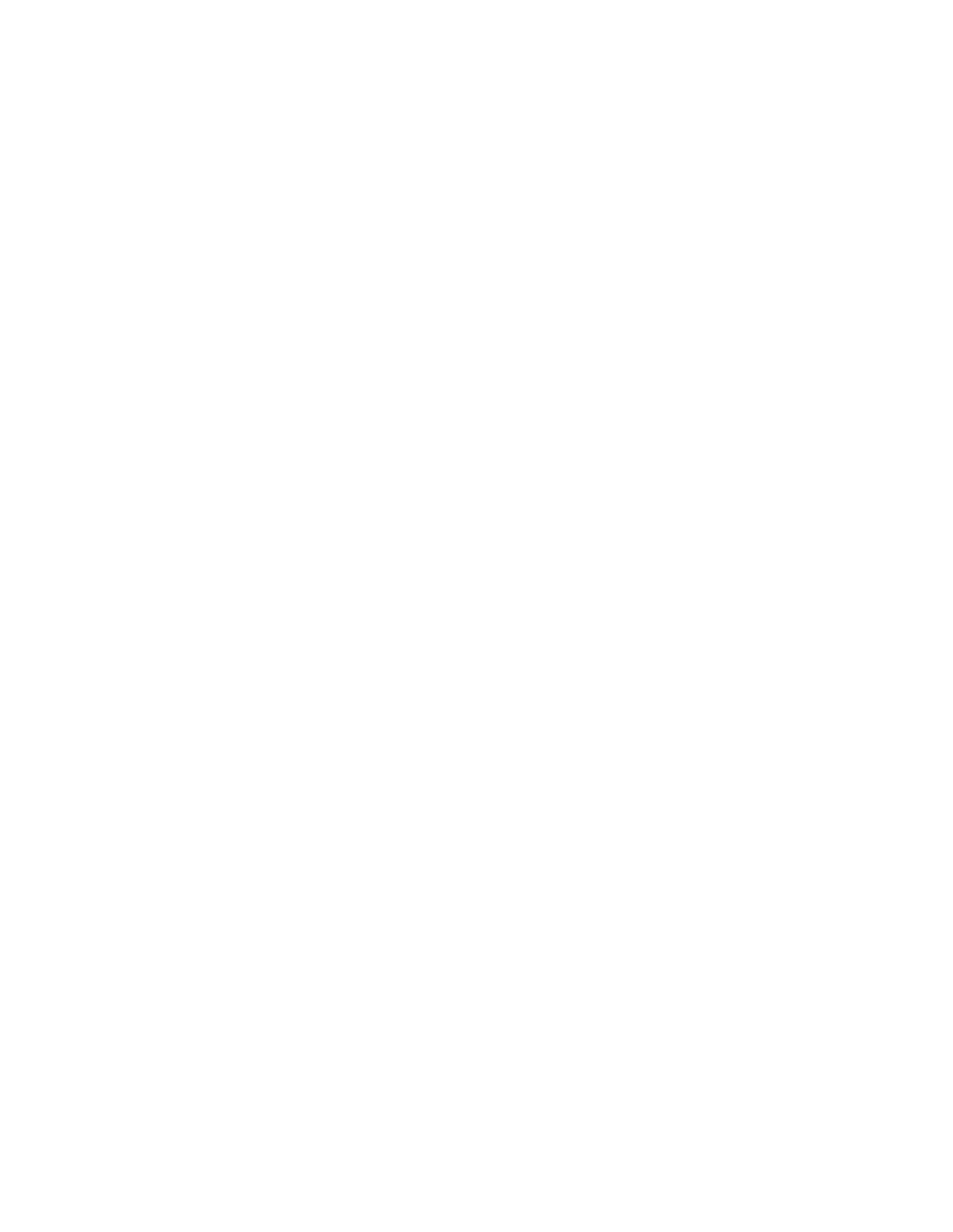### CHAPTER 8

# DEFINABLY AMENABLE GROUPS

An important class of examples of Keisler measures are translationinvariant measures on definable groups. They can serve as a substitute for generic types used in the stable setting. However, unlike in the stable situation, not all NIP groups admit an invariant measure. Groups that do are called definably amenable. The class of definably amenable groups is very diverse, as the following three examples illustrate: The free group  $\mathbb{F}_2$ is definably amenable because it is stable. Any solvable group is definably amenable, because any such group is amenable as a discrete group. The group  $SO_3(\mathbb{R})$  is definably amenable because it admits a normalized Haar measure for which all definable sets are measurable.

As we will see, properties of the invariant measure—generic stability and smoothness—translate into properties of the group.

NIP is assumed throughout this chapter.

### 8.1. Connected components

Our main interest is in definable groups. However, everything in this section generalizes without difficulties to type-definable groups, so we will work in that context.

A type-definable group is a type-definable set  $G = \bigcap_i \phi_i(x)$  equipped with a definable map  $\cdot_G$  such that  $(G, \cdot_G)$  is a group (when interpreted in the monster model, or equivalently in any sufficiently saturated model containing the required parameters). When no confusion can arise, we will drop the index G in the notation  $\cdot_G$ .

By compactness, we see that:

i) there is some formula  $\phi(x)$  containing G such that for any  $a, b, c$  satisfying  $\phi(x)$ , we have  $(a \cdot b) \cdot c = a \cdot (b \cdot c)$  and  $a \cdot 1_G = 1_G \cdot a = a$ ;

ii) for every formula  $\phi_0(x)$  containing G, there is some formula  $\phi_1(x)$ containing G such that for any  $a, b$  in  $\phi_1(x), a \cdot b \models \phi_0(x)$  and for all a in  $\phi_0(x)$  there is a unique b in  $\phi_1(x)$  which is an inverse for a.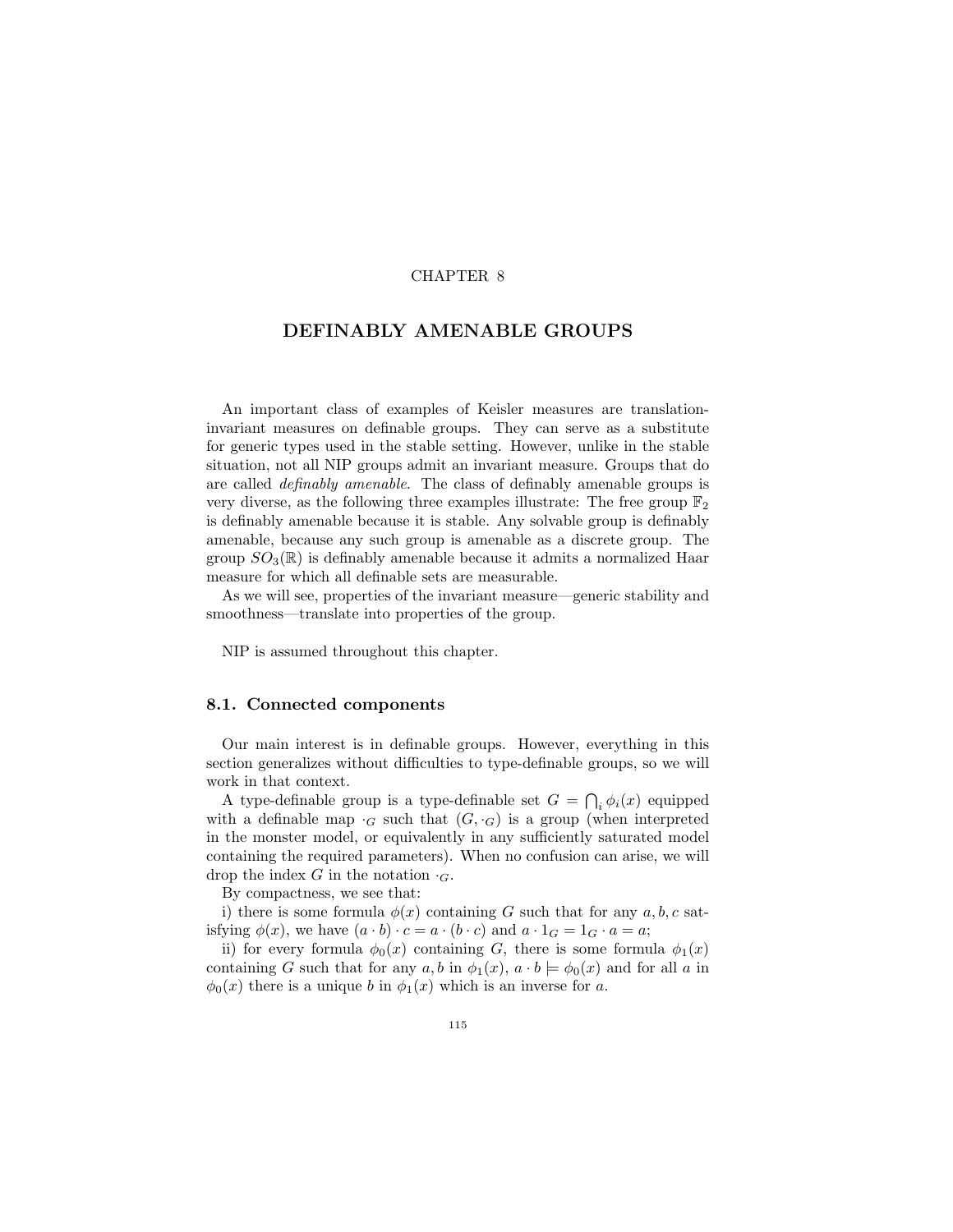Iterating this last point to obtain  $\phi_2(x), \phi_3(x), \ldots$ , we see that the intersection  $\bigcap_{k<\omega}\phi_k(x)$  is a type-definable group containing G. This shows that G is the intersection of type-definable groups each defined by a countable intersection of formulas.

Let M be a model over which G is defined. The space of types  $p(x)$  over M which concentrate on G (that is such that  $p \vdash x \in G$ ) will be denoted by  $S_G(M)$ . Similarly,  $\mathcal{M}_G(M)$  is the space of measures  $\mu(x)$  which concentrate on G, *i.e.*, such that  $\mu(G) = 1$ .

The group  $G(M)$  acts on the left on  $\mathcal{M}_G(M)$  by  $g \cdot \mu(\phi(x)) = \mu(\phi(g \cdot x)).$ This action restricts to an action on  $S_G(M)$ : for  $p \in S_G(M)$  and  $a \models p$ ,  $g \cdot p = \text{tp}(g \cdot a/M)$ . A measure  $\mu \in \mathcal{M}_G(M)$  is said to be (left) G-invariant if  $g \cdot \mu = \mu$  for all  $g \in G(M)$ .

There is also an action on the right of  $G(M)$  on  $\mathcal{M}_G(M)$  defined by  $(\mu \cdot g)(\phi(x)) = \mu(\phi(x \cdot g)).$ 

Example 8.1. A typical example of a type-definable group is the subgroup of  $(\mathbb{Z}, +)$  of elements divisible by every positive integer n. In the standard model, this group reduces to the identity, but in a saturated model it is infinite.

Another example is the group of infinitesimal elements in (a saturated model of) ( $\mathbb{R}; +, <$ ) defined as the intersection of the intervals  $[-1/k, 1/k]$ for  $k \in \mathbb{N}^*$ .

**Assumption:** Throughout this section,  $G$  is some  $\emptyset$ -type-definable group (we will repeat this assumption in the statement of some theorems). Recall that NIP is always assumed.

The reader is welcome to think of G as a definable group. She will not lose much by doing so.

8.1.1. Bounded index subgroups. By a relatively definable subset of  $G$ , we mean the intersection of  $G$  with a definable set  $X$ . Let  $H$  be a relatively definable subgroup of  $G$  and we are interested in the index  $[G:H].$ 

Consider first the case where G is definable. If the index  $[G(M):H(M)]$ is finite for some model  $M$ , then this index does not depend on the model M we take (as long as  $H$  is defined over it). We say that  $H$  has finite index in G. If this is not the case, then by compactness, the index  $[G(M):H(M)]$ can be as big as we want, and we say that  $H$  has infinite index in  $G$ .

When  $G$  is type-definable, there is a caveat: it may happen that the index  $[G(M):H(M)]$  is abnormally small for some model M (in fact, it may well be that over  $M, G(M)$  reduces to the identity). Hence one must take M to be sufficiently saturated. Then the same dichotomy holds: either for some sufficiently saturated M the index  $[G(M):H(M)]$  is finite, in which case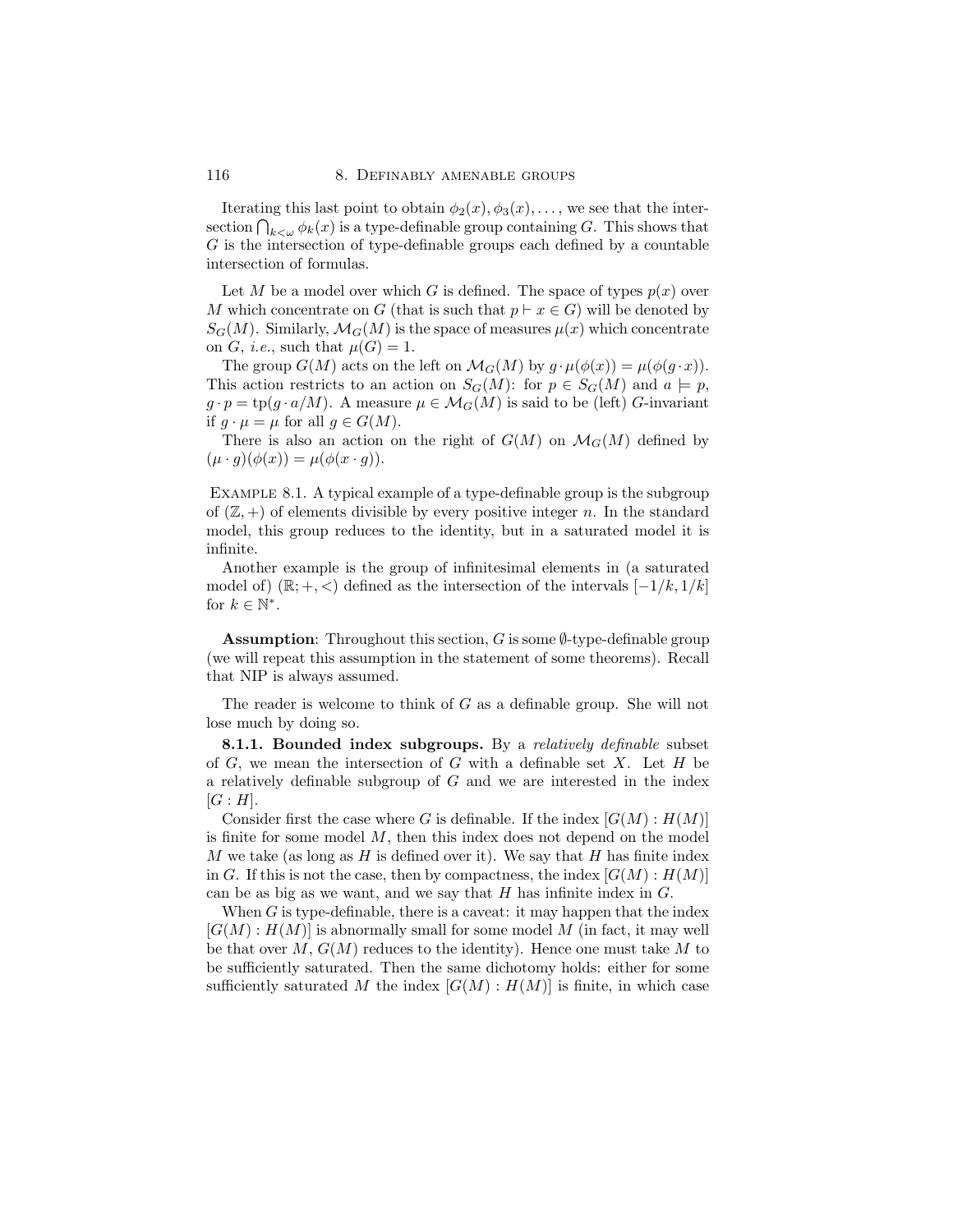8.1.  $G^0$  117

its value does not depend on the choice of  $M$ , or this index is infinite in which case it may be made as large as we want by increasing  $M$ .

Let us now consider the case of a type-definable subgroup  $H$ . There are again two cases: either the index  $[G(M) : H(M)]$  can be made as large as we want by increasing  $M$ , in which case we say that  $H$  has unbounded index in  $G$ , or for some model M, the quotient  $G/H(M)$  does not increase as we increase  $M$ . We then say that  $H$  has bounded index in  $G$ .

In fact the same dichotomy is true if  $H$  is merely invariant over some set A (meaning that for any  $a, b \in \mathcal{U}$ , if  $a \equiv_A b$ , then  $a \in H \Leftrightarrow b \in H$ ). In this case, the equivalence relation  $a \equiv_H b$  defined on G by  $ab^{-1} \in H$  is A-invariant. The subgroup  $H$  has bounded index in  $G$  if and only if the relation  $\equiv_H$  is a bounded equivalence relation in the sense of Section 5.1 (when restricted to  $G$ ). In particular,  $H$  has unbounded index if and only if there is an indiscernible sequence  $(a_i : i < \omega)$  of elements of G which lie in pairwise distinct H-cosets.

EXERCISE 8.2. Show that if  $H$  is a type-definable subgroup of  $G$  of finite index, then it is relatively definable.

**8.1.2.**  $G^0$ . A family  $(H_i)_{i \in A}$  of subgroups of G is uniformly (relatively) definable if for some formula  $\phi(x; y)$ , for every i, there is  $b_i$  such that  $H_i = G \cap \phi(x;b_i).$ 

We recall the Baldwin-Saxl theorem 2.13. The statement was made in the case of a definable group  $G$ , but the proof works just as well if  $G$  is type-definable.

THEOREM 8.3 (Baldwin-Saxl). Let G be a type-definable group and let  $(H_i)_{i\in A}$  be a uniformly (relatively) definable family of subgroups of G. Then there is an integer N such that for any finite intersection  $\bigcap_{i\in A} H_i$ , there is a subset  $A_0 \subseteq A$  of size N with  $\bigcap_{i \in A} H_i = \bigcap_{i \in A_0} H_i$ .

So for any formula  $\phi(x; y) \in L$ , x a variable of the same sort as G, there is an integer  $N_{\phi}$  such that any finite intersection of subgroups of the form  $G \cap \phi(x; b)$  is equal to a subintersection of size N. Given k, this implies that any finite intersection of subgroups of the form  $G \cap \phi(x; b)$  and of index  $\leq k$ in G has index  $\leq kN$ . But then this is also true for an infinite intersection. Therefore there is a definable subgroup  $G^0_{\phi,k}$  of index at most kN which is the intersection of all subgroups of index  $\leq k$  definable by an instance of  $\phi(x; y)$ . The subgroup  $G^0_{\phi, k}$  is relatively definable and invariant under all automorphisms. Therefore it is relatively definable over ∅. (One could also give an explicit definition over  $\emptyset$ .)

Let  $G^0_\phi = \bigcap_{k \leq \omega} G^0_{\phi,k}$ . It is a type-definable (over  $\emptyset$ ) subgroup of G of bounded index. Finally, we let  $G^0 = \bigcap_{\phi} G_{\phi}^0$ . It is again a type-definable over ∅ subgroup of bounded index and is equal to the intersection of all relatively definable subgroups of finite index. As the class of definable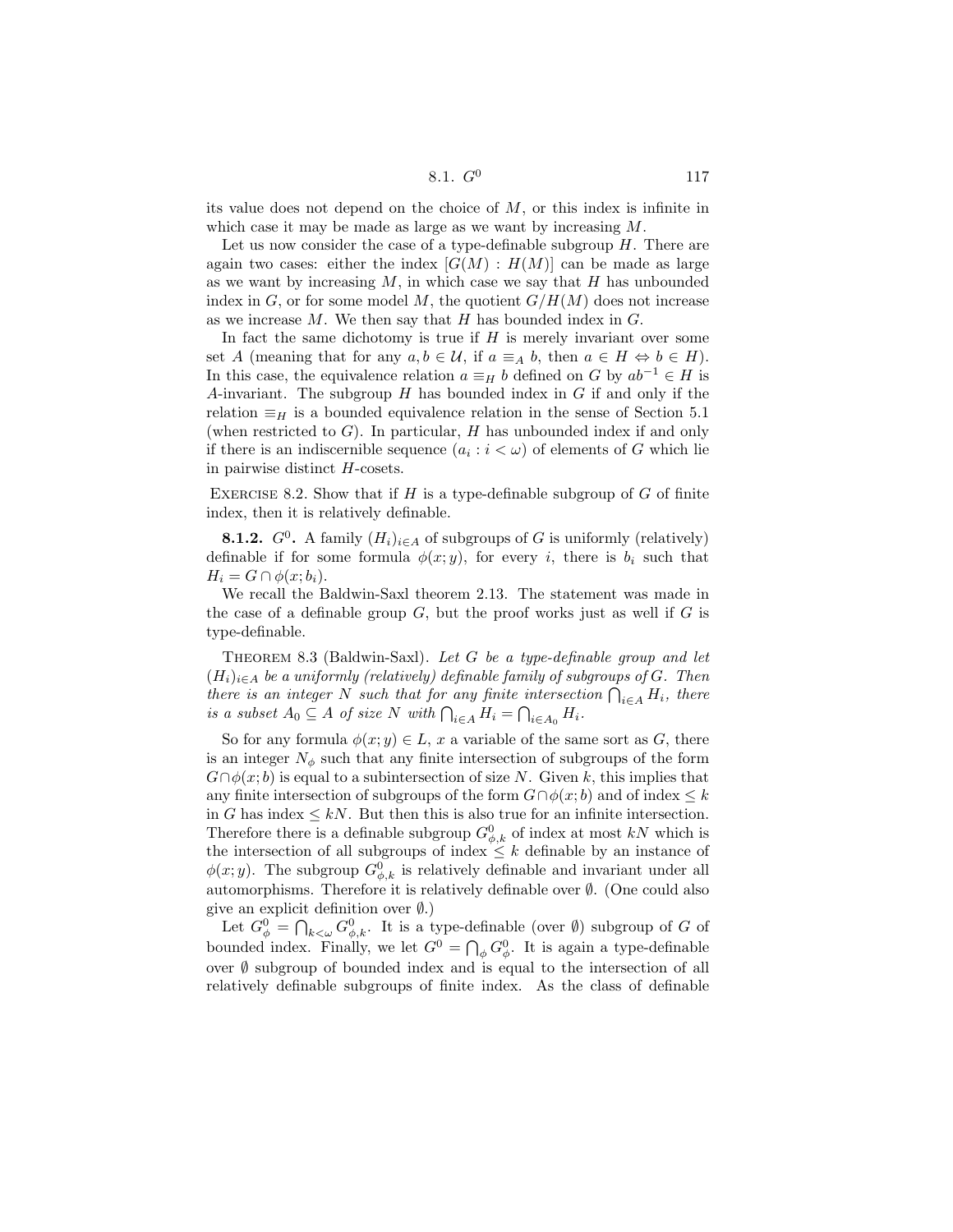groups of finite index is stable under conjugation,  $G^0$  is a normal subgroup of G.

In stable theories,  $G^0$  is called the connected component of G. The terminology originates from algebraic geometry, where  $G^0$  denotes the smallest algebraic subgroup of  $G$  of finite index. For groups definable in NIP theories,  $G^0$  plays a less central role as there are two other connected components which come into play:  $G^{00}$  and  $G^{\infty}$  which we define below.

**8.1.3.**  $G^{00}$ . Let A be a small set of parameters. We denote by  $G_A^{00}$  the intersection of all type-definable over A subgroups of bounded index. It is itself a type-definable over A subgroup of bounded index and hence is the smallest such. It may happen that  $G_A^{00}$  does not depend on A, and hence is equal to  $G_{\emptyset}^{00}$ . In this case, we call it  $G^{00}$  and say that  $G^{00}$  exists. Hence  $G^{00}$ , when it exists, is the smallest type-definable (over any set of parameters) subgroup of bounded index in  $G$ . Like  $G^0$ , it is a normal subgroup of  $G$ .

It turns out that  $G^{00}$  always exists in NIP theories.

THEOREM 8.4. Let G be an  $\emptyset$ -type-definable group, then  $G^{00}$  exists.

PROOF. Assume that  $G^{00}$  does not exist. Then we can find an arbitrarily large collection  $(H_i : i < \kappa)$  of pairwise distinct type-definable subgroups of bounded index. We may assume that each  $H_i$  is defined as an intersection of at most  $\aleph_0$  formulas. By Ramsey and compactness, there is such a sequence  $(H_i : i < \omega)$  which is indiscernible, by which we mean that there is a type-definable set  $\Phi(x;\bar{y})$  and an indiscernible sequence  $(\bar{b}_i : i < \omega)$ such that  $H_i = \Phi(x; \bar{b}_i)$ . Without loss, for any  $\bar{b}$ ,  $\Phi(x; \bar{b})$  is a type-definable subgroup.

Claim:  $H_i$  does not contain the intersection  $\bigcap_{j\neq i} H_j$ .

Proof: Assume it did and insert in place of  $H_i$  a very long sequence  $(H'_l: l<\kappa')$  such that the whole sequence is still indiscernible. Then each  $H'_{l}$  contains the intersection  $\bigcap_{j\neq i} H_{j}$ . But that intersection has bounded index, hence there are only boundedly many subgroups of G containing it. Taking  $\kappa'$  large enough, we have a contradiction.

For each  $i < \omega$ , let  $a_i \in \bigcap_{j \neq i} H_j \setminus H_i$  chosen so that the sequence  $(a_i, \bar{b}_i)$ :  $i < \omega$ ) is indiscernible. Then there is a formula  $\phi(x; \bar{y})$  implied by  $\Phi(x; \bar{y})$ such that  $\phi(a_i, \bar{b}_j)$  holds if and only if  $i \neq j$ . Let  $\theta(x, \bar{y})$  be a formula in  $\Phi(x;\bar{y})$  such that  $\models \bigwedge_{i<3} \theta(x_i;\bar{y}) \rightarrow \phi(x_0 \cdot x_1 \cdot x_2;\bar{y}),$  where  $\cdot$  is the group operation. For  $I = \{i_1, \ldots, i_n\} \subset \omega$  a finite subset, define  $a_I =$  $a_{i_1} \cdot a_{i_2} \cdot \ldots \cdot a_{i_n}$ . Then we have  $\theta(a_I; \overline{b}_i)$  if and only if  $i \notin I$ . (If  $i \notin I$ , this is clear, otherwise observe that any  $a_{i_k}$  can be written as  $c_0 \cdot a_I \cdot c_1$  with  $c_0, c_1 \in H_{i_k}$ .) This shows that the formula  $\theta(x; \bar{y})$  has IP.

EXAMPLE 8.5. Let  $R$  be a real closed field and consider the usual circle group  $S_1 \subset R^2$  of elements  $(x, y)$  such that  $x^2 + y^2 = 1$ . Then  $S_1^0 = S_1$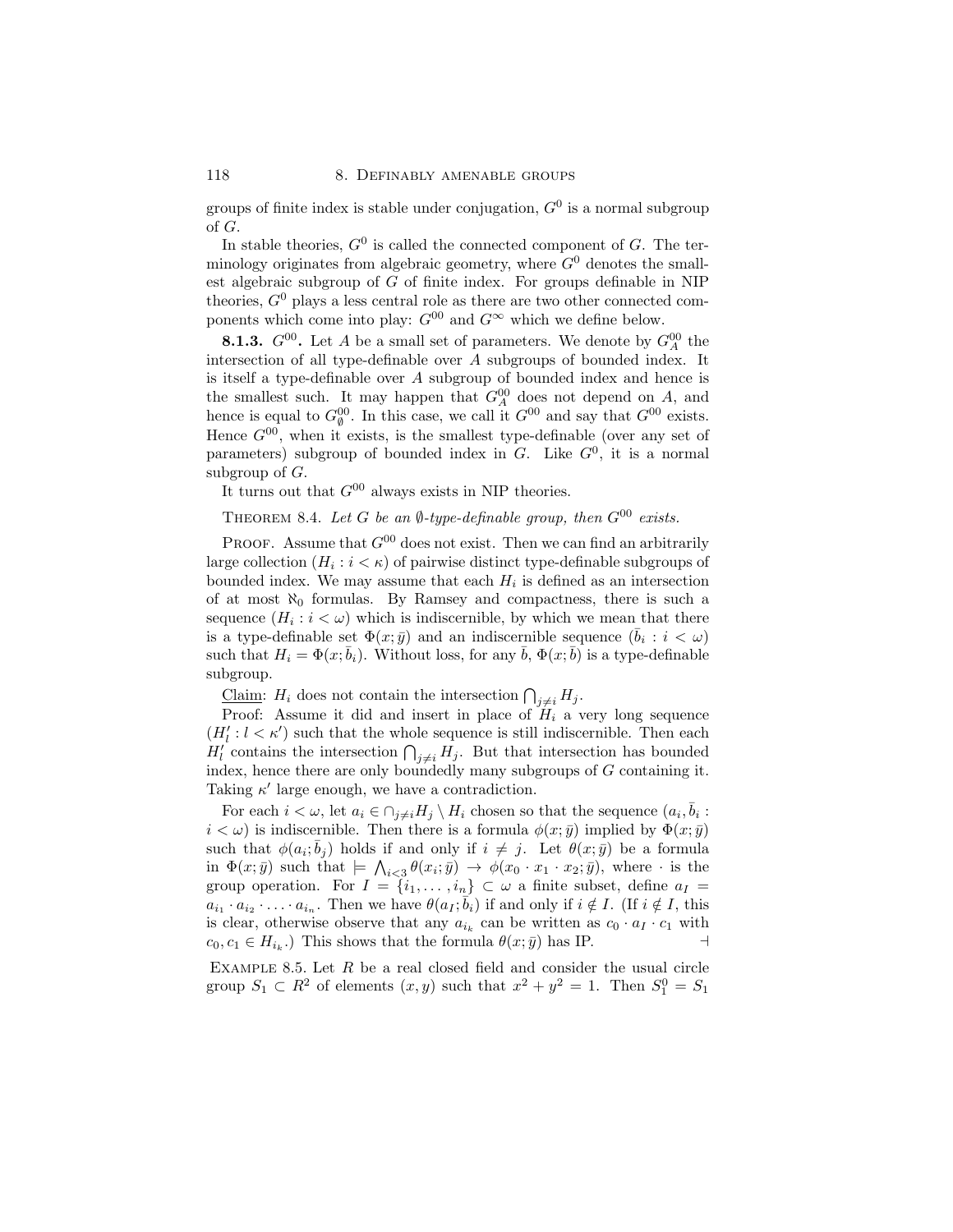8.1.  $G^{\infty}$  119

and  $S_1^{00}$  is the set of infinitesimal of  $S_1$ , that is the set of points  $(x, y) \in S_1$ infinitely close to (1, 1).

The quotient  $G/G^{00}$  is in canonical bijection with the standard group  $S_1(\mathbb{R})$ . We will see later that it is in fact homeomorphic to it, when endowed with an adequate topology.

8.1.4.  $G^{\infty}$ . Finally, we consider invariant subgroups of bounded index. Given a set  $A$  of parameters, we define  $G_A^{\infty}$  as the smallest  $A$ -invariant subgroup of  $G$  of bounded index. If this group does not depend on  $A$ , then we call it  $G^{\infty}$  and say that  $G^{\infty}$  exists. Hence  $G^{\infty}$ , when it exists, is a  $\emptyset$ -invariant subgroup of bounded index which for any A contains all A-invariant subgroups of bounded index. It is also a normal subgroup of G.

As observed earlier, if  $H$  is any A-invariant subgroup then the relation  $x \equiv_H y$  defined by  $xy^{-1} \in H$  is an A-invariant equivalence relation. If H has bounded index, then  $\equiv_H$  is a bounded equivalence relation. This implies that if  $a$  and  $b$  have the same Lascar strong type over  $A$ , then  $a \equiv_H b$  and hence  $ab^{-1} \in H$ . Hence H contains the subgroup generated by  $\{a \cdot b^{-1} : \text{Lstp}(a/A) = \text{Lstp}(b/A)\}\$ . Conversely that latter subgroup is A-invariant and has bounded index. Hence it is equal to  $G_A^{\infty}$ . In particular, if M is a model, then  $G_M^{\infty}$  is precisely the subgroup generated by

$$
X_{\equiv_M} := \{ a \cdot b^{-1} : \text{tp}(a/M) = \text{tp}(b/M) \}.
$$

If  $\Phi(x; \bar{y})$  is a set of formulas, where  $\bar{y}$  has the size of M, we will write  $X_{\equiv M \atop M} = \{a \cdot b^{-1} : \phi(a;M) = \phi(b;M)$ , for any  $\phi \in \Phi\}$ , where we assume that we have fixed an enumeration of  $M$ .

We also use the standard notation  $X^n = \{x_1 \cdot \ldots \cdot x_n : x_1, \ldots, x_n \in X\}.$ 

LEMMA 8.6. Let A be any set of parameters and  $c \in G(\mathcal{U})$ , then we have  $c(X_{\equiv_A}) c^{-1} \subseteq (X_{\equiv_A})^2$ .

PROOF. Let  $a \equiv_A b$  and consider  $cab^{-1}c^{-1}$ . There is  $d \in G(\mathcal{U})$  such that  $tp(a, c/A) = tp(b, d/A)$ . Then  $cab^{-1}c^{-1} = (ca)(db)^{-1} \cdot dc^{-1} \in (X_{\equiv_A})^2$ .  $\dashv$ 

THEOREM 8.7. Let G be a  $\emptyset$ -type-definable group, then  $G^{\infty}$  exists.

PROOF. Assume not. Then for some small model  $M, G_M^{\infty} \neq G_{\emptyset}^{\infty}$ . Let  $\lambda = |M|$ . The intersection  $\bigcap_{M'} G_{M'}^{\infty}$ , where M' ranges over all models of size  $\lambda$  is a Ø-invariant subgroup of G. If it has bounded index, then  $G_M^{\infty}$ contains  $G_{\emptyset}^{\infty}$ , hence is equal to it, which contradicts the hypothesis. It follows that we can find an arbitrary long sequence  $(M_i : i < \kappa)$ , each  $M_i$ being of size  $\lambda$  such that  $G_{M_i}^{\infty}$  does not contain the intersection  $\bigcap_{j.$ By Erdős-Rado, we can find such a sequence  $(M_i : i < \omega)$  which is moreover indiscernible (where we have implicitly fixed an enumeration of each  $M_i$ ). For each  $i < \omega$ , let  $c_i \in \bigcap_{j \neq i} G_{M_j}^{\infty} \setminus G_{M_i}^{\infty}$  and assume that  $(M_i, c_i : i < \omega)$  is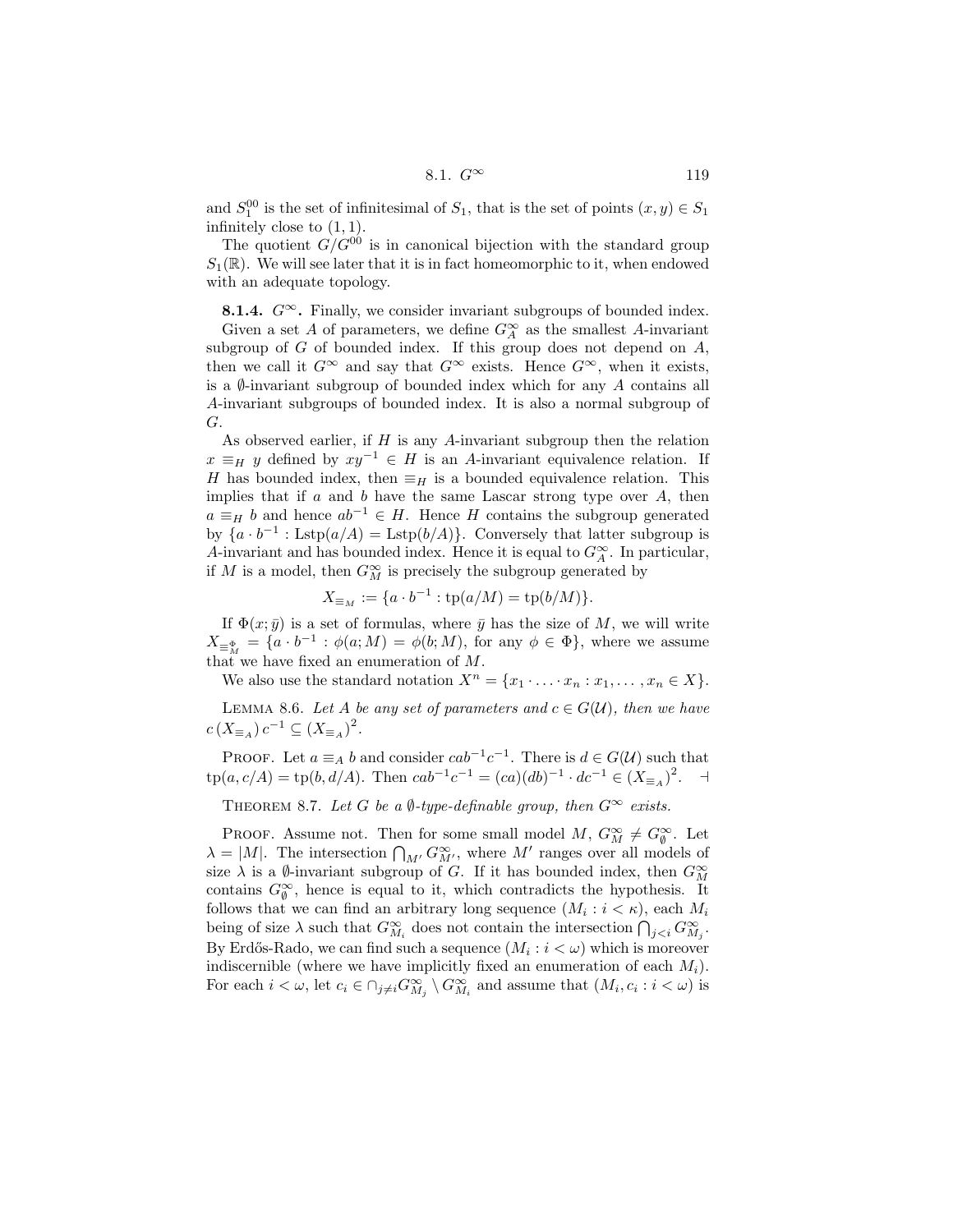indiscernible. In particular, for some  $m < \omega$ , for all  $j < i$ ,  $c_i \in (\mathbf{X}_{\equiv_{M_j}})^m$ . By compactness, find some finite set  $\Phi(x; \bar{y})$  of formulas such that

(1)  $c_i \notin (X_{\equiv_{M_i}^{\Phi}})^{m+4}.$ 

By the previous lemma, for some finite set  $\Phi'(x; \bar{y})$ , for all  $c \in G(\mathcal{U})$ , we have  $c\left(X_{\equiv \frac{\Phi'}{M_i}}\right)$  $C^{-1} \subseteq \left(X_{\equiv_{M_i}^{\Phi}}\right)^2$ .

Now to any finite sequence  $I = (i_1, \ldots, i_n)$  of distinct elements of  $\omega$ , we associate

$$
c_{I,0}=c_{2i_1+1}\cdot...\cdot c_{2i_n+1};
$$

$$
c_{I,1}=c_{2i_1}\cdot\ldots\cdot c_{2i_n}.
$$

Let  $j < \omega$ .

Claim 1: If  $j \notin I$ , then  $c_{I,0} \cdot c_{I,1}^{-1} \in X_{\equiv_{M_{2j}}} \subseteq X_{\equiv_{M_{2j}}}$ .

Proof: If  $j \notin I$ , then by indiscernibility of our sequence,  $c_{I,0} \equiv_{M_2j} c_{I,1}$ and hence  $c_{I,0} \cdot c_{I,1}^{-1} \in X_{\equiv_{M_{2j}}}$ .

Claim 2: If  $j \in I$ , then  $c_{I,0} \cdot c_{I,1}^{-1} \notin X_{\equiv \frac{\Phi'}{M_{2j}}}$ .

Proof: Assume that  $j \in I$  and the conclusion does not hold. Write  $I = I_1 + (j) + I_2$ . We then have:

$$
c_{I,0} \cdot c_{I,1}^{-1} = c_{I_1,0} \cdot c_{2j+1} \cdot c_{I_2,0} \cdot c_{I_2,1}^{-1} \cdot c_{2j}^{-1} \cdot c_{I_1,1}^{-1}
$$
  
\n
$$
c_{I,0} \cdot c_{I,1}^{-1} \cdot c_{I_1,1} \cdot c_{2j} = c_{I_1,0} \cdot c_{2j+1} \cdot c_{I_2,0} \cdot c_{I_2,1}^{-1}
$$
  
\n
$$
c_{2j} = c_{I_1,1}^{-1} \cdot c_{I,1} \cdot c_{I_1,0}^{-1} \cdot c_{I_1,0} \cdot c_{2j+1} \cdot c_{I_2,0} \cdot c_{I_2,1}^{-1}
$$
  
\n
$$
= [c_{I_1,1}^{-1}(c_{I,1}c_{I,0}^{-1})c_{I_1,1}] \cdot (c_{I_1,1}^{-1}c_{I_1,0}) \cdot c_{2j+1} \cdot (c_{I_2,0}c_{I_2,1}^{-1}).
$$

By assumption,  $c_{2j+1} \in \left(X_{\equiv_{M_{2j}}}\right)^m$ . We also know that  $c_{I_1,1}^{-1}(c_{I,1}c_{I,0}^{-1})c_{I_1,1} \in$  $c_{I_1,1}^{-1}X_{\equiv_{M_{2j}}^{\Phi'}}c_{I_1,1}\subseteq\bigg(X_{\equiv_{M_{2j}^\Phi}}$  $\int^2$  and both  $c_{I_1,1}^{-1}c_{I_1,0}$  and  $c_{I_2,0}c_{I_2,1}^{-1}$  are in  $X_{\equiv_{M_{2j}}}$ . So in total, we have  $c_{2j} \in \left(X_{\equiv_{M_{2j}}}^{\infty}\right)^{m+4}$  which contradicts (1).

By claims 1 and 2, the formula

$$
\Psi(x;\bar{y}) = \exists x_1 x_2 \left( \bigcap_{\phi \in \Phi'} (\phi(x_1;\bar{y}) \leftrightarrow \phi(x_2;\bar{y})) \land x = x_1 x_2^{-1} \right)
$$
  
has IP.

EXERCISE 8.8. Show that in an arbitrary theory, if  $G^{\infty}$  exists then so does  $G^{00}$ .

To summarize, given a  $\emptyset$ -type-definable group  $G$ , we have defined three connected components:  $G \supseteq G^0 \supseteq G^{00} \supseteq G^{\infty}$ . In general, all of these inclusions can be strict. We have given examples when  $G \neq G^0$  and  $G^{00} \neq$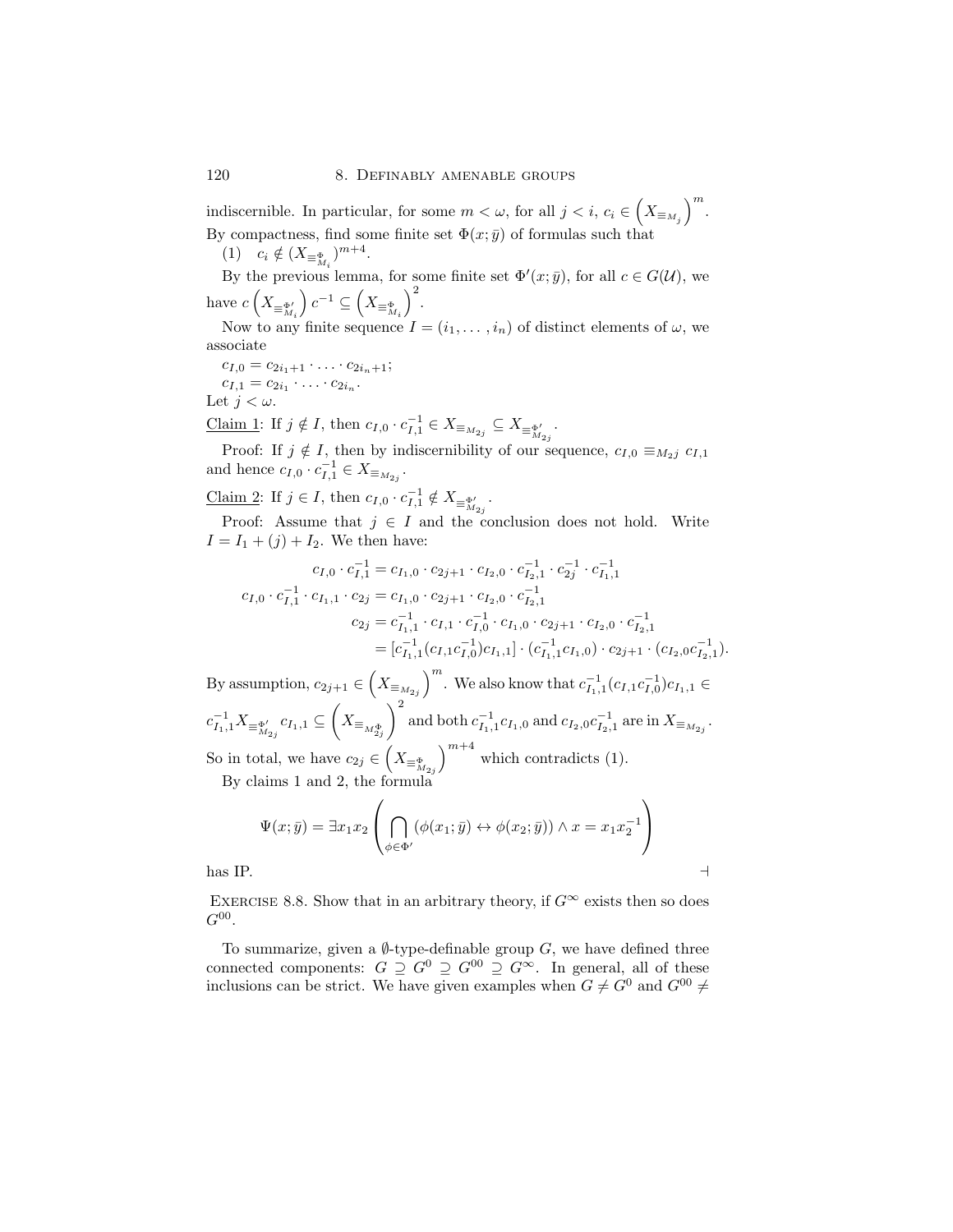$G^0$ . It is more difficult to give an example where  $G^{\infty} \neq G^{00}$ . For that, we refer to Conversano and Pillay [31].

**8.1.5.** Compact quotients. Let E be a type-definable over  $\emptyset$  equivalence relation on  $U$  (for simplicity on singletons). Recall from Section 5.1 that E is said to be bounded if  $\mathcal{U}/E$  has small cardinality, equivalently if for some (every) small model M,  $a \equiv_M b$  implies aEb. Assume from now on that this holds. Let  $\pi : U \to U/E$  be the quotient map. We endow  $U/E$ with the *logic topology* defined as follows: a set  $F \subseteq \mathcal{U}/E$  is closed if and only if  $\pi^{-1}(F)$  is type-definable over some (any) model M.

LEMMA 8.9. The space  $U/E$  equipped with the logic topology is a compact Hausdorff space.

PROOF. Let M be any small model, then we have a map  $f : S(M) \rightarrow$  $U/E$  which assigns to each type p the unique E-class on which it concentrates. By definition of the topology on  $\mathcal{U}/E$ , this map is continuous. Hence  $\mathcal{U}/E$  is the image of a compact space, and as such it is compact.

We are left with showing that the space is Hausdorff. Let  $a, b \in \mathcal{U}$  such that  $\neg aEb$ . Then for every two points x and y, we have  $xEa \wedge yEb \implies$  $\neg x E y$ . By compactness, there is a formula  $\phi(x, y)$  such that  $\models x E y \rightarrow$  $\phi(x, y)$  and  $\mathcal{U} \models \phi(x, a) \land \phi(y, b) \rightarrow \neg x E y$ . Let  $O_a = \{x \in \mathcal{U}/E : \pi^{-1}(x) \subseteq$  $\phi(\mathcal{U},a)\}\$  and  $O_b = \{y \in \mathcal{U}/E : \pi^{-1}(y) \subseteq \phi(\mathcal{U},b)\}\$ . Then  $O_a$  and  $O_b$  are disjoint open neighborhoods of  $\pi(a)$  and  $\pi(b)$  respectively.

If  $G$  is a definable, or type-definable, group then we have on  $G$  the equivalence relation  $xG^{00} = yG^{00}$  of being in the same  $G^{00}$  coset. It is type-definable and bounded. As above, we equip the quotient space  $G/G^{00}$ with the logic topology, making it a compact Hausdorff space. In fact the topology is even compatible with the group structure.

LEMMA 8.10. The group  $G/G^{00}$  equipped with the logic topology is a compact topological group.

PROOF. One has to check that the group operation and the inverse map are continuous. We leave the verification as an exercise to the reader.  $\Box$ 

Hence to any type-definable group  $G$ , we have associated a canonical compact group  $G/G^{00}$ .

EXAMPLE 8.11. • If  $G^{00} = G^0$  then  $G/G^{00}$  is a profinite group: it is the inverse image of the groups  $G/H$ , where H ranges over all relatively definable subgroups of finite index.

• If  $G = (\mathbb{Z}, +)$ , then  $G^{00} = G^0$  is the set of elements divisible by all n. The quotient  $G/G^{00}$  is isomorphic as a topological group to  $\mathbb{Z} = \lim \mathbb{Z}/n\mathbb{Z}$ .

• If  $G = S_1$  is the circle group defined in a real closed field R, then  $G^{00}$  is the set of infinitesimal elements of  $G$  and  $G/G^{00}$  is canonically isomorphic to the standard circle group  $S_1(\mathbb{R})$ .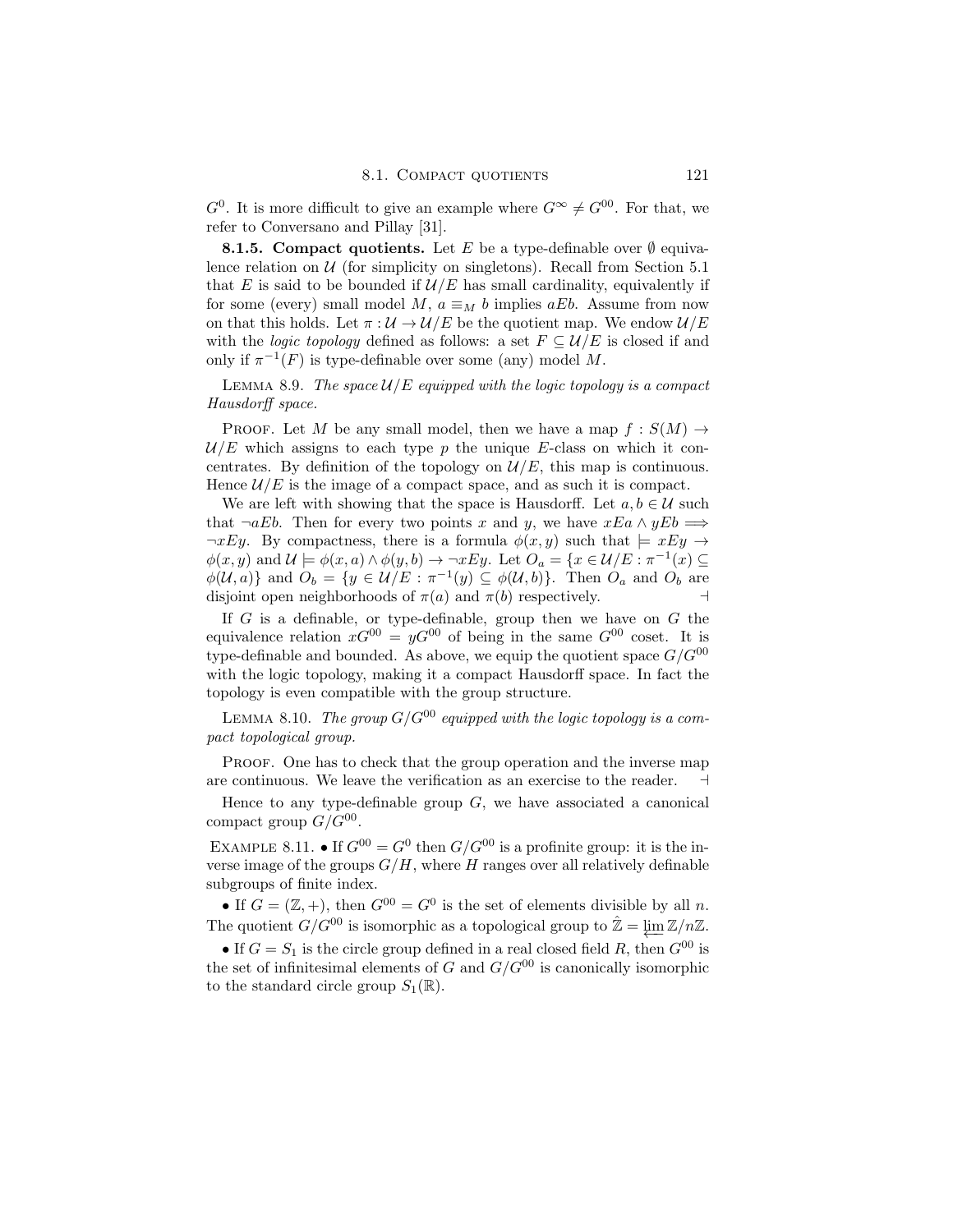• More generally, if  $G = G(R)$  is a semialgebraic group defined over  $\mathbb R$ such that  $G(\mathbb{R})$  is a compact Lie group, then again  $G/G^{00}$  is isomorphic to  $G(\mathbb{R})$ . (Even more generally, if G is any *definably compact* group defined in an o-minimal structure, then  $G/G^{00}$  is a Lie group: this is part of the content of Pillay's conjecture—now a theorem. See Peterzil [89] for a survey.)

• This does not hold any more if  $G$  is a non-compact Lie group. For example if  $G = (\mathbb{R}, +)$ , then  $G^{00} = G$  and  $G/G^{00}$  is trivial.

### 8.2. Definably amenable groups

From now on, we assume that G is a  $\emptyset$ -definable group (and not merely type-definable as before).

Recall that a discrete group  $G_0$  is amenable if there is a finitely additive probability measure defined on all subsets of  $G_0$ . It is well known that any solvable group is amenable.

DEFINITION 8.12. The definable group  $G$  is *definably amenable* if there is a global Keisler measure  $\mu(x)$  concentrating on G which is left invariant, that is such that  $\mu(\phi(g \cdot x)) = \mu(\phi(x))$  for all  $g \in G(\mathcal{U})$ .

A few important observations:

 $\bullet$  If G is definably amenable, then it also admits a global measure which is right invariant. In fact, if  $\mu(x)$  is left invariant, then  $\nu(x)$  defined by  $\nu(\phi(x)) = \mu(\phi(x^{-1}))$  is right invariant. However it is not true in general that a left invariant measure is also right invariant (Exercise 8.24).

• If for some model M there is a left invariant Keisler measure  $\mu_0$  on Mdefinable sets, then  $G$  is definably amenable. This can be seen for example by taking a saturated elementary extension of  $\tilde{M}_{\mu_0}$  as defined after Lemma 7.4 and letting  $\mu$  be the measure obtained from it.

• If  $G$  admits a left invariant type, that is a global type  $p$  such that  $g \cdot p = p$  for all  $q \in G$ , then it is definably amenable. This is the case for example for  $G = (\mathbb{R}; +)$  which has two invariant types at  $\pm \infty$ . If for some model M, there is a left invariant type  $p_0$  over M, then there is one over any model and in particular over  $\mathcal U$  (to go down, take a restriction, and to go up, take an heir).

EXAMPLE 8.13 (Amenable groups). If for some model M, the group  $G(M)$ is amenable as a discrete group, then  $G$  is definably amenable. In particular, any abelian group and more generally any solvable group is definably amenable.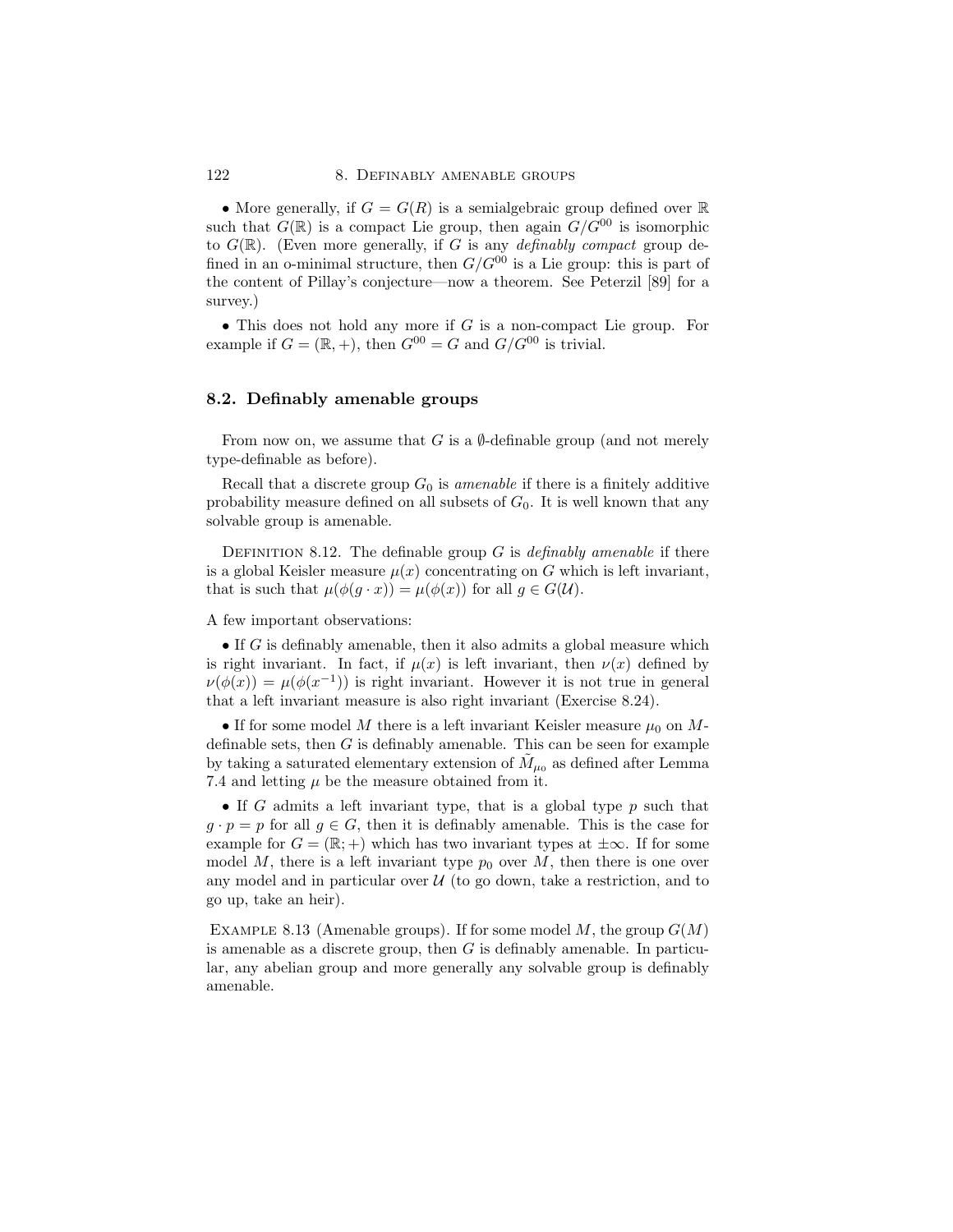EXAMPLE 8.14 (Stable groups). Let G be a stable definable group. A definable set  $X \subseteq G$  is left generic if finitely many left translates of X cover G. Similarly for right generic. One shows that left generic sets coincide with right generic sets and that there always are generic types, that is types that concentrate only on generic sets. In fact the natural map  $S_G(\mathcal{U}) \to G/G^0$ induces a homeomorphism between  $G/G^0$  and the set T of global generic types. In particular, any generic type is invariant by translation by elements of  $G^0$ .

It follows that G is definably amenable: If G is connected, that is  $G^0 = G$ , then it admits a unique generic type, which is left and right invariant. In general, the Haar measure on  $G/G^0$  translates to a left invariant Keisler measure concentrating on T.

For example, the free group  $\mathbb{F}_2$ , which is known to be stable by the work of Sela, is definably amenable. However  $\mathbb{F}_2$  is not amenable as an abstract group.

EXAMPLE 8.15 (Compact Lie groups). Let  $G(\mathbb{R})$  be a *compact* semialgebraic Lie group. Then, seen as a definable group in  $RCF$ ,  $G$  is definably amenable: the compact group  $G(\mathbb{R})$  admits a normalized Haar measure h, and all definable subsets of  $G$  are measurable with respect to  $h$ .

In particular, the group  $SO_3(\mathbb{R})$  is definably amenable, although it is known not to be amenable as a discrete group (essentially the content of the Banach-Tarski paradox).

This does not work if G is not compact since then the Haar measure has infinite weight. In fact we show in Example 8.22 that the definable group  $G = SL_n(\mathbb{R})$  is not definably amenable. A characterization of definably amenable groups in o-minimal expansions of RCF is given in Conversano and Pillay [31].

PROPOSITION 8.16. If  $G$  is definably amenable and  $A$  is an extension base over which  $G$  is defined, then there is a global measure  $\mu$  which is left-translation invariant and does not fork over A.

PROOF. Assume not. Let  $Inv_G$  be the subset of  $\mathfrak{M}_G(\mathcal{U})$  consisting of left invariant measures. It is a non-empty closed subspace, and therefore compact. If it does not contain a measure which is non-forking over  $A$ , then by compactness, there are formulas  $\psi_0(x; b), \dots, \psi_{n-1}(x; b) \in L(\mathcal{U}),$ each forking over A, and  $\epsilon > 0$  such that for every  $\mu \in Inv_G(\mathcal{U})$ , for some i,  $\mu(\psi_i(x;b)) > \epsilon$ . In particular, if  $\psi(x;b)$  denotes the disjunction of the  $\psi_i$ 's, then for every  $\mu \in Inv_G$ ,  $\mu(\psi(x;b)) > \epsilon$ .

As A is an extension base, the formula  $\psi(x; b)$  divides over A. Let  $(b_i : i <$  $\omega$ ,  $b_0 = b$ , be A-indiscernible such that  $\{\psi(x; b_i) : i < \omega\}$  is inconsistent. As  $Inv_G \subset \mathfrak{M}_G(\mathcal{U})$  is setwise invariant under automorphisms of  $\mathcal{U}$  fixing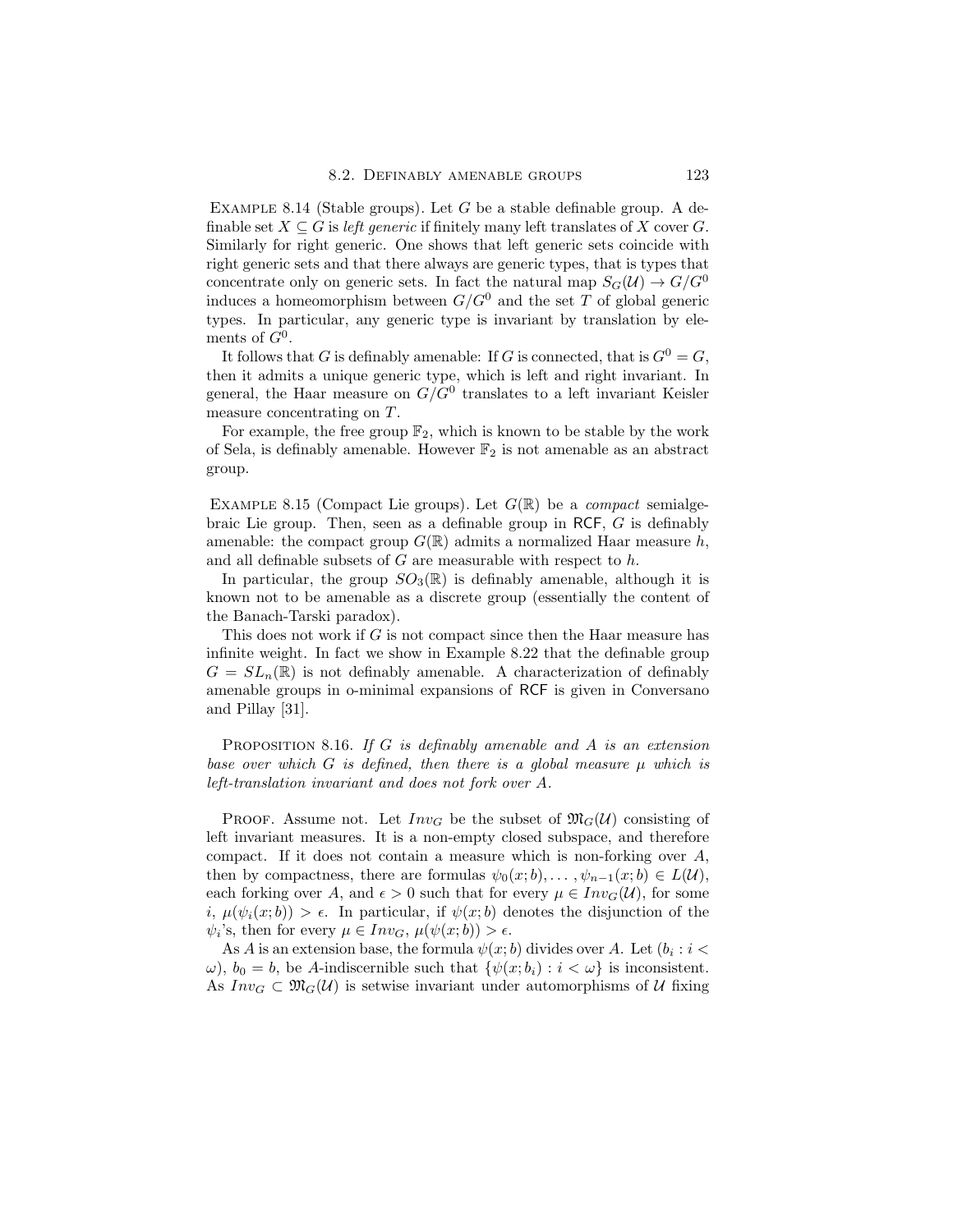A, every  $\mu \in Inv_G$  satisfies  $\mu(\psi(x;b_i)) > 0$  for each  $i < \omega$ . By Lemma 7.5 the partial type  $\{\psi(x;b_i): i<\omega\}$  is consistent, contradicting dividing.  $\exists$ 

DEFINITION 8.17. A global type  $p \in S_G(\mathcal{U})$  is (left) f-generic over A if no left translate of p forks over A.

LEMMA 8.18. Assume that  $G$  admits a global f-generic type  $p$  (over some set A). Then  $G^{\infty} = G^{00}$  and p is  $G^{00}$ -invariant (by translation on the left).

PROOF. Let M be such that p is f-generic over M. Let  $Stab_l(p)$  be the left stabilizer of p, that is the set of  $g \in G$  such that  $g \cdot p = p$ . It is an M-invariant subgroup of G. We will show that  $Stab_l(p) = \{g_1 \cdot g_2^{-1} : g_1 \equiv_M$  $g_2$ .

Assume that  $g_1, g_2 \in G$  have the same type over M and we show that  $g_1 \cdot p = g_2 \cdot p$ . Let  $\phi(x;b) \in L(\mathcal{U})$  and  $f \in Aut(\mathcal{U}/M)$  mapping  $g_1$  to  $g_2$ . Then  $g_1 \cdot p \vdash \phi(x;b) \iff f(g_1) \cdot p \vdash \phi(x; f(b)) \iff g_2 \cdot p \vdash \phi(x;b).$ The last equivalence uses the fact that  $g_2 \cdot p$  is M-invariant. It follows that  $g_1 \cdot g_2^{-1} \in Stab_l(p).$ 

Conversely, let  $h \in Stab_l(p)$  and let  $a \models p|_{Mh}$ . Then  $h \cdot a \equiv_M a$  and  $h = (h \cdot a) \cdot a^{-1}$  as required.

We conclude that  $Stab_l(p) = \{g_1 \cdot g_2^{-1} : g_1 \equiv_M g_2\}$ . In particular the latter set is a subgroup. We know that it generates  $G^{\infty}$ , hence it is equal to it. Since it is also type-definable, we conclude that  $Stab_l(p) = G^{\infty} =$  $G^{00}$ . . A construction of the construction of the construction of the construction of the construction of the construction of the construction of the construction of the construction of the construction of the construction of th

We now present a very useful construction used to turn a definable group G into an automorphism group. So let G be  $\emptyset$ -definable and fix some model M. We add to the structure  $M$  a new sort  $S$ . The universe of  $S$  is a copy of  $G(M)$ . We do not put any structure on S except for a relation  $R(x; y, z)$ which holds for  $x \in G$  and  $y, z \in S$  if and only if  $z^{-1} \cdot y = x$ . Fixing some  $b \in S$ , the function associating to any  $x \in G$  the unique  $y \in S$  such that  $\models R(x; y, b)$  is then a definable bijection between G and S. However there is no Ø-definable bijection. In fact, for any  $b, b' \in S$ , there is a (unique) automorphism of the full structure fixing  $M$  pointwise and sending  $b$  to  $b'$ , namely  $y \mapsto b'b^{-1} \cdot y$ .

Note that this construction is conservative, that is does not add any new definable sets in M. Also, if  $b \in S$  is a point and  $A \subset M$ , then any subset X of M definable over Ab is definable over A (X is also definable over  $Ab'$ for any  $b' \in S$ , by the same formula and then we can quantify on b' to obtain a formula over A).

LEMMA 8.19. Let  $G$  be a definable group and construct  $S$  as above. Then G admits a global f-generic type over A if and only if the formula  $x_S = x_S$ ,  $x<sub>S</sub>$  of sort S, does not fork over A.

PROOF. Assume that  $x_S = x_S$  does not fork over A and let  $p_S(x_S)$  be a global non-forking extension. Fix an arbitrary point  $b \in S$ . It induces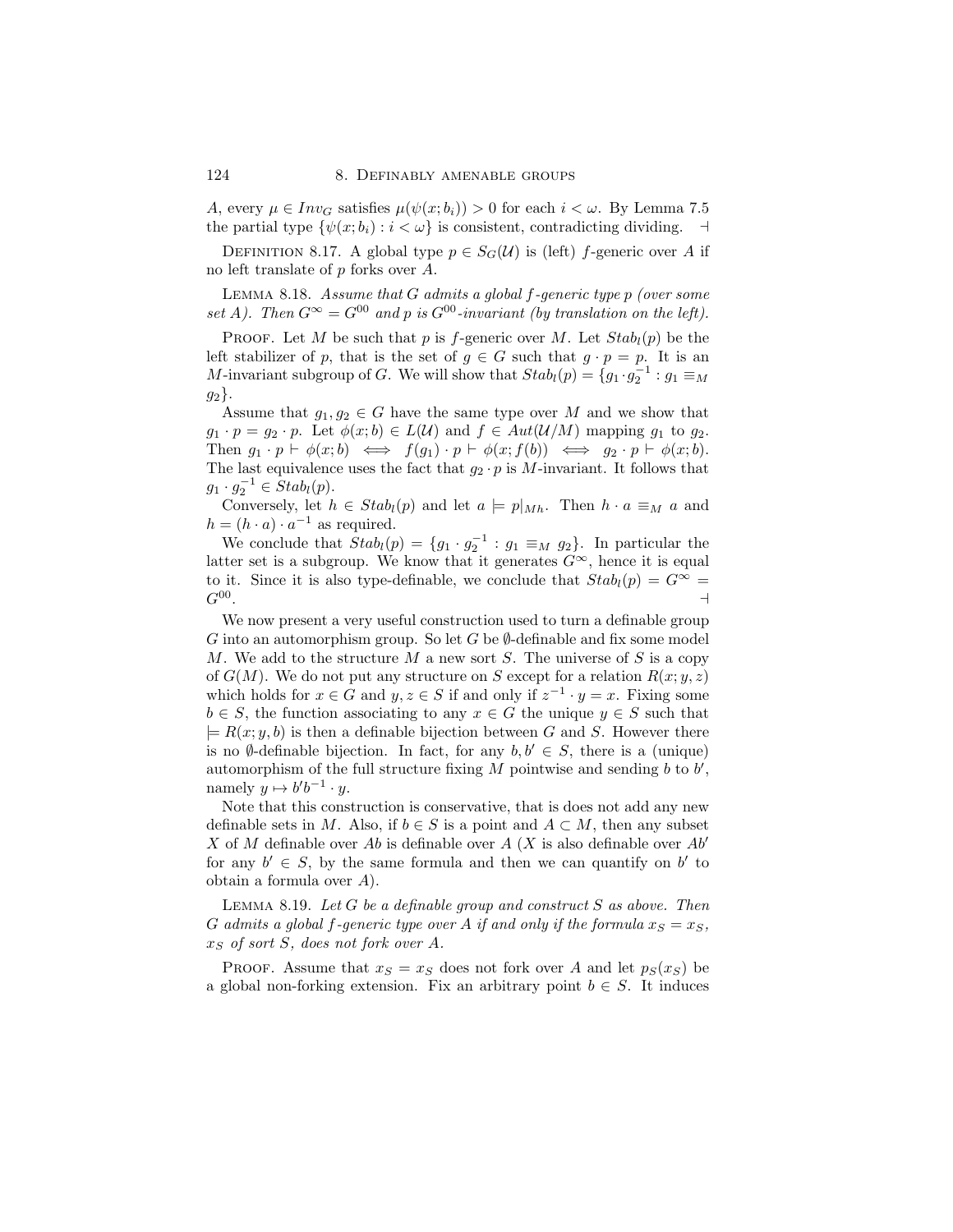a definable bijection between S and G which sends  $p_S(x_S)$  to some global type  $p(x)$ . The type p does not fork over Ab. By the remarks above, it follows that  $p$  does not fork over  $A$ . Changing  $b$  to  $b'$  amounts to translating p by  $b^{-1}b'$ , therefore no translate of p forks over A.

Conversely, assume that  $p$  is  $f$ -generic over  $A$ . Any point  $b$  in  $S$  gives rise to a bijection between G and S. If q is a type in  $G$ , we let  $q_b$  be the type in the sort S which is the image of q under this bijection. Take now two points  $b, b'$  in S. Then  $p_b$  does not fork over Ab. However,  $p_b$  is also equal to  $q_{b'}$  where q is the adequate translate of p. Hence it does not fork over  $Ab'$ . As b' was arbitrary,  $p_b$  does not fork over A.

COROLLARY 8.20. If  $G$  admits an  $f$ -generic type over some model  $M$ , then it admits an f-generic type over any model  $M_0$ .

PROOF. We work in the expanded structure with a new sort S. Assume that the formula  $x_S = x_S$  does not fork over M, but does fork over  $M_0$ . By definition of forking,  $x_S = x_S$  implies a disjunction  $\bigvee_{i \leq n} \phi_i(x_S; b^i)$ , each  $\phi_i(x_S; b^i)$  divides over  $M_0$ . Let  $(b_j^i : j < \omega)$  be an  $M_0$ -indiscernible sequence witnessing dividing. Let  $M_1$  realize a coheir of  $tp(M/M_0)$  over  $M_0 \cup \{b_j^i : i < n, j < \omega\}.$  Then each sequence  $(b_j^i : j < \omega)$  remains indiscernible over  $M_1$  and  $\phi_i(x_S; b_i)$  divides over  $M_1$ . But since  $M_1$  and M have the same type over  $\emptyset$ , this implies that  $x_S = x_S$  forks over M. Contradiction.

PROPOSITION 8.21. Let  $M$  be a model over which  $G$  is defined. Then  $G$ admits a global f-generic type over  $M$  if and only if  $G$  is definably amenable.

PROOF. We may restrict to countable  $L$  and then by Corollary 8.20, we may assume that  $M$  is also countable. [The reduction to countable  $L$  is not so clear. One can argue using facts from the paper "Definably amenable NIP groups" with A. Chernikov: if  $p$  is  $f$ -generic in some language  $L$ , then its reduct to any sublanguage is also f-generic because it has bounded orbit. The reader may simply prefer to assume that  $L$  is countable in this proposition. ]

One direction follows from Proposition 8.16: if  $G$  is definably amenable then it admits a global left invariant measure  $\mu$  which does not fork over M and any type weakly random for  $\mu$  is f-generic over M.

For the converse, let  $p(x)$  be a global f-generic type. Then by Lemma 8.18, p is  $G^{00}$ -invariant. In particular, if  $\bar{g} \in G/G^{00}$ , then the translate  $\overline{g} \cdot p$  is well defined. Let h be the Haar measure on  $G/G^{00}$ . We define a global measure  $\mu(x)$  by  $\mu(\phi(x)) = h(\{\bar{g} \in G/G^{00} : \bar{g} \cdot p \vdash \phi(x)\})$ , for  $\phi(x) \in L(\mathcal{U})$ . We need to check that this is allowed, that is that the set on the right is Borel. Assume this for now, then  $G$ -invariance of  $\mu$  follows from the invariance of the Haar measure. Also if  $\mu(\phi(x)) > 0$ , then  $\phi(x)$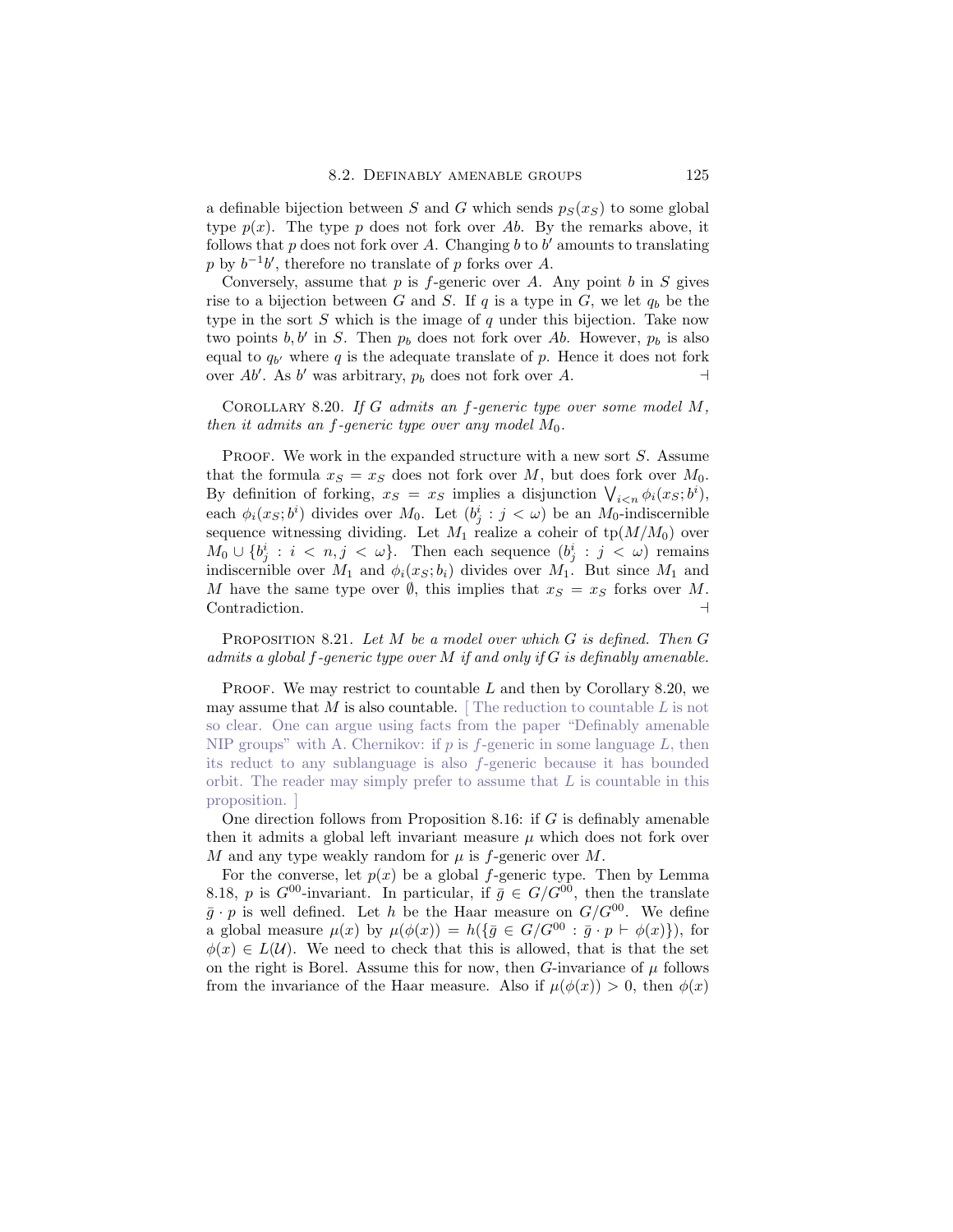is in some translate of  $p$ , hence does not fork over  $M$ . Therefore any type weakly random for  $\mu$  is f-generic over M.

It remains to check that  $\mu$  is well defined. Let  $\phi(x) \in L(\mathcal{U})$ . By Borel definability of p (Proposition 7.19), the set  $X = \{g \in G : g \cdot p \vdash \phi(x)\}\$ is Borel over M. In fact we know from Proposition 7.19 that it is a finite Boolean combination of closed sets. In particular, as  $L$  and  $M$  are countable, it is a countable union of closed sets. The canonical map  $\pi : S_G(M) \to G/G^{00}$ is continuous, hence closed. We conclude that  $\pi(X)$  is Borel in  $G/G^{00}$  as required.  $\Box$ 

EXAMPLE 8.22  $(SL_n(\mathbb{R}))$ . We show that the group  $SL_n(\mathbb{R})$  is not definably amenable. First note that since  $PSL_n(K) = SL_n(K)/\{\pm 1\}$  is simple for any infinite field  $K$ , we know that there are no normal subgroups of bounded index (definable or not) except possibly a normal subgroup of index 2. The fact that  $SL_n(\mathbb{R})$  is perfect rules out this latter case, hence  $G^{00} = G^0 = G$ . It follows that any f-generic type needs to be Ginvariant. Let  $p(x)$  be such a type. Then p must imply either  $|x_{11}| \ge |x_{21}|$  or  $|x_{11}|$  <  $|x_{21}|$ . Assume the first case. Let  $g \in SL_n(\mathbb{R})$  be the matrix with 1's on the diagonal and t,  $|t| > 2$ , on the  $(2, 1)$ -entry. Then  $g \cdot p \vdash |x_{11}| < |x_{21}|$ contradicting invariance. In the other case, do the same but with  $t$  in the  $(1, 2)$ -entry.

EXERCISE 8.23. Let G be definable and H a definable normal subgroup of G.

- 1. If G is definably amenable, then so is  $G/H$ .
- 2. If both H and  $G/H$  are definably amenable, then so is  $G$ .

EXERCISE 8.24. 1. Let  $G = \mathbb{R} \rtimes \mathbb{Z}/2\mathbb{Z}$  where the non-zero element of  $\mathbb{Z}/2\mathbb{Z}$ acts on R by  $x \mapsto -x$ . Show that, as a definable group in RCF, G has a left invariant measure which is not right invariant.

2. Show that any definably amenable group admits a global Keisler measure which is both left and right invariant.

EXERCISE 8.25. 1. Let  $G = (\mathbb{Q}^2, +)$  as a definable set in  $(\mathbb{Q}; 0, <)$ . Show that G has  $2^{\aleph_0}$  global left invariant types.

2. Let  $G = (\mathbb{R}^2, +)$  seen as a definable set in RCF. Then G has unboundedly many left invariant types. In particular it admits left invariant types which are not invariant over any small model.

EXERCISE 8.26 (Automorphism groups). Let  $p \in S(A)$  be a type. Show that  $p$  does not fork over  $A$  if and only if  $p$  extends to a global  $A$ -invariant measure.

[*Hint*: Assume that p has a global non-forking extension  $\tilde{p}$ . Then  $\tilde{p}$  is invariant under  $G = Aut(bdd(A)/A)$ , which is a compact group. Using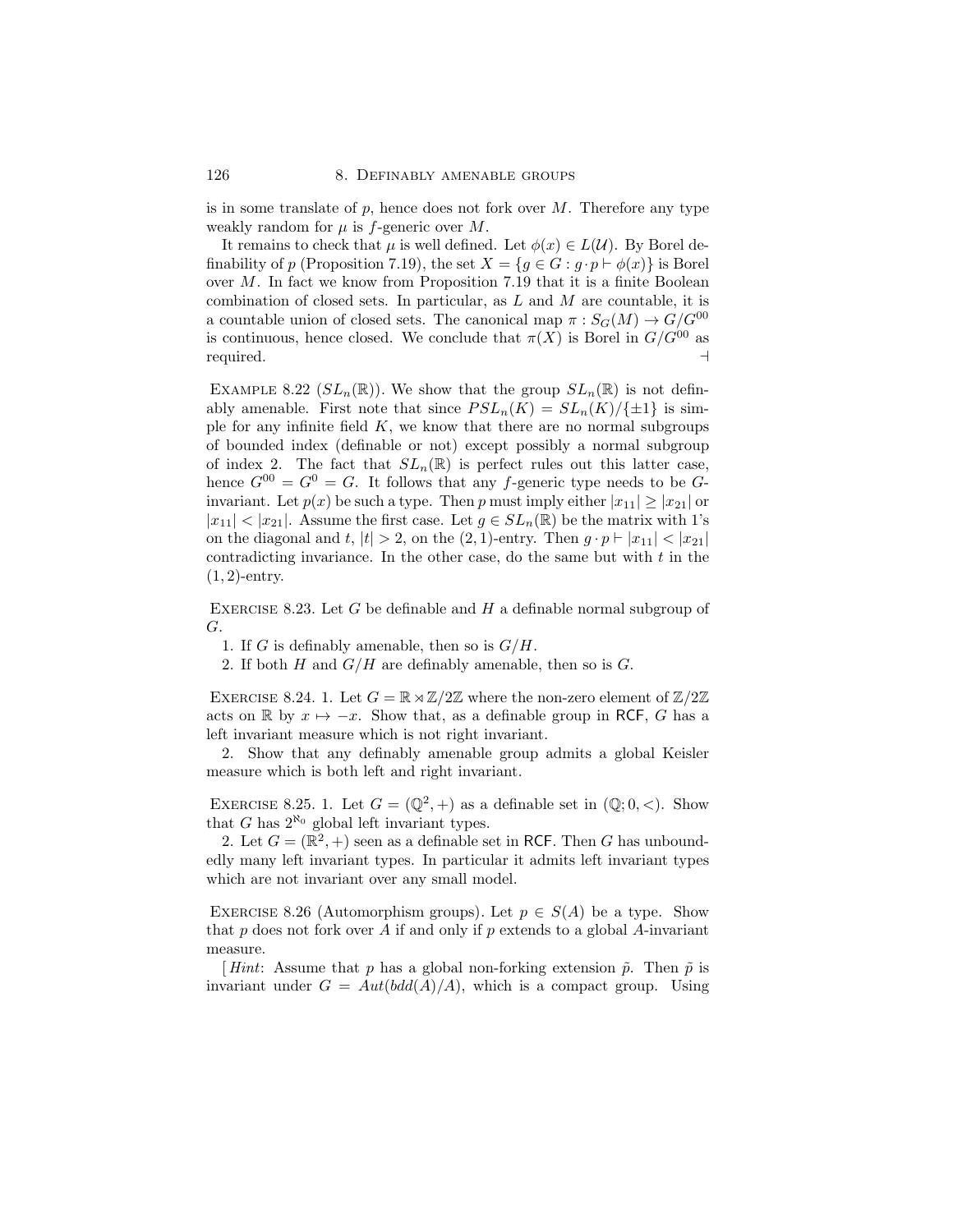the Haar measure of G we can average translates of  $\tilde{p}$  and generate an Ainvariant Keisler measure as in Proposition 8.21. See [62, Proposition 4.7] for details. ]

### 8.3. fsg groups

DEFINITION 8.27. Let G be a  $\emptyset$ -definable group. We say that G has fsq (finitely satisfiable generics) if there is a small model  $M_0$  and a global type p such that every left translate of p is finitely satisfiable in  $M_0$ .

In particular, such a type  $p$  is  $f$ -generic over  $M_0$  and hence  $G$  is definably amenable.

DEFINITION 8.28. A definable set  $X \subseteq G$  is left generic if finitely many left translates of X cover G. We define right generic similarly.

PROPOSITION 8.29. Let  $G$  be a definable fsg group. Let  $p$ ,  $M_0$  be as in the definition of fsq. For  $X$  a definable subset of  $G$ , the following are equivalent:

 $(i)$  X is left generic;  $(ii)$  X is right generic; (iii) every left (right) translate of X meets  $G(M_0)$ ; (iv) some left (right) translate of  $X$  is in  $p$ .

PROOF. Assume that  $X$  is left generic. Then  $X$  is in some left translate of p hence X meets  $G(M_0)$ . The same is true starting with any left translate of  $X$  instead of  $X$ . By compactness, there are finitely many points  $g_1, \ldots, g_n \in G(M_0)$  such that any left translate of X meets one the  $g_i$ 's. This exactly means that  $X \cdot g_1^{-1} \cup \cdots \cup X \cdot g_n^{-1}$  covers G, hence X is right generic.  $\Box$ 

Let G have fsg, witnessed by  $p$ . By the previous proposition, left and right generic sets of  $G$  coincide, so we just call them generics. The type  $p$ is generic in the sense that all definable sets in it are generic.

Let  $\mu_p$  be the left invariant measure on G obtained from averaging translates of p as in Proposition 8.21. Then  $\mu_p$  is generic in the sense that only generic sets have positive measure. Conversely, if  $X$  is generic then it must have positive measure with respect to any invariant measure. Hence X is generic if and only if  $\mu_p(X) > 0$ . This shows that non-generic formulas form an ideal: if  $X_1 \cup X_2$  is generic, then either  $X_1$  or  $X_2$  is generic. Also any generic formula extends to a global generic type.

LEMMA 8.30. Let  $G$  be a definable fsg group. A generic definable subset  $X$  of G has a point in  $G(M)$  for any small model M.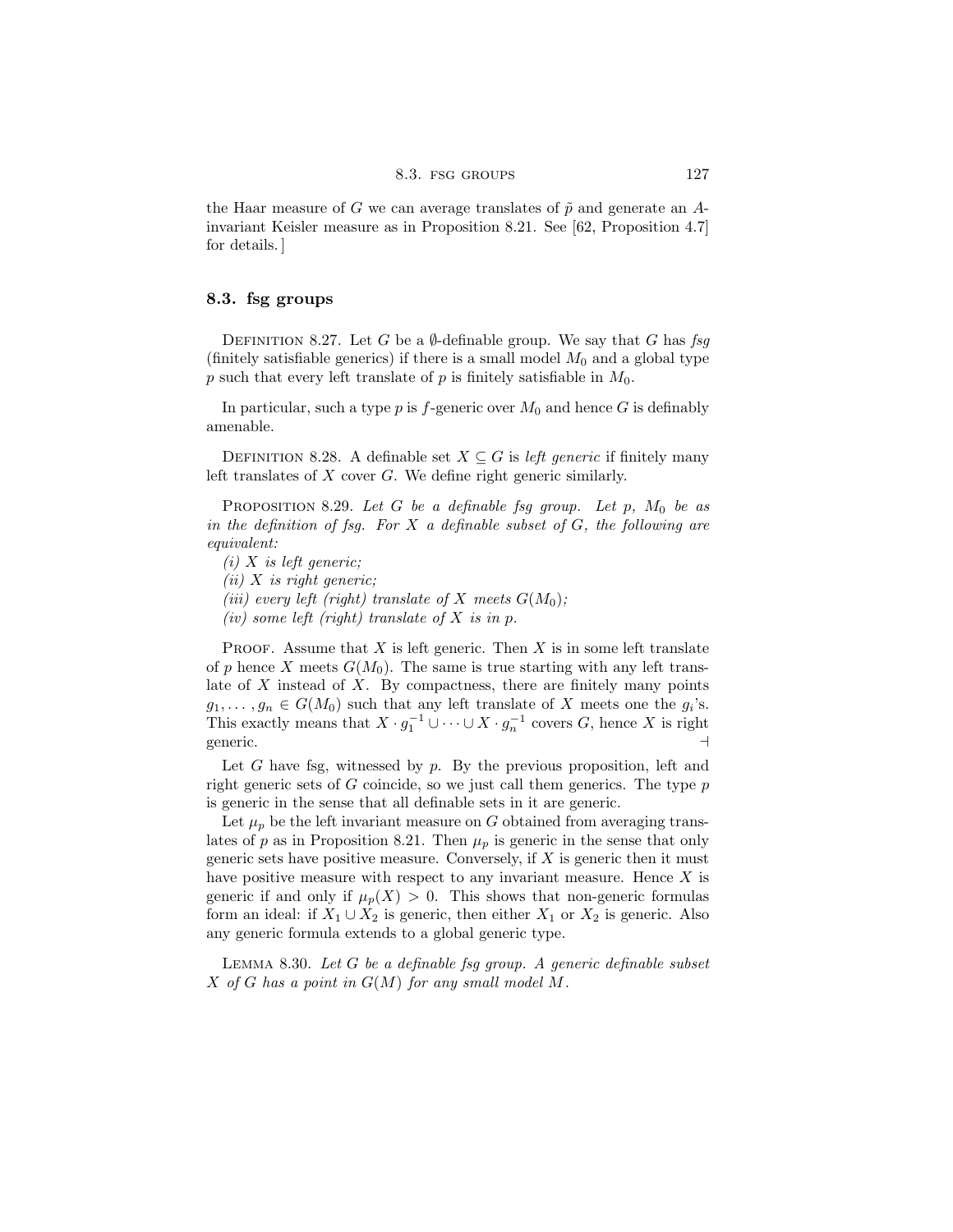**PROOF.** Let  $\phi(x; a) \in L(\mathcal{U})$  be a formula such that  $X = \phi(G; a)$  is generic in  $G$ : some  $m$  translates of  $X$  cover  $G$ . We know that for any a' such that m translates of  $\phi(G; a')$  cover G,  $\phi(x; a')$  intersects  $G(M_0)$ . Hence by compactness there is  $\{g_1, \ldots, g_n\} \subset G(M_0)$  which intersects any such  $\phi(x; a')$ . This is a definable condition in  $(g_1, \ldots, g_n)$ , hence we can find such points in any model.  $\Box$ 

LEMMA 8.31. Let G be a  $\emptyset$ -definable group and  $M_0$  a small model. Let  $\lambda_0 \in \mathfrak{M}_G(M_0)$  be a measure over  $M_0$  invariant by left translation by elements of  $G(M_0)$ . Then  $\lambda_0$  admits a global extension  $\lambda$  which is left invariant and definable.

**PROOF.** First we find some model  $M_1 \succ M_0$  and an extension  $\lambda_1$  of  $\lambda_0$  to  $M_1$  which is left invariant (by translation by elements of  $G(M_1)$ ) and such that  $\lambda_1$  admits a unique left invariant extension to any bigger model. This is done by a smoothing argument as in Proposition 7.9: Notice first that any left invariant measure over some  $M$  admits a left invariant extension to any larger model (for example using the  $\tilde{M}_{\mu}$ -construction exposed after Lemma 7.4). Then if there are two such extensions, we consider their average and iterate. This process must stop as in the construction of smooth measures.

Having obtained  $\lambda_1$ , let  $\lambda$  be the unique global left invariant extension of  $\lambda_1$ . We claim that  $\lambda$  is definable. Using again the construction referred to in the previous paragraph, let  $\tilde{M}_1 = (M_1, [0, 1], f_{\phi})_{\phi}$  encode the measure  $\lambda_1$ . Let N be an elementary extension of  $M_1$  and  $\phi(x; a) \in L(N)$ . Let  $r = \lambda(\phi(x; a))$  and fix some  $\epsilon > 0$ . By assumption, there is no elementary extension of  $\tilde{M}_1$  containing a whose associated measure  $\nu$  satisfies  $|\nu(\phi(x; a)) - r| \geq \epsilon$ . By compactness, there is some formula  $\psi(y) \in \text{tp}(a/M)$ such that any  $a' \models \psi(y)$  has the same property. In particular, any  $a' \in \psi(\mathcal{U})$ satisfies  $|\lambda(\phi(x; a')) - r| < \epsilon$  which proves definability of  $\lambda$ .

PROPOSITION 8.32. Let  $G$  be a definable fsg group, then  $G$  admits a unique global left invariant measure  $\mu$ . Moreover  $\mu$  is generic, is the unique right invariant measure and is generically stable.

PROOF. Start by letting  $\mu = \mu_p$  be the global generic left invariant measure obtained from  $p$  as above. Then  $\mu$  is finitely satisfiable is any small model. Let  $\lambda$  be any global right invariant measure on G which is definable over some M. By Proposition 7.22,  $\mu$  and  $\lambda$  commute. Let  $\phi(x) \in L(M)$  be a formula and we compute  $\mu_x \otimes \lambda_y(\phi(y \cdot x))$ .

On the one hand, we have (with some abuse of notations):  $\mu_x \otimes \lambda_y (\phi(y \cdot$  $f(x) = \int_{b \in \mathcal{U}} \mu(\phi(b \cdot x)) d\lambda(b) = \int_b \mu(\phi(x)) d\lambda(b) = \mu(\phi(x)).$  On the other hand, using commutativity of  $\mu$  and  $\lambda$ :  $\mu_x \otimes \lambda_y(\phi(y \cdot x)) = \int_{a \in \mathcal{U}} \lambda(\phi(y \cdot x))$  $a)$ ) $d\mu(a) = \int_a \lambda(\phi(y)) d\mu(a) = \lambda(\phi(y)).$ 

Hence  $\mu = \lambda$ . This shows that  $\mu$  is right invariant and definable, hence it is generically stable. It is in fact the unique definable right invariant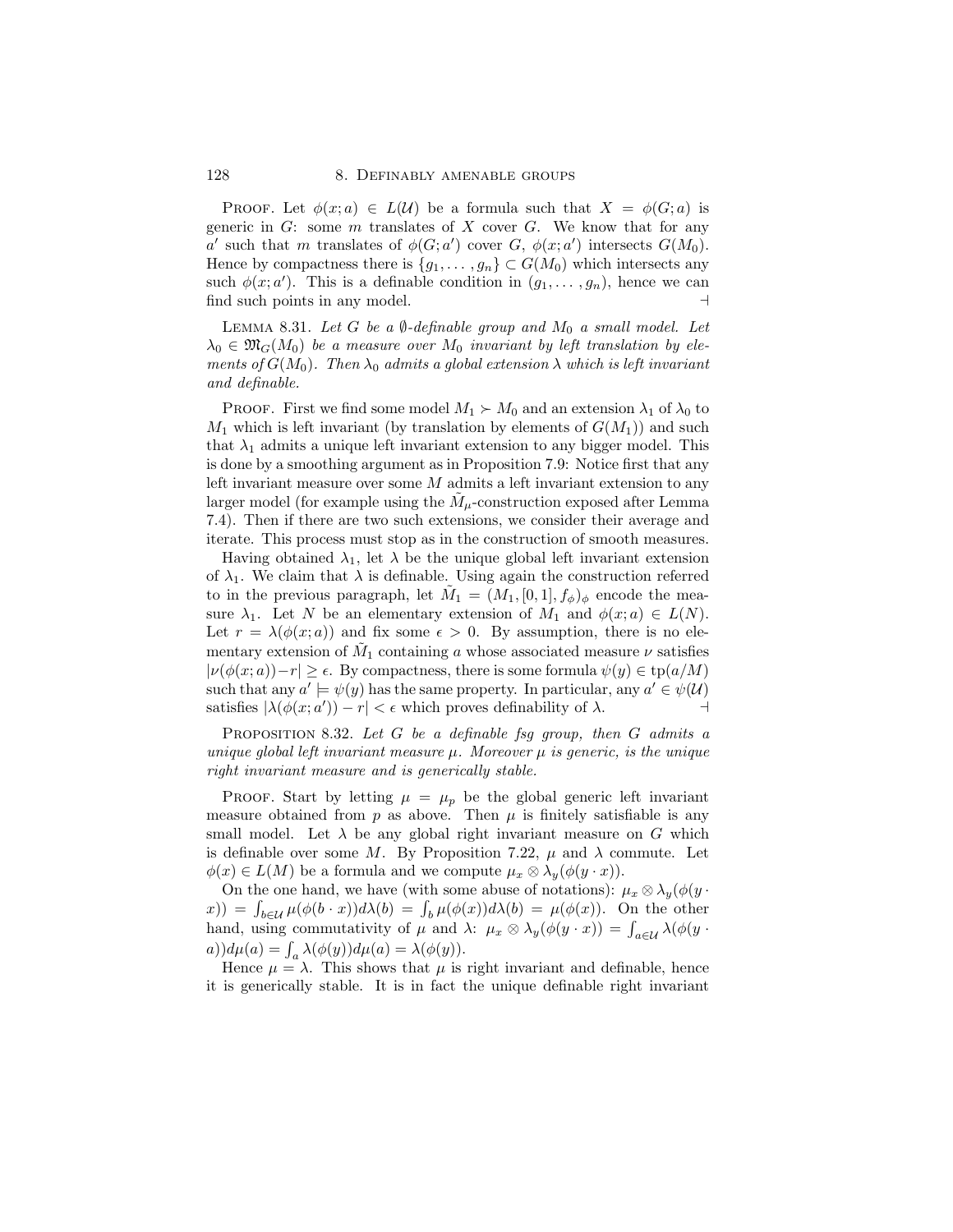measure. As  $\mu$  is right invariant, we can do the same reasoning starting with some left invariant  $\lambda$ , and we conclude that  $\mu$  is also the unique definable left invariant measure on G.

Now let  $\lambda$  be any global left (or right) invariant measure. Let  $M_0$  be a small model. By the previous lemma,  $\lambda|_{M_0}$  extends to a global definable invariant measure, which must be equal to  $\mu$ . Therefore  $\lambda = \mu$ .

PROPOSITION 8.33. Let  $G$  be a definable group. Then  $G$  has fsg if and only if it is definably amenable and admits a generically stable left invariant measure.

PROOF. One direction follows from the previous statement. For the converse, assume that  $G$  is definably amenable and admits a generically stable left invariant measure  $\mu$ . Then in particular  $\mu$  is finitely satisfiable in some model M. Let  $p$  be a weakly random type for  $\mu$ . By invariance of  $\mu$ , all left translates of p are also weakly random for  $\mu$ . Hence p and all its translates are finitely satisfiable in M which shows that G has fsg.  $\Box$ 

EXAMPLE 8.34. • Every stable group has fsg. (A generic type of a stable group does not fork over  $\emptyset$  and by stability it is finitely satisfiable in any small model.)

• Any compact semialgebraic Lie group  $G(\mathbb{R})$  has fsg.

[Sketch of proof: As  $G$  is compact, there is a standard part map st :  $G \to G(\mathbb{R})$ . Let h denote the normalized Haar measure on  $G(\mathbb{R})$ . For X a definable subset of G, st(X) is Borel and we can define  $\mu(X) = h(\text{st}(X))$ . If the dimension of X is less than that of G, then  $\mu(X) = 0$ . Hence if  $\mu(X) > 0$ , also  $\mu(X) > 0$  and then X contains a point in  $G(\mathbb{R})$ . Thus  $\mu$ is finitely satisfiable in the model  $\mathbb R$  and  $G$  has fsg. This is an instance of compact domination which is studied in the next section. ]

More generally, any definably compact group definable in an o-minimal expansion of a real closed field has fsg (see Hrushovski, Peterzil and Pillay  $[61]$ .

• The additive group  $(\mathbb{Z}_p, +)$  of p-adic integers has fsg, as one can check directly.

### 8.4. Compact domination

Let X be a type-definable over M set. Let K be a compact set equipped with a Borel probability measure h. We say that a map  $f: X \to K$  is definable over M if for every closed subset  $C \subseteq K$ , the preimage  $f^{-1}(C)$  is type-definable over  $M$ . In other words,  $f$  induces a continuous map from  $S_X(M)$  (the set of types concentrating on X) to K.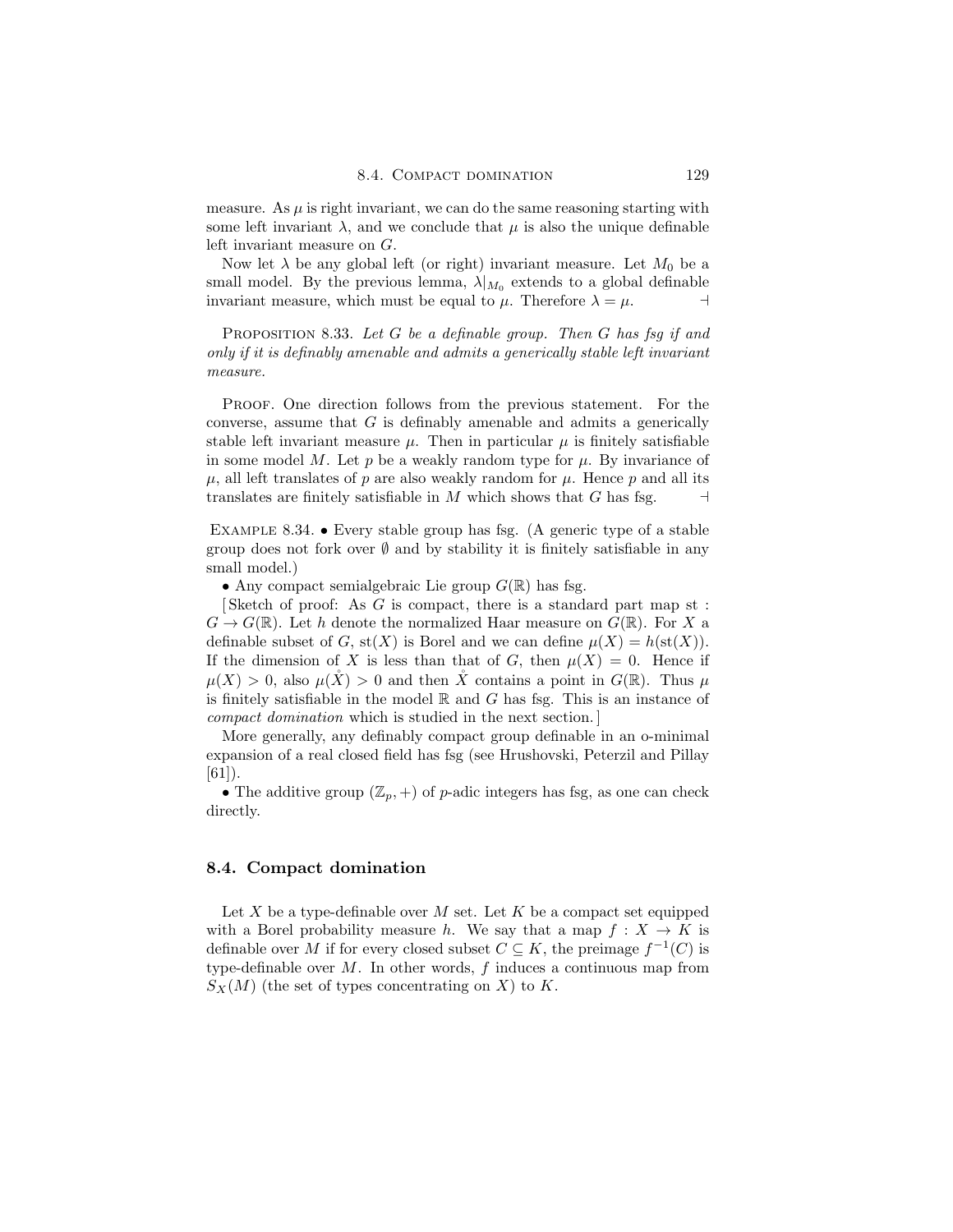We say that X is compactly dominated by  $(K, h, f)$  if for every Udefinable set D, the set  $\{a \in K : f^{-1}(a) \cap D \neq \emptyset \text{ and } f^{-1}(a) \cap D^c \neq \emptyset\}$ has h-measure 0.

When this holds, the measure  $h$  lifts to an  $M$ -invariant global Keisler measure  $\mu$  on X defined by  $\mu(D) = h(f(D))$  for any U-relatively definable set D. In particular, h is the pushforward of  $\mu$  by f.

LEMMA 8.35. Let X be type-definable and  $\mu$  be an M-invariant Keisler measure concentrating on X. Let  $\mu_0$  denote the associated Borel measure on  $S(M)$ . Then X is compactly dominated by  $(S(M), \mu_0, \text{tp}(\cdot/M))$  if and only if  $\mu$  is smooth.

PROOF. Assume first that  $\mu$  is smooth. Let  $b \in \mathcal{U}$  and fix a formula  $\phi(x; b) \in L(Mb)$ . By smoothness of  $\mu$ , for any  $\epsilon > 0$  we can find sets  $\theta_{0,\epsilon}(x)$  and  $\theta_{1,\epsilon}(x)$  both over M such that  $\mathcal{U} \models \theta_{0,\epsilon}(x) \rightarrow \phi(x;b) \rightarrow \theta_{1,\epsilon}(x)$ and  $\mu(\theta_{1,\epsilon}(x)) - \mu(\theta_{0,\epsilon}(x)) < \epsilon$ . Let  $C_{\phi}(x) = \bigwedge_{\epsilon} \theta_{1,\epsilon}(x) \wedge \neg \theta_{0,\epsilon}(x)$ , where  $\epsilon$  ranges over  $(0, 1) \cap \mathbb{Q}$ . Then  $C_{\phi}(x)$  is closed over M and has  $\mu$ -measure 0. For  $a \in X(\mathcal{U}) \setminus C_{\phi}(\mathcal{U})$ , for any  $a' \equiv_M a$ , we have  $\models \phi(a;b) \leftrightarrow \phi(a';b)$ . This proves domination.

Conversely, assume that X is dominated by  $(S(M), \mu_0, \text{tp}(\cdot/M))$ . Let  $\phi(x; b) \in L(\mathcal{U})$  be a formula. Let  $D_1 \subseteq S(M)$  be the set of types p such that  $p(x) \vdash \phi(x; b)$  and  $D_2 \subseteq S(M)$  the set of types p such that  $p(x) \vdash \neg \phi(x; b)$ . Then any extension  $\tilde{\mu}$  of  $\mu$  must satisfy  $\mu(D_1) \leq \tilde{\mu}(\phi(x;b)) \leq 1 - \mu(D_2)$ . By hypothesis  $\mu(S(M) \setminus (D_1 \cup D_2)) = 0$ . Hence  $\mu(D_1) = 1 - \mu(D_2)$  and  $\tilde{\mu}$ is determined.  $\hfill \dashv$ 

Let now  $G$  be a definable group. We say that  $G$  is compactly dominated (as a group) by some  $(K, \pi)$  if K is a compact group,  $\pi : G \to K$  a definable morphism and  $G$  is compactly dominated (as a type-definable set) by  $(K, h, \pi)$  where h is the Haar measure on K.

LEMMA 8.36. If G is compactly dominated by some  $(K, \pi)$ , then it is compactly dominated by  $(G/G^{00}, \pi_0)$  where  $\pi_0$  is the canonical projection.

PROOF. Let  $H = \pi^{-1}(e)$ . It is a type-definable subgroup of G and we have a bijection between  $G/H$  and K. Hence H has bounded index in G. Therefore  $G^{00}$  is contained in H and  $\pi$  factors through  $\pi_0$ . The result follows.  $\Box$ 

With this lemma in mind, we will say that a definable group  $G$  is compactly dominated, if it is compactly dominated by  $(G/G^{00}, \pi_0)$ .

The aim of this section is to prove the following theorem.

THEOREM 8.37. The definable group  $G$  is compactly dominated if and only if it admits a smooth left invariant measure.

By Proposition 8.33, it follows in particular that  $G$  is fsg and that the left invariant measure is unique and also right invariant.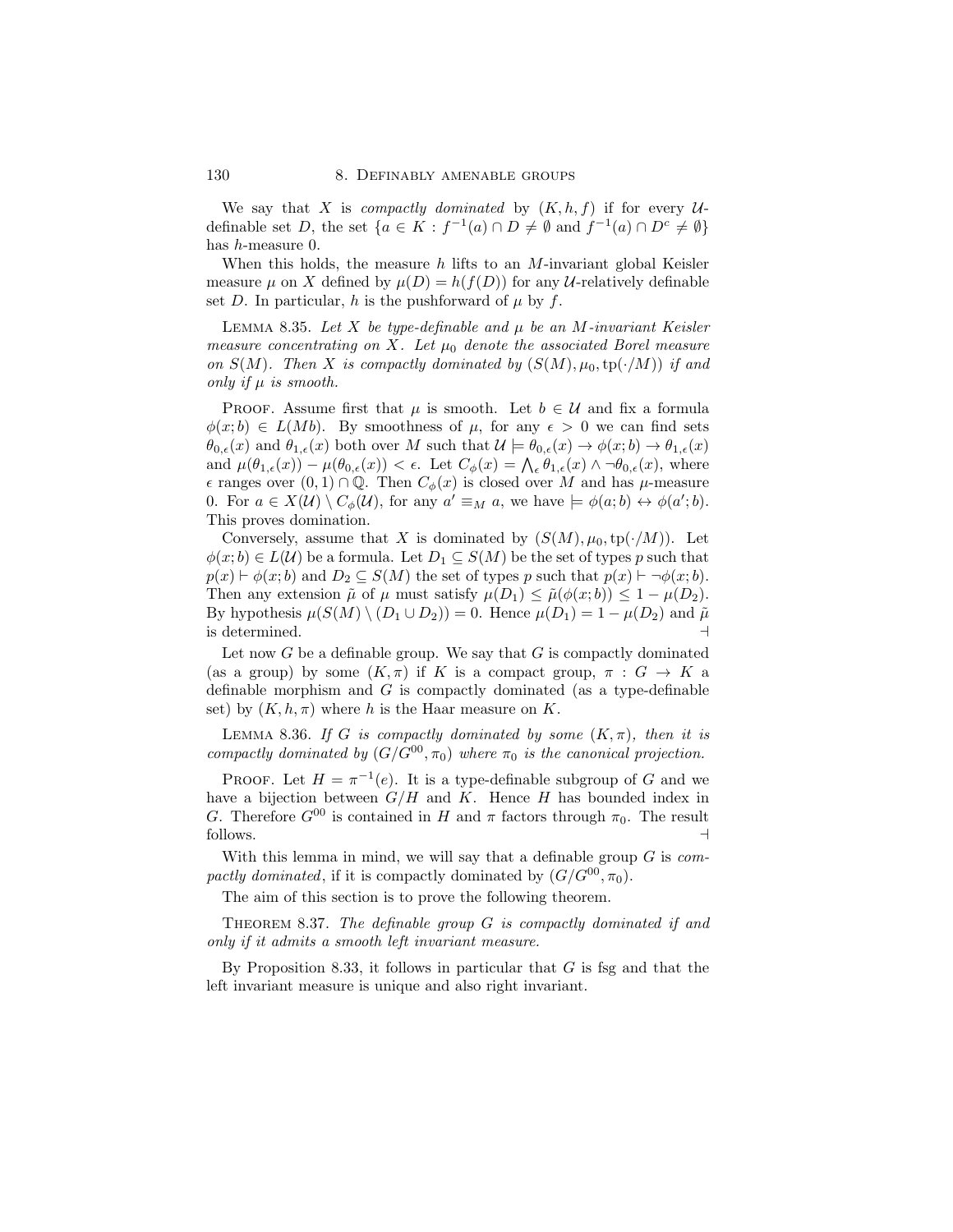One direction is relatively easy.

PROPOSITION 8.38. Assume that G is compactly dominated, then it admits a left invariant smooth measure.

PROOF. Let  $\pi_0$  denote the canonical projection from G to  $G/G^{00}$  and h the Haar measure on the latter. We define a global Keisler measure  $\mu$  on  $G$ as follows: Let D be a U-definable set. Define  $U = \{ \bar{g} \in G/G^{00} : \pi_0^{-1}(\bar{g}) \subseteq$ D} and  $C = \{ \bar{g} \in G/G^{00} : \pi_0^{-1}(\bar{g}) \cap D \neq \emptyset \}$ . Then U is open, C is closed and by compact domination,  $h(U) = h(C)$ . We let  $\mu(D)$  be their common value. It is clear that  $\mu$  is a G-invariant measure.

Fix any model  $M$  over which  $G$  is defined. We have a canonical continuous map  $f : S_G(M) \to G/G^{00}$  and  $\pi_0$  factorizes through f. In particular,  $\mu$ is M-invariant and G is compactly dominated by  $(S(M), \mu, \text{tp}(\cdot/M))$ . By Lemma 8.35, the measure  $\mu$  is smooth.

In order to prove the converse, we first explain how to restrict to the case where  $L$  is countable. Assume that  $G$  admits a left invariant smooth measure  $\mu$ . Fix a definable set D and we have to show that  $\{\bar{g} \in G/G^{00}$ :  $\pi_0^{-1}(\bar{g}) \cap D \neq \emptyset$  and  $\pi_0^{-1}(\bar{g}) \cap D^c \neq \emptyset$  has measure 0. There is a countable sublangage  $\tilde{L}$  sufficient to define D and such that the restriction of  $\mu$  to  $\tilde{L}$ is smooth. Denote by  $\tilde{G}^{00}$  the connected component of G in the reduct to  $\tilde{L}$ . Assuming we know the theorem for countable languages, then the set  $\tilde{U} = \{ \bar{g} \in \tilde{G}/\tilde{G}^{00} : \pi_0^{-1}(\bar{g}) \cap D \neq \emptyset \text{ and } \pi_0^{-1}(\bar{g}) \cap D^c \neq \emptyset \}$  has measure 0. Let  $f: G/G^{00} \to G/\tilde{G}^{00}$  be the canonical map. The Haar measure on  $G/\tilde{G}^{00}$  is the pushforward by f of the Haar measure h on  $G/G^{00}$ . Set  $U = \{ \bar{g} \in G/\tilde{G}^{00} : \pi_0^{-1}(\bar{g}) \cap D \neq \emptyset \text{ and } \pi_0^{-1}(\bar{g}) \cap D^c \neq \emptyset \}.$  Then  $U = f^{-1}(\tilde{U})$ and  $h(U) = 0$  as required.

Assume from now on that  $L$  is countable. Let  $G$  be a definable fsg group whose invariant measure  $\mu$  is smooth. Fix a countable model M over which G is defined (and hence  $\mu$  is M-invariant). If  $a, b$  are two elements of U with  $tp(a/Mb)$  weakly random for  $\mu$ , it is not always the case that  $tp(b/Ma)$  is weakly random. To remedy this, we introduce a stronger notion of randomness.

Fix a countable elementary submodel U of the set theoretic universe containing L, T, M, G,  $\mu$  etc. If  $a \in \mathcal{U}$  is a finite tuple, a point  $b \in G(\mathcal{U})$ is said to be *random* over Ma if there does not exist some Borel set  $B \subseteq$  $S_{xy}(M)$  coded in U such that  $B(a, b)$  holds and  $\mu(B(a, y)) = 0$ . Note that such a b always exists because we have to avoid countably many Borel sets of measure 0.

LEMMA 8.39. If  $g \in G$  is random over Mh, then  $h \cdot g$  is random over Mh.

PROOF. This follows from left-invariance of  $\mu$ : if  $\mu(B(x)) = 0$  then also  $\mu(B(h \cdot x)) = 0.$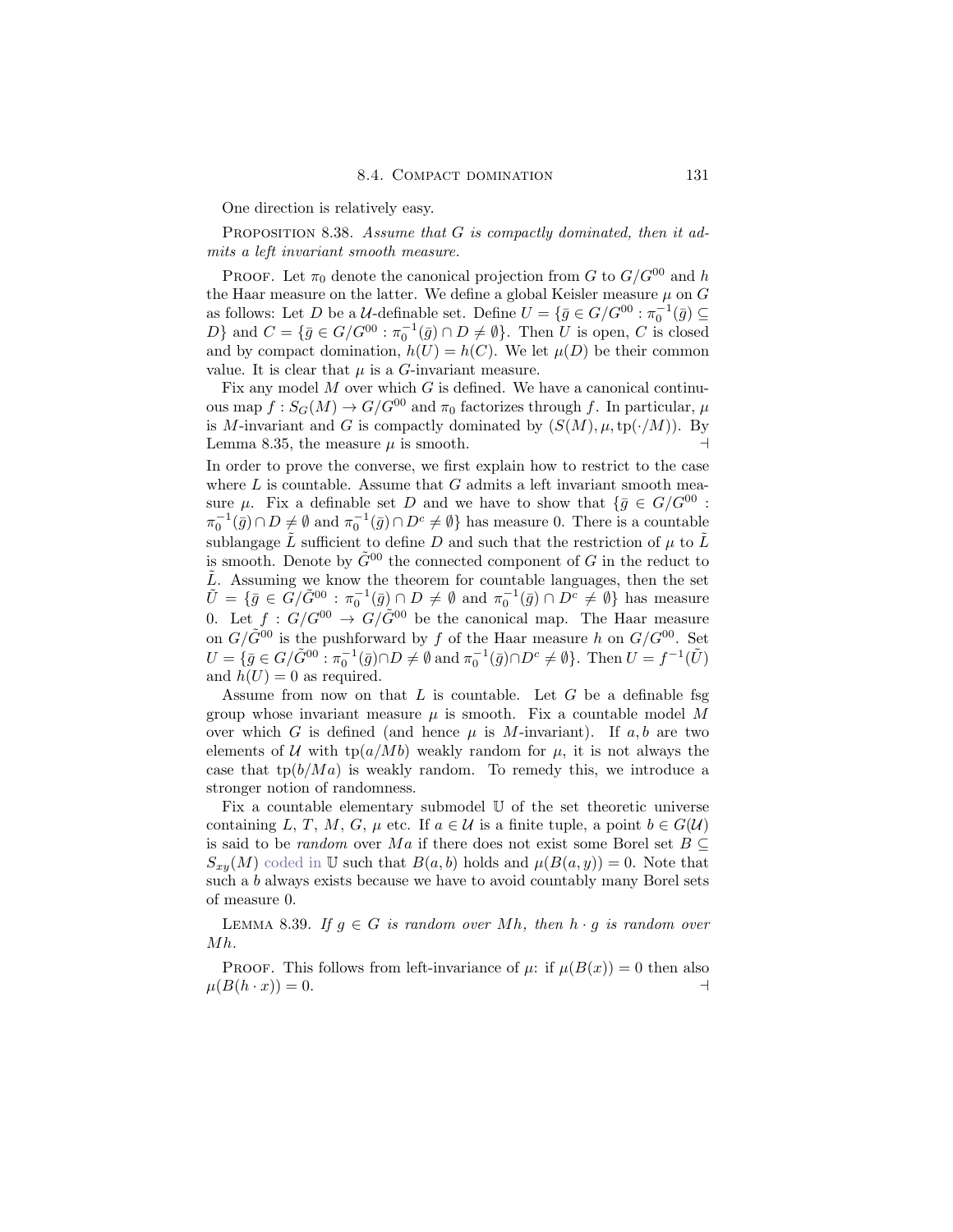LEMMA 8.40. Let a be random over M and b be random over  $Ma$ , then a is random over Mb.

PROOF. The proof uses symmetry of  $\mu$ . Assume the conclusion does not hold and let  $B(x, y)$  in U be Borel over M such that  $B(a, b)$  holds and  $B(x;b)$  has measure 0. Then the set of points b' such that  $\mu(B(x,b'))=0$  is Borel over  $M$  and lies in  $\mathbb U$ . As it contains  $b$ , it must have non-zero measure. Restricting the y variable to that set, we may assume that  $\mu(B(x, b')) = 0$ for all b'. But then by symmetry of  $\mu$ ,  $\mu^{(2)}(B(x, y)) = \int_{b'} \mu(B(x, b')) d\mu = 0$ . Hence the set of points a' such that  $\mu(B(a', y)) > 0$  has measure 0 and also lies in U. So a does not lie in that set and  $\mu(B(a, y)) = 0$ . This contradicts the fact that b is random over  $Ma$ .

PROPOSITION 8.41. (T is countable) Assume that  $G$  admits a left invariant measure  $\mu(x)$  which is smooth over M, then G is compactly dominated.

**PROOF.** As  $T$  is countable, we may assume that  $M$  is also countable. Fix a notion of randomness as explained above. Let  $\mu_0$  be the restriction of  $\mu$  to M and let  $f : S(\mathcal{U}) \to S(M)$  be the restriction map.

Claim: For all  $b \in \mathcal{U}$ , for all  $g \in G(\mathcal{U})$  random over Mb, for all  $g' \in G(\mathcal{U})$ , we have

$$
tp(g/M) = tp(g'/M) \Longrightarrow tp(g/Mb) = tp(g'/Mb).
$$

Proof: Let  $\phi(x; y) \in L(M)$  and define  $B_{\phi}(x, y) = \{(g, b) \in \mathcal{U} : \text{tp}(g/M) \vdash$  $\phi(x; b)$  or tp $(g/M) \vdash \neg \phi(x; b)$ . Then  $B_{\phi}(x, y)$  is Borel over M (in fact open) and by compact domination, for any  $b' \in \mathcal{U}$ , we have  $\mu(B(x, b')) = 1$ . In particular the Borel set  $B(x, b) = \bigcap_{\phi \in L(M)} B_{\phi}(x, b)$  has  $\mu$ -measure 1. By the definition of randomness,  $tp(g/Mb)$  does not lie in that set. The claim follows.

Pick now  $g \in G(\mathcal{U})$  random over M and let  $g' \in G(\mathcal{U})$  be any element in the same  $G^{00}$ -coset as g. We will show that  $\text{tp}(g/M) = \text{tp}(g'/M)$ .

Let  $h \in G(\mathcal{U})$  be random over  $Mgg'$ . Then in particular,  $tp(h/Mgg')$  is f-generic. As f-generic types are  $G^{00}$ -invariant, we have tp $(g^{-1} \cdot h/M)$  =  $\text{tp}(g'^{-1} \cdot h/M)$ . Hence

(\*)  $\text{tp}(h^{-1} \cdot g/M) = \text{tp}(h^{-1} \cdot g'/M).$ 

Now as h is random both over  $Mg$  and  $Mg'$ , Lemma 8.40 tells us that g is random over Mh and by Lemma 8.39,  $h^{-1} \cdot g$  is random over Mh. Therefore by (\*) and the claim,  $tp(h^{-1} \cdot g/Mh) = tp(h^{-1} \cdot g'/Mh)$ . It follows that  $tp(g/M) = tp(g'/M)$ .

Consider the canonical map  $f : S(M) \to G/G^{00}$ . We have shown that there is some Borel set  $X \subseteq S(M)$  of  $\mu_0$ -measure 1 such that for  $p \in X$ ,  $f^{-1}(f(p)) = \{p\}.$  Let  $X' = f(X)$ . Then X' has measure 1 and any point in X' has a unique preimage under f. Let  $\pi_1 : S(\mathcal{U}) \to S(M)$  and  $\pi_0$ :  $S(\mathcal{U}) \to G/G^{00}$  be the canonical projections. Then  $\pi_0 = f \circ \pi_1$ .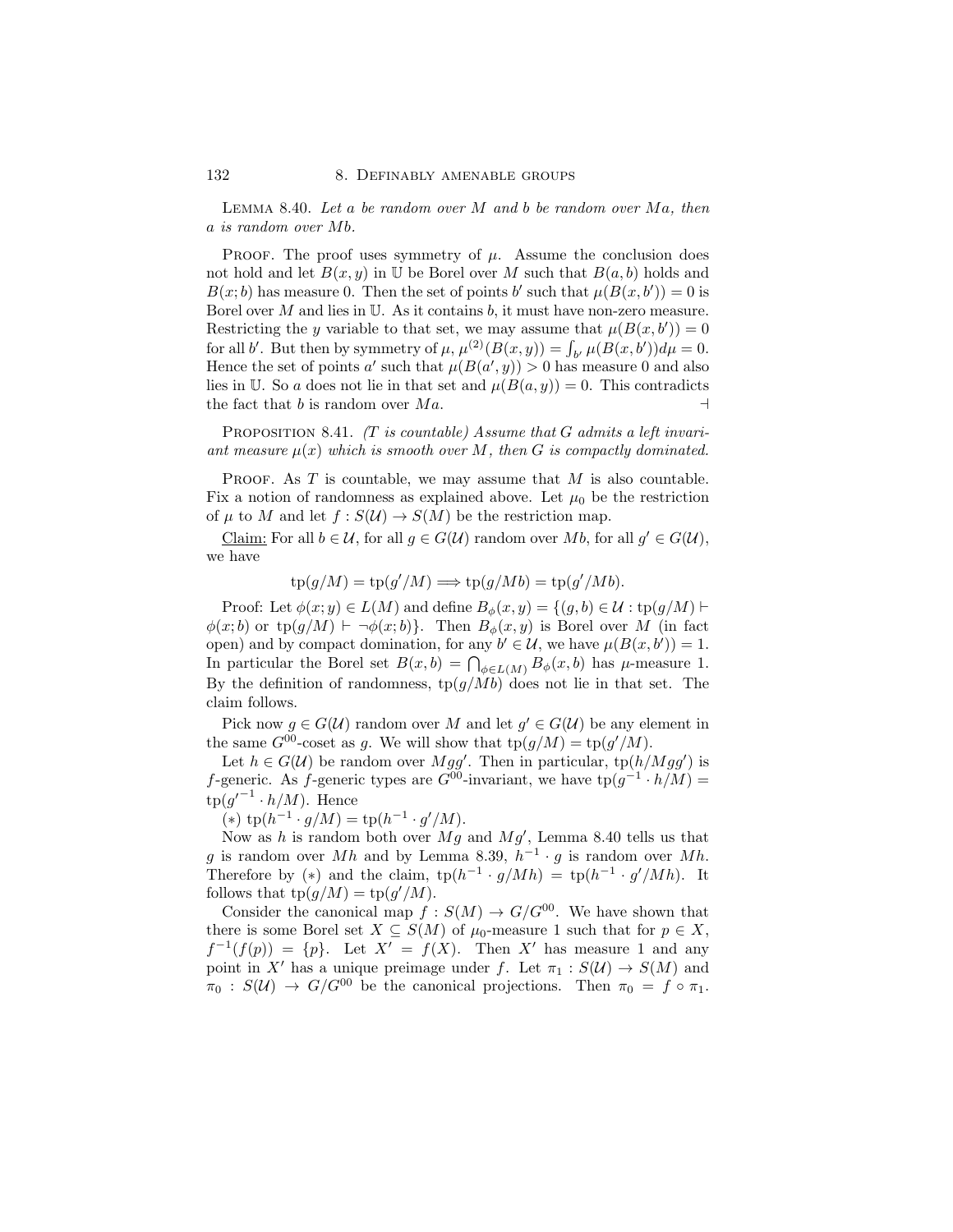By Lemma 8.35, G is compactly dominated by  $(S(M), \mu_0, \pi_1)$  and by the properties of X', it follows that G is compactly dominated by  $(G/G^{00}, \pi_0)$ .  $\overline{\phantom{0}}$ 

Example 8.42. Any definably compact group in an o-minimal structure is compactly dominated, as is the group  $(\mathbb{Z}_p, +)$  of p-adic integers. A direct proof was sketched in Example 8.34 for the o-minimal case. More generally in the class of *distal* theories (see Chapter 9), every fsg group is compactly dominated.

### References and related subjects

The proof that  $G^{00}$  exists for any NIP group is from Shelah [109]. The existence of  $G^{\infty}$  was proved by Shelah [102] in the abelian case and then generalized by Gismatullin [43] in the general case.

Definably amenable groups were introduced by Hrushovski, Peterzil and Pillay in [61], where the notions of compact domination and fsg group appear. The sequel [62] by Hrushovski and Pillay makes the connection with f-generic types and proves both uniqueness of the invariant measure for fsg groups and compact domination for definably compact groups in o-minimal theories.

Theorem 8.37 comes from unpublished work by Hrushovski, Macpherson and Pillay.

A lot has been written on stable groups. Poizat's monograph [97] is an excellent reference, as is Wagner's more technical [122].

In [77] and [85], Newelski suggests studying the action of a group  $G(M)$ on the type space  $S_G(M)$  as an instance of a dynamical system and investigates the relevance of tools from topological dynamics to the model theoretic context. In particular, he asks whether for NIP groups, the socalled Ellis group of the aforementioned action coincides with  $G/G^{00}$  and proves that it is indeed the case for definably compact groups in o-minimal theories. Gismatullin, Penazzi and Pillay show in [45] that this fails for  $SL_2(\mathbb{R})$ . The question is still open in the case of a definably amenable group. Positive results are obtained by Pillay in [91] for fsg groups and by Chernikov, Pillay and myself in  $[27]$  for groups with a definable  $f$ -generic type (in some sense, the opposite extreme).

The first example where  $G^{00}$  does not equal  $G^{\infty}$  was given by Conversano and Pillay in [31]. The group in question is the universal cover of  $SL_2(\mathbb{R})$ . They also give a related example which is interpretable in an ominimal theory. Techniques to construct groups where the two connected components differ are more systematically explored by Gismatullin and Krupiński in [44].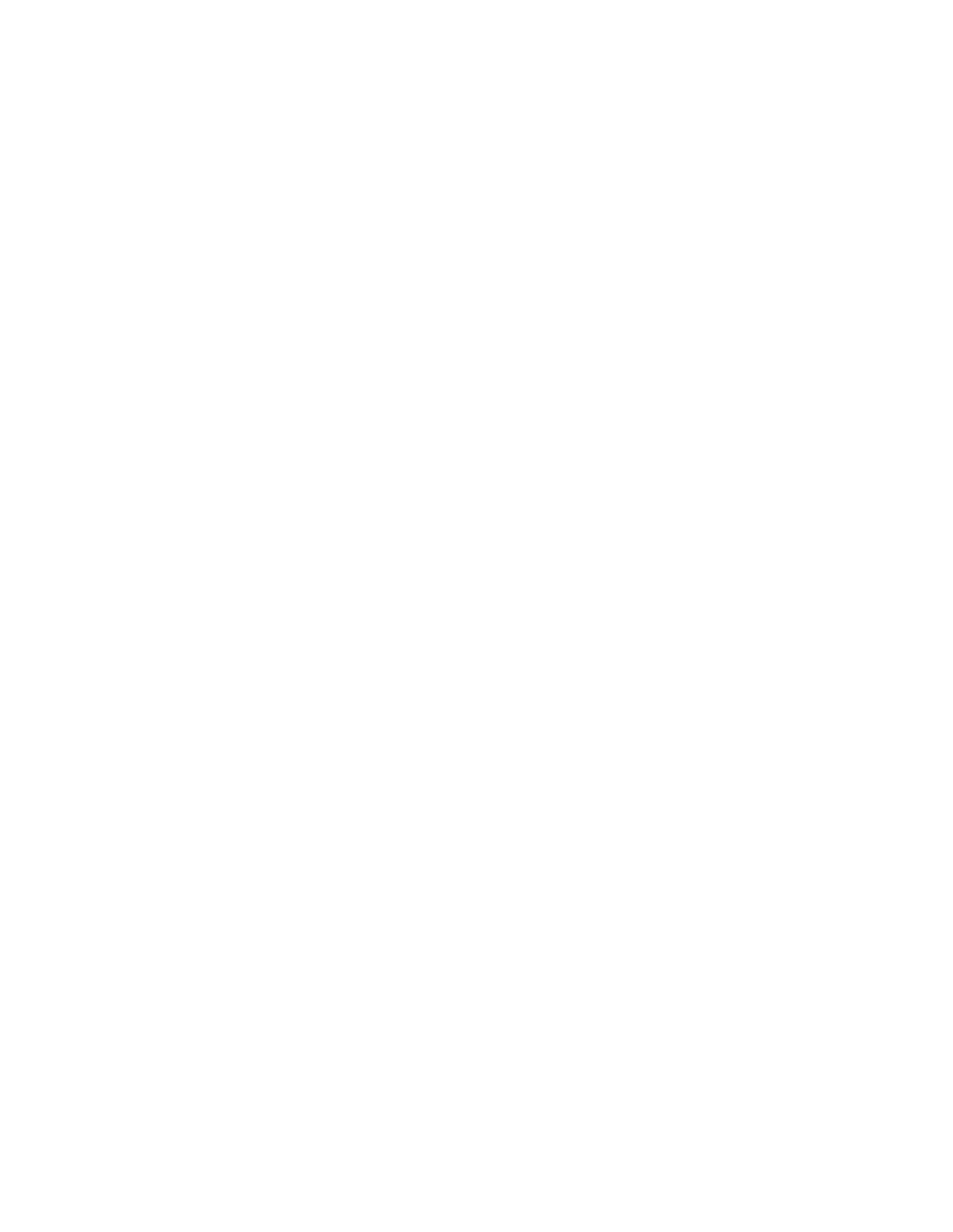#### CHAPTER 9

# DISTALITY

One basic intuition we have about NIP structures is that they are somehow built out of stable components and linear orders. In this view, the theory ACVF of algebraically closed valued fields is archetypical: it has a stable part embodied in the residue field, an order part which is the value group, and the whole structure is in some sense dominated by those two components. Stable theories appear as NIP theories which are degenerate in a certain way. The idea of distality is to characterize the other extreme: NIP theories which are as far away from stable as possible.

A first attempt towards such a definition might be to ask for the absence of non-realized generically stable types. However this is not a well-behaved notion. For example it need not pass from  $T$  to  $T^{eq}$ . Generically stable types are too rare in general to encode enough information. On the other hand, we have seen that generically stable measures are more widespread. The condition that all generically stable measures are smooth turns out to be much more robust and to have a number of equivalent formulations. Since measures are not convenient to work with, we give the definition in terms of invariant types. We will see in the end that the two conditions are equivalent. Also we show that distal theories enjoy a strong form of honest definitions which is a powerful tool to work with.

Apart from subsection 9.3.2, this chapter does not require familiarity with measures.

Throughout this chapter, we assume that T is NIP.

## 9.1. Preliminaries and definition

Recall that by an invariant type, we mean a global type invariant over some small set of parameters. Two invariant types  $p(x)$  and  $q(y)$  commute if  $p(x) \otimes q(y) = q(y) \otimes p(x)$ . If p and q are M-invariant, this is in general stronger than saying that  $p(x) \otimes q(y)|_M = q(y) \otimes p(x)|_M$ . However, if N contains M and is  $|M|$ <sup>+</sup>-saturated, then  $p(x) \otimes q(y)|_N = q(y) \otimes p(x)|_N$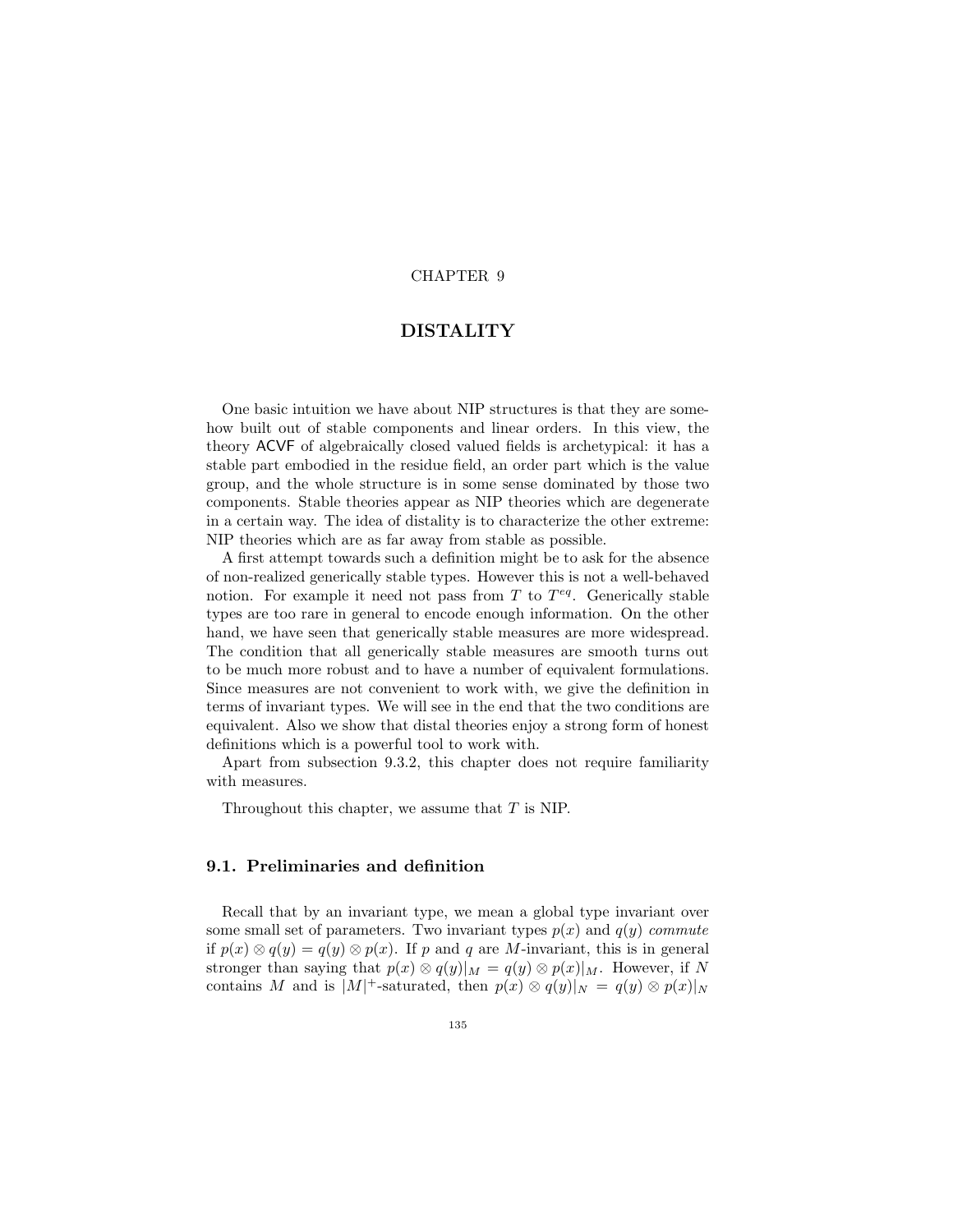implies that p and q commute (since any formula with parameters in  $\mathcal U$  has an  $Aut(U/M)$ -conjugate over N).

A notion which is stronger than commuting is orthogonality. Two types  $p(x)$  and  $q(y)$  over the same set A are weakly orthogonal if  $p(x) \cup q(y)$  implies a complete type over A. Two global M-invariant types  $p(x)$  and  $q(y)$  are orthogonal if they are weakly orthogonal as global types. Equivalently, if  $p|_N$  and  $q|_N$  are weakly orthogonal, where  $N \succ M$  is  $|M|^+$ -saturated. Again, it may happen that  $p|_M$  and  $q|_M$  are weakly orthogonal, but p and q are not orthogonal.

Example 9.1. Any generically stable type commutes with all invariant types, in particular with itself. It is however not orthogonal to itself unless it is a realized type.

Take  $T$  to be DLO. Then any two 1-types over a model  $M$  are either equal or weakly orthogonal. If  $p$  and  $q$  are two global invariant 1-types, then they commute if and only if they are orthogonal if and only if they are distinct. In higher dimensions two distinct types need not be orthogonal, but we still have that two invariant types commute if and only if they are orthogonal. As we will see, this latter property is equivalent to distality of the theory.

EXERCISE 9.2. Give an example in the theory of dense trees of an  $M$ invariant type p which satisfies  $p(x) \otimes p(y)|_M = p(y) \otimes p(x)|_M$ , but is not generically stable.

We now give the main definition of this chapter.

DEFINITION 9.3. Let p be a global A-invariant type. We say that p is distal over A if for any tuple  $b \in \mathcal{U}$ , if  $I \models p^{(\omega)} \restriction Ab$ , then the two types  $p \restriction AI$  and  $tp(b/AI)$  are weakly orthogonal.

If p is not distal over A, then there is some  $b \in \mathcal{U}, I \models p^{(\omega)}|_{Ab}$  and  $a \models p|_{AI}$  such that a does not realize p over AbI. Such a triple  $(I, a, b)$ will be called a *witness of non-distality* of  $p$  over  $A$ . Note that there is some finite initial segment  $I_0$  of  $I$  such that already  $a$  does not realize  $p$ over  $AbI_0$ . Write  $I = I_0 + I_1$  and set  $b' = I_0b$ . Then  $(I_1, a, b')$  is a witness of non-distality with the additional property that  $a$  does not realize  $p$  over  $Ab'.$ 

If  $p$  is generically stable and distal over some  $A$ , then it is realized. To see this take in the definition b to realize  $p|_A$ , then also  $b \models p|_{AI}$  by commutativity, hence the two types  $p|_{AI}$  and  $tp(b/AI)$  are equal. Being weakly orthogonal, they must be algebraic, hence  $p$  is a realized type.

Example 9.4. In the theory of dense linear orders, any A-invariant type p is distal over A because the sequence I forces the two types  $p|_{AI}$  and  $tp(b/AI)$  to fall in different cuts.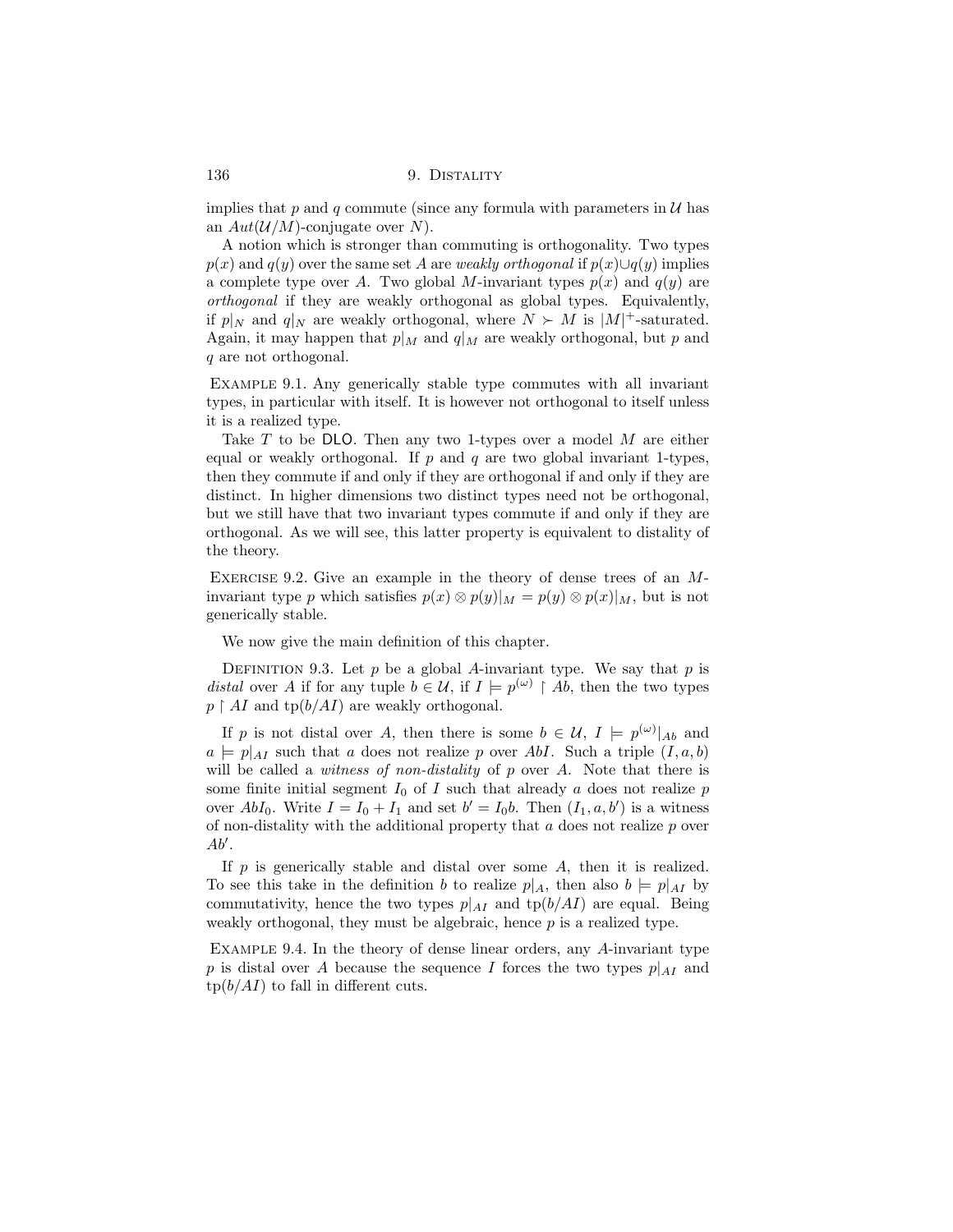EXAMPLE 9.5. Take T to be DLO expanded by a binary predicate E which defines an equivalence relation with infinitely many dense-co-dense classes. Let p be the 1-type of an element at  $+\infty$  lying in a new equivalence class. Then p is not distal: with the notations as above, one can take  $b \models p|_A$ and then  $a \models p|_{AI}$  to be in the same E-class as b.

The non-distality of  $p$  is due here to the existence of a generically stable type in the imaginary sort of E-classes. We will see later that in fact if there is a non-distal type in  $T^{eq}$ , then there is one in T. In Section 9.3.3, we give an example of a non-distal theory with no (non-realized) generically stable types, even in  $T^{eq}$ .

#### 9.2. Base change lemmas

The main technical difficulty in the study of distality has to do with base changes: we are given some construction over a base A and we want to carry out a similar construction over a larger set  $B$ . The following lemmas will enable us to do such base changes when dealing with witnesses of non-distality.

LEMMA 9.6. Let p be a global A-invariant type and  $b \in \mathcal{U}$ . Let  $I \models$  $p^{(\omega)}|_{Ab}$  and  $a \models p|_{AI}$ . Let  $B \supseteq A$ . Then there are  $a', I', b'$  such that  $I' \models p^{(\omega)}|_{Bb'}$ ,  $a' \models p|_{BI'}$  and  $tp(a'b'/A) = tp(ab/A)$ .

Furthermore, if  $b \models q_A$  for some A-invariant type q which commutes with p, then we may add the condition  $b' \models q|_{BI'}$ .

PROOF. First observe that for any linear order  $\beta$ , we can find  $J$  such that J is a Morley sequence of p over Ab of order type  $\mathcal{J}$  and  $a \models p|_{A,I}$ . Indeed, it suffices to construct a Morley sequence of  $\lim(I)$  over AIab indexed by the opposite order  $\mathcal{J}^*$  and take for  $J$  that sequence read in the reverse direction.

Assume the conclusion is false and let  $I' \models p^{(\omega)}|_{Bb}$ . Then by compactness, there is a formula  $\theta(x) \in p|_{BI'}$  such that whenever  $a', b'$  satisfy  $\text{tp}(a'b'/A) = \text{tp}(ab/A)$  and  $I' \models p^{(\omega)}|_{Bb'}$ , then  $\models \neg \theta(a')$ .

Set  $b_0 = b$  and  $I_0 = I'$ . As  $I_0 b_0 \equiv_A Ib$ , there is  $a_0 \in U$  such that  $I_0b_0a_0 \equiv_A Iba$ . By the previous paragraph, we must have  $\models \neg \theta(a_0)$ . Now let  $I_1 \models p^{(\omega)} \restriction BI_0a_0$ . Then  $I_0 + I_1$  is a Morley sequence of p over B and  $I_0 + (a_0) + I_1$  is indiscernible over A. By the first paragraph of the proof, we may find  $a_1, b_1 \in \mathcal{U}$  such that  $a_1b_1 \equiv_A ab$ ,  $I_0 + (a_0) + I_1$  is a Morley sequence of p over  $Ab_1$  and  $I_0 + (a_0) + I_1 + (a_1)$  is indiscernible over A. As previously, we have  $\neg \theta(a_1)$ .

Proceed by taking  $I_2 \models p^{(\omega)} \upharpoonright B I_0 I_1 a_0 a_1$  and iterate this construction. After  $\omega$  steps we obtain a sequence  $I_* = I_0 + (a_0) + I_1 + (a_1) + I_2 + (a_2) + \cdots$ which is a Morley sequence of p over A, such that  $I_0 + I_1 + \cdots$  is a Morley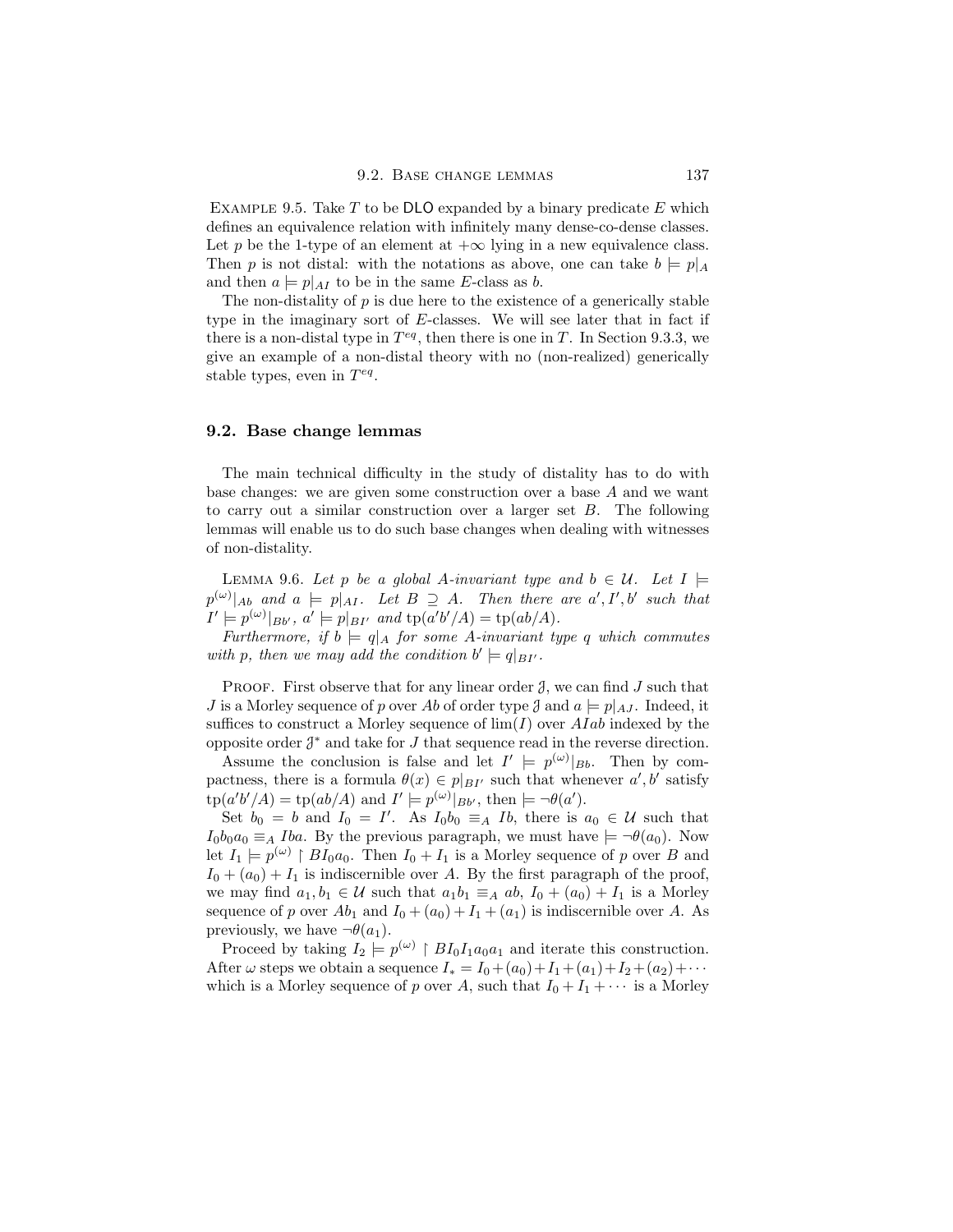138 9. DISTALITY

sequence of p over B and  $\models \neg \theta(a_i)$  for each  $i < \omega$ . But then the formula  $\theta(x)$  alternates infinitely often on the sequence  $I_*,$  contradicting NIP.

For the 'furthermore' part, first note that by the commutativity assumption, for any linear order J, if  $I' \models p^{(1)}|_B$  and  $b' \models q|_B$ , then  $I' \models p^{(1)}|_{Bb'}$  if and only if  $b' \models q|_{BI'}$ . Keeping this in mind, the proof is the same except that at each step, we take  $b_k$  realizing q over the union of B and the Morley sequence of p constructed so far: At the first step, we pick  $b_0 \models q|_B$ ; at the second step, we take  $b_1 \models q|_{BI_0I_1a_0}$  then find  $a_1$  satisfying the requirements, and so on. The contradiction at the end is obtained in the exact same way.

PROPOSITION 9.7. If p is a global type invariant over both A and B, then p is distal over A if and only if it is distal over B.

PROOF. We may assume that  $A \subseteq B$ . First suppose that p is distal over A. Let  $b \in \mathcal{U}$  and  $I \models p^{(\omega)}|_{Bb}$ . Then setting  $b' = Bb$ , we have  $I \models p^{(\omega)}|_{Ab'}$ , hence by distality over A,  $p|_{AI}$  and  $tp(b'/AI)$  are weakly orthogonal. A fortiori so are  $p|_{BI}$  and  $tp(b/BI)$ .

Conversely, assume that p is not distal over A. There are  $b \in \mathcal{U}, I \models$  $p^{(\omega)}|_{Ab}$  and  $a \models p|_{AI}$  such that  $a \not\models p|_{Ab}$ . By Lemma 9.6, we can find  $a', b', I'$  such that  $I' \models p^{(\omega)}|_{Bb'}, a' \models p|_{BI'}$  and  $tp(a'b'/A) = tp(ab/A)$ . Then  $a' \not\vDash p|_{Bb'}$  and p is not distal over B.

If  $p$  is a global invariant type, we will say that  $p$  is distal if it is distal over some (equiv. any) A over which it is invariant.

LEMMA 9.8. Let p be a global A-invariant type and  $I = (b_i : i \in J)$  and indiscernible sequence where  $\Im$  has cofinality  $> 2^{|T|+|A|}$ . Let  $q = \lim(I)$  be the limit type of  $I$ . Then  $p$  and  $q$  commute.

PROOF. Let  $m \in \mathcal{U}$  and  $\phi(x, y; m)$  such that  $p(x) \otimes q(y) \vdash \phi(x, y; m)$ . Let  $b = q|_{AIm}$ . By the cofinality assumption, there is some  $i_m \in \mathcal{I}$  such that tp( $b_i/Am$ ) is constant for  $i \geq i_m$ . As b realizes the limit type of I over AIm, we have  $tp(b/Am) = tp(b_i/Am)$  for any  $i \geq i_m$ . Let  $a \models p|_{AImb}$ . By assumption we have  $\models \phi(a, b; m)$ . Then by A-invariance of p, also  $\phi(a, b_i; m)$  holds for  $i \geq i_m$ . Therefore if  $b' \models q|_{AIma}$ , then  $\phi(a, b'; m)$  holds and this shows that  $q(y) \otimes p(x) \models \phi(x, y; m)$  as required.

The hypothesis that I has large cofinality can be removed if we assume that I is A-indiscernible; see Exercise 9.16.

LEMMA 9.9. Let p be A-invariant. Let  $b \in \mathcal{U}$ ,  $I \models p^{(\omega)}|_{Ab}$  and  $a \models p|_{AI}$ . Then there is some set  $B \supseteq A$ , a global B-invariant type q and a', b', I' such that:

 $\cdot$  q commutes with p;

 $\cdot I' \models p^{(\omega)}|_{Bb'}$  and  $a' \models p|_{BI'};$  $\cdot b' \models q|_{BI'};$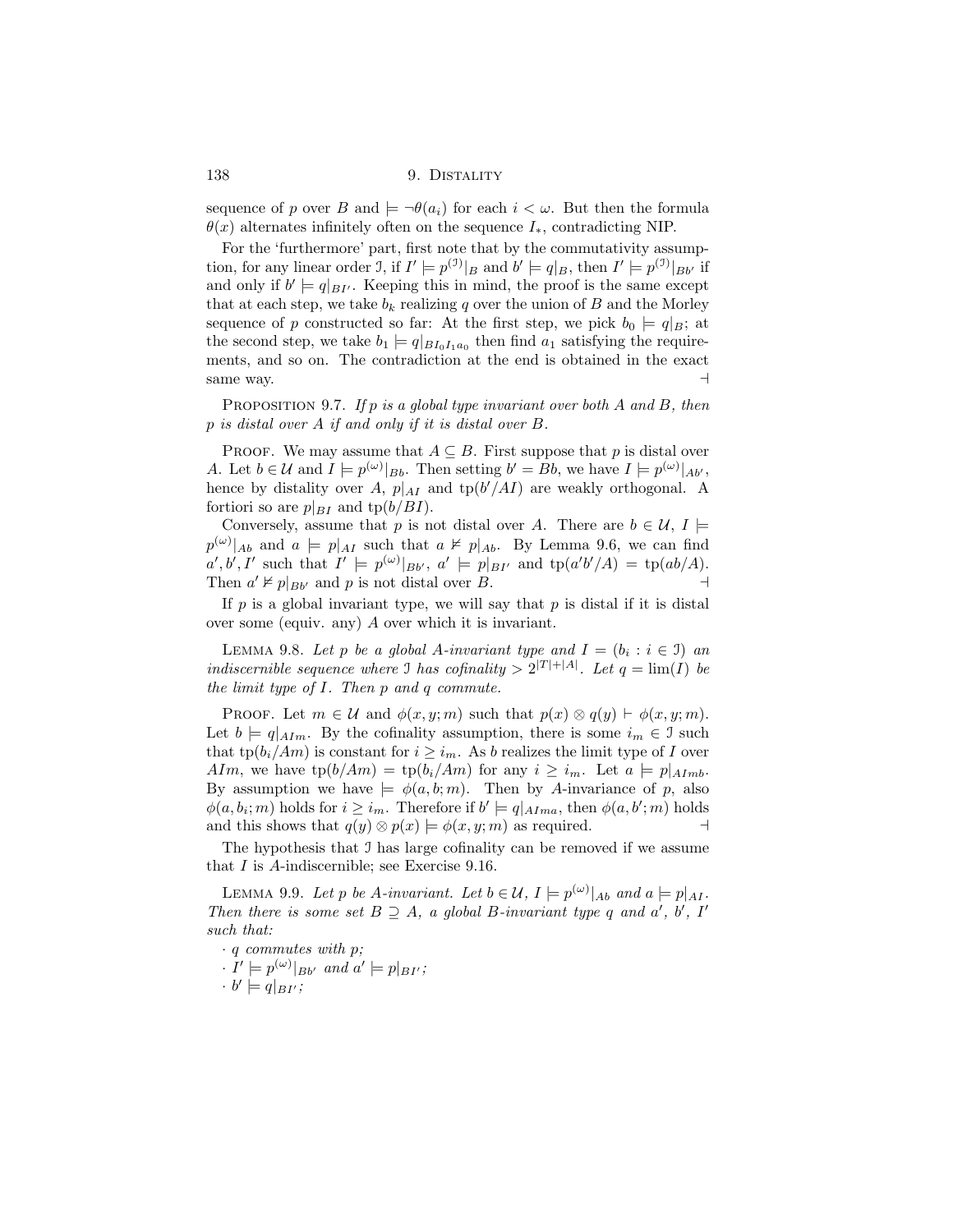$\cdot$  tp( $a'b'/A$ ) = tp( $ab/A$ ).

PROOF. Let  $\kappa = (2^{|T|+|A|})^+$  and  $\lambda = \beth_{\kappa}$ . Construct inductively a sequence  $J = (I_k, a_k, b_k : k < \lambda)$  such that  $(I_0, a_0, b_0) = (I, a, b)$  and for each  $0 < k < \lambda$ ,  $(I_k, a_k, b_k)$  is given by Lemma 9.6 with  $B = AI_{\leq k} a_{\leq k} b_{\leq k}$ . By Erdős-Rado (Proposition 1.1), there is an  $A$ -indiscernible sequence  $(I'_i, a'_i, b'_i : i < \kappa + 1)$  such that for any n, there are  $i_0 < \cdots < i_{n-1} < \lambda$ with

(\*)  $I_{i_0} a_{i_0} b_{i_0} \dots I_{i_{n-1}} a_{i_{n-1}} b_{i_{n-1}} \equiv_A I'_0 a'_0 b'_0 \dots I'_{n-1} a'_{n-1} b'_{n-1}.$ 

Set  $B = A \cup \{b'_i : i < \kappa\}$ . Then (\*) ensures that  $I'_\kappa \models p^{(\omega)}|_{Bb'_k}, a'_k \models p|_{BI'_k}$ and  $\text{tp}(a'_k b'_k/A) = \text{tp}(ab/A)$ . Define q as the limit type of the sequence  $(b_i': i < \kappa)$ . By Lemma 9.8, p and q commute. Also  $b'_\kappa \models q|_{BI'_\kappa}$  since the sequence  $(b'_i : i \leq \kappa)$  is indiscernible over  $I'_\kappa$ . Hence we have what we want if we set  $(I', a', b') = (I'_\kappa, a'_\kappa, b'_\kappa)$ ).  $\qquad \qquad \rightarrow$ 

LEMMA 9.10. Let  $p$  be a global invariant type. Assume that  $p$  is not distal, then there are  $M \prec N$  such that N is  $|M|^+$ -saturated, p is invariant over M and there is  $(I, a, b)$ , a witness of non-distality of p over N such that for some M-invariant type q,  $b \models q|_{NI}$  and q commutes with p.

We may furthermore assume that a does not realize  $p$  over  $Mb$ .

PROOF. We just have to apply one after the other some of the previous lemmas. Let  $A \subset U$  be such that p is A-invariant. Then there is  $(I, a, b)$ a witness of non-distality of  $p$  over  $A$ . By incorporating a finite initial segment of I into b, we may assume that  $tp(a/Ab)$  is not equal to  $p|_{Ab}$ . Then apply Lemma 9.9 to obtain some set B, sequence  $I'$  and tuples  $a', b'$ giving a witness of non-distality of p over B and such that  $b' \models q|_{BI'}$ , where q is a global B-invariant type commuting with p. Let N be a  $|B|$ <sup>+</sup>-saturated model containing B. We apply again Lemma 9.6 to obtain  $(I'', a'', b'')$  a witness of non-distality of p over N such that  $b'' \models q|_{NI''}$ .

Furthermore, the construction ensures that  $tp(a'', b''/A) = tp(a', b'/A) =$  $tp(a, b/A)$ . As a does not realize p over Ab, this gives the second part of the lemma.  $\Box$ 

PROPOSITION 9.11. Let p be a global invariant type, then p is distal if and only if p is orthogonal to every global invariant type to which it commutes.

**PROOF.** First assume that  $p$  is distal and let  $q$  be a global invariant type which commutes with  $p$ . Let  $M$  be a small model over which both  $p$  and q are invariant. Let  $I \models p^{(\omega)}|_M$ . We show that  $p(x)|_{MI} \cup q(y)|_{MI}$  implies a complete type in variables  $x \hat{\ } y$  over M. As M can be taken as large as we want, this shows that p and q are orthogonal. Take any  $b \models q|_{MI}$ . As q commutes with p, we also have  $I \models p^{(\omega)}|_{Mb}$ . Hence by distality of p over  $M, p|_{MI}$  and tp( $b/MI$ ) are weakly orthogonal.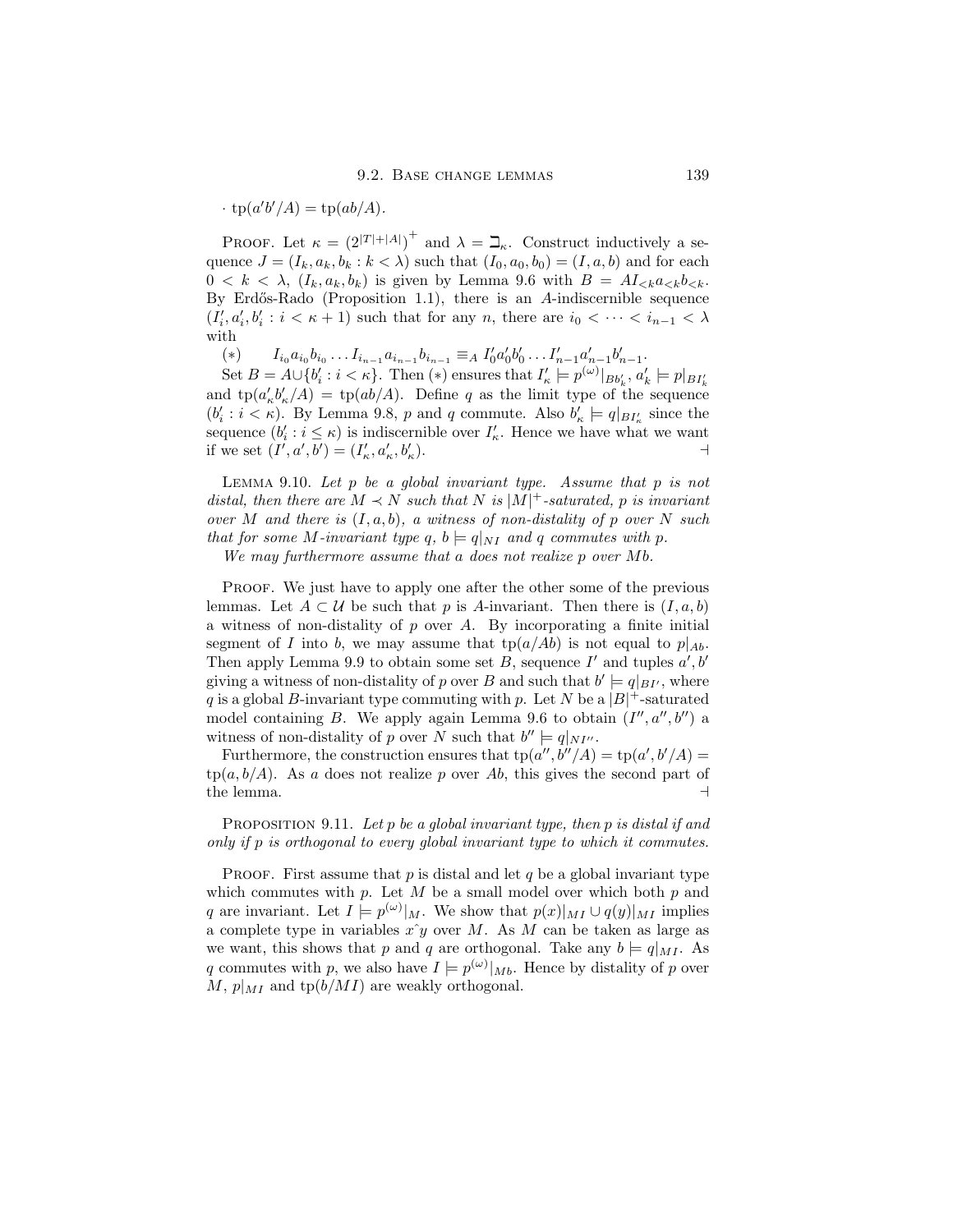#### 140 9. DISTALITY

Conversely, assume that p is not distal. Let  $M \prec N$  and q as in the previous lemma. Then the types  $p|_N$  and  $q|_N$  are not weakly orthogonal. Since both are invariant over M and N is  $|M|^+$ -saturated, p and q are not orthogonal.

EXERCISE 9.12. Let  $p(x)$  be a distal A-invariant type and  $f(x)$  an Adefinable function. Then the pushforward  $f_*(p)$  defined by  $f_*(p) \vdash \phi(y)$ if and only if  $p \vdash \phi(f(x))$  is also A-invariant and distal. In particular any non-distal type in  $T^{eq}$  lifts to a non-distal type in T.

[Observe first that the proof of Lemma 9.10 gives a type q which commutes with all invariant types based on A. ]

PROPOSITION 9.13. Let  $p$  be a global invariant type of dp-rank 1. Then p is either generically stable or distal.

PROOF. Take  $A \subset U$  such that p is A-invariant and  $p|_A$  already has dp-rank 1. If  $p$  is not distal, then there is a global invariant type  $q$  which commutes with  $p$  and such that  $p$  and  $q$  are not orthogonal. Increasing  $A$ if necessary, we may assume that q is also A-invariant. Let  $I = p^{(\omega)}|_A$ ,  $J \models q^{(\omega)}|_{AI}$  and  $B = AIJ$ . By non-orthogonality of p and q, there are  $a, b \in \mathcal{U}$  such that  $a \models p|_B$ ,  $b \models p|_B$  and a does not realize p over Bb. Let  $I' \models p^{(\omega)}|_{Bab}$  and  $J' \models q^{(\omega)}|_{BI'ab}$ . By commutativity of p and q, the two sequences  $I + I'$  and  $J + (b) + J'$  are mutually indiscernible over A (Example 4.5). We know that  $J + (b) + J'$  is not indiscernible over Aa. Hence as dp-rk $(a/A) = 1$ , the sequence  $I + I'$  must be indiscernible over a. But  $I + (a) + I'$  is a Morley sequence of p over A, so this can only happen if that latter sequence is totally indiscernible, that is if  $p$  is generically stable.  $\Box$ 

Exercise 9.14. Prove Lemma 9.6 without assuming NIP, but assuming instead that  $p$  (and  $q$  for the 'furthermore' part) is invariant over some  $C \subset A$  and A is a  $|C|$ <sup>+</sup>-saturated model.

EXERCISE 9.15. Let  $p$  be an A-invariant type. Show that if  $p$  is not distal, then there is a witness of non-distality  $(I, a, b)$  over A with  $b \models p^{(n)}|_A$  for some n.

EXERCISE 9.16. Prove that if p is an A-invariant type and I is any Aindiscernible sequence, then  $p$  and  $\lim(I)$  commute.

#### 9.3. Distal theories

DEFINITION 9.17. We say that the NIP theory  $T$  is *distal* if all invariant types are distal.

Note that if  $T$  is distal, then so is  $T^{eq}$  by Exercise 9.12.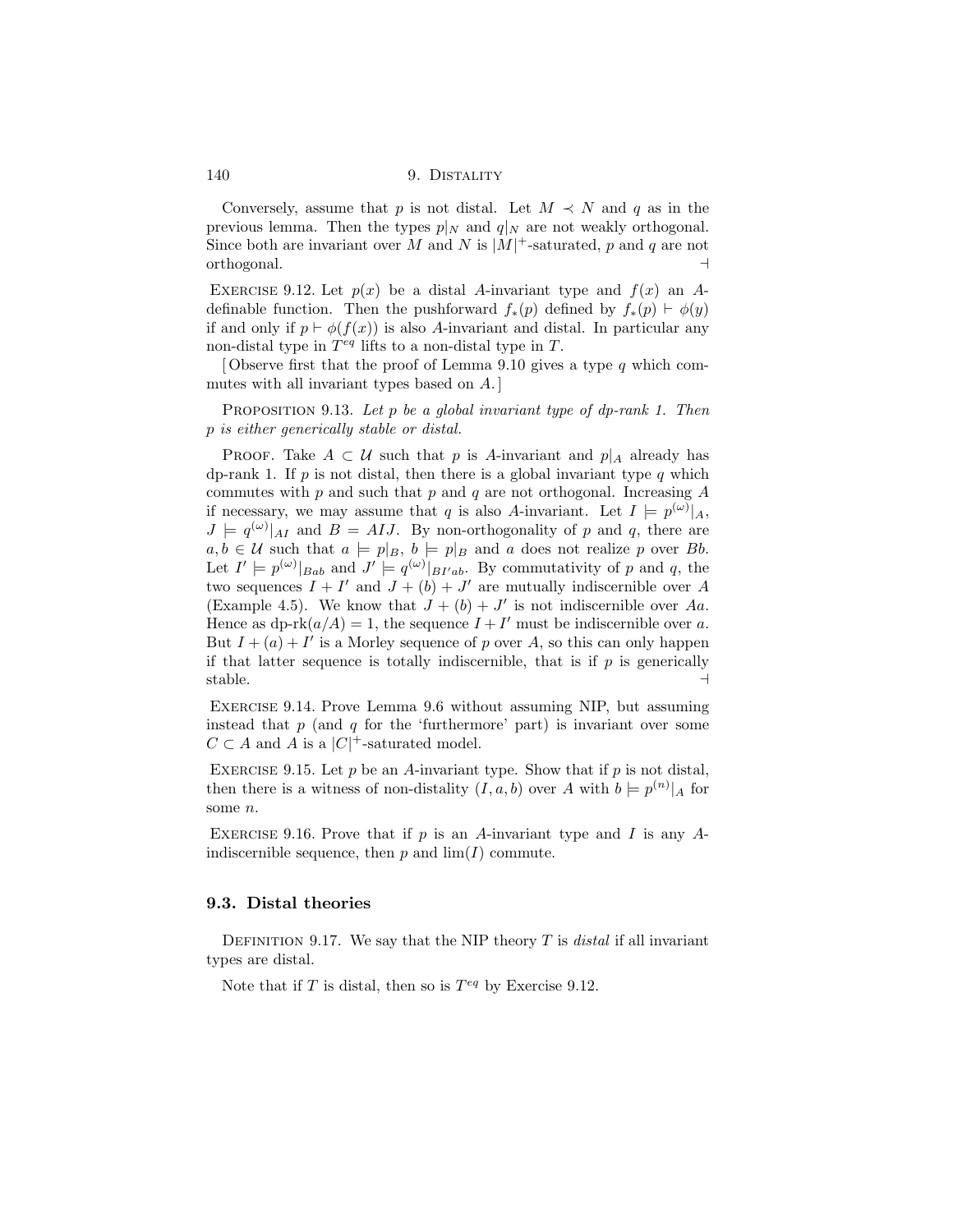THEOREM 9.18. Assume that every invariant type in one variable is distal, then T is distal.

PROOF. Assume that every invariant type in one variable is distal and let p be any global type invariant over some set A. We can find  $(I, a, b)$  a witness of non-distality of p over A. Write the tuple b as  $b = (b_0, \ldots, b_{n-1})$ and assume that  $(A, I, a, b)$  was chosen so as to minimize n. Then a realizes p over  $AIb_1 \ldots b_{n-1}$ . Set  $A' = A \cup \{b_1, \ldots, b_{n-1}\}$ , then  $(I, a, b_0)$  is a witness of non-distality of p over A'. Hence by minimality of n, we have  $n = 1$  and  $b$  is a singleton. Incorporating some initial segment of  $I$  in the base  $A$ , we may assume that  $a$  does not realize  $p$  over  $Ab$ .

Following the same procedure as in the proof of Lemma 9.10, we can find  $B \subseteq N$  where N is  $|B|^{+}$ -saturated, some B-invariant type q commuting with p and a witness  $(I', a', b')$  of non-distality of p over B such that  $b' \models q|_B$  and  $tp(a', b'/A) = tp(a, b/A)$ . In particular b' is a singleton, hence by hypothesis q is distal. But then  $q|_N$  is weakly orthogonal to  $p|_N$ contradicting the fact that  $a'$  does not realize p over  $Ab'$ . a

COROLLARY 9.19. If  $T$  is dp-minimal with no non-realized generically stable type then it is distal.

PROOF. If  $T$  is dp-minimal, then by Proposition 9.13 every 1-type is either distal or generically stable. If the latter case does not occur, then all 1-types are distal which by the previous theorem implies that T is distal.  $\Box$ 

Note the following consequence of this corollary: If  $T$  is dp-minimal and has no non-realized generically stable type, then also  $T^{eq}$  has no nonrealized generically stable type.

Example 9.20. Any dp-minimal linearly ordered theory—in particular any o-minimal theory or weakly o-minimal theory—is distal, as is the theory  $Th(\mathbb{Q}_p)$  of p-adics.

The distality of a theory can be stated in a few equivalent ways. One is that every invariant type is distal, equivalently any two invariant types which commute are orthogonal. We will see now two other characterizations in terms of strong honest definitions and generically stable measures.

9.3.1. Strong honest definitions. Perhaps the property of distal theories which is the easiest to use is the following strong form of honest definitions.

Let  $\phi(x; y) \in L$  and define as usual  $\phi^{opp}(y; x) = \phi(x; y)$ . In what follows, we use the notation  $\theta(y; d) \vdash \text{tp}_{\phi^{opp}}(b/A)$  to mean that for every  $\phi(a; y)$ <sup> $\epsilon \in$ </sup>  ${\rm tp}_{\phi^{opp}}(b/A),\,\epsilon\in\{0,1\},\,\text{we have}\,\,\theta(y;d)\vdash\phi(a;y)^{\epsilon}.$ 

THEOREM 9.21. Let T be a distal theory. Let  $M \models T$ ,  $A \subseteq M$ ,  $\phi(x; y) \in$ L and  $b \in M$  a |y|-tuple. Then there is an elementary extension  $(M, A) \prec$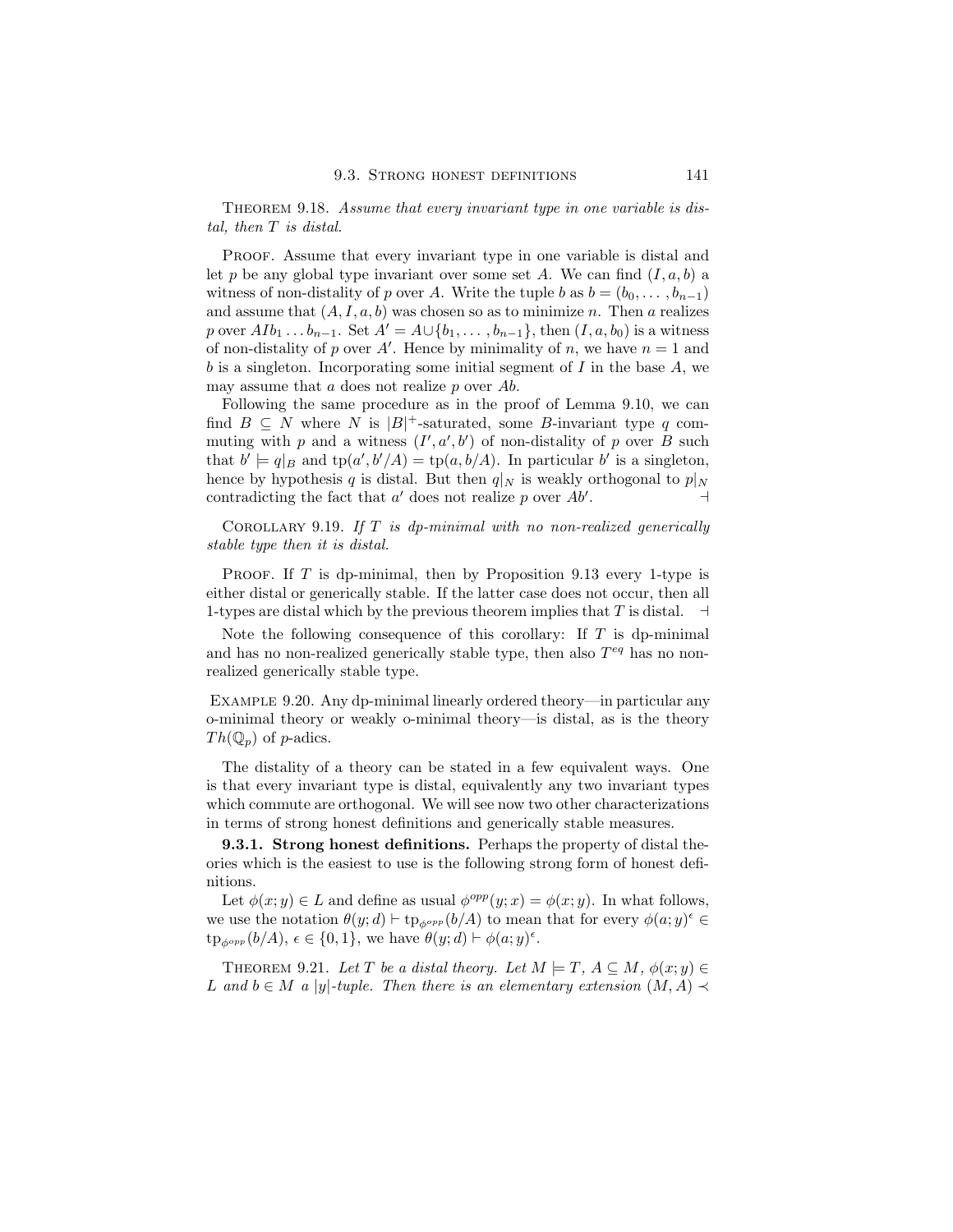142 9. DISTALITY

 $(M', A')$ , a formula  $\theta(y; z) \in L$  and a tuple d of elements of A' such that  $M' \models \theta(b; d)$  and  $\theta(y; d) \vdash \text{tp}_{\phi^{opp}}(b/A)$ .

If we set  $\psi(x; z) = \forall y(\theta(y; z) \rightarrow \phi(x; y))$ , then we have  $\phi(A; b) = \psi(A; d)$ and  $M' \models \psi(x; d) \rightarrow \phi(x; b)$ . In particular,  $\psi(x; d)$  is an honest definition of  $\phi(x;b)$  over A. We can also define  $\psi'(x;z) = \forall y(\theta(y;z) \rightarrow \neg \phi(x;y)).$ Then the same two properties hold with  $\neg \phi$  instead of  $\phi$ . Conversely, if we have some  $\psi(x; z)$  and  $\psi'(x; z)$  with these properties, than one can recover a formula  $\theta(y; z)$  by setting  $\theta(y; z) = \forall x(\psi(x; z) \rightarrow \phi(x; y) \land \psi'(x; z) \rightarrow$  $\neg \phi(x; y)$ ).

PROOF. Let  $S_A \subset S_x(\mathcal{U})$  be the set of global types finitely satisfiable in A: a compact set. Let  $p \in S_A$ . As p is finitely satisfiable in A, for any small set  $B \subset A', p(x)|_{MB} \cup P(x)$  is finitely satisfiable. Hence by saturation, there is  $a \in A'$  realizing p over MB. In particular, we can find I in A', a Morley sequence of p over M. By distality of p, the types  $p|_{AI}$ and tp( $b/AI$ ) are weakly orthogonal. By compactness, there is  $\psi_p(x) \in p|_{AI}$ and  $\theta_p(y) \in \text{tp}(b/IA)$  such that  $\psi_p(x) \wedge \theta_p(y) \vdash \phi(x; y)^{\epsilon_p}$ , where  $\epsilon_p$  is such that  $p \vdash \phi(x;b)^{\epsilon_p}$ . As  $S_A$  is compact, we can find a finite set  $S_0 \subset S_A$  such that  $\bigcup_{p\in S_0} \psi_p(x)$  covers  $S_A$ . Set  $\theta(y) = \bigwedge_{p\in S_0} \theta_p(y)$ . Write  $\theta(y) = \theta(y; d)$ making the parameters explicit.

We check that  $\theta(y; d) \vdash \text{tp}_{\phi^{opp}}(b/A)$ . Let  $a \in A$  and  $\epsilon$  such that  $\models$  $\phi(a;b)^{\epsilon}$ . There is  $p \in S_0$  such that  $a \models \psi_p(x)$ . Since  $\theta_p(y) \wedge \psi_p(x) \rightarrow$  $\phi(x; y)^{\epsilon_p}$  and  $\theta_p(b)$  is true, we must have  $\epsilon_p = \epsilon$ . Thus  $\theta(y; d)$  implies  $\theta_p(y)$ which implies  $\phi(a; y)$ <sup> $\epsilon$ </sup> . A construction of the construction of the construction of the construction of the construction of the construction of the construction of the construction of the construction of the construction of the construction of th

As for usual honest definitions, there is an equivalent formulation avoiding the use of pairs: Let T be distal, M, A,  $\phi(x; y)$  and b as above. Then there is a formula  $\theta(y; z)$  such that for every finite  $A_0 \subseteq A$ , for some  $d \in A$ we have  $M \models \theta(b; d)$  and  $\theta(y; d) \vdash \text{tp}_{\phi^{opp}}(b/A_0)$ . Equivalently, there is a formula  $\psi(x; z)$  such that for every finite  $A_0 \subseteq A$ , for some  $d \in A$ , we have  $\psi(A_0; d) = \phi(A_0; b)$  and  $M \models \psi(x; d) \rightarrow \phi(x; b)$ .

Uniformity for this strong form of honest definitions can be proved the same way as for the weak form.

THEOREM 9.22. Let T be a distal theory and let  $\phi(x; y) \in L$ . Then there is a formula  $\theta(y; z) \in L$  such that for all  $M \models T$ ,  $A \subseteq M$  of size at least 2, and  $b \in M^{|y|}$ , there is an elementary extension  $(M, A) \prec (M', A')$  and  $d \in A'$  such that  $M' \models \theta(b; d)$  and  $\theta(y; d) \vdash \text{tp}_{\phi^{opp}}(b/A)$ .

**PROOF.** We use the formulation with  $\psi(x; z)$  as stated above. The proof is then exactly the same as for usual honest definitions: First, as in Lemma 6.15 we use compactness to show that if we associate to each  $\psi(x; z)$  and integer  $q_{\psi}$ , there are finitely many  $\psi_0, \dots, \psi_{n-1}$  such that for any pair  $(M, A)$  and  $\phi(x; b) \in L(M)$ , for some  $j < n$  and for every  $A_0 \subseteq A$  of size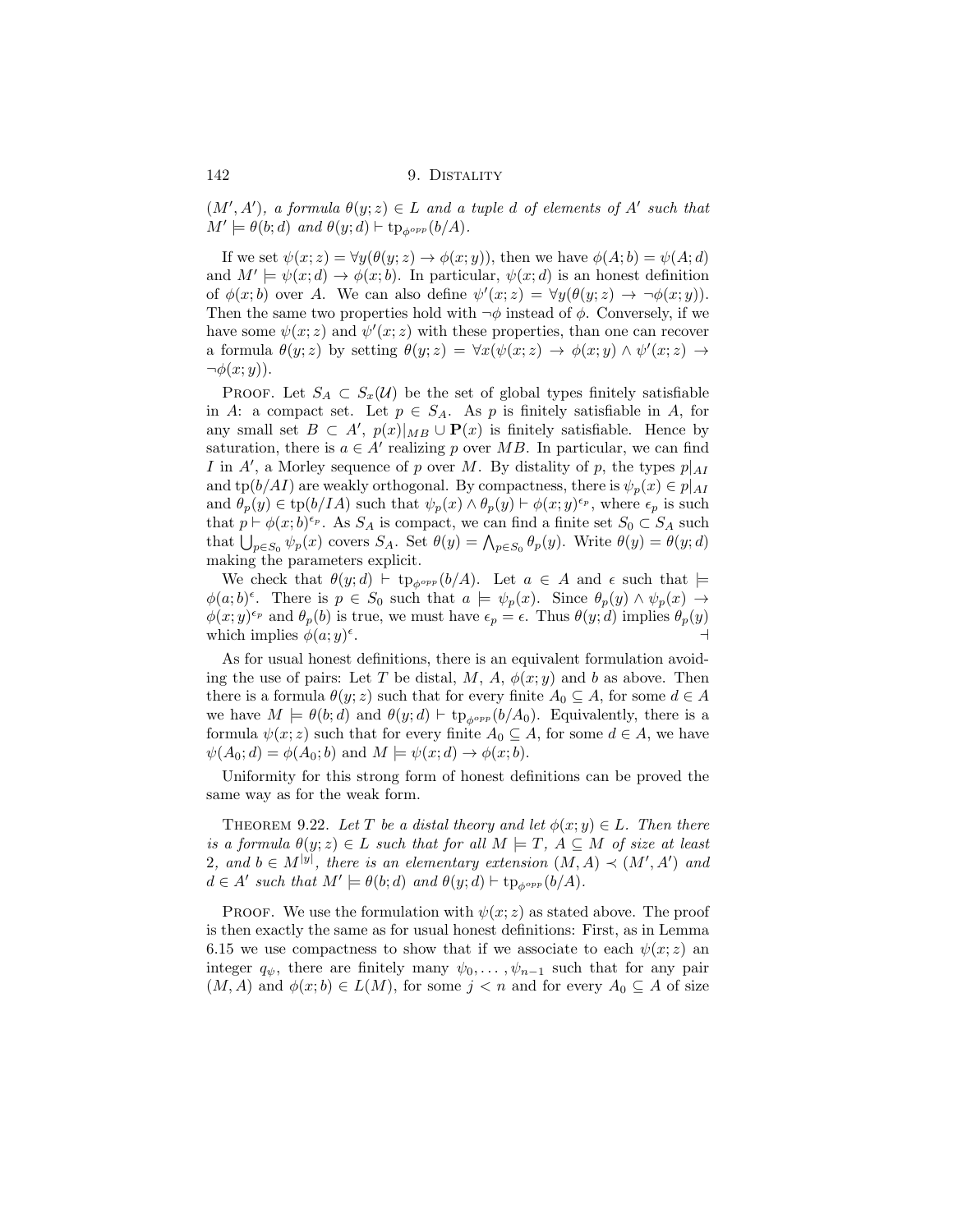$\leq q_{\psi_j}$  there is some  $d \in A$  with  $\phi(A_0; b) \subseteq \psi_j(M; d) \subseteq \phi(M; b)$ . Next we use the  $(p, q)$ -theorem as in Theorem 6.16 to conclude.

COROLLARY 9.23. Let T be distal and let  $\phi(x; y) \in L$ . Then there is a formula  $\theta(y; z) \in L$  such that for all  $M \models T$ ,  $A \subseteq M$  a finite set of size at least 2 and  $b \in M^{[y]}$ , there is some  $d \in A$  such that  $\theta(b;d)$  holds and  $\theta(y; d) \vdash \text{tp}_{\phi^{opp}}(b/A_0).$ 

EXERCISE 9.24. Show that conversely if  $T$  satisfies the conclusion of Theorem 9.21, then it is distal.

Remark 9.25. It is important to note that distality is not preserved under reducts (since the theory of equality is not distal). This is also witnessed by the fact that in Theorem 9.21 one might have to look for  $\theta(y; z)$  outside of the language generated by  $\phi(x; y)$ . For example if  $\phi(x; y)$  is  $x = y$ , then no formula in the language of equality will work for  $\theta$ .

In that respect, distality is of a different nature than combinatorial conditions such as stable,  $NIP$ ,  $NTP_2$  etc.

9.3.2. Generically stable measures. We show here a characterization of distality in terms of generically stable measures: an NIP theory T is distal if and only if all generically stable measures are smooth.

PROPOSITION 9.26. If  $T$  is distal, then all generically stable measures are smooth.

PROOF. Assume that T is distal and let  $\mu(x)$  be a global generically stable measure, invariant over some M. We show that  $\mu|_M$  is smooth. Let  $M \prec N$ ,  $\phi(x; b) \in L(N)$  and  $\epsilon > 0$ . Let  $(N', M')$  be a sufficiently saturated extension of the pair  $(N, M)$ . By Theorem 9.21, there is some  $\theta(y; d) \in$  $L(M')$  such that  $\theta(b; d)$  holds and  $\theta(y; d) \vdash \text{tp}_{\phi^{opp}}(b/M)$ . Let  $\psi(x; z) =$  $\forall y(\theta(y;z) \rightarrow \phi(x;y)).$  Then we have  $\phi(M;b) = \psi(M;d)$  and  $N' \models$  $\psi(x; d) \to \phi(x; b)$ . As  $\mu$  is finitely satisfiable in M,  $\mu(\phi(x; b) \triangle \psi(x; d)) = 0$ . Furthermore, as  $\mu$  is definable over M, there is some  $\chi(z) \in \text{tp}(d/Mb)$  such that for any  $e \models \chi(z)$ ,  $\models \psi(x; e) \rightarrow \phi(x; b)$  and  $\mu(\phi(x; b)) - \mu(\psi(x; e)) < \epsilon$ . By elementarity of the extension  $(N, M) \prec (N', M')$ , we can find such a e in M. Applying the same argument for  $\neg \phi(x;b)$ , we find some  $\psi'(x;e') \in$  $L(M)$  such that  $\models \phi(x;b) \rightarrow \psi'(x;e')$  and  $\mu(\psi'(x;e')) - \mu(\phi(x;b)) < \epsilon$ .

Hence  $\phi(x;b)$  is sandwiched between  $\psi(x;e)$  and  $\psi'(x;e')$  and the difference of the  $\mu$  measures of those two sets is at most  $2\epsilon$ . As  $\epsilon$  was arbitrary, this shows that the measure of  $\phi(x; b)$  is determined by  $\mu|_M$ . Therefore  $\mu$ is smooth.

PROPOSITION 9.27. If all generically stable measures are smooth, then T is distal.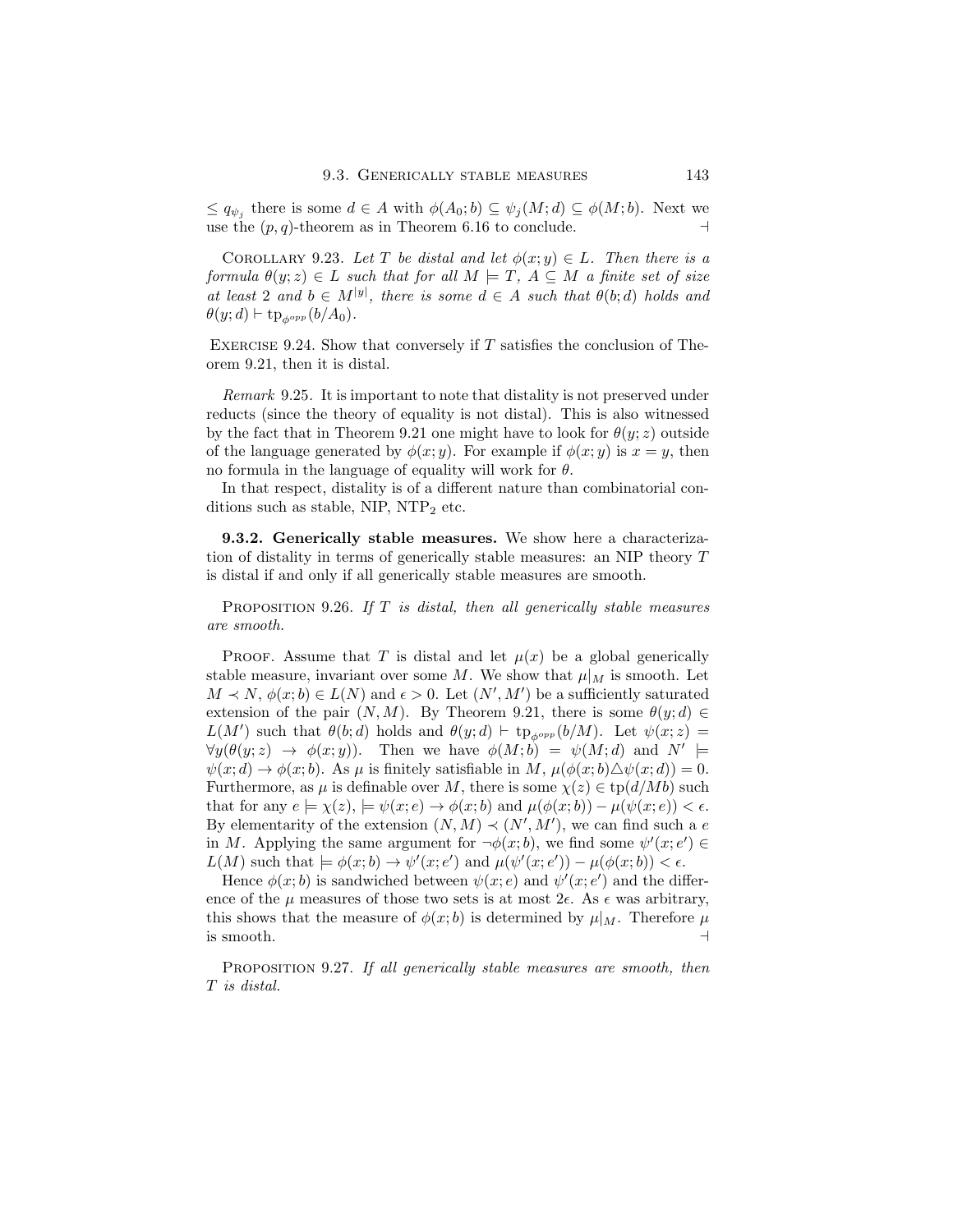144 9. DISTALITY

PROOF. Assume that T is not distal and let p be a non-distal invariant type. By Lemma 9.10, we can find  $M \prec N$  and some M-invariant type q such that N is  $|M|^+$ -saturated, p is M-invariant, p and q commute and there is  $(I, a, b)$  a witness of non-distality of p over N such that  $b = q|_{NI}$ . We may furthermore assume that a does not realize p over Mb. Let  $\phi(x;b) \in p|_{Mb}$  such that  $\models \neg \phi(a;b)$ .

Set  $a_0 = a$ . Let  $\mathfrak{I} = \mathbb{Q} \cap (-1/2, 0)$  with the usual order and  $\mathfrak{I}^*$  is  $\mathfrak{I}$ with the opposite order. Build a Morley sequence of  $\lim(I)$  over everything considered so far with order type  $\mathcal{I}^*$ . Let  $I_0 = (a_t : t \in \mathcal{I})$  be that sequence read in the opposite order. Set  $\mathcal{J} = \mathbb{Q} \cap (0, 1/2)$  and let  $J_0 = (a_t : t \in \mathcal{J})$  be a Morley sequence of  $p$  over everything. Then:

- the sequence  $I_0 + J_0$  is a Morley sequence of p over Nb;
- the sequence  $I_0 + (a_0) + J_0$  is a Morley sequence of p over N;
- b realizes q over  $N \cup \{a_t : t \neq 0\}.$

The last bullet follows from the first and commutativity of  $p$  and  $q$ .

Let P be a model containing  $I_0 + J_0$  and such that  $b \models q|_{P}$ . Let  $\mu(x)$ be the average measure of the sequence  $I_0 + J_0$  (as in Example 7.2). As explained in Example 7.32,  $\mu$  is generically stable. We will show that  $\mu$  is not smooth over P and in fact that  $\mu|_P$  has an extension to Pb in which  $\mu(\neg\phi(x;b)) > 0.$ 

If this is not the case, then by Lemma 7.4, there is some formula  $\psi(x) \in$  $L(P)$  such that  $\models \psi(x) \rightarrow \phi(x;b)$  and  $\mu(\psi(x)) > 1/2$ . Without loss, assume that any  $a_i$  in the sequence  $I_0$  satisfies  $\psi(x)$ .

Fix an arbitrary sequence  $(t_i : i < \omega)$  of distinct elements of  $(-1/2, 0)$  Q. We construct inductively points  $(a_{t_i} : i < \omega)$  and  $(b_i : i < \omega)$  as follows:

Assume that  $(a_{t_j} : j < i)$  have been defined. Set  $r = t_i$  and let  $I_r = (a_t : j \leq i)$  $t < r$ ) and  $J_r = (a_t : t > r)$ , where we include all the  $a_t$  constructed so far. Let also  $b_i$  realize q over everything.

Then the triple  $(I_r, J_r, b_i)$  has the same type over N as  $(I_0, J_0, b)$ . Hence there is some  $a_r$  such that  $I_r + (a_r) + J_r$  is a Morley sequence of p over N and  $\neg \phi(a_r, b_i)$  holds. As  $b_i$  and b both realize q over P, we have  $\models \psi(x) \rightarrow$  $\phi(x;b_i)$  and therefore  $\neg\psi(a_r)$  holds.

Once the construction is finished, we have that  $\psi(a_t)$  holds if t is in  $\mathbb{Q} \cap (-1/2, 0)$  and  $\neg \psi(a_{t_i})$  holds for  $i < \omega$ . This implies that the formula  $\psi(x)$  has infinite alternation rank, contradicting NIP.

9.3.3. Indiscernible sequences. The first definiton of distality in [115] was given in terms of indiscernible sequences. They are no longer required in the approach presented here. However for completeness, we give the definition of distal indiscernible sequences and point out the links with previous notions. We will leave the proofs as exercises to the reader.

In the following definition, I can be an arbitrary sequence, although we are mainly interested in the case where  $I$  is indiscernible.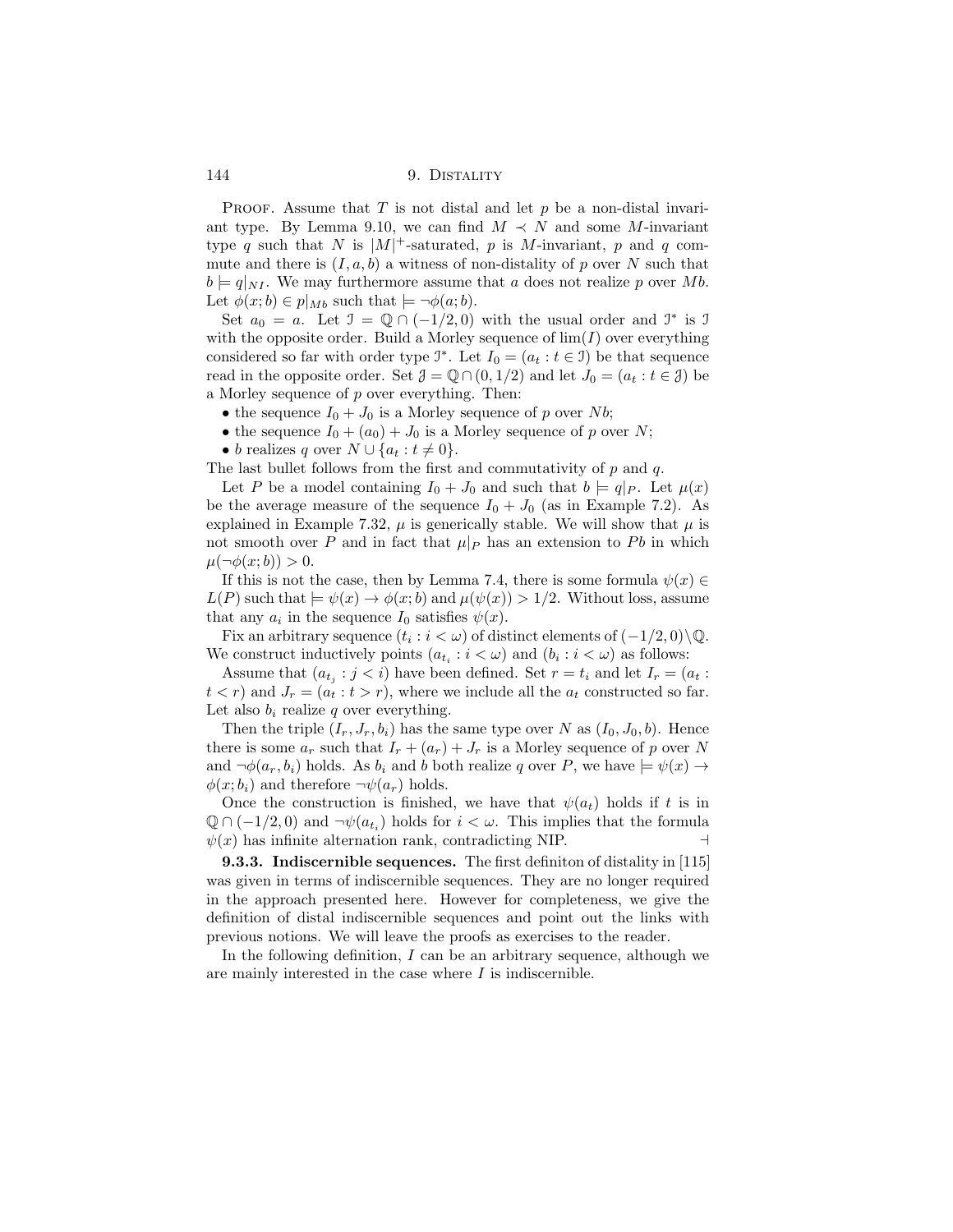DEFINITION 9.28. Let I be any infinite sequence of tuples and A a base set of parameters. We say that I is distal over A if whenever  $J, a, B \supseteq A$ satisfy:

 $\cdot$  J is indiscernible and realizes the EM-type of I;

 $J = J_1 + (a) + J_2$ , where both  $J_1$  and  $J_2$  are infinite with no endpoints;  $\cdot$  the sequence  $J_1 + J_2$  is indiscernible over B;

then the sequence  $J = J_1 + (a) + J_2$  is indiscernible over B.

PROPOSITION 9.29. An A-invariant type p is distal over A if and only if its Morley sequence is distal over A.

An A-indiscernible sequence  $I$  is distal over  $A$  if and only if its limit type  $\lim(I)$  is distal.

PROOF. The implication: if  $p$  is not distal over  $A$  then its Morley sequence is not distal over  $A$  was observed (and used) in the proof of Proposition 9.27. We leave the other verifications to the reader.  $\Box$ 

In particular, if I is indiscernible both over A and B, then it is distal over  $A$  if and only if it is distal over  $B$ . It makes sense therefore to speak of a distal indiscernible sequence without mentioning the set A.

PROPOSITION 9.30. Let  $I = (a_i : i \in [0,1])$  be an indiscernible sequence and  $\mu(x)$  be the average measure of I as in Example 7.2. Then  $\mu$  is smooth if and only if I is distal.

PROOF. Left to the reader (again, one direction is essentially included in the proof of Proposition 9.27).

9.3.4. An example. We end this chapter with an example of a nondistal theory with no non-trivial generically stable type, even in  $T^{eq}$ .

The language is  $L = \{ \leq, R_n : n < \omega \}$  where all are binary predicates. The theory T states that the reduct to  $L_0 = \{R_n : n < \omega\}$  is a local order, as presented in Example 2.31: it is the theory of  $(\mathbb{Q}; R_n : n < \omega)$  where  $R_n(x; y)$  holds if and only if  $x < y \wedge |y - x| \leq n$ . In addition, we impose that  $\leq$  defines a dense linear order with no endpoint, which is generic with respect to the  $R_n$ 's in the sense that any infinite set which is  $L_0$ -definable (with parameters) is dense co-dense with respect to  $\leq$ .

A straightforward back-and-forth argument shows that this defines a consistent complete theory with elimination of quantifiers. As the structure is linearly ordered, there are no (non-trivial) generically stable types over the real sort. Furthermore, there are no definable equivalence relations with infinite classes, hence no generically stable types in imaginary sorts either (since if  $b \in \text{acl}(a)$  and  $\text{tp}(a/M)$  is generically stable, then so is  $\text{tp}(b/M)$ ).

It remains to check that  $T$  is not distal. Let  $M$  be a model of  $T$  and let  $p_0(x)$  be the unique non-realized  $L_0$ -type in one variable over U which is generically stable. Namely:  $p_0 \vdash \neg R_n(x; a)$  for every  $a \in \mathcal{U}$ . Let p be any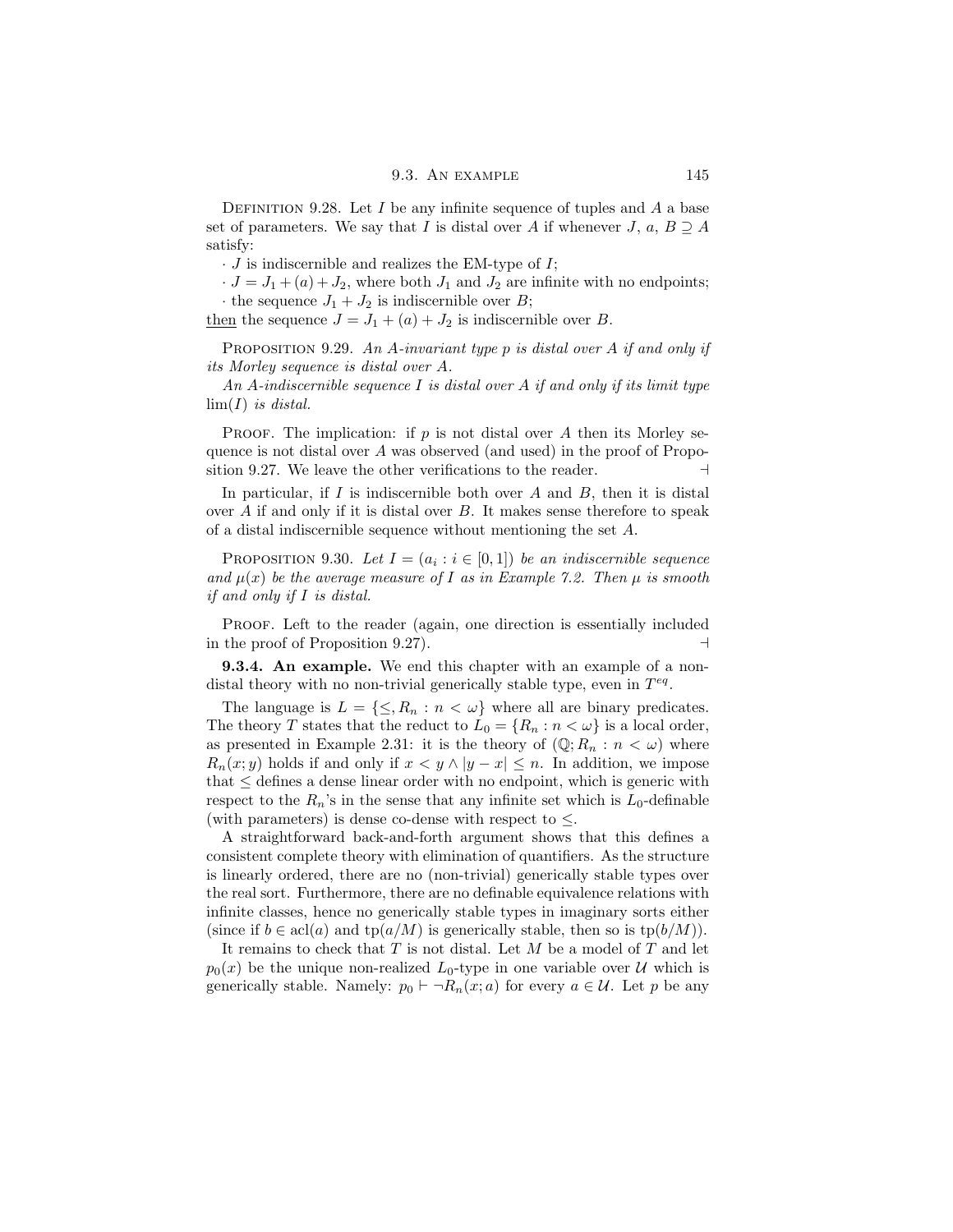146 . DISTALITY

expansion of  $p_0$  to an *L*-type over *U* invariant over some small *M*. Take  $b | = p \mid_M$  and  $I | = p^{(\omega)} \mid_{Mb}$ . Then b is  $R_n$ -incomparable with any element of M or I. One can find a point  $a \models p|_{MI}$  which is  $R_1$ -comparable to b. This shows that  $p|_{MI}$  and  $tp(b/MI)$  are not weakly-orthogonal. Hence p is not distal.

## References and related subjects

Distal theories were introduced by the author in [115]. The approach there is focussed on indiscernible sequences. The version we present here has been reworked entirely. We believe that the definition we start with, of a distal invariant type, is more natural and easier to work with.

The word *distal* comes from dynamical systems. If a group  $G$  acts on a (compact or metric) space  $X$ , then two points of  $X$  are distal if they do not become arbitrarily close when the group acts. There is no mathematical relationship between the two notions. The idea behind using the word here is that in distal theories, two points lying at different places in an indiscernible sequences cannot interact and we like to think of them being separated, or distant, from each other.

Strong honest definitions come from Chernikov and Simon [28].

When a NIP theory is not distal, one can define a non-trivial notion of independence called **s-independence** which is symmetric and has bounded weight. This is done in the second part of [115]. If  $p$  and  $q$  are two commuting types over a sufficiently saturated model M, then  $a \models p$  and  $b \models q$ are s-independent over M if and only if  $tp(a, b/M) = p \otimes q$ . The theory of s-independence shows that in some sense  $p$  and  $q$  behave with respect to each other as do types in a stable theory.

The theory can also be developed over an indiscernible sequence. The main result is the following theorem which is a weaker form of distality and holds in any NIP theory.

THEOREM 9.31 ([115], Theorem 3.30). Let p be an A-invariant type and  $b \in \mathcal{U}$ . Let  $I \models p^{(\omega)} \restriction Ab$  and let  $J \models p^{(\omega)} \restriction AI$ . Then the limit type  $\lim(J/Ab)$  coincides with  $p|_{Ab}$ .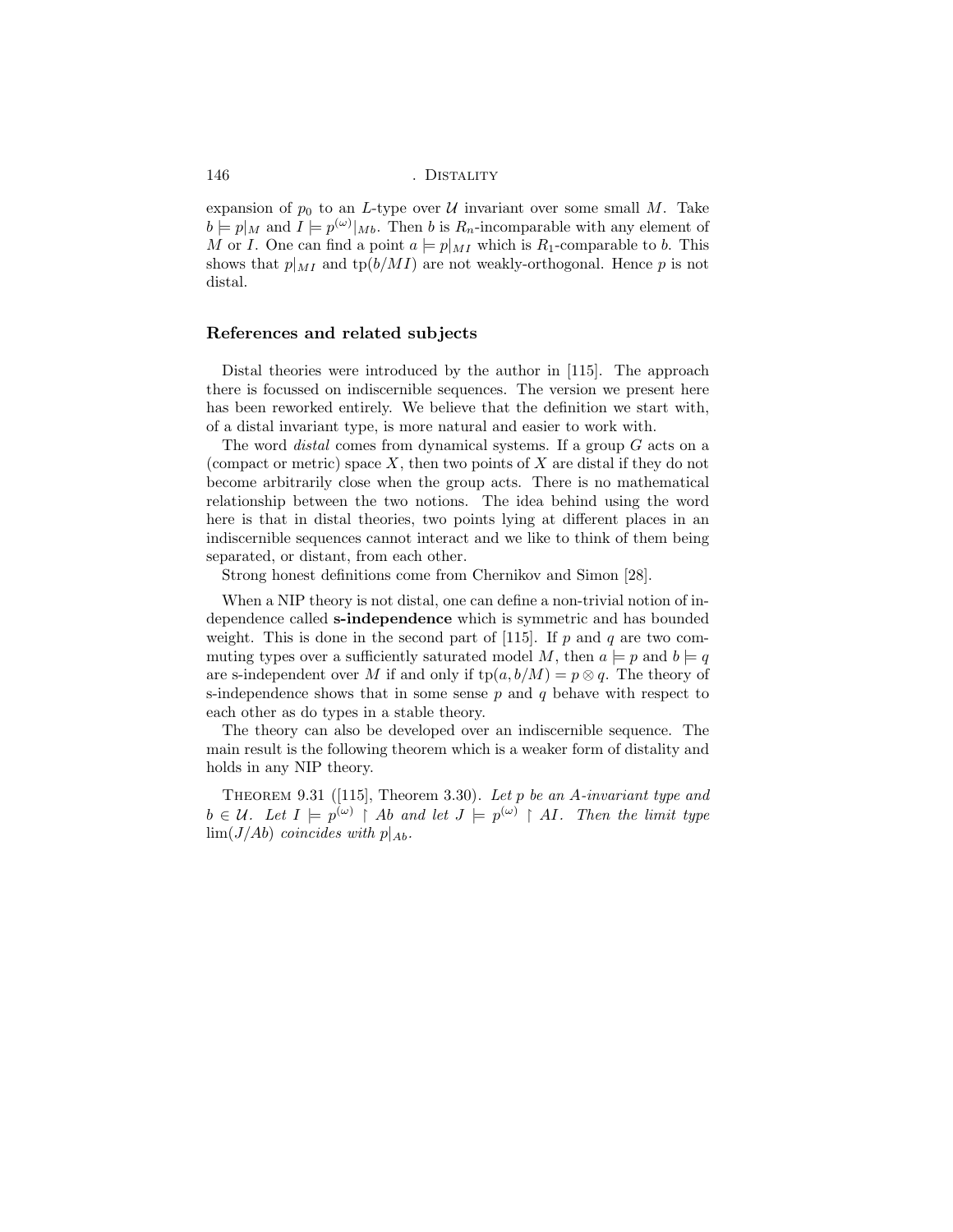## APPENDIX A

# EXAMPLES OF NIP STRUCTURES

In this appendix we present the classical examples of (unstable) NIP theories. We start with linear orders and trees, which are ubiquitous in NIP structures. Closely related to them are o-minimal and C-minimal structures. We then discuss algebraic examples: ordered abelian groups and most importantly valued fields which are often considered as the archetypical NIP structure.

It turns out that most of those structures are dp-minimal (Definition 4.27). As the reader might want to go through this appendix before having read the material in Chapter 4, we recall the definition: A theory  $T$  is  $dp$ -minimal if for any singleton  $a$  and any two infinite sequences of tuples  $I_0, I_1$ , if  $I_k$  is indiscernible over  $I_{1-k}$  for  $k = 0, 1$ , then there is  $k \in \{0, 1\}$ such that  $I_k$  is indiscernible over a. This property implies NIP.

## A.1. Linear orders and trees

**A.1.1. Linear orders.** A colored order is a structure  $(M; \langle, (C_i)_{i \leq \alpha})$ where the  $C_i$ 's are arbitrary unary predicates and where  $\lt$  defines a linear order on M.

LEMMA A.1 (Rubin). Let  $(M; \langle , (C_i)_{i \leq \alpha})$  be a colored order and let  $a \in$ M. Let  $b_1 \in M$  be a tuple of points all smaller than a and  $b_2 \in M$  a tuple of points greater than a, then  $\text{tp}(\bar{b}_1/a) \cup \text{tp}(\bar{b}_2/a) \vdash \text{tp}(\bar{b}_1, \bar{b}_2/a)$ .

PROOF. The proof is a straightforward back-and-forth.

Assume M is  $\omega$ -saturated and we are given two pairs of tuples  $(\bar{b}_1, \bar{b}_2)$ and  $(\bar{b}'_1, \bar{b}'_2)$  satisfying the hypothesis and such that  $tp(\bar{b}_1/a) = tp(\bar{b}'_1/a)$  and  $\text{tp}(\bar{b}_2/a) = \text{tp}(\bar{b}'_2/a)$ . Notice that necessarily  $\text{qftp}(\bar{b}_1, \bar{b}_2, a) = \text{qftp}(\bar{b}'_1, \bar{b}'_2, a)$ . Assume we are given  $b \in M$ , without loss,  $b < a$ . We can find  $b' \in M$  such that  $\text{tp}(\bar{b}_1\hat{b}/a) = \text{tp}(\bar{b}'_1\hat{b}'/a)$ . Thus the back-and-forth goes through.  $\Box$ 

PROPOSITION A.2. Any colored order  $(M; <, (C_i)_{i < \alpha})$  is dp-minimal (in particular NIP).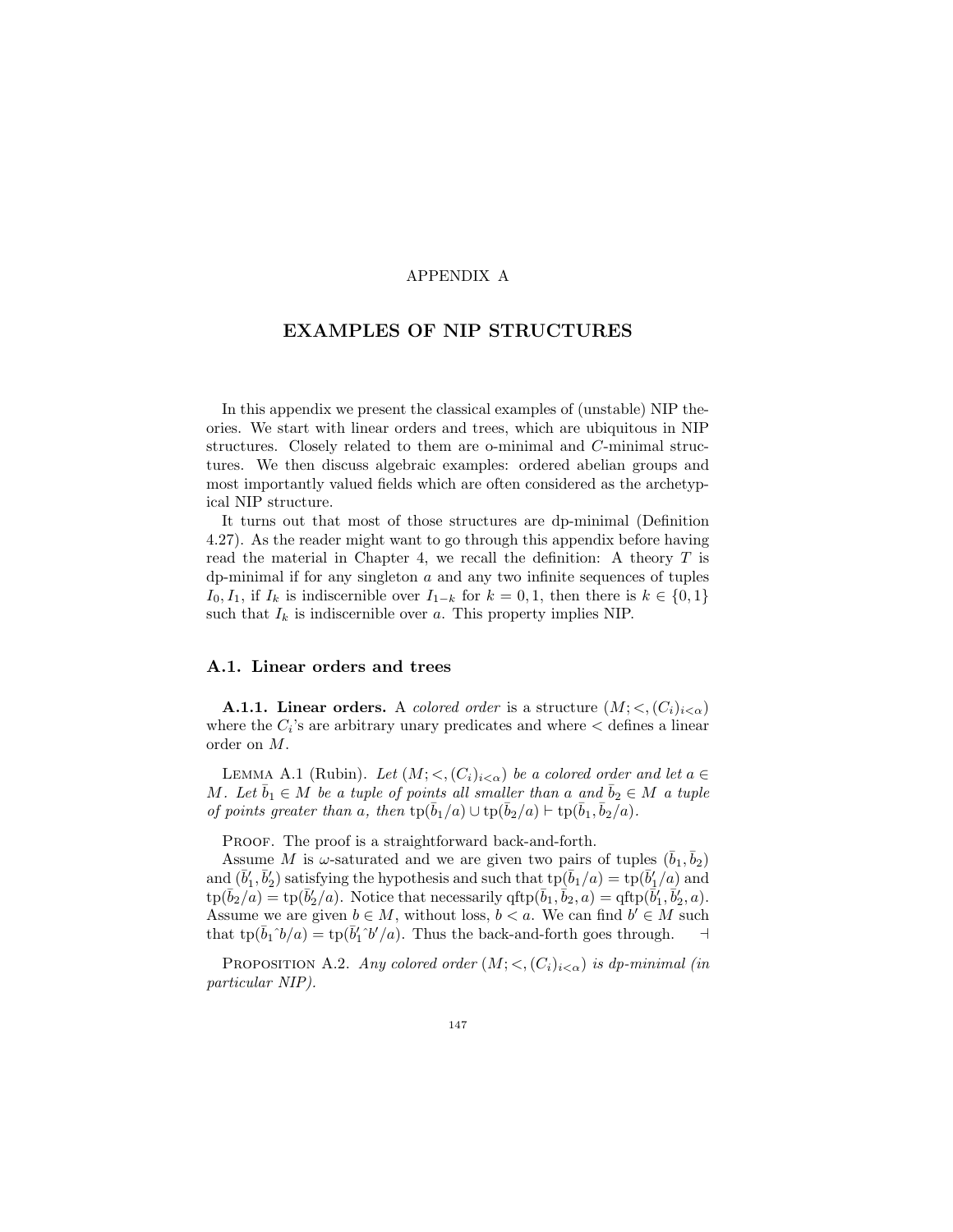PROOF. Let  $a \in M$  be a singleton and  $I = (\bar{a}_i : i \in \mathbb{Q})$  be an indiscernible sequence of *n*-tuples. For each index *i* write  $\bar{a}_i = (a_i^1, \dots, a_i^n)$ . We say that *I* is cut by *a* if there is  $k \leq n$  and  $i, i' \in \mathbb{Q}$  such that  $a_i^k \leq a \leq a_i^k$ .

Assume that  $I$  is not cut by  $a$ , then it follows from Lemma A.1 that for any  $i < i' \in \mathbb{Q}$ ,  $\text{tp}(a/\bar{a}_i \bar{a}_{i'}) \cup \text{tp}((\bar{a}_j : i < j < i')/\bar{a}_i \bar{a}_{i'})$   $\vdash \text{tp}(a + (\bar{a}_j : i < j')$  $j < i'$ )/ $\bar{a}_i \bar{a}_{i'}$ ). As  $(\bar{a}_j : i < j < i')$  is indiscernible over  $\bar{a}_i \bar{a}_{i'}$ , it follows that  $(\bar{a}_j : i < j < i')$  is indiscernible over a and therefore I is indiscernible over a.

If now  $I$  and  $J$  are two mutually indiscernible sequences, then a singleton a cannot cut both  $I$  and  $J$  (otherwise either some point of  $I$  would cut  $J$ or some point in  $J$  would cut  $I$ ). Therefore at least one of  $I$  and  $J$  is indiscernible over a. This proves dp-minimality.  $\Box$ 

A.1.2. Trees. Trees were already introduced in Section 2.3.1 where we studied dense trees. Nevertheless, we recall here all the relevant definitions.

DEFINITION A.3 (Tree). A tree is a partially ordered set  $(M, \leq)$  such that for every  $a \in M$ , the set  $\{x \in M : x \le a\}$  is linearly ordered by  $\le$  and for any  $a, b \in M$ , there is some c smaller or equal to both a and b.

We say that  $(M, \leq)$  is a *meet-tree* if in addition: for every two points  $a, b \in M$ , the set  $\{x \in M : x \le a \wedge x \le b\}$  has a greatest element, which we denote by  $a \wedge b$ .

Let  $(M, \leq)$  be a meet-tree and  $c \in M$  is a point. The *closed cone* of center c is by definition the set  $C(c) := \{x \in M : x \geq c\}$ . We can define on  $C(c)$  a relation  $E_c$  by:  $xE_cy$  if  $x \wedge y > c$ . One can easily check that this is an equivalence relation. We define an *open cone* of center  $c$  to be a equivalence class under the relation  $E_c$ .

A *leaf* of the tree M is a point in M which is maximal.

LEMMA A.4. Let  $(M, \leq)$  be a tree,  $a \in M$ , and let C denote the closed cone of center a. Let  $\bar{x} = (x^1, \ldots, x^n) \in (M \setminus C)^n$  and  $\bar{y} = (y^1, \ldots, y^m) \in$  $C^m$ . Then  $tp(\bar{x}/a) \cup tp(\bar{y}/a) \vdash tp(\bar{x} \cup \bar{y}/a)$ .

PROOF. The proof is a straightforward back-and-forth as for Lemma A.1.  $\qquad \qquad \rightarrow$ 

PROPOSITION A.5. Any tree  $(M, \leq)$  is dp-minimal (hence NIP).

The proof is similar to that of Proposition A.2, but slightly longer as we have various cases to consider. We omit it here and refer the reader to [113, Proposition 4.7].

**A.1.3. O-minimality.** Let  $(M; \langle, \ldots \rangle)$  be a structure on which  $\langle$  defines a linear order. We say that  $M$  is *o-minimal* if every definable set of  $M$  (in dimension 1) is a finite union of intervals (closed or open). One can prove that this implies that any model of  $Th(M)$  is o-minimal.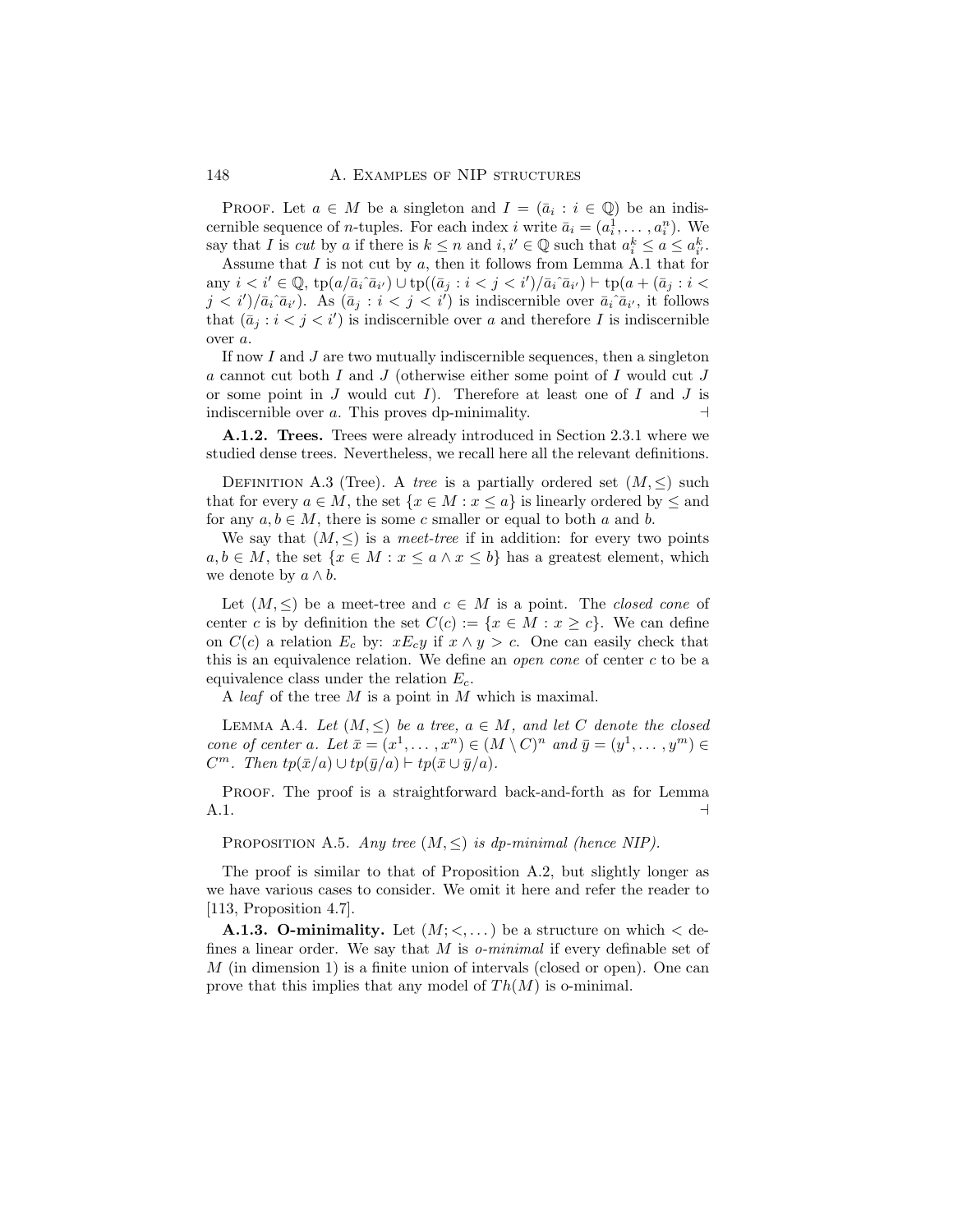As mentioned in the introduction, o-minimality is a major area of research within model theory, as it is both a powerful and versatile framework. This condition was isolated by van den Dries [118] and first systematically studied by Pillay and Steinhorn in [92]. The latter paper establishes the fundamental *cell decomposition* theorem which states that definable subsets in any dimension can be decomposed as a finite union of cells (cells in dimension 1 are intervals). This implies that o-minimal theories are geometrically tame: pathologies such as space-filling curves do not exist in them. An important landmark in the subject is the proof by Wilkie [124] that  $\mathbb{R}_{\text{exp}}$ , the reals with a predicate for the exponential function, is o-minimal. Van den Dries [119] (and later Denef and van den Dries [34]) proved that expanding the reals by adding analytic functions restricted to compact sets also yields an o-minimal structure.

### THEOREM A.6. Any o-minimal theory is dp-minimal.

PROOF. Let  $(M; <, \dots)$  be an o-minimal structure. Let  $I = (\bar{b}_i : i \in \mathbb{Q})$ be an indiscernible sequence of *n*-tuples and let  $\phi(x; \bar{y})$  be a formula, where x is a single variable. Then by o-minimality, for every  $i \in \mathbb{Q}$ ,  $\phi(x; \overline{b}_i)$  is a finite union of intervals. Note that the end points of those intervals are definable over  $\bar{b}_i$ . By indiscernibility of the sequence  $(\bar{b}_i : i \in \mathbb{Q})$ , the number of those intervals and their type (open or closed) is constant as  $i$  varies and so are the functions sending  $\overline{b}_i$  to each of the end-points of those intervals. In other words, there is a number N, Ø-definable functions  $(g_k(\bar{y}) : k < N)$ and a quantifier free formula  $\theta(x; \bar{z})$  in the language  $\{=, \leq\}$  such that for each  $i \in \mathbb{Q}$ , the formula  $\phi(x; \bar{b}_i)$  is equivalent to  $\theta(x; g_0(\bar{b}_i), \ldots, g_{N-1}(\bar{b}_i))$ .

Let  $a \in M$  be a singleton. If the sequence  $(tp(b_i/a) : i \in \mathbb{Q})$  is not constant, it follows from the previous analysis that a cuts the indiscernible sequence  $(\text{dcl}(b_i) : i \in \mathbb{Q})$  (where cut is defined as in the proof of A.2). If  $I = (\bar{b}_i : i \in \mathbb{Q})$  and  $J = (\bar{d}_i : i \in \mathbb{Q})$  are mutually indiscernible, then the sequences  $(\text{dcl}(\bar{b}_i) : i \in \mathbb{Q})$  and  $(\text{dcl}(\bar{d}_i) : i \in \mathbb{Q})$  are mutually indiscernible. Therefore a singleton a cannot cut both. This shows that the theory is  $\Delta$ dp-minimal.  $\Delta$ 

For more information about o-minimal theories, we refer the reader to van den Dries' book [120] and Wilkie's survey [125].

A number of weakenings of o-minimality have been introduced. Some of them—such as o-minimal open core—have a more geometric or topological flavor and do not imply NIP. However, others do and we now briefly define two of them.

The structure  $(M; \leq, \dots)$  is weakly o-minimal ([35], [79]) if in every elementary extension of  $M$ , every definable unary set is a finite union of convex sets. A theory is weakly o-minimal if all its models are (unlike in the case of o-minimality it is not sufficient to look only at one model).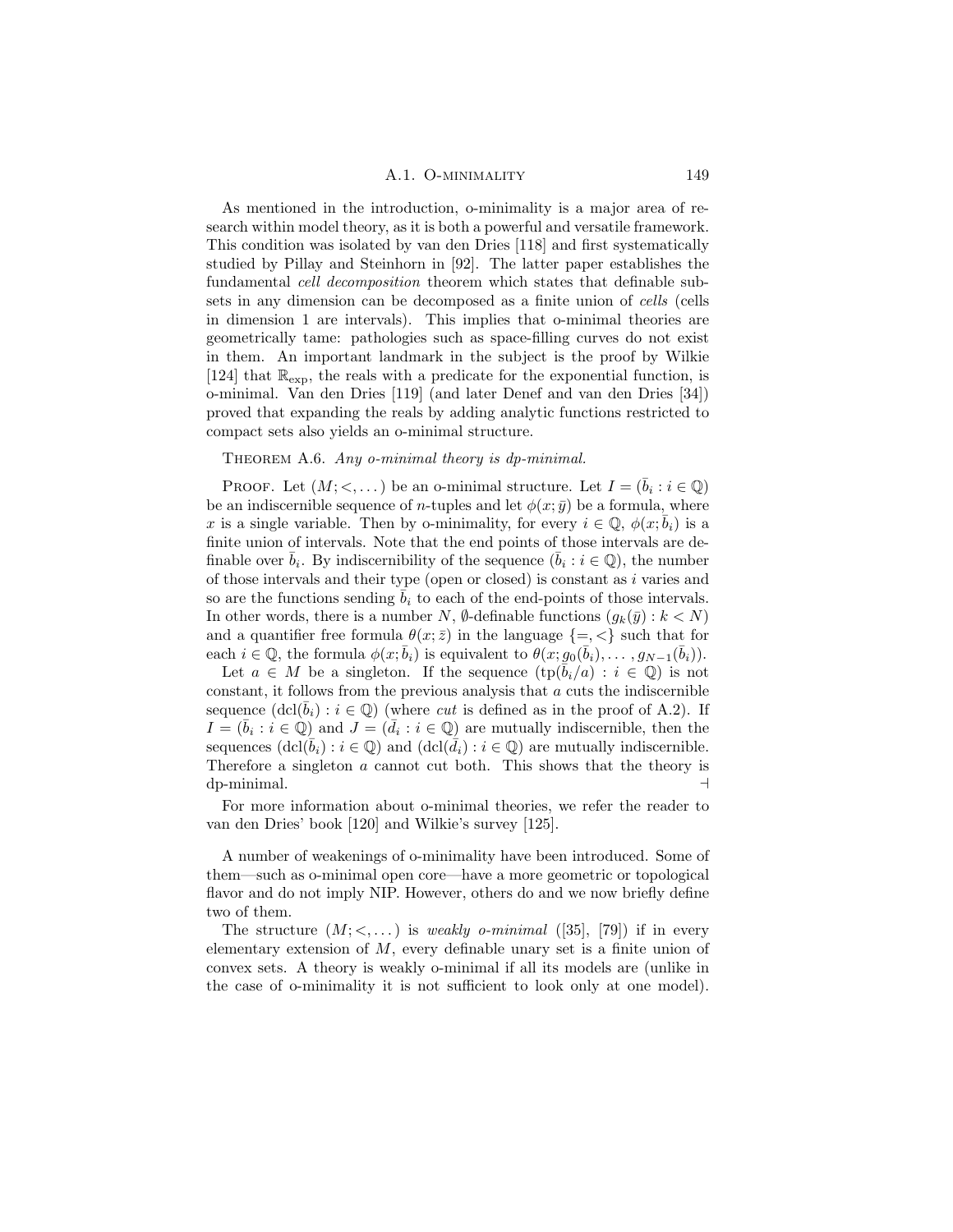An example of a weakly o-minimal structure is the Shelah expansion  $M^{Sh}$ of an o-minimal structure  $M$ . In this case, the theory of  $M^{Sh}$  is weakly o-minimal.

Any weakly o-minimal theory is NIP and even dp-minimal. This can be seen by adapting the proof of Theorem A.6.

Going even further, one says that a structure  $(M; \leq, \ldots)$  is quasi ominimal ([16]) if any definable unary set is a finite Boolean combination of convex sets and Ø-definable sets. For example  $(\mathbb{Z}; <, 0, 1, +)$  is quasi o-minimal. Again, an adaptation of the previous theorem shows that if a theory T is quasi o-minimal (*i.e.*, all of its models are), then it is dpminimal.

Finally, we point out that dp-minimal ordered structures constitute an interesting class to study in its own right. This has been done for example in [46] and [113].

**A.1.4.** C-minimality. The property of C-minimality is to the set of maximal branches of a tree what o-minimality is to linear orders.

Let  $(M; \leq)$  be a meet-tree with no leaf, and let  $B_M$  be the set of maximal branches of  $M$ , *i.e.*, the set of maximal totally ordered subsets of  $M$ . Given  $a \in B_M$  and  $m \in M$ , we write  $m < a$  if m is in the branch a. Then  $(M \cup {B_M}, \leq)$  is a meet-tree, the leaves of which are exactly the elements of  $B_M$ .

If  $a, b, c \in B_M$ , we write  $C(a, b, c)$  if either  $b = c \neq a$  or  $a, b, c$  are distinct and  $a \wedge c < b \wedge c$ . Then the structure  $(B_M, C)$  satisfies the following axioms:

 $(C1) \forall x, y, z[C(x, y, z) \rightarrow C(x, z, y)];$  $(C2) \forall x, y, z[C(x, y, z) \rightarrow \neg C(y, x, z)];$ 

(C3)  $\forall x, y, z, w[C(x, y, z) \rightarrow (C(w, y, z) \vee C(x, w, z)];$ 

(C4)  $\forall x, y[x \neq y \rightarrow \exists z \neq yC(x, y, z)].$ 

Conversely, one can show that given a structure  $(M; C)$  where  $C(x, y, z)$ satisfies axioms (C1) - (C4), then there is a meet-tree  $(T, \leq)$  for which M is a subset of the set of branches of  $T$  and the  $C$ -structure on  $M$  coincides with the one defined above.

A structure  $(M; C, ...)$  where  $(Cl)$  -  $(C4)$  are satisfied is called a Cstructure.

A C-structure  $(M; C, \dots)$  is C-minimal if any definable unary subset is quantifier-free definable using only  $C$  and equality. A theory is  $C$ -minimal if all of its models are C-minimal.

The main example of a C-minimal structure is that of algebraically closed valued fields (see below).

THEOREM A.7. Any C-minimal theory is dp-minimal, hence NIP.

The proof is similar to that of Theorem A.6 using the fact that the formula  $C(x; yz)$  has VC-dimension 1.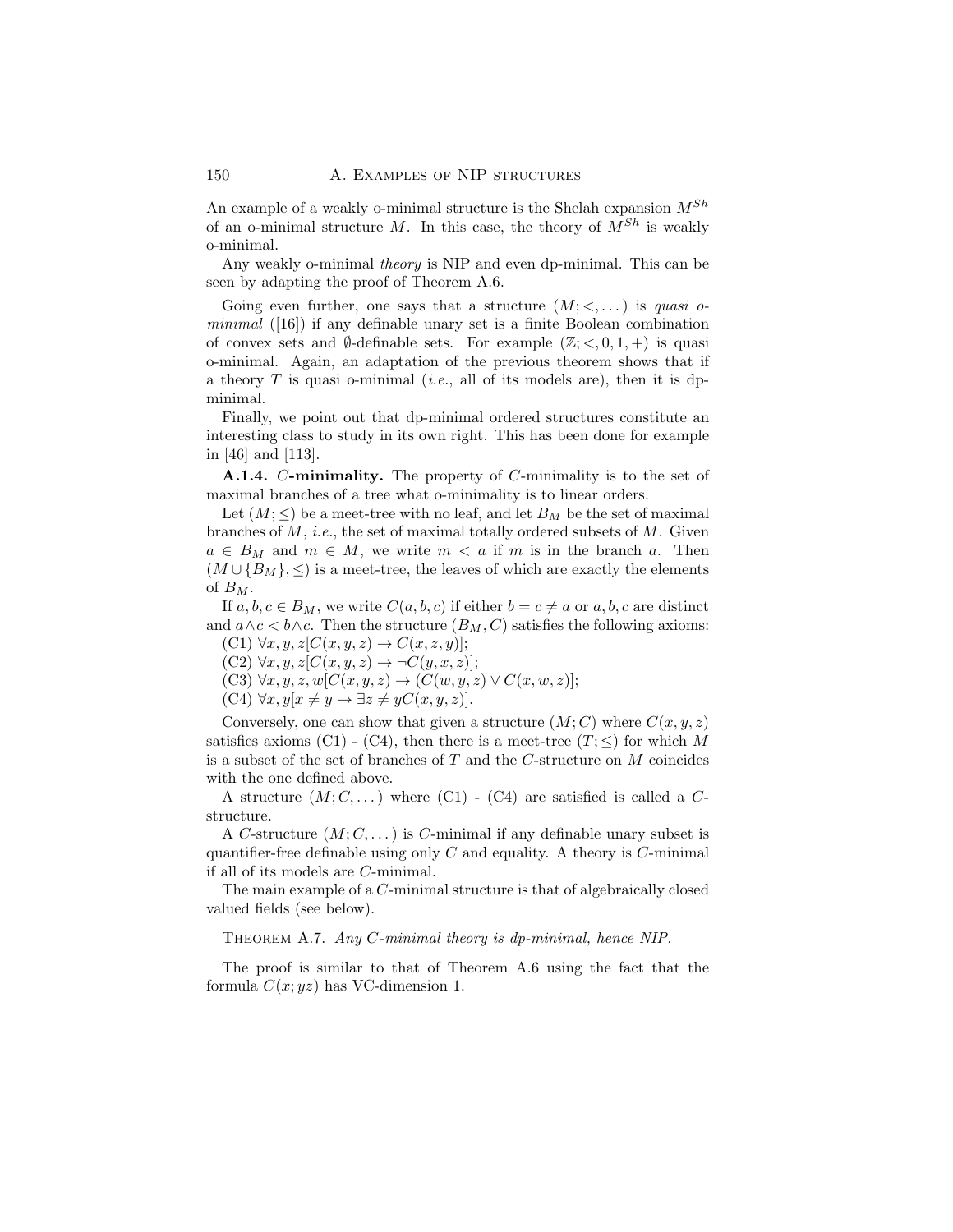C-minimality was defined by Macpherson and Steinhorn [80]; a cell decomposition result was shown by Haskell and Macpherson [54]. Further work has been done by Delon, Maalouf, Simonetta.

Both o-minimality and C-minimality are subsumed in the notion of VCminimal theory defined by Adler in [3] and further studied in [49] and [32].

## A.2. Valued fields

Ordered abelian groups. An ordered abelian group is a structure  $(\Gamma; 0, +, <)$  such that  $(\Gamma; 0, +)$  is an abelian group on which  $<$  defines a linear order with the following compatibility condition:

 $x < y \Longrightarrow x + z < y + z$ , for all  $x, y, z$ .

A quantifier elimination result for ordered abelian groups is proved by Schmitt in [100]. A similar result is proved by Cluckers and Halupczok in [30]. Both languages are somewhat complicated, so we do not give the details here. We however mention two important special cases.

1. Let  $T_{dog}$  be the theory of (non-trivial) *divisible* ordered abelian groups (*i.e.*, we add to the theory of ordered abelian groups the axiom  $(\exists x)x \neq 0$ and for every integer n, the axiom  $(\forall x)(\exists y)n \cdot y = x$ .) Then  $T_{doaq}$  is a complete theory and admits elimination of quantifiers in the language  $\{0, +, <\}.$ 

2. Let  $T_{pres}$  be Presburger arithmetic, namely  $Th(\mathbb{Z};0,1,+,<)$ . That theory does not admit elimination of quantifiers, but it does if we add predicates  $\{P_n : n < \omega\}$  defined by  $P_n(x) \leftrightarrow (\exists y)n \cdot y = x$ .

Using the general quantifier elimination result, Gurevich and Schmitt prove in [51] the following theorem.

THEOREM A.8. Any ordered abelian group  $(\Gamma; 0, +, <)$  is NIP.

It is not true however that any ordered abelian group is dp-minimal, or even strongly dependent.

EXAMPLE A.9 ([103]). Order  $\mathbb{Z}[X]$  by setting  $\sum a_i X^i < \sum b_i X^i$  if  $a_k < b_k$ , where k is maximum such that  $a_k \neq b_k$ . This makes  $(\mathbb{Z}[X]; 0, +, <)$  into an ordered abelian group.

We show that even the pure group  $(\mathbb{Z}[X]; 0, +)$  is not strongly dependent. Let  $(p_n : n < \omega)$  list the prime numbers. Define sequences  $I_k = (a_i^k < \omega)$ ,  $k < \omega$  by  $a_i^k = X^i$  and formulas  $\phi_k(x; y)$  saying that  $y-x$  is divisible by  $p_k$ . For every path  $\eta : \omega \to \omega$  one can find, using the Chinese remainder theorem and compactness, a point  $b_{\eta}$  in the monster model such that  $\phi_k(a_l^k; b_{\eta})$ holds if and only if  $l = \eta(k)$ . This gives an ict-pattern of height  $\omega$  and by Proposition 4.22 shows that  $(\mathbb{Z}[X]; 0, +)$  is not strongly dependent.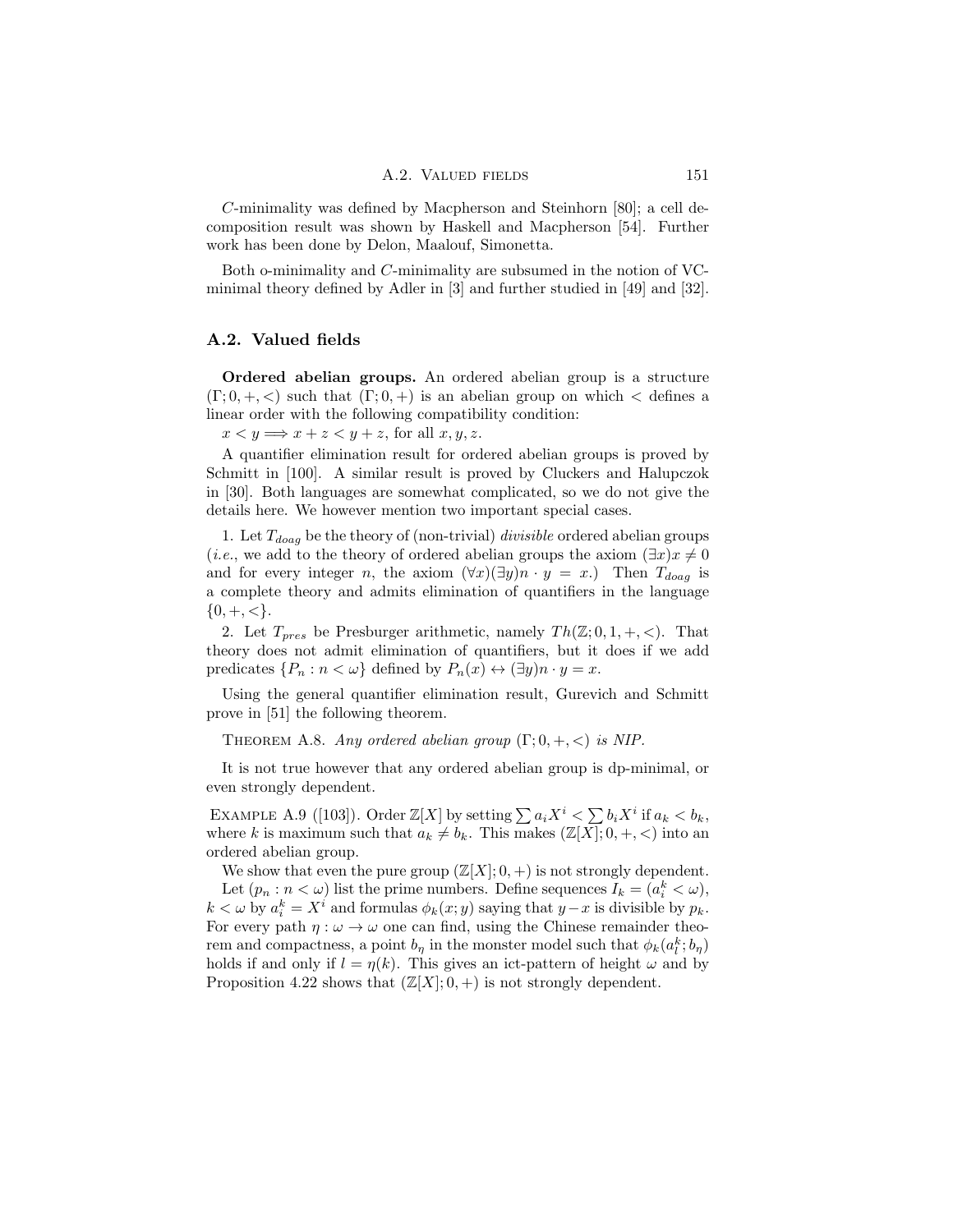**Valued fields.** Since the seminal work of Ax-Kochen and Ersov, valued fields have played an important role in algebraic model theory. They also provide interesting examples of NIP structures.

We will recall briefly some facts about valuations, but we assume some familiarity with this notion in the proofs. The reader is referred to [39] for more details.

Let  $\Gamma$  be an ordered abelian group. We let  $\infty$  be an additional formal element and extend the ordering and composition law on  $\Gamma \cup \{\infty\}$  by declaring that  $\infty$  is greater than all elements of  $\Gamma$  and setting  $\gamma + \infty = \infty + \gamma =$  $\infty + \infty = \infty$  for all  $\gamma \in \Gamma$ .

A valued field with value group  $\Gamma$  is a field K equipped with a surjective map  $v : K \to \Gamma \cup \{\infty\}$  satisfying:

$$
v(x) = \infty \iff x = 0;
$$

 $\cdot v(x+y) \geq \min(v(x), v(y));$ 

 $\cdot v(xy) = v(x) + v(y).$ 

We write  $K_v$  to denote the field K equipped with the valuation v.

The valuation ring  $\mathcal O$  of  $K_v$  is the ring  $\{x \in K : v(x) \geq 0\}$ . It is a local ring, *i.e.*, has a unique maximal ideal  $\mathfrak{M} = \{x \in K : v(x) > 0\}$ . The quotient  $\mathbf{k} = \mathcal{O}/\mathfrak{M}$  is called the *residue field* of  $K_v$ . We let res:  $\mathcal{O} \to \mathbf{k}$  be the canonical projection (called the residue map).

A valued field can be considered in various languages. The language  $L_{div}$ is a one sorted language  $(K; 0, 1, +, -, \cdot, |)$  containing the ring language on K and a binary predicate | interpreted as  $x|y \iff v(x) \leq v(y)$ .

One can also consider valued fields in the three sorted language  $L_{res}$ having as sorts  $K$  and  $k$  equipped with their respective ring structures and Γ equipped with its ordered abelian group structure. We also have two function symbols between sorts:  $v: K^* \to \Gamma$  and res :  $\mathcal{O} \to \mathbf{k}$  interpreted as the valuation and residue map. (If the reader is bothered by the fact that those functions are not defined everywhere, she can extend them formally by setting  $v(0) = 0$  and  $res(x) = 0$  when  $v(x) < 0$ .

One can define on any valued field a natural C-structure by

$$
C(x, y, z) \equiv v(x - z) < v(y - z).
$$

ACVF. Let ACVF denote the theory of algebraically closed non-trivially valued fields in the language  $L_{div}$ . The fact that the valued field  $K_v$  is algebraically closed forces the residue field  $\bf{k}$  to be also algebraically closed and the value group  $\Gamma$  to be a divisible group.

We let  $ACVF_{(0,0)}$ ,  $ACVF_{(0,p)}$  and  $ACVF_{(p,p)}$  denote the theories of algebraically closed valued fields where the pair (characteristic of  $K_v$ , characteristic of **k**) is respectively equal to  $(0, 0)$ ,  $(0, p)$  and  $(p, p)$ .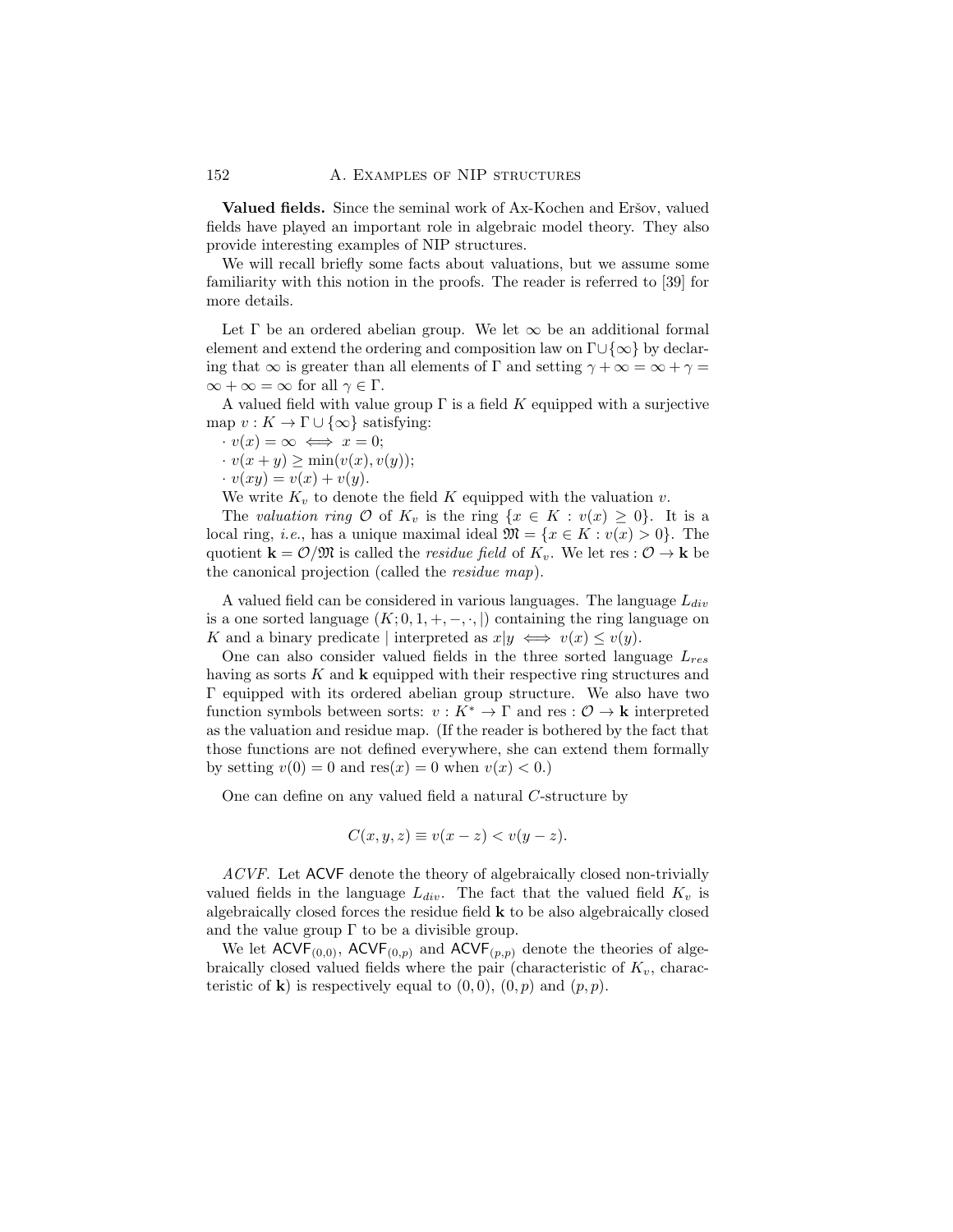THEOREM A.10. The theory ACVF eliminates quantifiers in the language  $L_{div}$ . Its completion are the theories  $ACVF_{(0,0)}$ ,  $ACVF_{(0,p)}$  and  $ACVF_{(p,p)}$ , for p a prime number.

This was essentially proved by Robinson in [98]. See also Chatzidakis [23]. The following easily follows from the theorem.

THEOREM A.11. The theory  $ACVF$  equipped with its natural  $C\text{-}structure$ is C-minimal, in particular it is dp-minimal, hence NIP.

Henselian valued fields. Recall that a valued field  $K_v$  is called Henselian if for every polynomial  $f(X) \in \mathcal{O}[X]$  and  $a \in \mathcal{O}$  such that res  $f(a) = 0$  and res  $f'(a) \neq 0$ , there is some  $b \in \mathcal{O}$  such that  $f(b) = 0$  and res  $a = \text{res } b$ .

In particular, any algebraically closed valued field is Henselian. Note that Henselianity is expressible by first order sentences.

An angular component is a map ac :  $K_v \to \mathbf{k}$  which satisfies:

 $\cdot$  ac(0) = 0;

• the restriction of ac to  $K_v^*$  has image in  $\mathbf{k}^*$  and is a morphism of multiplicative groups;

· for any  $x \in K_v$  of valuation 0,  $ac(x) = res(x)$ .

If  $x, y \in K$ , then  $v(x) < v(y)$  implies  $v(x + y) = v(x)$  and  $\operatorname{ac}(x + y)$  $y$ ) = ac(x). If  $v(x) = v(y)$ , then either ac(x)  $\neq -\alpha(y)$ , in which case  $v(x + y) = v(x)$  and  $\operatorname{ac}(x + y) = \operatorname{ac}(x) + \operatorname{ac}(y)$ , or  $\operatorname{ac}(x) = -\operatorname{ac}(y)$  in which case  $v(x + y) > v(x)$  and we cannot say anything about  $\operatorname{ac}(x + y)$ .

FACT A.12. If  $K_v$  is an  $\omega_1$ -saturated valued field, then  $K_v$  admits an angular component.

See for example [24]. Keeping this fact in mind, we may restrict our study to valued fields with an angular component. Let  $L_{Pas}$  be the language  $L_{res} \cup \{ac\}$  where ac is a new function symbol from K to k.

Theorem A.13 (Pas [88]). The (incomplete) theory of Henselian valued fields of residue characteristic  $\theta$  eliminates fields quantifiers in the language  $L_{Pas}$ .

See also [23] for a proof. Examples of such fields include  $\mathbb{C}((t))$ ,  $\mathbb{R}((t))$ : the fields of Laurent series respectively over  $\mathbb{R}$ , or  $\mathbb{C}$ , or more generally any field of the type  $k((\Gamma))$  where k is a field of characteristic 0 and  $\Gamma$  and ordered abelian group (see [39, Exercise 3.5.6]).

A direct consequence is the celebrated result of Ax-Kochen and Eršov (independently) on elementary equivalence of Henselian valued fields.

THEOREM A.14 (Ax-Kochen, Eršov). Let  $K_v$  and  $L_w$  be Henselian valued fields. Denote by  $\Gamma_K, \Gamma_L$  their respective value groups equipped with the ordered group structure and by  $k, l$  the residue fields in the ring language. Assume that **k** and **l** have characteristic zero. Then we have: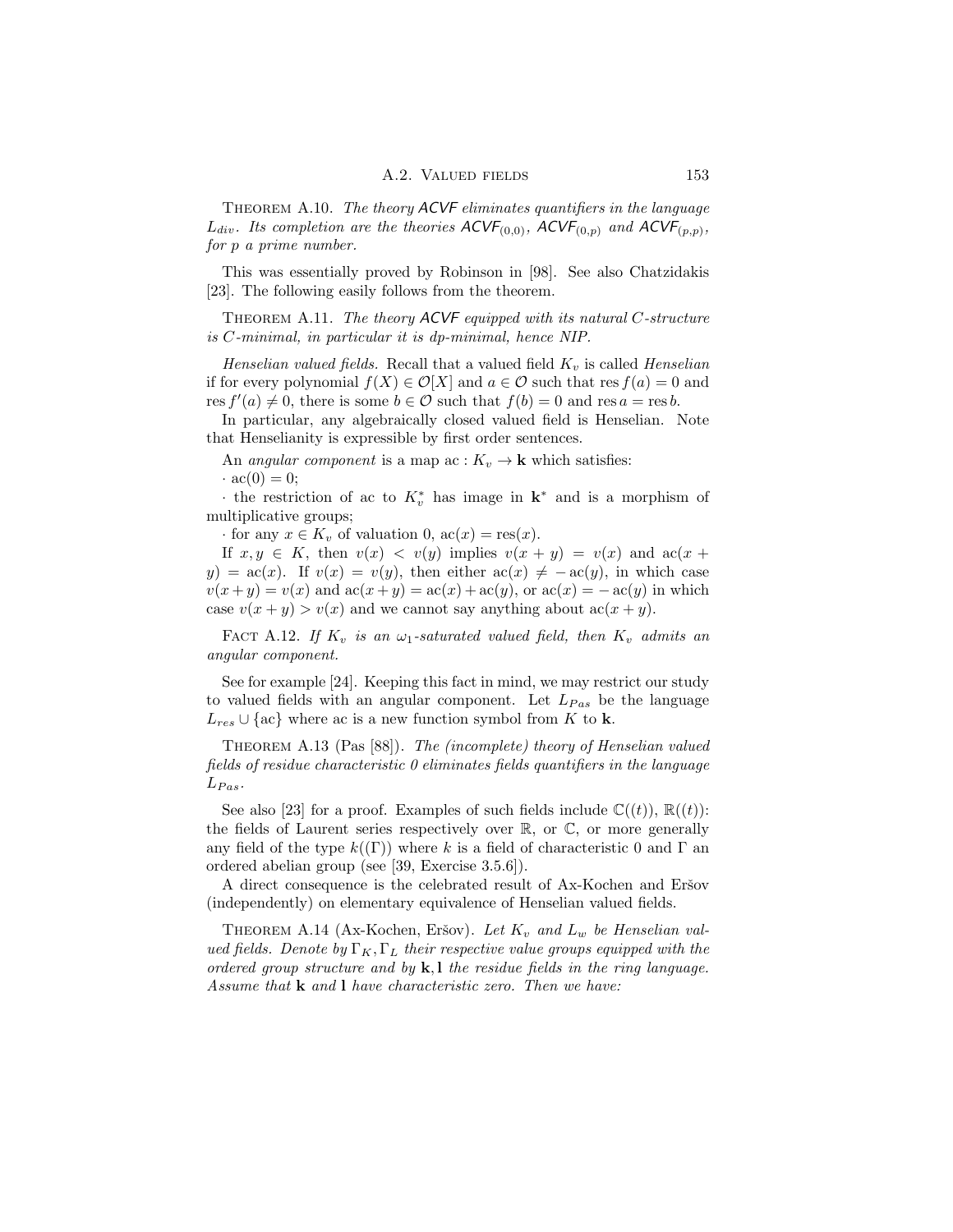$$
K_v \equiv L_w \iff (\Gamma_K \equiv \Gamma_L \text{ and } \mathbf{k} \equiv \mathbf{l}).
$$

In the same spirit, if  $K_v$  is independent, then this can be traced down to the residue field and the value group.

Theorem A.15 (Delon [33]). A Henselian field of residue characteristic 0 is NIP if and only if both its value group and its residue field are NIP.

Knowing Theorem A.8, we do not need to mention the value group.

COROLLARY A.16. A Henselian field of residue characteristic  $\theta$  is NIP if and only if its residue field is NIP.

Delon's proof uses a coheir-counting argument and requires to first understand types. We sketch here a more direct argument using indiscernible sequences. As discussed previously, we may assume that our field  $K_v$  is equipped with an angular component ac, and we work in the language  $L_{Pas}$ . (The reduct of an NIP theory is NIP, so the result will follow for the languages  $L_{div}$  and  $L_{res}$ .)

LEMMA A.17. Let  $P(X) = \sum_{k \leq n} a_k X^k$  be in  $K_v[X]$  and let  $(x_i : i < \omega)$  be a sequence of elements of  $K_v$  such that  $(v(x_i))_{i\leq w}$  is monotonic (increasing or decreasing), then there are  $r \leq n$  and  $t < \omega$  such that for all  $i \geq t$  and  $k \neq r$ ,  $v(P(x_i)) = v(a_r x_i^r) < v(a_k x_i^k)$  (hence also  $\operatorname{ac}(P(x_i)) = \operatorname{ac}(a_r x_i^r)$ ).

PROOF. As the sequence  $(v(x_i))_{i\leq \omega}$  is increasing, there is  $t < \omega$  such that for  $i \geq t$ ,  $v(x_i)$  has the same relative position with respect to all values of the form  $\frac{v(a_k)-v(a_{k'})}{k'-k}$ , for  $k, k' \leq n$  (if  $\Gamma$  is not divisible, these elements live in its divisible hull, to which the order extends in a unique way). In particular,  $v(x_i)$  is not equal to any of these values.

Hence for  $i \geq t$ , the elements  $v(a_k) + k \cdot v(x_i)$  for  $k \leq n$  are pairwise distinct and there is  $r \leq n$  not depending on i such that their minimum is  $v(a_r) + r \cdot v(x_i).$ 

We now classify indiscernible sequences of singletons depending on their type in the C-structure. Let  $(x_i : i < \omega)$  be an indiscernible sequence of singletons of  $K_v$ .

**Case 0:** the sequence  $(v(x_i) : i < \omega)$  is non-constant. Then by indiscernibility, it is either decreasing or increasing.

We now assume that the sequence  $(v(x_i) : i < \omega)$  is constant. For  $0 <$  $i < \omega$ , let  $y_i = x_i - x_0$ . Note that it is not possible for the sequence  $(v(y_i))$ :  $0 < i < \omega$ ) to be increasing. For then, we would have for  $i > 1$ ,  $v(x_i - x_1) =$  $v(y_i - y_1) = v(y_1)$ . Thus the sequence  $v(x_i - x_1)$  would be constant, while the sequence  $v(x_i - x_0)$  is not and this contradicts indiscernibility.

**Case I:** The sequence  $(v(y_i): 0 < i < \omega)$  is decreasing.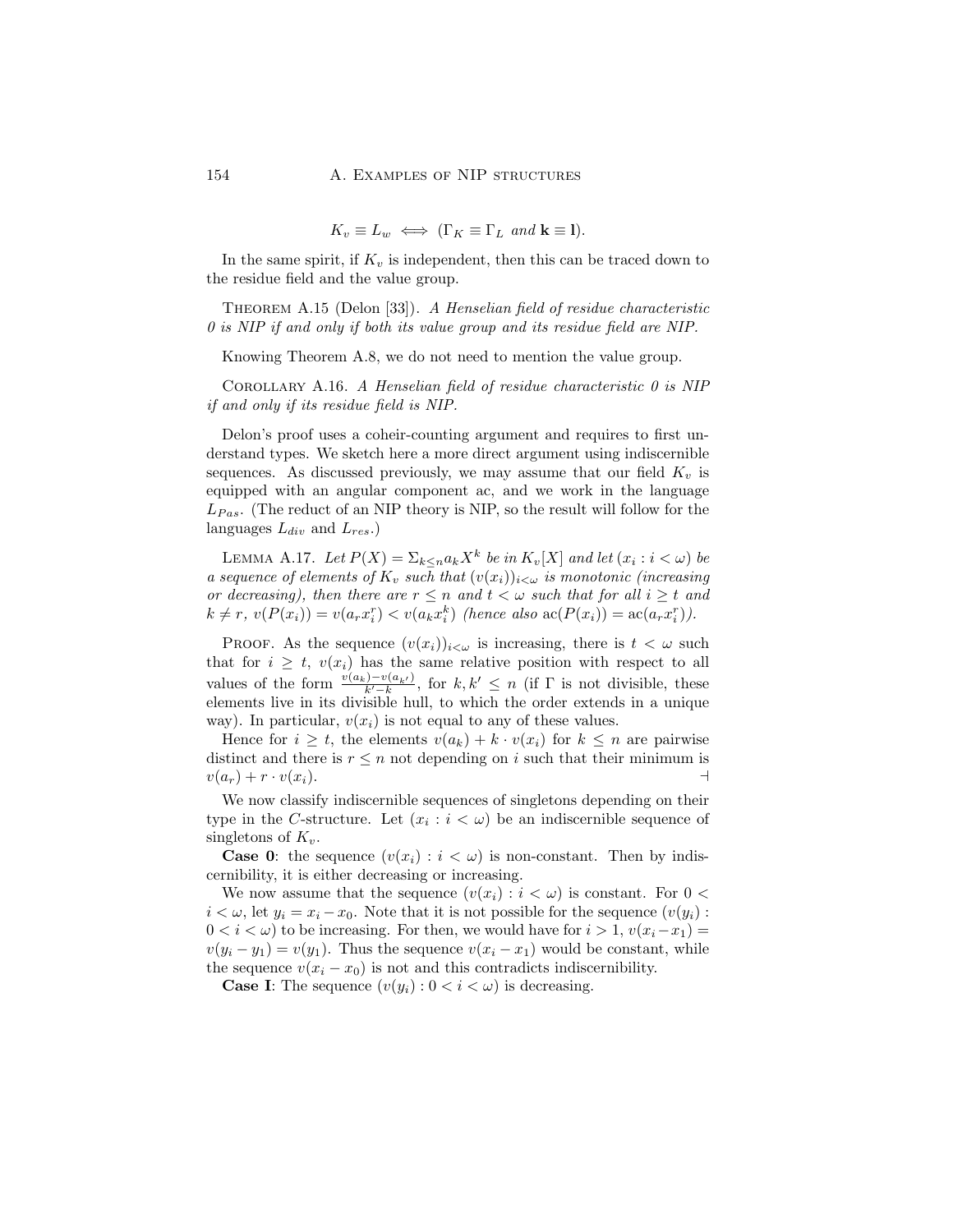**Case II:** The sequence  $(v(y_i): 0 < i < \omega)$  is constant and the sequence  $(\mathrm{ac}(y_i): 0 < i < \omega)$  is not constant.

**Case III:** The sequences  $(v(y_i): 0 < i < \omega)$  and  $(\text{ac}(y_i): 0 < i < \omega)$  are both constant. Then we have  $v(x_2 - x_1) = v(y_2 - y_1) > v(x_2 - x_0)$ . Let  $x_{\omega}$ be such that  $(x_i : i \leq \omega)$  is indiscernible. For  $i < \omega$ , we let  $z_i = x_i - x_\omega$ . Then the sequence  $(v(z_i) : i < \omega)$  is increasing.

LEMMA A.18. Let  $(x_i : i < \omega)$  be an indiscernible sequence of singletons of  $K_v$ . Then there are:

- · an indiscernible sequence  $(\alpha_i : i < \omega)$  of elements of  $\Gamma$ ,
- · an indiscernible sequence  $(b_i : i < \omega)$  of elements of **k**, such that:

for any  $P(X) \in K_v[X]$ , there are  $r < \omega$  and  $\gamma \in \Gamma$  such that  $v(P(x_i)) =$  $\gamma + r \cdot \alpha_i$  for all i large enough.

Also, there is  $q \in \mathbf{k}[X]$  such that for all i large enough,  $\operatorname{ac}(P(x_i)) = q(b_i)$ .

PROOF. If the sequence  $(x_i)_{i\lt\omega}$  falls in case 0, we are done by Lemma A.17. Assume it falls in case I. There is a polynomial  $DP(Y) \in K_v[Y]$  such that we have  $P(x_0 + Y) = P(x_0) + DP(Y)$ . Then for all  $0 < i < \omega$ , we have  $P(x_i) = P(x_0) + DP(y_i)$ . We conclude by applying Lemma A.17 to the sequence  $(y_i)_{0 \leq i \leq \omega}$  and the polynomial  $P(x_0) + DP(Y)$ .

If  $(x_i)_{i\leq \omega}$  falls in case III, we write similarly  $P(x_\omega + Z) = P(x_\omega) +$  $DP_1(Z)$  and apply Lemma A.17 to the sequence  $(z_i)_{i\lt\omega}$  and the polynomial  $DP_1(Z)$ .

 $\sum_{k\leq n} a_k Y^k$ . Let  $v_0 = v(y_0)$ . Let  $A \subseteq n$  be the set of  $k < n$  for which Finally, assume that we are in case II. We then write  $P(x_0) + DP(Y) =$  $v(a_k) + k \cdot v_0$  is minimal. Let  $q(t) \in \mathbf{k}[t]$  be the polynomial  $\sum_{k \in A} \text{ac}(a_k)t^k$ . Then for some  $i_* < \omega$ , for every  $i_* < i < \omega$ ,  $\mathrm{ac}(y_i)$  is not a root of  $q(t)$ . For such an *i*, we have  $v(P(x_i)) = v(P(x_0) + DP(y_i)) = v(a_k) + k \cdot v_0, k \in A$ , and  $\mathrm{ac}(P(x_i)) = \mathrm{ac}(P(x_0) + DP(y_i)) = q(\mathrm{ac}(y_i))$ . The lemma follows.  $\Box$ 

We now prove Theorem A.15.

By Theorem A.13 (and keeping Proposition 2.11 in mind), it is enough to show that the following formulas are NIP:

•  $\phi(x, \bar{y}) = 0$ , where  $x, \bar{y}$  are variables of sort  $K_v$  and  $\phi$  is a quantifier free formula in the ring language of  $K_v$ ;

•  $\psi(x,\bar{t}(\bar{y}))$ , where x is a variable of sort  $\Gamma$ ,  $\bar{y}$  variables of sorts  $K_v$  and Γ,  $\psi$  is a formula in the language of Γ, and  $\bar{t}$  is a tuple of terms with image in Γ;

•  $\theta(x,\bar{t}(\bar{y}))$ , where x is a variables of the sort **k**,  $\bar{y}$  variables from  $K_v$  and **k**,  $\theta$  is a formula in the language of **k**, and  $\bar{t}$  is a tuple of terms with image in k;

•  $\psi(v(P_1(x, \bar{y}_1)), v(P_n(x, \bar{y}_1)), \bar{y}_2)$ , where  $\bar{y}_2$  are variables from  $\Gamma$  and  $\psi$ is a formula in the language of  $\Gamma$ ;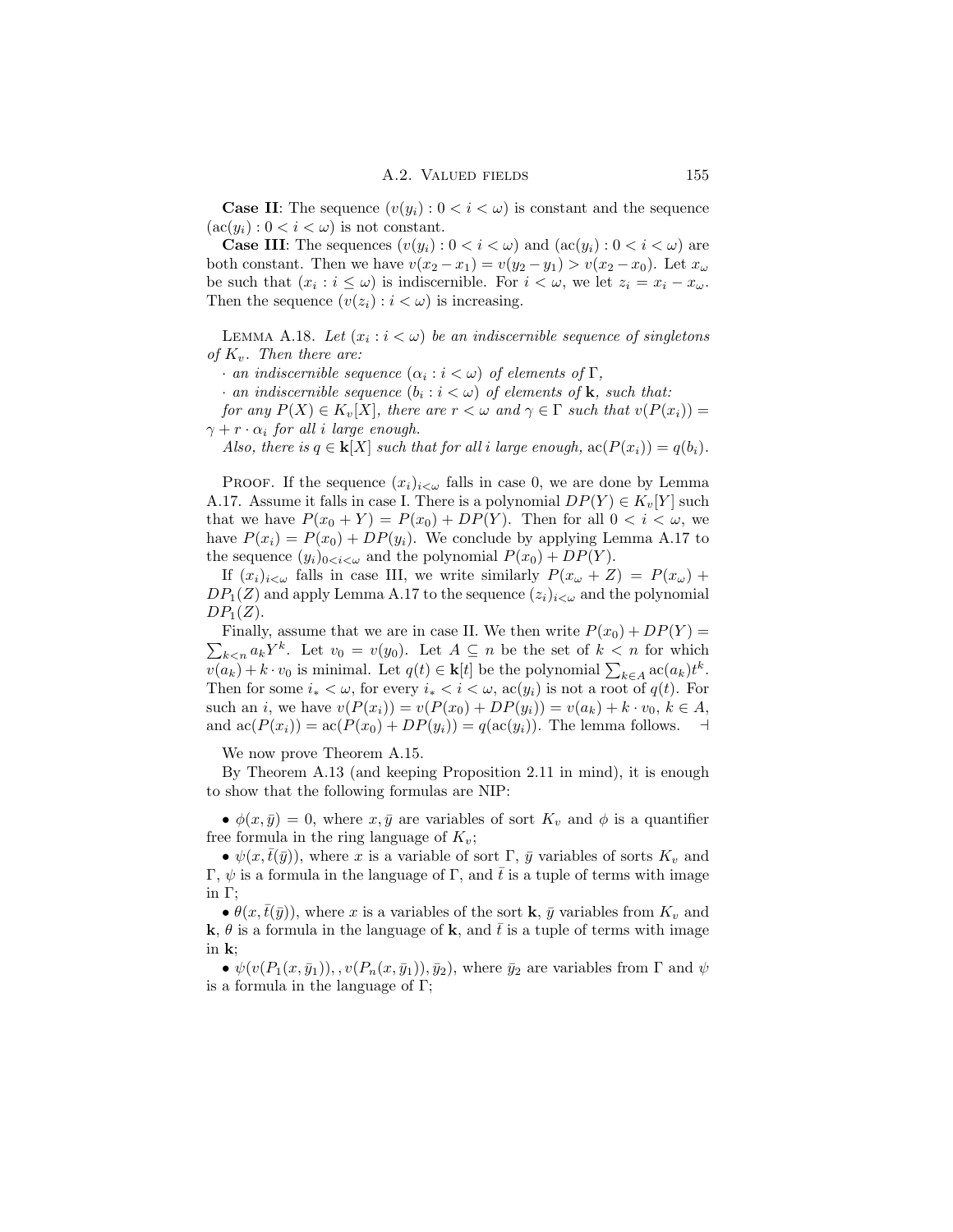•  $\theta(\operatorname{ac}(P_1(x, \bar{y}_1)), \operatorname{ac}(P_n(x, \bar{y}_1)), \bar{y}_2)$ , where  $\bar{y}_2$  are variables from **k** and  $\theta$  is a formula in the language of **k**.

In the first three cases, the results follows from the fact that algebraically closed fields,  $Th(\Gamma)$  and  $Th(\mathbf{k})$  respectively are NIP.

Assume that the formula  $\varphi(x;\bar{y}_1,\bar{y}_2) = \psi(v(P_1(x,\bar{y}_1)), v(P_n(x,\bar{y}_1)), \bar{y}_2)$ has IP. Then there is an indiscernible sequence  $(x_i : i < \omega)$  of singletons and parameters  $\bar{b}_1, \bar{b}_2$  such that  $\varphi(x_i; \bar{b}_1, \bar{b}_2)$  holds if and only if i is even.

By Lemma A.18, there is an indiscernible sequence  $(\alpha_i : i < \omega)$  of elements of Γ, and for each  $k \leq n$  there are  $r_k < \omega$  and  $\gamma_k \in \Gamma$  such that  $v(P_k(x_i, \bar{b}_1)) = \gamma_k + r_k \cdot \alpha_i$  for all i large enough. Hence we can replace each  $v(P_k(x, \bar{y}_1))$  in the formula  $\psi$  by a term in the language of  $\Gamma$  and we obtain a contradiction to the fact that the ordered abelian group  $\Gamma$  is NIP.

We treat similarly the last case. This finishes the proof of Theorem A.15.

The theory ACVF has been intensely studied in the last ten years. Haskell, Hrushovski and Macpherson provided in [52] a description of imaginaries. They showed in [53] how types can be decomposed into an o-minimal component coming from the value group and a stable *quotient*, internal to the residue field. This property is referred to as *metastability*. A measuretheoretic analog of the Ax-Kochen principle is studied by Hrushovski and Kazhdan [59]. More recently, Hrushovski and Loeser [60] have given a model-theoretic construction of Berkovich spaces from rigid geometry.

The p-adics. Let  $\mathbb{Q}_p$  denote the usual field of p-adic numbers. The valued field  $\mathbb{Q}_p$  is Henselian, but of residue characteristic p, hence the previous results do not apply. Nonetheless its theory is well understood as we explain now.

First we give an axiomatization of  $Th(\mathbb{Q}_p)$  in the language  $L_{res}$ . In addition to the paper [10] by Ax and Kochen where the result first appeared, we refer the reader to Cherlin [24, II Th. 40].

THEOREM A.19. Let  $T_p$  be the theory in the language  $L_{res}$  expressing that:

· K is a Henselian valued fields of characteristic zero;

 $\cdot$  the residue field **k** is isomorphic to  $\mathbb{F}_p$ ;

 $\cdot$  the value group  $\Gamma$  is elementarily equivalent to  $(\mathbb{Z};0,+,<);$ 

 $\cdot v(p)$  is the smallest positive element of  $\Gamma$ .

Then  $T_p$  is a complete theory, and is equal to the theory of  $\mathbb{Q}_p$  in the language  $L_{res}$ .

It is worth noting that in the field  $\mathbb{Q}_p$ , the valuation is definable in the pure field structure (namely, the valuation ring is definable by the formula  $\phi(x) = \exists t (t^2 = 1 + p^3 y^4)$ , hence we also obtain an axiomatization of  $Th(\mathbb{Q}_p)$  as a pure field.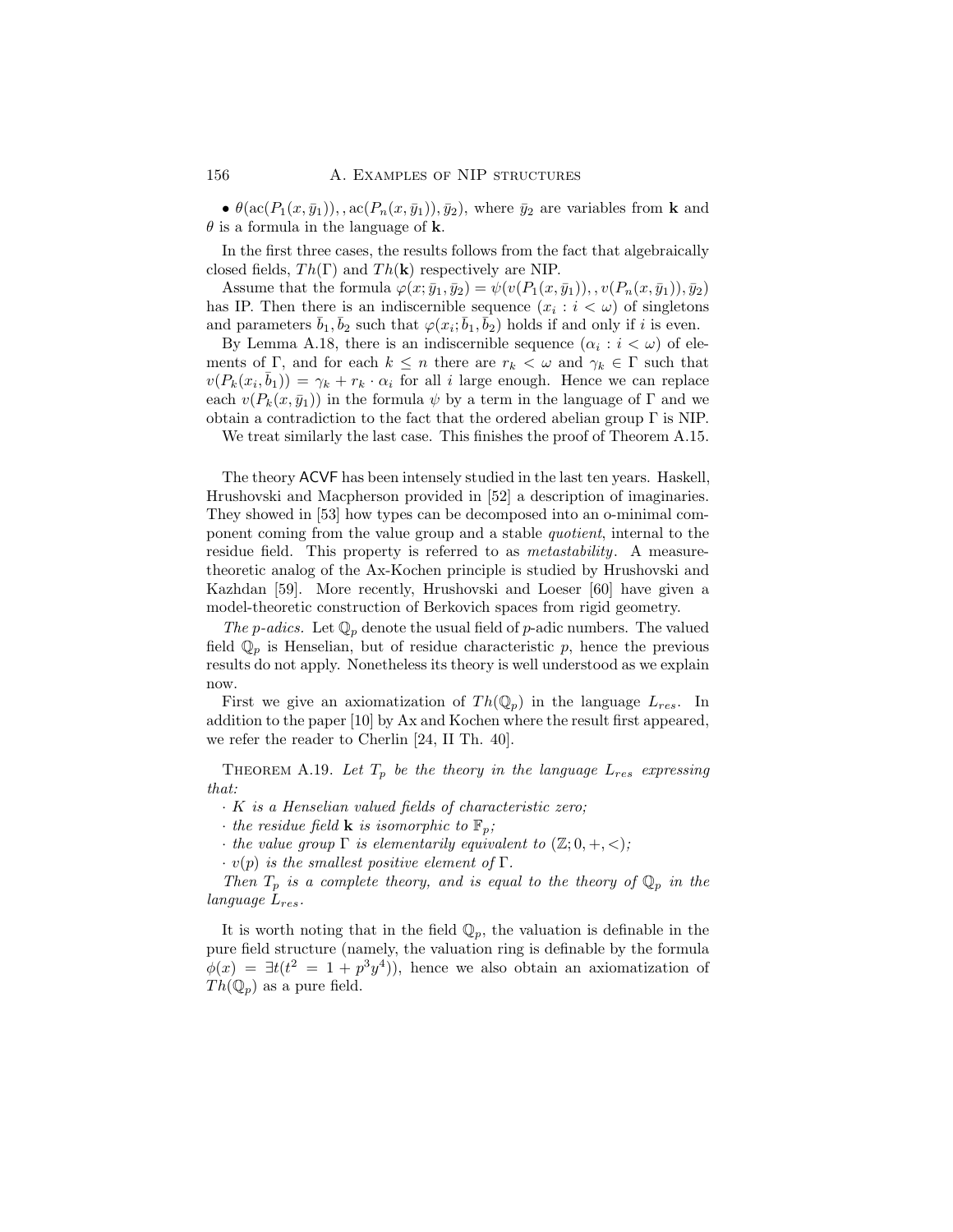The valued field  $\mathbb{Q}_p$  does not admit elimination of field quantifiers in either  $L_{div}$  or  $L_{res}$ . To remedy this, we introduce two enriched languages. First, let  $L_{mac}$  be the language  $L_{div}$  to which we add unary predicates  $\{P_n: 0 < n < \omega\}$ . The valued field  $\mathbb{Q}_p$  is made into an  $L_{mac}$ -structure by interpreting  $P_n$  as the set of *n*-th powers.

THEOREM A.20 (Macintyre [78]). The field  $\mathbb{Q}_p$  has elimination of quantifiers in the language  $L_{mac}$ .

Another way to obtain quantifier elimination is by adding angular components as we did in the case of residue characteristic zero. However, we now need to add infinitely many. Let  $K_v$  be a valued field of characteristic 0, whose residue field has characteristic p. A family  $(ac_n : n < \omega)$  is a compatible family of angular components if:

 $\cdot$  ac<sub>n</sub> is a map  $K_v \to \mathcal{O}/p^n\mathcal{O};$ 

 $\cdot$  ac<sub>n</sub>(0) = 0; the restriction of ac<sub>n</sub> to  $K_v^*$  has image in  $(\mathcal{O}/p^n\mathcal{O})^*$  and is a morphism of groups;

· let  $\pi_n$  denote the canonical projection  $\pi_n: \mathcal{O}/p^{n+1}\mathcal{O} \to \mathcal{O}/p^n\mathcal{O}$ , then  $\pi_n \circ \mathrm{ac}_{n+1} = \mathrm{ac}_n.$ 

Let  $L_{Pas,\omega}$  be the language  $L_{res} \cup \{ac_n : n < \omega\}.$ 

We can explicitely construct a family of compatible angular components on  $\mathbb{Q}_p$ . Let  $x \in \mathbb{Q}_p^*$  and let  $\mathbf{v} = v(x)$ . Set  $x_0 = x/p^{\mathbf{v}}$ . Then  $x_0 \in \mathcal{O} \setminus p\mathcal{O}$ . Now let  $ac_n(x)$  be the image of  $x_0$  in  $\mathcal{O}/p^n\mathcal{O}$ .

The properties of the sequence  $(ac_n: 0 < n < \omega)$  are easy to check.

THEOREM A.21 (Belair [15]). The canonical expansion of  $\mathbb{Q}_p$  in the language  $L_{Pas,\omega}$  admits elimination of quantifiers.

Now one can adapt the proof of the previous subsection to show that  $\mathbb{Q}_p$ is NIP (or alternatively adapt Delon's proof, which is what Belair does in [15]). Actually, more is true.

Theorem A.22 (Dolich, Goodrick, Lippel [36]). For any prime p, the field  $\mathbb{Q}_p$  of p-adics in the language  $L_{div}$  is dp-minimal.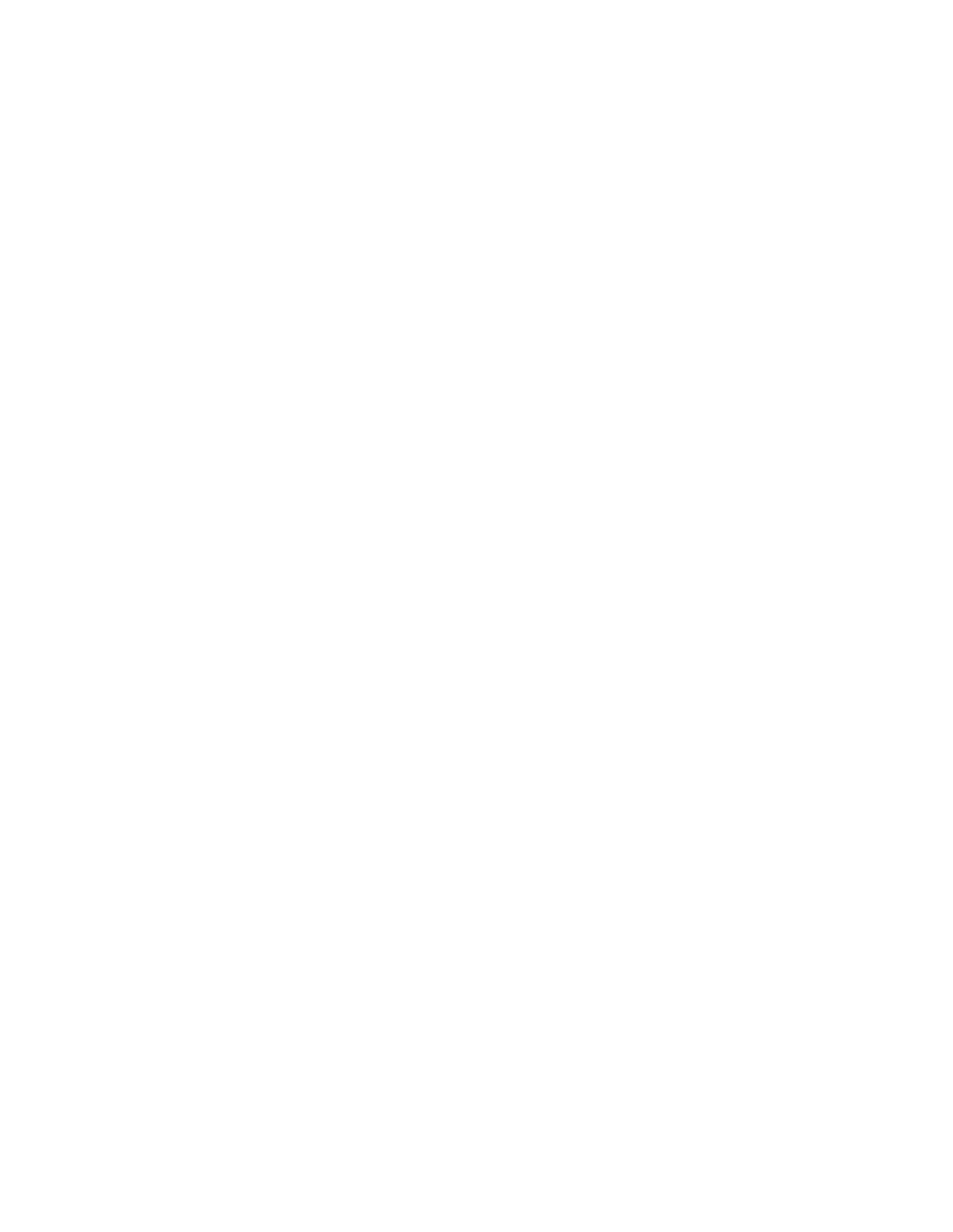### APPENDIX B

## PROBABILITY THEORY

We recall here some basic results of probability theory that we need in this text. We refer the reader to any introductory book on the subject for more details. Alon and Spencer's book [7], although not a textbook on probability theory, is a nice reference.

A probability space  $(\Omega, \mathcal{B}, \mu)$  is a set  $\Omega$  equipped with a  $\sigma$ -algebra  $\mathcal B$  and a  $\sigma$ -additive measure  $\mu$  on  $\mathcal B$  such that  $\mu(\Omega) = 1$ . For each integer k, the cartesian power  $\Omega^k$  is naturally equipped with the product  $\sigma$ -algebra  $\mathcal{B}^{\otimes k}$ which is the  $\sigma$ -algebra generated by sets of the form  $B_1 \times \cdots \times B_k$  for  $B_1, \ldots, B_k \in \mathcal{B}$ . The product measure  $\mu^k$  is defined as the unique probability measure on  $(\Omega^k, \mathcal{B}^{\otimes k})$  such that  $\mu^k(B_1 \times \cdots \times B_k) = \mu(B_1) \cdots \mu(B_k)$ .

A measurable subset  $A \subseteq \Omega$  is called an *event*. If A is an event, we let  $\mathbf{1}_A$ be its characteristic function. We write  $\text{Prob}(A) = \mu(A)$ . If  $f, g : \Omega \to \mathbb{R}$ are measurable functions, we will write  $\{f \ge g\}$  for the event  $\{\omega \in \Omega :$  $f(\omega) \ge g(\omega)$  and Prob $(f \ge g)$  instead of Prob $(\{\omega \in \Omega : f(\omega) \ge g(\omega)\})$ .

A measurable function  $f : \Omega \to \mathbb{R}$  is called a *random variable*. The probability distribution of  $f$  is the probability measure on  $\mathbb R$  obtained by taking the pushforward of  $\mu$  by f. It is a common practice to construct a random variable  $f$  by specifying only its probability distribution and assume that there is some underlying probability space  $\Omega$  on which f is defined.

The expectation  $E(f)$  of the random variable f is defined as  $\int_{\Omega} f(\omega) d\mu$ . Notice that expectation is linear in f. The variance of f is  $Var(f)$  =  $E((f - E(f))^2)$ .

More generally, if  $X$  is a Borel space, then a *random element* of  $X$  is a measurable function  $x : \Omega \to X$ . The distribution of x is defined as above.

Random variables  $f_1, \ldots, f_n : \Omega \to \mathbb{R}$  are said to be mutually independent if for any Borel sets  $B_1, \ldots, B_n$  of  $\mathbb{R}$ , we have  $\text{Prob}(\bigcap_{k \leq n} \{f_k \in$  $B_k$ }) =  $\prod_{k \leq n} \text{Prob}(f_k \in B_k)$ . If  $f_1, \ldots, f_n$  are mutually independent, then  $E(f_1 \cdots f_n) = E(f_1) \cdots E(f_n)$  and  $Var(f_1 + \cdots + f_n) = Var(f_1) + \cdots$  $Var(f_n)$ .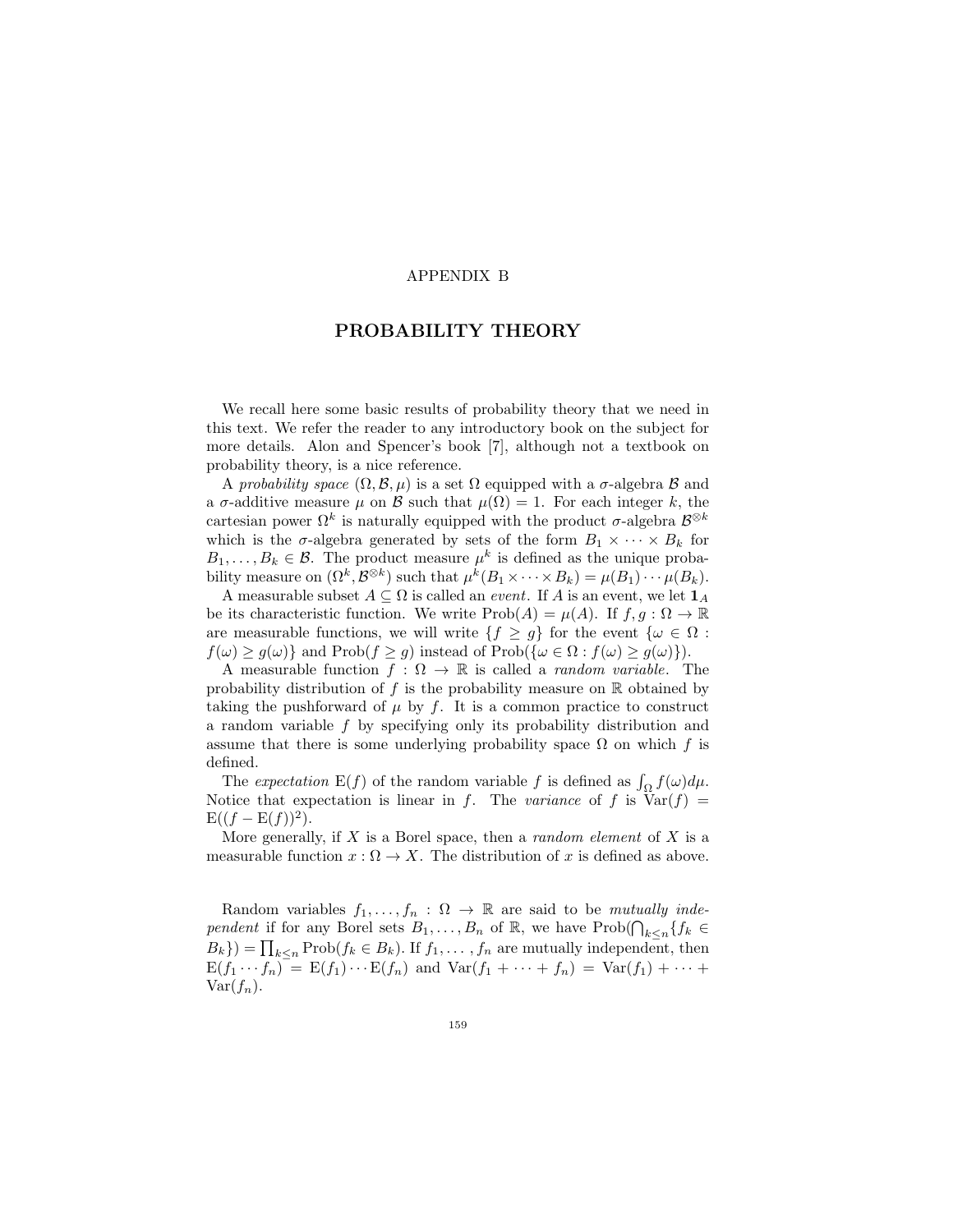LEMMA B.1 (Union bound). Let  $A, B$  be any two events, then

 $\text{Prob}(A \cup B) \leq \text{Prob}(A) + \text{Prob}(B).$ 

LEMMA B.2 (First moment). Let  $f : \Omega \to \mathbb{R}^+$  be a random variable. Then for all  $r > 0$ , we have

$$
\text{Prob}(f \ge r) \le \frac{\mathcal{E}(f)}{r}.
$$

PROOF. Write that  $E(f) \ge E(f \cdot \mathbf{1}_{\{f \ge r\}}) \ge r \operatorname{Prob}(f \ge r).$ 

PROPOSITION B.3 (Chebyshev's inequality). Let  $f : \Omega \to \mathbb{R}$  be measurable. Then we have

$$
\text{Prob}(|f - \mathbf{E}(f)| \ge \epsilon) \le \frac{\text{Var}(f)}{\epsilon^2}.
$$

PROOF. Apply the first moment inequality to the random variable  $(f E(f)$ <sup>2</sup> and  $r = \epsilon^2$ . A construction of the construction of the construction of the construction of the construction of the construction of the construction of the construction of the construction of the construction of the construction of th

PROPOSITION B.4 (Weak law of large numbers). Let  $A \subseteq \Omega$  be an event and fix  $\epsilon > 0$ , then for any integer n

$$
\mu^{n}\left(\bar{\omega}\in\Omega^{n}:\left|\frac{1}{n}\sum_{i=1}^{n}\mathbf{1}_{A}(\omega_{i})-\mu(A)\right|\geq\epsilon\right)\leq\frac{1}{4n\epsilon^{2}}.
$$

PROOF. Fix some integer n. For  $i \leq n$ , the random variable  $\mathbf{1}_A(\omega_i)$ :  $\Omega^n \to \mathbb{R}$  has expectation equal to  $\mu(A)$  and variance  $\mu(A)(1-\mu(A)) \leq 1/4$ . Also the variables  $\mathbf{1}_A(\omega_i)$ ,  $i = 1, \ldots, n$ , are mutually independent. Hence the random variable  $\frac{1}{n} \sum_{i=1}^{n} \mathbf{1}_{A}(\omega_i)$  has expectation  $\mu(A)$  and variance  $\leq$  $\frac{1}{4n}$ .

The result then follows from Chebychev's inequality.  $\Box$ 

THEOREM B.5 (Chernoff's bound, special case). Let  $f_1, \ldots, f_n$  be independent random variables, such that  $\text{Prob}(f_k = 1) = \text{Prob}(f_k = -1) = 1/2$ , for all k. Let  $\epsilon > 0$ , then letting  $g = \frac{1}{n} \sum f_k$ , we have

$$
\text{Prob}(|g| \ge \epsilon) \le 2 \exp\left(-\frac{n\epsilon^2}{2}\right).
$$

For a proof, see [7, Appendix A].

In the course of the proof of Theorem 6.6, we will need to apply this theorem to a family of random variables  $f_i$ , some satisfying the required hypothesis and the others being uniformly equal to zero. The inequality of course also holds in this case. This can be seen by a short calculation: assume that  $f_1, \ldots, f_m$  are as in the theorem and  $f_{m+1}, \ldots, f_n$  are equal to zero. Let  $g = \frac{1}{n} \sum_{k \leq n} f_k$  and  $g' = \frac{1}{m} \sum_{k \leq m} f_k$ . We have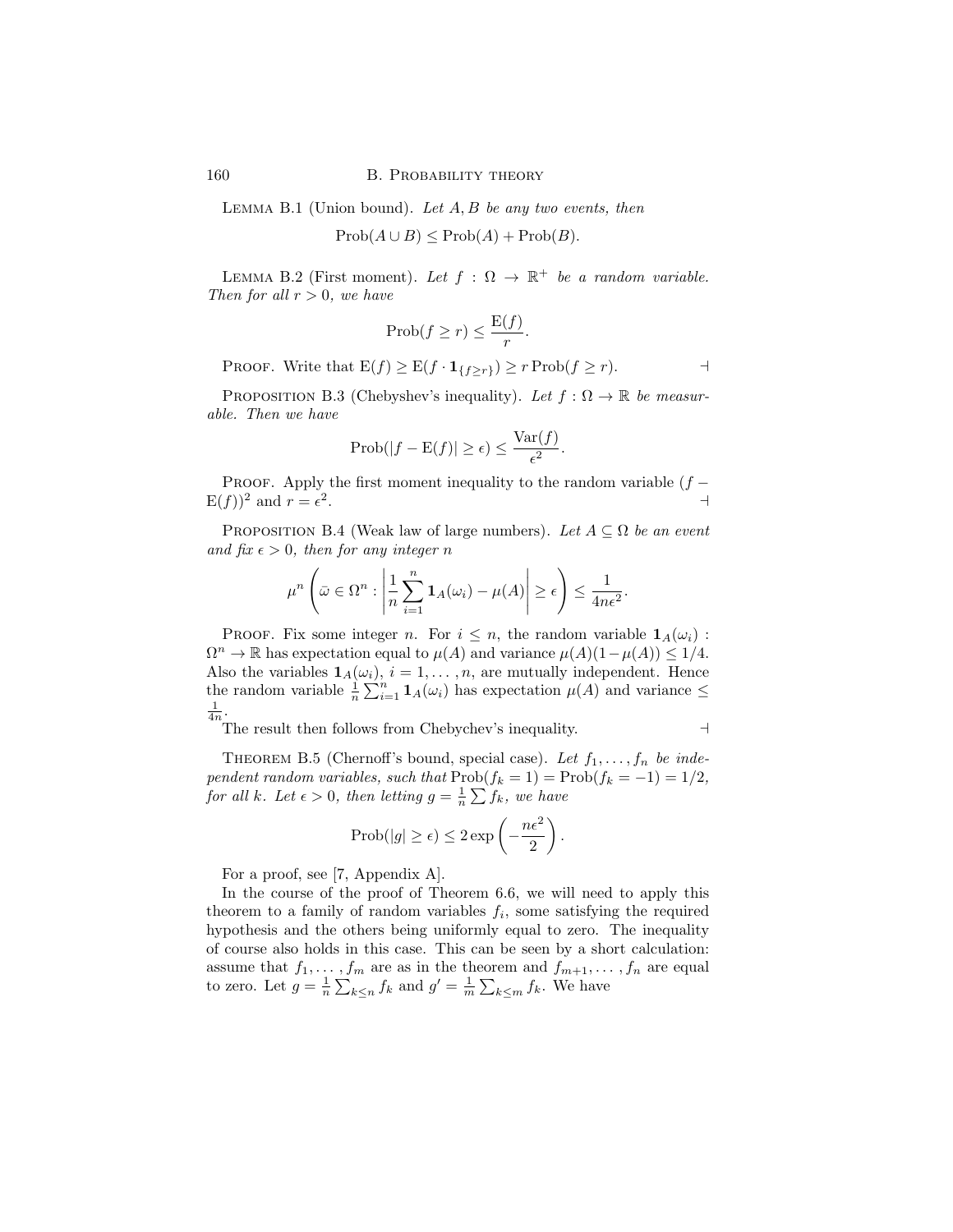$$
\text{Prob}(|g| \geq \epsilon) = \text{Prob}\left(|g'| \geq \frac{n}{m}\epsilon\right) \leq 2\exp\left(-\frac{m\left(\frac{n\epsilon}{m}\right)^2}{2}\right) \leq 2\exp\left(-\frac{n\epsilon^2}{2}\right).
$$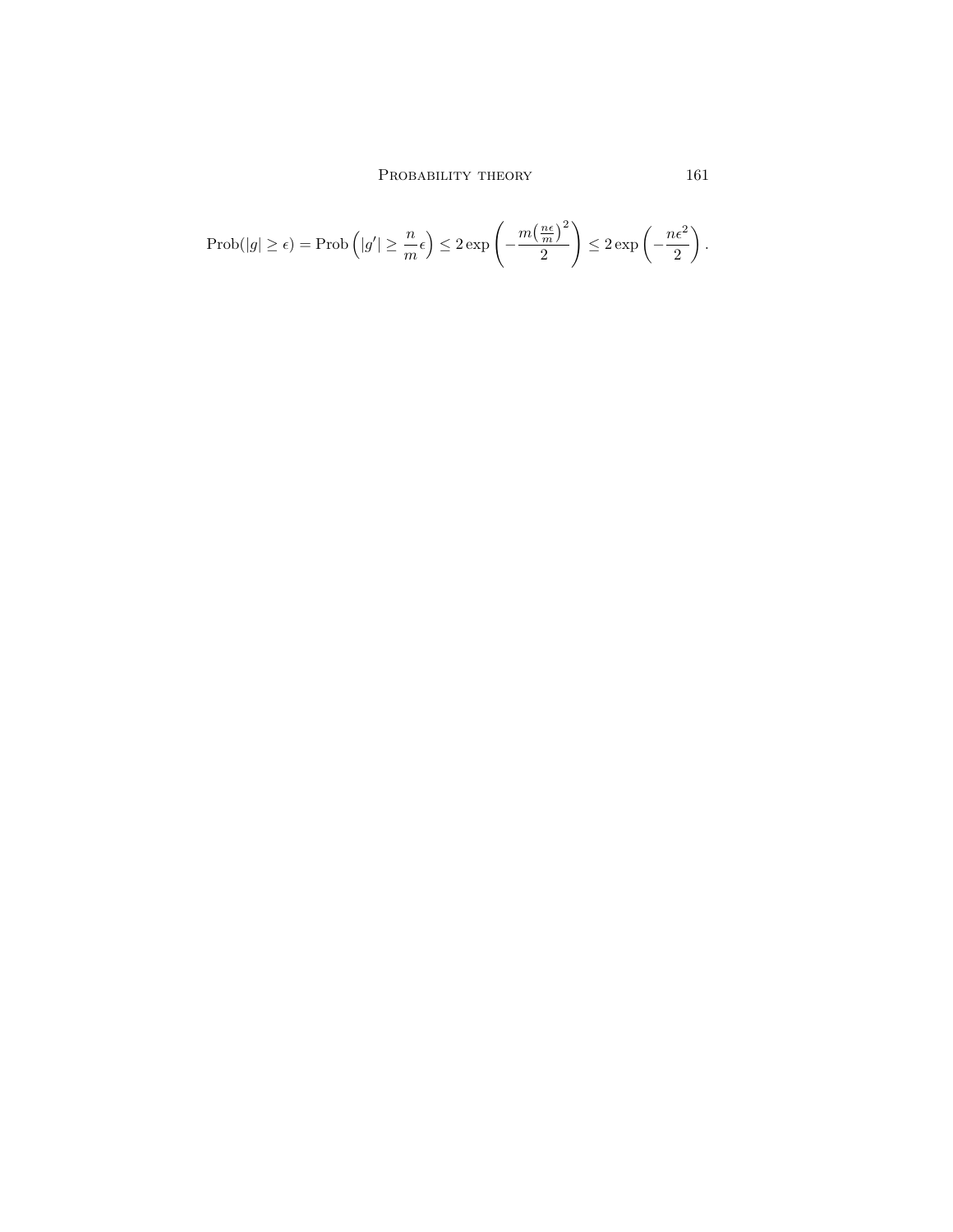# Index

 $A_{ind(B)}$ , 40  $G^0$ , 117  $G^{00}$ , 118  $G^{\infty}$ , 119  ${\cal M}^{Sh},\, 41$ ⊗, 20, 106  $\phi$ -type, 11  $\phi^0, \, \phi^1, \, 11$  $p|Ub, 19$  $p|_A, p \restriction A, 11$  $p^{(n)},p^{(\omega)},$  21 abelian, 22 ACVF, 58, 152  $\mathrm{alt}(\phi), \mathrm{alt}(\phi, I),$ 15 alternation, 15 Baldwin-Saxl, 17, 117 based, 25  $\text{bdd}(A)$ , 70, 76 Borel-definable, 105, 106 bounded equivalence relation, 68 broom lemma, 78 Chebyshev, 160 Chernoff's bound, 160 C-minimal, 150 coheir, 19 coheirs, 27 commute, 20, 107, 135 compact strong type, 70 compactly dominated, 130 group, 130 completion, 56 concentrate, 10 connected, 123 connected component, 115, 118, 133 convex equivalence relation, 47 critical points, 49  $\text{ded}(\lambda)$ , 35 definable, 21, 39 measure, 105 definable type, 18, 30 definably amenable, 122

directionality, 37

indiscernible sequence, 144

distal

theory, 140, 143 type, 136, 139 distribution (probability), 159 dividing, 71, 82 for measures, 104 dp-minimal, 60, 65, 141, 148 group, 62 ordered, 150 dp-rank, 54, 57 EM-type, 11 endless, 11 -approximation, 90 Erdős-Rado, 12 event, 159 expectation, 159 extension base, 72 externally definable, 41 Farkas's lemma, 91 finitely satisfiable, 18, 21 measure, 105 first moment, 160 forking, 67, 71, 76, 82 for measures, 104 fsg, 127 G-compact, 75 generic, 127 generically stable, 23 measure, 108, 111 group, 17, 22, 62, 117 ordered abelian, 151 stable, 123 type-definable, 115 heir, 79 Henselian, 153 honest definition, 42, 43 strong, 141 uniformity, 92 independent (probability), 159 indiscernible, 11 mutually, 51 totally, 11, 22 invariant measure, 104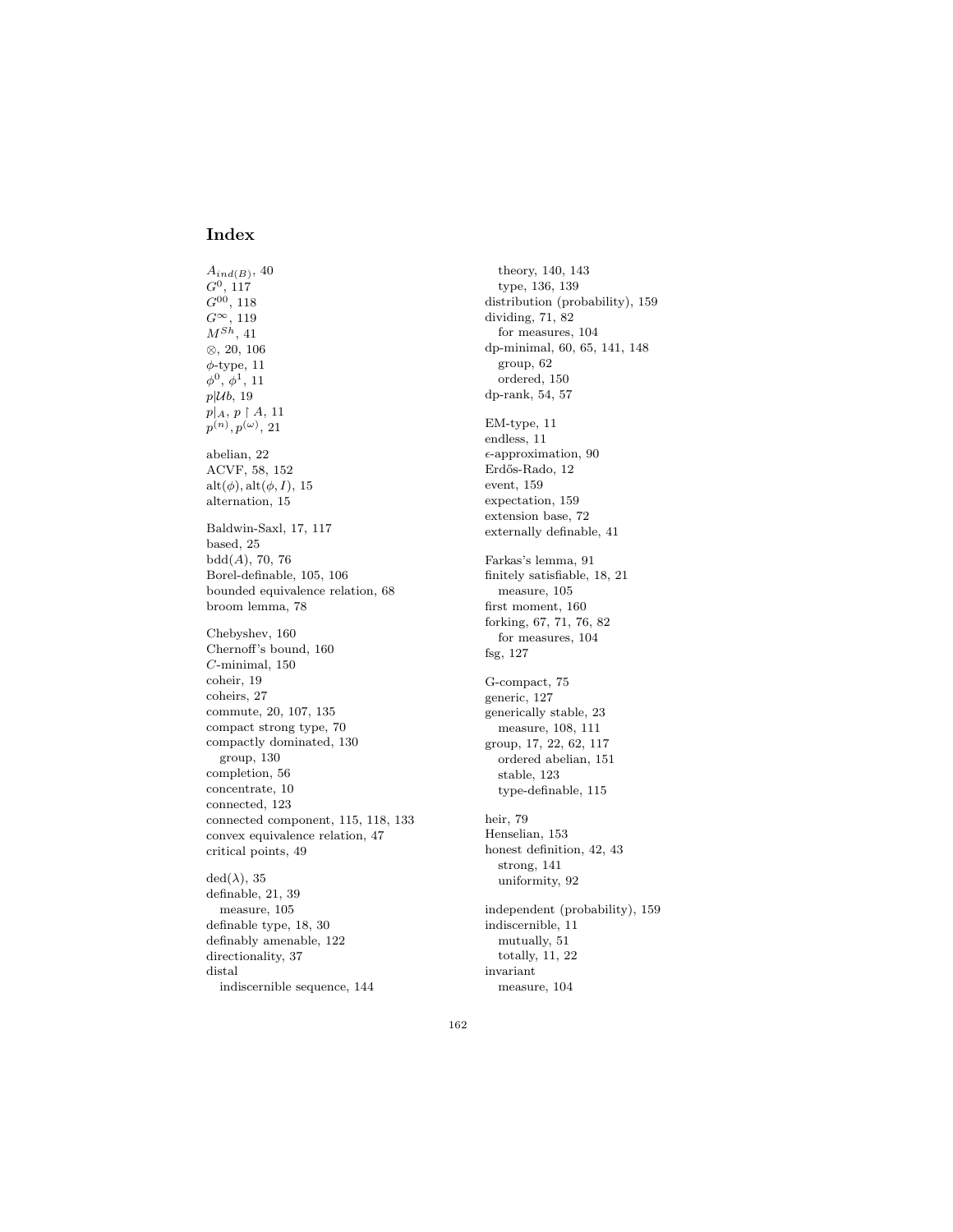## PROBABILITY THEORY 163

subgroup, 117 type, 18 IP formula, 14  $\kappa_{ict}$ , 59 Keisler (measure), 97 KP, 70 large numbers (law), 160 Lascar strong type, 68, 75 linear order, 147 low, 82 measures, 97 Borel, 99 metastable, 156 monster model, 10 Morley sequence, 21, 77 NIP formula, 13 NTP2, 76, 83 o-minimal, 17, 148 quasi, 150 weakly, 149 order, 147 order property, 30 orthogonal, 136 weakly, 136 p-adics, 156 pair, 42, 50  $(p, q)$ -property, 90  $(p, q)$ -theorem, 90 probability, 159 product measure (probability), 159 product of measures, 106 product of types, 20 pseudofinite, 94 Ramsey, 11 random variable, 159 randomization, 113 relatively definable, 116 restriction, 11 s-independence, 146 Sauer-Shelah, 86 set system, 85 dual, 86 shatter, 13, 85

shatter function, 85 dual, 86

Shelah expansion, 41, 45 shrinking, 39, 46 small, 10 smooth, 102 SOP (strict order property), 33 stable, 30, 37 fully, 32 groups, 133 stably embedded, 39, 44 strictly non-forking, 80 sequence, 80 strong dependence, 65 strongly dependent, 60 superstable, 60, 62 support, 99 topological dynamics, 133 tree, 28, 148 dense, 28 UDTFS, 94 union bound, 159 valued fields, 152 Vapnik-Chervonenkis, 87 variance, 159 VC-density, 87, 95 VC-dimension, 85 dual, 86 of a formula, 14 VC-minimal, 65, 151

weakly random, 99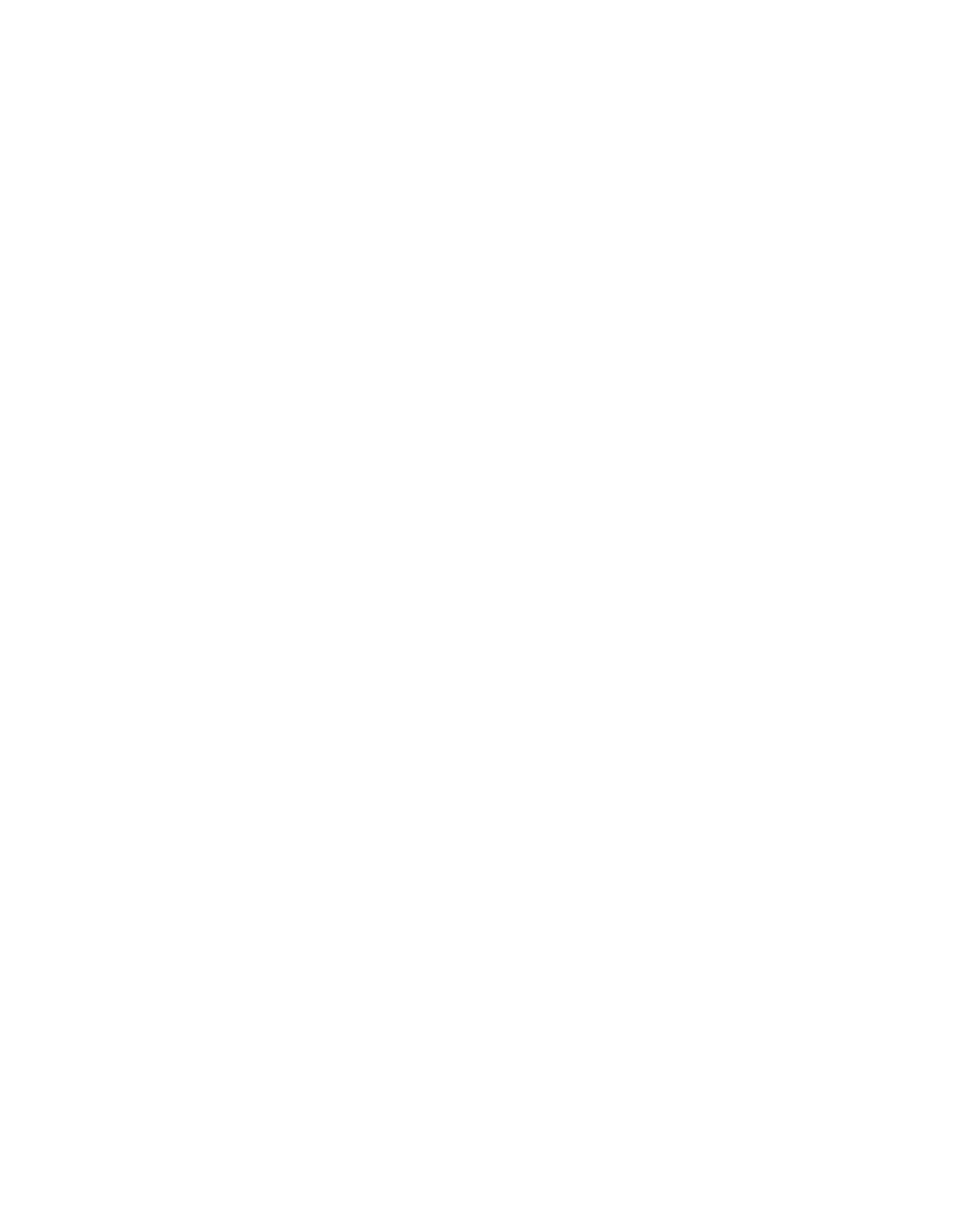[1] HANS ADLER, Kim's Lemma in NTP2 theories, handwritten notes available on author's webpage: www.logic.univie.ac.at/∼adler/.

 $[2]$  , Strong theories, burden, and weight, draft, available on the author's webpage.

[3] - Rheories controlled by formulas of Vapnik-Chervonenkis codimension 1, draft, available on the author's webpage.

 $[4]$   $\longrightarrow$ , An introduction to theories without the independence property, **Archive of Mathematical Logic**, (2008), to appear.

[5] NOGA ALON, On the density of sets of vectors, **Discrete Mathe***matics*, vol. 46 (1983), no. 2, pp.  $199 - 202$ .

[6] NOGA ALON and DANIEL J. KLEITMAN, Piercing convex sets and the Hadwiger-Debrunner  $(p, q)$  problem, **Advances in Math.**, vol. 96 (1992), pp. 103–112.

[7] NOGA ALON and JOEL H. SPENCER, The probabilistic method, Wiley-Interscience series in discrete mathematics and optimization, Wiley, 2000.

[8] Matthias Aschenbrenner, Alf Dolich, Deirdre Haskell, Dugald Macpherson, and Sergei Starchenko, Vapnik-Chervonenkis density in some theories without the independence property, I, to appear in the Transactions of the American Mathematical Society, 2013.

[9]  $\longrightarrow$ , Vapnik-Chervonenkis density in some theories without the independence property, II, **Notre Dame Journal of Formal Logic**, vol. 54 (2013), no. 3-4, pp. 311–363.

[10] JAMES AX and SIMON KOCHEN, *Diophantine problems over local* fields II. a complete set of axioms for p-adic number theory, **American Journal of Mathematics**, vol. 87 (1965), no. 3, pp. pp. 631–648.

[11] YERZHAN BAISALOV and BRUNO POIZAT, Paires de structures ominimales, The Journal of Symbolic Logic, vol.  $63$  (1998), pp.  $570-578$ .

[12] JOHN T. BALDWIN, Fundamentals of stability theory, Perspectives in mathematical logic, Springer-Verlag, 1988.

[13] JOHN T. BALDWIN and MICHAEL BENEDIKT, Stability theory, permutations of indiscernibles, and embedded finite models. **Transactions of**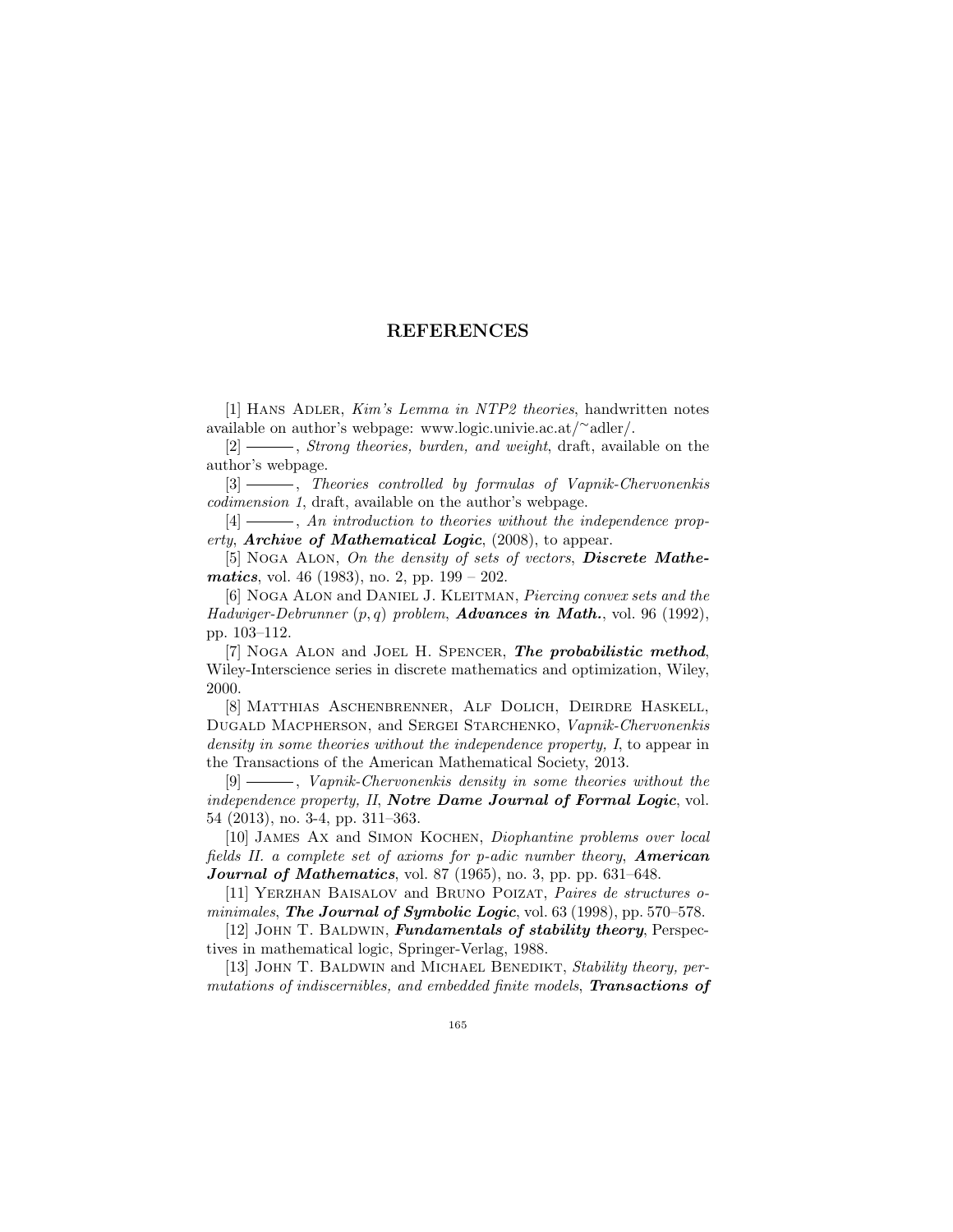the American Mathematical Society, vol. 352 (2000), no. 11, pp. 4937– 4969.

[14] JOHN T. BALDWIN and JAN SAXL, *Logical stability in group theory*, Journal of the Australian Mathematical Society (Series A), vol. 21 (1976), no. 3, pp. 267–276.

 $[15]$  Luc BÉLAIR, Types dans les corps valués munis d'applications coefficients, Illinois Journal of Mathematics, vol. 43 (1999), no. 2, pp. 410– 425.

[16] OLEG BELEGRADEK, YA'ACOV PETERZIL, and FRANK WAGNER, Quasi-o-minimal structures, The Journal of Symbolic Logic, vol. 65 (2000), no. 3, pp. 1115–1132.

[17] Itaï BEN YAACOV, Continuous and random Vapnik-Chervonenkis classes, Israel Journal of Mathematics, vol. 173 (2009), pp. 309–333.

[18] Itaï Ben Yaacov and ARTEM CHERNIKOV, An independence theorem for NTP2 theories, to appear in the Journal of Symbolic Logic.

[19] Alexander Berenstein, Alfred Dolich, and Alf Onshuus, The independence property in generalized dense pairs of structures, The **Journal of Symbolic Logic, vol.** 76 (2011), no. 2, pp. 391–404.

[20] GARETH BOXALL, NIP for some pair-like theories, **Archive for Mathematical Logic**, vol. 50  $(2011)$ , pp. 353-359.

[21] ENRIQUE CASANOVAS, Simple theories and hyperimaginaries, Lecture Notes in Logic, Cambridge University Press, 2011.

 $[22]$   $\longrightarrow$ , *Simple theories and hyperimaginaries*, Lecture Notes in Logic, Cambridge University Press, 2011.

[23] ZOÉ CHATZIDAKIS, Théorie des modèles des corps valués, http://www.logique.jussieu.fr/<sup>∼</sup>zoe/.

[24] GREGORY L. CHERLIN, Model-theoretic algebra: selected topics, Lecture Notes in Mathematics, vol. vol. 52, Springer-Verlag, Berlin, 1976.

[25] ARTEM CHERNIKOV, Theories without the tree property of the second kind, **Annals of Pure and Applied Logic**, vol. 165  $(2014)$ , pp. 695– 723.

[26] ARTEM CHERNIKOV and ITAY KAPLAN, Forking and dividing in  $NTP_2$  theories, The Journal of Symbolic Logic, vol. 77 (2012), no. 1, pp. 1–20.

[27] ARTEM CHERNIKOV, ANAND PILLAY, and PIERRE SIMON, External definability and groups in NIP theories, to appear in the Journal of the London Mathematical Society.

[28] ARTEM CHERNIKOV and PIERRE SIMON, Externally definable sets and dependent pairs II, to appear in the Transactions of the American Mathematical Society.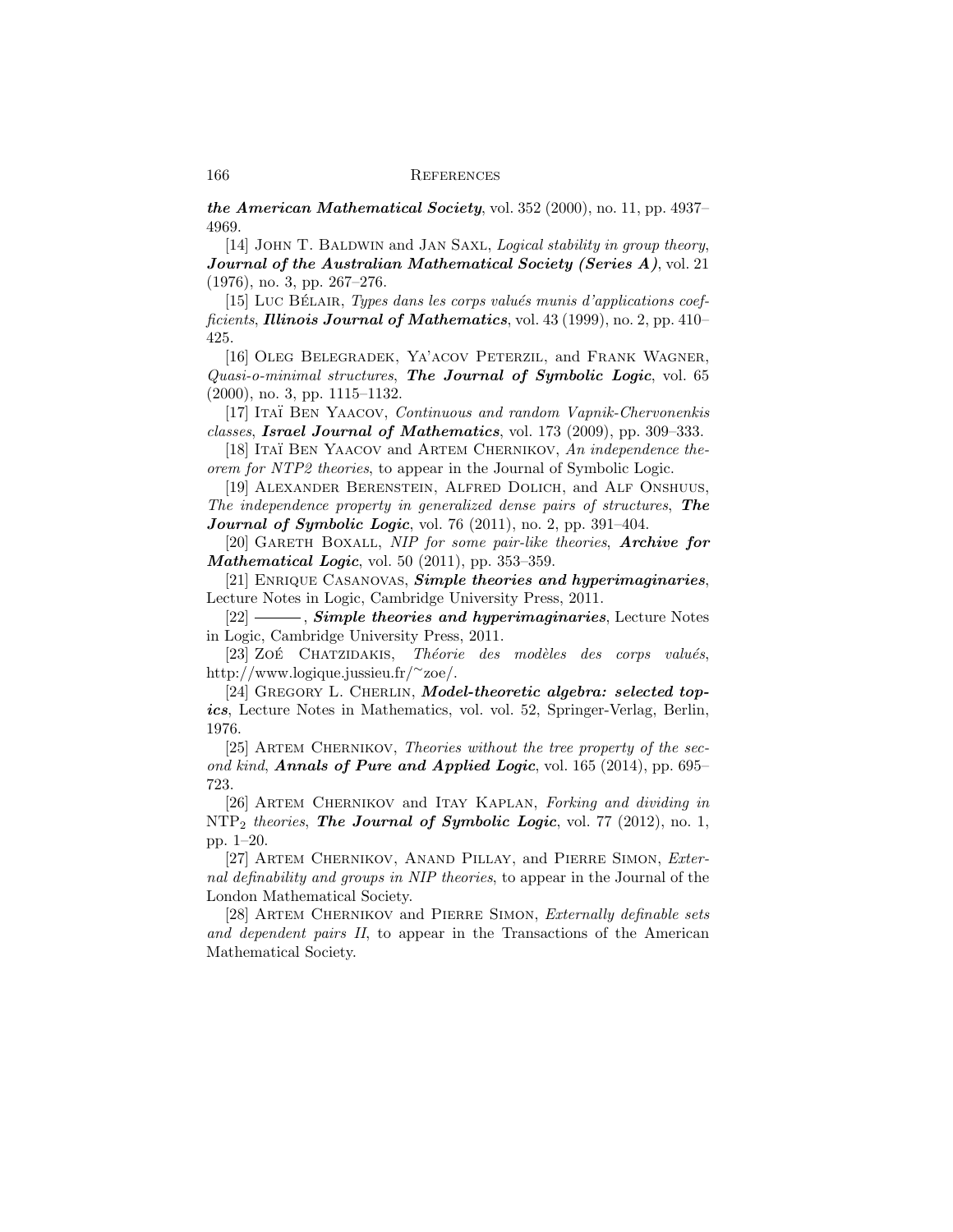[29] Artem Chernikov and Pierre Simon, Externally definable sets and dependent pairs, Israel Journal of Mathematics, vol. 194 (2013), no. 1, pp. 409–425.

[30] RAF CLUCKERS and IMMANUEL HALUPCZOK, Quantifier elimination in ordered abelian groups, **Confluentes Mathematici**, vol.  $3$  (2011), pp. 587–615.

[31] ANNALISA CONVERSANO and ANAND PILLAY, Connected components of definable groups and o-minimality I, **Advances in Math.**, vol. 231 (2012), pp. 605–623.

[32] SARAH COTTER and SERGEI STARCHENKO, Forking in VC-minimal theories, The Journal of Symbolic Logic, vol. 77 (2012), no. 4, pp. 1257– 1271.

[33] FRANÇOISE DELON, Types sur  $\mathbf{C}((X))$ , **Study Group on Stable Theories, Second year: 1978/79, Secrétariat Math., 1981.** 

[34] JAN DENEF and LOU VAN DEN DRIES, p-adic and real subanalytic sets, The Annals of Mathematics, vol. 128 (1988), no. 1, pp. pp. 79– 138.

[35] Max Dickmann, Elimination of quantifiers for ordered valuation rings, The Journal of Symbolic Logic, vol. 52 (1987), no. 1, pp. 116– 128.

[36] ALFRED DOLICH, DAVID LIPPEL, and JOHN GOODRICK, Dpminimal theories: basic facts and examples, Notre Dame Journal of **Formal Logic**, vol. 52 (2011), no. 3, pp. 267-288.

[37] CLIFTON EALY, KRZYSZTOF KRUPIŃSKI, and ANAND PILLAY,  $Su$ perrosy dependent groups having finitely satisfiable generics, Annals of **Pure and Applied Logic, vol.** 151 (2008), pp. 1–21.

[38] CLIFTON EALY and ALF ONSHUUS, Characterizing rosy theories, The Journal of Symbolic Logic, vol. 72 (2007), no. 3, pp. 919–940.

[39] A.J. ENGLER and A. PRESTEL, Valued fields, Springer monographs in mathematics, Springer, 2006.

[40] Joseph Flenner and Vincent Guingona, Convexly orderable groups and valued fields, to appear in the Journal of Symbolic Logic.

[41] SALLY FLOYD and MANFRED WARMUTH, Sample compression, learnability, and the Vapnik-Chervonenkis dimension, **Machine learning**, 1995, pp. 269–304.

[42] PETER FRANKL, On the trace of finite sets, **Journal of Combi**natorial Theory, Series A, vol. 34 (1983), no. 1, pp. 41 – 45.

[43] JAKUB GISMATULLIN, Model theoretic connected components of groups, Israel Journal of Mathematics, vol.  $184$  (2011), pp. 251–274.

[44] JAKUB GISMATULLIN and KRZYSZTOF KRUPIŃSKI, On modeltheoretic connected components in some group extensions, preprint.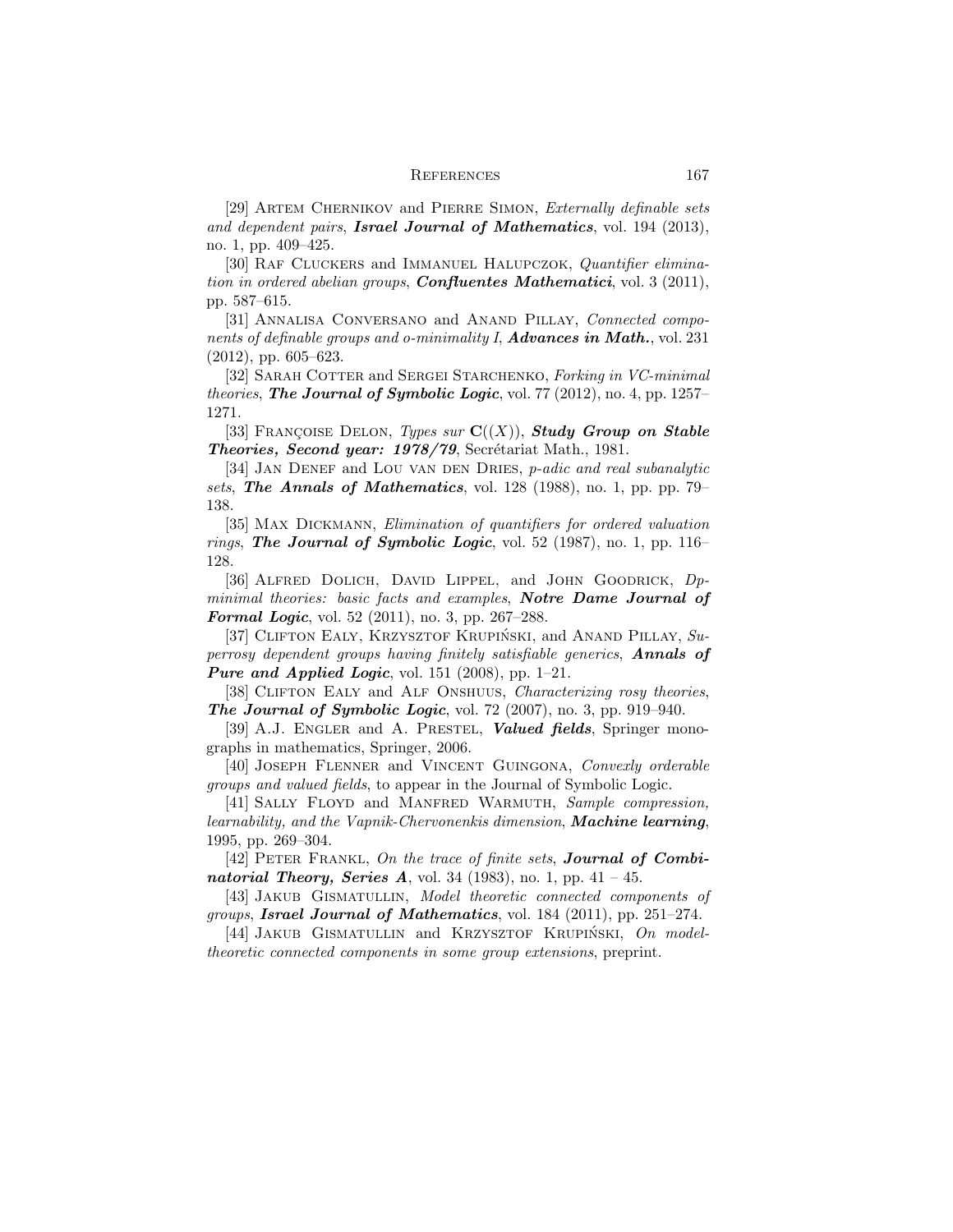[45] Jakub Gismatullin, Davide Penazzi, and Anand Pillay, Some model theory of  $SL(2,R)$ , preprint.

[46] JOHN GOODRICK, A monotonicity theorem for dp-minimal densely ordered groups, The Journal of Symbolic Logic, vol. 75 (2010), no. 1, pp. 221–238.

[47] VINCENT GUINGONA, Dependence and isolated extensions, **Pro**ceedings of the American Mathematical Society, vol. 139 (2011), pp. 3349–3357.

[48] VINCENT GUINGONA, On uniform definability of types over finite sets, The Journal of Symbolic Logic, vol. 77  $(2012)$ , no. 2, pp. 499– 514.

[49] VINCENT GUINGONA and M. C. LASKOWSKI, On VC-minimal theories and variants, **Archive for Mathematical Logic**, vol. 52 (2013), no. 7, pp. 743–758.

[50] AYHAN GÜNAYDIN and PHILIPP HIERONYMI, Dependent pairs, The **Journal of Symbolic Logic, vol.** 76 (2011), no. 2, pp. 377–390.

[51] YURI GUREVICH and PETER H. SCHMITT, The theory of ordered abelian groups does not have the independence property, Transactions of the American Mathematical Society, vol. 284 (1984), no. 1, pp. 171– 182.

[52] Deirdre Haskell, Ehud Hrushovski, and Dugald Macpherson, Definable sets in algebraically closed valued fields. part I: elimination of imaginaries, Journal für die reine und angewandte Mathematik, vol. 597 (2006), pp. 175–236.

[53] DEIRDRE HASKELL, EHUD HRUSHOVSKI, and DUGALD MACPHERson, Stable domination and independence in algebraically closed valued fields, Lecture Notes in Logic, vol. 30, Association for Symbolic Logic, Chicago, IL, 2008.

[54] DEIRDRE HASKELL and DUGALD MACPHERSON, Cell decompositions of C-minimal structures, Annals of Pure and Applied Logic, vol. 66 (1994), no. 2, pp. 113 – 162.

[55] ASSAF HASSON and ALF ONSHUUS, Stable types in rosy theories, **The Journal of Symbolic Logic**, vol. 75 (2010), no. 4, pp. 1211–1230.

[56] ASSAF HASSON and ALF ONSHUUS, Unstable structures definable in *o-minimal theories, Selecta Mathematica, vol.* 16 (2010), no. 1, pp.  $121-$ 143.

[57] WILFRID HODGES, A shorter model theory, Cambridge University Press, 1997.

[58] WILFRID HODGES, A. H. LACHLAN, and SAHARON SHELAH, Possible orderings of an indiscernible sequence, **Bulletin of the London Mathematical Society, vol. 9** (1977), no. 2, pp. 212–215.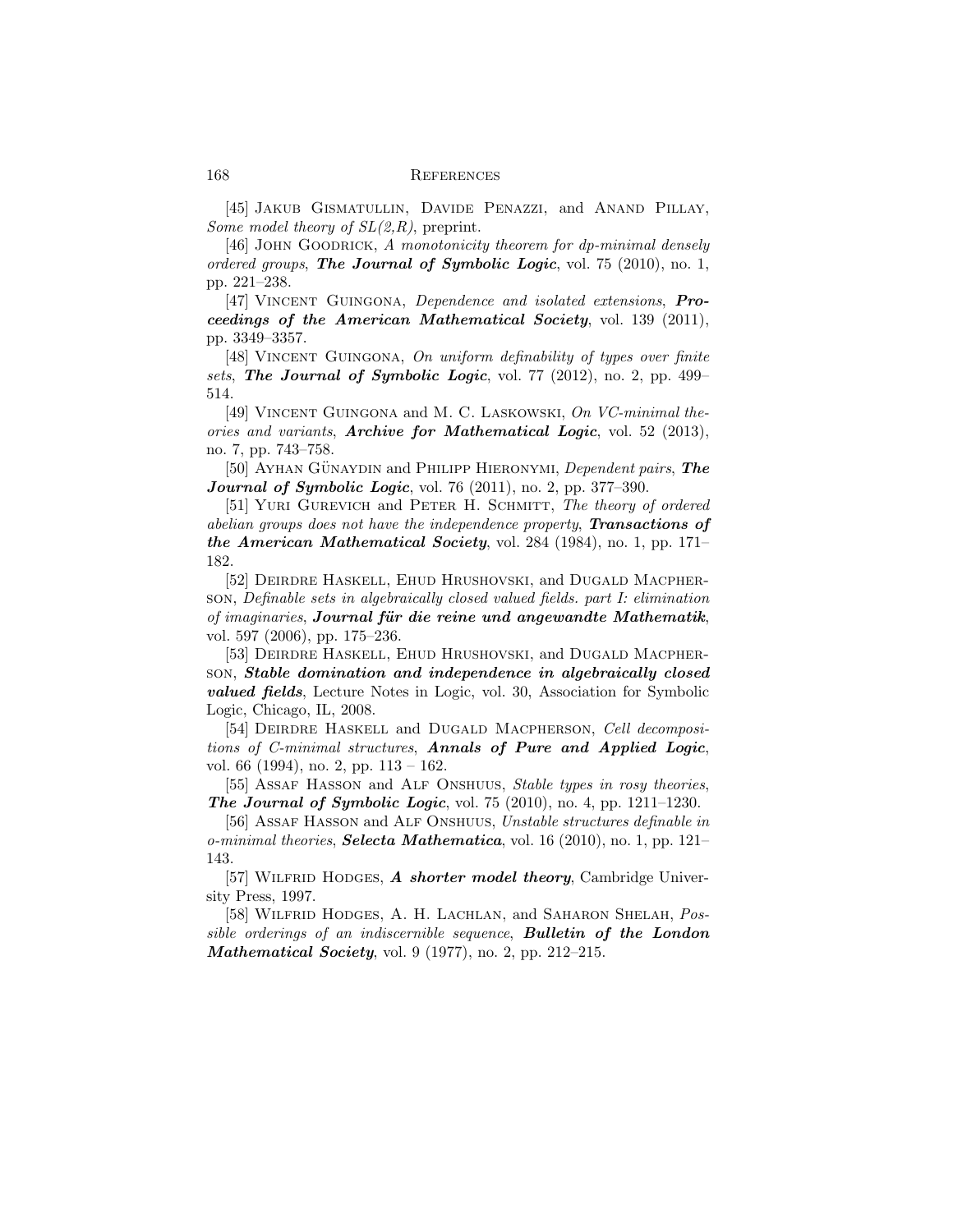[59] EHUD HRUSHOVSKI and DAVID KAZHDAN, *Integration in valued* fields, **Algebraic geometry and number theory** (Victor Ginzburg, editor), Progress in Mathematics, vol. 253, Birkhäuser Boston, 2006, pp. 261– 405.

[60] Ehud Hrushovski and Francois Loeser, Non-archimedean tame topology and stably dominated types, preprint.

[61] Ehud Hrushovski, Ya'acov Peterzil, and Anand Pillay, Groups, measures, and the NIP, Journal of the American Mathemat*ical Society*, vol. 21  $(2008)$ , no. 2, pp. 563–596.

[62] EHUD HRUSHOVSKI and ANAND PILLAY, On NIP and invariant measures, Journal of the European Mathematical Society, vol. 13 (2011), pp. 1005–1061.

[63] EHUD HRUSHOVSKI, ANAND PILLAY, and PIERRE SIMON, A note on generically stable measures and fsg groups, Notre Dame Journal of **Formal Logic**, vol. 53 (2012), no. 4, pp. 599–605.

[64] - Generically stable and smooth measures in NIP theories, Transactions of the American Mathematical Society, vol. 365 (2013), pp. 2341–2366.

[65] HUNTER R. JOHNSON and MICHEAL C. LASKOWSKI, Compression schemes, stable definable families, and o-minimal structures, **Discrete**  $\mathcal{B}$ **Computational Geometry, vol. 43 (2010), no. 4, pp. 914–926.** 

[66] ITAY KAPLAN, ALF ONSHUUS, and ALEX USVYATSOV, Additivity of the dp-rank, Transactions of the American Mathematical Society, vol. 365 (2013), pp. 5783–5804.

[67] Itay Kaplan, Thomas Scanlon, and Frank O. Wagner, Artin-Schreier extensions in NIP and simple fields, Israel Journal of Mathematics, vol. 185 (2011), no. 1, pp. 141–153.

[68] ITAY KAPLAN and SAHARON SHELAH, A dependent theory with few indiscernibles, to appear in the Israel Journal of Mathematics.

[69]  $\longrightarrow$ , *Examples in dependent theories*, to appear in the Journal of Symbolic Logic.

[70] ITAY KAPLAN and SAHARON SHELAH, Chain conditions in dependent groups, **Annals of Pure and Applied Logic**, vol. 164  $(2013)$ , no. 12, pp. 1322 – 1337.

[71] Itay Kaplan and Alex Usvyatsov, Strict independence in dependent theories, to appear in the Journal of Mathematical Logic.

[72] H. JEROME KEISLER, Measures and forking, **Annals of Pure and** Applied Logic, vol. 34 (1987), no. 2, pp. 119–169.

[73] KRZYSZTOF KRUPIŃSKI, Fields interpretable in rosy theories,  $Is$ rael Journal of Mathematics, vol. 175 (2010), pp. 421-444.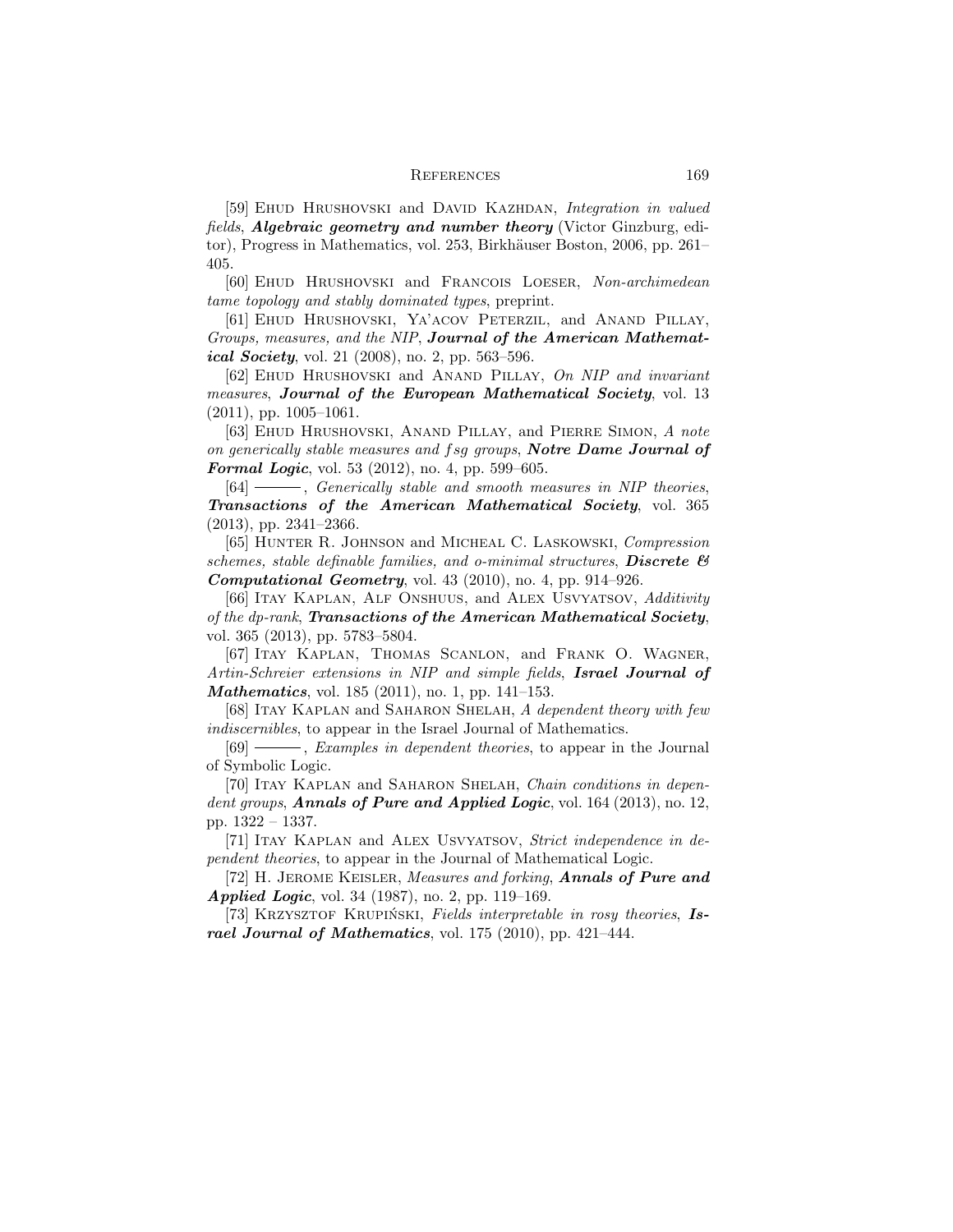[74]  $\rightarrow$ , Fields interpretable in superrosy groups with NIP (the nonsolvable case), The Journal of Symbolic Logic, vol. 75 (2010), pp. 372– 386.

[75] MICHAEL C. LASKOWSKI, Vapnik-Chervonenkis classes of definable sets, Journal of the London Mathematical Society, vol. 45 (1992), pp. 377–384.

[76] ROI LIVNI and PIERRE SIMON, *Honest compressions and their ap*plication to compression schemes, Proceedings of the 26th conference on learning theory (colt), 2013.

[77] NEWELSKI LUDOMIR, Topological dynamics of definable group actions, The Journal of Symbolic Logic, vol. 74 (2009), pp. 50–72.

[78] ANGUS MACINTYRE, On definable subsets of p-adic fields, **The Journal of Symbolic Logic, vol.** 41 (1976), no. 3, pp. 605–610.

[79] Dugald Macpherson, David Marker, and Charles Stein-HORN, Weakly o-minimal structures and real closed fields, Transactions of the American Mathematical Society, vol. 352 (2000), no. 12, pp. 5435–5483.

[80] DUGALD MACPHERSON and CHARLES STEINHORN, On variants of  $o-minimality$ , Annals of Pure and Applied Logic, vol. 79 (1996), no. 2, pp. 165–209.

[81] DUGALD MACPHERSON and KATRIN TENT, Pseudofinite groups with NIP theory and definability in finite simple groups, **Groups and** model theory, Contemp. Math. Series, vol. 576, AMS, 2012.

 $[82]$  DAVID MARKER, *Model theory: An introduction*, Springer, 2002.

[83] JIRÍ MATOUSEK, *Bounded VC-dimension implies a fractional Helly* theorem, Discrete & Computational Geometry, vol. 31 (2004), pp. 251–255.

[84] WILLIAM MITCHELL, Aronszajn trees and the independence of the transfer property, **Annals of Mathematical Logic**, vol.  $5(1972)$ , pp.  $21-$ 46.

[85] LUDOMIR NEWELSKI, Model theoretic aspects of the Ellis semigroup, **Israel Journal of Mathematics**, vol.  $190$   $(2012)$ , no.  $1$ , pp.  $477-507$ .

[86] ALF ONSHUUS, Properties and consequences of thorn-independence, The Journal of Symbolic Logic, vol. 71 (2006), no. 1, pp. 1–21.

[87] ALF ONSHUUS and ALEXANDER USVYATSOV, On dp-minimality, strong dependence and weight, The Journal of Symbolic Logic, vol. 76 (2011), no. 3, pp. 737–758.

[88] Johan Pas, Uniform p-adic cell decomposition and local zeta functions, Journal für die reine und angewandte Mathematik, vol. 399 (1989), pp. 137–172.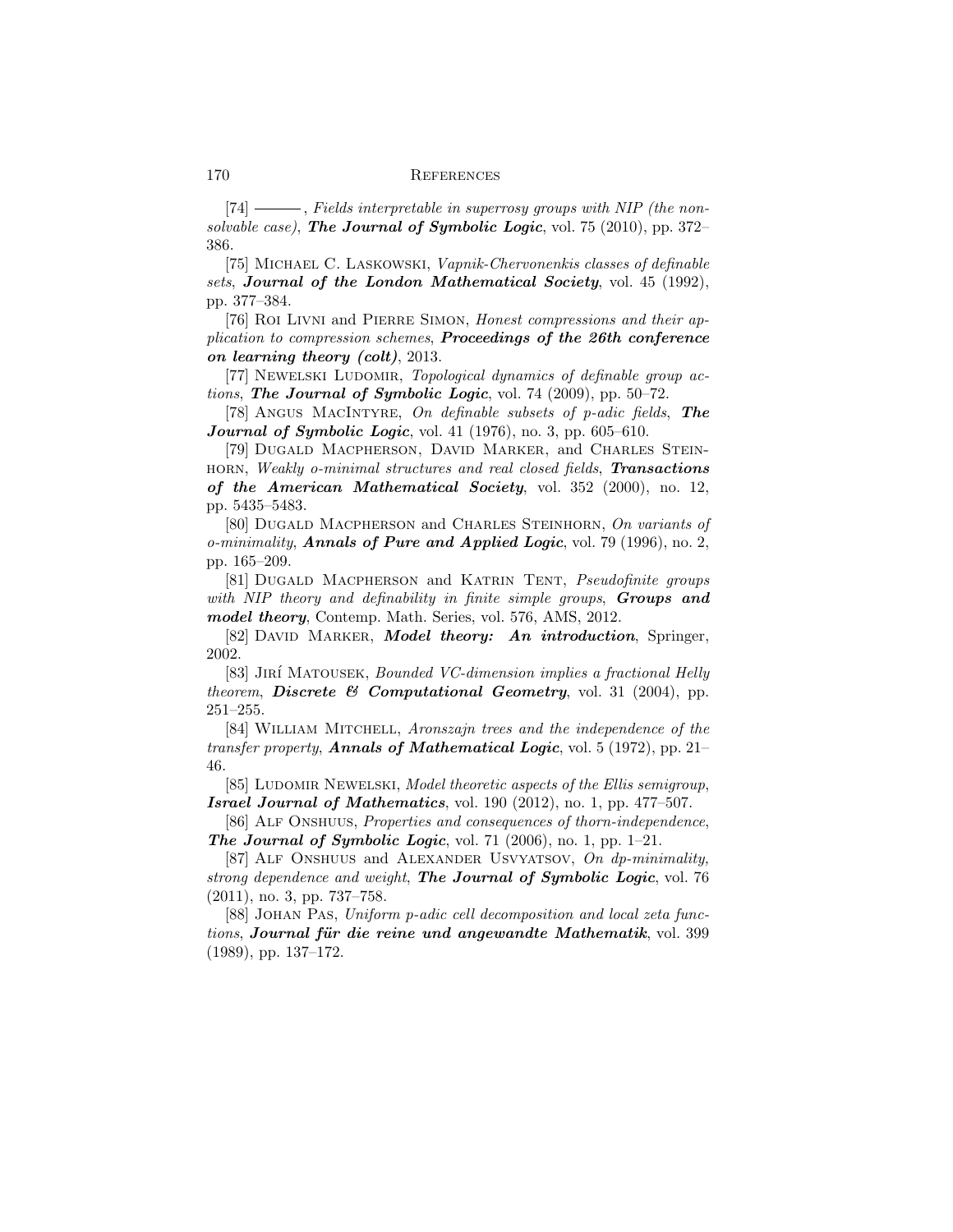[89] Ya'acov Peterzil, Pillay's conjecture and its solution–a survey, Logic colloquium 2007, Cambridge University Press, 2010.

[90] A. PILLAY, *Geometric stability theory*, Oxford logic guides, Clarendon Press, 1996.

[91] ANAND PILLAY, Topological dynamics and definable groups, The **Journal of Symbolic Logic, vol.** 78 (2013), no. 2, pp. 657–666.

[92] ANAND PILLAY and CHARLES STEINHORN, *Definable sets in or*dered structures I, Transactions of the American Mathematical So*ciety*, vol. 295 (1986), no. 2, pp. 565–592.

[93] ANAND PILLAY and PREDRAG TANOVIĆ, Generic stability, regularity, and quasi-minimality, preprint.

[94] BRUNO POIZAT, Théories instables, The Journal of Symbolic **Logic**, vol. 46 (1981), no. 3, pp. 513–522.

 $[95]$  - Rost-scriptum à "Théories instables", The Journal of **Symbolic Logic**, vol. 48 (1983), no. 1, pp. pp. 60–62.

 $[96]$  - *Cours de théorie des modèles*, Nur al-Mantiq wal-Mari'fah, 1985, (English translation: A course in model theory, Springer.).

 $[97]$  ——, *Groupes stables*, Nur al-Mantiq wal-Ma'rifah, 1987.

[98] ABRAHAM ROBINSON, *Complete theories*, North-Holland, Amsterdam, 1956.

[99] N. SAUER, On the density of families of sets, **Journal of Combi**natorial Theory, Series A, vol. 13 (1972), no. 1, pp.  $145 - 147$ .

[100] P. H. SCHMITT, Model theory of ordered abelian groups, Ph.D. thesis, Habilitationsschrift, 1982.

[101] ALEXANDER SCHRIJVER, Theory of linear and integer programming, Wiley, New York, 1986.

[102] SAHARON SHELAH, Definable groups for dependent and 2dependent theories, preprint.

[103]  $\longrightarrow$ , *Strongly dependent theories*, preprint.

 $[104]$   $\longrightarrow$ , Stability, the f.c.p., and superstability; model theoretic properties of formulas in first order theory, Annals of Mathematical Logic, vol. 3 (1971), no. 3, pp. 271–362.

 $[105]$   $\longrightarrow$ , A combinatorial problem; stability and order for models and theories in infinitary languages, Pacific Journal of Mathematics, vol. 41 (1972), pp. 247–261.

 $[106]$   $\longrightarrow$ , Simple unstable theories, Annals of Mathematical Logic, vol. 19 (1980), no. 3, pp. 177–203.

 $[107]$   $\longrightarrow$ , Classification theory and the number of nonisomorphic models, second ed., Studies in Logic and the Foundations of Mathematics, vol. 92, North-Holland Publishing Co., Amsterdam, 1990.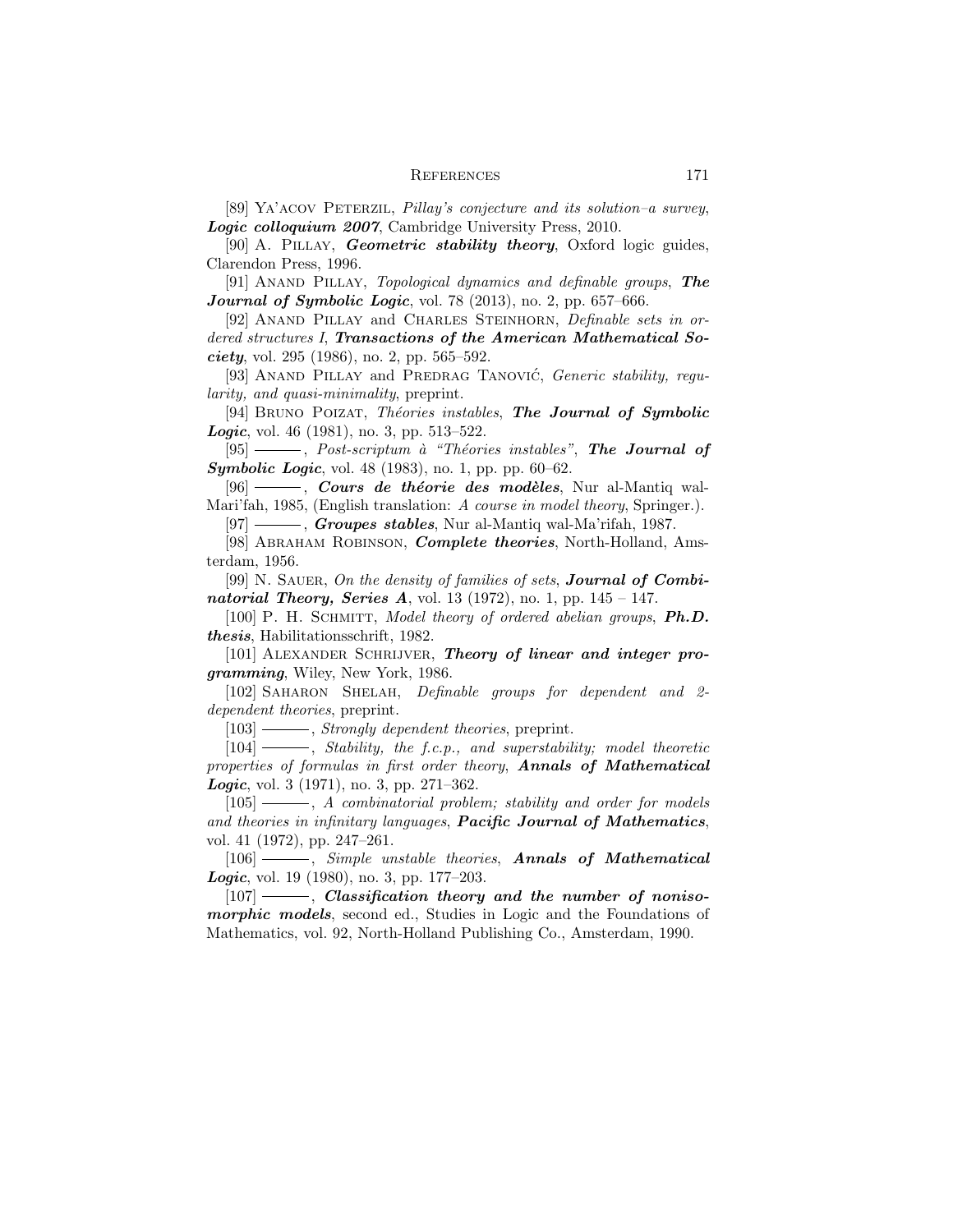$[108]$   $\longrightarrow$ , Classification theory for elementary classes with the dependence property—a modest beginning, Scientiae Mathematicae Japon*icae*, vol. 59  $(2004)$ , no. 2, pp. 265–316, Special issue on set theory and algebraic model theory.

 $[109]$   $\longrightarrow$ , Minimal bounded index subgroup for dependent theories, Proceedings of the American Mathematical Society, vol. 136 (2008), no. 3, pp. 1087–1091.

[110] - Rependent first order theories, continued, Israel Journal of Mathematics, vol. 173 (2009), no. 1, pp. 1–60.

 $[111]$   $\longrightarrow$ , A dependent dream and recounting types, **preprint**, (2010), 950 in Shelah archive.

 $[112]$  — , Dependent theories and the generic pair conjecture, Communications in Contemporary Mathematics, vol. submitted  $(2010)$ , math.LO/0702292.

[113] PIERRE SIMON, On dp-minimal ordered structures, The Journal of Symbolic Logic, vol. 76 (2011), no. 4, pp. 448–460.

 $[114]$  - Finding generically stable measures, The Journal of **Symbolic Logic**, vol. 77 (2012), no. 1, pp. 263–278.

 $[115]$  -  $\overline{\hspace{1cm}}$ , Distal and non-distal theories, **Annals of Pure and Ap***plied Logic*, vol. 164  $(2013)$ , no. 3, pp. 294–318.

[116] KATRIN TENT and MARTIN ZIEGLER, A course in model theory, Lecture Notes in Logic, Cambridge University Press, 2012.

[117] ALEXANDER USVYATSOV, On generically stable types in dependent theories, The Journal of Symbolic Logic, vol. 74  $(2009)$ , no. 1, pp. 216– 250.

[118] Lou van den Dries, Remarks on Tarski's problem concerning  $(R, +, *, exp)$ , Logic colloquium '82 (G. Longo G. Lolli and A. Marcja, editors), Studies in Logic and the Foundations of Mathematics, vol. 112, Elsevier, 1984, pp. 97 – 121.

[119]  $\longrightarrow$ , A generalization of the Tarski-Seideberg theorem, and some nondefinability results, **Bulletin of the American Mathemati**cal Society, vol. 15 (1986), pp. 189–193.

[120] - Rame topology and o-minimal structures, London Mathematical Society Lecture Note Series, Cambridge University Press, 1998.

[121] VLADIMIR N. VAPNIK and ALEXEY YA. CHERVONENKIS, On the uniform convergence of relative frequencies of events to their probabilities, Theory of Probability and its Applications, vol. 16 (1971), no. 2, pp. 264–280.

[122] FRANK O. WAGNER, Stable groups, London Mathematical Society Lecture Note Series, Cambridge University Press, 1997.